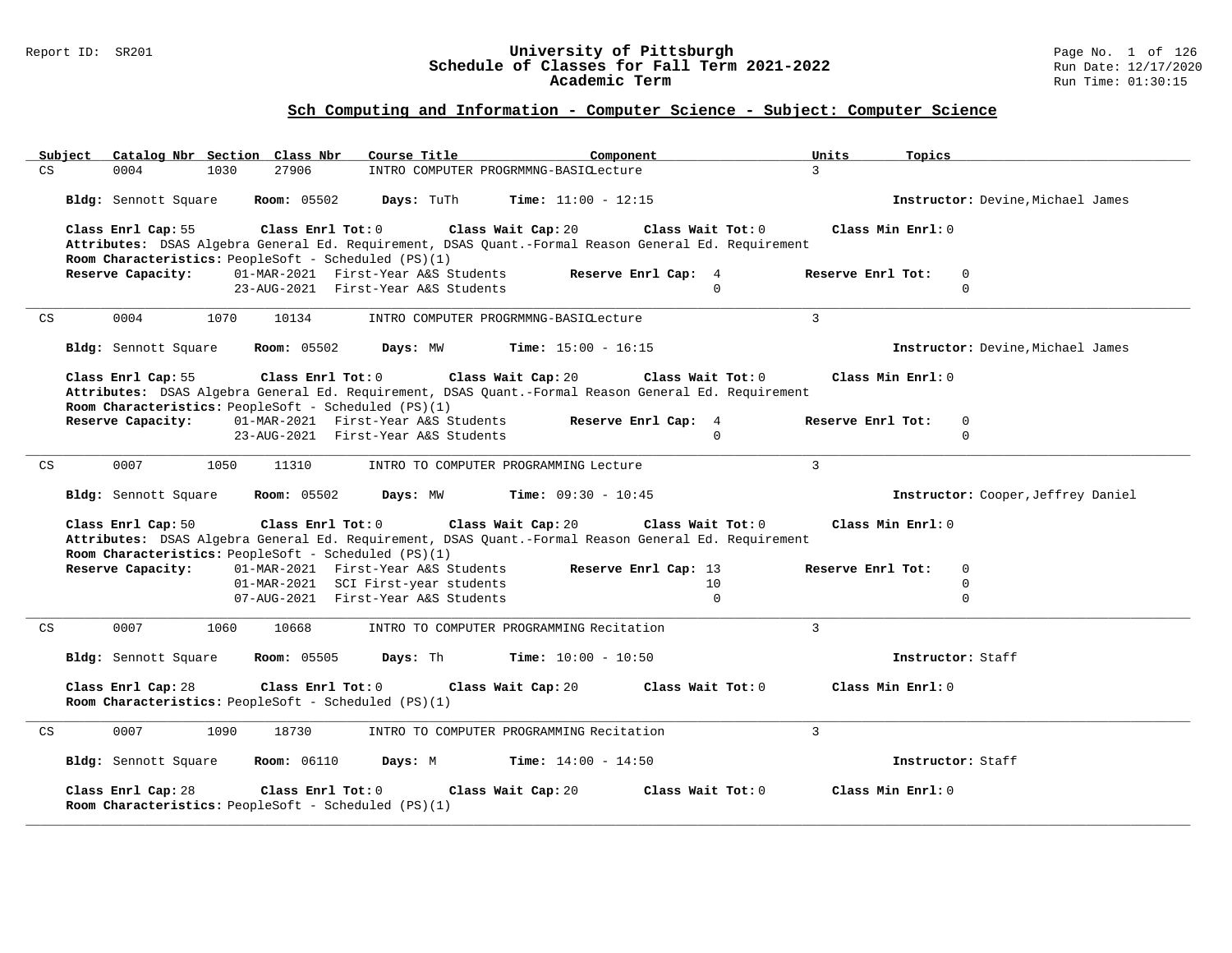#### Report ID: SR201 **University of Pittsburgh** Page No. 2 of 126 **Schedule of Classes for Fall Term 2021-2022** Run Date: 12/17/2020 **Academic Term** Run Time: 01:30:15

|                                                                                                     | Units<br>Topics                   |
|-----------------------------------------------------------------------------------------------------|-----------------------------------|
| 10667<br>CS<br>0007<br>1100<br>INTRO TO COMPUTER PROGRAMMING Lecture                                | $\overline{3}$                    |
|                                                                                                     |                                   |
| <b>Room:</b> 05502<br>Days: TuTh<br><b>Time:</b> $16:00 - 17:15$<br>Bldg: Sennott Square            | Instructor: Devine, Michael James |
|                                                                                                     |                                   |
| Class Enrl Tot: 0<br>Class Enrl Cap: 50<br>Class Wait Cap: 20<br>Class Wait Tot: 0                  | Class Min Enrl: 0                 |
| Attributes: DSAS Algebra General Ed. Requirement, DSAS Quant.-Formal Reason General Ed. Requirement |                                   |
| Room Characteristics: PeopleSoft - Scheduled (PS)(1)                                                |                                   |
| Reserve Capacity:<br>01-MAR-2021 First-Year A&S Students<br>Reserve Enrl Cap: 13                    | $\Omega$<br>Reserve Enrl Tot:     |
| 01-MAR-2021 SCI First-year students<br>10                                                           | $\Omega$                          |
| 07-AUG-2021 First-Year A&S Students<br>$\Omega$                                                     | $\Omega$                          |
|                                                                                                     |                                   |
| 0007<br>17846<br>INTRO TO COMPUTER PROGRAMMING Recitation<br>CS<br>1105                             | $\mathbf{3}$                      |
|                                                                                                     |                                   |
| <b>Room:</b> 05505<br>$Time: 13:00 - 13:50$                                                         | Instructor: Staff                 |
| Bldg: Sennott Square<br>Days: W                                                                     |                                   |
|                                                                                                     |                                   |
| Class Enrl Cap: 28<br>Class Enrl Tot: 0<br>Class Wait Cap: 20<br>Class Wait Tot: 0                  | Class Min Enrl: 0                 |
| Room Characteristics: PeopleSoft - Scheduled (PS)(1)                                                |                                   |
|                                                                                                     |                                   |
| 0007<br>1110<br>11400<br>INTRO TO COMPUTER PROGRAMMING Recitation<br>CS                             | $\mathbf{3}$                      |
|                                                                                                     |                                   |
| <b>Room:</b> 05505<br>Days: Th<br><b>Time:</b> $09:00 - 09:50$<br>Bldg: Sennott Square              | Instructor: Staff                 |
|                                                                                                     |                                   |
| Class Enrl Cap: 28<br>Class Enrl Tot: 0<br>Class Wait Cap: 20<br>Class Wait Tot: 0                  | Class Min Enrl: 0                 |
|                                                                                                     |                                   |
| Room Characteristics: PeopleSoft - Scheduled (PS)(1)                                                |                                   |
|                                                                                                     |                                   |
| 0007<br>1200<br>16775<br>CS<br>INTRO TO COMPUTER PROGRAMMING Lecture                                | $\overline{3}$                    |
|                                                                                                     |                                   |
| <b>Room:</b> 05502<br>Bldg: Sennott Square<br>Days: TuTh<br><b>Time:</b> $09:30 - 10:45$            | Instructor: Hoffman, Timothy L    |
|                                                                                                     |                                   |
| Class Enrl Tot: 0<br>Class Enrl Cap: 50<br>Class Wait Cap: 20<br>Class Wait Tot: 0                  | Class Min Enrl: 0                 |
| Attributes: DSAS Algebra General Ed. Requirement, DSAS Quant.-Formal Reason General Ed. Requirement |                                   |
| Room Characteristics: PeopleSoft - Scheduled (PS)(1)                                                |                                   |
| Reserve Enrl Cap: 13                                                                                | Reserve Enrl Tot:<br>0            |
| Reserve Capacity:<br>01-MAR-2021 First-Year A&S Students                                            |                                   |
| 01-MAR-2021 SCI First-year students<br>10                                                           | 0                                 |
| 07-AUG-2021 First-Year A&S Students<br>$\Omega$                                                     | $\Omega$                          |
|                                                                                                     |                                   |
| 0007<br>CS<br>1210<br>18731<br>INTRO TO COMPUTER PROGRAMMING Recitation                             | $\overline{3}$                    |
|                                                                                                     |                                   |
| Bldg: Sennott Square<br><b>Room:</b> 06110<br>Days: F<br><b>Time:</b> $10:00 - 10:50$               | Instructor: Staff                 |
|                                                                                                     |                                   |
| Class Enrl Cap: 28<br>Class Enrl Tot: 0<br>Class Wait Cap: 20<br>Class Wait Tot: 0                  | Class Min Enrl: 0                 |
| Room Characteristics: PeopleSoft - Scheduled (PS)(1)                                                |                                   |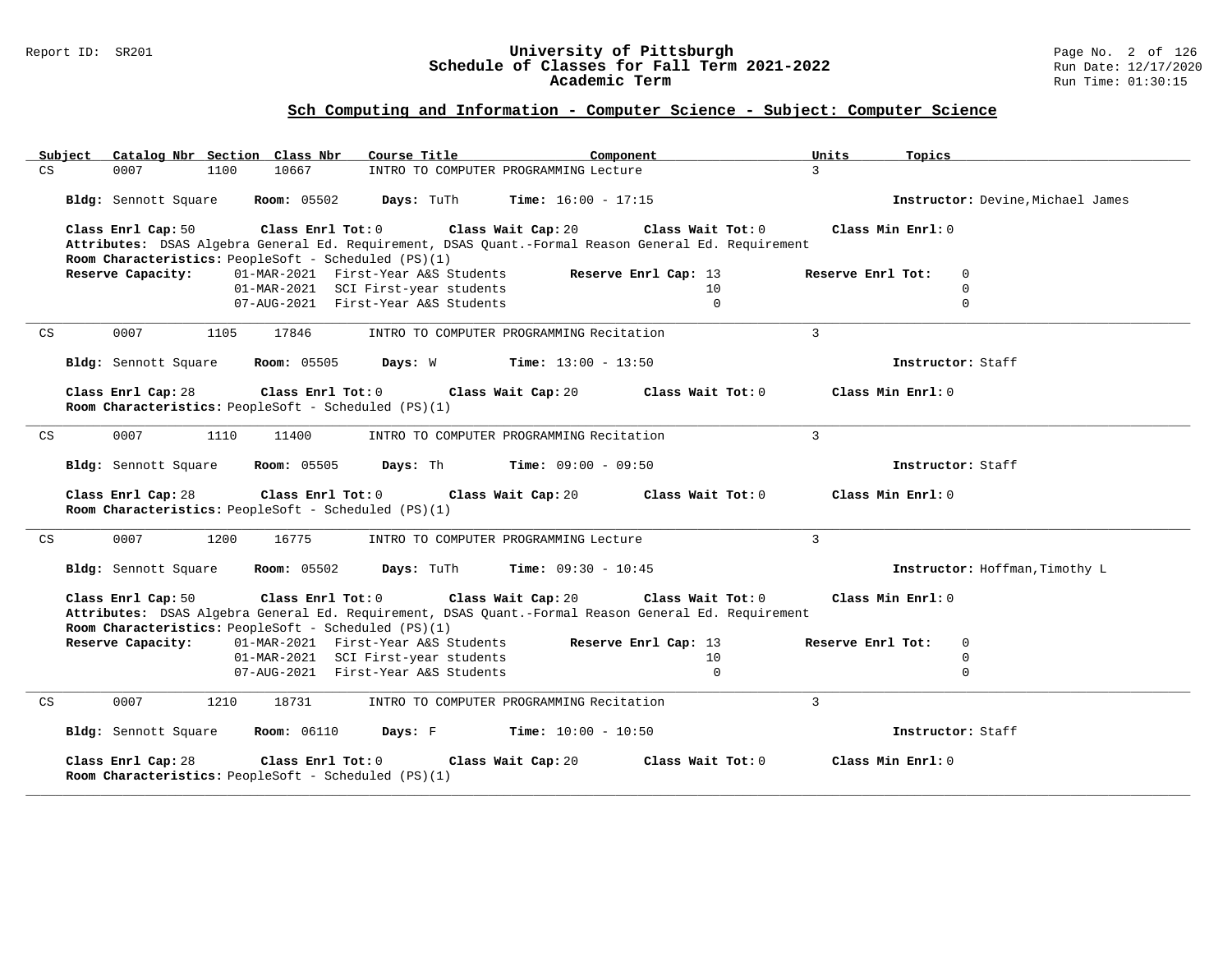#### Report ID: SR201 **University of Pittsburgh** Page No. 3 of 126 **Schedule of Classes for Fall Term 2021-2022** Run Date: 12/17/2020 **Academic Term** Run Time: 01:30:15

| Catalog Nbr Section Class Nbr<br>Subject                                                            | Course Title                               | Component                  | Units<br>Topics                                 |
|-----------------------------------------------------------------------------------------------------|--------------------------------------------|----------------------------|-------------------------------------------------|
| 10950<br>CS<br>0007<br>1220                                                                         | INTRO TO COMPUTER PROGRAMMING Recitation   |                            | $\overline{3}$                                  |
| <b>Room: 06110</b><br>Bldg: Sennott Square                                                          | Days: F<br><b>Time:</b> $12:00 - 12:50$    |                            | Instructor: Staff                               |
| Class Enrl Cap: 28<br>Class Enrl Tot: 0                                                             | Class Wait Cap: 20                         | Class Wait Tot: 0          | Class Min Enrl: 0                               |
| Room Characteristics: PeopleSoft - Scheduled (PS)(1)                                                |                                            |                            |                                                 |
| 0007<br>1250<br>23518<br>CS                                                                         | INTRO TO COMPUTER PROGRAMMING Lecture      |                            | 3                                               |
| Bldg: Sennott Square<br><b>Room:</b> 05502                                                          | Time: $13:00 - 14:15$<br>Days: TuTh        |                            | Instructor: Hoffman, Timothy L                  |
| Class Enrl Cap: 50<br>Class Enrl Tot: 0                                                             | Class Wait Cap: 20                         | Class Wait Tot: 0          | Class Min Enrl: 0                               |
| Attributes: DSAS Algebra General Ed. Requirement, DSAS Quant.-Formal Reason General Ed. Requirement |                                            |                            |                                                 |
| Room Characteristics: PeopleSoft - Scheduled (PS)(1)<br>Reserve Capacity:                           | 01-MAR-2021 First-Year A&S Students        | Reserve Enrl Cap: 13       | Reserve Enrl Tot:<br>0                          |
|                                                                                                     | 01-MAR-2021 SCI First-year students        | 10                         | $\mathbf 0$                                     |
|                                                                                                     | 07-AUG-2021 First-Year A&S Students        | $\mathbf{0}$               | $\mathbf 0$                                     |
|                                                                                                     |                                            |                            |                                                 |
| 0007<br>CS<br>1255<br>23519                                                                         | INTRO TO COMPUTER PROGRAMMING Recitation   |                            | $\mathcal{L}$                                   |
| Bldg: Sennott Square<br><b>Room:</b> 05505                                                          | Days: M<br><b>Time:</b> $10:00 - 10:50$    |                            | Instructor: Staff                               |
|                                                                                                     |                                            |                            |                                                 |
| Class Enrl Cap: 28<br>Class Enrl Tot: 0                                                             | Class Wait Cap: 20                         | Class Wait Tot: 0          | Class Min Enrl: 0                               |
| Room Characteristics: PeopleSoft - Scheduled (PS)(1)                                                |                                            |                            |                                                 |
| 0007<br>1260<br>23520<br>CS                                                                         | INTRO TO COMPUTER PROGRAMMING Recitation   |                            | $\mathcal{L}$                                   |
| <b>Room:</b> 05505<br>Bldg: Sennott Square                                                          | <b>Time:</b> $11:00 - 11:50$<br>Days: Tu   |                            | Instructor: Staff                               |
| Class Enrl Cap: 28<br>Class Enrl Tot: 0                                                             | Class Wait Cap: 20                         | Class Wait Tot: 0          | Class Min Enrl: 0                               |
| Room Characteristics: PeopleSoft - Scheduled (PS)(1)                                                |                                            |                            |                                                 |
|                                                                                                     |                                            |                            |                                                 |
| 0008<br>1020<br>CS<br>21533                                                                         | INT COMPUTER PRGMG WITH PYTHONLecture      |                            | 3                                               |
| <b>Room:</b> 05502<br>Bldg: Sennott Square                                                          | Days: TuTh<br><b>Time:</b> $14:30 - 15:45$ |                            | Instructor: De Lima Barbosa, Matheus            |
| Class Enrl Cap: 50<br>Class Enrl Tot: 0                                                             | Class Wait Cap: 20                         | Class Wait Tot: 0          | Class Min Enrl: 0                               |
| Attributes: DSAS Quant.-Formal Reason General Ed. Requirement                                       |                                            |                            |                                                 |
| Room Characteristics: PeopleSoft - Scheduled (PS)(1)                                                | 01-MAR-2021 First-Year A&S Students        |                            |                                                 |
| Reserve Capacity:                                                                                   | 01-MAR-2021 SCI First-year students        | Reserve Enrl Cap: 13<br>10 | $\mathbf 0$<br>Reserve Enrl Tot:<br>$\mathbf 0$ |
|                                                                                                     | 07-AUG-2021 First-Year A&S Students        | $\mathbf{0}$               | $\mathbf 0$                                     |
|                                                                                                     |                                            |                            |                                                 |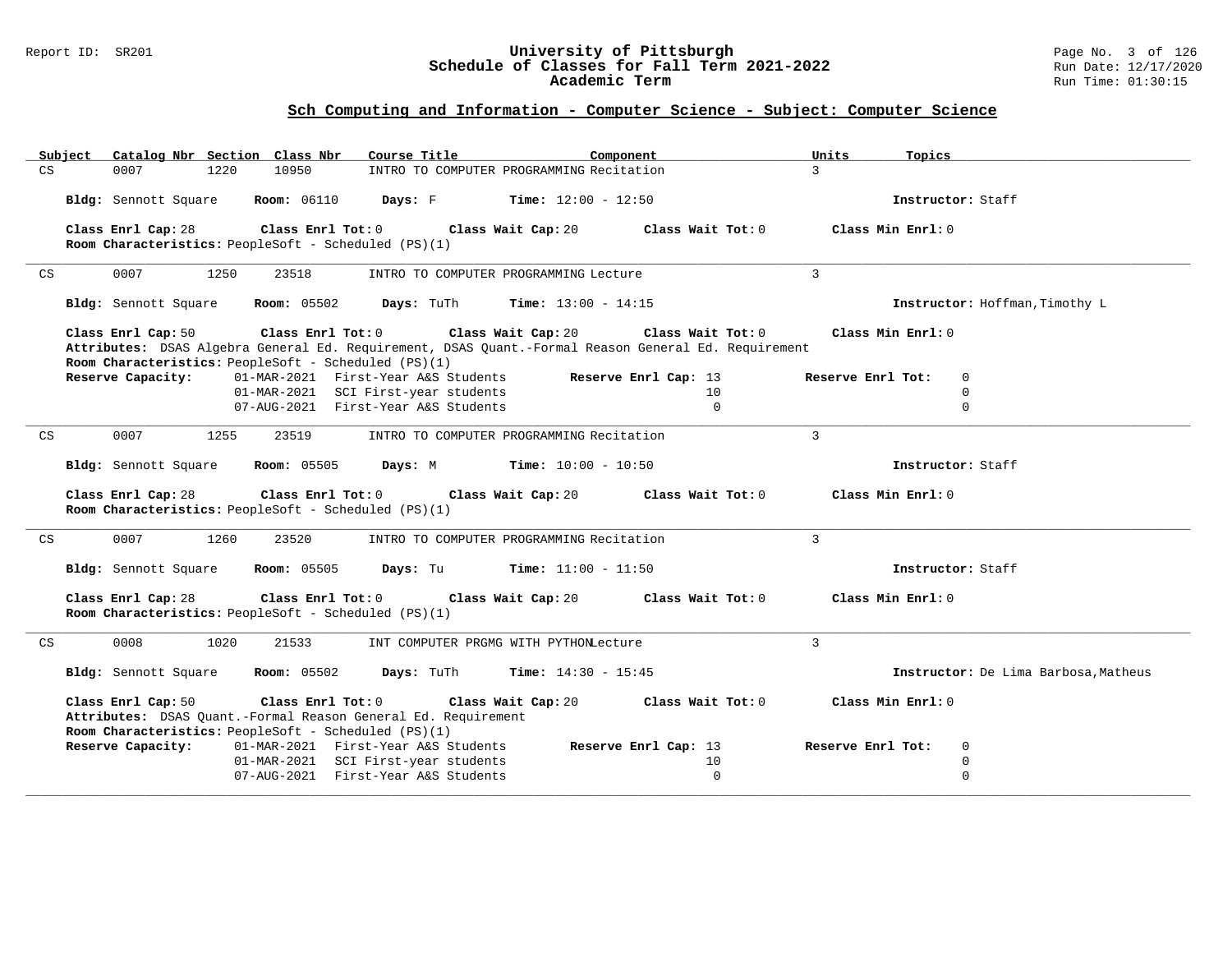#### Report ID: SR201 **University of Pittsburgh** Page No. 4 of 126 **Schedule of Classes for Fall Term 2021-2022** Run Date: 12/17/2020 **Academic Term** Run Time: 01:30:15

| Catalog Nbr Section Class Nbr<br>Subject                      | Course Title<br>Component                                                              | Units             | Topics                           |
|---------------------------------------------------------------|----------------------------------------------------------------------------------------|-------------------|----------------------------------|
| 0008<br>21534<br>CS<br>1030                                   | INT COMPUTER PRGMG WITH PYTHONRecitation                                               | $\mathcal{E}$     |                                  |
| Bldg: Sennott Square<br><b>Room: 05505</b>                    | Days: Th<br><b>Time:</b> $12:00 - 12:50$                                               |                   | Instructor: Dai, Yue             |
| Class Enrl Cap: 28<br>Class Enrl Tot: 0                       | Class Wait Cap: 20                                                                     | Class Wait Tot: 0 | Class Min Enrl: 0                |
| Room Characteristics: PeopleSoft - Scheduled (PS)(1)          |                                                                                        |                   |                                  |
|                                                               |                                                                                        |                   |                                  |
| 0008<br>CS<br>1040<br>21535                                   | INT COMPUTER PRGMG WITH PYTHONRecitation                                               | $\overline{3}$    |                                  |
| Bldg: Sennott Square<br><b>Room: 05505</b>                    | Days: Tu<br><b>Time:</b> $16:00 - 16:50$                                               |                   | Instructor: Staff                |
| Class Enrl Cap: 28<br>Class Enrl Tot: 0                       | Class Wait Cap: 20                                                                     | Class Wait Tot: 0 | Class Min Enrl: 0                |
| Room Characteristics: PeopleSoft - Scheduled (PS)(1)          |                                                                                        |                   |                                  |
|                                                               |                                                                                        |                   |                                  |
| CS<br>0010<br>1010<br>27479                                   | INTRO CMPTNG FOR SYMS ENGIN Lecture                                                    | $\overline{4}$    |                                  |
| Bldg: TBA<br>Room: TBA                                        | Days: TuTh<br><b>Time:</b> $14:30 - 15:45$                                             |                   | Instructor: Farnan, Nicholas Leo |
| Class Enrl Cap: 33<br>Class Enrl Tot: 0                       | Class Wait Cap: 20                                                                     | Class Wait Tot: 0 | Class Min Enrl: 0                |
| Attributes: DSAS Quant.-Formal Reason General Ed. Requirement |                                                                                        |                   |                                  |
| Room Characteristics: PeopleSoft - Scheduled (PS)(1)          |                                                                                        |                   |                                  |
|                                                               | Combined Section ID: 1013(CS 0010/0011/0012) - CS 0011(#27486), CS 0012(#27488)        |                   |                                  |
| Reserve Capacity:                                             | 01-MAR-2021 SCI First-year students<br>Reserve Enrl Cap: 7                             | Reserve Enrl Tot: | $\mathbf 0$                      |
|                                                               | 01-MAR-2021 First-Year A&S Students                                                    | 8<br>$\Omega$     | $\Omega$<br>$\mathbf 0$          |
|                                                               | 15-AUG-2021 SCI First-year students                                                    |                   |                                  |
| 0010<br>1020<br>27481<br>CS                                   | INTRO CMPTNG FOR SYMS ENGIN Laboratory                                                 | $\overline{4}$    |                                  |
| Room: TBA                                                     | <b>Time:</b> $09:00 - 10:50$                                                           |                   |                                  |
| Bldg: TBA                                                     | Days: F                                                                                |                   | Instructor: Witmer, David Karl   |
| Class Enrl Cap: 33<br>Class Enrl Tot: 0                       | Class Wait Cap: 20                                                                     | Class Wait Tot: 0 | Class Min Enrl: 0                |
| Attributes: DSAS Quant.-Formal Reason General Ed. Requirement |                                                                                        |                   |                                  |
| Room Characteristics: PeopleSoft - Scheduled (PS)(1)          |                                                                                        |                   |                                  |
|                                                               |                                                                                        |                   |                                  |
| 0011<br>CS<br>1010<br>27486                                   | INT TO CMPTNG FOR SCIENTISTS Lecture                                                   | $\overline{4}$    |                                  |
| Bldg: TBA<br>Room: TBA                                        | Days: TuTh<br><b>Time:</b> $14:30 - 15:45$                                             |                   | Instructor: Farnan, Nicholas Leo |
| Class Enrl Tot: 0<br>Class Enrl Cap: 34                       | Class Wait Cap: 20                                                                     | Class Wait Tot: 0 | Class Min Enrl: 0                |
| Attributes: DSAS Quant.-Formal Reason General Ed. Requirement |                                                                                        |                   |                                  |
| Room Characteristics: PeopleSoft - Scheduled (PS)(1)          |                                                                                        |                   |                                  |
|                                                               | <b>Combined Section ID:</b> 1013(CS 0010/0011/0012) - CS 0010(#27479), CS 0012(#27488) |                   |                                  |
| Reserve Capacity:                                             | 01-MAR-2021 SCI First-year students<br>Reserve Enrl Cap: 7                             | Reserve Enrl Tot: | 0                                |
|                                                               | 01-MAR-2021 Computational Bio Majors ONLY                                              | 7                 | $\mathbf 0$                      |
|                                                               | 01-MAR-2021 First-Year A&S Students                                                    | 8                 | $\mathbf 0$                      |
|                                                               | 15-AUG-2021 SCI First-year students                                                    | $\Omega$          | $\mathbf 0$                      |
|                                                               |                                                                                        |                   |                                  |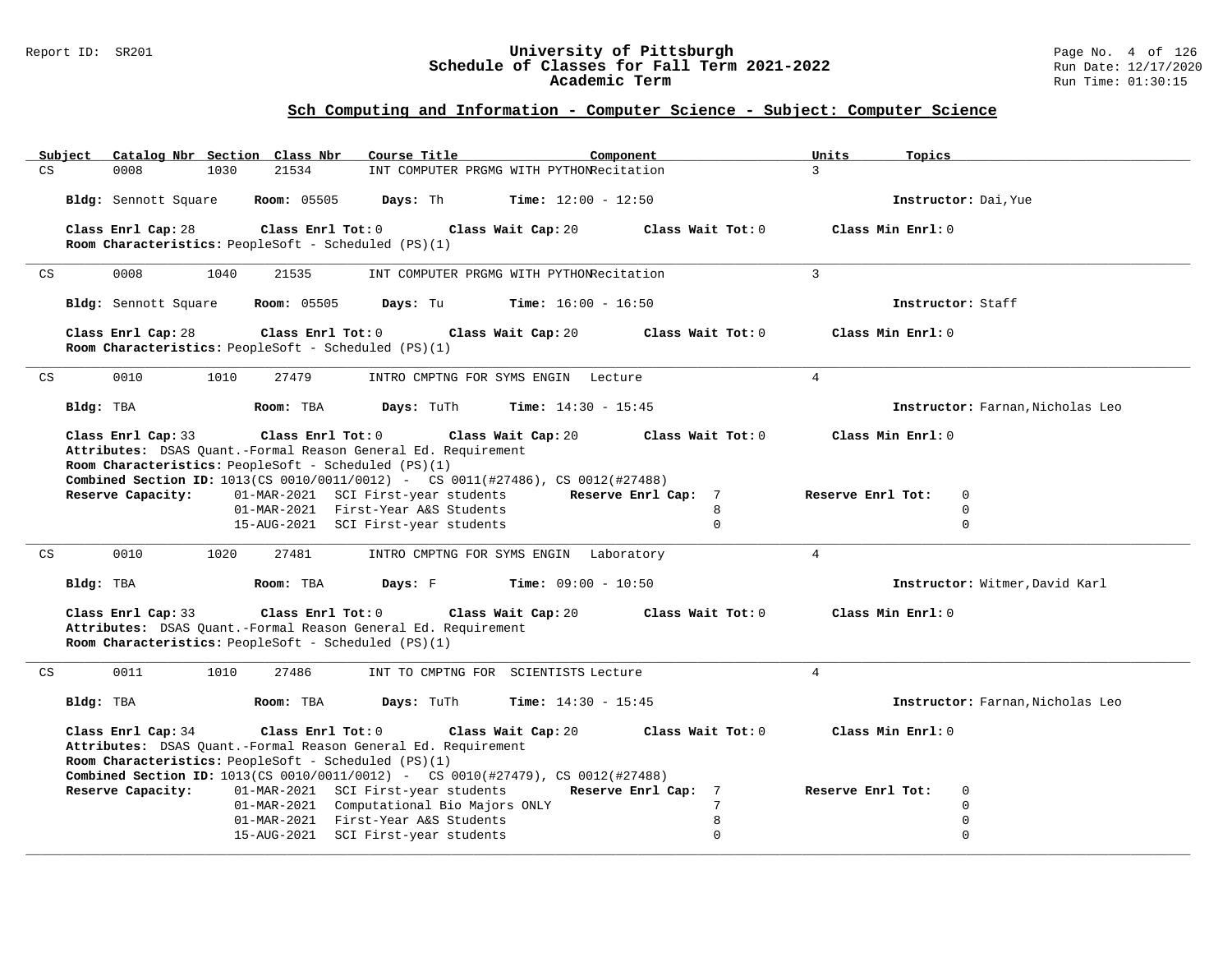#### Report ID: SR201 **University of Pittsburgh** Page No. 5 of 126 **Schedule of Classes for Fall Term 2021-2022** Run Date: 12/17/2020 **Academic Term** Run Time: 01:30:15

| Subject<br>Catalog Nbr Section Class Nbr                                   | Course Title                                                                                                           | Component                    | Units<br>Topics                  |
|----------------------------------------------------------------------------|------------------------------------------------------------------------------------------------------------------------|------------------------------|----------------------------------|
| CS<br>0011<br>1020                                                         | 27487<br>INT TO CMPTNG FOR SCIENTISTS Laboratory                                                                       |                              | $\overline{4}$                   |
| Bldg: TBA                                                                  | Room: TBA<br>Days: F                                                                                                   | Time: $11:00 - 12:50$        | Instructor: Witmer, David Karl   |
| Class Enrl Cap: 34                                                         | Class Enrl Tot: 0<br>Class Wait Cap: 20                                                                                | Class Wait Tot: 0            | Class Min Enrl: 0                |
| Room Characteristics: PeopleSoft - Scheduled (PS)(1)                       | Attributes: DSAS Quant.-Formal Reason General Ed. Requirement                                                          |                              |                                  |
|                                                                            |                                                                                                                        |                              |                                  |
| 0012<br>1010<br>CS                                                         | 27488<br>INT CMPTNG FOR THE HUMANITIES Lecture                                                                         |                              | $\overline{4}$                   |
| Bldg: TBA                                                                  | Days: TuTh<br>Room: TBA                                                                                                | <b>Time:</b> $14:30 - 15:45$ | Instructor: Farnan, Nicholas Leo |
| Class Enrl Cap: 33                                                         | Class Enrl Tot: 0<br>Class Wait Cap: 20                                                                                | Class Wait Tot: 0            | Class Min Enrl: 0                |
|                                                                            | Attributes: DSAS Ouant.-Formal Reason General Ed. Requirement                                                          |                              |                                  |
| Room Characteristics: PeopleSoft - Scheduled (PS)(1)                       |                                                                                                                        |                              |                                  |
| Reserve Capacity:                                                          | Combined Section ID: 1013(CS 0010/0011/0012) - CS 0010(#27479), CS 0011(#27486)<br>01-MAR-2021 SCI First-year students | Reserve Enrl Cap: 7          | Reserve Enrl Tot:<br>$\Omega$    |
|                                                                            | 01-MAR-2021 First-Year A&S Students                                                                                    | 8                            | $\Omega$                         |
|                                                                            | 15-AUG-2021 SCI First-year students                                                                                    | $\Omega$                     | $\Omega$                         |
|                                                                            |                                                                                                                        |                              |                                  |
| CS<br>0012<br>1020                                                         | 27490<br>INT CMPTNG FOR THE HUMANITIES Laboratory                                                                      |                              | $\overline{4}$                   |
| Bldg: TBA                                                                  | Room: TBA<br>Days: F                                                                                                   | <b>Time:</b> $13:00 - 14:50$ | Instructor: Witmer, David Karl   |
| Class Enrl Cap: 33<br>Room Characteristics: PeopleSoft - Scheduled (PS)(1) | Class Enrl Tot: 0<br>Class Wait Cap: 20<br>Attributes: DSAS Quant.-Formal Reason General Ed. Requirement               | Class Wait Tot: 0            | Class Min Enrl: 0                |
| 0134<br>1060<br>CS                                                         | 11250<br>WEB SITE DESIGN & DEVELOPMENT Lecture                                                                         |                              | $\mathbf{3}$                     |
| Bldg: Sennott Square                                                       | <b>Room: 05505</b><br>Days: TuTh                                                                                       | <b>Time:</b> $13:00 - 14:15$ | Instructor: Sherbinin, Olena     |
| Class Enrl Cap: 33<br>Room Characteristics: PeopleSoft - Scheduled (PS)(1) | Class Enrl Tot: 0<br>Class Wait Cap: 20                                                                                | Class Wait Tot: 0            | Class Min Enrl: 0                |
| 0334<br>1020<br>CS                                                         | 18518<br>INTM WEB DESIGN & DEVELOPMENT Lecture                                                                         |                              | $\mathbf{3}$                     |
| Bldg: Sennott Square                                                       | <b>Room:</b> 05505<br>Days: MWF                                                                                        | <b>Time:</b> $12:00 - 12:50$ | Instructor: DeNardis, Peter L.   |
| Class Enrl Cap: 33<br>Room Characteristics: PeopleSoft - Scheduled (PS)(1) | Class Enrl Tot: 0<br>Class Wait Cap: 20                                                                                | Class Wait Tot: 0            | Class Min Enrl: 0                |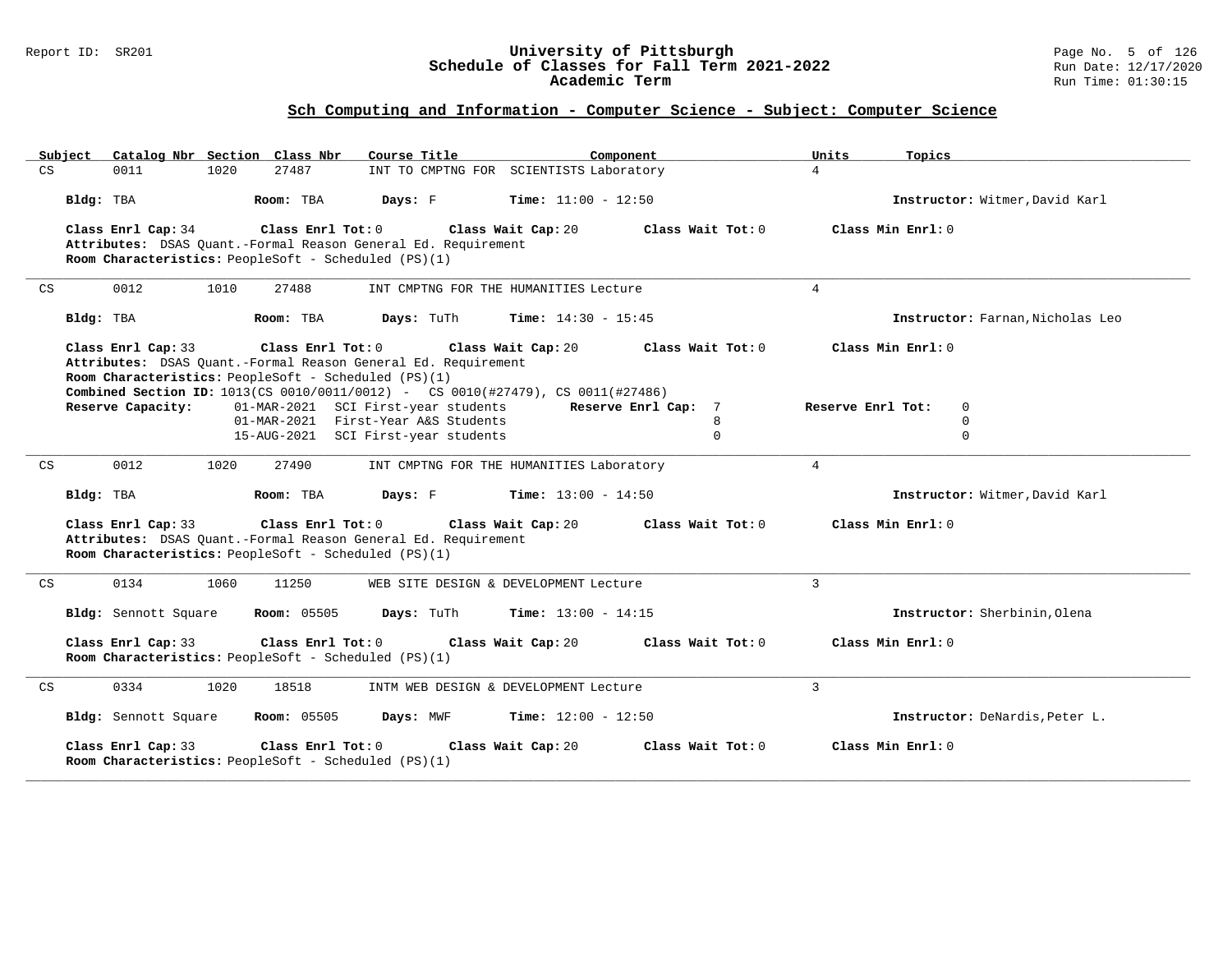#### Report ID: SR201 **University of Pittsburgh** Page No. 6 of 126 **Schedule of Classes for Fall Term 2021-2022** Run Date: 12/17/2020 **Academic Term** Run Time: 01:30:15

| Subject<br>Catalog Nbr Section Class Nbr                                                                                                                                                                          | Course Title                                                                      | Component                  | Units<br>Topics                                 |
|-------------------------------------------------------------------------------------------------------------------------------------------------------------------------------------------------------------------|-----------------------------------------------------------------------------------|----------------------------|-------------------------------------------------|
| 10669<br>CS<br>0401<br>1060                                                                                                                                                                                       | INTRMEDT PROGRMMING USING JAVALecture                                             |                            | $\overline{4}$                                  |
| Bldg: TBA<br>Room: TBA                                                                                                                                                                                            | Days: TuTh<br><b>Time:</b> $13:00 - 14:15$                                        |                            | Instructor: Ramirez, John C                     |
| Class Enrl Cap: 70<br>Class Enrl Tot: 0                                                                                                                                                                           | Class Wait Cap: 20                                                                | Class Wait Tot: 0          | Class Min Enrl: 0                               |
| Attributes: DSAS Quant.-Formal Reason General Ed. Requirement                                                                                                                                                     |                                                                                   |                            |                                                 |
| Room Characteristics: Data Port(1), Media - Data Projector/Monitor(1), PeopleSoft - Scheduled (PS)(1)<br>Reserve Capacity:                                                                                        |                                                                                   |                            |                                                 |
|                                                                                                                                                                                                                   | 01-MAR-2021 First-Year A&S Students<br>01-MAR-2021 CSIntendedMajor&Minor&SCI lyrs | Reserve Enrl Cap: 14<br>56 | Reserve Enrl Tot:<br>$\mathbf 0$<br>$\mathbf 0$ |
|                                                                                                                                                                                                                   | 08-AUG-2021 First-Year A&S Students                                               | $\mathbf{0}$               | $\mathbf 0$                                     |
|                                                                                                                                                                                                                   |                                                                                   |                            |                                                 |
| 0401<br>CS<br>1070<br>10671                                                                                                                                                                                       | INTRMEDT PROGRMMING USING JAVALaboratory                                          |                            | $\overline{4}$                                  |
| Bldg: Sennott Square<br><b>Room:</b> 06110                                                                                                                                                                        | <b>Time:</b> $11:00 - 12:50$<br>Days: W                                           |                            | Instructor: Staff                               |
| Class Enrl Cap: 37<br>Class Enrl Tot: 0<br>Room Characteristics: PeopleSoft - Scheduled (PS)(1)                                                                                                                   | Class Wait Cap: 20                                                                | Class Wait $Tot: 0$        | Class Min Enrl: 0                               |
|                                                                                                                                                                                                                   |                                                                                   |                            |                                                 |
| 0401<br>1080<br>CS<br>11105                                                                                                                                                                                       | INTRMEDT PROGRMMING USING JAVALaboratory                                          |                            | $\overline{4}$                                  |
| <b>Room: 06110</b><br>Bldg: Sennott Square                                                                                                                                                                        | Days: W<br>$Time: 14:00 - 15:50$                                                  |                            | Instructor: Ong, Nathan Rico                    |
| Class Enrl Cap: 37<br>Class Enrl Tot: 0<br>Room Characteristics: PeopleSoft - Scheduled (PS)(1)                                                                                                                   | Class Wait Cap: 20                                                                | Class Wait Tot: 0          | Class Min Enrl: 0                               |
| 0401<br>1100<br>10670<br>CS                                                                                                                                                                                       | INTRMEDT PROGRMMING USING JAVALecture                                             |                            | $\overline{4}$                                  |
| Bldg: TBA<br>Room: TBA                                                                                                                                                                                            | Days: TuTh<br><b>Time:</b> $09:30 - 10:45$                                        |                            | Instructor: Ramirez, John C                     |
| Class Enrl Cap: 70<br>Class Enrl Tot: 0<br>Attributes: DSAS Quant.-Formal Reason General Ed. Requirement<br>Room Characteristics: Data Port(1), Media - Data Projector/Monitor(1), PeopleSoft - Scheduled (PS)(1) | Class Wait Cap: 20                                                                | Class Wait Tot: 0          | Class Min Enrl: 0                               |
| Reserve Capacity:                                                                                                                                                                                                 | 01-MAR-2021 First-Year A&S Students                                               | Reserve Enrl Cap: 14       | $\mathbf 0$<br>Reserve Enrl Tot:                |
|                                                                                                                                                                                                                   | 01-MAR-2021 CSIntendedMajor&Minor&SCI lyrs                                        | 56                         | $\mathbf 0$                                     |
|                                                                                                                                                                                                                   | 08-APR-2021 First-Year A&S Students                                               | $\Omega$                   | $\Omega$                                        |
|                                                                                                                                                                                                                   |                                                                                   |                            |                                                 |
| CS<br>0401<br>1105<br>18550                                                                                                                                                                                       | INTRMEDT PROGRMMING USING JAVALaboratory                                          |                            | $\overline{4}$                                  |
| <b>Room: 06110</b><br>Bldg: Sennott Square                                                                                                                                                                        | <b>Time:</b> $13:00 - 14:50$<br>Days: Tu                                          |                            | Instructor: Ramirez, John C                     |
| Class Enrl Cap: 37<br>Class Enrl Tot: 0<br>Room Characteristics: PeopleSoft - Scheduled (PS)(1)                                                                                                                   | Class Wait Cap: 20                                                                | Class Wait Tot: 0          | Class Min Enrl: 0                               |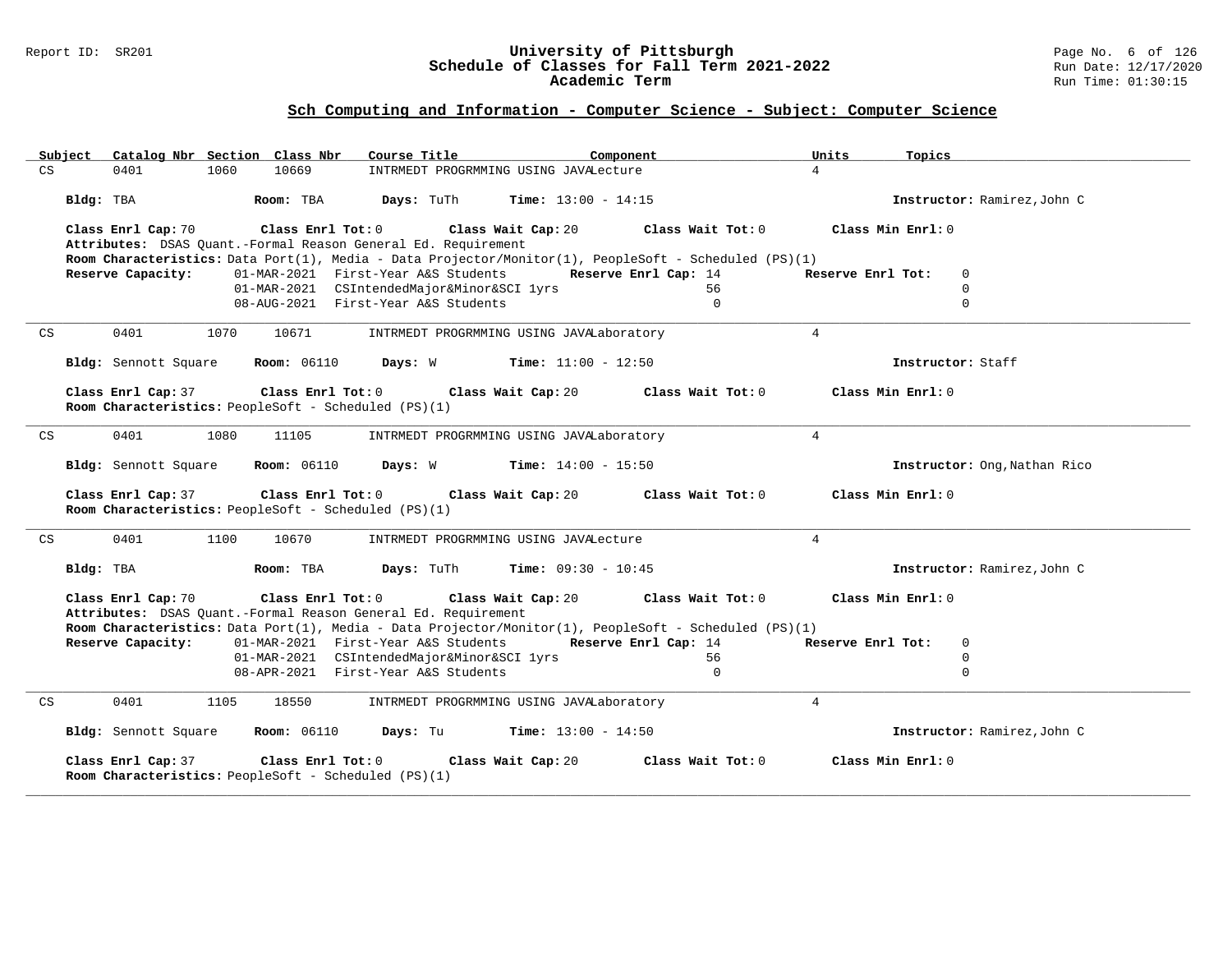#### Report ID: SR201 **University of Pittsburgh** Page No. 7 of 126 **Schedule of Classes for Fall Term 2021-2022** Run Date: 12/17/2020 **Academic Term** Run Time: 01:30:15

|    | Catalog Nbr Section Class Nbr<br>Subject                                                                                                                         | Course Title                                                                      | Component            | Units<br>Topics                  |
|----|------------------------------------------------------------------------------------------------------------------------------------------------------------------|-----------------------------------------------------------------------------------|----------------------|----------------------------------|
| CS | 18580<br>0401<br>1110                                                                                                                                            | INTRMEDT PROGRMMING USING JAVALaboratory                                          |                      | $\overline{4}$                   |
|    | <b>Room: 06110</b><br>Bldg: Sennott Square                                                                                                                       | <b>Time:</b> $11:00 - 12:50$<br>Days: Tu                                          |                      | Instructor: Staff                |
|    | Class Enrl Cap: 37<br>Class Enrl Tot: 0<br>Room Characteristics: PeopleSoft - Scheduled (PS)(1)                                                                  | Class Wait Cap: 20                                                                | Class Wait Tot: 0    | Class Min Enrl: 0                |
| CS | 0401<br>1200<br>18311                                                                                                                                            | INTRMEDT PROGRMMING USING JAVALecture                                             |                      | $\overline{4}$                   |
|    | Bldg: TBA<br>Room: TBA                                                                                                                                           | <b>Time:</b> $12:30 - 13:45$<br>Days: MW                                          |                      | Instructor: Hoffman, Timothy L   |
|    | Class Enrl Cap: 70<br>Class Enrl Tot: 0<br>Attributes: DSAS Quant.-Formal Reason General Ed. Requirement<br>Room Characteristics: PeopleSoft - Scheduled (PS)(1) | Class Wait Cap: 20                                                                | Class Wait Tot: 0    | Class Min Enrl: 0                |
|    | Reserve Capacity:                                                                                                                                                | 01-MAR-2021 First-Year A&S Students                                               | Reserve Enrl Cap: 14 | Reserve Enrl Tot:<br>0           |
|    |                                                                                                                                                                  | 01-MAR-2021 CSIntendedMajor&Minor&SCI lyrs<br>08-APR-2021 First-Year A&S Students | 56<br>$\Omega$       | $\mathbf 0$<br>$\Omega$          |
|    |                                                                                                                                                                  |                                                                                   |                      |                                  |
| CS | 0401<br>1210<br>18312                                                                                                                                            | INTRMEDT PROGRMMING USING JAVALaboratory                                          |                      | $\overline{4}$                   |
|    | Bldg: Sennott Square<br><b>Room:</b> 06110                                                                                                                       | Days: M<br>$Time: 16:00 - 17:50$                                                  |                      | Instructor: Hoffman, Timothy L   |
|    | Class Enrl Cap: 37<br>Class Enrl Tot: 0<br>Room Characteristics: PeopleSoft - Scheduled (PS)(1)                                                                  | Class Wait Cap: 20                                                                | Class Wait Tot: 0    | $Class Min$ $Rnr1: 0$            |
| CS | 0401<br>1230<br>26002                                                                                                                                            | INTRMEDT PROGRMMING USING JAVALaboratory                                          |                      | $\overline{4}$                   |
|    | <b>Room: 06110</b><br>Bldg: Sennott Square                                                                                                                       | <b>Time:</b> $16:00 - 17:50$<br>Days: Tu                                          |                      | Instructor: Staff                |
|    | Class Enrl Cap: 37<br>Class Enrl Tot: 0<br>Room Characteristics: PeopleSoft - Scheduled (PS)(1)                                                                  | Class Wait Cap: 20                                                                | Class Wait Tot: 0    | Class Min Enrl: 0                |
| CS | 0401<br>1300<br>23088                                                                                                                                            | INTRMEDT PROGRMMING USING JAVALecture                                             |                      | $\overline{4}$                   |
|    | Bldg: TBA<br>Room: TBA                                                                                                                                           | Time: $16:00 - 17:15$<br>Days: TuTh                                               |                      | Instructor: Hoffman, Timothy L   |
|    | Class Enrl Cap: 70<br>Class Enrl Tot: 0<br>Attributes: DSAS Quant.-Formal Reason General Ed. Requirement<br>Room Characteristics: PeopleSoft - Scheduled (PS)(1) | Class Wait Cap: 20                                                                | Class Wait Tot: 0    | Class Min Enrl: 0                |
|    | Reserve Capacity:                                                                                                                                                | 01-MAR-2021 First-Year A&S Students                                               | Reserve Enrl Cap: 14 | $\mathbf 0$<br>Reserve Enrl Tot: |
|    |                                                                                                                                                                  | 01-MAR-2021 CSIntendedMajor&Minor&SCI lyrs                                        | 56                   | $\mathbf 0$                      |
|    |                                                                                                                                                                  | 08-AUG-2021 First-Year A&S Students                                               | $\mathbf 0$          | $\mathbf 0$                      |
|    |                                                                                                                                                                  |                                                                                   |                      |                                  |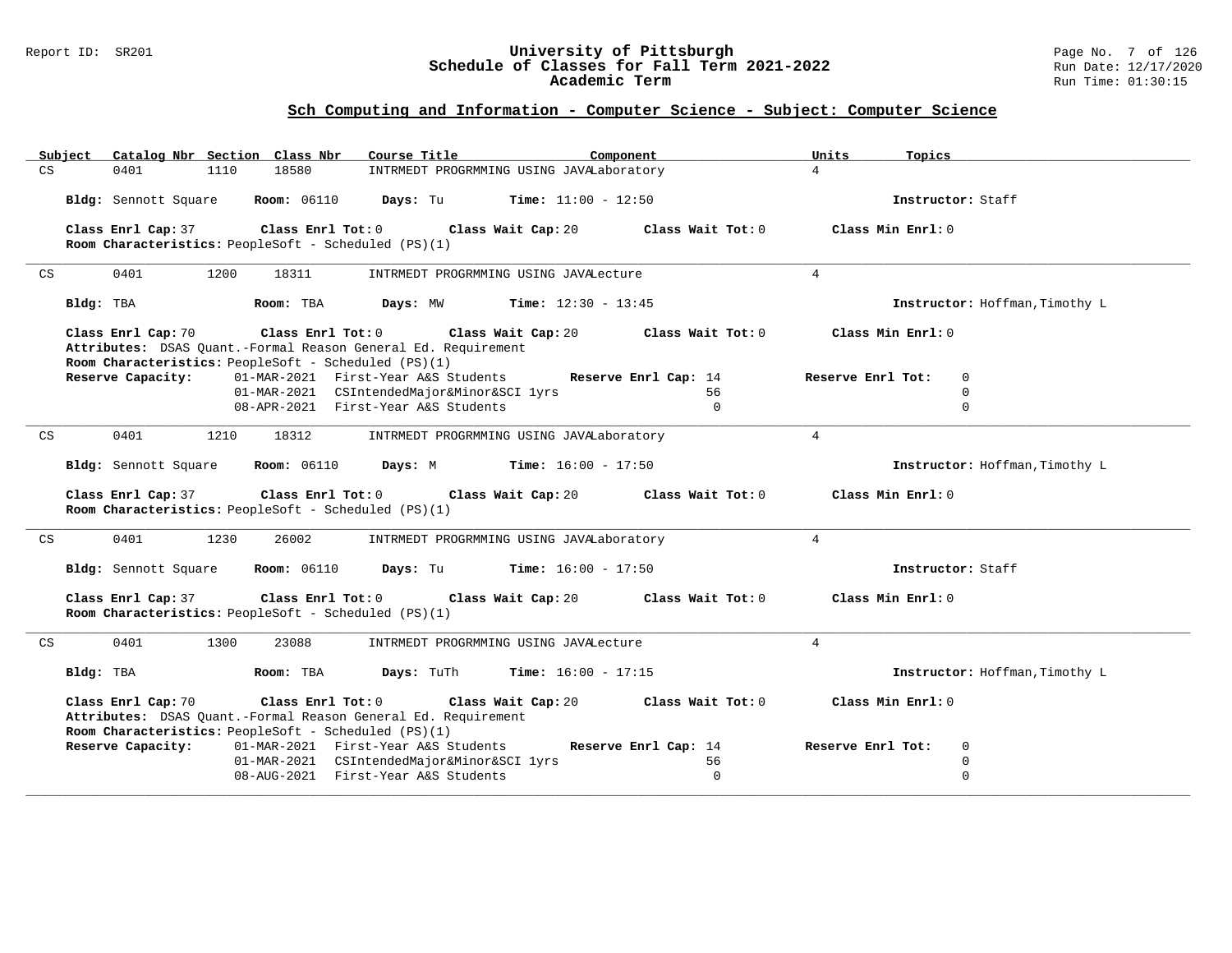#### Report ID: SR201 **University of Pittsburgh** Page No. 8 of 126 **Schedule of Classes for Fall Term 2021-2022** Run Date: 12/17/2020 **Academic Term** Run Time: 01:30:15

| Subject | Catalog Nbr Section Class Nbr                                                                                                      | Course Title                                             | Component            | Units<br>Topics                  |  |
|---------|------------------------------------------------------------------------------------------------------------------------------------|----------------------------------------------------------|----------------------|----------------------------------|--|
| CS      | 23089<br>0401<br>1310                                                                                                              | INTRMEDT PROGRMMING USING JAVALaboratory                 |                      | $\overline{4}$                   |  |
|         | Room: 06110 Days: Tu<br>Bldg: Sennott Square                                                                                       | $Time: 19:30 - 21:20$                                    |                      | Instructor: Staff                |  |
|         | Class Enrl Cap: 37<br>$Class$ $Enrl$ $Tot: 0$                                                                                      | Class Wait Cap: 20                                       | Class Wait Tot: 0    | Class Min Enrl: 0                |  |
|         | Room Characteristics: PeopleSoft - Scheduled (PS)(1)                                                                               |                                                          |                      |                                  |  |
| CS      | 0401<br>1315<br>23504                                                                                                              | INTRMEDT PROGRMMING USING JAVALaboratory                 |                      | $\overline{4}$                   |  |
|         |                                                                                                                                    |                                                          |                      |                                  |  |
|         | Bldg: Sennott Square<br><b>Room:</b> 06110                                                                                         | <b>Days:</b> W <b>Time:</b> $16:00 - 17:50$              |                      | Instructor: Staff                |  |
|         | Class Enrl Tot: 0<br>Class Enrl Cap: 37                                                                                            | Class Wait Cap: 20                                       | Class Wait Tot: 0    | Class Min Enrl: 0                |  |
|         | Room Characteristics: PeopleSoft - Scheduled (PS)(1)                                                                               |                                                          |                      |                                  |  |
|         |                                                                                                                                    |                                                          |                      |                                  |  |
| CS      | 0441<br>1070<br>11106                                                                                                              | DISCRETE STRUCTURES FOR CS Lecture                       |                      | 3                                |  |
|         | Bldg: TBA<br>Room: TBA                                                                                                             | <b>Days:</b> TuTh<br><b>Time:</b> $16:00 - 17:15$        |                      | Instructor: Bonidie, Donald M    |  |
|         | Class Enrl Cap: 72<br>$Class$ $Enr1$ $Tot: 0$                                                                                      | Class Wait Cap: 20                                       | Class Wait Tot: 0    | Class Min Enrl: 0                |  |
|         | Room Characteristics: Data Port(1), Media - Data Projector/Monitor(1), PeopleSoft - Scheduled (PS)(1)                              |                                                          |                      |                                  |  |
|         | Reserve Capacity:                                                                                                                  | 01-MAR-2021 First-Year A&S Students Reserve Enrl Cap: 14 |                      | Reserve Enrl Tot:<br>$\mathbf 0$ |  |
|         |                                                                                                                                    | 01-MAR-2021 CSIntendedMajor&Minor&SCI lyrs               | 56<br>$\Omega$       | $\mathbf 0$<br>$\mathbf 0$       |  |
|         |                                                                                                                                    | 15-AUG-2021 First-Year A&S Students                      |                      |                                  |  |
| CS      | 0441<br>1075<br>16363                                                                                                              | DISCRETE STRUCTURES FOR CS Recitation                    |                      | $\mathcal{L}$                    |  |
|         | <b>Room:</b> 05313<br>Bldg: Sennott Square                                                                                         | <b>Days:</b> Tu <b>Time:</b> $10:00 - 10:50$             |                      | Instructor: Staff                |  |
|         | Class Enrl Cap: 37<br>$\verb Class Enrl Tot: 0 $<br>Room Characteristics: PeopleSoft - Scheduled (PS)(1)                           | Class Wait Cap: 20                                       | Class Wait Tot: 0    | Class Min Enrl: 0                |  |
| CS      | 0441<br>1080<br>11092                                                                                                              | DISCRETE STRUCTURES FOR CS Recitation                    |                      | $\mathcal{L}$                    |  |
|         | <b>Room:</b> 05313<br>Bldg: Sennott Square                                                                                         | <b>Days:</b> Tu <b>Time:</b> $15:00 - 15:50$             |                      | Instructor: Staff                |  |
|         | Class Enrl Cap: 37<br>$Class$ $Enrl$ $Tot: 0$                                                                                      | Class Wait Cap: 20                                       | Class Wait Tot: 0    | Class Min Enrl: 0                |  |
|         | Room Characteristics: PeopleSoft - Scheduled (PS)(1)                                                                               |                                                          |                      |                                  |  |
| CS      | 0441<br>1090<br>18181                                                                                                              | DISCRETE STRUCTURES FOR CS                               | Lecture              | $\overline{3}$                   |  |
|         |                                                                                                                                    |                                                          |                      |                                  |  |
|         | Bldg: Sennott Square                                                                                                               | Room: 05313 Days: MW Time: 16:30 - 17:45                 |                      | Instructor: Bonidie, Donald M    |  |
|         | Class Enrl Cap: 72<br>Class Enrl Tot: 0<br>Room Characteristics: Media - Data Projector/Monitor(1), PeopleSoft - Scheduled (PS)(1) | Class Wait Cap: 20                                       | Class Wait Tot: 0    | Class Min Enrl: 0                |  |
|         | Reserve Capacity:                                                                                                                  | 01-MAR-2021 First-Year A&S Students                      | Reserve Enrl Cap: 14 | Reserve Enrl Tot:<br>$\mathbf 0$ |  |
|         |                                                                                                                                    | 01-MAR-2021 CSIntendedMajor&Minor&SCI lyrs               | 56                   | $\mathbf 0$                      |  |
|         |                                                                                                                                    | 08-APR-2021 First-Year A&S Students                      | $\Omega$             | $\mathbf 0$                      |  |
|         |                                                                                                                                    |                                                          |                      |                                  |  |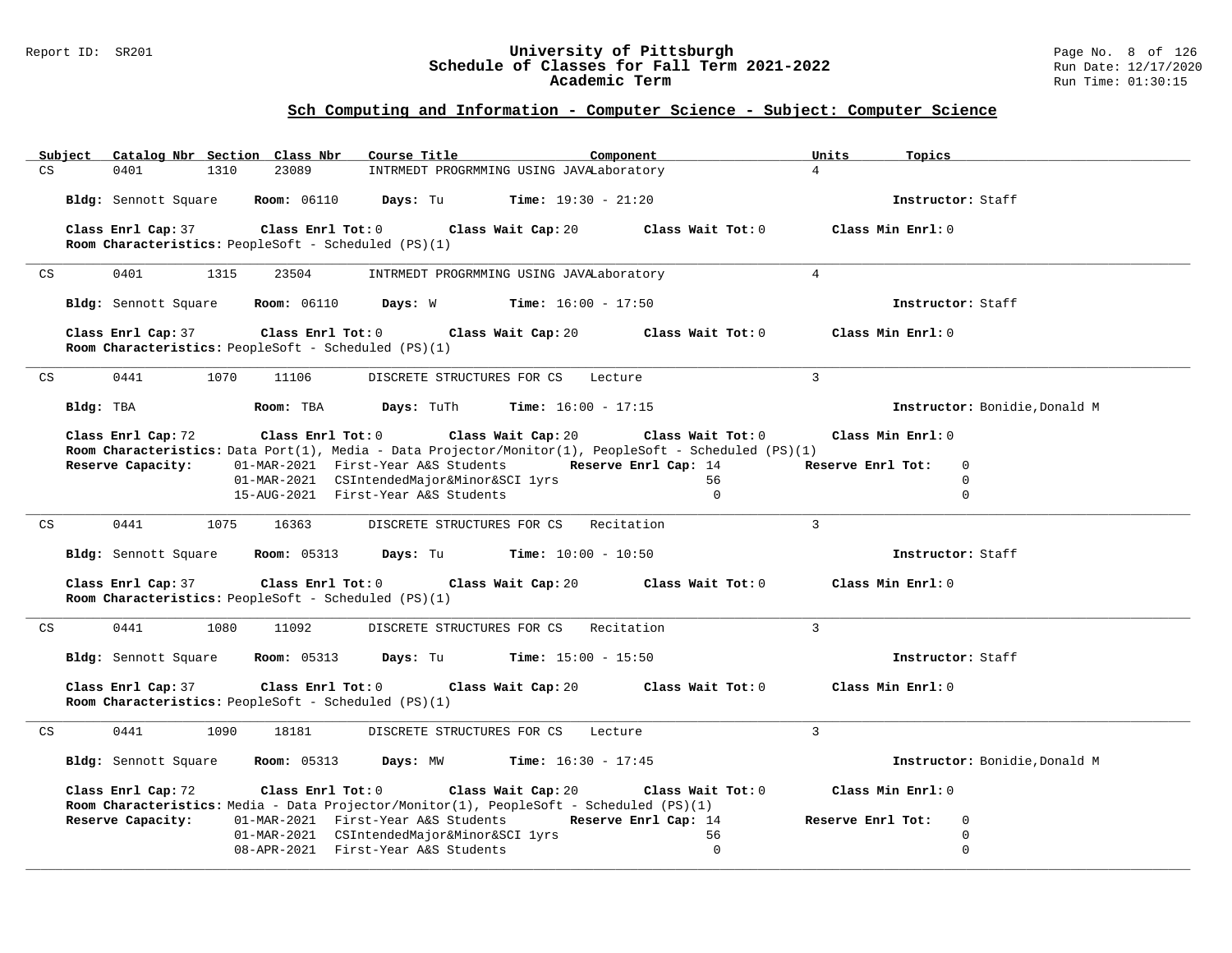| CS | 0441               | 1095<br>18182                                                                                                | DISCRETE STRUCTURES FOR CS                                                                             |                                       | Recitation                                                   | 3                                                                                           |  |
|----|--------------------|--------------------------------------------------------------------------------------------------------------|--------------------------------------------------------------------------------------------------------|---------------------------------------|--------------------------------------------------------------|---------------------------------------------------------------------------------------------|--|
|    | Bldg: TBA          | Room: TBA                                                                                                    | <b>Days:</b> W <b>Time:</b> $18:00 - 18:50$                                                            |                                       |                                                              | Instructor: Staff                                                                           |  |
|    |                    | Room Characteristics: PeopleSoft - Scheduled (PS)(1)                                                         |                                                                                                        |                                       |                                                              | Class Enrl Cap: 37 Class Enrl Tot: 0 Class Wait Cap: 20 Class Wait Tot: 0 Class Min Enrl: 0 |  |
| CS | 0441               | 1101<br>23370                                                                                                |                                                                                                        | DISCRETE STRUCTURES FOR CS Recitation |                                                              | $\mathbf{3}$                                                                                |  |
|    | Bldg: TBA          | Room: TBA                                                                                                    | <b>Days:</b> F Time: $16:00 - 16:50$                                                                   |                                       |                                                              | Instructor: Staff                                                                           |  |
|    |                    | Room Characteristics: PeopleSoft - Scheduled (PS)(1)                                                         |                                                                                                        |                                       |                                                              | Class Enrl Cap: 37 Class Enrl Tot: 0 Class Wait Cap: 20 Class Wait Tot: 0 Class Min Enrl: 0 |  |
| CS | 0441               | 1230<br>26005                                                                                                |                                                                                                        | DISCRETE STRUCTURES FOR CS Lecture    |                                                              | 3                                                                                           |  |
|    | Bldg: TBA          |                                                                                                              | <b>Room:</b> TBA $\qquad$ <b>Days:</b> TuTh $\qquad$ <b>Time:</b> 16:00 - 17:15                        |                                       |                                                              | Instructor: Wheeler, Jeffrey P                                                              |  |
|    | Class Enrl Cap: 70 | Room Characteristics: PeopleSoft - Scheduled (PS)(1)                                                         |                                                                                                        |                                       | Class Enrl Tot: $0$ Class Wait Cap: $20$ Class Wait Tot: $0$ | Class Min Enrl: 0                                                                           |  |
|    | Reserve Capacity:  |                                                                                                              | 01-MAR-2021 First-Year A&S Students Reserve Enrl Cap: 14<br>01-MAR-2021 CSIntendedMajor&Minor&SCI lyrs |                                       | 56                                                           | Reserve Enrl Tot:<br>$\overline{0}$<br>$\mathbf 0$                                          |  |
|    |                    |                                                                                                              | 15-AUG-2021 First-Year A&S Students                                                                    |                                       | $\Omega$                                                     | $\mathbf 0$                                                                                 |  |
| CS |                    | 0441 1235 26006 DISCRETE STRUCTURES FOR CS Recitation                                                        |                                                                                                        |                                       |                                                              | $\mathbf{3}$                                                                                |  |
|    |                    | <b>Bldg:</b> Sennott Square <b>Room:</b> $05313$ <b>Days:</b> Tu <b>Time:</b> $18:00 - 18:50$                |                                                                                                        |                                       |                                                              | Instructor: Staff                                                                           |  |
|    | Class Enrl Cap: 37 | Room Characteristics: PeopleSoft - Scheduled (PS)(1)                                                         |                                                                                                        |                                       |                                                              | Class Enrl Tot: $0$ Class Wait Cap: $20$ Class Wait Tot: $0$ Class Min Enrl: $0$            |  |
| CS | 0441               | 1240<br>26007                                                                                                |                                                                                                        | DISCRETE STRUCTURES FOR CS Recitation |                                                              | $\overline{3}$                                                                              |  |
|    |                    | Bldg: TBA $\blacksquare$ Room: TBA $\blacksquare$ Days: F $\blacksquare$ Time: 17:00 - 17:50                 |                                                                                                        |                                       |                                                              | Instructor: Staff                                                                           |  |
|    | Class Enrl Cap: 37 | $\texttt{Class}$ $\texttt{Enrl}$ $\texttt{Tot:}$ $0$<br>Room Characteristics: PeopleSoft - Scheduled (PS)(1) |                                                                                                        |                                       | Class Wait Cap: 20 $\,$ Class Wait Tot: 0 $\,$               | Class Min Enrl: 0                                                                           |  |
| CS | 0441               | 1245<br>26620                                                                                                |                                                                                                        | DISCRETE STRUCTURES FOR CS Lecture    |                                                              | $\mathbf{3}$                                                                                |  |
|    |                    | Bldg: Sennott Square Room: 05502 Days: TuTh Time: 17:30 - 18:45                                              |                                                                                                        |                                       |                                                              | Instructor: Wheeler, Jeffrey P                                                              |  |
|    | Class Enrl Cap: 70 | Class Enrl Tot: $0$<br>Room Characteristics: PeopleSoft - Scheduled (PS)(1)                                  |                                                                                                        |                                       | Class Wait Cap: 20 Class Wait Tot: 0                         | Class Min Enrl: 0                                                                           |  |
|    | Reserve Capacity:  |                                                                                                              | 01-MAR-2021 First-Year A&S Students Reserve Enrl Cap: 14                                               |                                       |                                                              | Reserve Enrl Tot:<br>$\overline{0}$                                                         |  |
|    |                    |                                                                                                              | 01-MAR-2021 CSIntendedMajor&Minor&SCI lyrs                                                             |                                       | 56                                                           | $\mathbf 0$                                                                                 |  |
|    |                    |                                                                                                              | 08-APR-2021 First-Year A&S Students                                                                    |                                       | $\Omega$                                                     | $\mathbf 0$                                                                                 |  |
| CS | 0441               | 1250<br>26621                                                                                                |                                                                                                        | DISCRETE STRUCTURES FOR CS Recitation |                                                              | $\mathbf{3}$                                                                                |  |
|    |                    | Bldg: TBA                   Room: TBA         Days: W          Time: 16:00 - 16:50                           |                                                                                                        |                                       |                                                              | Instructor: Staff                                                                           |  |
|    | Class Enrl Cap: 37 | Class Enrl Tot:0<br>Room Characteristics: PeopleSoft - Scheduled (PS)(1)                                     |                                                                                                        | Class Wait Cap: 20                    | Class Wait Tot: 0                                            | Class Min Enrl: 0                                                                           |  |

**\_\_\_\_\_\_\_\_\_\_\_\_\_\_\_\_\_\_\_\_\_\_\_\_\_\_\_\_\_\_\_\_\_\_\_\_\_\_\_\_\_\_\_\_\_\_\_\_\_\_\_\_\_\_\_\_\_\_\_\_\_\_\_\_\_\_\_\_\_\_\_\_\_\_\_\_\_\_\_\_\_\_\_\_\_\_\_\_\_\_\_\_\_\_\_\_\_\_\_\_\_\_\_\_\_\_\_\_\_\_\_\_\_\_\_\_\_\_\_\_\_\_\_\_\_\_\_\_\_\_\_\_\_\_\_\_\_\_\_\_\_\_\_\_\_\_\_\_\_\_\_\_\_\_\_\_**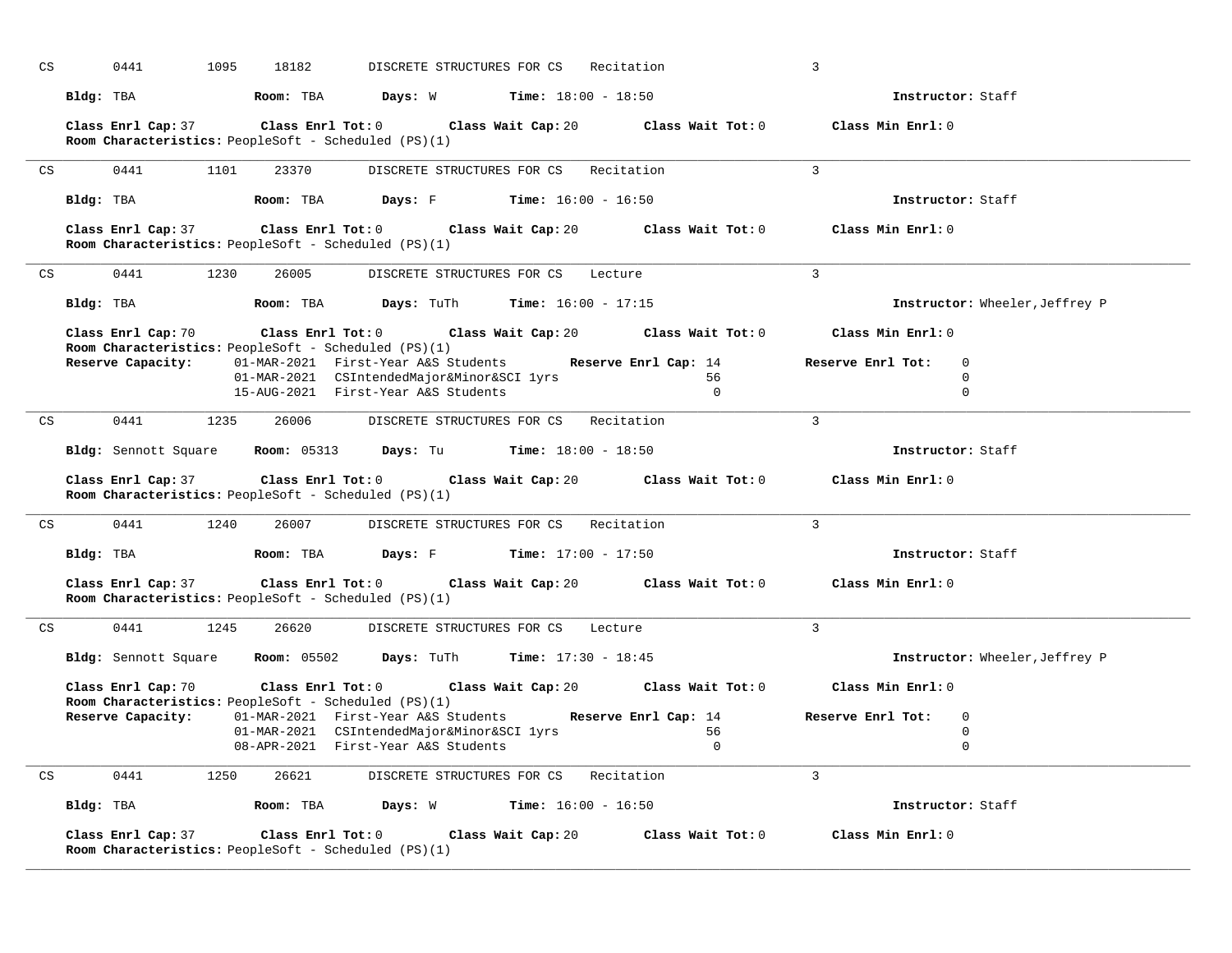|                            |           | 0441<br>1255                            | 26622                                                                              | DISCRETE STRUCTURES FOR CS                                                                                                                                                                                    |                                                                | Recitation                                                                                                                                                          | 3                                                                                    |
|----------------------------|-----------|-----------------------------------------|------------------------------------------------------------------------------------|---------------------------------------------------------------------------------------------------------------------------------------------------------------------------------------------------------------|----------------------------------------------------------------|---------------------------------------------------------------------------------------------------------------------------------------------------------------------|--------------------------------------------------------------------------------------|
|                            | Bldg: TBA |                                         | Room: TBA                                                                          | Days: W                                                                                                                                                                                                       | <b>Time:</b> $15:00 - 15:50$                                   |                                                                                                                                                                     | Instructor: Staff                                                                    |
|                            |           | Class Enrl Cap: 37                      | Class Enrl Tot: 0<br>Room Characteristics: PeopleSoft - Scheduled (PS)(1)          |                                                                                                                                                                                                               | Class Wait Cap: 20                                             | Class Wait Tot: 0                                                                                                                                                   | Class Min Enrl: 0                                                                    |
| CS                         |           | 0445<br>1100                            | 21167                                                                              |                                                                                                                                                                                                               | ALGORITHMS & DATA STRUCTURES lLecture                          |                                                                                                                                                                     | $\overline{3}$                                                                       |
|                            |           | Bldg: Benedum Hall                      | <b>Room: 00G29</b>                                                                 | Days: TuTh                                                                                                                                                                                                    | Time: $11:00 - 12:15$                                          |                                                                                                                                                                     | Instructor: Garrison III, William C                                                  |
|                            |           | Class Enrl Cap: 62<br>Reserve Capacity: | Class Enrl Tot: 0<br>Room Characteristics: PeopleSoft - Scheduled (PS)(1)          | <b>Combined Section ID:</b> $0952$ (COE $0445$ \CS $0445$ ) - COE $0445$ (#21169)<br>01-MAR-2021 First-Year A&S Students<br>01-MAR-2021 CSIntendedMajor&Minor&SCI lyrs<br>15-AUG-2021 First-Year A&S Students | Class Wait Cap: 20                                             | Class Wait Tot: 0<br>Reserve Enrl Cap: 6<br>31<br>$\Omega$                                                                                                          | Class Min Enrl: 0<br>Reserve Enrl Tot:<br>$\mathbf 0$<br>$\mathbf 0$<br>$\mathbf 0$  |
| CS                         |           | 0445<br>1105                            | 21168                                                                              |                                                                                                                                                                                                               | ALGORITHMS & DATA STRUCTURES lRecitation                       |                                                                                                                                                                     | $\overline{3}$                                                                       |
|                            |           | Bldg: Sennott Square                    | <b>Room:</b> 06110                                                                 | Days: Th                                                                                                                                                                                                      | <b>Time:</b> $09:00 - 09:50$                                   |                                                                                                                                                                     | Instructor: Staff                                                                    |
| CS                         |           | Class Enrl Cap: 32<br>0445<br>1110      | Class Enrl Tot: 0<br>Room Characteristics: PeopleSoft - Scheduled (PS)(1)<br>21551 | <b>Combined Section ID:</b> 0967(COE 0445\CS 0445) - COE 0445(#21170)                                                                                                                                         | Class Wait Cap: 20<br>ALGORITHMS & DATA STRUCTURES lRecitation | Class Wait Tot: 0                                                                                                                                                   | Class Min Enrl: 0<br>3                                                               |
|                            |           | Bldg: Sennott Square                    | <b>Room: 06110</b>                                                                 | Days: W                                                                                                                                                                                                       | <b>Time:</b> $13:00 - 13:50$                                   |                                                                                                                                                                     | Instructor: Staff                                                                    |
|                            |           | Class Enrl Cap: 34                      | Class Enrl Tot: 0<br>Room Characteristics: PeopleSoft - Scheduled (PS)(1)          | <b>Combined Section ID:</b> $0962$ (COE 0445\CS 0445) - COE 0445(#21550)                                                                                                                                      | Class Wait Cap: 20                                             | Class Wait Tot: 0                                                                                                                                                   | Class Min Enrl: 0                                                                    |
| $\mathop{\rm CS}\nolimits$ |           | 0445<br>1200                            | 10135                                                                              |                                                                                                                                                                                                               | ALGORITHMS & DATA STRUCTURES lLecture                          |                                                                                                                                                                     | $\overline{3}$                                                                       |
|                            |           | Bldg: Benedum Hall                      | <b>Room: 00G31</b>                                                                 | Days: TuTh                                                                                                                                                                                                    | Time: $08:00 - 09:15$                                          |                                                                                                                                                                     | Instructor: Kosta, Konstantinos                                                      |
|                            |           | Class Enrl Cap: 61<br>Reserve Capacity: | Class Enrl Tot: 0                                                                  | <b>Combined Section ID:</b> $0741(CS/COE/0445)$ - COE $0445(\text{\#}12878)$<br>01-MAR-2021 First-Year A&S Students<br>01-MAR-2021 CSIntendedMajor&Minor&SCI lyrs<br>15-AUG-2021 First-Year A&S Students      | Class Wait Cap: 20                                             | Class Wait Tot: 0<br>Room Characteristics: Data Port(1), Media - Data Projector/Monitor(1), PeopleSoft - Scheduled (PS)(1)<br>Reserve Enrl Cap: 6<br>31<br>$\Omega$ | Class Min Enrl: 0<br>Reserve Enrl Tot:<br>$\mathbf{0}$<br>$\mathbf 0$<br>$\mathbf 0$ |
|                            |           | 0445<br>1210                            | 10753                                                                              |                                                                                                                                                                                                               | ALGORITHMS & DATA STRUCTURES lRecitation                       |                                                                                                                                                                     | $\overline{3}$                                                                       |
| $\mathop{\rm CS}\nolimits$ |           |                                         |                                                                                    |                                                                                                                                                                                                               |                                                                |                                                                                                                                                                     |                                                                                      |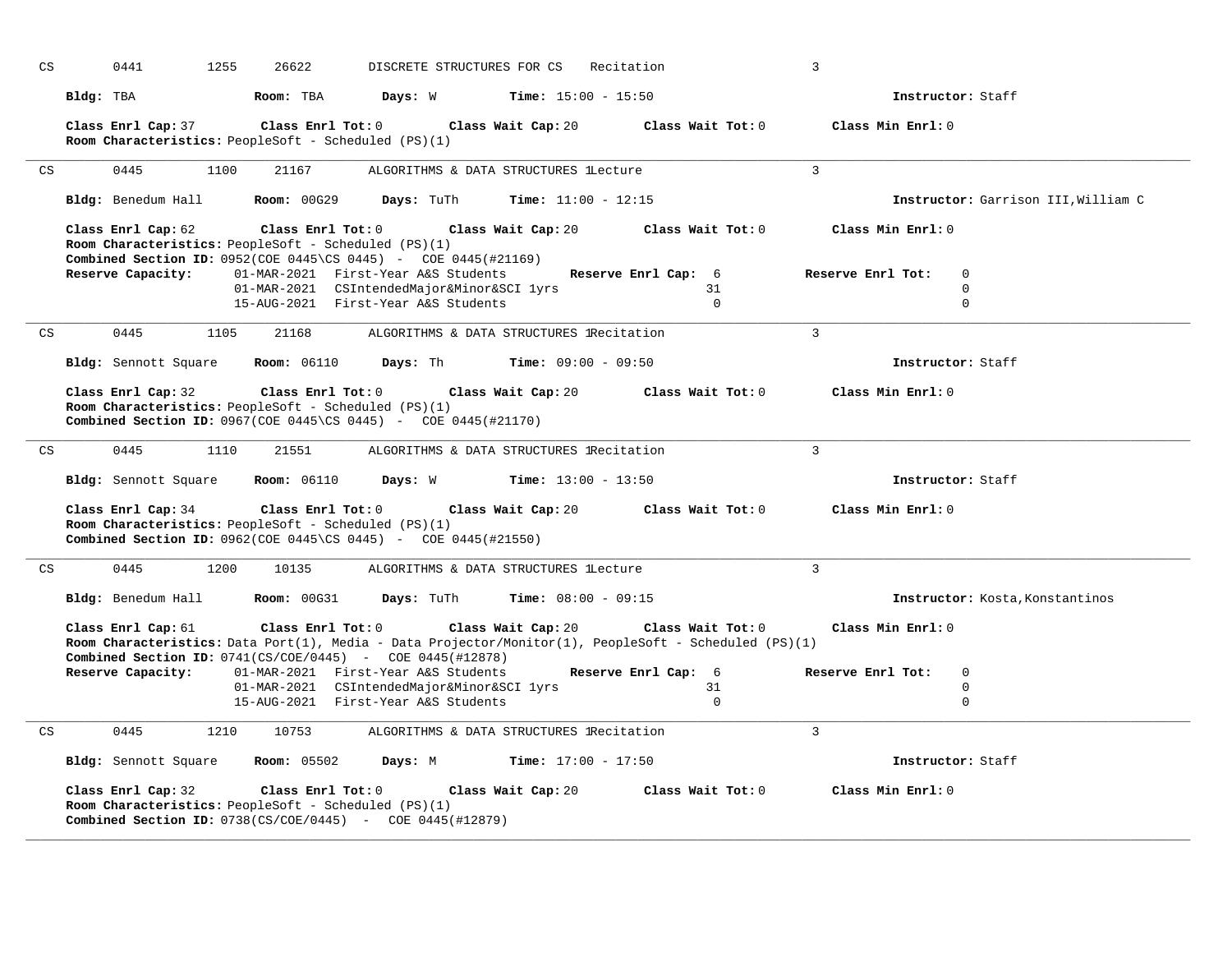#### Report ID: SR201 **University of Pittsburgh** Page No. 11 of 126 **Schedule of Classes for Fall Term 2021-2022** Run Date: 12/17/2020 **Academic Term** Run Time: 01:30:15

|    | Subject   |                      |      | Catalog Nbr Section Class Nbr    | Course Title                                                                                                                |                                              | Component            | Units             | Topics            |                                       |
|----|-----------|----------------------|------|----------------------------------|-----------------------------------------------------------------------------------------------------------------------------|----------------------------------------------|----------------------|-------------------|-------------------|---------------------------------------|
| CS |           | 0445                 | 1220 | 24277                            | ALGORITHMS & DATA STRUCTURES IRecitation                                                                                    |                                              |                      | $\mathcal{L}$     |                   |                                       |
|    |           |                      |      | Bldg: Sennott Square Room: 06110 | Days: M                                                                                                                     | <b>Time:</b> $13:00 - 13:50$                 |                      |                   | Instructor: Staff |                                       |
|    |           | Class Enrl Cap: 32   |      | Class Enrl Tot: 0                |                                                                                                                             | Class Wait Cap: 20                           | Class Wait Tot: 0    |                   | Class Min Enrl: 0 |                                       |
|    |           |                      |      |                                  | Room Characteristics: PeopleSoft - Scheduled (PS)(1)                                                                        |                                              |                      |                   |                   |                                       |
|    |           |                      |      |                                  | <b>Combined Section ID:</b> $0737(CS/COE/0445)$ - COE $0445(#24285)$                                                        |                                              |                      |                   |                   |                                       |
| CS |           | 0445                 | 1240 | 25753                            | ALGORITHMS & DATA STRUCTURES lLecture                                                                                       |                                              |                      | $\mathbf{3}$      |                   |                                       |
|    | Bldg: TBA |                      |      | Room: TBA                        |                                                                                                                             | <b>Days:</b> MW <b>Time:</b> $08:00 - 09:15$ |                      |                   |                   | Instructor: Garrison III, William C   |
|    |           | Class Enrl Cap: 61   |      | Class Enrl Tot: 0                | Room Characteristics: PeopleSoft - Scheduled (PS)(1)<br><b>Combined Section ID:</b> $0678 (COE/CS/0445)$ - COE 0445(#25750) | Class Wait Cap: 20                           | Class Wait Tot: 0    |                   | Class Min Enrl: 0 |                                       |
|    |           | Reserve Capacity:    |      |                                  | 01-MAR-2021 First-Year A&S Students                                                                                         |                                              | Reserve Enrl Cap: 6  | Reserve Enrl Tot: |                   | $\mathbf 0$                           |
|    |           |                      |      |                                  | 01-MAR-2021 CSIntendedMajor&Minor&SCI lyrs                                                                                  |                                              | 31                   |                   |                   | $\mathbf 0$                           |
|    |           |                      |      |                                  | 15-AUG-2021 First-Year A&S Students                                                                                         |                                              | $\Omega$             |                   |                   | $\mathbf 0$                           |
| CS |           | 0445                 | 1242 | 25754                            | ALGORITHMS & DATA STRUCTURES lRecitation                                                                                    |                                              |                      | $\mathbf{3}$      |                   |                                       |
|    |           | Bldg: Sennott Square |      | <b>Room:</b> 06110               | <b>Days:</b> M <b>Time:</b> $15:00 - 15:50$                                                                                 |                                              |                      |                   | Instructor: Staff |                                       |
|    |           | Class Enrl Cap: 32   |      | Class Enrl Tot: $0$              |                                                                                                                             | Class Wait Cap: 20                           | Class Wait Tot: 0    |                   | Class Min Enrl: 0 |                                       |
|    |           |                      |      |                                  | Room Characteristics: PeopleSoft - Scheduled (PS)(1)                                                                        |                                              |                      |                   |                   |                                       |
|    |           |                      |      |                                  | <b>Combined Section ID:</b> $0679 (COE / CS / 0445)$ - COE 0445(#25751)                                                     |                                              |                      |                   |                   |                                       |
| CS |           | 0445                 | 1244 | 25755                            | ALGORITHMS & DATA STRUCTURES IRecitation                                                                                    |                                              |                      | 3                 |                   |                                       |
|    |           |                      |      | Bldg: Sennott Square Room: 06110 | Days: Tu                                                                                                                    | $Time: 10:00 - 10:50$                        |                      |                   | Instructor: Staff |                                       |
|    |           | Class Enrl Cap: 32   |      | Class Enrl Tot: 0                |                                                                                                                             | Class Wait Cap: 20                           | Class Wait Tot: 0    |                   | Class Min Enrl: 0 |                                       |
|    |           |                      |      |                                  | Room Characteristics: PeopleSoft - Scheduled (PS)(1)                                                                        |                                              |                      |                   |                   |                                       |
|    |           |                      |      |                                  | <b>Combined Section ID:</b> $0677 (COE/CS/0445)$ - $COE 0445 (#25752)$                                                      |                                              |                      |                   |                   |                                       |
| CS |           | 0447                 | 1070 | 27916                            | COMPUTR ORGZTN & ASSMBLY LANG Lecture                                                                                       |                                              |                      | $\mathbf{3}$      |                   |                                       |
|    | Bldg: TBA |                      |      | Room: TBA                        | Days: MW                                                                                                                    | <b>Time:</b> $08:00 - 09:15$                 |                      |                   |                   | Instructor: Kosiyatrakul, Thumrongsak |
|    |           | Class Enrl Cap: 70   |      | Class Enrl Tot: 0                | Room Characteristics: PeopleSoft - Scheduled (PS)(1)                                                                        | Class Wait Cap: 20                           | Class Wait Tot: 0    |                   | Class Min Enrl: 0 |                                       |
|    |           | Reserve Capacity:    |      |                                  | 01-MAR-2021 Restricted to COE Majors                                                                                        |                                              | Reserve Enrl Cap: 12 | Reserve Enrl Tot: |                   | $\mathbf 0$                           |
|    |           |                      |      |                                  | 01-MAR-2021 CSIntendedMajor&Minor&SCI lyrs                                                                                  |                                              | $7\phantom{.0}$      |                   |                   | $\mathbf 0$                           |
|    |           |                      |      |                                  | 15-AUG-2021 Restricted to COE Majors                                                                                        |                                              | $\Omega$             |                   |                   | $\Omega$                              |
|    |           |                      |      |                                  |                                                                                                                             |                                              |                      |                   |                   |                                       |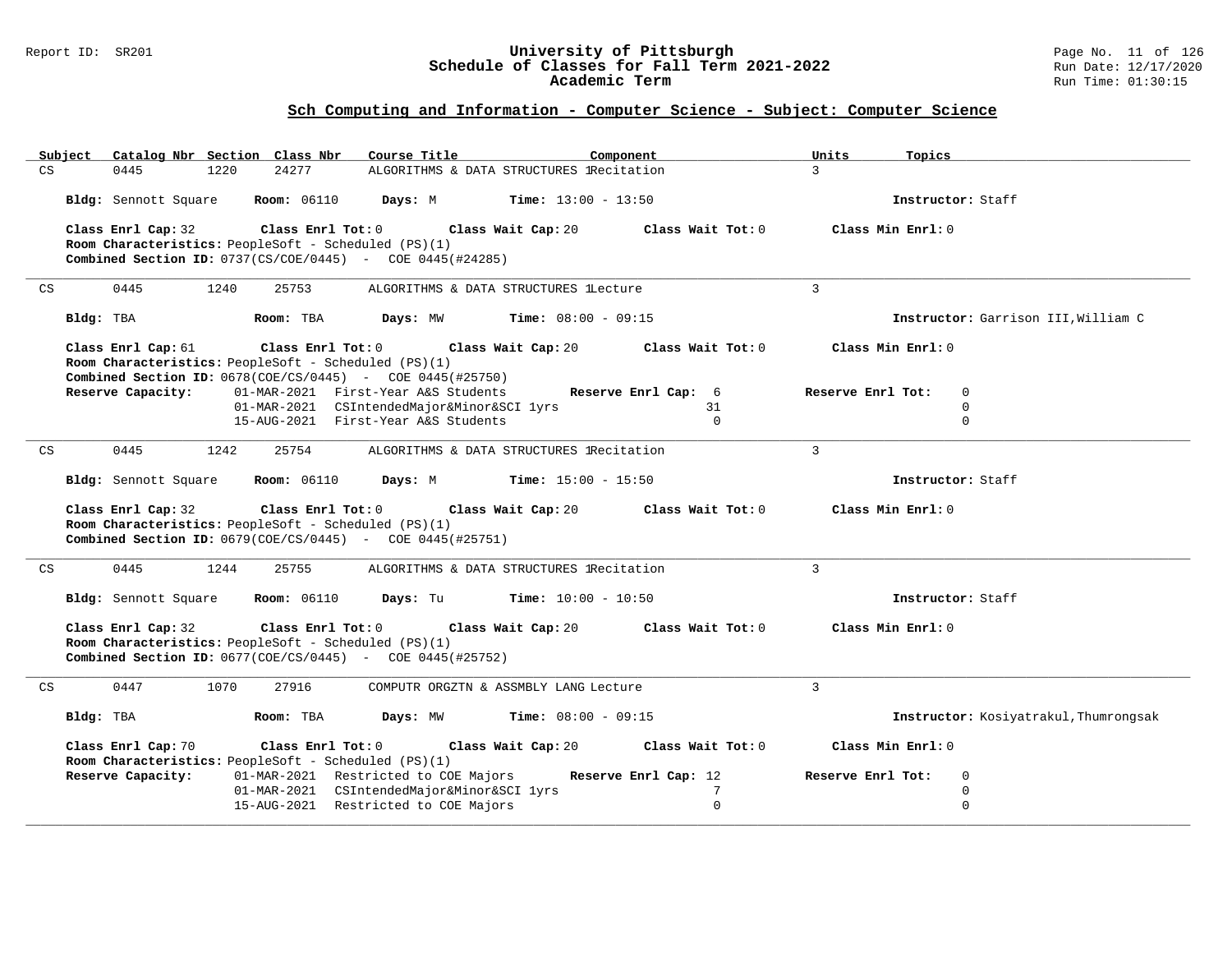#### Report ID: SR201 **University of Pittsburgh** Page No. 12 of 126 **Schedule of Classes for Fall Term 2021-2022** Run Date: 12/17/2020 **Academic Term** Run Time: 01:30:15

| Subject | Catalog Nbr Section Class Nbr                                                                                   | Course Title                                                   | Component            | Units<br>Topics        |                               |
|---------|-----------------------------------------------------------------------------------------------------------------|----------------------------------------------------------------|----------------------|------------------------|-------------------------------|
| CS      | 0447<br>1080<br>27917                                                                                           | COMPUTR ORGZTN & ASSMBLY LANG Recitation                       |                      | $\mathbf{3}$           |                               |
|         | <b>Bldg:</b> Sennott Square <b>Room:</b> $06110$ <b>Days:</b> F <b>Time:</b> $09:00 - 09:50$                    |                                                                |                      | Instructor: Staff      |                               |
|         | Class Enrl Cap: 37 Class Enrl Tot: 0 Class Wait Cap: 20<br>Room Characteristics: PeopleSoft - Scheduled (PS)(1) |                                                                | Class Wait Tot: 0    | Class Min Enrl: 0      |                               |
| CS      | 0447<br>1090<br>27918                                                                                           | COMPUTR ORGZTN & ASSMBLY LANG Recitation                       |                      | $\overline{3}$         |                               |
|         | Bldg: Sennott Square                                                                                            | <b>Room:</b> 06110 <b>Days:</b> F <b>Time:</b> $13:00 - 13:50$ |                      | Instructor: Staff      |                               |
|         | Class Enrl Tot: 0<br>Class Enrl Cap: 37<br>Room Characteristics: PeopleSoft - Scheduled (PS)(1)                 | Class Wait Cap: 20                                             | Class Wait Tot: $0$  | Class Min Enrl: 0      |                               |
| CS      | 0447<br>1120<br>27913                                                                                           | COMPUTR ORGZTN & ASSMBLY LANG Lecture                          |                      | $\overline{3}$         |                               |
|         | Bldg: TBA<br>Room: TBA                                                                                          | Days: TuTh<br><b>Time:</b> $14:30 - 15:45$                     |                      |                        | Instructor: Nunes Quaresma de |
|         |                                                                                                                 |                                                                |                      |                        | Oliveira, Luis Filipe         |
|         | Class Enrl Cap: 70<br>Room Characteristics: PeopleSoft - Scheduled (PS)(1)                                      | Class Enrl Tot: $0$ Class Wait Cap: $20$ Class Wait Tot: $0$   |                      | Class Min Enrl: 0      |                               |
|         | Reserve Capacity:                                                                                               | 01-MAR-2021 Restricted to COE Majors                           | Reserve Enrl Cap: 12 | Reserve Enrl Tot:<br>0 |                               |
|         |                                                                                                                 | 01-MAR-2021 CSIntendedMajor&Minor&SCI lyrs                     | 7                    | $\Omega$               |                               |
|         |                                                                                                                 | 15-AUG-2021 Restricted to COE Majors                           | $\mathbf{0}$         | $\mathbf 0$            |                               |
| CS      | 0447<br>1130<br>27914                                                                                           | COMPUTR ORGZTN & ASSMBLY LANG Recitation                       |                      | $\mathbf{3}$           |                               |
|         | Bldg: Sennott Square                                                                                            | <b>Room:</b> 05502 <b>Days:</b> F <b>Time:</b> $12:00 - 12:50$ |                      | Instructor: Staff      |                               |
|         | Class Enrl Cap: 37<br>Room Characteristics: PeopleSoft - Scheduled (PS)(1)                                      | Class Enrl Tot: 0 Class Wait Cap: 20                           | Class Wait Tot: 0    | Class Min Enrl: 0      |                               |
| CS      | 0447<br>1140<br>27915                                                                                           | COMPUTR ORGZTN & ASSMBLY LANG Recitation                       |                      | $\mathbf{3}$           |                               |
|         | <b>Room:</b> 05502<br>Bldg: Sennott Square                                                                      | <b>Days:</b> F Time: $14:00 - 14:50$                           |                      |                        | Instructor: Ong, Nathan Rico  |
|         | Class Enrl Cap: 37<br>Class Enrl Tot: 0<br>Room Characteristics: PeopleSoft - Scheduled (PS)(1)                 | Class Wait Cap: 20                                             | Class Wait Tot: 0    | Class Min Enrl: 0      |                               |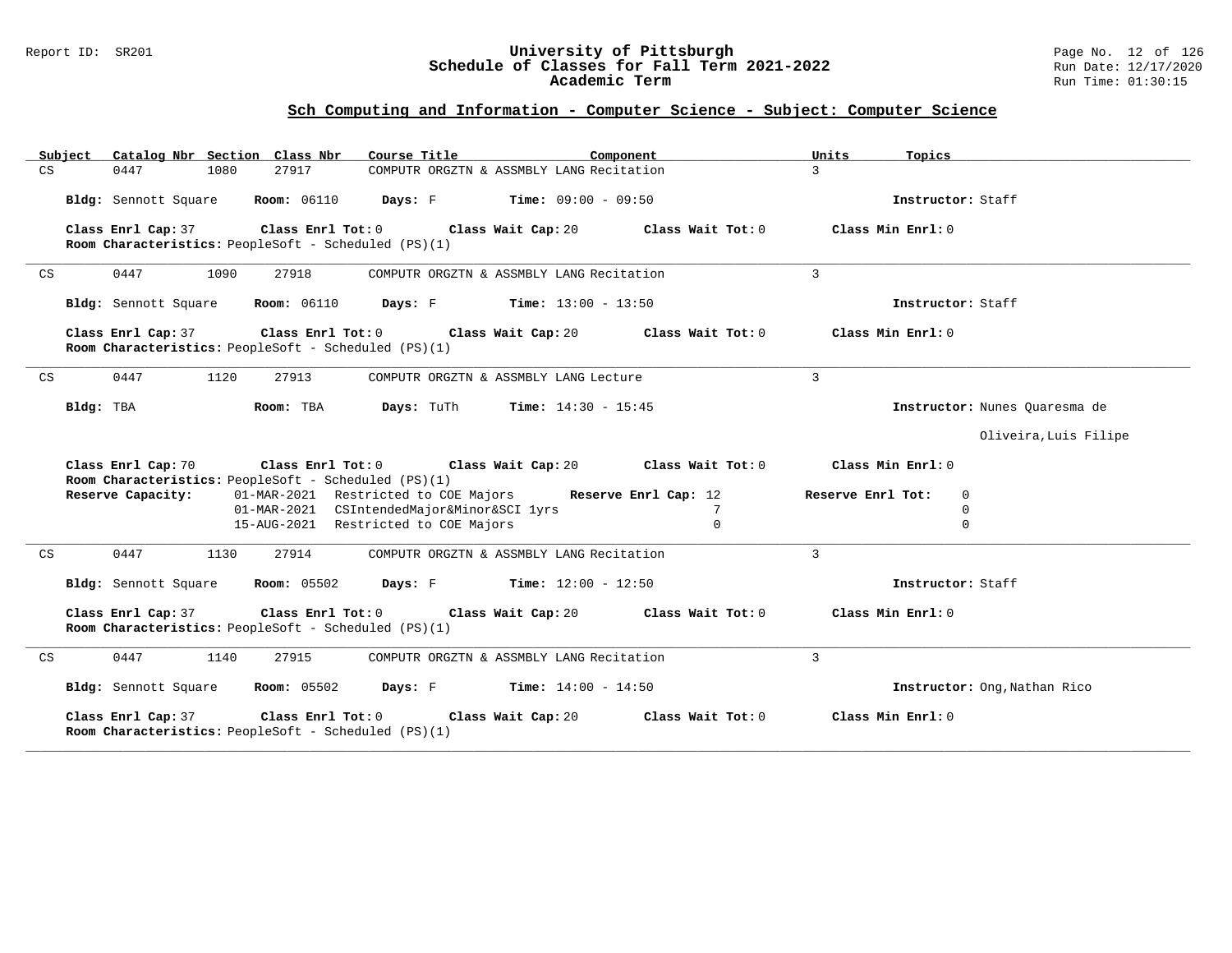#### Report ID: SR201 **University of Pittsburgh** Page No. 13 of 126 **Schedule of Classes for Fall Term 2021-2022** Run Date: 12/17/2020 **Academic Term** Run Time: 01:30:15

| Subject Catalog Nbr Section Class Nbr | Course Title                                                              | Component                                   | Units<br>Topics                           |  |
|---------------------------------------|---------------------------------------------------------------------------|---------------------------------------------|-------------------------------------------|--|
| CS<br>0447                            | 27910<br>1200                                                             | COMPUTR ORGZTN & ASSMBLY LANG Lecture       | $\mathcal{L}$                             |  |
| Bldg: TBA                             | Room: TBA<br><b>Days:</b> TuTh                                            | <b>Time:</b> $17:30 - 18:45$                | Instructor: Billingsley, Jarrett Franklin |  |
| Class Enrl Cap: 70                    | Class Enrl Tot: 0<br>Room Characteristics: PeopleSoft - Scheduled (PS)(1) | Class Wait Cap: 20<br>Class Wait Tot: 0     | Class Min Enrl: 0                         |  |
| Reserve Capacity:                     | 01-MAR-2021 Restricted to COE Majors                                      | Reserve Enrl Cap: 12                        | Reserve Enrl Tot:<br>$\Omega$             |  |
|                                       | 01-MAR-2021 CSIntendedMajor&Minor&SCI lyrs                                | 7                                           | $\Omega$                                  |  |
|                                       | 15-AUG-2021 Restricted to COE Majors                                      | $\mathbf 0$                                 | $\mathbf 0$                               |  |
| CS<br>0447                            | 27911<br>1205                                                             | COMPUTR ORGZTN & ASSMBLY LANG Recitation    | $\mathcal{E}$                             |  |
| Bldg: Sennott Square                  | <b>Room:</b> 05502                                                        | <b>Days:</b> F <b>Time:</b> $09:00 - 09:50$ | Instructor: Staff                         |  |
| Class Enrl Cap: 37                    | Class Enrl Tot: 0<br>Room Characteristics: PeopleSoft - Scheduled (PS)(1) | Class Wait Cap: 20<br>Class Wait Tot: 0     | Class Min Enrl: 0                         |  |
| 0447<br>CS                            | 1210<br>27912                                                             | COMPUTR ORGZTN & ASSMBLY LANG Recitation    | 3                                         |  |
| Bldg: Sennott Square                  | <b>Room:</b> 05502<br>Days: F                                             | <b>Time:</b> $11:00 - 11:50$                | Instructor: Staff                         |  |
| Class Enrl Cap: 37                    | Class Enrl Tot: 0<br>Room Characteristics: PeopleSoft - Scheduled (PS)(1) | Class Wait Cap: 20<br>Class Wait Tot: 0     | Class Min Enrl: 0                         |  |
| 0447<br>CS                            | 1215<br>27907                                                             | COMPUTR ORGZTN & ASSMBLY LANG Lecture       | $\overline{3}$                            |  |
| Bldg: TBA                             | Days: TuTh<br>Room: TBA                                                   | <b>Time:</b> $09:30 - 10:45$                | Instructor: Nunes Quaresma de             |  |
|                                       |                                                                           |                                             | Oliveira, Luis Filipe                     |  |
| Class Enrl Cap: 70                    | Class Enrl Tot: 0<br>Room Characteristics: PeopleSoft - Scheduled (PS)(1) | Class Wait Tot: 0<br>Class Wait Cap: 20     | Class Min Enrl: 0                         |  |
| Reserve Capacity:                     | 01-MAR-2021 Restricted to COE Majors                                      | Reserve Enrl Cap: 12                        | $\mathbf 0$<br>Reserve Enrl Tot:          |  |
|                                       | 01-MAR-2021 CSIntendedMajor&Minor&SCI lyrs                                | $7\phantom{.0}$                             | $\mathbf 0$                               |  |
|                                       | 15-AUG-2021 Restricted to COE Majors                                      | $\Omega$                                    | $\Omega$                                  |  |
| CS<br>0447                            | 1220<br>27908                                                             | COMPUTR ORGZTN & ASSMBLY LANG Recitation    | $\overline{3}$                            |  |
| Bldg: Sennott Square                  | <b>Room: 06110</b><br>Days: Th                                            | <b>Time:</b> $18:00 - 18:50$                | Instructor: Staff                         |  |
| Class Enrl Cap: 37                    | Class Enrl Tot: 0<br>Room Characteristics: PeopleSoft - Scheduled (PS)(1) | Class Wait Cap: 20<br>Class Wait Tot: 0     | Class Min Enrl: 0                         |  |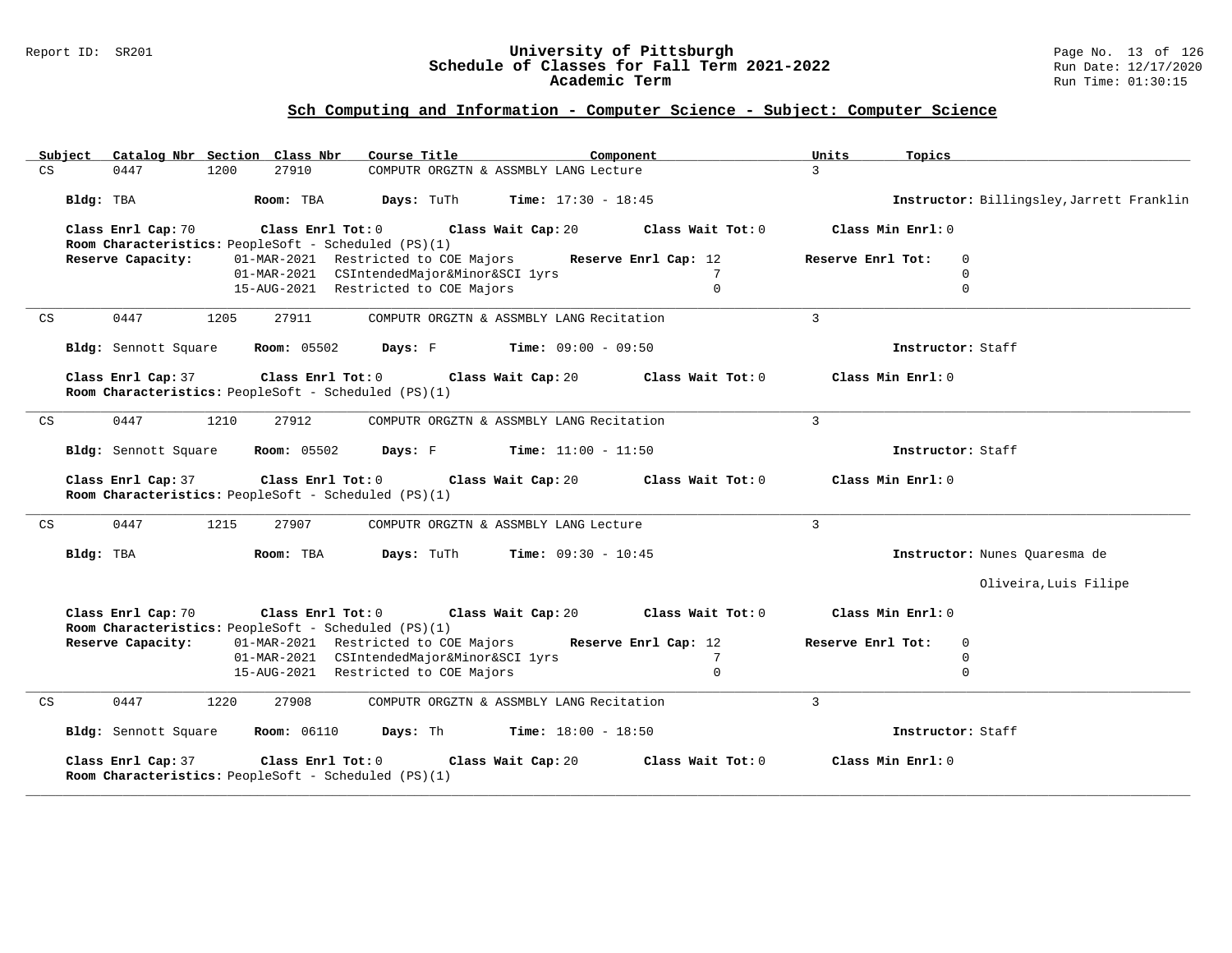#### Report ID: SR201 **University of Pittsburgh** Page No. 14 of 126 **Schedule of Classes for Fall Term 2021-2022** Run Date: 12/17/2020 **Academic Term** Run Time: 01:30:15

| Catalog Nbr Section Class Nbr<br>Subject                                                                                                         | Course Title                                                                                                 | Component                    | Units<br>Topics                                  |
|--------------------------------------------------------------------------------------------------------------------------------------------------|--------------------------------------------------------------------------------------------------------------|------------------------------|--------------------------------------------------|
| 27909<br>CS<br>0447<br>1225                                                                                                                      | COMPUTR ORGZTN & ASSMBLY LANG Recitation                                                                     |                              | $\mathcal{R}$                                    |
| <b>Room: 06110</b><br>Bldg: Sennott Square                                                                                                       | Days: Tu                                                                                                     | <b>Time:</b> $18:00 - 18:50$ | Instructor: Staff                                |
| Class Enrl Cap: 37<br>Room Characteristics: PeopleSoft - Scheduled (PS)(1)                                                                       | $Class$ $Enr1$ $Tot: 0$<br>Class Wait Cap: 20                                                                | Class Wait Tot: 0            | Class Min Enrl: 0                                |
| 0449<br>CS<br>1110<br>18313                                                                                                                      | INTRO TO SYSTEMS SOFTWARE                                                                                    | Lecture                      | $\overline{3}$                                   |
| Bldg: Benedum Hall<br><b>Room: 00G30</b>                                                                                                         | Days: TuTh                                                                                                   | <b>Time:</b> $11:00 - 12:15$ | Instructor: Petrucci, Vinicius Tavares           |
| Class Enrl Cap: 53<br>Room Characteristics: PeopleSoft - Scheduled (PS)(1)<br><b>Combined Section ID:</b> $0064(CS/COE/0449)$ - COE 0449(#18315) | Class Enrl Tot: 0<br>Class Wait Cap: 20                                                                      | Class Wait Tot: 0            | Class Min Enrl: 0                                |
| Reserve Capacity:                                                                                                                                | 01-MAR-2021 CSIntendedMajor&Minor&SCI lyrs Reserve Enrl Cap: 5<br>15-AUG-2021 CSIntendedMajor&Minor&SCI lyrs | $\mathbf{0}$                 | Reserve Enrl Tot:<br>$\mathbf{0}$<br>$\mathbf 0$ |
| 0449<br>1120<br>18314<br>CS                                                                                                                      | INTRO TO SYSTEMS SOFTWARE                                                                                    | Recitation                   | 3                                                |
| Bldg: Sennott Square                                                                                                                             | <b>Room:</b> 05502 <b>Days:</b> W <b>Time:</b> $13:00 - 13:50$                                               |                              | Instructor: Staff                                |
| Class Enrl Cap: 27<br>Room Characteristics: PeopleSoft - Scheduled (PS)(1)<br><b>Combined Section ID:</b> $0065(CS/COE/0449)$ - COE 0449(#18316) | Class Enrl Tot: $0$<br>Class Wait Cap: 20                                                                    | Class Wait Tot: 0            | Class Min Enrl: 0                                |
| 0449<br>CS<br>1130<br>18548                                                                                                                      | INTRO TO SYSTEMS SOFTWARE                                                                                    | Recitation                   | $\mathbf{3}$                                     |
| <b>Room: 06110</b><br>Bldg: Sennott Square                                                                                                       | <b>Days:</b> Tu <b>Time:</b> $15:00 - 15:50$                                                                 |                              | Instructor: Staff                                |
| Class Enrl Cap: 27<br>Class Enrl Tot: 0<br>Room Characteristics: PeopleSoft - Scheduled (PS)(1)                                                  | Class Wait Cap: 20<br>Combined Section ID: 0218(COE/0449/CS/0449) - COE 0449(#18547)                         | Class Wait Tot: 0            | Class Min Enrl: 0                                |
| 0449<br>1135<br>23775<br>CS                                                                                                                      | INTRO TO SYSTEMS SOFTWARE                                                                                    | Lecture                      | 3                                                |
| Bldg: TBA<br>Room: TBA                                                                                                                           | Days: MW                                                                                                     | <b>Time:</b> $15:00 - 16:15$ | Instructor: Petrucci, Vinicius Tavares           |
| Class Enrl Cap: 53<br>Room Characteristics: PeopleSoft - Scheduled (PS)(1)                                                                       | Class Enrl Tot: 0<br>Class Wait Cap: 20<br>Combined Section ID: 0979(COE 0449/CS 0449) - COE 0449(#23774)    | Class Wait Tot: 0            | Class Min Enrl: 0                                |
| Reserve Capacity:                                                                                                                                | 01-MAR-2021 CSIntendedMajor&Minor&SCI lyrs Reserve Enrl Cap: 5<br>15-AUG-2021 CSIntendedMajor&Minor&SCI lyrs | $\Omega$                     | Reserve Enrl Tot:<br>$\mathbf 0$<br>$\mathbf 0$  |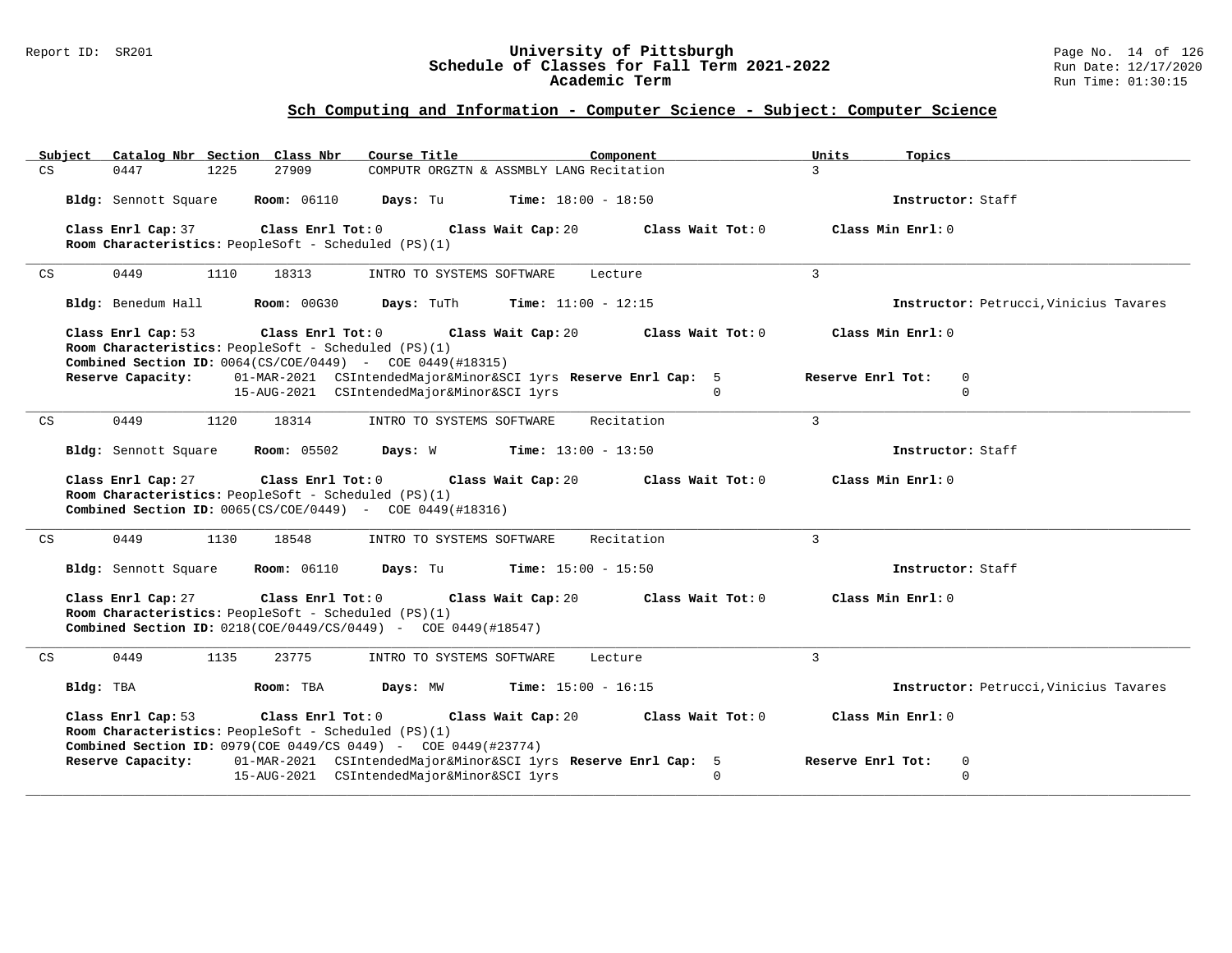#### Report ID: SR201 **University of Pittsburgh** Page No. 15 of 126 **Schedule of Classes for Fall Term 2021-2022** Run Date: 12/17/2020 **Academic Term** Run Time: 01:30:15

|    | Subject   |                      |      | Catalog Nbr Section Class Nbr                                             | Course Title                                                                      |                              | Component  |                   | Units             | Topics                                    |
|----|-----------|----------------------|------|---------------------------------------------------------------------------|-----------------------------------------------------------------------------------|------------------------------|------------|-------------------|-------------------|-------------------------------------------|
| CS |           | 0449                 | 1140 | 23776                                                                     | INTRO TO SYSTEMS SOFTWARE                                                         |                              | Recitation |                   | $\overline{3}$    |                                           |
|    |           | Bldg: Sennott Square |      |                                                                           | <b>Room:</b> 05502 <b>Days:</b> W <b>Time:</b> $14:00 - 14:50$                    |                              |            |                   |                   | Instructor: Staff                         |
|    |           | Class Enrl Cap: 27   |      | Class Enrl Tot: 0                                                         | Class Wait Cap: 20                                                                |                              |            | Class Wait Tot: 0 |                   | Class Min Enrl: 0                         |
|    |           |                      |      | Room Characteristics: PeopleSoft - Scheduled (PS)(1)                      | <b>Combined Section ID:</b> 0943(CS 0449/COE 0449) - COE 0449(#23777)             |                              |            |                   |                   |                                           |
|    |           |                      |      |                                                                           |                                                                                   |                              |            |                   |                   |                                           |
| CS |           | 0449                 | 1145 | 23778                                                                     | INTRO TO SYSTEMS SOFTWARE                                                         |                              | Recitation |                   | $\overline{3}$    |                                           |
|    |           | Bldg: Sennott Square |      |                                                                           | <b>Room:</b> $06110$ <b>Days:</b> Tu <b>Time:</b> $09:00 - 09:50$                 |                              |            |                   |                   | Instructor: Staff                         |
|    |           | Class Enrl Cap: 27   |      |                                                                           | Class Enrl Tot: 0 Class Wait Cap: 20                                              |                              |            | Class Wait Tot: 0 |                   | Class Min Enrl: 0                         |
|    |           |                      |      | Room Characteristics: PeopleSoft - Scheduled (PS)(1)                      | <b>Combined Section ID:</b> 0932(CS 0449/COE 0449) - COE 0449(#23779)             |                              |            |                   |                   |                                           |
|    |           |                      |      |                                                                           |                                                                                   |                              |            |                   |                   |                                           |
| CS |           | 0449                 | 1150 | 27068                                                                     | INTRO TO SYSTEMS SOFTWARE                                                         |                              | Lecture    |                   | $\mathbf{3}$      |                                           |
|    | Bldg: TBA |                      |      | Room: TBA                                                                 | <b>Days:</b> MW <b>Time:</b> $16:30 - 17:45$                                      |                              |            |                   |                   | Instructor: Billingsley, Jarrett Franklin |
|    |           | Class Enrl Cap: 54   |      |                                                                           | Class Enrl Tot: 0 Class Wait Cap: 20                                              |                              |            | Class Wait Tot: 0 |                   | Class Min Enrl: 0                         |
|    |           |                      |      | Room Characteristics: PeopleSoft - Scheduled (PS)(1)                      | Combined Section ID: 0953(CS 0449/COE 0449) - COE 0449(#27081)                    |                              |            |                   |                   |                                           |
|    |           | Reserve Capacity:    |      |                                                                           | 01-MAR-2021 CSIntendedMajor&Minor&SCI lyrs Reserve Enrl Cap: 5                    |                              |            |                   | Reserve Enrl Tot: | $\mathbf 0$                               |
|    |           |                      |      |                                                                           | 15-AUG-2021 CSIntendedMajor&Minor&SCI lyrs                                        |                              |            | $\Omega$          |                   | $\Omega$                                  |
| CS |           | 0449                 | 1155 | 27069                                                                     | INTRO TO SYSTEMS SOFTWARE                                                         |                              | Recitation |                   | $\mathbf{3}$      |                                           |
|    |           | Bldg: Sennott Square |      | <b>Room:</b> 05502                                                        | <b>Days:</b> $F$ <b>Time:</b> $15:00 - 15:50$                                     |                              |            |                   |                   | Instructor: Staff                         |
|    |           | Class Enrl Cap: 28   |      |                                                                           | Class Enrl Tot: 0 Class Wait Cap: 20                                              |                              |            | Class Wait Tot: 0 |                   | Class Min Enrl: 0                         |
|    |           |                      |      | Room Characteristics: PeopleSoft - Scheduled (PS)(1)                      | <b>Combined Section ID:</b> $0929$ (CS $0449$ /COE $0449$ ) - COE $0449$ (#27082) |                              |            |                   |                   |                                           |
|    |           |                      |      |                                                                           |                                                                                   |                              |            |                   |                   |                                           |
| CS |           | 0449                 | 1165 | 27070                                                                     | INTRO TO SYSTEMS SOFTWARE                                                         |                              | Recitation |                   | $\mathbf{3}$      |                                           |
|    |           |                      |      |                                                                           | Bldg: Sennott Square Room: 06110 Days: F                                          | <b>Time:</b> $08:00 - 08:50$ |            |                   |                   | Instructor:                               |
|    |           | Class Enrl Cap: 28   |      | Class Enrl Tot: 0<br>Room Characteristics: PeopleSoft - Scheduled (PS)(1) |                                                                                   | Class Wait Cap: 20           |            | Class Wait Tot: 0 |                   | Class Min Enrl: 0                         |
|    |           |                      |      |                                                                           | Combined Section ID: 0870(CS 0449/COE 0449) - COE 0449(#27083)                    |                              |            |                   |                   |                                           |
|    |           |                      |      |                                                                           |                                                                                   |                              |            |                   |                   |                                           |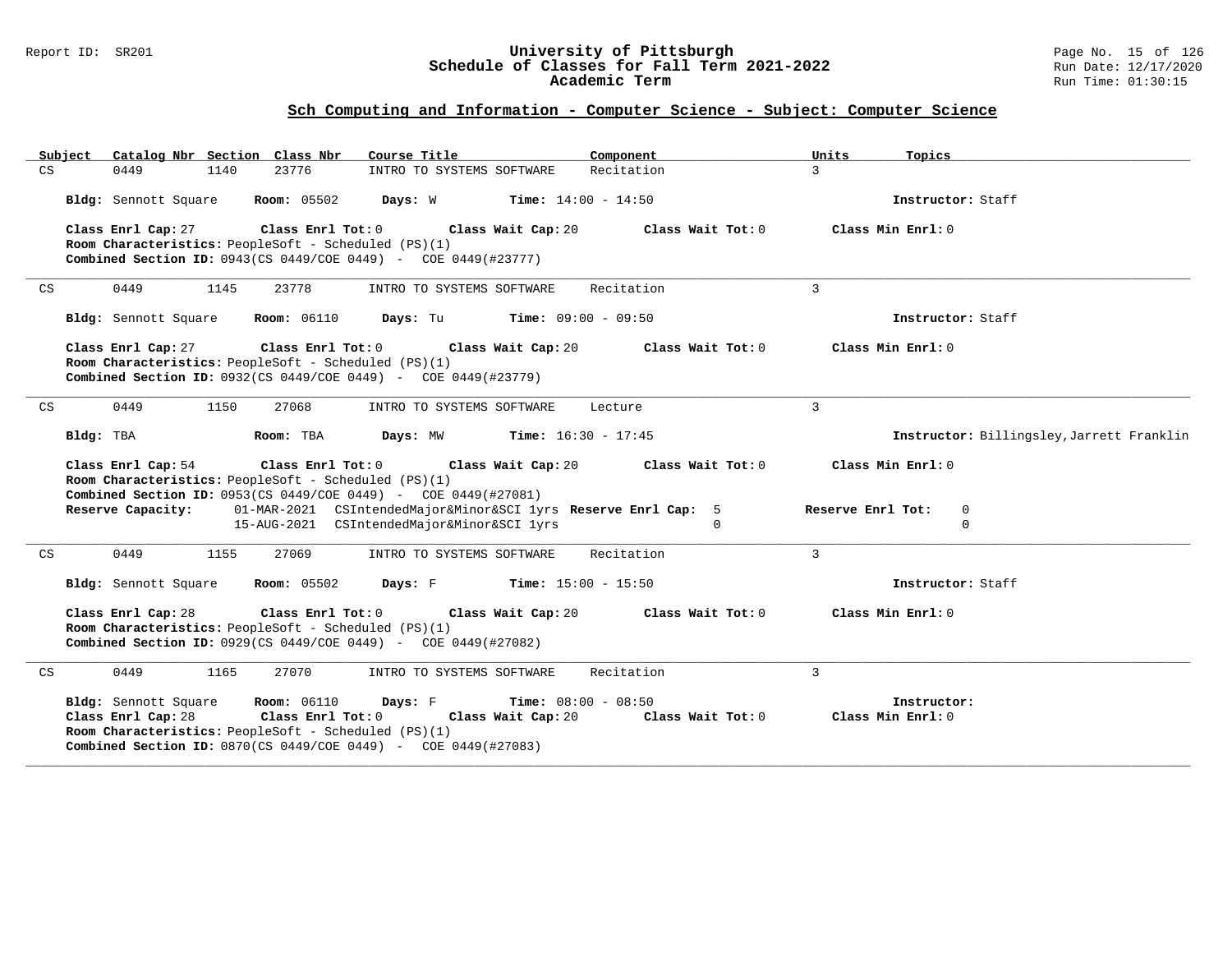#### Report ID: SR201 **University of Pittsburgh** Page No. 16 of 126 **Schedule of Classes for Fall Term 2021-2022** Run Date: 12/17/2020 **Academic Term** Run Time: 01:30:15

|                            | Subject Catalog Nbr Section Class Nbr                                                                                                                                                             |                         | Course Title                                                                                                      | Component                    |                   | Units             | Topics                           |
|----------------------------|---------------------------------------------------------------------------------------------------------------------------------------------------------------------------------------------------|-------------------------|-------------------------------------------------------------------------------------------------------------------|------------------------------|-------------------|-------------------|----------------------------------|
| CS                         | 0590<br>1020                                                                                                                                                                                      | 21727                   | SOCL IMPLICATN CMPTNG TECHNLGYLecture                                                                             |                              |                   | $\mathbf{3}$      |                                  |
|                            | Bldg: Sennott Square                                                                                                                                                                              | <b>Room:</b> 05313      | Days: MW                                                                                                          | <b>Time:</b> $16:30 - 17:45$ |                   |                   | Instructor: Ouirin, Patricia T   |
|                            | Class Enrl Cap: 32<br>Attributes: SCI Polymathic Contexts: Ethical/Policy GE. Req.<br>Room Characteristics: PeopleSoft - Scheduled (PS)(1)                                                        | $Class$ $Enr1$ $Tot: 0$ |                                                                                                                   | Class Wait Cap: 20           | Class Wait Tot: 0 | Class Min Enrl: 0 |                                  |
|                            | Reserve Capacity:                                                                                                                                                                                 |                         | 01-MAR-2021 CS ugrd, grad, minors, pre-major Reserve Enrl Cap: 30<br>08-APR-2021 CS ugrd, grad, minors, pre-major |                              | $\Omega$          | Reserve Enrl Tot: | $\Omega$<br>$\Omega$             |
| CS                         | 0590<br>1090                                                                                                                                                                                      | 27089                   | SOCL IMPLICATN CMPTNG TECHNLGYLecture                                                                             |                              |                   | $\overline{3}$    |                                  |
|                            | Bldg: TBA                                                                                                                                                                                         | Room: TBA               | Days: TuTh                                                                                                        | <b>Time:</b> $16:00 - 17:15$ |                   |                   | Instructor: Wood, Stacy E        |
|                            | Class Enrl Cap: 38<br>Attributes: SCI Polymathic Contexts: Ethical/Policy GE. Req.<br>Room Characteristics: PeopleSoft - Scheduled (PS)(1)                                                        | Class Enrl Tot: 0       |                                                                                                                   | Class Wait Cap: 20           | Class Wait Tot: 0 | Class Min Enrl: 0 |                                  |
| $\mathop{\rm CS}\nolimits$ | 1501<br>1040                                                                                                                                                                                      | 10666                   | ALGORITHMS DATA STRUCTURES 2 Lecture                                                                              |                              |                   | $\mathbf{3}$      |                                  |
|                            | Bldg: Sennott Square                                                                                                                                                                              | <b>Room: 05129</b>      | Days: TuTh                                                                                                        | <b>Time:</b> $09:30 - 10:45$ |                   |                   | Instructor: Farnan, Nicholas Leo |
|                            | Class Enrl Cap: 16<br>Room Characteristics: $(1)$ , Data Port $(1)$ , PeopleSoft - Scheduled $(PS)(1)$<br>Combined Section ID: 0417(CS/1501/CS/1501/COE/1501) - CS 1501(#11311), COE 1501(#12930) | Class Enrl Tot: 0       |                                                                                                                   | Class Wait Cap: 10           | Class Wait Tot: 0 | Class Min Enrl: 0 |                                  |
|                            | Reserve Capacity:                                                                                                                                                                                 |                         | 01-MAR-2021 CS ugrd, grad, minors, pre-major Reserve Enrl Cap: 13                                                 |                              |                   | Reserve Enrl Tot: | 0                                |
|                            |                                                                                                                                                                                                   |                         | 01-MAR-2021 COMP BIO & BIOINF Majors                                                                              |                              | 2                 |                   | $\mathbf 0$                      |
|                            |                                                                                                                                                                                                   |                         | 06-APR-2021 CS ugrd, grad, minors, pre-major                                                                      |                              | $\Omega$          |                   | $\Omega$                         |
| $\mathop{\rm CS}\nolimits$ | 1501<br>1050                                                                                                                                                                                      | 10810                   | ALGORITHMS DATA STRUCTURES 2 Recitation                                                                           |                              |                   | $\mathbf{3}$      |                                  |
|                            | Bldg: Sennott Square                                                                                                                                                                              | <b>Room: 05129</b>      | Days: F                                                                                                           | <b>Time:</b> $11:00 - 11:50$ |                   |                   | Instructor: Staff                |
|                            | Class Enrl Cap: 10<br>Room Characteristics: PeopleSoft - Scheduled $(PS)(1)$<br>Combined Section ID: 0466(CS/1501/COE/1501) - COE 1501(#12998), CS 1501(#22456)                                   | Class Enrl Tot: 0       |                                                                                                                   | Class Wait Cap: 10           | Class Wait Tot: 0 | Class Min Enrl: 0 |                                  |
| CS                         | 1501<br>1055                                                                                                                                                                                      | 10877                   | ALGORITHMS DATA STRUCTURES 2 Recitation                                                                           |                              |                   | $\overline{3}$    |                                  |
|                            | Bldg: Sennott Square                                                                                                                                                                              | <b>Room: 05129</b>      | Days: F                                                                                                           | <b>Time:</b> $09:00 - 09:50$ |                   |                   | Instructor: Staff                |
|                            | Class Enrl Cap: 11<br>Room Characteristics: PeopleSoft - Scheduled (PS)(1)<br><b>Combined Section ID:</b> 0898(CS 1501/COE 1501) - COE 1501(#18049), CS 1501(#22457)                              | Class Enrl Tot: 0       |                                                                                                                   | Class Wait Cap: 10           | Class Wait Tot: 0 | Class Min Enrl: 0 |                                  |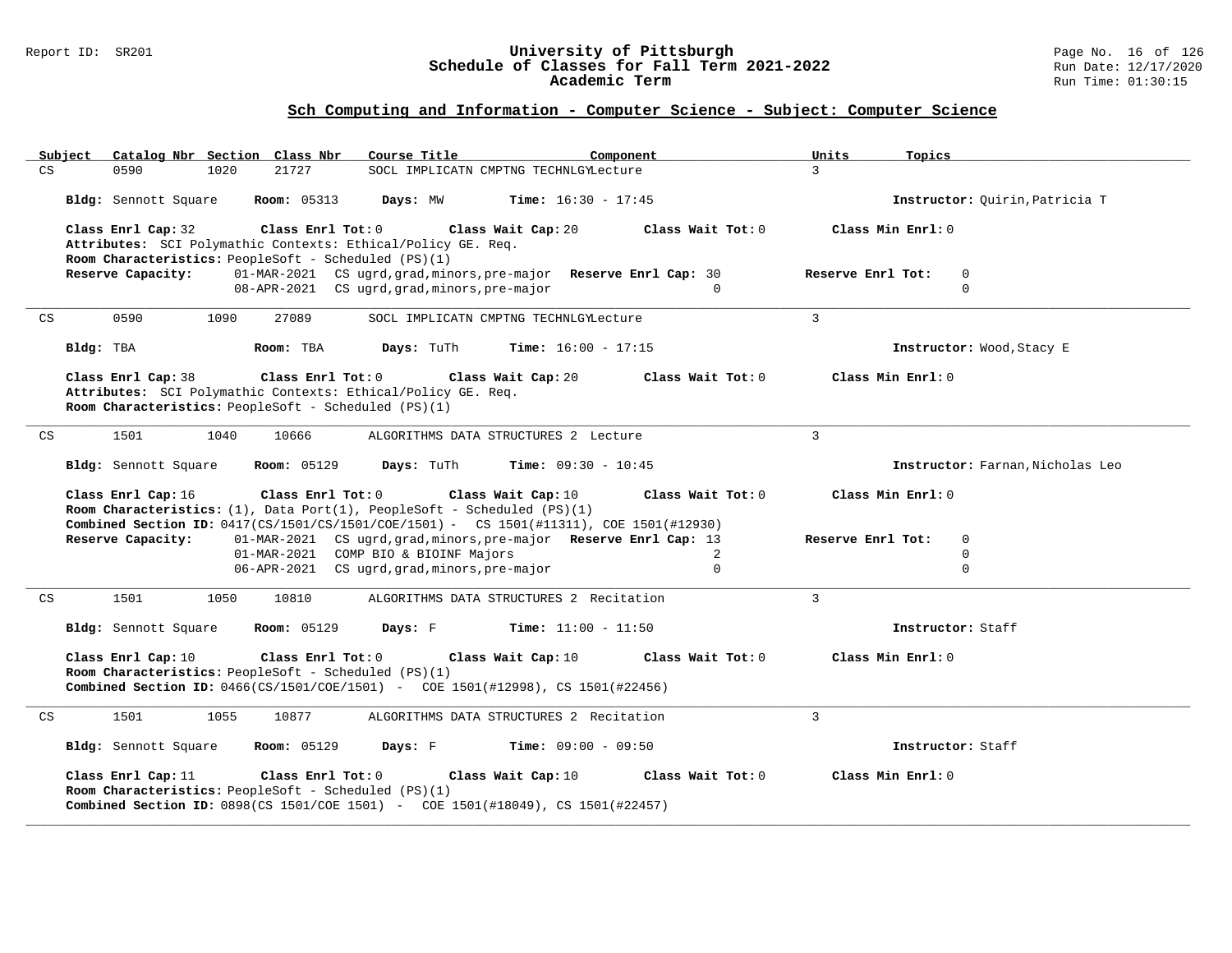#### Report ID: SR201 **University of Pittsburgh** Page No. 17 of 126 **Schedule of Classes for Fall Term 2021-2022** Run Date: 12/17/2020 **Academic Term** Run Time: 01:30:15

| Catalog Nbr Section Class Nbr<br>Subject | Course Title                                                                                                                                                                                                                     | Component                    | Units<br>Topics                  |
|------------------------------------------|----------------------------------------------------------------------------------------------------------------------------------------------------------------------------------------------------------------------------------|------------------------------|----------------------------------|
| CS<br>1501<br>1060                       | 11311<br>ALGORITHMS DATA STRUCTURES 2 Lecture                                                                                                                                                                                    |                              | $\mathbf{3}$                     |
| Bldg: Sennott Square                     | <b>Room:</b> 05129 <b>Days:</b> TuTh <b>Time:</b> 09:30 - 10:45                                                                                                                                                                  |                              | Instructor: Farnan, Nicholas Leo |
|                                          | Class Enrl Cap: 23 Class Enrl Tot: 0 Class Wait Cap: 20                                                                                                                                                                          | Class Wait Tot: 0            | Class Min Enrl: 0                |
|                                          | Room Characteristics: $(1)$ , Data Port $(1)$ , PeopleSoft - Scheduled $(PS)(1)$<br><b>Combined Section ID:</b> 0417(CS/1501/CS/1501/COE/1501) - CS 1501(#10666), COE 1501(#12930)                                               |                              |                                  |
| Reserve Capacity:                        | 01-MAR-2021 CS ugrd, grad, minors, pre-major Reserve Enrl Cap: 18                                                                                                                                                                |                              | Reserve Enrl Tot:<br>$\mathbf 0$ |
|                                          | 01-MAR-2021 COMP BIO & BIOINF Majors                                                                                                                                                                                             | 3                            | $\Omega$                         |
|                                          | 06-APR-2021 CS ugrd, grad, minors, pre-major                                                                                                                                                                                     | $\Omega$                     | $\Omega$                         |
|                                          |                                                                                                                                                                                                                                  |                              |                                  |
| CS<br>1501<br>1065                       | 22456<br>ALGORITHMS DATA STRUCTURES 2 Recitation                                                                                                                                                                                 |                              | $\mathbf{3}$                     |
| Bldg: Sennott Square                     | <b>Room:</b> 05129 <b>Days:</b> F                                                                                                                                                                                                | $Time: 11:00 - 11:50$        | Instructor: Staff                |
| Class Enrl Cap: 14                       | Class Enrl Tot: $0$ Class Wait Cap: $10$<br>Room Characteristics: PeopleSoft - Scheduled (PS)(1)<br>Combined Section ID: 0466(CS/1501/COE/1501) - CS 1501(#10810), COE 1501(#12998)                                              | Class Wait Tot: 0            | Class Min Enrl: 0                |
| 1075<br>1501<br>CS                       | 22457<br>ALGORITHMS DATA STRUCTURES 2 Recitation                                                                                                                                                                                 |                              | $\mathbf{3}$                     |
| Bldg: Sennott Square                     | <b>Days:</b> F Time: $09:00 - 09:50$<br><b>Room: 05129</b>                                                                                                                                                                       |                              | Instructor: Staff                |
| Class Enrl Cap: 14                       | Class Wait Cap: 10<br>Class Enrl Tot: 0<br>Room Characteristics: PeopleSoft - Scheduled (PS)(1)<br><b>Combined Section ID:</b> 0898(CS 1501/COE 1501) - CS 1501(#10877), COE 1501(#18049)                                        | Class Wait Tot: 0            | Class Min Enrl: 0                |
| 1150<br>1501<br>CS                       | ALGORITHMS DATA STRUCTURES 2 Lecture<br>11108                                                                                                                                                                                    |                              | 3                                |
| Bldg: TBA                                | Days: TuTh<br>Room: TBA                                                                                                                                                                                                          | <b>Time:</b> $17:30 - 18:45$ | Instructor: Aronis, John M       |
| Class Enrl Cap: 23                       | Class Enrl Tot: 0 Class Wait Cap: 20<br>Room Characteristics: Data Port(1), Media - Data Projector/Monitor(1), PeopleSoft - Scheduled (PS)(1)<br>Combined Section ID: 0949(CS/1501/COE/1501) - CS 1501(#11312), COE 1501(#12968) | Class Wait Tot: 0            | Class Min Enrl: 0                |
| Reserve Capacity:                        | 01-MAR-2021 CS ugrd, grad, minors, pre-major Reserve Enrl Cap: 18                                                                                                                                                                |                              | Reserve Enrl Tot:<br>0           |
|                                          | 01-MAR-2021 COMP BIO & BIOINF Majors                                                                                                                                                                                             | 3                            | $\mathbf 0$                      |
|                                          | 06-APR-2021 CS ugrd, grad, minors, pre-major                                                                                                                                                                                     | $\mathsf 0$                  | $\mathbf 0$                      |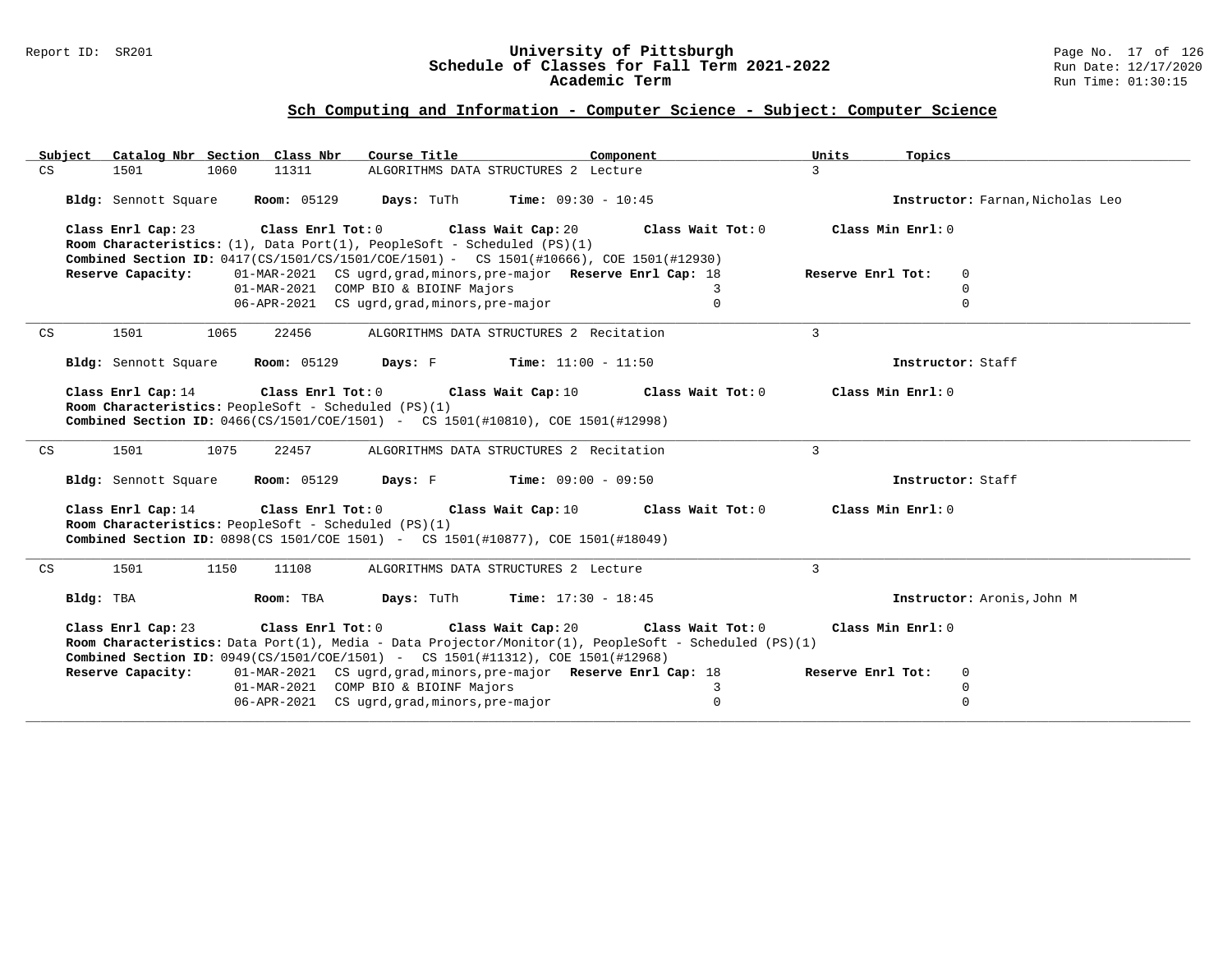#### Report ID: SR201 **University of Pittsburgh** Page No. 18 of 126 **Schedule of Classes for Fall Term 2021-2022** Run Date: 12/17/2020 **Academic Term** Run Time: 01:30:15

| Subject Catalog Nbr Section Class Nbr                                    | Course Title<br>Component                                                                                                                            | Units<br>Topics                        |
|--------------------------------------------------------------------------|------------------------------------------------------------------------------------------------------------------------------------------------------|----------------------------------------|
| 11312<br>CS<br>1501<br>1170                                              | ALGORITHMS DATA STRUCTURES 2 Lecture                                                                                                                 | $\mathcal{L}$                          |
| Bldg: TBA<br>Room: TBA                                                   | <b>Days:</b> TuTh<br><b>Time:</b> $17:30 - 18:45$                                                                                                    | Instructor: Aronis, John M             |
| Class Enrl Cap: 17<br>Class Enrl Tot: 0                                  | Class Wait Cap: 10                                                                                                                                   | Class Wait Tot: 0<br>Class Min Enrl: 0 |
|                                                                          | Room Characteristics: Data Port(1), Media - Data Projector/Monitor(1), PeopleSoft - Scheduled (PS)(1)                                                |                                        |
| Reserve Capacity:                                                        | Combined Section ID: 0949(CS/1501/COE/1501) - CS 1501(#11108), COE 1501(#12968)<br>01-MAR-2021 CS ugrd, grad, minors, pre-major Reserve Enrl Cap: 13 | Reserve Enrl Tot:<br>$\Omega$          |
|                                                                          | 01-MAR-2021 COMP BIO & BIOINF Majors                                                                                                                 | 2<br>$\mathbf 0$                       |
|                                                                          | 06-APR-2021 CS ugrd, grad, minors, pre-major                                                                                                         | $\mathbf 0$<br>$\Omega$                |
| 1501<br>CS<br>1172<br>22270                                              | ALGORITHMS DATA STRUCTURES 2 Recitation                                                                                                              | $\mathbf{3}$                           |
| Bldg: Sennott Square<br><b>Room:</b> 05129                               | <b>Days:</b> F Time: $10:00 - 10:50$                                                                                                                 | Instructor: Khan, Maher Hasan          |
| Class Enrl Cap: 11<br>Class Enrl Tot: 0                                  | Class Wait Cap: 10                                                                                                                                   | Class Min Enrl: 0<br>Class Wait Tot: 0 |
| Room Characteristics: PeopleSoft - Scheduled (PS)(1)                     |                                                                                                                                                      |                                        |
|                                                                          | <b>Combined Section ID:</b> 0948(COE 1501/CS 1501) - CS 1501(#11109), COE 1501(#12967)                                                               |                                        |
|                                                                          |                                                                                                                                                      |                                        |
| 1501<br>1174<br>22271<br>CS                                              | ALGORITHMS DATA STRUCTURES 2 Recitation                                                                                                              | 3                                      |
| Bldg: Sennott Square<br><b>Room: 05129</b>                               | <b>Days:</b> $F$ <b>Time:</b> $12:00 - 12:50$                                                                                                        | Instructor: Khan, Maher Hasan          |
| Class Enrl Cap: 11<br>Class Enrl Tot: 0                                  | Class Wait Cap: 10                                                                                                                                   | Class Min Enrl: 0<br>Class Wait Tot: 0 |
| Room Characteristics: PeopleSoft - Scheduled (PS)(1)                     | Combined Section ID: 0950(CS 1501/COE 1501) - CS 1501(#18000), COE 1501(#18048)                                                                      |                                        |
|                                                                          |                                                                                                                                                      |                                        |
| 1501<br>1190<br>CS<br>11109                                              | ALGORITHMS DATA STRUCTURES 2 Recitation                                                                                                              | 3                                      |
| Bldg: Sennott Square<br><b>Room:</b> 05129                               | <b>Days:</b> F Time: $10:00 - 10:50$                                                                                                                 | Instructor: Khan, Maher Hasan          |
| Class Enrl Tot: 0<br>Class Enrl Cap: 14                                  | Class Wait Cap: 10                                                                                                                                   | Class Min Enrl: 0<br>Class Wait Tot: 0 |
| Room Characteristics: PeopleSoft - Scheduled (PS)(1)                     |                                                                                                                                                      |                                        |
|                                                                          | <b>Combined Section ID:</b> 0948(COE 1501/CS 1501) - COE 1501(#12967), CS 1501(#22270)                                                               |                                        |
| CS<br>1501<br>1195<br>18000                                              | ALGORITHMS DATA STRUCTURES 2 Recitation                                                                                                              | $\mathbf{3}$                           |
| <b>Room:</b> 05129<br>Bldg: Sennott Square                               | <b>Days:</b> F Time: $12:00 - 12:50$                                                                                                                 | Instructor: Khan, Maher Hasan          |
| $\texttt{Class}$ $\texttt{Enrl}$ $\texttt{Tot:}~0$<br>Class Enrl Cap: 14 | Class Wait Cap: 10                                                                                                                                   | Class Wait Tot: 0<br>Class Min Enrl: 0 |
| Room Characteristics: PeopleSoft - Scheduled (PS)(1)                     | <b>Combined Section ID:</b> 0950(CS 1501/COE 1501) - COE 1501(#18048), CS 1501(#22271)                                                               |                                        |
|                                                                          |                                                                                                                                                      |                                        |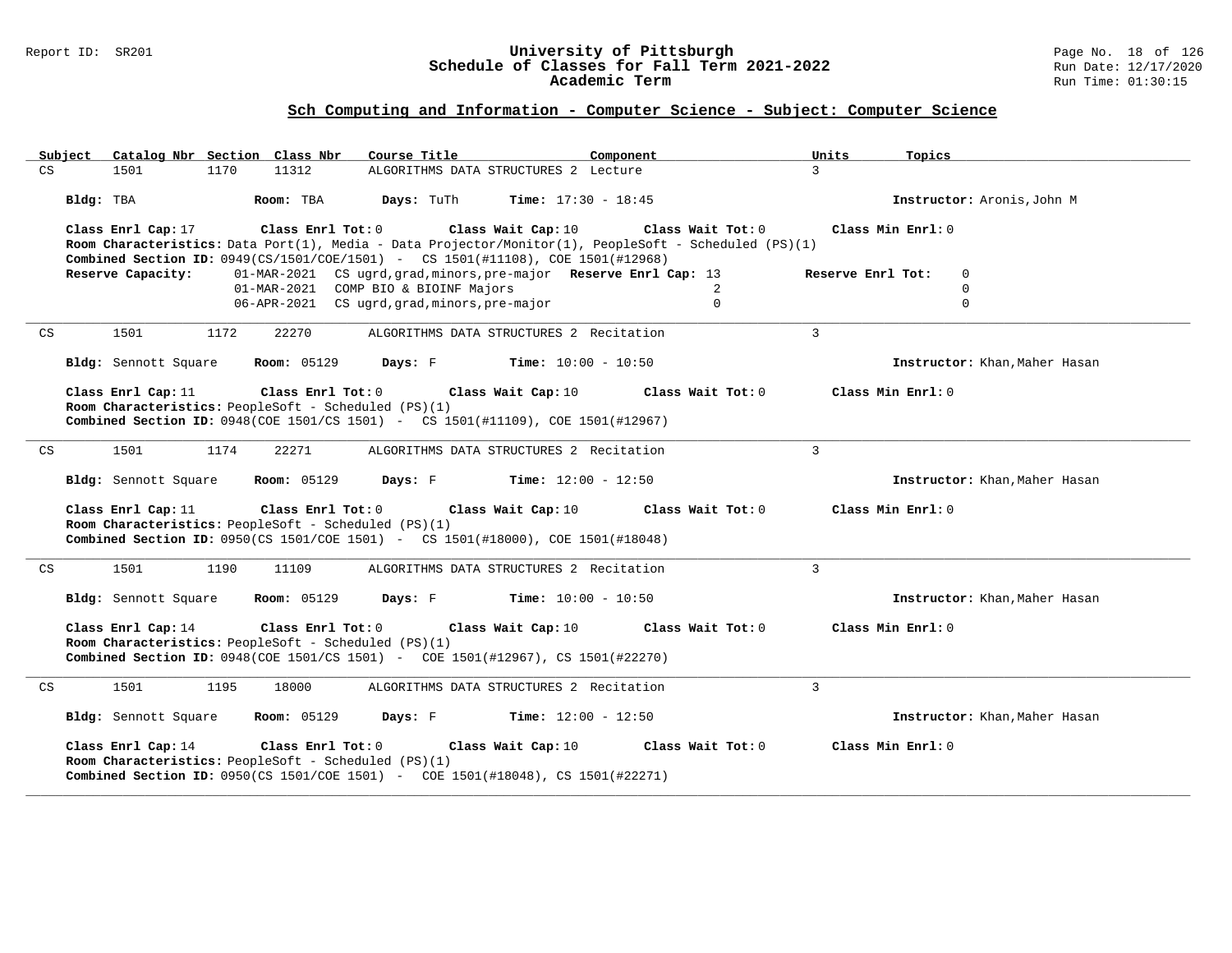#### Report ID: SR201 **University of Pittsburgh** Page No. 19 of 126 **Schedule of Classes for Fall Term 2021-2022** Run Date: 12/17/2020 **Academic Term** Run Time: 01:30:15

| Subject<br>Catalog Nbr Section Class Nbr                                                                                                                                      | Course Title<br>Component                                         | Units<br>Topics                  |
|-------------------------------------------------------------------------------------------------------------------------------------------------------------------------------|-------------------------------------------------------------------|----------------------------------|
| 21790<br>CS<br>1501<br>1200                                                                                                                                                   | ALGORITHMS DATA STRUCTURES 2 Lecture                              | $\overline{3}$                   |
| Bldg: Sennott Square<br><b>Room: 05129</b>                                                                                                                                    | Days: MW<br><b>Time:</b> $16:30 - 17:45$                          | Instructor: Farnan, Nicholas Leo |
| Class Enrl Cap: 22<br>Class Enrl Tot: 0<br>Room Characteristics: PeopleSoft - Scheduled (PS)(1)                                                                               | Class Wait Cap: 20<br>Class Wait Tot: 0                           | Class Min Enrl: 0                |
| <b>Combined Section ID:</b> $0700(CS/COE/1501)$ - CS 1501(#21789), COE 1501(#28352)                                                                                           |                                                                   |                                  |
| Reserve Capacity:                                                                                                                                                             | 01-MAR-2021 CS ugrd, grad, minors, pre-major Reserve Enrl Cap: 18 | Reserve Enrl Tot:<br>$\Omega$    |
|                                                                                                                                                                               | 01-MAR-2021 COMP BIO & BIOINF Majors<br>3                         | $\mathbf 0$                      |
|                                                                                                                                                                               | 06-APR-2021 CS ugrd, grad, minors, pre-major<br>$\Omega$          | $\Omega$                         |
| 1501<br>CS<br>1205<br>21791                                                                                                                                                   | ALGORITHMS DATA STRUCTURES 2 Recitation                           | $\mathbf{3}$                     |
| Bldg: Sennott Square<br><b>Room:</b> 05129                                                                                                                                    | Days: F<br><b>Time:</b> $16:00 - 16:50$                           | Instructor: Cox, Karin           |
| Class Enrl Cap: 14<br>Class Enrl Tot: 0                                                                                                                                       | Class Wait Cap: 10<br>Class Wait Tot: 0                           | Class Min Enrl: 0                |
| Room Characteristics: PeopleSoft - Scheduled (PS)(1)                                                                                                                          |                                                                   |                                  |
| <b>Combined Section ID:</b> 0698(CS/COE/1501) - COE 1501(#22424), CS 1501(#22730)                                                                                             |                                                                   |                                  |
|                                                                                                                                                                               |                                                                   |                                  |
| 1501<br>1210<br>21792<br>CS                                                                                                                                                   | ALGORITHMS DATA STRUCTURES 2 Recitation                           | $\overline{3}$                   |
| Bldg: Sennott Square<br><b>Room:</b> 05129                                                                                                                                    | <b>Time:</b> $15:00 - 15:50$<br>Days: F                           | Instructor: Cox, Karin           |
| Class Enrl Cap: 12<br>Class Enrl Tot: 0                                                                                                                                       | Class Wait Cap: 10<br>Class Wait Tot: 0                           | Class Min Enrl: 0                |
| Room Characteristics: PeopleSoft - Scheduled (PS)(1)                                                                                                                          |                                                                   |                                  |
| <b>Combined Section ID:</b> 0699(CS/COE/1501) - COE 1501(#22423), CS 1501(#22731)                                                                                             |                                                                   |                                  |
| 1501                                                                                                                                                                          |                                                                   | $\overline{3}$                   |
| $\mathop{\rm CS}\nolimits$<br>1250<br>21789                                                                                                                                   | ALGORITHMS DATA STRUCTURES 2 Lecture                              |                                  |
| Bldg: Sennott Square<br><b>Room:</b> 05129                                                                                                                                    | Days: MW<br><b>Time:</b> $16:30 - 17:45$                          | Instructor: Farnan, Nicholas Leo |
| Class Enrl Cap: 18<br>Class Enrl Tot: 0                                                                                                                                       | Class Wait Cap: 10<br>Class Wait Tot: 0                           | Class Min Enrl: 0                |
| Room Characteristics: PeopleSoft - Scheduled (PS)(1)                                                                                                                          |                                                                   |                                  |
| Combined Section ID: 0700(CS/COE/1501) - CS 1501(#21790), COE 1501(#28352)                                                                                                    |                                                                   |                                  |
| Reserve Capacity:                                                                                                                                                             | 01-MAR-2021 CS ugrd, grad, minors, pre-major Reserve Enrl Cap: 13 | Reserve Enrl Tot:<br>$\mathbf 0$ |
|                                                                                                                                                                               | 01-MAR-2021 COMP BIO & BIOINF Majors<br>2                         | $\mathbf 0$                      |
|                                                                                                                                                                               | 06-APR-2021 CS ugrd, grad, minors, pre-major<br>$\mathbf 0$       | $\Omega$                         |
| CS<br>1501<br>1255<br>22730                                                                                                                                                   | ALGORITHMS DATA STRUCTURES 2 Recitation                           | $\mathcal{L}$                    |
| <b>Room: 05129</b><br>Bldg: Sennott Square                                                                                                                                    | <b>Time:</b> $16:00 - 16:50$<br>Days: F                           | Instructor: Cox, Karin           |
| Class Enrl Cap: 11<br>Class Enrl Tot: 0<br>Room Characteristics: PeopleSoft - Scheduled (PS)(1)<br>Combined Section ID: 0698(CS/COE/1501) - CS 1501(#21791), COE 1501(#22424) | Class Wait Cap: 10<br>Class Wait Tot: 0                           | Class Min Enrl: 0                |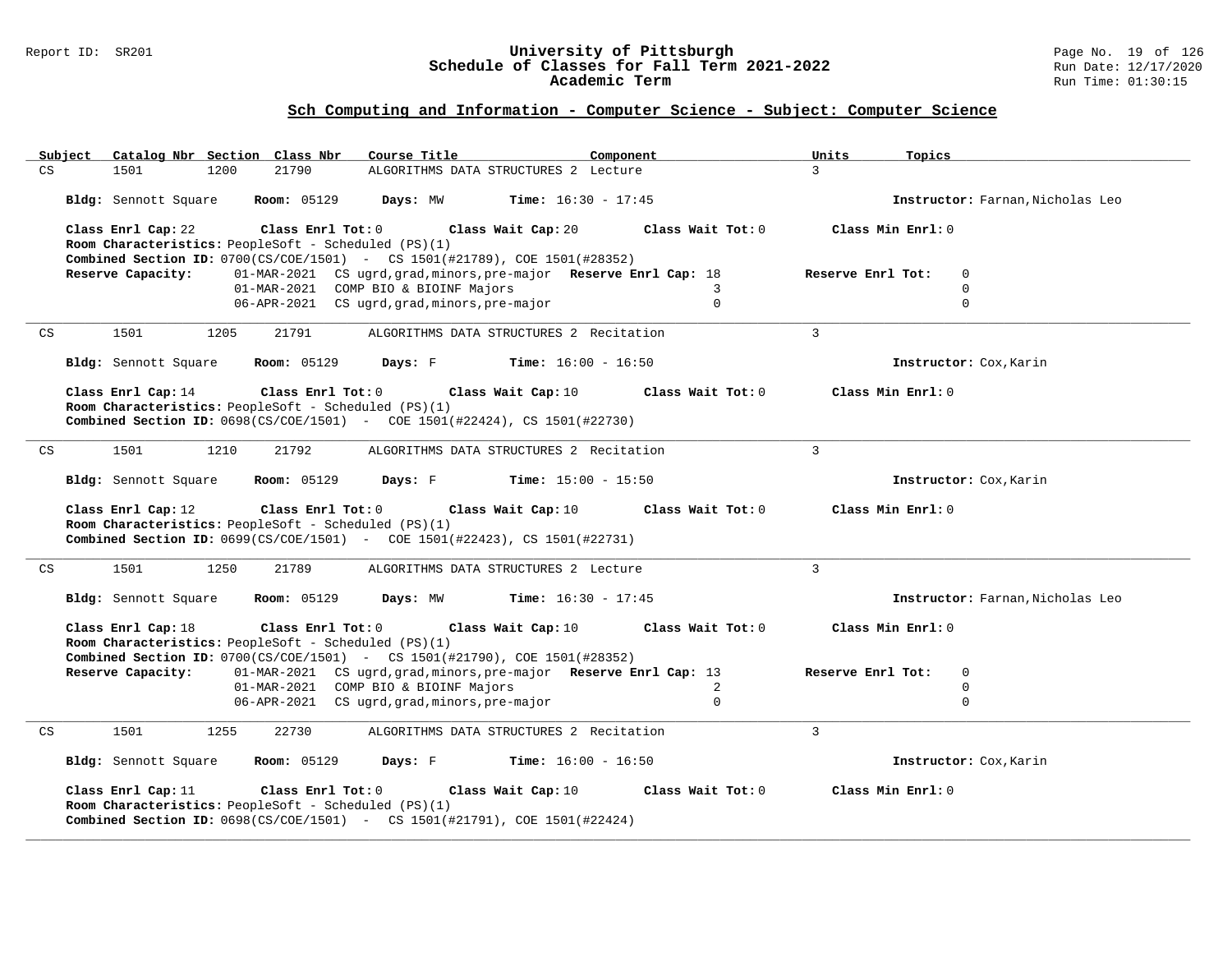#### Report ID: SR201 **University of Pittsburgh** Page No. 20 of 126 **Schedule of Classes for Fall Term 2021-2022** Run Date: 12/17/2020 **Academic Term** Run Time: 01:30:15

| Catalog Nbr Section Class Nbr<br>Course Title<br>Subject                                                                                                                  | Units<br>Component                     | Topics                              |
|---------------------------------------------------------------------------------------------------------------------------------------------------------------------------|----------------------------------------|-------------------------------------|
| ALGORITHMS DATA STRUCTURES 2 Recitation<br>CS<br>1501<br>1260<br>22731                                                                                                    | $\mathcal{L}$                          |                                     |
| <b>Room: 05129</b><br>Bldg: Sennott Square<br>Days: F                                                                                                                     | <b>Time:</b> $15:00 - 15:50$           | Instructor: Cox, Karin              |
| Class Enrl Cap: 11<br>Class Enrl Tot: 0<br>Class Wait Cap: 10                                                                                                             | Class Wait Tot: 0<br>Class Min Enrl: 0 |                                     |
| Room Characteristics: PeopleSoft - Scheduled (PS)(1)<br><b>Combined Section ID:</b> $0699(CS/COE/1501)$ - CS 1501(#21792), COE 1501(#22423)                               |                                        |                                     |
|                                                                                                                                                                           |                                        |                                     |
| 1501<br>1270<br>24000<br>ALGORITHMS DATA STRUCTURES 2 Lecture<br>CS                                                                                                       | $\mathbf{3}$                           |                                     |
| Days: TuTh<br>Bldg: Benedum Hall<br><b>Room:</b> 00320                                                                                                                    | <b>Time:</b> $14:30 - 15:45$           | Instructor: Garrison III, William C |
| Class Enrl Cap: 25<br>Class Enrl Tot: 0<br>Class Wait Cap: 20<br>Combined Section ID: 0092(COE/1501/CS/1501) - CS 1501(#24001), COE 1501(#24006)                          | Class Wait Tot: 0<br>Class Min Enrl: 0 |                                     |
| 01-MAR-2021 CS ugrd, grad, minors, pre-major Reserve Enrl Cap: 18<br>Reserve Capacity:                                                                                    | Reserve Enrl Tot:                      | $\Omega$                            |
| 01-MAR-2021 COMP BIO & BIOINF Majors<br>06-APR-2021 CS ugrd, grad, minors, pre-major                                                                                      | $\mathbf{3}$<br>$\Omega$               | $\Omega$<br>$\Omega$                |
|                                                                                                                                                                           |                                        |                                     |
| CS<br>1501<br>1272<br>24002<br>ALGORITHMS DATA STRUCTURES 2 Recitation                                                                                                    | 3                                      |                                     |
| <b>Room:</b> 05505<br>Days: Th<br>Bldg: Sennott Square                                                                                                                    | <b>Time:</b> $11:00 - 11:50$           | Instructor: Staff                   |
| Class Enrl Cap: 14<br>Class Enrl Tot: 0<br>Class Wait Cap: 10                                                                                                             | Class Wait Tot: 0<br>Class Min Enrl: 0 |                                     |
| Room Characteristics: PeopleSoft - Scheduled (PS)(1)                                                                                                                      |                                        |                                     |
|                                                                                                                                                                           |                                        |                                     |
| <b>Combined Section ID:</b> 0085(COE/1501/CS/1501) - CS 1501(#24003), COE 1501(#24007)                                                                                    |                                        |                                     |
| 1501<br>1275<br>24004<br>ALGORITHMS DATA STRUCTURES 2 Recitation<br>CS                                                                                                    | $\mathbf{3}$                           |                                     |
| Bldg: Sennott Square<br><b>Room: 05505</b><br>Days: W                                                                                                                     | <b>Time:</b> $09:00 - 09:50$           | Instructor: Staff                   |
| Class Enrl Cap: 14<br>Class Enrl Tot: 0<br>Class Wait Cap: 10                                                                                                             | Class Wait Tot: 0<br>Class Min Enrl: 0 |                                     |
| Room Characteristics: PeopleSoft - Scheduled (PS)(1)                                                                                                                      |                                        |                                     |
| Combined Section ID: 0082(COE/1501/CS/1501) - CS 1501(#24005), COE 1501(#24008)                                                                                           |                                        |                                     |
| 1501<br>1280<br>24001<br>ALGORITHMS DATA STRUCTURES 2 Lecture<br>CS                                                                                                       | 3                                      |                                     |
| Bldg: Benedum Hall<br><b>Room:</b> 00320<br>Days: TuTh                                                                                                                    | <b>Time:</b> $14:30 - 15:45$           | Instructor: Garrison III, William C |
| Class Enrl Cap: 18<br>Class Enrl Tot: 0<br>Class Wait Cap: 10                                                                                                             | Class Wait Tot: 0<br>Class Min Enrl: 0 |                                     |
| Combined Section ID: 0092(COE/1501/CS/1501) - CS 1501(#24000), COE 1501(#24006)<br>01-MAR-2021 CS ugrd, grad, minors, pre-major Reserve Enrl Cap: 13<br>Reserve Capacity: | Reserve Enrl Tot:                      | $\mathbf 0$                         |
| 01-MAR-2021 COMP BIO & BIOINF Majors                                                                                                                                      | 2                                      | 0                                   |
| 06-APR-2021 CS ugrd, grad, minors, pre-major                                                                                                                              | $\Omega$                               | $\Omega$                            |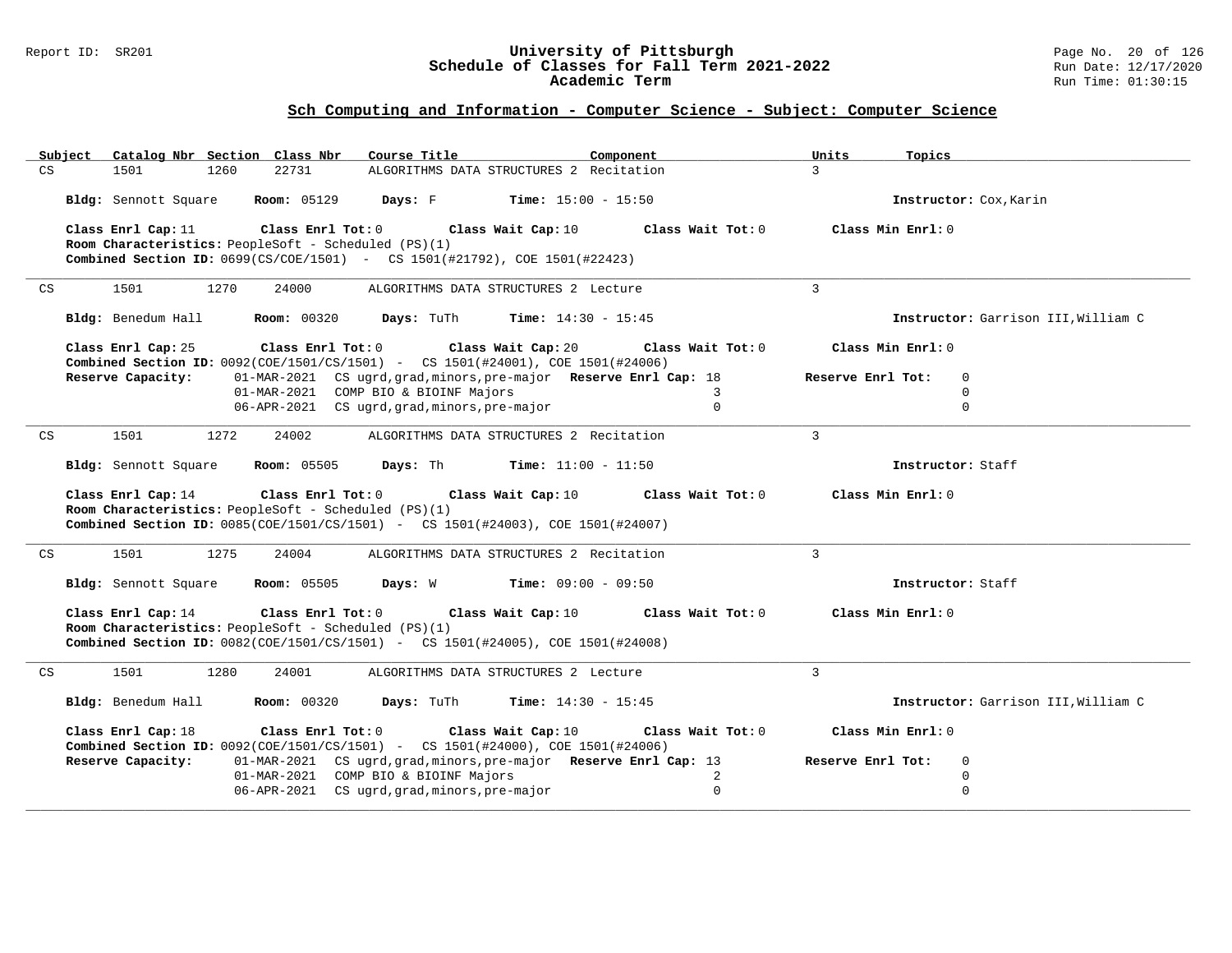#### Report ID: SR201 **University of Pittsburgh** Page No. 21 of 126 **Schedule of Classes for Fall Term 2021-2022** Run Date: 12/17/2020 **Academic Term** Run Time: 01:30:15

| Catalog Nbr Section Class Nbr<br>Subject                                                                                                       | Course Title<br>Component                                         | Units<br>Topics                        |
|------------------------------------------------------------------------------------------------------------------------------------------------|-------------------------------------------------------------------|----------------------------------------|
| CS<br>1501<br>1282<br>24003                                                                                                                    | ALGORITHMS DATA STRUCTURES 2 Recitation                           | $\mathcal{L}$                          |
| Bldg: Sennott Square<br><b>Room:</b> 05505                                                                                                     | <b>Days:</b> Th <b>Time:</b> $11:00 - 11:50$                      | Instructor: Staff                      |
| Class Enrl Cap: 11<br>Class Enrl Tot: 0                                                                                                        | Class Wait Cap: 10                                                | Class Min Enrl: 0<br>Class Wait Tot: 0 |
| Room Characteristics: PeopleSoft - Scheduled (PS)(1)<br><b>Combined Section ID:</b> 0085(COE/1501/CS/1501) - CS 1501(#24002), COE 1501(#24007) |                                                                   |                                        |
|                                                                                                                                                |                                                                   |                                        |
| 1501<br>1285<br>24005<br>CS                                                                                                                    | ALGORITHMS DATA STRUCTURES 2 Recitation                           | $\overline{3}$                         |
| Bldg: Sennott Square<br><b>Room:</b> 05505                                                                                                     | <b>Days:</b> W Time: 09:00 - 09:50                                | Instructor: Staff                      |
| Class Enrl Cap: 11<br>Class Enrl Tot: 0                                                                                                        | Class Wait Cap: 10                                                | Class Wait Tot: 0<br>Class Min Enrl: 0 |
| Room Characteristics: PeopleSoft - Scheduled (PS)(1)<br>Combined Section ID: 0082(COE/1501/CS/1501) - CS 1501(#24004), COE 1501(#24008)        |                                                                   |                                        |
|                                                                                                                                                |                                                                   |                                        |
| CS<br>1501<br>1500<br>27464                                                                                                                    | ALGORITHMS DATA STRUCTURES 2 Lecture                              | $\mathbf{R}$                           |
| Bldg: TBA<br>Room: TBA                                                                                                                         | Days: MW<br><b>Time:</b> $15:00 - 16:15$                          | Instructor: Mohamed Khattab, Sherif E  |
| Class Enrl Tot: 0<br>Class Enrl Cap: 26                                                                                                        | Class Wait Cap: 20                                                | Class Min Enrl: 0<br>Class Wait Tot: 0 |
| Room Characteristics: PeopleSoft - Scheduled (PS)(1)<br><b>Combined Section ID:</b> $1010$ (CS $1501/1501W$ ) - CS $1501$ (#27465)             |                                                                   |                                        |
| Reserve Capacity:                                                                                                                              | 01-MAR-2021 CS ugrd, grad, minors, pre-major Reserve Enrl Cap: 13 | Reserve Enrl Tot:<br>$\mathbf 0$       |
| 01-MAR-2021 COMP BIO & BIOINF Majors                                                                                                           |                                                                   | 2<br>$\Omega$                          |
|                                                                                                                                                | 06-APR-2021 CS ugrd, grad, minors, pre-major                      | $\mathbf 0$<br>$\Omega$                |
| 1501<br>1510<br>27466<br>CS                                                                                                                    | ALGORITHMS DATA STRUCTURES 2 Recitation                           | 3                                      |
| Bldg: Sennott Square<br><b>Room:</b> 05129                                                                                                     | Days: M<br>$Time: 11:00 - 11:50$                                  | Instructor: Staff                      |
| Class Enrl Cap: 15<br>Class Enrl Tot: $0$                                                                                                      | Class Wait Cap: 10                                                | Class Wait Tot: 0<br>Class Min Enrl: 0 |
| Room Characteristics: PeopleSoft - Scheduled (PS)(1)                                                                                           |                                                                   |                                        |
| <b>Combined Section ID:</b> $1011$ (CS $1501$ REC1/1501REC1W) - CS $1501$ (#27468)                                                             |                                                                   |                                        |
| 1501<br>1520<br>27467<br>CS                                                                                                                    | ALGORITHMS DATA STRUCTURES 2 Recitation                           | 3                                      |
| Bldg: Sennott Square<br><b>Room:</b> 05129                                                                                                     | <b>Days:</b> M <b>Time:</b> $12:00 - 12:50$                       | Instructor: Staff                      |
| Class Enrl Cap: 15<br>Class Enrl Tot: 0                                                                                                        | Class Wait Cap: 10                                                | Class Wait Tot: 0<br>Class Min Enrl: 0 |
| Room Characteristics: PeopleSoft - Scheduled (PS)(1)                                                                                           |                                                                   |                                        |
| <b>Combined Section ID:</b> $1012$ (CS $1501$ REC2/1501REC2W) - CS $1501$ (#27469)                                                             |                                                                   |                                        |
|                                                                                                                                                |                                                                   |                                        |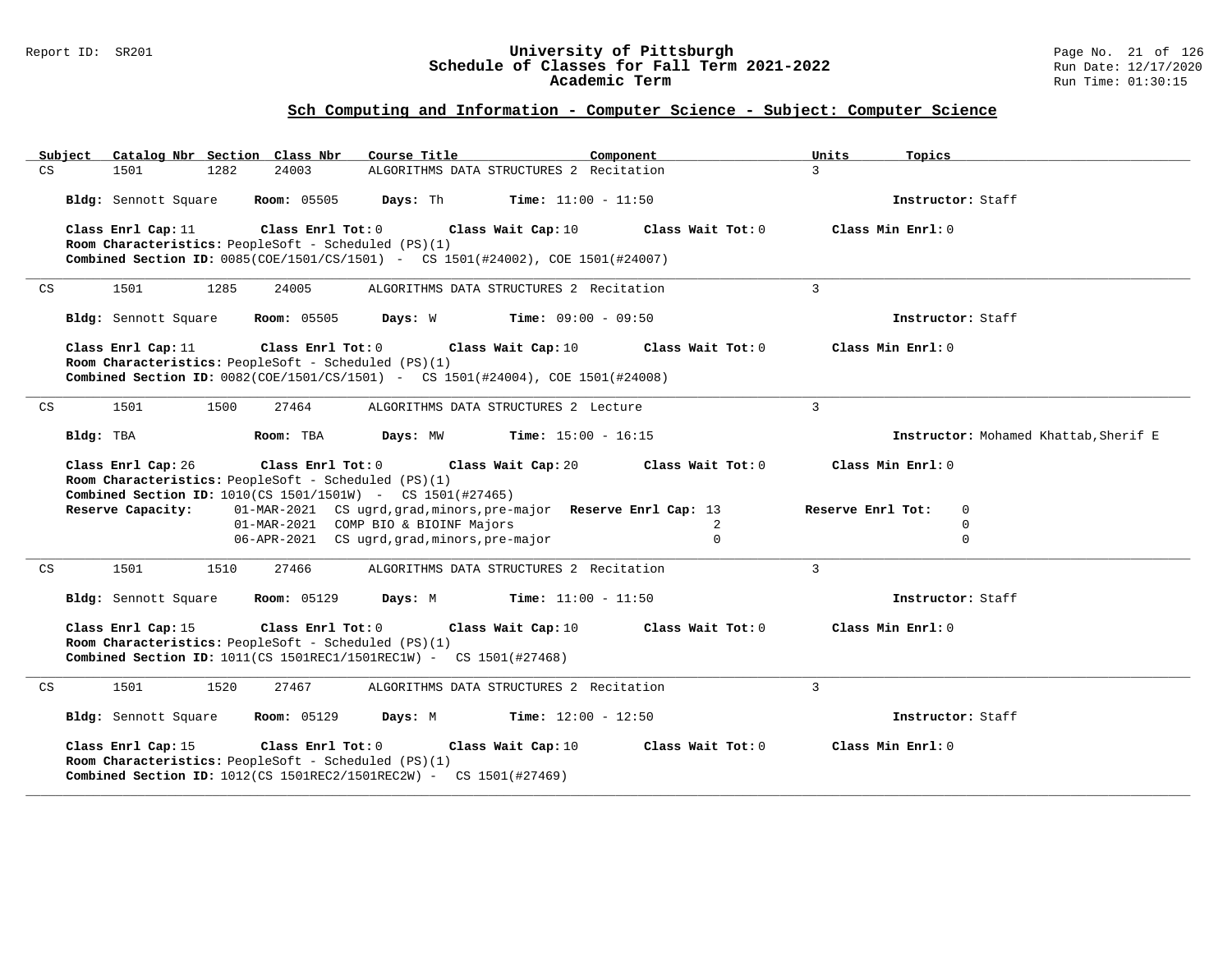#### Report ID: SR201 **University of Pittsburgh** Page No. 22 of 126 **Schedule of Classes for Fall Term 2021-2022** Run Date: 12/17/2020 **Academic Term** Run Time: 01:30:15

| Catalog Nbr Section Class Nbr<br>Course Title<br>Subject<br>Component                                                                                                             | Units<br>Topics                              |
|-----------------------------------------------------------------------------------------------------------------------------------------------------------------------------------|----------------------------------------------|
| 1530<br>27465<br>CS<br>1501<br>ALGORITHMS DATA STRUCTURES 2 Lecture                                                                                                               | 3                                            |
| Days: MW<br><b>Time:</b> $15:00 - 16:15$<br>Bldg: TBA<br>Room: TBA                                                                                                                | Instructor: Mohamed Khattab, Sherif E        |
| Class Enrl Cap: 23<br>Class Enrl Tot: $0$<br>Class Wait Cap: 20<br>Class Wait Tot: 0                                                                                              | Class Min Enrl: 0                            |
| Room Characteristics: PeopleSoft - Scheduled (PS)(1)                                                                                                                              |                                              |
| <b>Combined Section ID:</b> 1010(CS 1501/1501W) - CS 1501(#27464)                                                                                                                 |                                              |
| 01-MAR-2021 CS ugrd, grad, minors, pre-major Reserve Enrl Cap: 18<br>Reserve Capacity:<br>01-MAR-2021 COMP BIO & BIOINF Majors<br>3                                               | Reserve Enrl Tot:<br>$\mathbf 0$<br>$\Omega$ |
| 06-APR-2021 CS ugrd, grad, minors, pre-major<br>$\Omega$                                                                                                                          | $\Omega$                                     |
|                                                                                                                                                                                   |                                              |
| 1501<br>ALGORITHMS DATA STRUCTURES 2 Recitation<br>CS<br>1540<br>27468                                                                                                            | $\overline{3}$                               |
| Bldg: Sennott Square<br><b>Room:</b> 05129<br>Days: M<br><b>Time:</b> $11:00 - 11:50$                                                                                             | Instructor: Staff                            |
| Class Enrl Cap: 15<br>Class Enrl Tot: 0<br>Class Wait Cap: 10<br>Class Wait Tot: 0                                                                                                | Class Min Enrl: 0                            |
| Room Characteristics: PeopleSoft - Scheduled (PS)(1)                                                                                                                              |                                              |
| Combined Section ID: $1011$ (CS 1501REC1/1501REC1W) - CS 1501(#27466)                                                                                                             |                                              |
| CS<br>1501<br>1550<br>27469<br>ALGORITHMS DATA STRUCTURES 2 Recitation                                                                                                            | $\mathbf{3}$                                 |
|                                                                                                                                                                                   |                                              |
| Bldg: Sennott Square<br><b>Room: 05129</b><br>Days: M<br><b>Time:</b> $12:00 - 12:50$                                                                                             | Instructor: Staff                            |
| Class Enrl Cap: 15<br>Class Enrl Tot: 0<br>Class Wait Cap: 10<br>Class Wait Tot: 0                                                                                                | Class Min Enrl: 0                            |
| Room Characteristics: PeopleSoft - Scheduled (PS)(1)                                                                                                                              |                                              |
| <b>Combined Section ID:</b> $1012$ (CS $1501$ REC2/1501REC2W) - CS $1501$ (#27467)                                                                                                |                                              |
| 1502<br>1070<br>10970<br>CS<br>FORMAL METHODS IN COMPUTER SCILecture                                                                                                              | $\mathbf{3}$                                 |
|                                                                                                                                                                                   |                                              |
| Days: TuTh<br><b>Time:</b> $09:30 - 10:45$<br>Bldg: TBA<br>Room: TBA                                                                                                              | Instructor: Kosiyatrakul, Thumrongsak        |
| Class Enrl Cap: 50<br>Class Enrl Tot: 0<br>Class Wait Cap: 20<br>Class Wait Tot: 0                                                                                                | Class Min Enrl: 0                            |
| Room Characteristics: Media - Data Projector/Monitor(1), PeopleSoft - Scheduled (PS)(1)                                                                                           |                                              |
| Reserve Capacity:<br>01-MAR-2021 CS ugrd, grad, minors, pre-major Reserve Enrl Cap: 35                                                                                            | Reserve Enrl Tot:<br>$\mathbf 0$             |
| 06-APR-2021 CS ugrd, grad, minors, pre-major<br>$\Omega$                                                                                                                          | $\Omega$                                     |
| 1502<br>1200<br>24352                                                                                                                                                             | $\overline{3}$                               |
| CS<br>FORMAL METHODS IN COMPUTER SCILecture                                                                                                                                       |                                              |
| <b>Time:</b> $13:00 - 14:15$<br>Bldg: TBA<br>Room: TBA<br>Days: TuTh                                                                                                              |                                              |
|                                                                                                                                                                                   | Instructor: Kosiyatrakul, Thumrongsak        |
|                                                                                                                                                                                   |                                              |
| Class Enrl Cap: 50<br>Class Wait Cap: 20<br>Class Enrl Tot: 0<br>Class Wait Tot: 0                                                                                                | Class Min Enrl: 0                            |
| Room Characteristics: Media - Data Projector/Monitor(1), PeopleSoft - Scheduled (PS)(1)<br>01-MAR-2021 CS ugrd, grad, minors, pre-major Reserve Enrl Cap: 35<br>Reserve Capacity: | Reserve Enrl Tot:<br>$\mathbf 0$             |
| 06-APR-2021 CS ugrd, grad, minors, pre-major<br>$\Omega$                                                                                                                          | $\Omega$                                     |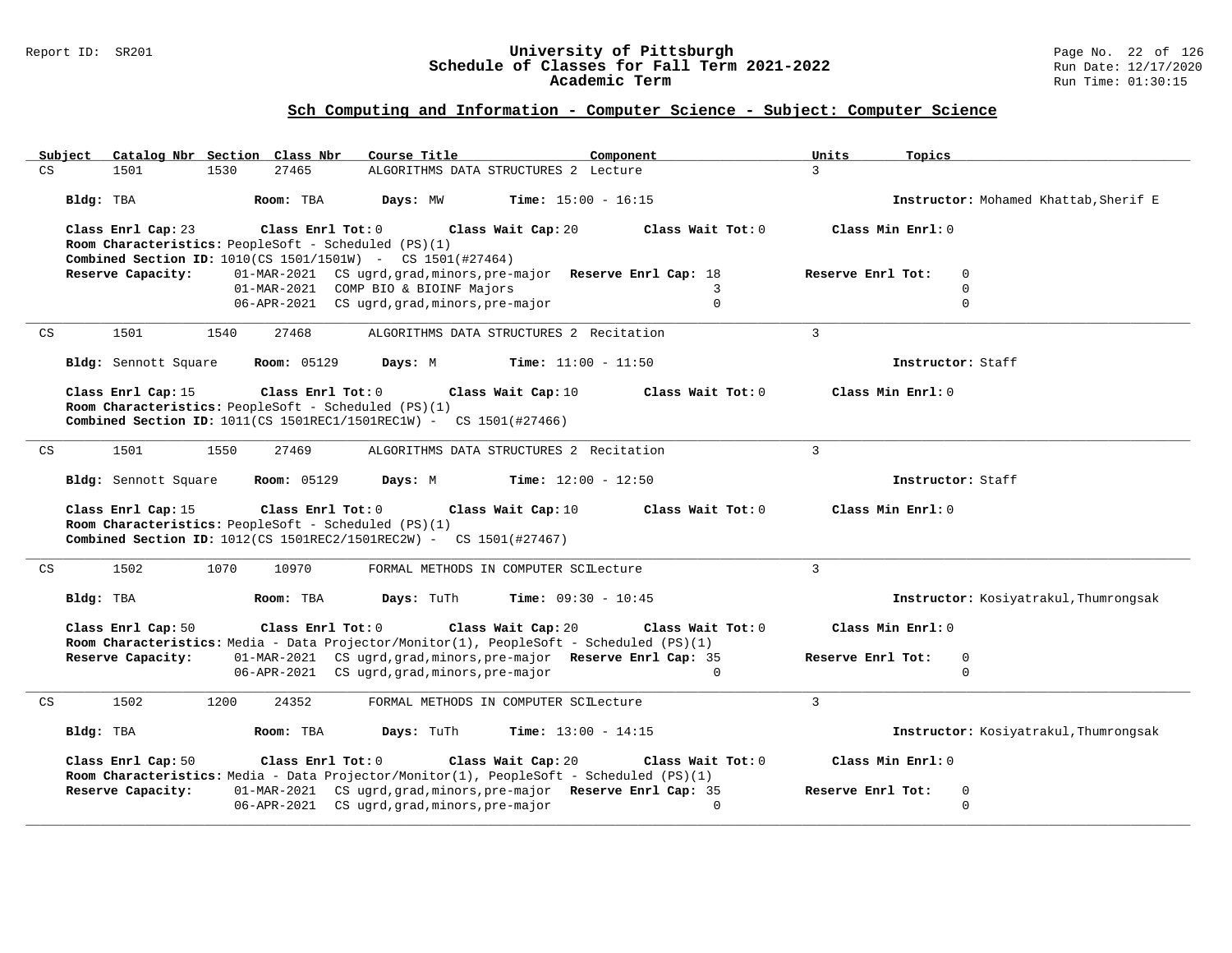#### Report ID: SR201 **University of Pittsburgh** Page No. 23 of 126 **Schedule of Classes for Fall Term 2021-2022** Run Date: 12/17/2020 **Academic Term** Run Time: 01:30:15

| Catalog Nbr Section Class Nbr<br>Subject                                                                                                                                | Course Title<br>Component                                                                                                     | Units<br>Topics                              |
|-------------------------------------------------------------------------------------------------------------------------------------------------------------------------|-------------------------------------------------------------------------------------------------------------------------------|----------------------------------------------|
| 27462<br>1502<br>1210<br>CS                                                                                                                                             | FORMAL METHODS IN COMPUTER SCILecture                                                                                         | $\overline{3}$                               |
| Bldg: TBA<br>Room: TBA                                                                                                                                                  | Days: MW<br><b>Time:</b> $16:30 - 17:45$                                                                                      | Instructor: Bender, Maximillian C            |
| Class Enrl Cap: 50<br>$Class$ $Enrl$ $Tot: 0$<br>Room Characteristics: PeopleSoft - Scheduled (PS)(1)                                                                   | Class Wait Cap: 20<br>Class Wait Tot: 0                                                                                       | Class Min Enrl: 0                            |
| Reserve Capacity:                                                                                                                                                       | 01-MAR-2021 CS ugrd, grad, minors, pre-major Reserve Enrl Cap: 35<br>06-APR-2021 CS ugrd, grad, minors, pre-major<br>$\Omega$ | Reserve Enrl Tot:<br>$\Omega$<br>$\Omega$    |
| 1510<br>1040<br>10136<br>CS                                                                                                                                             | ALGORITHM DESIGN<br>Lecture                                                                                                   | $\mathbf{3}$                                 |
| <b>Room: 05313</b><br>Bldg: Sennott Square                                                                                                                              | <b>Time:</b> $09:30 - 10:45$<br>Days: MW                                                                                      | Instructor: Pruhs, Kirk R                    |
| Class Enrl Cap: 22<br>Class Enrl Tot: 0<br>Room Characteristics: PeopleSoft - Scheduled (PS)(1)                                                                         | Class Wait Tot: 0<br>Class Wait Cap: 20                                                                                       | Class Min Enrl: 0                            |
| <b>Combined Section ID:</b> $0156(CS/1510/2012)$ - CS $2012(\text{\#}16614)$<br>Reserve Capacity:                                                                       | 01-MAR-2021 CS ugrd, grad, minors, pre-major Reserve Enrl Cap: 11                                                             | Reserve Enrl Tot:<br>$\mathbf 0$             |
|                                                                                                                                                                         | 06-APR-2021 CS ugrd, grad, minors, pre-major<br>$\Omega$                                                                      | $\Omega$                                     |
|                                                                                                                                                                         |                                                                                                                               |                                              |
| 1510<br>1050<br>21552<br>CS                                                                                                                                             | ALGORITHM DESIGN<br>Laboratory                                                                                                | $\overline{3}$                               |
| <b>Room:</b> 05313<br>Bldg: Sennott Square                                                                                                                              | Days: F<br><b>Time:</b> $09:30 - 10:45$                                                                                       | Instructor: Pruhs, Kirk R                    |
| Class Enrl Cap: 22<br>Class Enrl Tot: 0                                                                                                                                 | Class Wait Tot: 0<br>Class Wait Cap: 20                                                                                       | Class Min Enrl: 0                            |
| Room Characteristics: PeopleSoft - Scheduled (PS)(1)                                                                                                                    |                                                                                                                               |                                              |
| <b>Combined Section ID:</b> 0951(CS/1510/2012) - CS 2012(#21553)                                                                                                        |                                                                                                                               |                                              |
| 1520<br>1050<br>25766<br>CS                                                                                                                                             | PRGMG LANG FOR WEB APPLCTNS Lecture                                                                                           | $\overline{3}$                               |
| Bldg: TBA<br>Room: TBA                                                                                                                                                  | <b>Time:</b> $17:30 - 20:15$<br>Days: M                                                                                       | Instructor: Hobaugh, Adam Christopher        |
| Class Enrl Cap: 38<br>Class Enrl Tot: 0                                                                                                                                 | Class Wait Cap: 20<br>Class Wait Tot: 0                                                                                       | Class Min Enrl: 0                            |
| Room Characteristics: PeopleSoft - Scheduled (PS)(1)                                                                                                                    |                                                                                                                               |                                              |
| <b>Combined Section ID:</b> 0733(CS/COE/1520) - COE 1520(#25769)                                                                                                        |                                                                                                                               |                                              |
| Reserve Capacity:                                                                                                                                                       | 01-MAR-2021 CS ugrd, grad, minors, pre-major Reserve Enrl Cap: 27<br>06-APR-2021 CS ugrd, grad, minors, pre-major<br>$\Omega$ | Reserve Enrl Tot:<br>$\mathbf 0$<br>$\Omega$ |
|                                                                                                                                                                         |                                                                                                                               |                                              |
| 1520<br>1055<br>25767<br>CS                                                                                                                                             | PRGMG LANG FOR WEB APPLCTNS Recitation                                                                                        | 3                                            |
| Bldg: Sennott Square<br><b>Room:</b> 05505                                                                                                                              | Days: F<br>$Time: 16:00 - 16:50$                                                                                              | Instructor: Staff                            |
| Class Enrl Cap: 19<br>Class Enrl Tot: 0<br>Room Characteristics: PeopleSoft - Scheduled (PS)(1)<br><b>Combined Section ID:</b> $0732(CS/COE/1520)$ - COE $1520(#25770)$ | Class Wait Cap: 10<br>Class Wait Tot: 0                                                                                       | Class Min Enrl: 0                            |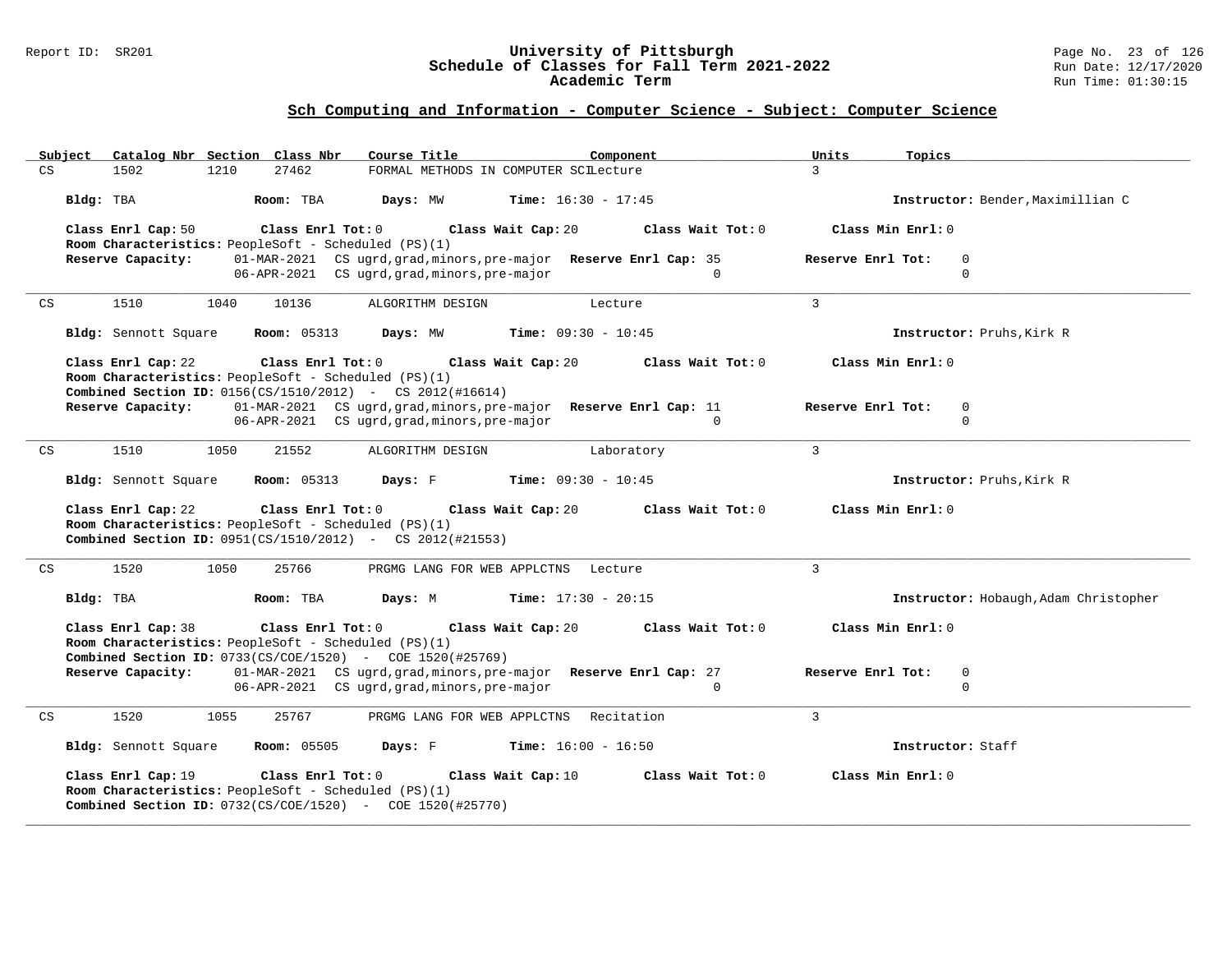#### Report ID: SR201 **University of Pittsburgh** Page No. 24 of 126 **Schedule of Classes for Fall Term 2021-2022** Run Date: 12/17/2020 **Academic Term** Run Time: 01:30:15

| <u>Subject</u>     | Catalog Nbr Section Class Nbr                        |                    | Course Title                                                                                                                                                                          | Component         | Units<br>Topics                       |
|--------------------|------------------------------------------------------|--------------------|---------------------------------------------------------------------------------------------------------------------------------------------------------------------------------------|-------------------|---------------------------------------|
| CS<br>1520         | 1060                                                 | 25768              | PRGMG LANG FOR WEB APPLCTNS                                                                                                                                                           | Recitation        | $\mathbf{R}$                          |
|                    | Bldg: Sennott Square                                 | Room: 05505        | Days: F<br><b>Time:</b> $17:00 - 17:50$                                                                                                                                               |                   | Instructor: Staff                     |
| Class Enrl Cap: 19 | Room Characteristics: PeopleSoft - Scheduled (PS)(1) | Class Enrl Tot: 0  | Class Wait Cap: 10<br><b>Combined Section ID:</b> $0731(CS/COE/1520)$ - COE $1520(#25771)$                                                                                            | Class Wait Tot: 0 | Class Min Enrl: 0                     |
| 1530<br>CS         | 1070                                                 | 11226              | SOFTWARE ENGINEERING                                                                                                                                                                  | Lecture           | $\mathbf{3}$                          |
|                    | Bldg: Sennott Square                                 | <b>Room:</b> 05129 | Days: MW<br><b>Time:</b> $13:00 - 14:15$                                                                                                                                              |                   | Instructor: Chang, Shi-Kuo            |
| Class Enrl Cap: 38 | Room Characteristics: PeopleSoft - Scheduled (PS)(1) | Class Enrl Tot: 0  | Class Wait Cap: 20<br><b>Combined Section ID:</b> 0970(CS 1530\COE 1530) - COE 1530(#12997)                                                                                           | Class Wait Tot: 0 | Class Min Enrl: 0                     |
| Reserve Capacity:  |                                                      |                    | 01-MAR-2021 CS ugrd, grad, minors, pre-major Reserve Enrl Cap: 27<br>06-APR-2021 CS ugrd, grad, minors, pre-major                                                                     | $\Omega$          | Reserve Enrl Tot:<br>0<br>$\mathbf 0$ |
| 1530<br>CS         | 1080                                                 | 25678              | SOFTWARE ENGINEERING                                                                                                                                                                  | Lecture           | 3                                     |
|                    | Bldg: Sennott Square                                 | <b>Room: 05129</b> | Days: MW<br><b>Time:</b> $15:00 - 16:15$                                                                                                                                              |                   | Instructor: Chang, Shi-Kuo            |
| Class Enrl Cap: 38 | Room Characteristics: PeopleSoft - Scheduled (PS)(1) | Class Enrl Tot: 0  | Class Wait Cap: 20                                                                                                                                                                    | Class Wait Tot: 0 | Class Min Enrl: 0                     |
|                    | Reserve Capacity:                                    |                    | <b>Combined Section ID:</b> 0703(CS/COE/1530) - COE 1530(#25677)<br>01-MAR-2021 CS ugrd, grad, minors, pre-major Reserve Enrl Cap: 27<br>06-APR-2021 CS ugrd, grad, minors, pre-major | $\Omega$          | Reserve Enrl Tot:<br>0<br>$\mathbf 0$ |
| 1541<br>CS         | 1070                                                 | 10873              | INTRO TO COMPUTER ARCHITECTURELecture                                                                                                                                                 |                   | $\mathbf{3}$                          |
|                    | Bldg: Sennott Square                                 | <b>Room: 05129</b> | <b>Time:</b> $16:00 - 17:15$<br>Days: TuTh                                                                                                                                            |                   | Instructor: Melhem, Rami G            |
| Class Enrl Cap: 12 | Room Characteristics: PeopleSoft - Scheduled (PS)(1) | Class Enrl Tot: 0  | Class Wait Cap: 10                                                                                                                                                                    | Class Wait Tot: 0 | Class Min Enrl: 0                     |
|                    |                                                      |                    | Combined Section ID: 0919(COE/1541/CS/1541) - COE 1541(#12894)                                                                                                                        |                   |                                       |
|                    | Reserve Capacity:                                    |                    | 01-MAR-2021 CS ugrd, grad, minors, pre-major Reserve Enrl Cap: 10<br>06-APR-2021 CS ugrd, grad, minors, pre-major                                                                     | $\Omega$          | Reserve Enrl Tot:<br>0<br>$\mathbf 0$ |
| CS<br>1550         | 1040                                                 | 10809              | INTRO TO OPERATING SYSTEMS                                                                                                                                                            | Lecture           | $\mathbf{3}$                          |
| Bldg: TBA          |                                                      | Room: TBA          | Days: TuTh<br>Time: $17:00 - 18:15$                                                                                                                                                   |                   | Instructor: Mohamed Khattab, Sherif E |
| Class Enrl Cap: 46 | Room Characteristics: PeopleSoft - Scheduled (PS)(1) | Class Enrl Tot: 0  | Class Wait Cap: 20<br><b>Combined Section ID:</b> $0416$ (COE/CS/1550) - COE 1550(#12880)                                                                                             | Class Wait Tot: 0 | Class Min Enrl: 0                     |
| Reserve Capacity:  |                                                      |                    | 01-MAR-2021 CS ugrd, grad, minors, pre-major Reserve Enrl Cap: 31<br>06-APR-2021 CS ugrd, grad, minors, pre-major                                                                     | $\Omega$          | Reserve Enrl Tot:<br>0<br>$\mathbf 0$ |
|                    |                                                      |                    |                                                                                                                                                                                       |                   |                                       |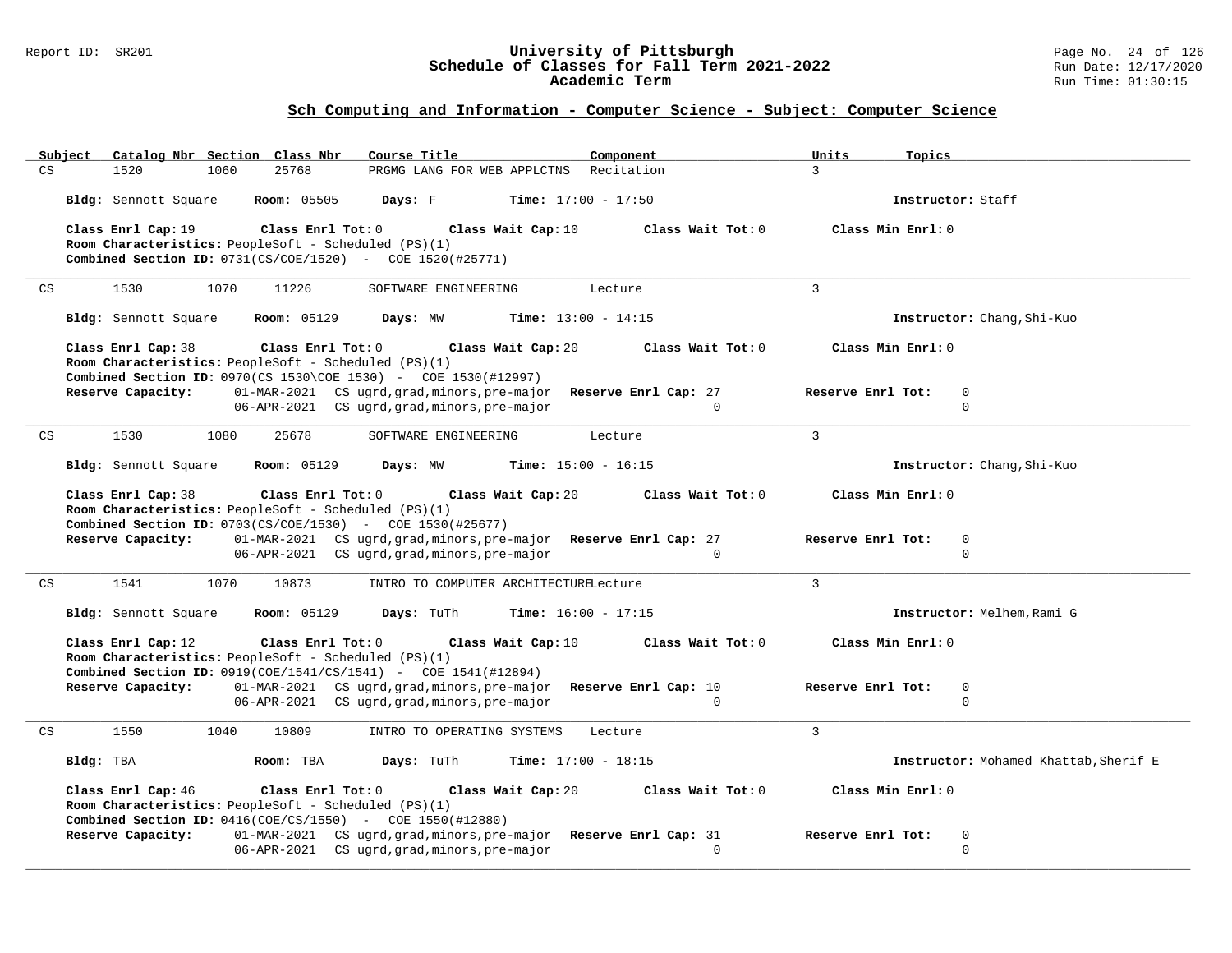| CS                         | 1050<br>1550         | 11130<br>INTRO TO OPERATING SYSTEMS                                                                                                                | Recitation                                                                    | 3                                               |
|----------------------------|----------------------|----------------------------------------------------------------------------------------------------------------------------------------------------|-------------------------------------------------------------------------------|-------------------------------------------------|
|                            | Bldg: Sennott Square | Room: 05505<br>Days: F                                                                                                                             | <b>Time:</b> $14:00 - 14:50$                                                  | Instructor: Staff                               |
|                            | Class Enrl Cap: 25   | Class Enrl Tot: 0<br>Room Characteristics: PeopleSoft - Scheduled (PS)(1)<br><b>Combined Section ID:</b> 0054(CS/COE/1550) - COE 1550(#12969)      | Class Wait Cap: 20<br>Class Wait Tot: 0                                       | Class Min Enrl: 0                               |
| $\mathop{\rm CS}\nolimits$ | 1550<br>1060         | 11131<br>INTRO TO OPERATING SYSTEMS                                                                                                                | Recitation                                                                    | $\overline{3}$                                  |
|                            | Bldg: Sennott Square | <b>Room:</b> 05505<br>Days: M                                                                                                                      | <b>Time:</b> $13:00 - 13:50$                                                  | Instructor: Staff                               |
|                            | Class Enrl Cap: 23   | Class Enrl Tot: 0<br>Room Characteristics: PeopleSoft - Scheduled (PS)(1)<br><b>Combined Section ID:</b> $0055(CS/COE/1550)$ - COE 1550(#12970)    | Class Wait Cap: 20<br>Class Wait Tot: 0                                       | Class Min Enrl: 0                               |
| CS                         | 1550<br>1080         | 22425<br>INTRO TO OPERATING SYSTEMS                                                                                                                | Lecture                                                                       | $\overline{3}$                                  |
|                            | Bldg: Sennott Square | <b>Room: 05129</b><br>Days: TuTh                                                                                                                   | Time: $11:00 - 12:15$                                                         | Instructor: Mohamed Khattab, Sherif E           |
|                            | Class Enrl Cap: 44   | Class Enrl Tot: 0<br>Room Characteristics: PeopleSoft - Scheduled (PS)(1)<br><b>Combined Section ID:</b> 0912(CS 1550\COE 1550) - COE 1550(#22426) | Class Wait Cap: 20<br>Class Wait Tot: 0                                       | Class Min Enrl: 0                               |
|                            | Reserve Capacity:    | 06-APR-2021 CS ugrd, grad, minors, pre-major                                                                                                       | 01-MAR-2021 CS ugrd, grad, minors, pre-major Reserve Enrl Cap: 31<br>$\Omega$ | Reserve Enrl Tot:<br>$\mathbf 0$<br>$\Omega$    |
| $\mathop{\rm CS}\nolimits$ | 1550<br>1085         | 22427<br>INTRO TO OPERATING SYSTEMS                                                                                                                | Recitation                                                                    | $\overline{3}$                                  |
|                            | Bldg: Sennott Square | <b>Room: 05505</b><br>Days: W                                                                                                                      | <b>Time:</b> $17:00 - 17:50$                                                  | Instructor: Staff                               |
|                            | Class Enrl Cap: 23   | Class Enrl Tot: 0<br>Room Characteristics: PeopleSoft - Scheduled (PS)(1)<br><b>Combined Section ID:</b> 0914(CS 1550\COE 1550) - COE 1550(#22428) | Class Wait Cap: 20<br>Class Wait Tot: 0                                       | Class Min Enrl: 0                               |
| CS                         | 1550<br>1090         | 22429<br>INTRO TO OPERATING SYSTEMS                                                                                                                | Recitation                                                                    | 3                                               |
|                            | Bldg: Sennott Square | <b>Room: 05505</b><br>Days: W                                                                                                                      | <b>Time:</b> $11:00 - 11:50$                                                  | Instructor: Staff                               |
|                            | Class Enrl Cap: 23   | Class Enrl Tot: 0<br>Room Characteristics: PeopleSoft - Scheduled (PS)(1)<br><b>Combined Section ID:</b> 0915(CS 1550\COE 1550) - COE 1550(#22430) | Class Wait Cap: 20<br>Class Wait Tot: 0                                       | Class Min Enrl: 0                               |
| CS                         | 1550<br>1095         | 26983<br>INTRO TO OPERATING SYSTEMS                                                                                                                | Lecture                                                                       | 3                                               |
|                            | Bldg: TBA            | Room: TBA<br>Days: MW                                                                                                                              | <b>Time:</b> $16:30 - 17:45$                                                  | Instructor: Mosse, Daniel                       |
|                            | Class Enrl Cap: 47   | Class Enrl Tot: 0<br>Room Characteristics: PeopleSoft - Scheduled (PS)(1)<br><b>Combined Section ID:</b> 0728(CS/1550/COE/1550) - COE 1550(#26984) | Class Wait Cap: 20<br>Class Wait $Tot: 0$                                     | Class Min Enrl: 0                               |
|                            | Reserve Capacity:    | 06-APR-2021 CS ugrd, grad, minors, pre-major                                                                                                       | 01-MAR-2021 CS ugrd, grad, minors, pre-major Reserve Enrl Cap: 31<br>$\Omega$ | Reserve Enrl Tot:<br>$\mathbf 0$<br>$\mathbf 0$ |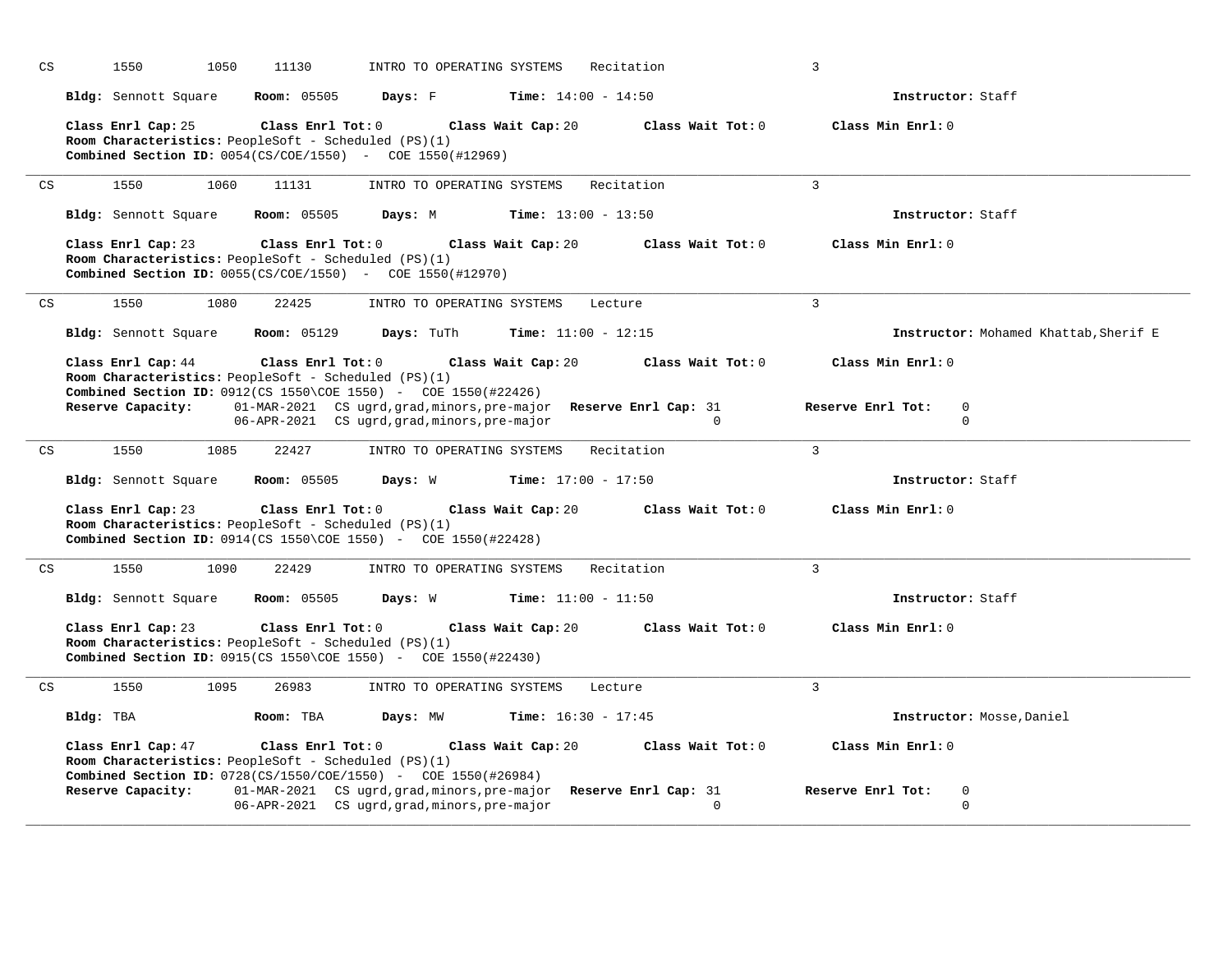#### Report ID: SR201 **University of Pittsburgh** Page No. 26 of 126 **Schedule of Classes for Fall Term 2021-2022** Run Date: 12/17/2020 **Academic Term** Run Time: 01:30:15

|    | Subject   |                      |      | Catalog Nbr Section Class Nbr                                             | Course Title                                                         |                              | Component            |                | Units             | Topics                           |
|----|-----------|----------------------|------|---------------------------------------------------------------------------|----------------------------------------------------------------------|------------------------------|----------------------|----------------|-------------------|----------------------------------|
| CS |           | 1550                 | 1100 | 26985                                                                     | INTRO TO OPERATING SYSTEMS                                           |                              | Recitation           |                | 3 <sup>1</sup>    |                                  |
|    |           | Bldg: Sennott Square |      | <b>Room:</b> 05505                                                        | Days: Th                                                             | <b>Time:</b> $16:00 - 16:50$ |                      |                |                   | Instructor: Staff                |
|    |           | Class Enrl Cap: 25   |      | Class Enrl Tot:0<br>Room Characteristics: PeopleSoft - Scheduled (PS)(1)  | <b>Combined Section ID:</b> $0705(CS/COE/1550)$ - COE 1550(#26987)   | Class Wait Cap: 20           | Class Wait Tot: 0    |                |                   | Class Min Enrl: 0                |
| CS |           | 1550                 | 1105 | 26986                                                                     | INTRO TO OPERATING SYSTEMS                                           |                              | Recitation           | $\overline{3}$ |                   |                                  |
|    |           | Bldg: Sennott Square |      | <b>Room:</b> 05505                                                        | Days: Tu                                                             | <b>Time:</b> $18:00 - 18:50$ |                      |                |                   | Instructor: Staff                |
|    |           | Class Enrl Cap: 25   |      | Class Enrl Tot: 0<br>Room Characteristics: PeopleSoft - Scheduled (PS)(1) | <b>Combined Section ID:</b> $0706(CS/COE/1550)$ - COE $1550(#26988)$ | Class Wait Cap: 20           | Class Wait Tot: 0    |                |                   | Class Min $Enrl: 0$              |
| CS |           | 1555                 | 1100 | 16572                                                                     | DATABASE MANAGEMENT SYSTEMS Lecture                                  |                              |                      | 3              |                   |                                  |
|    | Bldg: TBA |                      |      | Room: TBA                                                                 | Days: TuTh                                                           | <b>Time:</b> $14:00 - 15:15$ |                      |                |                   | Instructor: Chrysanthis, Panos K |
|    |           | Class Enrl Cap: 42   |      | Class Enrl Tot: 0<br>Room Characteristics: PeopleSoft - Scheduled (PS)(1) | <b>Combined Section ID:</b> 0842(CS 1555/CS 2055) - CS 2055(#16573)  | Class Wait Cap: 20           | Class Wait Tot: 0    |                |                   | Class Min Enrl: 0                |
|    |           | Reserve Capacity:    |      |                                                                           | 01-MAR-2021 CS ugrd, minors, pre-major                               |                              | Reserve Enrl Cap: 30 |                | Reserve Enrl Tot: | 0                                |
|    |           |                      |      |                                                                           | 06-APR-2021 CS ugrd, minors, pre-major                               |                              | $\Omega$             |                |                   | $\Omega$                         |
| CS |           | 1555                 | 1110 | 16575                                                                     | DATABASE MANAGEMENT SYSTEMS Recitation                               |                              |                      | $\overline{3}$ |                   |                                  |
|    |           | Bldg: Sennott Square |      | <b>Room:</b> 06110                                                        | Days: F                                                              | <b>Time:</b> $11:00 - 11:50$ |                      |                |                   | Instructor: Kosta, Konstantinos  |
|    |           | Class Enrl Cap: 24   |      | Class Enrl Tot: 0<br>Room Characteristics: PeopleSoft - Scheduled (PS)(1) | <b>Combined Section ID:</b> 0844(CS 1555/CS 2055) - CS 2055(#16574)  | Class Wait Cap: 20           | Class Wait Tot: 0    |                |                   | Class Min Enrl: 0                |
| CS |           | 1555                 | 1120 | 16576                                                                     | DATABASE MANAGEMENT SYSTEMS Recitation                               |                              |                      | $\overline{3}$ |                   |                                  |
|    |           | Bldg: Sennott Square |      | <b>Room: 06110</b>                                                        | Days: F                                                              | <b>Time:</b> $14:00 - 14:50$ |                      |                |                   | Instructor: Kosta, Konstantinos  |
|    |           | Class Enrl Cap: 24   |      | Class Enrl Tot: 0<br>Room Characteristics: PeopleSoft - Scheduled (PS)(1) | <b>Combined Section ID:</b> 0843(CS 1555/CS 2055) - CS 2055(#17153)  | Class Wait Cap: 20           | Class Wait Tot: 0    |                |                   | Class Min Enrl: 0                |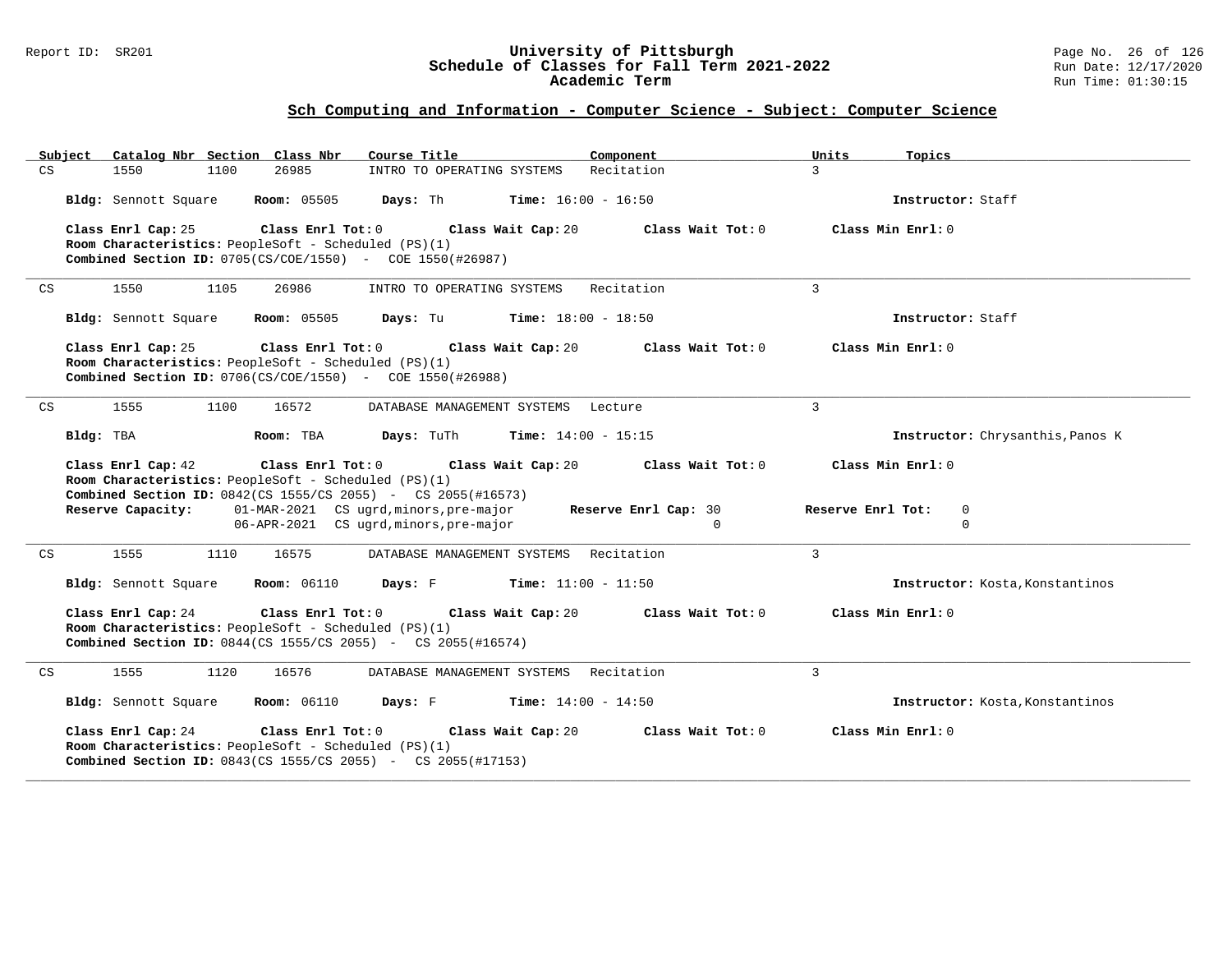#### Report ID: SR201 **University of Pittsburgh** Page No. 27 of 126 **Schedule of Classes for Fall Term 2021-2022** Run Date: 12/17/2020 **Academic Term** Run Time: 01:30:15

| Subject<br>Catalog Nbr Section Class Nbr<br>Course Title<br>Component                                                                                                         | Units<br>Topics                        |
|-------------------------------------------------------------------------------------------------------------------------------------------------------------------------------|----------------------------------------|
| $\mathop{\rm CS}\nolimits$<br>1100<br>25687<br>1566<br>INTRODUCTION COMPUTER GRAPHICSLecture                                                                                  | $\mathbf{R}$                           |
| Bldg: TBA<br>Room: TBA<br>Days: TuTh<br><b>Time:</b> $16:00 - 17:15$                                                                                                          | Instructor: Kosiyatrakul, Thumrongsak  |
| Class Enrl Cap: 48<br>Class Enrl Tot: 0<br>Class Wait Cap: 20<br>Class Wait Tot: 0<br>Room Characteristics: PeopleSoft - Scheduled (PS)(1)                                    | Class Min Enrl: 0                      |
| Reserve Capacity:<br>01-MAR-2021 CS ugrd, minors, pre-major<br>Reserve Enrl Cap: 34                                                                                           | Reserve Enrl Tot:<br>$\mathbf 0$       |
| 06-APR-2021 CS ugrd, minors, pre-major<br>$\Omega$                                                                                                                            | $\Omega$                               |
|                                                                                                                                                                               |                                        |
| 1571<br>10872<br>CS<br>1070<br>INTRO TO ARTIFICL INTELLIGENCELecture                                                                                                          | 3                                      |
| Bldg: TBA<br>Days: MW<br><b>Time:</b> $11:00 - 12:15$<br>Room: TBA                                                                                                            | Instructor: Walker, Erin               |
| Class Enrl Cap: 52<br>Class Enrl Tot: 0<br>Class Wait Cap: 20<br>Class Wait Tot: 0<br>Room Characteristics: PeopleSoft - Scheduled (PS)(1)                                    | Class Min Enrl: 0                      |
| 01-MAR-2021 CS ugrd, grad, minors, pre-major Reserve Enrl Cap: 36<br>Reserve Capacity:                                                                                        | Reserve Enrl Tot:<br>$\mathbf 0$       |
| 06-APR-2021 CS ugrd, grad, minors, pre-major<br>$\Omega$                                                                                                                      | $\Omega$                               |
|                                                                                                                                                                               |                                        |
| 1621<br>1270<br>24346<br>CS<br>STRUCTURE PROGRAMMING LANGS Lecture                                                                                                            | $\mathbf{3}$                           |
| Bldg: TBA<br>Days: TuTh<br>Time: $14:30 - 15:45$<br>Room: TBA                                                                                                                 | Instructor: Zhang, Youtao              |
| Class Enrl Cap: 50<br>Class Enrl Tot: 0<br>Class Wait Cap: 20<br>Class Wait Tot: 0<br>Room Characteristics: Media - Data Projector/Monitor(1), PeopleSoft - Scheduled (PS)(1) | Class Min Enrl: 0                      |
| 01-MAR-2021 CS ugrd, grad, minors, pre-major Reserve Enrl Cap: 35<br>Reserve Capacity:                                                                                        | Reserve Enrl Tot:<br>$\mathbf 0$       |
| 06-APR-2021 CS ugrd, grad, minors, pre-major<br>$\mathbf{0}$                                                                                                                  | $\mathbf 0$                            |
|                                                                                                                                                                               |                                        |
| CS<br>1622<br>1010<br>25680<br>INTRO TO COMPILER DESIGN<br>Lecture                                                                                                            | $\mathbf{3}$                           |
| Bldg: Sennott Square<br><b>Room:</b> 05313<br>Days: MW<br><b>Time:</b> $13:00 - 14:15$                                                                                        | Instructor: Petrucci, Vinicius Tavares |
| Class Enrl Cap: 25<br>Class Enrl Tot: 0<br>Class Wait Cap: 20<br>Class Wait Tot: 0<br>Room Characteristics: PeopleSoft - Scheduled (PS)(1)                                    | Class Min Enrl: 0                      |
|                                                                                                                                                                               |                                        |
| <b>Combined Section ID:</b> 0736(CS/COE/1622) - COE 1622(#25679)                                                                                                              |                                        |
| Reserve Capacity:<br>01-MAR-2021 CS ugrd, grad, minors, pre-major Reserve Enrl Cap: 18                                                                                        | Reserve Enrl Tot:<br>$\mathbf 0$       |
| 06-APR-2021 CS ugrd, grad, minors, pre-major<br>$\mathbf{0}$                                                                                                                  | $\mathbf 0$                            |
| 1632<br>27073<br>CS<br>1080<br>SOFTWARE OUALITY ASSURANCE<br>Lecture                                                                                                          | $\mathbf{3}$                           |
| Bldg: TBA<br>Days: MW<br>Time: $15:00 - 16:15$<br>Room: TBA                                                                                                                   | Instructor: Ahn, Daniel                |
| Class Enrl Cap: 50<br>Class Enrl Tot: 0<br>Class Wait Cap: 20<br>Class Wait Tot: 0                                                                                            | Class Min Enrl: 0                      |
| Room Characteristics: PeopleSoft - Scheduled (PS)(1)                                                                                                                          |                                        |
| 01-MAR-2021 CS ugrd, grad, minors, pre-major Reserve Enrl Cap: 35<br>Reserve Capacity:                                                                                        | Reserve Enrl Tot:<br>$\mathbf 0$       |
| 06-APR-2021 CS ugrd, grad, minors, pre-major<br>$\Omega$                                                                                                                      | $\mathbf 0$                            |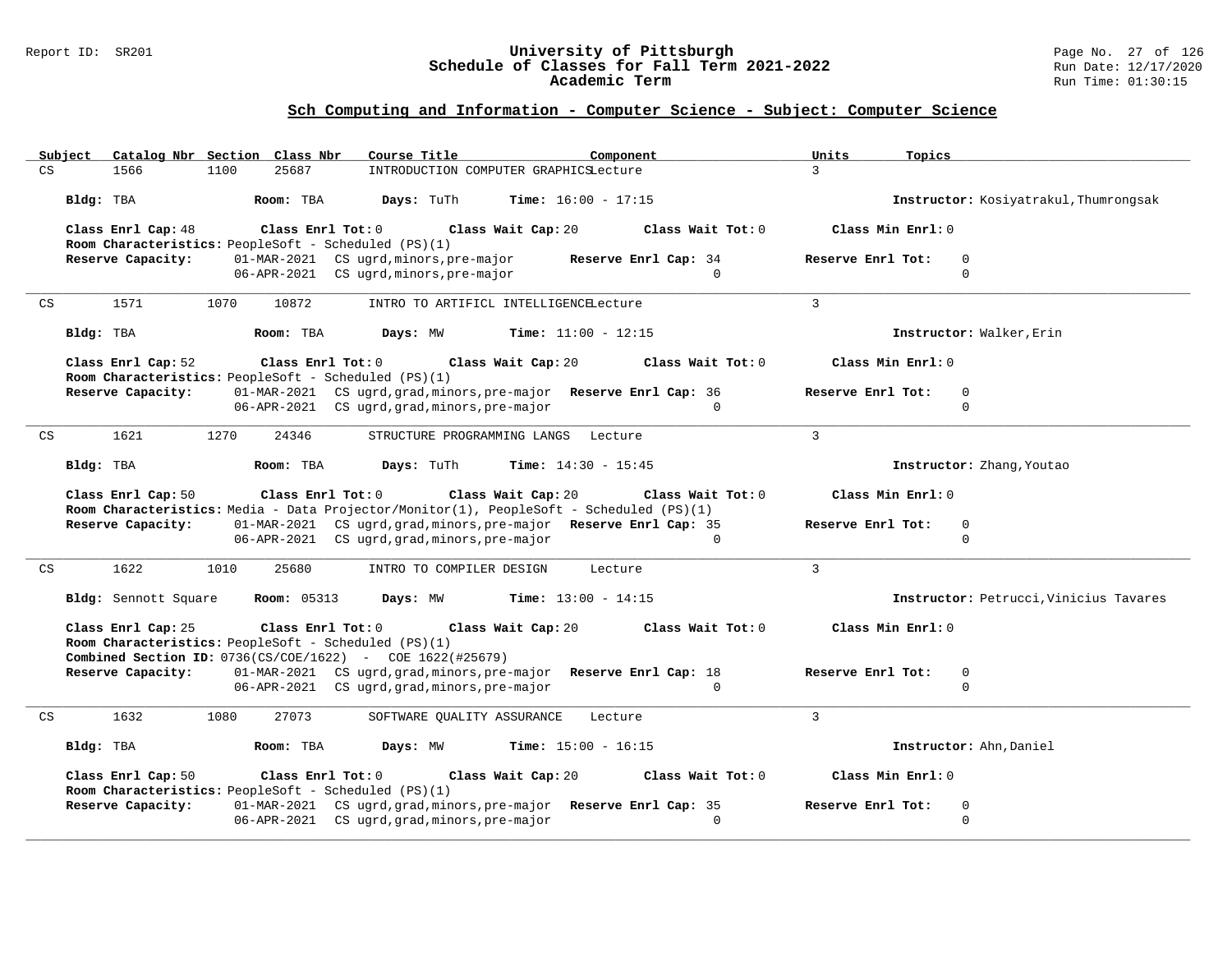#### Report ID: SR201 **University of Pittsburgh** Page No. 28 of 126 **Schedule of Classes for Fall Term 2021-2022** Run Date: 12/17/2020 **Academic Term** Run Time: 01:30:15

| Catalog Nbr Section Class Nbr<br>Subiect<br>Course Title<br>Component                                                                                                                                                                                      | Units<br>Topics                              |
|------------------------------------------------------------------------------------------------------------------------------------------------------------------------------------------------------------------------------------------------------------|----------------------------------------------|
| CS<br>1632<br>1270<br>23521<br>SOFTWARE OUALITY ASSURANCE<br>Lecture                                                                                                                                                                                       | $\mathcal{E}$                                |
| Room: 05129<br>Days: MW<br><b>Time:</b> $09:30 - 10:45$<br>Bldg: Sennott Square                                                                                                                                                                            | Instructor: Ahn, Daniel                      |
| Class Enrl Cap: 50<br>Class Enrl Tot: 0<br>Class Wait Cap: 20<br>Class Wait Tot: 0<br>Room Characteristics: PeopleSoft - Scheduled (PS)(1)                                                                                                                 | Class Min Enrl: 0                            |
| Reserve Capacity:<br>01-MAR-2021 CS ugrd, grad, minors, pre-major Reserve Enrl Cap: 35<br>06-APR-2021 CS ugrd, grad, minors, pre-major<br>$\cap$                                                                                                           | Reserve Enrl Tot:<br>$\mathbf 0$<br>$\Omega$ |
| 1640<br>1050<br>17096<br>BIOINFORMATICS SOFTWARE DESIGNPracticum<br>CS                                                                                                                                                                                     | 3                                            |
| <b>Time:</b> $13:00 - 14:50$<br>Bldg: TBA<br>Room: TBA<br>Days: F                                                                                                                                                                                          | Instructor: Nunes Quaresma de                |
|                                                                                                                                                                                                                                                            | Oliveira, Luis Filipe                        |
| Class Enrl Cap: 2<br>Class Enrl Tot: 0<br>Class Wait Cap: 2<br>Class Wait Tot: 0<br>Room Characteristics: PeopleSoft - Scheduled (PS)(1)<br><b>Combined Section ID:</b> 0963(CS 1640/BIOSC 1640) - BIOSC 1640(#23502)                                      | Class Min Enrl: 0                            |
| 01-MAR-2021 CS ugrd, minors, pre-major<br>Reserve Capacity:<br>Reserve Enrl Cap: 2                                                                                                                                                                         | Reserve Enrl Tot:<br>$\mathbf 0$             |
| 02-APR-2021 CS ugrd, minors, pre-major<br>$\Omega$                                                                                                                                                                                                         | $\mathbf 0$                                  |
| 1652<br>1300<br>24729<br>DATA COMMNCTN & COMPTR NTWRKS Lecture<br>CS                                                                                                                                                                                       | $\mathbf{3}$                                 |
| <b>Room: 06110</b><br><b>Time:</b> $09:30 - 10:45$<br>Bldg: Sennott Square<br>Days: MW                                                                                                                                                                     | Instructor: Lange, John R                    |
| Class Enrl Cap: 36<br>Class Enrl Tot: 0<br>Class Wait Cap: 20<br>Class Wait Tot: 0<br>Room Characteristics: PeopleSoft - Scheduled (PS)(1)                                                                                                                 | Class Min Enrl: 0                            |
| Reserve Capacity:<br>01-MAR-2021 CS ugrd, grad, minors, pre-major Reserve Enrl Cap: 25<br>06-APR-2021 CS ugrd, grad, minors, pre-major<br>$\Omega$                                                                                                         | Reserve Enrl Tot:<br>$\mathbf 0$<br>$\Omega$ |
| 1653<br>1140<br>CS<br>24347<br>APLD CRYPTOGRAPHY NETWRK SECU Lecture                                                                                                                                                                                       | $\mathbf{3}$                                 |
| Bldg: TBA<br>Room: TBA<br>Days: TuTh<br><b>Time:</b> $09:30 - 10:45$                                                                                                                                                                                       | Instructor: Garrison III, William C          |
| Class Enrl Cap: 49<br>Class Enrl Tot: 0<br>Class Wait Cap: 20<br>Class Wait Tot: 0<br>Room Characteristics: Media - Data Projector/Monitor(1), PeopleSoft - Scheduled (PS)(1)<br><b>Combined Section ID:</b> $0924$ (CS $1653$ /CS 2053) - CS 2053(#25862) | Class Min Enrl: 0                            |
| 01-MAR-2021 CS ugrd, grad, minors, pre-major Reserve Enrl Cap: 35<br>Reserve Capacity:                                                                                                                                                                     | Reserve Enrl Tot:<br>$\mathbf 0$             |
| 01-MAR-2021 Restricted to COE Majors<br>3<br>$\mathbf 0$<br>06-APR-2021 CS ugrd, grad, minors, pre-major                                                                                                                                                   | $\mathbf 0$<br>$\Omega$                      |
|                                                                                                                                                                                                                                                            |                                              |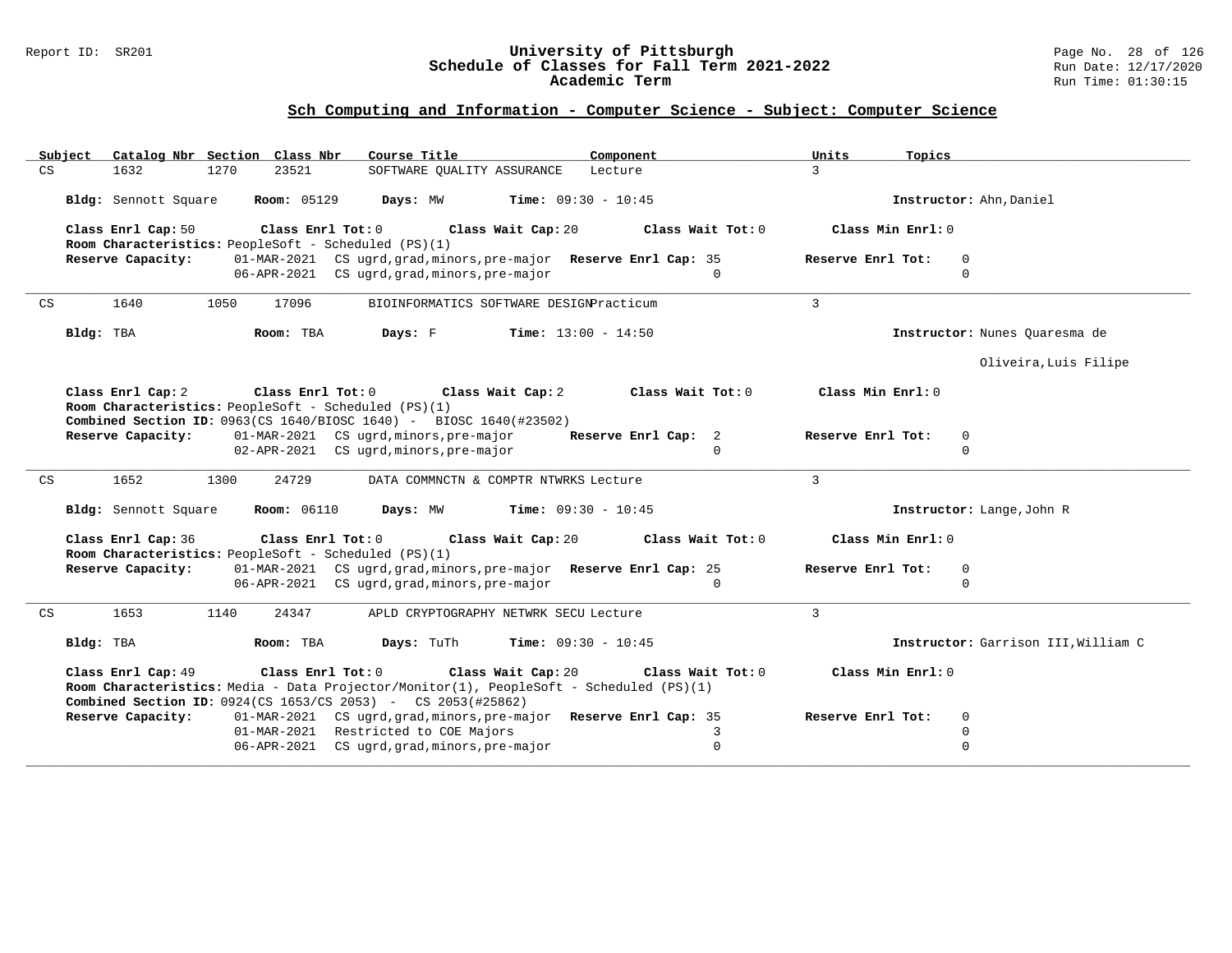#### Report ID: SR201 **University of Pittsburgh** Page No. 29 of 126 **Schedule of Classes for Fall Term 2021-2022** Run Date: 12/17/2020 **Academic Term** Run Time: 01:30:15

| Subject<br>Catalog Nbr Section Class Nbr | Course Title                                                                                                                                         | Component                                                                     | Units<br>Topics                       |
|------------------------------------------|------------------------------------------------------------------------------------------------------------------------------------------------------|-------------------------------------------------------------------------------|---------------------------------------|
| CS<br>1656<br>1130                       | 24348                                                                                                                                                | INTRODUCTION TO DATA SCIENCE Lecture                                          | $\mathcal{L}$                         |
| Bldg: Sennott Square                     | <b>Room:</b> 05129<br>Days: TuTh                                                                                                                     | <b>Time:</b> $13:00 - 14:15$                                                  | Instructor: Labrinidis, Alexandros    |
| Class Enrl Cap: 47                       | Class Enrl Tot: 0<br>Room Characteristics: PeopleSoft - Scheduled (PS)(1)                                                                            | Class Wait Tot: 0<br>Class Wait Cap: 20                                       | Class Min Enrl: 0                     |
| Reserve Capacity:                        | <b>Combined Section ID:</b> 0998(CS 1656/CS 2056) - CS 2056(#27254)                                                                                  | 01-MAR-2021 CS ugrd, grad, minors, pre-major Reserve Enrl Cap: 33             | Reserve Enrl Tot:<br>$\mathbf 0$      |
|                                          | 06-APR-2021 CS ugrd, grad, minors, pre-major                                                                                                         | $\Omega$                                                                      | $\Omega$                              |
|                                          |                                                                                                                                                      |                                                                               |                                       |
| 1656<br>CS<br>1140                       | 24350                                                                                                                                                | INTRODUCTION TO DATA SCIENCE Recitation                                       | $\mathbf{3}$                          |
| Bldg: Sennott Square                     | <b>Room: 05313</b>                                                                                                                                   | <b>Days:</b> F Time: $12:00 - 12:50$                                          | Instructor: Staff                     |
| Class Enrl Cap: 28                       | $Class$ $Enr1$ $Tot: 0$<br>Room Characteristics: PeopleSoft - Scheduled (PS)(1)<br><b>Combined Section ID:</b> 0886(CS1656/CS2056) - CS 2056(#27256) | Class Wait Cap: 20<br>Class Wait Tot: 0                                       | Class Min Enrl: 0                     |
| 1656<br>1145<br>CS                       | 24351                                                                                                                                                | INTRODUCTION TO DATA SCIENCE Recitation                                       | $\overline{3}$                        |
| Bldg: Sennott Square                     | <b>Room: 05313</b><br>Days: F                                                                                                                        | <b>Time:</b> $14:00 - 14:50$                                                  | Instructor: Staff                     |
| Class Enrl Cap: 28                       | $\texttt{Class}$ $\texttt{Enrl}$ $\texttt{Tot:}$ $0$                                                                                                 | Class Wait Cap: 20<br>Class Wait Tot: 0                                       | Class Min Enrl: 0                     |
|                                          | Room Characteristics: PeopleSoft - Scheduled (PS)(1)<br><b>Combined Section ID:</b> 0940(CS 1656/CW 2056) - CS 2056(#27255)                          |                                                                               |                                       |
| 1666<br>CS<br>1040                       | 26767                                                                                                                                                | PRINS CMP GAME DSGN & IMPLM Lecture                                           | $\overline{3}$                        |
| Bldg: Sennott Square                     | <b>Room: 05502</b><br>Days: MW                                                                                                                       | <b>Time:</b> $11:00 - 12:15$                                                  | Instructor: Farnan, Nicholas Leo      |
| Class Enrl Cap: 48                       | Class Enrl Tot: 0                                                                                                                                    | Class Wait Cap: 20<br>Class Wait Tot: 0                                       | Class Min Enrl: 0                     |
|                                          | Room Characteristics: PeopleSoft - Scheduled (PS)(1)                                                                                                 |                                                                               |                                       |
| Reserve Capacity:                        |                                                                                                                                                      | 01-MAR-2021 CS ugrd, grad, minors, pre-major Reserve Enrl Cap: 34<br>$\Omega$ | Reserve Enrl Tot:<br>0<br>$\Omega$    |
|                                          | 06-APR-2021 CS ugrd, grad, minors, pre-major                                                                                                         |                                                                               |                                       |
| CS<br>1674<br>1035                       | 26766<br>INTRO TO COMPUTER VISION                                                                                                                    | Lecture                                                                       | 3                                     |
| Bldg: Sennott Square                     | <b>Room:</b> 05313<br>Days: TuTh                                                                                                                     | <b>Time:</b> $16:00 - 17:15$                                                  | Instructor: Kovashka, Adriana Ivanona |
| Class Enrl Cap: 40                       | Class Enrl Tot: 0                                                                                                                                    | Class Wait Cap: 20<br>Class Wait Tot: 0                                       | Class Min Enrl: 0                     |
|                                          | Room Characteristics: PeopleSoft - Scheduled (PS)(1)                                                                                                 |                                                                               | Reserve Enrl Tot:<br>$\mathbf 0$      |
| Reserve Capacity:                        | 06-APR-2021 CS ugrd, grad, minors, pre-major                                                                                                         | 01-MAR-2021 CS ugrd, grad, minors, pre-major Reserve Enrl Cap: 21<br>$\Omega$ | $\mathbf 0$                           |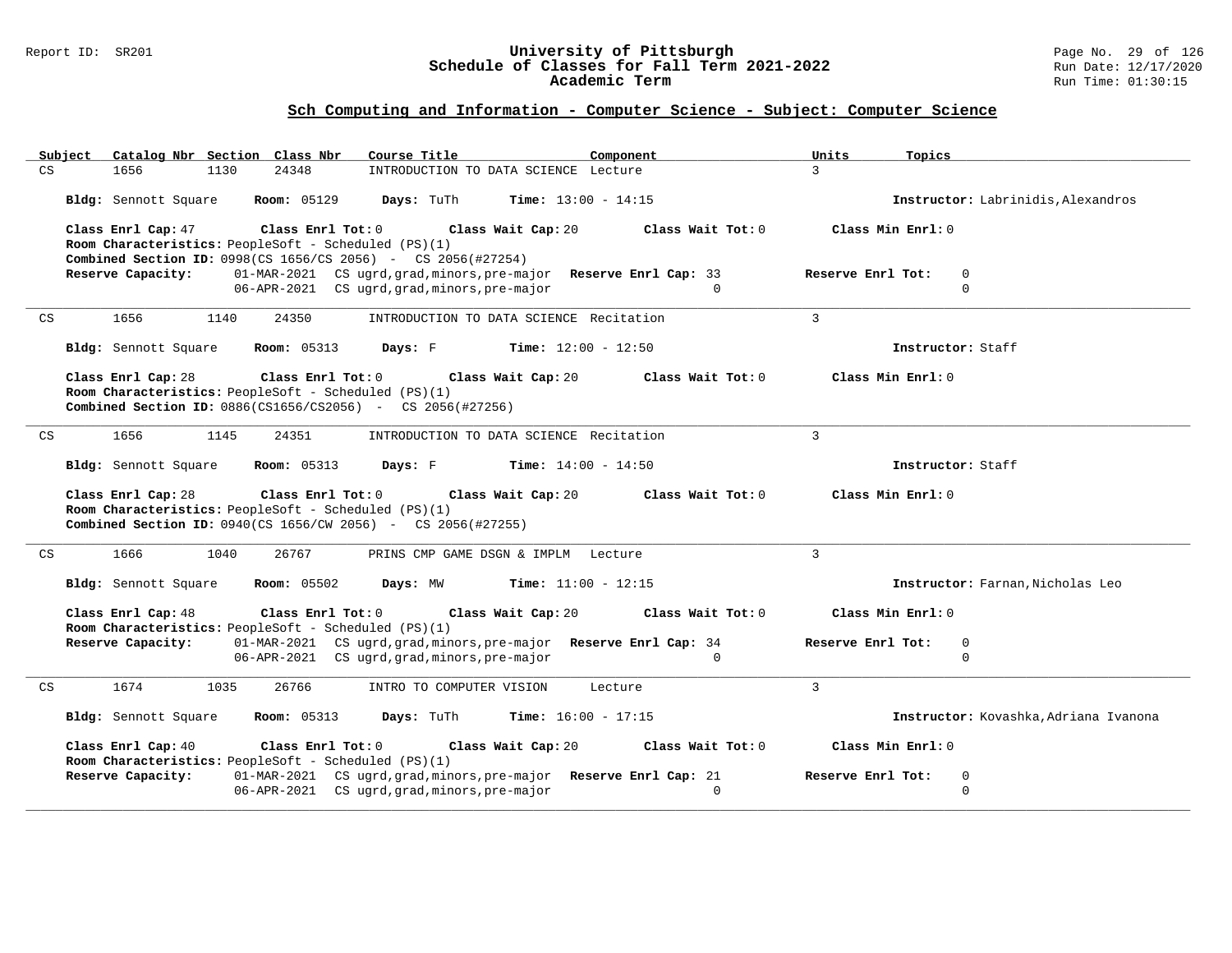# Report ID: SR201 **126** Check **University of Pittsburgh University of Pittsburgh** Page No. 30 of 126<br>**Schedule of Classes for Fall Term 2021-2022** 2011 Page No. 30 of 126 Schedule of Classes for Fall Term 2021-2022

#### **Sch Computing and Information - Computer Science - Subject: Computer Science**

| Subject   | Catalog Nbr Section Class Nbr |      |                   | Course Title                                                | Component                             |                   | Units             | Topics                              |
|-----------|-------------------------------|------|-------------------|-------------------------------------------------------------|---------------------------------------|-------------------|-------------------|-------------------------------------|
| CS        | 1699                          | 1040 | 27456             |                                                             | SPEC TOPICS IN COMPUTR SCIENCELecture |                   |                   |                                     |
| Bldg: TBA |                               |      | Room: TBA         | Days: MW                                                    | <b>Time:</b> $15:00 - 16:15$          | CLOUD COMPUTING   |                   | Instructor: Farag, Mohamed Sobhy MA |
|           | Class Enrl Cap: 50            |      | Class Enrl Tot: 0 | <b>Room Characteristics:</b> PeopleSoft - Scheduled (PS)(1) | Class Wait Cap: 20                    | Class Wait Tot: 0 | Class Min Enrl: 0 |                                     |

Cloud computing has emerged as a new paradigm for efficient and highly elastic delivery of computing services over the Internet to achieve economies of scale. The course will explore the concept of Cloud Computing, considering both its benefits and challenges. The course will also cover the basic design principles and architectures of Cloud Computing, including its usability and utility to deliver efficiently and flexibly infrastructure, platform and software as a service. Topics include types of public, private and hybrid cloud computing services, data centers architecture and deployment, cloud computing programming models, virtualization and virtual networking and storage, and large-scale distributed processing framework to manage, process and store big data applications running in clustered systems. The course will also include hands-on projects focused on developing applications on a MapReduce and Hadoop cluster. Upon successfully completing the course of the course, students will gain understating of the goals, benefits and models of cloud computing, and how storage, processing and services are designed and managed in a virtualized environment. They will be able to design and deploy cloud services that operate reliably and at scale, and understand how Main Topics ¿ Introduction and Background -- What is Cloud Computing? ¿ Data Centers Architecture and Deployment ¿ Data Processing on Large Clusters ¿ Parallel Database Management Systems in the Cloud ¿ Higher-Level Languages for Large-Scale

| CS |           | 1900                        | 1010 | 10452             | INTERNSHIP                                                  |                       | Internship                                                   | $1 - 6$                   |  |
|----|-----------|-----------------------------|------|-------------------|-------------------------------------------------------------|-----------------------|--------------------------------------------------------------|---------------------------|--|
|    | Bldg: TBA |                             |      | Room: TBA         | Days: F                                                     | $Time: 13:00 - 13:50$ |                                                              | Instructor: Ahn, Daniel   |  |
|    |           | Class Enrl Cap: 93          |      |                   | <b>Room Characteristics:</b> PeopleSoft - Scheduled (PS)(1) |                       | Class Enrl Tot: $0$ Class Wait Cap: $20$ Class Wait Tot: $0$ | Class Min Enrl: 0         |  |
| CS |           | 1902                        | 1050 | 21582             | DIRECTED STUDY                                              |                       | Directed Studies                                             | $1 - 3$                   |  |
|    |           | Bldg: TO BE ARRANGED        |      | Room: TBA         | Days: TBA                                                   | $Time: 00:00 - 00:00$ |                                                              | Instructor: Lange, John R |  |
|    |           | Class Enrl Cap: 5           |      |                   |                                                             |                       | Class Enrl Tot: 0 Class Wait Cap: 5 Class Wait Tot: 0        | Class Min Enrl: 0         |  |
| CS |           | 1906                        | 1050 | 26016             | COMPUTER SCI COOPV PROGRAM                                  |                       | Independent Study                                            | $\mathbf{1}$              |  |
|    |           | <b>Bldg:</b> TO BE ARRANGED |      | Room: TBA         | <b>Days:</b> TBA <b>Time:</b> $00:00 - 00:00$               |                       |                                                              | Instructor: Staff         |  |
|    |           | Class Enrl Cap: 99          |      | Class Enrl Tot: 0 |                                                             |                       | Class Wait Cap: 20 $\hspace{1.6cm}$ Class Wait Tot: 0        | Class Min Enrl: 0         |  |
| CS |           | 1950                        | 1010 | 10876             | DIRECTED RESEARCH                                           |                       | Directed Studies                                             | $1 - 3$                   |  |
|    | Bldg: TBA |                             |      | Room: TBA         | <b>Days:</b> F <b>Time:</b> $13:00 - 13:50$                 |                       |                                                              | Instructor: Ahn, Daniel   |  |
|    |           | Class Enrl Cap: 7           |      |                   | <b>Room Characteristics:</b> PeopleSoft - Scheduled (PS)(1) |                       | Class Enrl Tot: $0$ Class Wait Cap: $7$ Class Wait Tot: $0$  | Class Min Enrl: 0         |  |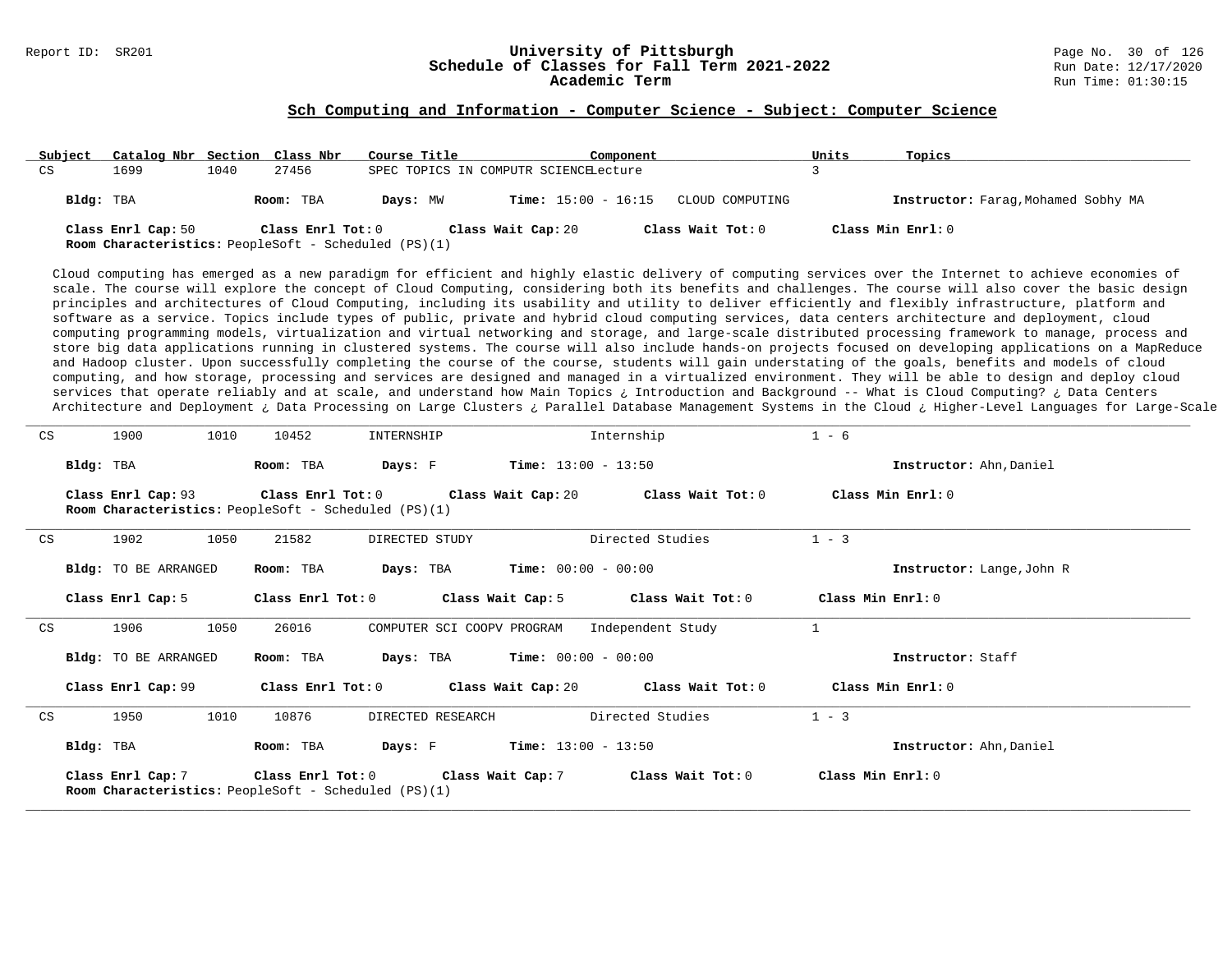#### Report ID: SR201 **University of Pittsburgh** Page No. 31 of 126 **Schedule of Classes for Fall Term 2021-2022** Run Date: 12/17/2020 **Academic Term** Run Time: 01:30:15

| CS | Subject   | Catalog Nbr Section Class Nbr<br>1950                                      | 1020 | 23371     | Course Title | DIRECTED RESEARCH                                              | Component       | Directed Studies                                                                 | Units<br>$1 - 3$  | Topics                             |
|----|-----------|----------------------------------------------------------------------------|------|-----------|--------------|----------------------------------------------------------------|-----------------|----------------------------------------------------------------------------------|-------------------|------------------------------------|
|    |           |                                                                            |      |           |              |                                                                |                 |                                                                                  |                   |                                    |
|    |           | Bldg: TO BE ARRANGED                                                       |      | Room: TBA | Days: TBA    | $Time: 00:00 - 00:00$                                          |                 |                                                                                  |                   | Instructor: Pruhs, Kirk R          |
|    |           | Class Enrl Cap: 5                                                          |      |           |              |                                                                |                 | Class Enrl Tot: 0 Class Wait Cap: 5 Class Wait Tot: 0                            |                   | Class Min Enrl: 0                  |
| CS |           | 1980                                                                       | 1200 | 22764     |              | TEAM PROJECT DESIGN & IMPLMNTNPracticum                        |                 |                                                                                  | $\overline{3}$    |                                    |
|    | Bldg: TBA |                                                                            |      | Room: TBA | Days: F      | $Time: 13:00 - 14:50$                                          |                 |                                                                                  |                   | Instructor: Nunes Ouaresma de      |
|    |           |                                                                            |      |           |              |                                                                |                 |                                                                                  |                   | Oliveira, Luis Filipe              |
|    |           | Class Enrl Cap: 32<br>Room Characteristics: PeopleSoft - Scheduled (PS)(1) |      |           |              |                                                                |                 | Class Enrl Tot: $0$ Class Wait Cap: $20$ Class Wait Tot: $0$ Class Min Enrl: $0$ |                   |                                    |
| CS |           | 2000                                                                       | 1010 | 10453     |              | MS THESIS RESEARCH Thesis Research                             |                 |                                                                                  | $1 - 6$           |                                    |
|    |           | Bldg: TO BE ARRANGED                                                       |      |           |              | Room: TBA $Days: TBA$ Time: $00:00 - 00:00$                    |                 |                                                                                  |                   | Instructor: Walker, Erin           |
|    |           |                                                                            |      |           |              |                                                                |                 | Class Enrl Cap: 10 Class Enrl Tot: 0 Class Wait Cap: 99 Class Wait Tot: 0        | Class Min Enrl: 0 |                                    |
| CS |           | 2000                                                                       | 1020 | 16906     |              | MS THESIS RESEARCH                                             |                 | Thesis Research                                                                  | $1 - 6$           |                                    |
|    |           | Bldg: TO BE ARRANGED                                                       |      | Room: TBA |              | <b>Days:</b> TBA <b>Time:</b> $00:00 - 00:00$                  |                 |                                                                                  |                   | Instructor: Chang, Shi-Kuo         |
|    |           | Class Enrl Cap: 35                                                         |      |           |              |                                                                |                 | Class Enrl Tot: 0 Class Wait Cap: 99 Class Wait Tot: 0                           | Class Min Enrl: 0 |                                    |
| CS |           | 2000                                                                       | 1030 | 16907     |              | MS THESIS RESEARCH                                             |                 | Thesis Research                                                                  | $1 - 6$           |                                    |
|    |           | Bldg: TO BE ARRANGED                                                       |      | Room: TBA |              | $\texttt{DayS:}$ TBA $\texttt{Time:}$ 00:00 - 00:00            |                 |                                                                                  |                   | Instructor: Childers, Bruce Robert |
|    |           | Class Enrl Cap: 35                                                         |      |           |              |                                                                |                 | Class Enrl Tot: 0 Class Wait Cap: 99 Class Wait Tot: 0                           | Class Min Enrl: 0 |                                    |
| CS |           | 2000                                                                       | 1040 | 16908     |              | MS THESIS RESEARCH                                             | Thesis Research |                                                                                  | $1 - 6$           |                                    |
|    |           | Bldg: TO BE ARRANGED                                                       |      | Room: TBA |              | <b>Days:</b> TBA <b>Time:</b> $00:00 - 00:00$                  |                 |                                                                                  |                   | Instructor: Chrysanthis, Panos K   |
|    |           | Class Enrl Cap: 35                                                         |      |           |              |                                                                |                 | Class Enrl Tot: $0$ Class Wait Cap: $99$ Class Wait Tot: $0$ Class Min Enrl: $0$ |                   |                                    |
| CS |           | 2000                                                                       | 1050 | 16909     |              | MS THESIS RESEARCH                                             | Thesis Research |                                                                                  | $1 - 6$           |                                    |
|    |           | Bldg: TO BE ARRANGED                                                       |      |           |              | Room: TBA $\rule{1em}{0.15mm}$ Days: TBA Time: $00:00 - 00:00$ |                 |                                                                                  |                   | Instructor: Hauskrecht, Milos      |
|    |           | Class Enrl Cap: 35                                                         |      |           |              | Class Enrl Tot: 0 Class Wait Cap: 99                           |                 | Class Wait Tot: 0                                                                |                   | Class Min Enrl: 0                  |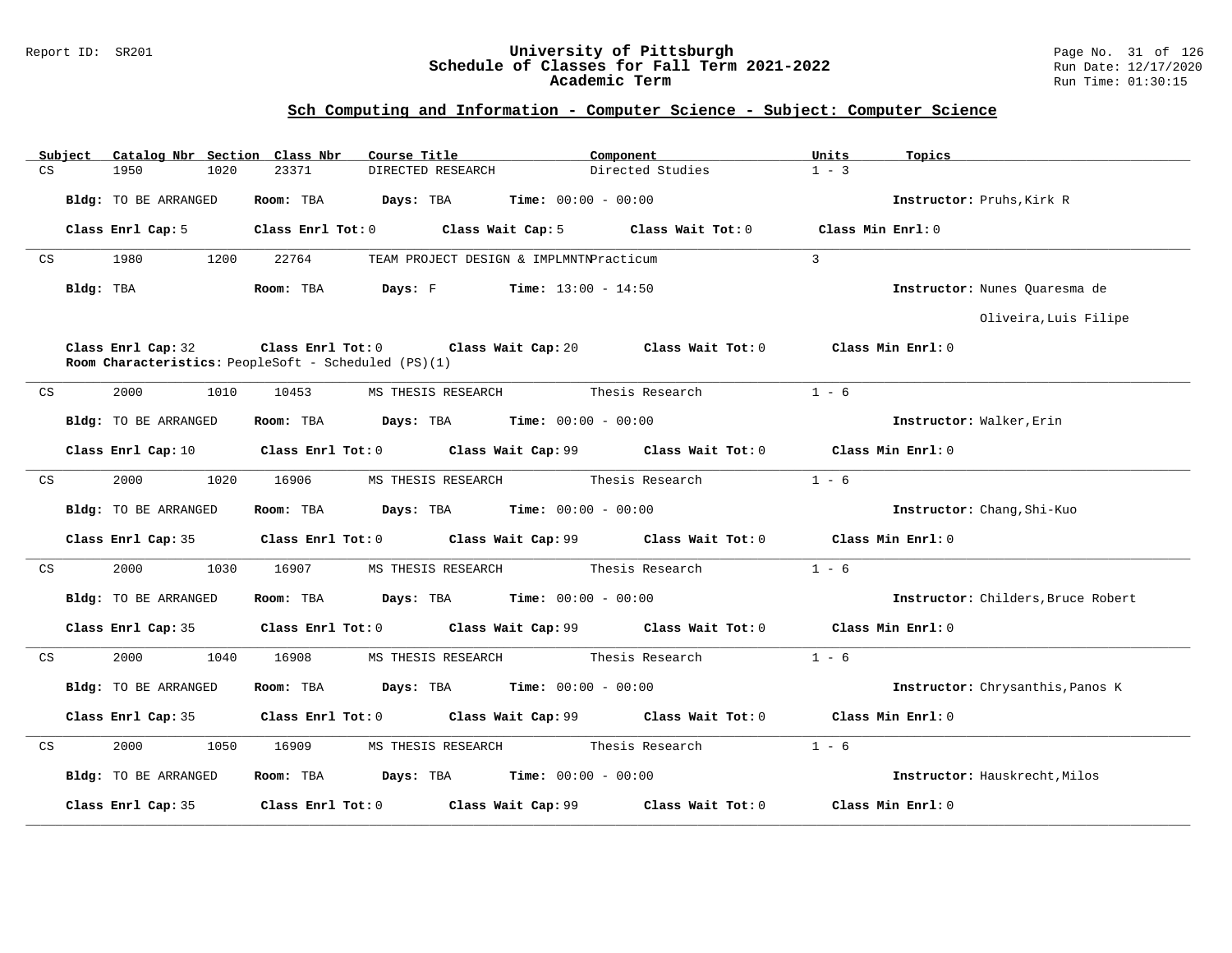#### Report ID: SR201 **University of Pittsburgh** Page No. 32 of 126 **Schedule of Classes for Fall Term 2021-2022** Run Date: 12/17/2020 **Academic Term** Run Time: 01:30:15

|                         | Subject | Catalog Nbr Section Class Nbr | Course Title                                  |                    | Component                                                                                   | Units<br>Topics                           |  |
|-------------------------|---------|-------------------------------|-----------------------------------------------|--------------------|---------------------------------------------------------------------------------------------|-------------------------------------------|--|
| CS                      |         | 2000<br>1060                  | 16910                                         | MS THESIS RESEARCH | Thesis Research                                                                             | $1 - 6$                                   |  |
|                         |         | Bldg: TO BE ARRANGED          | Room: TBA $Days:$ TBA $Time: 00:00 - 00:00$   |                    |                                                                                             | Instructor: Hwa, Rebecca                  |  |
|                         |         |                               |                                               |                    | Class Enrl Cap: 35 Class Enrl Tot: 0 Class Wait Cap: 99 Class Wait Tot: 0 Class Min Enrl: 0 |                                           |  |
|                         | CS      |                               |                                               |                    | 2000 1070 16911 MS THESIS RESEARCH Thesis Research                                          | $1 - 6$                                   |  |
|                         |         | Bldg: TO BE ARRANGED          | Room: TBA $Days:$ TBA $Time: 00:00 - 00:00$   |                    |                                                                                             | Instructor: Kovashka, Adriana Ivanona     |  |
|                         |         |                               |                                               |                    | Class Enrl Cap: 35 Class Enrl Tot: 0 Class Wait Cap: 99 Class Wait Tot: 0 Class Min Enrl: 0 |                                           |  |
|                         | CS      | 2000<br>1080                  | 16912 MS THESIS RESEARCH Thesis Research      |                    |                                                                                             | $1 - 6$                                   |  |
|                         |         | Bldg: TO BE ARRANGED          | Room: TBA $Days:$ TBA $Time: 00:00 - 00:00$   |                    |                                                                                             | <b>Instructor:</b> Labrinidis, Alexandros |  |
|                         |         |                               |                                               |                    | Class Enrl Cap: 35 Class Enrl Tot: 0 Class Wait Cap: 99 Class Wait Tot: 0 Class Min Enrl: 0 |                                           |  |
| CS                      |         |                               |                                               |                    | 2000 1090 16913 MS THESIS RESEARCH Thesis Research                                          | $1 - 6$                                   |  |
|                         |         | Bldg: TO BE ARRANGED          | Room: TBA $Days:$ TBA Time: $00:00 - 00:00$   |                    |                                                                                             | Instructor: Lange, John R                 |  |
|                         |         |                               |                                               |                    | Class Enrl Cap: 35 Class Enrl Tot: 0 Class Wait Cap: 99 Class Wait Tot: 0 Class Min Enrl: 0 |                                           |  |
|                         | CS      |                               |                                               |                    | 2000 1100 16914 MS THESIS RESEARCH Thesis Research                                          | $1 - 6$                                   |  |
|                         |         | Bldg: TO BE ARRANGED          | Room: TBA $Days:$ TBA $Time: 00:00 - 00:00$   |                    |                                                                                             | Instructor: Lee, Adam J                   |  |
|                         |         |                               |                                               |                    | Class Enrl Cap: 35 Class Enrl Tot: 0 Class Wait Cap: 99 Class Wait Tot: 0 Class Min Enrl: 0 |                                           |  |
| $\mathbb{C} \mathbf{S}$ |         | 2000 000                      |                                               |                    | 1110 16915 MS THESIS RESEARCH Thesis Research                                               | $1 - 6$                                   |  |
|                         |         | Bldg: TO BE ARRANGED          | Room: TBA $Days:$ TBA $Time:$ $00:00 - 00:00$ |                    |                                                                                             | Instructor: Litman, Diane J               |  |
|                         |         |                               |                                               |                    | Class Enrl Cap: 35 Class Enrl Tot: 0 Class Wait Cap: 99 Class Wait Tot: 0 Class Min Enrl: 0 |                                           |  |
|                         | CS      |                               |                                               |                    | 2000 1120 16916 MS THESIS RESEARCH Thesis Research 1 - 6                                    |                                           |  |
|                         |         | Bldg: TO BE ARRANGED          | Room: TBA $Days:$ TBA $Time: 00:00 - 00:00$   |                    |                                                                                             | Instructor: Melhem, Rami G                |  |
|                         |         |                               |                                               |                    | Class Enrl Cap: 35 Class Enrl Tot: 0 Class Wait Cap: 99 Class Wait Tot: 0 Class Min Enrl: 0 |                                           |  |
| CS                      |         | 2000<br>1130                  | 16917                                         |                    | MS THESIS RESEARCH Thesis Research                                                          | $1 - 6$                                   |  |
|                         |         | Bldg: TO BE ARRANGED          | Room: TBA $Days:$ TBA Time: $00:00 - 00:00$   |                    |                                                                                             | Instructor: Mosse, Daniel                 |  |
|                         |         |                               |                                               |                    | Class Enrl Cap: 35 Class Enrl Tot: 0 Class Wait Cap: 99 Class Wait Tot: 0 Class Min Enrl: 0 |                                           |  |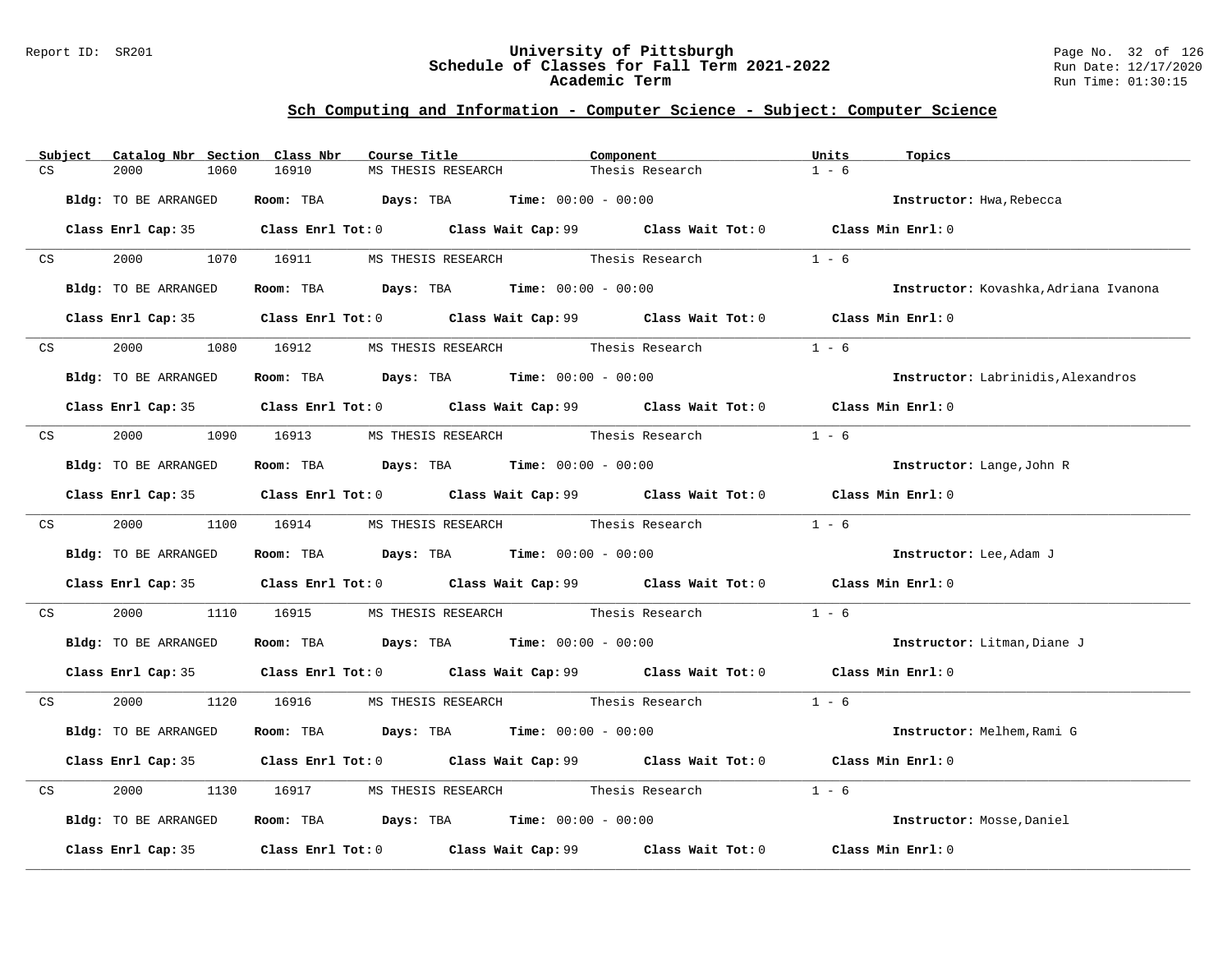| CS | 2000<br>1140                                                                                 | 16918 |  | MS THESIS RESEARCH Thesis Research                                                      |                                                                     | $1 - 6$                                                                                     |
|----|----------------------------------------------------------------------------------------------|-------|--|-----------------------------------------------------------------------------------------|---------------------------------------------------------------------|---------------------------------------------------------------------------------------------|
|    | Bldg: TO BE ARRANGED                                                                         |       |  | Room: TBA $Days:$ TBA $Time: 00:00 - 00:00$                                             |                                                                     | Instructor: Pruhs, Kirk R                                                                   |
|    |                                                                                              |       |  |                                                                                         |                                                                     | Class Enrl Cap: 35 Class Enrl Tot: 0 Class Wait Cap: 99 Class Wait Tot: 0 Class Min Enrl: 0 |
|    |                                                                                              |       |  |                                                                                         | CS 2000 1170 16919 MS THESIS RESEARCH Thesis Research 1 - 6         |                                                                                             |
|    | Bldg: TO BE ARRANGED                                                                         |       |  | Room: TBA $\rule{1em}{0.15mm}$ Days: TBA $\rule{1.15mm}]{0.15mm}$ Time: $0.000 - 0.000$ |                                                                     | <b>Instructor:</b> Zhang, Youtao                                                            |
|    |                                                                                              |       |  |                                                                                         |                                                                     | Class Enrl Cap: 35 Class Enrl Tot: 0 Class Wait Cap: 99 Class Wait Tot: 0 Class Min Enrl: 0 |
|    |                                                                                              |       |  |                                                                                         | CS 2000 1180 16920 MS THESIS RESEARCH Thesis Research 1 - 6         |                                                                                             |
|    | Bldg: TO BE ARRANGED                                                                         |       |  | Room: TBA $Days:$ TBA $Time: 00:00 - 00:00$                                             |                                                                     | Instructor: Znati, Taieb                                                                    |
|    |                                                                                              |       |  |                                                                                         |                                                                     | Class Enrl Cap: 35 Class Enrl Tot: 0 Class Wait Cap: 99 Class Wait Tot: 0 Class Min Enrl: 0 |
|    |                                                                                              |       |  |                                                                                         | CS 2000 1200 18230 MS THESIS RESEARCH Thesis Research 1 - 6         |                                                                                             |
|    | <b>Bldg:</b> TO BE ARRANGED <b>Room:</b> TBA <b>Days:</b> TBA <b>Time:</b> $00:00 - 00:00$   |       |  |                                                                                         |                                                                     | Instructor: Staff                                                                           |
|    |                                                                                              |       |  |                                                                                         |                                                                     | Class Enrl Cap: 35 Class Enrl Tot: 0 Class Wait Cap: 99 Class Wait Tot: 0 Class Min Enrl: 0 |
|    |                                                                                              |       |  |                                                                                         | CS 2000 1210 27443 MS THESIS RESEARCH Thesis Research 1 - 6         |                                                                                             |
|    | Bldg: TBA                   Room: TBA         Days: TBA         Time: $00:00 - 00:00$        |       |  |                                                                                         |                                                                     | Instructor: Staff                                                                           |
|    |                                                                                              |       |  |                                                                                         |                                                                     |                                                                                             |
|    |                                                                                              |       |  |                                                                                         |                                                                     | Class Enrl Cap: 35 Class Enrl Tot: 0 Class Wait Cap: 99 Class Wait Tot: 0 Class Min Enrl: 0 |
|    |                                                                                              |       |  |                                                                                         | CS 2000 1220 27444 MS THESIS RESEARCH Thesis Research 1 - 6         |                                                                                             |
|    | Bldg: TBA                    Room: TBA         Days: TBA         Time: $00:00 - 00:00$       |       |  |                                                                                         |                                                                     | Instructor: Staff                                                                           |
|    |                                                                                              |       |  |                                                                                         |                                                                     | Class Enrl Cap: 35 Class Enrl Tot: 0 Class Wait Cap: 99 Class Wait Tot: 0 Class Min Enrl: 0 |
|    |                                                                                              |       |  |                                                                                         | CS $2000$ $1230$ $27446$ MS THESIS RESEARCH Thesis Research $1 - 6$ |                                                                                             |
|    | Bldg: TBA                       Room: TBA           Days: TBA          Time: $00:00 - 00:00$ |       |  |                                                                                         |                                                                     | Instructor: Staff                                                                           |
|    |                                                                                              |       |  |                                                                                         |                                                                     | Class Enrl Cap: 35 Class Enrl Tot: 0 Class Wait Cap: 99 Class Wait Tot: 0 Class Min Enrl: 0 |
|    | CS 2001 1040 11054 RSRCH TOPICS/COMPUTR SCIENCE Lecture                                      |       |  |                                                                                         |                                                                     | $\overline{3}$                                                                              |
|    | Bldg: Sennott Square Room: 06516 Days: MW Time: 13:00 - 14:15                                |       |  |                                                                                         |                                                                     | Instructor: Znati, Taieb                                                                    |
|    | Class Enrl Cap: 18<br>Room Characteristics: PeopleSoft - Scheduled (PS)(1)                   |       |  |                                                                                         |                                                                     | Class Enrl Tot: $0$ Class Wait Cap: $99$ Class Wait Tot: $0$ Class Min Enrl: $0$            |
|    | CS 2003 1060 22273 COMPUTER SCIENCE COLLOQUIUM Colloquium                                    |       |  |                                                                                         |                                                                     | $\overline{1}$                                                                              |
|    | Bldg: Sennott Square Room: 05317 Days: MW Time: 15:00 - 16:15                                |       |  |                                                                                         |                                                                     | Instructor: Labrinidis, Alexandros                                                          |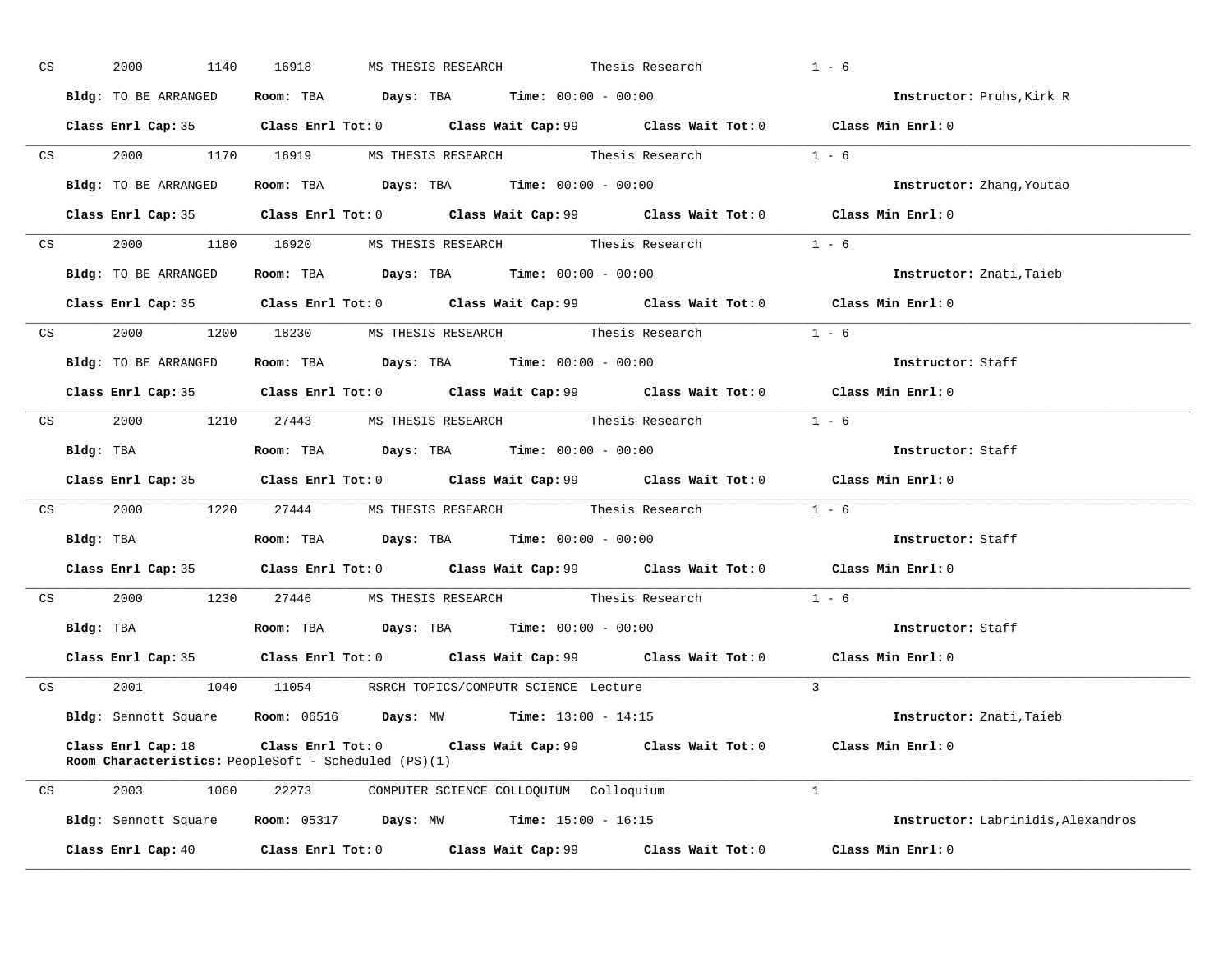| CS |           | 2012<br>1040                           | 16614                                                                                                                                     | ALGORITHM DESIGN                                                                                      |                              | Lecture                                                 | $\overline{3}$                         |                                     |
|----|-----------|----------------------------------------|-------------------------------------------------------------------------------------------------------------------------------------------|-------------------------------------------------------------------------------------------------------|------------------------------|---------------------------------------------------------|----------------------------------------|-------------------------------------|
|    |           | Bldg: Sennott Square                   | <b>Room:</b> 05313                                                                                                                        | Days: MW                                                                                              | Time: $09:30 - 10:45$        |                                                         |                                        | Instructor: Pruhs, Kirk R           |
|    |           | Class Enrl Cap: 15                     | Class Enrl Tot: 0<br>Room Characteristics: PeopleSoft - Scheduled (PS)(1)                                                                 | <b>Combined Section ID:</b> 0156(CS/1510/2012) - CS 1510(#10136)                                      | Class Wait Cap: 99           | Class Wait Tot: 0                                       | Class Min Enrl: 0                      |                                     |
|    |           | Reserve Capacity:                      | 01-MAR-2021 CS Grad 1st year<br>19-AUG-2021 CS Grad 1st year                                                                              | 01-MAR-2021 CS Grad 2nd year +                                                                        |                              | Reserve Enrl Cap: 8<br>7<br>$\Omega$                    | Reserve Enrl Tot:                      | $\mathbf{0}$<br>0<br>$\mathbf 0$    |
| CS |           | 2012<br>1050                           | 21553                                                                                                                                     | ALGORITHM DESIGN                                                                                      |                              | Laboratory                                              | $\overline{3}$                         |                                     |
|    |           | Bldg: Sennott Square                   | <b>Room:</b> 05313                                                                                                                        | Days: F                                                                                               | <b>Time:</b> $09:30 - 10:45$ |                                                         |                                        | Instructor: Pruhs, Kirk R           |
|    |           | Class Enrl Cap: 15                     | Class Enrl Tot: 0<br>Room Characteristics: PeopleSoft - Scheduled (PS)(1)                                                                 | <b>Combined Section ID:</b> $0951(CS/1510/2012)$ - CS $1510(\#21552)$                                 | Class Wait Cap: 99           | Class Wait Tot: 0                                       | Class Min Enrl: 0                      |                                     |
| CS |           | 2053<br>1140                           | 25862                                                                                                                                     | APLD CRYPTOGRAPHY NETWRK SECU Lecture                                                                 |                              |                                                         | $\mathbf{3}$                           |                                     |
|    | Bldg: TBA |                                        | Room: TBA                                                                                                                                 | Days: TuTh                                                                                            | Time: $09:30 - 10:45$        |                                                         |                                        | Instructor: Garrison III, William C |
|    |           | Class Enrl Cap: 7<br>Reserve Capacity: | Class Enrl Tot: 0<br>Room Characteristics: PeopleSoft - Scheduled (PS)(1)<br>01-MAR-2021 CS Grad 1st year<br>19-AUG-2021 CS Grad 1st year | <b>Combined Section ID:</b> 0924(CS 1653/CS 2053) - CS 1653(#24347)<br>01-MAR-2021 CS Grad 2nd year + | Class Wait Cap: 99           | Class Wait Tot: 0<br>Reserve Enrl Cap: 4<br>2<br>$\cap$ | Class Min Enrl: 0<br>Reserve Enrl Tot: | $\mathbf 0$<br>0<br>$\mathbf 0$     |
| CS |           | 2055<br>1100                           | 16573                                                                                                                                     | DATABASE MANAGEMENT SYSTEMS                                                                           |                              | Lecture                                                 | $\overline{3}$                         |                                     |
|    | Bldg: TBA |                                        | Room: TBA                                                                                                                                 | Days: TuTh                                                                                            | <b>Time:</b> $14:00 - 15:15$ |                                                         |                                        | Instructor: Chrysanthis, Panos K    |
|    |           | Class Enrl Cap: 6                      | Class Enrl Tot: 0<br>Room Characteristics: PeopleSoft - Scheduled (PS)(1)                                                                 | Combined Section ID: 0842(CS 1555/CS 2055) - CS 1555(#16572)                                          | Class Wait Cap: 99           | Class Wait Tot: 0                                       | Class Min Enrl: 0                      |                                     |
|    |           | Reserve Capacity:                      | 01-MAR-2021 CS Grad 1st year<br>01-MAR-2021 CS Grad 1st year                                                                              |                                                                                                       |                              | Reserve Enrl Cap: 4<br>$\mathbf{1}$                     | Reserve Enrl Tot:                      | $\mathbf 0$<br>$\mathbf 0$          |
|    |           |                                        | 19-AUG-2021 CS Grad 1st year                                                                                                              |                                                                                                       |                              | $\Omega$                                                |                                        | $\mathbf 0$                         |
| CS |           | 2055<br>1110                           | 16574                                                                                                                                     | DATABASE MANAGEMENT SYSTEMS Recitation                                                                |                              |                                                         | $\mathbf{3}$                           |                                     |
|    |           | Bldg: Sennott Square                   | <b>Room: 06110</b>                                                                                                                        | Days: F                                                                                               | <b>Time:</b> $11:00 - 11:50$ |                                                         |                                        | Instructor: Kosta, Konstantinos     |
|    |           | Class Enrl Cap: 4                      | Class Enrl Tot: 0<br>Room Characteristics: PeopleSoft - Scheduled (PS)(1)                                                                 | <b>Combined Section ID:</b> 0844(CS 1555/CS 2055) - CS 1555(#16575)                                   | Class Wait Cap: 99           | Class Wait Tot: 0                                       | Class Min Enrl: 0                      |                                     |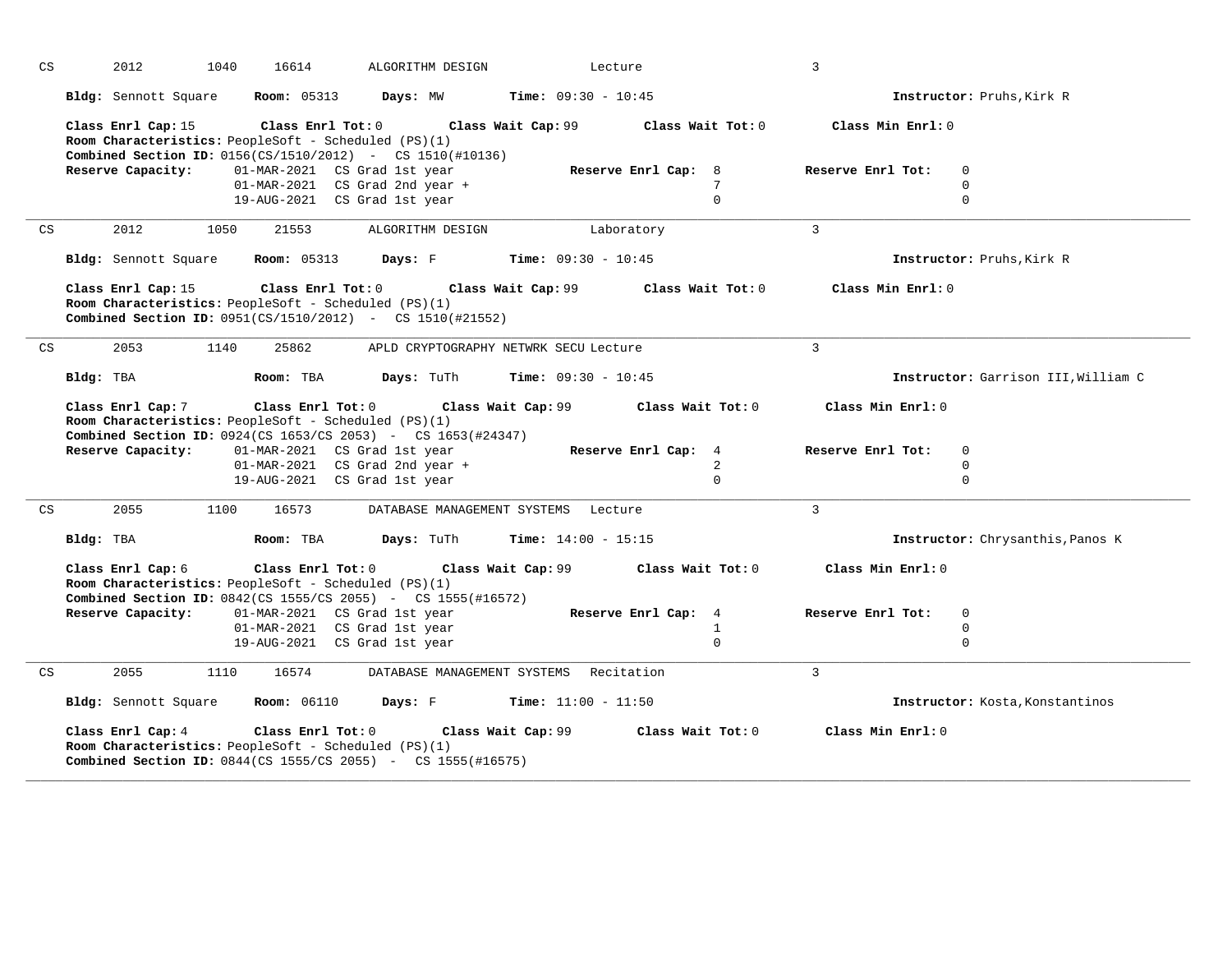#### Report ID: SR201 **University of Pittsburgh** Page No. 35 of 126 **Schedule of Classes for Fall Term 2021-2022** Run Date: 12/17/2020 **Academic Term** Run Time: 01:30:15

|    | Subject |                      |      | Catalog Nbr Section Class Nbr    | Course Title                                                                                                                |                                                | Component                    |                   | Units             | Topics            |                                    |
|----|---------|----------------------|------|----------------------------------|-----------------------------------------------------------------------------------------------------------------------------|------------------------------------------------|------------------------------|-------------------|-------------------|-------------------|------------------------------------|
| CS |         | 2055                 | 1120 | 17153                            |                                                                                                                             | DATABASE MANAGEMENT SYSTEMS Recitation         |                              |                   | $\mathcal{L}$     |                   |                                    |
|    |         | Bldg: Sennott Square |      | <b>Room:</b> 06110               |                                                                                                                             | <b>Days:</b> F <b>Time:</b> $14:00 - 14:50$    |                              |                   |                   |                   | Instructor: Kosta, Konstantinos    |
|    |         | Class Enrl Cap: 4    |      | Class Enrl Tot: 0                |                                                                                                                             | Class Wait Cap: 99                             |                              | Class Wait Tot: 0 | Class Min Enrl: 0 |                   |                                    |
|    |         |                      |      |                                  | Room Characteristics: PeopleSoft - Scheduled (PS)(1)                                                                        |                                                |                              |                   |                   |                   |                                    |
|    |         |                      |      |                                  | Combined Section ID: 0843(CS 1555/CS 2055) - CS 1555(#16576)                                                                |                                                |                              |                   |                   |                   |                                    |
| CS |         | 2056                 | 1050 | 27254                            |                                                                                                                             | INTRODUCTION TO DATA SCIENCE Lecture           |                              |                   | 3                 |                   |                                    |
|    |         | Bldg: Sennott Square |      | <b>Room: 05129</b>               |                                                                                                                             | <b>Days:</b> TuTh <b>Time:</b> $13:00 - 14:15$ |                              |                   |                   |                   | Instructor: Labrinidis, Alexandros |
|    |         | Class Enrl Cap: 5    |      | Class Enrl Tot: 0                | Room Characteristics: PeopleSoft - Scheduled (PS)(1)<br><b>Combined Section ID:</b> 0998(CS 1656/CS 2056) - CS 1656(#24348) | Class Wait Cap: 99                             |                              | Class Wait Tot: 0 | Class Min Enrl: 0 |                   |                                    |
|    |         | Reserve Capacity:    |      |                                  | 01-MAR-2021 CS Grad 1st year                                                                                                |                                                | Reserve Enrl Cap: 4          |                   | Reserve Enrl Tot: | $\mathbf 0$       |                                    |
|    |         |                      |      |                                  | 01-MAR-2021 CS Grad 2nd year +                                                                                              |                                                |                              | $\mathbf{1}$      |                   | $\Omega$          |                                    |
|    |         |                      |      |                                  | 19-AUG-2021 CS Grad 1st year                                                                                                |                                                |                              | $\mathbf 0$       |                   | $\Omega$          |                                    |
| CS |         | 2056                 | 1145 | 27255                            |                                                                                                                             | INTRODUCTION TO DATA SCIENCE Recitation        |                              |                   | $\mathcal{L}$     |                   |                                    |
|    |         | Bldg: Sennott Square |      | <b>Room:</b> 05313               |                                                                                                                             | <b>Days:</b> F <b>Time:</b> $14:00 - 14:50$    |                              |                   |                   | Instructor: Staff |                                    |
|    |         | Class Enrl Cap: 5    |      | Class Enrl Tot: 0                | Room Characteristics: PeopleSoft - Scheduled (PS)(1)<br><b>Combined Section ID:</b> 0940(CS 1656/CW 2056) - CS 1656(#24351) | Class Wait Cap: 99                             | Class Wait Tot: 0            |                   | Class Min Enrl: 0 |                   |                                    |
| CS |         | 2056                 | 1150 | 27256                            |                                                                                                                             | INTRODUCTION TO DATA SCIENCE Recitation        |                              |                   | $\mathbf{R}$      |                   |                                    |
|    |         |                      |      | Bldg: Sennott Square Room: 05313 |                                                                                                                             | <b>Days:</b> F Time: $12:00 - 12:50$           |                              |                   |                   | Instructor: Staff |                                    |
|    |         | Class Enrl Cap: 5    |      | Class Enrl Tot: 0                | Room Characteristics: PeopleSoft - Scheduled (PS)(1)<br><b>Combined Section ID:</b> 0886(CS1656/CS2056) - CS 1656(#24350)   | Class Wait Cap: 99 Class Wait Tot: 0           |                              |                   | Class Min Enrl: 0 |                   |                                    |
| CS |         | 2410                 | 1040 | 10983                            | COMPUTER ARCHITECTURE                                                                                                       |                                                | Lecture                      |                   | $\mathbf{3}$      |                   |                                    |
|    |         |                      |      | Bldg: Sennott Square Room: 06516 | Days: TuTh                                                                                                                  |                                                | <b>Time:</b> $11:00 - 12:15$ |                   |                   |                   | Instructor: Melhem, Rami G         |
|    |         | Class Enrl Cap: 18   |      | $Class$ $Enrl$ $Tot: 0$          | Room Characteristics: PeopleSoft - Scheduled (PS)(1)                                                                        | Class Wait Cap: 99                             |                              | Class Wait Tot: 0 |                   | Class Min Enrl: 0 |                                    |
|    |         | Reserve Capacity:    |      |                                  | 01-MAR-2021 CS Grad 1st year                                                                                                |                                                | Reserve Enrl Cap: 8          |                   | Reserve Enrl Tot: | 0                 |                                    |
|    |         |                      |      |                                  | 01-MAR-2021 CS Grad 2nd year +                                                                                              |                                                |                              | 10                |                   | $\mathbf 0$       |                                    |
|    |         |                      |      |                                  | 19-AUG-2021 CS Grad 1st year                                                                                                |                                                |                              | $\Omega$          |                   | $\Omega$          |                                    |
|    |         |                      |      |                                  |                                                                                                                             |                                                |                              |                   |                   |                   |                                    |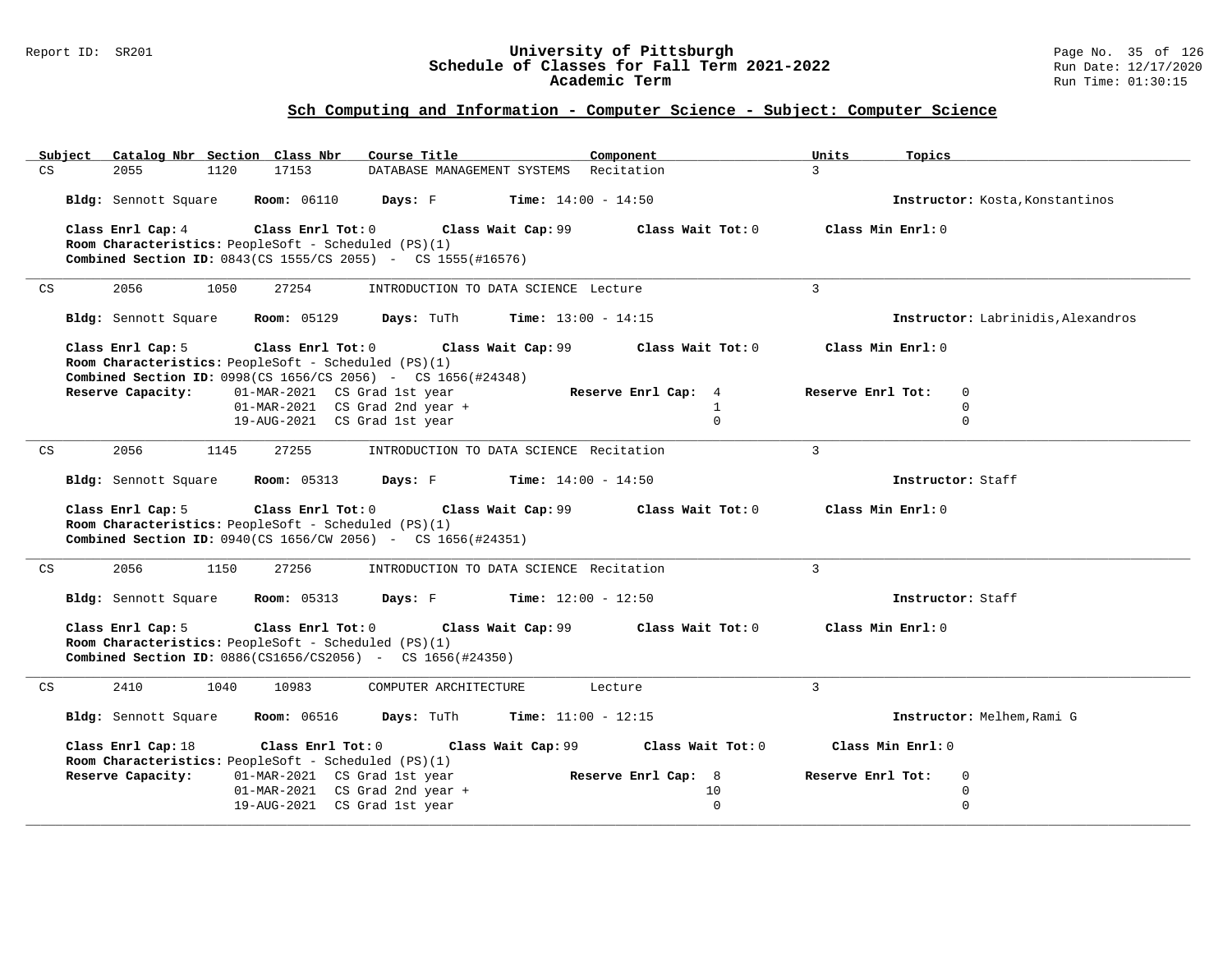#### Report ID: SR201 **University of Pittsburgh** Page No. 36 of 126 **Schedule of Classes for Fall Term 2021-2022** Run Date: 12/17/2020 **Academic Term** Run Time: 01:30:15

|    | Subject                                                                         |                                                                                                          | Catalog Nbr Section Class Nbr                        | Course Title                                                      | Component                                     |                   | Units                    | Topics                             |
|----|---------------------------------------------------------------------------------|----------------------------------------------------------------------------------------------------------|------------------------------------------------------|-------------------------------------------------------------------|-----------------------------------------------|-------------------|--------------------------|------------------------------------|
| CS |                                                                                 | 2510<br>1040                                                                                             | 11401                                                | COMPUTER OPERATING SYSTEMS                                        | Lecture                                       |                   | $\mathcal{L}$            |                                    |
|    |                                                                                 | <b>Bldg:</b> Sennott Square $\blacksquare$ <b>Room:</b> 05313 <b>Days:</b> MW <b>Time:</b> 11:00 - 12:15 |                                                      |                                                                   | Instructor: Mosse, Daniel                     |                   |                          |                                    |
|    | Class Enrl Cap: 30<br>Class Enrl Tot: 0<br>Class Wait Cap: 99 Class Wait Tot: 0 |                                                                                                          |                                                      |                                                                   |                                               | Class Min Enrl: 0 |                          |                                    |
|    | Room Characteristics: PeopleSoft - Scheduled (PS)(1)                            |                                                                                                          |                                                      |                                                                   |                                               |                   |                          |                                    |
|    |                                                                                 | Reserve Capacity:                                                                                        | 01-MAR-2021 CS Grad 1st year                         |                                                                   | Reserve Enrl Cap: 16                          |                   | Reserve Enrl Tot:        | $\Omega$                           |
|    |                                                                                 |                                                                                                          |                                                      | $01-MAR-2021$ CS Grad 2nd year +                                  |                                               | 14                |                          | $\mathbf 0$                        |
|    |                                                                                 |                                                                                                          | 19-AUG-2021 CS Grad 1st year                         |                                                                   |                                               | $\Omega$          |                          | $\Omega$                           |
| CS |                                                                                 | 2731                                                                                                     | 1010<br>27455<br>INTRO NATURAL LANG PROCSSNG Lecture |                                                                   |                                               | $\mathbf{R}$      |                          |                                    |
|    |                                                                                 | Bldg: Sennott Square                                                                                     |                                                      | <b>Room:</b> 05313 <b>Days:</b> TuTh <b>Time:</b> $13:00 - 14:15$ |                                               |                   |                          | Instructor: Litman, Diane J        |
|    |                                                                                 | Class Enrl Cap: 20<br>Class Enrl Tot: 0<br>Class Wait Cap: 99                                            |                                                      |                                                                   | Class Wait Tot: 0                             | Class Min Enrl: 0 |                          |                                    |
|    |                                                                                 | Room Characteristics: PeopleSoft - Scheduled (PS)(1)                                                     |                                                      |                                                                   |                                               |                   |                          |                                    |
|    |                                                                                 | Combined Section ID: 0735(ISSP/2230/CS/2731) - ISSP 2230(#28552), INFSCI 2420(#28710)                    |                                                      |                                                                   |                                               |                   |                          |                                    |
|    |                                                                                 | Reserve Capacity:                                                                                        | 01-MAR-2021 CS Grad 1st year                         |                                                                   | Reserve Enrl Cap: 5                           |                   | Reserve Enrl Tot:        | $\mathbf{0}$                       |
|    |                                                                                 |                                                                                                          |                                                      | 01-MAR-2021 CS Grad 2nd year +                                    |                                               | 9<br>$\Omega$     |                          | $\mathbf 0$<br>$\Omega$            |
|    |                                                                                 |                                                                                                          | 19-AUG-2021 CS Grad 1st year                         |                                                                   |                                               |                   |                          |                                    |
| CS |                                                                                 | 2900<br>1010                                                                                             | 10754                                                | GRADUATE INTERNSHIP                                               | Internship                                    |                   | $\mathbf{1}$             |                                    |
|    |                                                                                 | Bldg: TO BE ARRANGED                                                                                     | Room: TBA                                            |                                                                   | <b>Days:</b> TBA <b>Time:</b> $00:00 - 00:00$ |                   | Instructor: Walker, Erin |                                    |
|    |                                                                                 |                                                                                                          |                                                      |                                                                   |                                               |                   |                          |                                    |
|    |                                                                                 | Class Enrl Cap: 25                                                                                       |                                                      | Class Enrl Tot: 0 Class Wait Cap: 99 Class Wait Tot: 0            |                                               |                   | Class Min Enrl: 0        |                                    |
| CS |                                                                                 | 2900<br>1020                                                                                             | 16921                                                | GRADUATE INTERNSHIP                                               | Internship                                    |                   | $\mathbf{1}$             |                                    |
|    |                                                                                 |                                                                                                          |                                                      |                                                                   |                                               |                   |                          |                                    |
|    |                                                                                 | Bldg: TO BE ARRANGED                                                                                     | Room: TBA                                            | $\texttt{Days:}$ TBA $\texttt{Time:}$ 00:00 - 00:00               |                                               |                   |                          | Instructor: Chang, Shi-Kuo         |
|    |                                                                                 | Class Enrl Cap: 35                                                                                       |                                                      | Class Enrl Tot: 0 Class Wait Cap: 99 Class Wait Tot: 0            |                                               |                   | Class Min Enrl: 0        |                                    |
| CS |                                                                                 | 2900<br>1030                                                                                             | 16922                                                | GRADUATE INTERNSHIP                                               | Internship                                    |                   | $\mathbf{1}$             |                                    |
|    |                                                                                 | Bldg: TO BE ARRANGED                                                                                     | Room: TBA                                            | <b>Days:</b> TBA <b>Time:</b> $00:00 - 00:00$                     |                                               |                   |                          | Instructor: Childers, Bruce Robert |
|    |                                                                                 | Class Enrl Cap: 35                                                                                       |                                                      | Class Enrl Tot: 0 Class Wait Cap: 99 Class Wait Tot: 0            |                                               |                   | Class Min Enrl: 0        |                                    |
| CS |                                                                                 | 2900<br>1040                                                                                             | 16923                                                | GRADUATE INTERNSHIP                                               | Internship                                    |                   | $\mathbf{1}$             |                                    |
|    | Bldg: TO BE ARRANGED                                                            |                                                                                                          | Room: TBA                                            | <b>Days:</b> TBA <b>Time:</b> $00:00 - 00:00$                     |                                               |                   |                          | Instructor: Chrysanthis, Panos K   |
|    |                                                                                 | Class Enrl Cap: 35                                                                                       | Class Enrl Tot: 0                                    |                                                                   | Class Wait Cap: 99                            | Class Wait Tot: 0 | Class Min Enrl: 0        |                                    |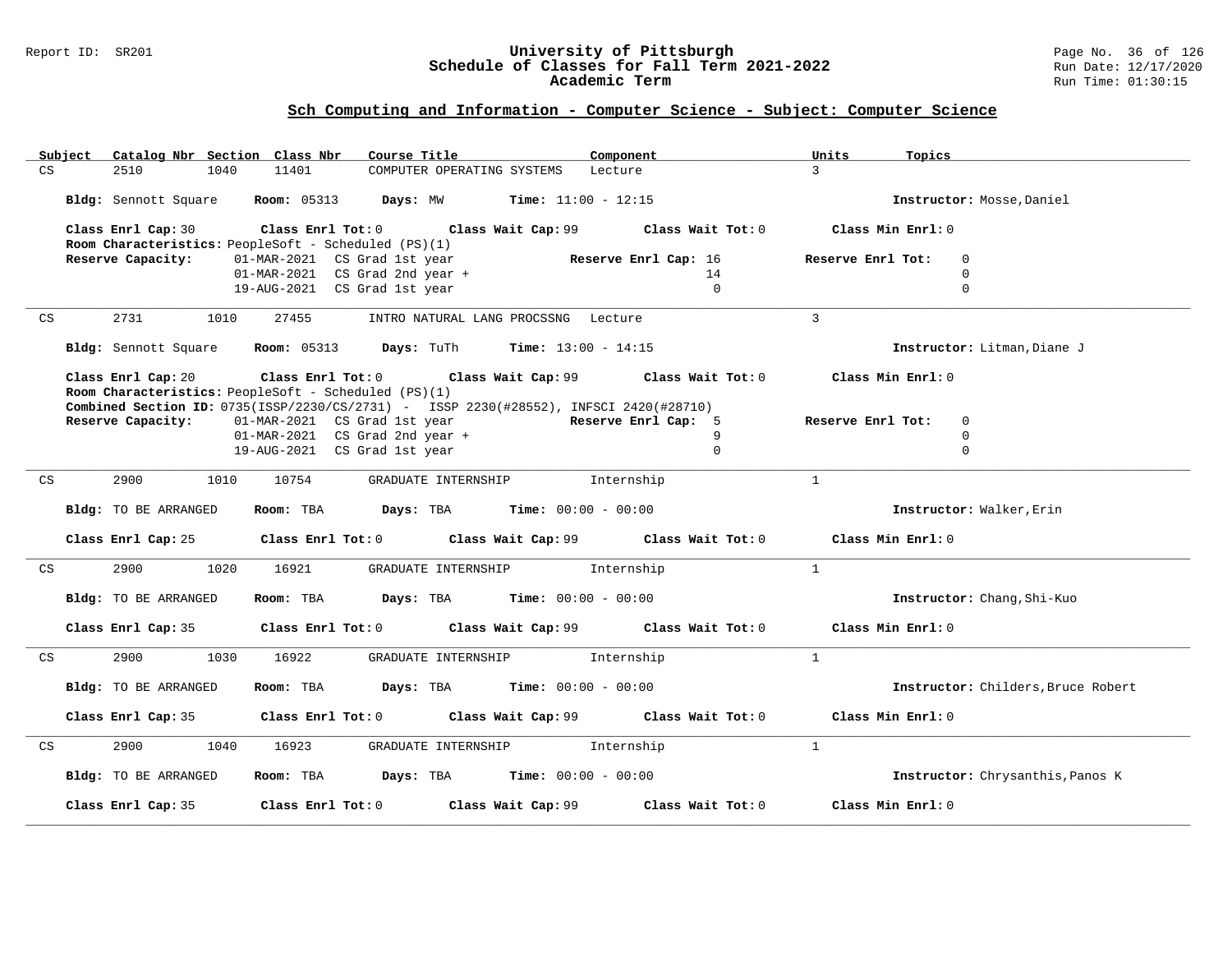### Report ID: SR201 **University of Pittsburgh** Page No. 37 of 126 **Schedule of Classes for Fall Term 2021-2022** Run Date: 12/17/2020 **Academic Term** Run Time: 01:30:15

|    | Subject         | Catalog Nbr Section Class Nbr | Course Title                                                              |                                | Component                                                                                   | Units          | Topics                                |
|----|-----------------|-------------------------------|---------------------------------------------------------------------------|--------------------------------|---------------------------------------------------------------------------------------------|----------------|---------------------------------------|
| CS |                 | 1050<br>2900                  | 16924                                                                     | GRADUATE INTERNSHIP            | Internship                                                                                  | $\mathbf{1}$   |                                       |
|    |                 | Bldg: TO BE ARRANGED          | Room: TBA $Days:$ TBA $Time: 00:00 - 00:00$                               |                                |                                                                                             |                | Instructor: Hauskrecht, Milos         |
|    |                 |                               |                                                                           |                                | Class Enrl Cap: 35 Class Enrl Tot: 0 Class Wait Cap: 99 Class Wait Tot: 0 Class Min Enrl: 0 |                |                                       |
|    | CS <sub>2</sub> | 2900                          | 1060 16925                                                                | GRADUATE INTERNSHIP 1nternship |                                                                                             | $\mathbf{1}$   |                                       |
|    |                 | Bldg: TO BE ARRANGED          | Room: TBA $Days:$ TBA $Time: 00:00 - 00:00$                               |                                |                                                                                             |                | Instructor: Hwa, Rebecca              |
|    |                 |                               |                                                                           |                                | Class Enrl Cap: 35 Class Enrl Tot: 0 Class Wait Cap: 99 Class Wait Tot: 0 Class Min Enrl: 0 |                |                                       |
|    | CS              | 2900                          | 1070 16926                                                                | GRADUATE INTERNSHIP 1nternship |                                                                                             | <sup>1</sup>   |                                       |
|    |                 | Bldg: TO BE ARRANGED          | Room: TBA $Days:$ TBA $Time: 00:00 - 00:00$                               |                                |                                                                                             |                | Instructor: Kovashka, Adriana Ivanona |
|    |                 |                               |                                                                           |                                | Class Enrl Cap: 35 Class Enrl Tot: 0 Class Wait Cap: 99 Class Wait Tot: 0 Class Min Enrl: 0 |                |                                       |
| CS |                 | 2900 000                      | 1080 16927 GRADUATE INTERNSHIP Internship                                 |                                |                                                                                             | $\overline{1}$ |                                       |
|    |                 | Bldg: TO BE ARRANGED          | Room: TBA $Days: TBA$ Time: $00:00 - 00:00$                               |                                |                                                                                             |                | Instructor: Labrinidis, Alexandros    |
|    |                 |                               |                                                                           |                                | Class Enrl Cap: 35 Class Enrl Tot: 0 Class Wait Cap: 99 Class Wait Tot: 0 Class Min Enrl: 0 |                |                                       |
|    | CS              | 2900 1090 16928               |                                                                           | GRADUATE INTERNSHIP 1nternship |                                                                                             | $\overline{1}$ |                                       |
|    |                 | Bldg: TO BE ARRANGED          | Room: TBA $Days:$ TBA $Time: 00:00 - 00:00$                               |                                |                                                                                             |                | Instructor: Lange, John R             |
|    |                 |                               | Class Enrl Cap: 35 Class Enrl Tot: 0 Class Wait Cap: 99 Class Wait Tot: 0 |                                |                                                                                             |                | Class Min Enrl: 0                     |
| CS |                 | 2900<br>1100                  | 16929                                                                     | GRADUATE INTERNSHIP 1nternship |                                                                                             | 1              |                                       |
|    |                 | Bldg: TO BE ARRANGED          | Room: TBA $Days:$ TBA $Time: 00:00 - 00:00$                               |                                |                                                                                             |                | Instructor: Lee, Adam J               |
|    |                 |                               |                                                                           |                                | Class Enrl Cap: 35 Class Enrl Tot: 0 Class Wait Cap: 99 Class Wait Tot: 0 Class Min Enrl: 0 |                |                                       |
| CS |                 | 2900 000                      | 1110 16930                                                                | GRADUATE INTERNSHIP 1nternship |                                                                                             | $\mathbf{1}$   |                                       |
|    |                 | Bldg: TO BE ARRANGED          | Room: TBA $Days:$ TBA $Time: 00:00 - 00:00$                               |                                |                                                                                             |                | Instructor: Litman, Diane J           |
|    |                 |                               |                                                                           |                                | Class Enrl Cap: 35 Class Enrl Tot: 0 Class Wait Cap: 99 Class Wait Tot: 0                   |                | Class Min Enrl: 0                     |
| CS |                 | 2900<br>1120                  | 16931                                                                     | GRADUATE INTERNSHIP 1nternship |                                                                                             | $\overline{1}$ |                                       |
|    |                 | Bldg: TO BE ARRANGED          | Room: TBA $Days:$ TBA $Time: 00:00 - 00:00$                               |                                |                                                                                             |                | Instructor: Melhem, Rami G            |
|    |                 |                               |                                                                           |                                | Class Enrl Cap: 35 Class Enrl Tot: 0 Class Wait Cap: 99 Class Wait Tot: 0 Class Min Enrl: 0 |                |                                       |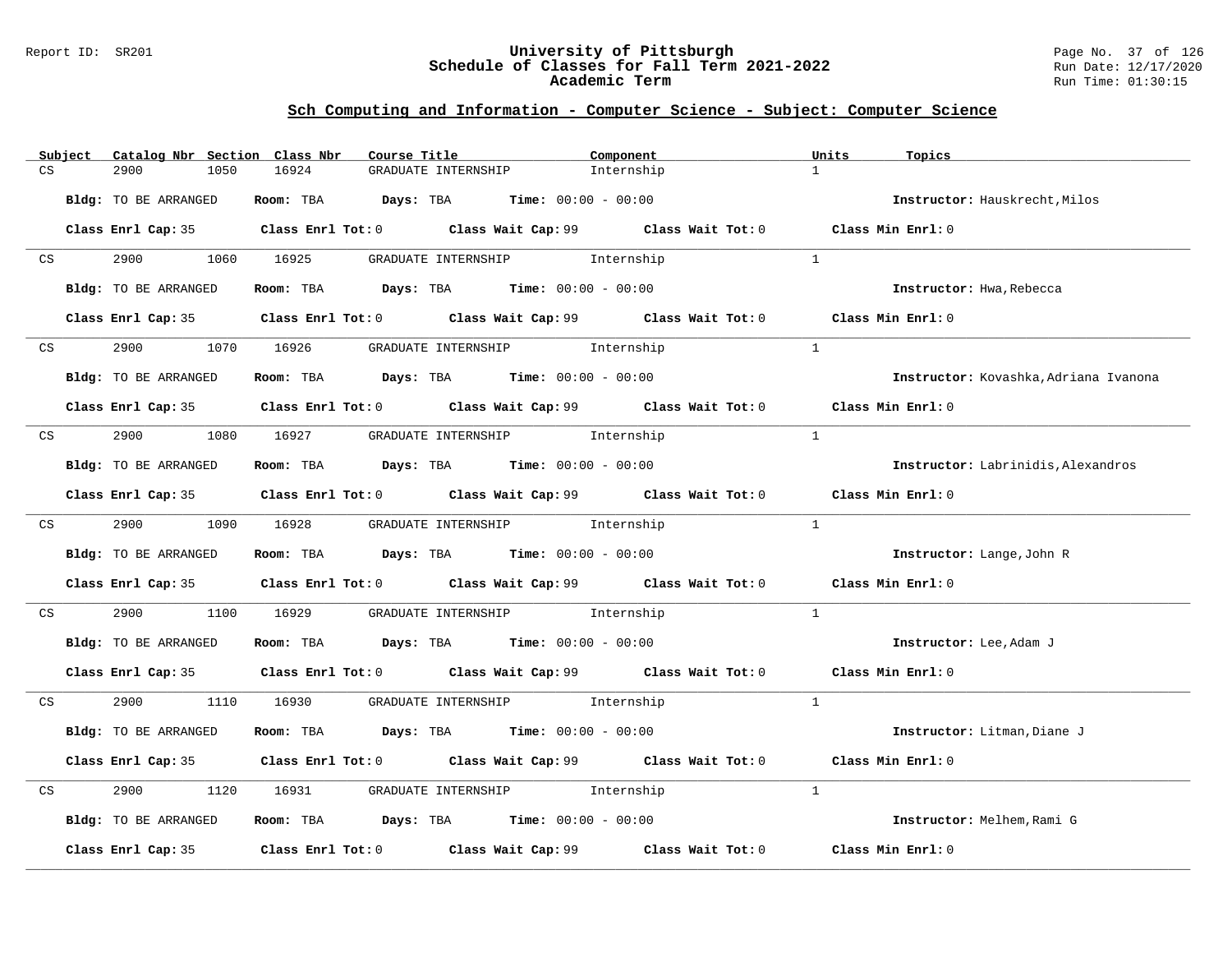| CS | 2900 1130 16932      | GRADUATE INTERNSHIP 1nternship                                                                          | $\mathbf{1}$           |                           |
|----|----------------------|---------------------------------------------------------------------------------------------------------|------------------------|---------------------------|
|    | Bldg: TO BE ARRANGED | Room: TBA $Days$ : TBA Time: $00:00 - 00:00$                                                            |                        | Instructor: Mosse, Daniel |
|    |                      | Class Enrl Cap: 35 Class Enrl Tot: 0 Class Wait Cap: 99 Class Wait Tot: 0 Class Min Enrl: 0             |                        |                           |
|    |                      | CS 2900 1140 16933 GRADUATE INTERNSHIP Internship                                                       | $\overline{1}$         |                           |
|    | Bldg: TO BE ARRANGED | Room: TBA $Days:$ TBA $Time:$ 00:00 - 00:00                                                             |                        | Instructor: Pruhs, Kirk R |
|    |                      | Class Enrl Cap: 35 Class Enrl Tot: 0 Class Wait Cap: 99 Class Wait Tot: 0                               |                        | Class Min Enrl: 0         |
|    |                      | CS 2900 1170 16934 GRADUATE INTERNSHIP Internship                                                       | $\sim$ 1               |                           |
|    |                      | Bldg: TO BE ARRANGED Room: TBA Days: TBA Time: 00:00 - 00:00                                            |                        | Instructor: Zhang, Youtao |
|    |                      | Class Enrl Cap: 35 Class Enrl Tot: 0 Class Wait Cap: 99 Class Wait Tot: 0 Class Min Enrl: 0             |                        |                           |
|    |                      | CS 2900 1180 16935 GRADUATE INTERNSHIP Internship                                                       |                        |                           |
|    | Bldg: TO BE ARRANGED | Room: TBA $\rule{1em}{0.15mm}$ Days: TBA $\rule{1.5mm}{0.15mm}$ Time: $00:00 - 00:00$                   |                        | Instructor: Znati, Taieb  |
|    |                      | Class Enrl Cap: 35 Class Enrl Tot: 0 Class Wait Cap: 99 Class Wait Tot: 0 Class Min Enrl: 0             |                        |                           |
|    |                      | CS 2900 1200 18238 GRADUATE INTERNSHIP Internship                                                       | $\sim$ 1               |                           |
|    |                      | <b>Bldg:</b> TO BE ARRANGED <b>ROOM:</b> TBA <b>Days:</b> TBA <b>Time:</b> $00:00 - 00:00$              |                        | Instructor: Staff         |
|    |                      | Class Enrl Cap: 26 		 Class Enrl Tot: 0 		 Class Wait Cap: 99 		 Class Wait Tot: 0 		 Class Min Enrl: 0 |                        |                           |
|    |                      | CS 2900 1210 27434 GRADUATE INTERNSHIP Internship                                                       | $\overline{1}$         |                           |
|    |                      | <b>Bldg:</b> TBA <b>ROOM:</b> TBA <b>Days:</b> TBA <b>Time:</b> $00:00 - 00:00$                         |                        | Instructor: Staff         |
|    |                      | Class Enrl Cap: 35 Class Enrl Tot: 0 Class Wait Cap: 99 Class Wait Tot: 0 Class Min Enrl: 0             |                        |                           |
|    |                      | CS 2900 1220 27437 GRADUATE INTERNSHIP Internship                                                       | $\mathbf{1}$           |                           |
|    |                      | Bldg: TBA                       Room: TBA          Days: TBA          Time: $00:00 - 00:00$             |                        | Instructor: Staff         |
|    |                      | Class Enrl Cap: 35 Class Enrl Tot: 0 Class Wait Cap: 99 Class Wait Tot: 0 Class Min Enrl: 0             |                        |                           |
|    |                      | CS 2900 1230 27439 GRADUATE INTERNSHIP Internship                                                       | $\sim$ 1               |                           |
|    |                      | Bldg: TBA                    Room: TBA         Days: TBA         Time: 00:00 - 00:00                    |                        | Instructor: Staff         |
|    |                      | Class Enrl Cap: 35 Class Enrl Tot: 0 Class Wait Cap: 99 Class Wait Tot: 0 Class Min Enrl: 0             |                        |                           |
|    |                      | CS 2910 1010 10874 MS PROJECT                                                                           | Directed Studies 1 - 3 |                           |
|    |                      | Bldg: TO BE ARRANGED Room: TBA Days: TBA Time: 00:00 - 00:00                                            |                        | Instructor: Walker, Erin  |
|    |                      | Class Enrl Cap: 25 Class Enrl Tot: 0 Class Wait Cap: 99 Class Wait Tot: 0                               |                        | Class Min Enrl: 0         |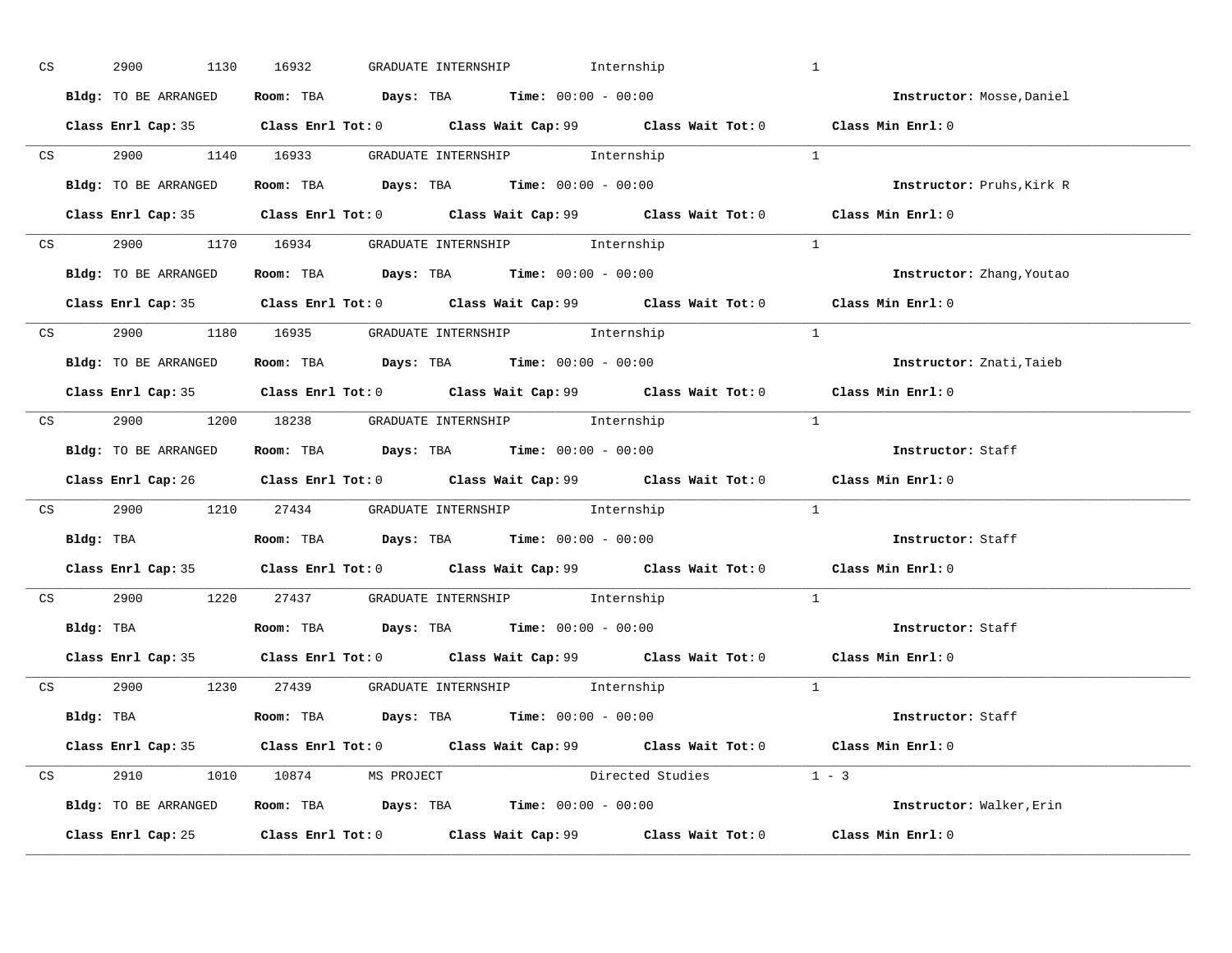### Report ID: SR201 **University of Pittsburgh** Page No. 39 of 126 **Schedule of Classes for Fall Term 2021-2022** Run Date: 12/17/2020 **Academic Term** Run Time: 01:30:15

|    | Subject | Catalog Nbr Section Class Nbr |                       | Course Title                                                                          | Component |                                                                                                      | Units             | Topics                                |
|----|---------|-------------------------------|-----------------------|---------------------------------------------------------------------------------------|-----------|------------------------------------------------------------------------------------------------------|-------------------|---------------------------------------|
| CS |         | 2910<br>1020                  | 16936                 | MS PROJECT                                                                            |           | Directed Studies                                                                                     | $1 - 3$           |                                       |
|    |         | Bldg: TO BE ARRANGED          |                       | Room: TBA $Days:$ TBA $Time: 00:00 - 00:00$                                           |           |                                                                                                      |                   | Instructor: Chang, Shi-Kuo            |
|    |         |                               |                       |                                                                                       |           | Class Enrl Cap: 35 Class Enrl Tot: 0 Class Wait Cap: 99 Class Wait Tot: 0 Class Min Enrl: 0          |                   |                                       |
| CS |         | 2910 2012                     | 1030 16937 MS PROJECT |                                                                                       |           | Directed Studies                                                                                     | $1 - 3$           |                                       |
|    |         | Bldg: TO BE ARRANGED          |                       | Room: TBA $Days: TBA$ Time: $00:00 - 00:00$                                           |           |                                                                                                      |                   | Instructor: Childers, Bruce Robert    |
|    |         |                               |                       |                                                                                       |           | Class Enrl Cap: 35 $\qquad$ Class Enrl Tot: 0 $\qquad$ Class Wait Cap: 99 $\qquad$ Class Wait Tot: 0 | Class Min Enrl: 0 |                                       |
|    | CS      | 2910<br>1040                  | 16938                 | MS PROJECT                                                                            |           | Directed Studies                                                                                     | $1 - 3$           |                                       |
|    |         | Bldg: TO BE ARRANGED          |                       | Room: TBA $\rule{1em}{0.15mm}$ Days: TBA $\rule{1.5mm}{0.15mm}$ Time: $00:00 - 00:00$ |           |                                                                                                      |                   | Instructor: Chrysanthis, Panos K      |
|    |         |                               |                       |                                                                                       |           | Class Enrl Cap: 35 Class Enrl Tot: 0 Class Wait Cap: 99 Class Wait Tot: 0 Class Min Enrl: 0          |                   |                                       |
| CS |         | 2910 1050 16939               |                       | MS PROJECT                                                                            |           | Directed Studies                                                                                     | $1 - 3$           |                                       |
|    |         | Bldg: TO BE ARRANGED          |                       | Room: TBA $Days:$ TBA Time: $00:00 - 00:00$                                           |           |                                                                                                      |                   | Instructor: Hauskrecht, Milos         |
|    |         |                               |                       |                                                                                       |           | Class Enrl Cap: 35 Class Enrl Tot: 0 Class Wait Cap: 99 Class Wait Tot: 0 Class Min Enrl: 0          |                   |                                       |
|    | CS      | 2910 1060 16940               |                       | MS PROJECT                                                                            |           | Directed Studies                                                                                     | $1 - 3$           |                                       |
|    |         | Bldg: TO BE ARRANGED          |                       | Room: TBA $\rule{1em}{0.15mm}$ Days: TBA $\rule{1.5mm}{0.15mm}$ Time: $00:00 - 00:00$ |           |                                                                                                      |                   | Instructor: Hwa, Rebecca              |
|    |         |                               |                       |                                                                                       |           | Class Enrl Cap: 35 Class Enrl Tot: 0 Class Wait Cap: 99 Class Wait Tot: 0                            | Class Min Enrl: 0 |                                       |
| CS |         | 2910<br>1070                  | 16941                 |                                                                                       |           | MS PROJECT Directed Studies                                                                          | $1 - 3$           |                                       |
|    |         | Bldg: TO BE ARRANGED          |                       | Room: TBA $\rule{1em}{0.15mm}$ Days: TBA Time: $00:00 - 00:00$                        |           |                                                                                                      |                   | Instructor: Kovashka, Adriana Ivanona |
|    |         |                               |                       |                                                                                       |           | Class Enrl Cap: 35 Class Enrl Tot: 0 Class Wait Cap: 99 Class Wait Tot: 0 Class Min Enrl: 0          |                   |                                       |
| CS |         | 2910                          | 1080 16942            | MS PROJECT                                                                            |           | Directed Studies 1 - 3                                                                               |                   |                                       |
|    |         | Bldg: TO BE ARRANGED          |                       | Room: TBA $Days:$ TBA $Time: 00:00 - 00:00$                                           |           |                                                                                                      |                   | Instructor: Labrinidis, Alexandros    |
|    |         |                               |                       |                                                                                       |           | Class Enrl Cap: 35 Class Enrl Tot: 0 Class Wait Cap: 99 Class Wait Tot: 0                            | Class Min Enrl: 0 |                                       |
| CS |         | 2910<br>1090                  | 16943                 | MS PROJECT                                                                            |           | Directed Studies                                                                                     | $1 - 3$           |                                       |
|    |         | Bldg: TO BE ARRANGED          |                       | Room: TBA $Days: TBA$ Time: $00:00 - 00:00$                                           |           |                                                                                                      |                   | Instructor: Lange, John R             |
|    |         |                               |                       |                                                                                       |           | Class Enrl Cap: 35 $\,$ Class Enrl Tot: 0 $\,$ Class Wait Cap: 99 $\,$ Class Wait Tot: 0 $\,$        | Class Min Enrl: 0 |                                       |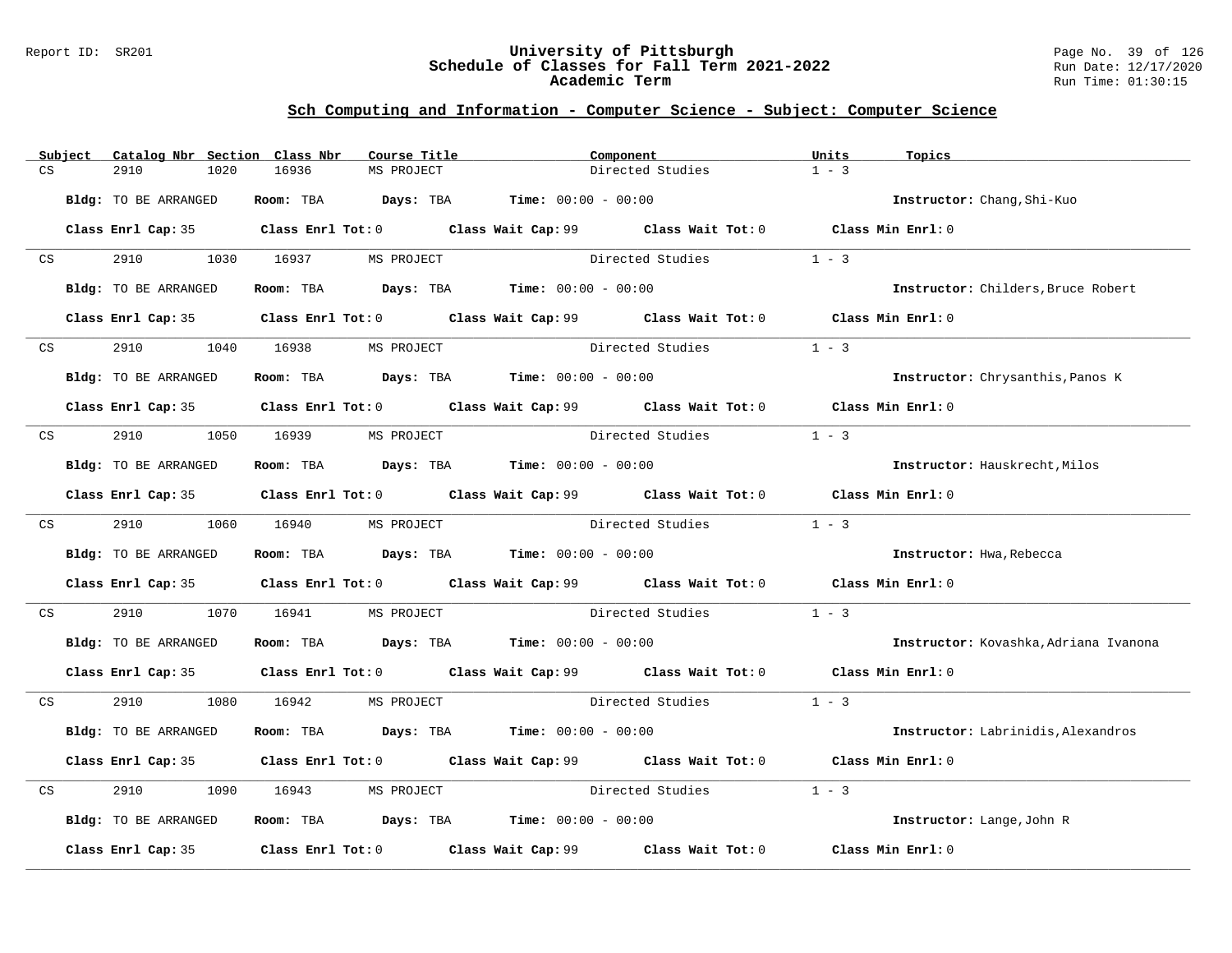| CS | 2910<br>1100         | MS PROJECT<br>16944                                                                   |  | Directed Studies                                     | $1 - 3$                                                                                     |
|----|----------------------|---------------------------------------------------------------------------------------|--|------------------------------------------------------|---------------------------------------------------------------------------------------------|
|    | Bldg: TO BE ARRANGED | Room: TBA $\rule{1em}{0.15mm}$ Days: TBA Time: $00:00 - 00:00$                        |  |                                                      | Instructor: Lee, Adam J                                                                     |
|    |                      |                                                                                       |  |                                                      | Class Enrl Cap: 35 Class Enrl Tot: 0 Class Wait Cap: 99 Class Wait Tot: 0 Class Min Enrl: 0 |
|    |                      |                                                                                       |  | CS 2910 1110 16945 MS PROJECT Directed Studies 1 - 3 |                                                                                             |
|    | Bldg: TO BE ARRANGED | Room: TBA $\rule{1em}{0.15mm}$ Days: TBA $\rule{1.5mm}{0.15mm}$ Time: $00:00 - 00:00$ |  |                                                      | Instructor: Litman, Diane J                                                                 |
|    |                      |                                                                                       |  |                                                      | Class Enrl Cap: 35 Class Enrl Tot: 0 Class Wait Cap: 99 Class Wait Tot: 0 Class Min Enrl: 0 |
|    |                      | CS 2910 1120 16946 MS PROJECT                                                         |  | Directed Studies 1 - 3                               |                                                                                             |
|    |                      | Bldg: TO BE ARRANGED ROOM: TBA Days: TBA Time: 00:00 - 00:00                          |  |                                                      | Instructor: Melhem, Rami G                                                                  |
|    |                      |                                                                                       |  |                                                      | Class Enrl Cap: 35 Class Enrl Tot: 0 Class Wait Cap: 99 Class Wait Tot: 0 Class Min Enrl: 0 |
|    |                      | CS 2910 1130 16947 MS PROJECT                                                         |  | Directed Studies 1 - 3                               |                                                                                             |
|    | Bldg: TO BE ARRANGED | Room: TBA $\rule{1em}{0.15mm}$ Days: TBA Time: $00:00 - 00:00$                        |  |                                                      | Instructor: Mosse, Daniel                                                                   |
|    |                      |                                                                                       |  |                                                      | Class Enrl Cap: 35 Class Enrl Tot: 0 Class Wait Cap: 99 Class Wait Tot: 0 Class Min Enrl: 0 |
|    |                      | CS 2910 1140 16948 MS PROJECT                                                         |  | Directed Studies 1 - 3                               |                                                                                             |
|    |                      | Bldg: TO BE ARRANGED Room: TBA Days: TBA Time: 00:00 - 00:00                          |  |                                                      | Instructor: Pruhs, Kirk R                                                                   |
|    |                      |                                                                                       |  |                                                      | Class Enrl Cap: 35 Class Enrl Tot: 0 Class Wait Cap: 99 Class Wait Tot: 0 Class Min Enrl: 0 |
|    |                      |                                                                                       |  | CS 2910 1170 16949 MS PROJECT Directed Studies 1 - 3 |                                                                                             |
|    |                      | Bldg: TO BE ARRANGED Room: TBA Days: TBA Time: 00:00 - 00:00                          |  |                                                      | Instructor: Zhang, Youtao                                                                   |
|    |                      |                                                                                       |  |                                                      | Class Enrl Cap: 35 Class Enrl Tot: 0 Class Wait Cap: 99 Class Wait Tot: 0 Class Min Enrl: 0 |
|    |                      | CS 2910 1180 16950 MS PROJECT                                                         |  | Directed Studies 1 - 3                               |                                                                                             |
|    |                      | Bldg: TO BE ARRANGED ROOM: TBA Days: TBA Time: 00:00 - 00:00                          |  |                                                      | Instructor: Znati, Taieb                                                                    |
|    |                      |                                                                                       |  |                                                      | Class Enrl Cap: 35 Class Enrl Tot: 0 Class Wait Cap: 99 Class Wait Tot: 0 Class Min Enrl: 0 |
|    |                      | CS 2910 1200 18231 MS PROJECT                                                         |  | Directed Studies 1 - 3                               |                                                                                             |
|    |                      | Bldg: TO BE ARRANGED Room: TBA Days: TBA Time: 00:00 - 00:00                          |  |                                                      | Instructor: Staff                                                                           |
|    |                      |                                                                                       |  |                                                      | Class Enrl Cap: 26 Class Enrl Tot: 0 Class Wait Cap: 99 Class Wait Tot: 0 Class Min Enrl: 0 |
|    |                      | CS 2910 1210 27423 MS PROJECT                                                         |  | Directed Studies 1 - 3                               |                                                                                             |
|    |                      | Bldg: TBA                  Room: TBA        Days: TBA        Time: $00:00 - 00:00$    |  |                                                      | Instructor: Staff                                                                           |
|    |                      |                                                                                       |  |                                                      | Class Enrl Cap: 35 Class Enrl Tot: 0 Class Wait Cap: 99 Class Wait Tot: 0 Class Min Enrl: 0 |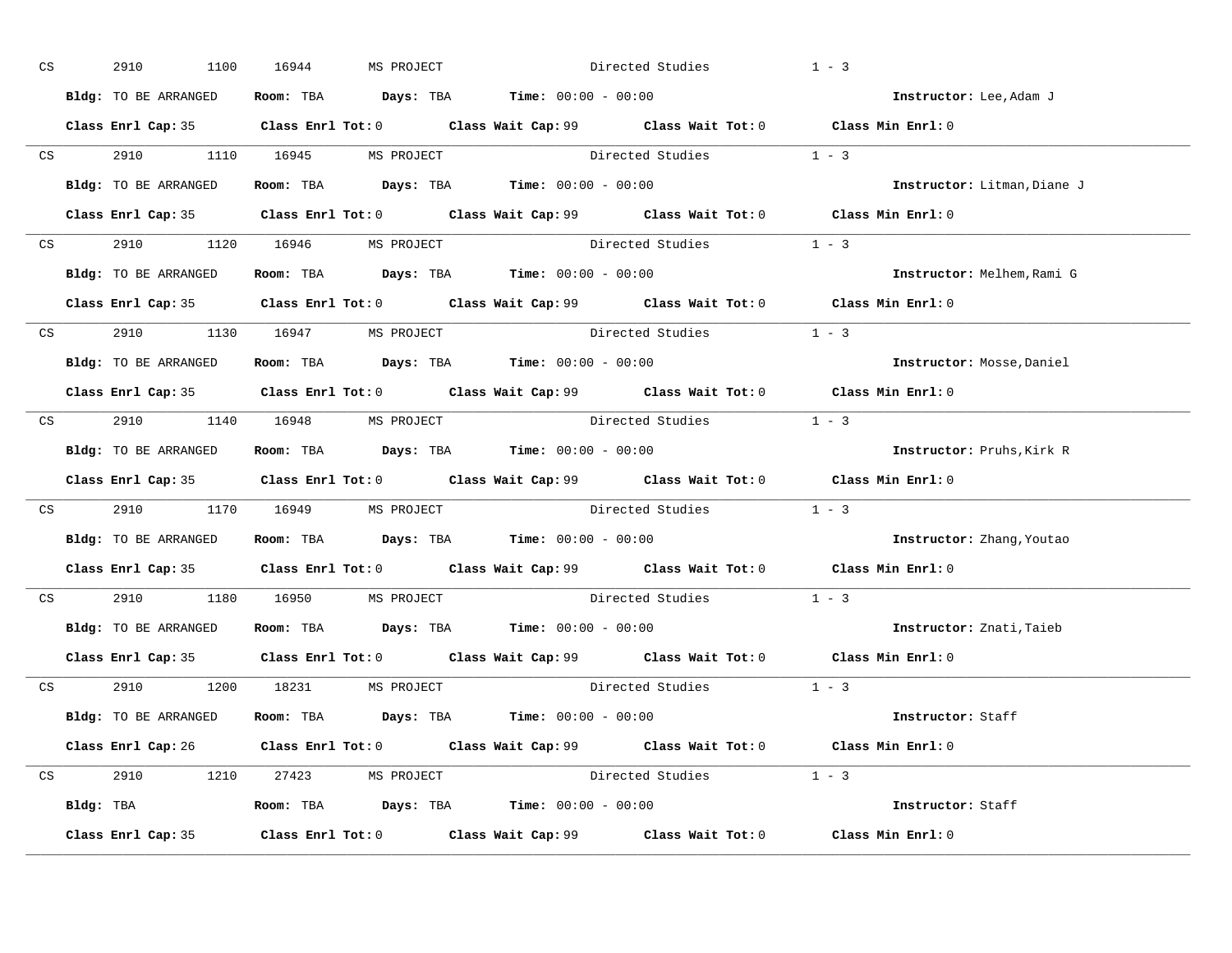### Report ID: SR201 **University of Pittsburgh** Page No. 41 of 126 **Schedule of Classes for Fall Term 2021-2022** Run Date: 12/17/2020 **Academic Term** Run Time: 01:30:15

|    | Subject |                      | Catalog Nbr Section Class Nbr | Course Title                                                   | Component                                                                                                                       | Units             | Topics                             |
|----|---------|----------------------|-------------------------------|----------------------------------------------------------------|---------------------------------------------------------------------------------------------------------------------------------|-------------------|------------------------------------|
| CS |         | 2910<br>1220         | 27424                         | MS PROJECT                                                     | Directed Studies                                                                                                                | $1 - 3$           |                                    |
|    |         | Bldg: TBA            |                               | Room: TBA $Days:$ TBA $Time: 00:00 - 00:00$                    |                                                                                                                                 |                   | Instructor: Staff                  |
|    |         |                      |                               |                                                                | Class Enrl Cap: 35 Class Enrl Tot: 0 Class Wait Cap: 99 Class Wait Tot: 0 Class Min Enrl: 0                                     |                   |                                    |
|    | CS      |                      |                               | 2910 1230 27425 MS PROJECT                                     | Directed Studies 1 - 3                                                                                                          |                   |                                    |
|    |         | Bldg: TBA            |                               | Room: TBA Days: TBA Time: $00:00 - 00:00$                      |                                                                                                                                 | Instructor: Staff |                                    |
|    |         |                      |                               |                                                                | Class Enrl Cap: 35 Class Enrl Tot: 0 Class Wait Cap: 99 Class Wait Tot: 0 Class Min Enrl: 0                                     |                   |                                    |
|    |         | CS 2990              |                               |                                                                | 1010 10454 INDEPENDENT STUDY Independent Study                                                                                  | $1 - 9$           |                                    |
|    |         | Bldg: TO BE ARRANGED |                               | Room: TBA $\rule{1em}{0.15mm}$ Days: TBA Time: $00:00 - 00:00$ |                                                                                                                                 |                   | Instructor: Walker, Erin           |
|    |         |                      |                               |                                                                | Class Enrl Cap: 40 $\qquad$ Class Enrl Tot: 0 $\qquad$ Class Wait Cap: 99 $\qquad$ Class Wait Tot: 0 $\qquad$ Class Min Enrl: 0 |                   |                                    |
|    |         |                      |                               |                                                                | CS 2990 1020 16951 INDEPENDENT STUDY Independent Study 1 - 9                                                                    |                   |                                    |
|    |         | Bldg: TO BE ARRANGED |                               | Room: TBA $Days:$ TBA $Time: 00:00 - 00:00$                    |                                                                                                                                 |                   | Instructor: Chang, Shi-Kuo         |
|    |         |                      |                               |                                                                | Class Enrl Cap: 35 Class Enrl Tot: 0 Class Wait Cap: 99 Class Wait Tot: 0 Class Min Enrl: 0                                     |                   |                                    |
|    |         |                      |                               |                                                                | CS 2990 1030 16952 INDEPENDENT STUDY Independent Study 1 - 9                                                                    |                   |                                    |
|    |         | Bldg: TO BE ARRANGED |                               |                                                                | <b>ROOM:</b> TBA $Days$ : TBA $Time: 00:00 - 00:00$                                                                             |                   | Instructor: Childers, Bruce Robert |
|    |         |                      |                               |                                                                | Class Enrl Cap: 35 Class Enrl Tot: 0 Class Wait Cap: 99 Class Wait Tot: 0 Class Min Enrl: 0                                     |                   |                                    |
|    |         |                      |                               |                                                                | CS 2990 1040 16953 INDEPENDENT STUDY Independent Study 1 - 9                                                                    |                   |                                    |
|    |         | Bldg: TO BE ARRANGED |                               | Room: TBA Days: TBA Time: $00:00 - 00:00$                      |                                                                                                                                 |                   | Instructor: Chrysanthis, Panos K   |
|    |         |                      |                               |                                                                | Class Enrl Cap: 35 Class Enrl Tot: 0 Class Wait Cap: 99 Class Wait Tot: 0 Class Min Enrl: 0                                     |                   |                                    |
|    |         |                      |                               |                                                                | CS 2990 1050 16954 INDEPENDENT STUDY Independent Study 1 - 9                                                                    |                   |                                    |
|    |         | Bldg: TO BE ARRANGED |                               | Room: TBA $Days:$ TBA $Time: 00:00 - 00:00$                    |                                                                                                                                 |                   | Instructor: Hauskrecht, Milos      |
|    |         |                      |                               |                                                                | Class Enrl Cap: 35 Class Enrl Tot: 0 Class Wait Cap: 99 Class Wait Tot: 0 Class Min Enrl: 0                                     |                   |                                    |
|    | CS      | 2990                 |                               |                                                                | 1060 16955 INDEPENDENT STUDY Independent Study 1 - 9                                                                            |                   |                                    |
|    |         | Bldg: TO BE ARRANGED |                               | Room: TBA $Days:$ TBA Time: $00:00 - 00:00$                    |                                                                                                                                 |                   | Instructor: Hwa, Rebecca           |
|    |         |                      |                               |                                                                | Class Enrl Cap: 35 Class Enrl Tot: 0 Class Wait Cap: 99 Class Wait Tot: 0                                                       | Class Min Enrl: 0 |                                    |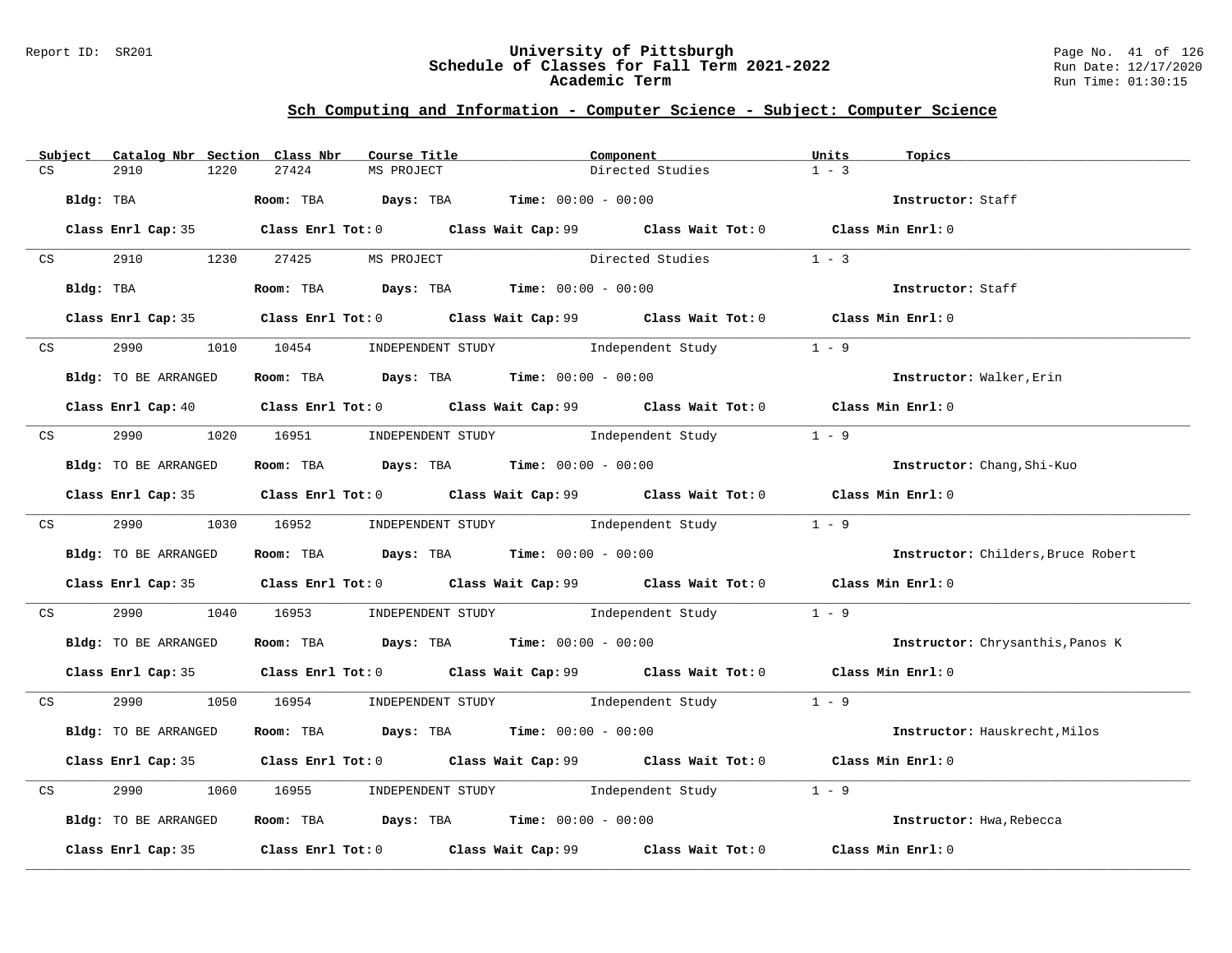| CS | 2990<br>1070         | 16956                                                                                       | INDEPENDENT STUDY 1ndependent Study | $1 - 9$                               |
|----|----------------------|---------------------------------------------------------------------------------------------|-------------------------------------|---------------------------------------|
|    | Bldg: TO BE ARRANGED | Room: TBA $\rule{1em}{0.15mm}$ Days: TBA $\rule{1.5mm}{0.15mm}$ Time: $00:00 - 00:00$       |                                     | Instructor: Kovashka, Adriana Ivanona |
|    |                      | Class Enrl Cap: 35 Class Enrl Tot: 0 Class Wait Cap: 99 Class Wait Tot: 0 Class Min Enrl: 0 |                                     |                                       |
|    |                      | CS 2990 1080 16957 INDEPENDENT STUDY Independent Study 1 - 9                                |                                     |                                       |
|    | Bldg: TO BE ARRANGED | Room: TBA $Days: TBA$ Time: $00:00 - 00:00$                                                 |                                     | Instructor: Labrinidis, Alexandros    |
|    |                      | Class Enrl Cap: 35 Class Enrl Tot: 0 Class Wait Cap: 99 Class Wait Tot: 0 Class Min Enrl: 0 |                                     |                                       |
|    |                      | CS 2990 1090 16958 INDEPENDENT STUDY Independent Study 1 - 9                                |                                     |                                       |
|    |                      | Bldg: TO BE ARRANGED Room: TBA Days: TBA Time: 00:00 - 00:00                                |                                     | Instructor: Lange, John R             |
|    |                      | Class Enrl Cap: 35 Class Enrl Tot: 0 Class Wait Cap: 99 Class Wait Tot: 0 Class Min Enrl: 0 |                                     |                                       |
|    |                      | CS 2990 1100 16959 INDEPENDENT STUDY Independent Study 1 - 9                                |                                     |                                       |
|    | Bldg: TO BE ARRANGED | Room: TBA $Days:$ TBA $Time: 00:00 - 00:00$                                                 |                                     | Instructor: Lee, Adam J               |
|    |                      | Class Enrl Cap: 35 Class Enrl Tot: 0 Class Wait Cap: 99 Class Wait Tot: 0 Class Min Enrl: 0 |                                     |                                       |
|    |                      | CS 2990 1110 16960 INDEPENDENT STUDY Independent Study 1 - 9                                |                                     |                                       |
|    |                      | Bldg: TO BE ARRANGED Room: TBA Days: TBA Time: 00:00 - 00:00                                |                                     | Instructor: Litman, Diane J           |
|    |                      | Class Enrl Cap: 35 Class Enrl Tot: 0 Class Wait Cap: 99 Class Wait Tot: 0 Class Min Enrl: 0 |                                     |                                       |
|    |                      | CS 2990 1120 16961 INDEPENDENT STUDY Independent Study 1 - 9                                |                                     |                                       |
|    |                      | Bldg: TO BE ARRANGED ROOM: TBA Days: TBA Time: 00:00 - 00:00                                |                                     | Instructor: Melhem, Rami G            |
|    |                      | Class Enrl Cap: 35 Class Enrl Tot: 0 Class Wait Cap: 99 Class Wait Tot: 0 Class Min Enrl: 0 |                                     |                                       |
|    |                      | CS 2990 1130 16962 INDEPENDENT STUDY Independent Study 1 - 9                                |                                     |                                       |
|    |                      | Bldg: TO BE ARRANGED Room: TBA Days: TBA Time: 00:00 - 00:00                                |                                     | Instructor: Mosse, Daniel             |
|    |                      | Class Enrl Cap: 35 Class Enrl Tot: 0 Class Wait Cap: 99 Class Wait Tot: 0 Class Min Enrl: 0 |                                     |                                       |
|    |                      | CS 2990 1140 16963 INDEPENDENT STUDY Independent Study 1 - 9                                |                                     |                                       |
|    | Bldg: TO BE ARRANGED | <b>Room:</b> TBA $\qquad$ <b>Days:</b> TBA $\qquad$ <b>Time:</b> $00:00 - 00:00$            |                                     | Instructor: Pruhs, Kirk R             |
|    |                      | Class Enrl Cap: 35 Class Enrl Tot: 0 Class Wait Cap: 99 Class Wait Tot: 0 Class Min Enrl: 0 |                                     |                                       |
|    |                      | CS 2990 1170 16964 INDEPENDENT STUDY Independent Study 1 - 9                                |                                     |                                       |
|    |                      | Bldg: TO BE ARRANGED Room: TBA Days: TBA Time: 00:00 - 00:00                                |                                     | Instructor: Zhang, Youtao             |
|    |                      | Class Enrl Cap: 35 Class Enrl Tot: 0 Class Wait Cap: 99 Class Wait Tot: 0                   |                                     | Class Min Enrl: 0                     |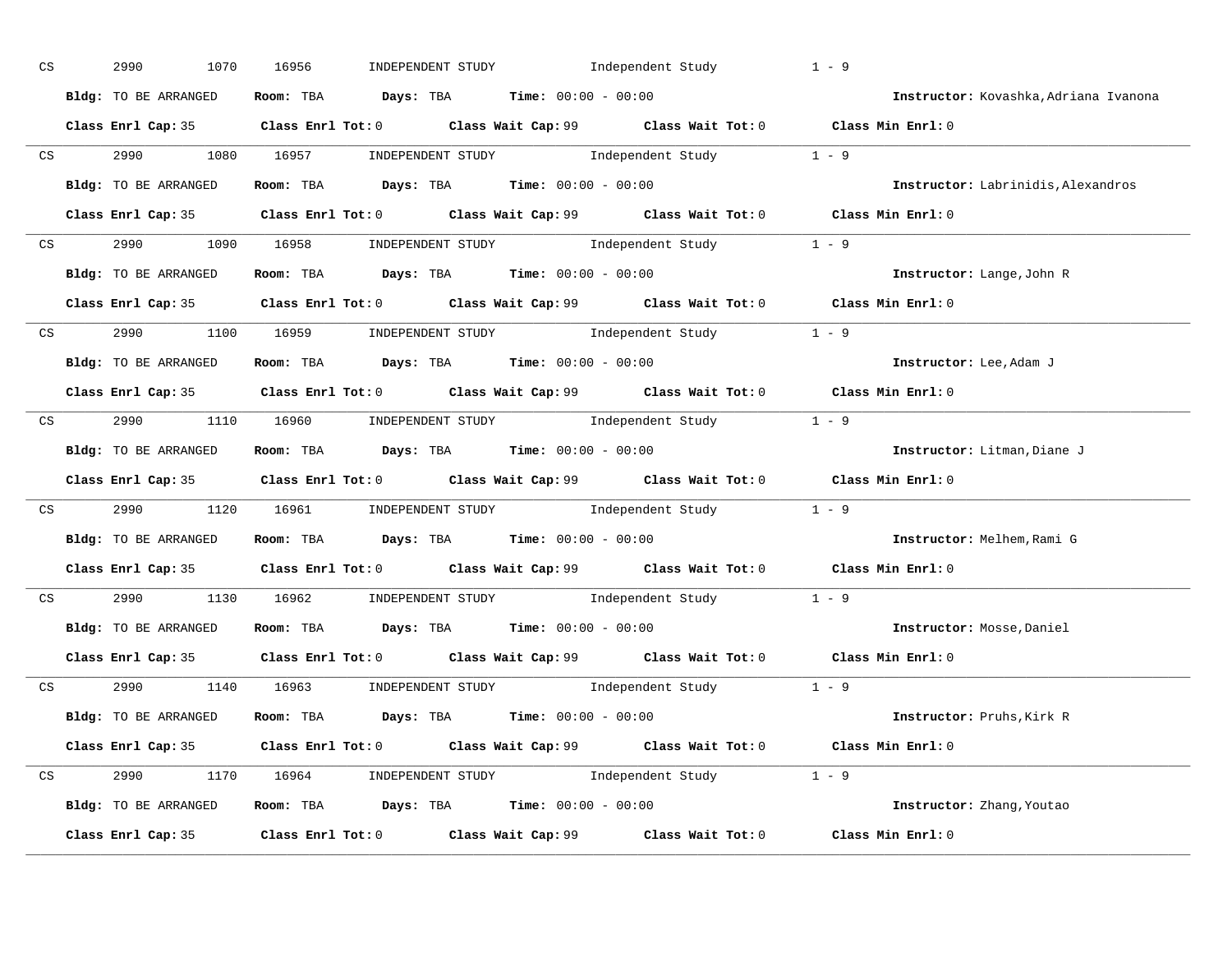### Report ID: SR201 **University of Pittsburgh** Page No. 43 of 126 **Schedule of Classes for Fall Term 2021-2022** Run Date: 12/17/2020 **Academic Term** Run Time: 01:30:15

|    | Subject         | Catalog Nbr Section Class Nbr |            | Course Title                                                   | Component                                                                                                                       | Units<br>Topics                    |  |
|----|-----------------|-------------------------------|------------|----------------------------------------------------------------|---------------------------------------------------------------------------------------------------------------------------------|------------------------------------|--|
| CS |                 | 2990<br>1180                  | 16965      | INDEPENDENT STUDY                                              | Independent Study                                                                                                               | $1 - 9$                            |  |
|    |                 | Bldg: TO BE ARRANGED          |            | Room: TBA $Days: TBA$ Time: $00:00 - 00:00$                    |                                                                                                                                 | Instructor: Znati, Taieb           |  |
|    |                 |                               |            |                                                                | Class Enrl Cap: 35 Class Enrl Tot: 0 Class Wait Cap: 99 Class Wait Tot: 0 Class Min Enrl: 0                                     |                                    |  |
|    | CS <sub>2</sub> |                               |            |                                                                | 2990 1200 18224 INDEPENDENT STUDY Independent Study                                                                             | $1 - 9$                            |  |
|    |                 | Bldg: TO BE ARRANGED          |            |                                                                | <b>Room:</b> TBA <b>Days:</b> TBA <b>Time:</b> 00:00 - 00:00                                                                    | Instructor: Cohen, Paul R          |  |
|    |                 |                               |            |                                                                | Class Enrl Cap: 10 $\qquad$ Class Enrl Tot: 0 $\qquad$ Class Wait Cap: 99 $\qquad$ Class Wait Tot: 0 $\qquad$ Class Min Enrl: 0 |                                    |  |
|    | CS              |                               |            | 2990 1210 27420 INDEPENDENT STUDY Independent Study            |                                                                                                                                 | $1 - 9$                            |  |
|    |                 | Bldg: TO BE ARRANGED          |            | Room: TBA Days: TBA Time: $00:00 - 00:00$                      |                                                                                                                                 | Instructor: Staff                  |  |
|    |                 |                               |            |                                                                | Class Enrl Cap: 35 Class Enrl Tot: 0 Class Wait Cap: 99 Class Wait Tot: 0 Class Min Enrl: 0                                     |                                    |  |
|    |                 |                               |            | CS 2990 1220 27421 INDEPENDENT STUDY Independent Study         |                                                                                                                                 | $1 - 9$                            |  |
|    |                 | Bldg: TO BE ARRANGED          |            | Room: TBA $Days:$ TBA $Time: 00:00 - 00:00$                    |                                                                                                                                 | Instructor: Staff                  |  |
|    |                 |                               |            |                                                                | Class Enrl Cap: 35 Class Enrl Tot: 0 Class Wait Cap: 99 Class Wait Tot: 0 Class Min Enrl: 0                                     |                                    |  |
|    |                 |                               |            |                                                                | CS 2990 1230 27422 INDEPENDENT STUDY Independent Study 1 - 9                                                                    |                                    |  |
|    |                 | Bldg: TO BE ARRANGED          |            | Room: TBA $Days:$ TBA Time: $00:00 - 00:00$                    |                                                                                                                                 | Instructor: Staff                  |  |
|    |                 |                               |            |                                                                | Class Enrl Cap: 35 Class Enrl Tot: 0 Class Wait Cap: 99 Class Wait Tot: 0 Class Min Enrl: 0                                     |                                    |  |
|    | CS              | 3000 000                      | 1010 10455 |                                                                | RESEARCH AND DISSERTATION PHD Thesis Research                                                                                   | $1 - 9$                            |  |
|    |                 | Bldg: TO BE ARRANGED          |            | Room: TBA $Days:$ TBA Time: $00:00 - 00:00$                    |                                                                                                                                 | Instructor: Walker, Erin           |  |
|    |                 |                               |            |                                                                | Class Enrl Cap: 25 Class Enrl Tot: 0 Class Wait Cap: 99 Class Wait Tot: 0 Class Min Enrl: 0                                     |                                    |  |
|    |                 |                               |            |                                                                | CS 3000 1020 16966 RESEARCH AND DISSERTATION PHD Thesis Research 1 - 9                                                          |                                    |  |
|    |                 | Bldg: TO BE ARRANGED          |            | Room: TBA $Days:$ TBA $Time: 00:00 - 00:00$                    |                                                                                                                                 | Instructor: Chang, Shi-Kuo         |  |
|    |                 |                               |            |                                                                | Class Enrl Cap: 35 Class Enrl Tot: 0 Class Wait Cap: 99 Class Wait Tot: 0 Class Min Enrl: 0                                     |                                    |  |
| CS |                 | 3000<br>1030                  | 16967      |                                                                | RESEARCH AND DISSERTATION PHD Thesis Research                                                                                   | $1 - 9$                            |  |
|    |                 | Bldg: TO BE ARRANGED          |            | Room: TBA $\rule{1em}{0.15mm}$ Days: TBA Time: $00:00 - 00:00$ |                                                                                                                                 | Instructor: Childers, Bruce Robert |  |
|    |                 |                               |            |                                                                | Class Enrl Cap: 35 Class Enrl Tot: 0 Class Wait Cap: 99 Class Wait Tot: 0 Class Min Enrl: 0                                     |                                    |  |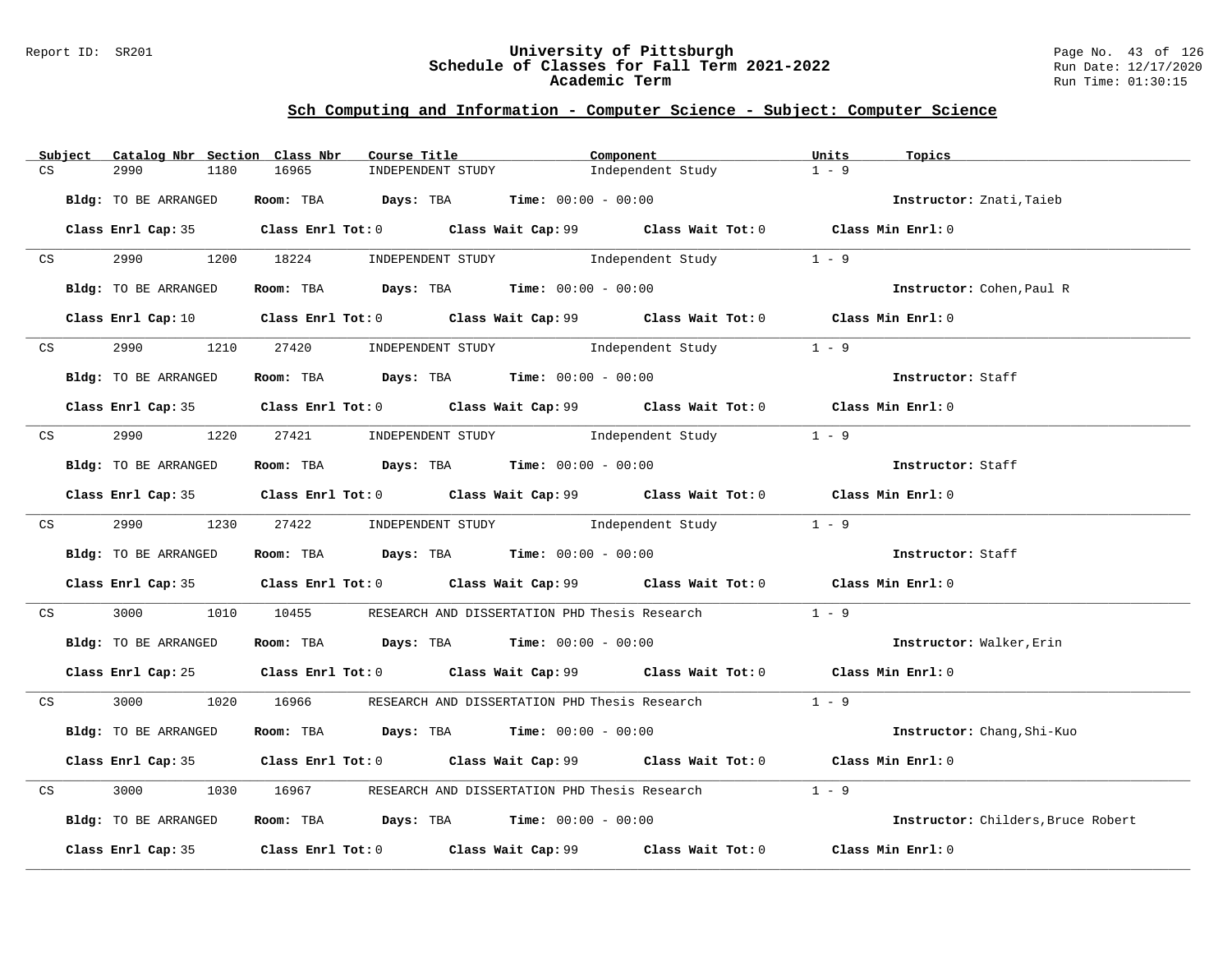| Room: TBA $\rule{1em}{0.15mm}$ Days: TBA $\rule{1.15mm}]{0.15mm}$ Time: $0.000 - 0.0000$<br>Bldg: TO BE ARRANGED<br>Instructor: Chrysanthis, Panos K<br>Class Enrl Cap: 35 Class Enrl Tot: 0 Class Wait Cap: 99 Class Wait Tot: 0<br>Class Min Enrl: 0<br>RESEARCH AND DISSERTATION PHD Thesis Research 1 - 9<br>1050 16969<br>CS<br>3000 000<br>Room: TBA $\rule{1em}{0.15mm}$ Days: TBA $\rule{1.15mm}]{0.15mm}$ Time: $0.000 - 0.0000$<br>Bldg: TO BE ARRANGED<br>Instructor: Hauskrecht, Milos<br>Class Enrl Cap: 35 Class Enrl Tot: 0 Class Wait Cap: 99 Class Wait Tot: 0 Class Min Enrl: 0<br>3000 1060 16970 RESEARCH AND DISSERTATION PHD Thesis Research 1 - 9<br>CS<br>Room: TBA $\rule{1em}{0.15mm}$ Days: TBA Time: $00:00 - 00:00$<br>Bldg: TO BE ARRANGED<br>Instructor: Hwa, Rebecca<br>Class Enrl Cap: 35 Class Enrl Tot: 0 Class Wait Cap: 99 Class Wait Tot: 0 Class Min Enrl: 0<br>3000 1070 16971 RESEARCH AND DISSERTATION PHD Thesis Research 1 - 9<br>CS<br>Room: TBA $\rule{1em}{0.15mm}$ Days: TBA Time: $00:00 - 00:00$<br>Bldg: TO BE ARRANGED<br>Instructor: Kovashka, Adriana Ivanona |  |
|---------------------------------------------------------------------------------------------------------------------------------------------------------------------------------------------------------------------------------------------------------------------------------------------------------------------------------------------------------------------------------------------------------------------------------------------------------------------------------------------------------------------------------------------------------------------------------------------------------------------------------------------------------------------------------------------------------------------------------------------------------------------------------------------------------------------------------------------------------------------------------------------------------------------------------------------------------------------------------------------------------------------------------------------------------------------------------------------------------------------|--|
|                                                                                                                                                                                                                                                                                                                                                                                                                                                                                                                                                                                                                                                                                                                                                                                                                                                                                                                                                                                                                                                                                                                     |  |
|                                                                                                                                                                                                                                                                                                                                                                                                                                                                                                                                                                                                                                                                                                                                                                                                                                                                                                                                                                                                                                                                                                                     |  |
|                                                                                                                                                                                                                                                                                                                                                                                                                                                                                                                                                                                                                                                                                                                                                                                                                                                                                                                                                                                                                                                                                                                     |  |
|                                                                                                                                                                                                                                                                                                                                                                                                                                                                                                                                                                                                                                                                                                                                                                                                                                                                                                                                                                                                                                                                                                                     |  |
|                                                                                                                                                                                                                                                                                                                                                                                                                                                                                                                                                                                                                                                                                                                                                                                                                                                                                                                                                                                                                                                                                                                     |  |
|                                                                                                                                                                                                                                                                                                                                                                                                                                                                                                                                                                                                                                                                                                                                                                                                                                                                                                                                                                                                                                                                                                                     |  |
|                                                                                                                                                                                                                                                                                                                                                                                                                                                                                                                                                                                                                                                                                                                                                                                                                                                                                                                                                                                                                                                                                                                     |  |
|                                                                                                                                                                                                                                                                                                                                                                                                                                                                                                                                                                                                                                                                                                                                                                                                                                                                                                                                                                                                                                                                                                                     |  |
|                                                                                                                                                                                                                                                                                                                                                                                                                                                                                                                                                                                                                                                                                                                                                                                                                                                                                                                                                                                                                                                                                                                     |  |
|                                                                                                                                                                                                                                                                                                                                                                                                                                                                                                                                                                                                                                                                                                                                                                                                                                                                                                                                                                                                                                                                                                                     |  |
| Class Enrl Cap: 35 $\qquad$ Class Enrl Tot: 0 $\qquad$ Class Wait Cap: 99 $\qquad$ Class Wait Tot: 0<br>Class Min Enrl: 0                                                                                                                                                                                                                                                                                                                                                                                                                                                                                                                                                                                                                                                                                                                                                                                                                                                                                                                                                                                           |  |
| $1 - 9$<br>3000 1080 16972 RESEARCH AND DISSERTATION PHD Thesis Research<br>CS                                                                                                                                                                                                                                                                                                                                                                                                                                                                                                                                                                                                                                                                                                                                                                                                                                                                                                                                                                                                                                      |  |
| Bldg: TO BE ARRANGED<br>Room: TBA $Days:$ TBA $Time: 00:00 - 00:00$<br>Instructor: Labrinidis, Alexandros                                                                                                                                                                                                                                                                                                                                                                                                                                                                                                                                                                                                                                                                                                                                                                                                                                                                                                                                                                                                           |  |
| Class Enrl Cap: 35 Class Enrl Tot: 0 Class Wait Cap: 99 Class Wait Tot: 0<br>Class Min Enrl: 0                                                                                                                                                                                                                                                                                                                                                                                                                                                                                                                                                                                                                                                                                                                                                                                                                                                                                                                                                                                                                      |  |
| $1 - 9$<br>3000<br>1090 16973 RESEARCH AND DISSERTATION PHD Thesis Research<br>CS                                                                                                                                                                                                                                                                                                                                                                                                                                                                                                                                                                                                                                                                                                                                                                                                                                                                                                                                                                                                                                   |  |
| Bldg: TO BE ARRANGED<br>Room: TBA $Days:$ TBA $Time: 00:00 - 00:00$<br>Instructor: Lange, John R                                                                                                                                                                                                                                                                                                                                                                                                                                                                                                                                                                                                                                                                                                                                                                                                                                                                                                                                                                                                                    |  |
| Class Enrl Cap: 35 Class Enrl Tot: 0 Class Wait Cap: 99 Class Wait Tot: 0 Class Min Enrl: 0                                                                                                                                                                                                                                                                                                                                                                                                                                                                                                                                                                                                                                                                                                                                                                                                                                                                                                                                                                                                                         |  |
| 1100 16974<br>$1 - 9$<br>3000 000<br>$\mathbb{C}\mathbf{S}$<br>RESEARCH AND DISSERTATION PHD Thesis Research                                                                                                                                                                                                                                                                                                                                                                                                                                                                                                                                                                                                                                                                                                                                                                                                                                                                                                                                                                                                        |  |
| Room: TBA $Days:$ TBA $Time: 00:00 - 00:00$<br>Bldg: TO BE ARRANGED<br>Instructor: Lee, Adam J                                                                                                                                                                                                                                                                                                                                                                                                                                                                                                                                                                                                                                                                                                                                                                                                                                                                                                                                                                                                                      |  |
| Class Enrl Cap: 35 Class Enrl Tot: 0 Class Wait Cap: 99 Class Wait Tot: 0 Class Min Enrl: 0                                                                                                                                                                                                                                                                                                                                                                                                                                                                                                                                                                                                                                                                                                                                                                                                                                                                                                                                                                                                                         |  |
| $1 - 9$<br>CS 3000<br>1110 16975 RESEARCH AND DISSERTATION PHD Thesis Research                                                                                                                                                                                                                                                                                                                                                                                                                                                                                                                                                                                                                                                                                                                                                                                                                                                                                                                                                                                                                                      |  |
| Room: TBA $Days:$ TBA $Time: 00:00 - 00:00$<br>Bldg: TO BE ARRANGED<br>Instructor: Litman, Diane J                                                                                                                                                                                                                                                                                                                                                                                                                                                                                                                                                                                                                                                                                                                                                                                                                                                                                                                                                                                                                  |  |
|                                                                                                                                                                                                                                                                                                                                                                                                                                                                                                                                                                                                                                                                                                                                                                                                                                                                                                                                                                                                                                                                                                                     |  |
| Class Enrl Cap: 35 Class Enrl Tot: 0 Class Wait Cap: 99 Class Wait Tot: 0<br>Class Min Enrl: 0                                                                                                                                                                                                                                                                                                                                                                                                                                                                                                                                                                                                                                                                                                                                                                                                                                                                                                                                                                                                                      |  |
| 3000 1120 16976 RESEARCH AND DISSERTATION PHD Thesis Research 1 - 9<br>CS                                                                                                                                                                                                                                                                                                                                                                                                                                                                                                                                                                                                                                                                                                                                                                                                                                                                                                                                                                                                                                           |  |
| Bldg: TO BE ARRANGED<br>Room: TBA $Days: TBA$ Time: $00:00 - 00:00$<br>Instructor: Melhem, Rami G                                                                                                                                                                                                                                                                                                                                                                                                                                                                                                                                                                                                                                                                                                                                                                                                                                                                                                                                                                                                                   |  |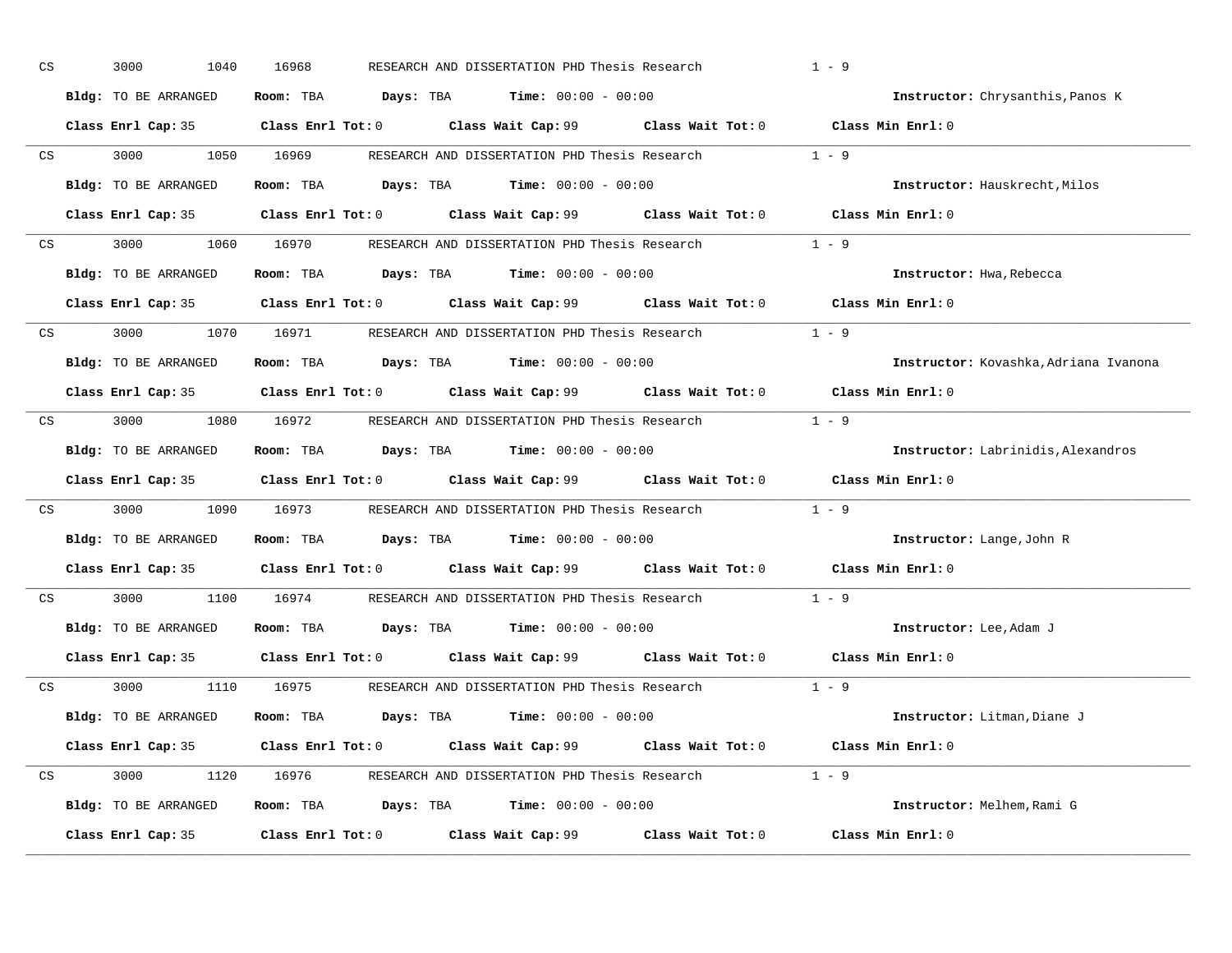### Report ID: SR201 **University of Pittsburgh** Page No. 45 of 126 **Schedule of Classes for Fall Term 2021-2022** Run Date: 12/17/2020 **Academic Term** Run Time: 01:30:15

|    | Subject |                      | Catalog Nbr Section Class Nbr | Course Title |                                                                                                | Component                                                                                           | Units   | Topics                    |
|----|---------|----------------------|-------------------------------|--------------|------------------------------------------------------------------------------------------------|-----------------------------------------------------------------------------------------------------|---------|---------------------------|
| CS |         | 3000                 | 16977<br>1130                 |              | RESEARCH AND DISSERTATION PHD Thesis Research                                                  |                                                                                                     | $1 - 9$ |                           |
|    |         | Bldg: TO BE ARRANGED |                               |              | Room: TBA $Days:$ TBA $Time: 00:00 - 00:00$                                                    |                                                                                                     |         | Instructor: Mosse, Daniel |
|    |         |                      |                               |              |                                                                                                |                                                                                                     |         |                           |
|    |         |                      |                               |              |                                                                                                | Class Enrl Cap: 35 Class Enrl Tot: 0 Class Wait Cap: 99 Class Wait Tot: 0 Class Min Enrl: 0         |         |                           |
|    |         |                      |                               |              |                                                                                                | CS 3000 1140 16978 RESEARCH AND DISSERTATION PHD Thesis Research                                    | $1 - 9$ |                           |
|    |         | Bldg: TO BE ARRANGED |                               |              | Room: TBA $Days:$ TBA $Time: 00:00 - 00:00$                                                    |                                                                                                     |         | Instructor: Pruhs, Kirk R |
|    |         |                      |                               |              |                                                                                                | Class Enrl Cap: 35 Class Enrl Tot: 0 Class Wait Cap: 99 Class Wait Tot: 0 Class Min Enrl: 0         |         |                           |
|    | CS      | 3000 000             | 1170 16979                    |              | RESEARCH AND DISSERTATION PHD Thesis Research                                                  |                                                                                                     | $1 - 9$ |                           |
|    |         | Bldg: TO BE ARRANGED |                               |              | Room: TBA $Days:$ TBA $Time: 00:00 - 00:00$                                                    |                                                                                                     |         | Instructor: Zhang, Youtao |
|    |         |                      |                               |              |                                                                                                | Class Enrl Cap: 35 Class Enrl Tot: 0 Class Wait Cap: 99 Class Wait Tot: 0 Class Min Enrl: 0         |         |                           |
|    |         |                      |                               |              |                                                                                                |                                                                                                     |         |                           |
| CS |         |                      |                               |              | 3000 1180 16980 RESEARCH AND DISSERTATION PHD Thesis Research                                  |                                                                                                     | $1 - 9$ |                           |
|    |         | Bldg: TO BE ARRANGED |                               |              | Room: TBA $Days:$ TBA $Time: 00:00 - 00:00$                                                    |                                                                                                     |         | Instructor: Znati, Taieb  |
|    |         |                      |                               |              |                                                                                                | Class Enrl Cap: 35 Class Enrl Tot: 0 Class Wait Cap: 99 Class Wait Tot: 0 Class Min Enrl: 0         |         |                           |
|    |         |                      |                               |              |                                                                                                | CS 3000 1200 18232 RESEARCH AND DISSERTATION PHD Thesis Research                                    | $1 - 9$ |                           |
|    |         | Bldg: TO BE ARRANGED |                               |              | Room: TBA $Days:$ TBA $Time:$ $00:00 - 00:00$                                                  |                                                                                                     |         | Instructor: Staff         |
|    |         |                      |                               |              |                                                                                                | Class Enrl Cap: 26 Class Enrl Tot: 0 Class Wait Cap: 99 Class Wait Tot: 0 Class Min Enrl: 0         |         |                           |
| CS |         | 3000                 | 1210 27449                    |              |                                                                                                | RESEARCH AND DISSERTATION PHD Thesis Research                                                       | $1 - 9$ |                           |
|    |         | Bldg: TBA            |                               |              | Room: TBA $Days:$ TBA $Time: 00:00 - 00:00$                                                    |                                                                                                     |         | Instructor: Staff         |
|    |         |                      |                               |              |                                                                                                | Class Enrl Cap: 35 Class Enrl Tot: 0 Class Wait Cap: 99 Class Wait Tot: 0 Class Min Enrl: 0         |         |                           |
|    |         | CS 3000              |                               |              |                                                                                                | 1220 27450 RESEARCH AND DISSERTATION PHD Thesis Research 1 - 9                                      |         |                           |
|    |         | Bldg: TBA            |                               |              | Room: TBA $Days:$ TBA $Time: 00:00 - 00:00$                                                    |                                                                                                     |         | Instructor: Staff         |
|    |         |                      |                               |              |                                                                                                | Class Enrl Cap: 35 Class Enrl Tot: 0 Class Wait Cap: 99 Class Wait Tot: 0 Class Min Enrl: 0         |         |                           |
| CS |         | 3000                 | 1230<br>27451                 |              |                                                                                                | RESEARCH AND DISSERTATION PHD Thesis Research                                                       | $1 - 9$ |                           |
|    |         | Bldg: TBA            |                               |              | <b>Room:</b> TBA $\qquad \qquad$ <b>Days:</b> TBA $\qquad \qquad$ <b>Time:</b> $00:00 - 00:00$ |                                                                                                     |         | Instructor: Staff         |
|    |         | Class Enrl Cap: 35   |                               |              |                                                                                                | Class Enrl Tot: 0 $\qquad$ Class Wait Cap: 99 $\qquad$ Class Wait Tot: 0 $\qquad$ Class Min Enrl: 0 |         |                           |
|    |         |                      |                               |              |                                                                                                |                                                                                                     |         |                           |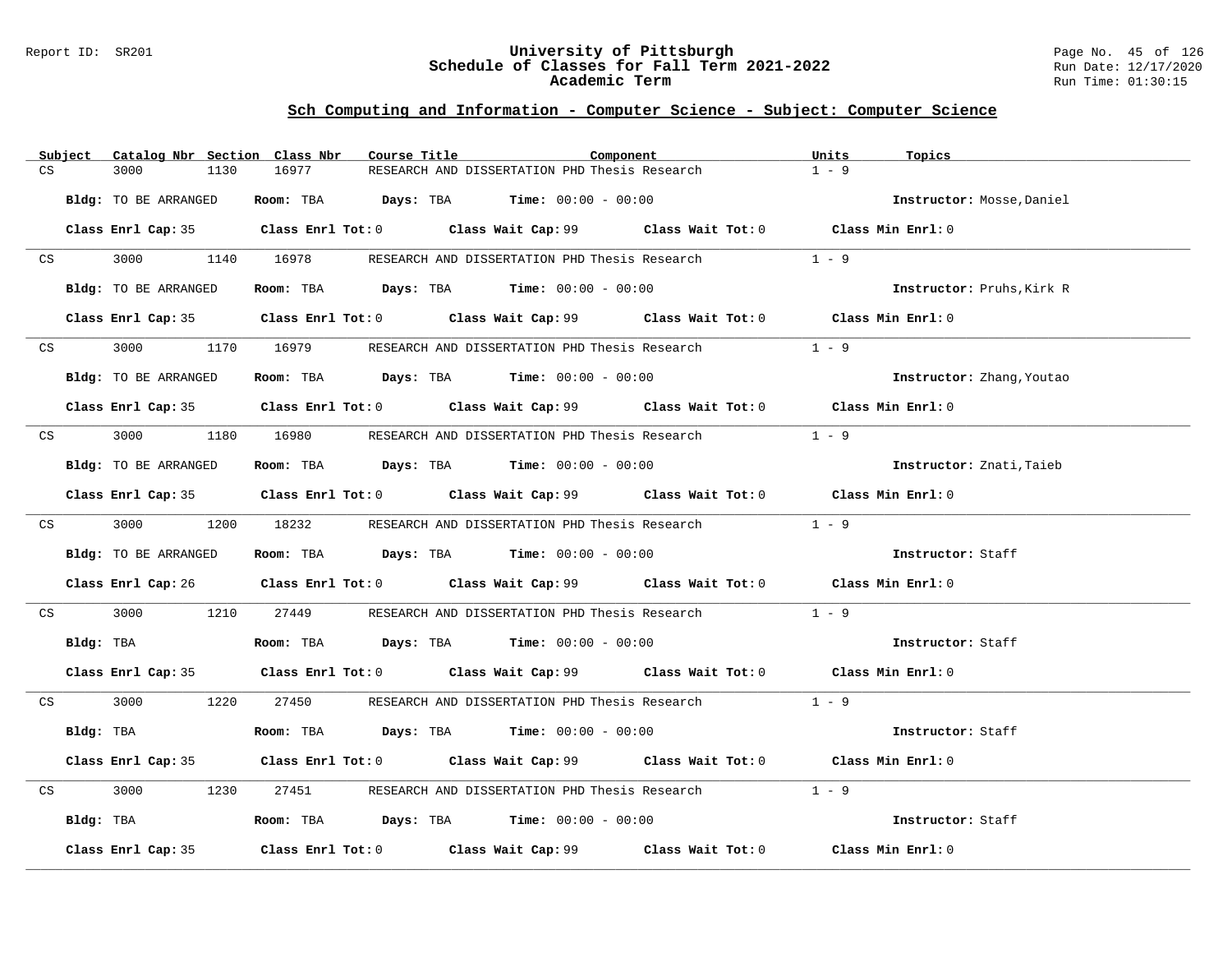| CS | 3510                                                                              | 27460<br>1010       |            | ADV TOPICS IN OPRATING SYSTEMSSeminar |                     |                           |  |
|----|-----------------------------------------------------------------------------------|---------------------|------------|---------------------------------------|---------------------|---------------------------|--|
|    | Bldg: Sennott Square                                                              | <b>Room:</b> 06516  | Days: MW   | <b>Time:</b> $11:00 - 12:15$          |                     | Instructor: Lange, John R |  |
|    | Class Enrl Cap: 18<br><b>Room Characteristics:</b> PeopleSoft - Scheduled (PS)(1) | Class Enrl Tot: $0$ |            | Class Wait Cap: 99                    | Class Wait Tot: $0$ | Class Min $Enr1:0$        |  |
| CS | 3570                                                                              | 27473<br>1010       |            | ADV TOPICS IN USER INTERFACE Seminar  |                     |                           |  |
|    | Bldg: Sennott Square                                                              | <b>Room:</b> 05313  | Days: TuTh | <b>Time:</b> $11:00 - 12:15$          |                     | Instructor: Biehl, Jacob  |  |
|    | Class Enrl Cap: 30<br><b>Room Characteristics:</b> PeopleSoft - Scheduled (PS)(1) | Class Enrl Tot: $0$ |            | Class Wait Cap: 99                    | Class Wait Tot: $0$ | Class Min $Enr1:0$        |  |

"This course will explore emerging topics at the intersection of the fields of human-computer interaction (HCI), systems, and data. The course intends to introduce graduate researchers to important human interaction and interface design considerations in a variety of emerging areas; including IoT, AI and data driven interfaces, voice and conversational interfaces, sensor-driven interactions, mobile and multi-device user experiences, and applications to health, wellbeing, and safety. Students will gain an understanding of foundational HCI and interface design concepts, such as iterative design, experimentation, and evaluation within the context of the course topics, assignments, and projects.¿ Pre-reqs: Graduate-level courses in Systems, Algorithms and Data Structure, and Artificial Intelligence, or permission of instructor.

| CS | 3720                 | 1010 | 29388                                                                            |            | ADV TOPICS IN INTERNET THINGS Seminar |                   |                          |  |
|----|----------------------|------|----------------------------------------------------------------------------------|------------|---------------------------------------|-------------------|--------------------------|--|
|    | Bldg: Sennott Square |      | <b>Room:</b> 06516                                                               | Days: TuTh | <b>Time:</b> $09:30 - 10:45$          |                   | Instructor: Lee, Stephen |  |
|    | Class Enrl Cap: 18   |      | Class Enrl Tot: 0<br><b>Room Characteristics:</b> PeopleSoft - Scheduled (PS)(1) |            | Class Wait Cap: 99                    | Class Wait Tot: 0 | Class Min Enrl: 0        |  |

Advances in technology have made the Internet of Things (IoT) devices more sophisticated and pervasive. This has led to widespread adoption of IoT devices in many domains such as healthcare, home automation systems, transportation, and critical infrastructure. The goal of this course is to explore the recent advances in designing IoT systems through a sequence of readings. We will examine several aspects and techniques of IoT, including security, power and energy management, fault tolerance, cloud, and sensor networks. Students will gain hands-on experience in developing IoT systems, identify the major research challenges in current IoT research, and acquire new scientific tools for research and development. We will drive the class based on student interests, and all students are expected to make at least one presentation and complete a course project in consultation with the instructor.

| CS | 3900<br>1010                | 10875               | PHD DIRECTED STUDY                        | Directed Studies    | $-9$                               |
|----|-----------------------------|---------------------|-------------------------------------------|---------------------|------------------------------------|
|    | <b>Bldg:</b> TO BE ARRANGED | Room: TBA           | <b>Time:</b> $00:00 - 00:00$<br>Days: TBA |                     | Instructor: Walker, Erin           |
|    | Class Enrl Cap: 40          | Class Enrl Tot: 0   | Class Wait Cap: 99                        | Class Wait Tot: 0   | Class Min Enrl: 0                  |
| CS | 3900<br>1020                | 16981               | PHD DIRECTED STUDY                        | Directed Studies    | $1 - 9$                            |
|    | <b>Bldg:</b> TO BE ARRANGED | Room: TBA           | <b>Time:</b> $00:00 - 00:00$<br>Days: TBA |                     | Instructor: Chang, Shi-Kuo         |
|    | Class Enrl Cap: 35          | Class Enrl Tot: $0$ | Class Wait Cap: 99                        | Class Wait $Tot: 0$ | Class Min Enrl: 0                  |
| CS | 3900<br>1030                | 16982               | PHD DIRECTED STUDY                        | Directed Studies    | $1 - 9$                            |
|    | <b>Bldg:</b> TO BE ARRANGED | Room: TBA           | <b>Time:</b> $00:00 - 00:00$<br>Days: TBA |                     | Instructor: Childers, Bruce Robert |
|    | Class Enrl Cap: 35          | Class Enrl Tot: 0   | Class Wait Cap: 99                        | Class Wait Tot: 0   | Class Min Enrl: 0                  |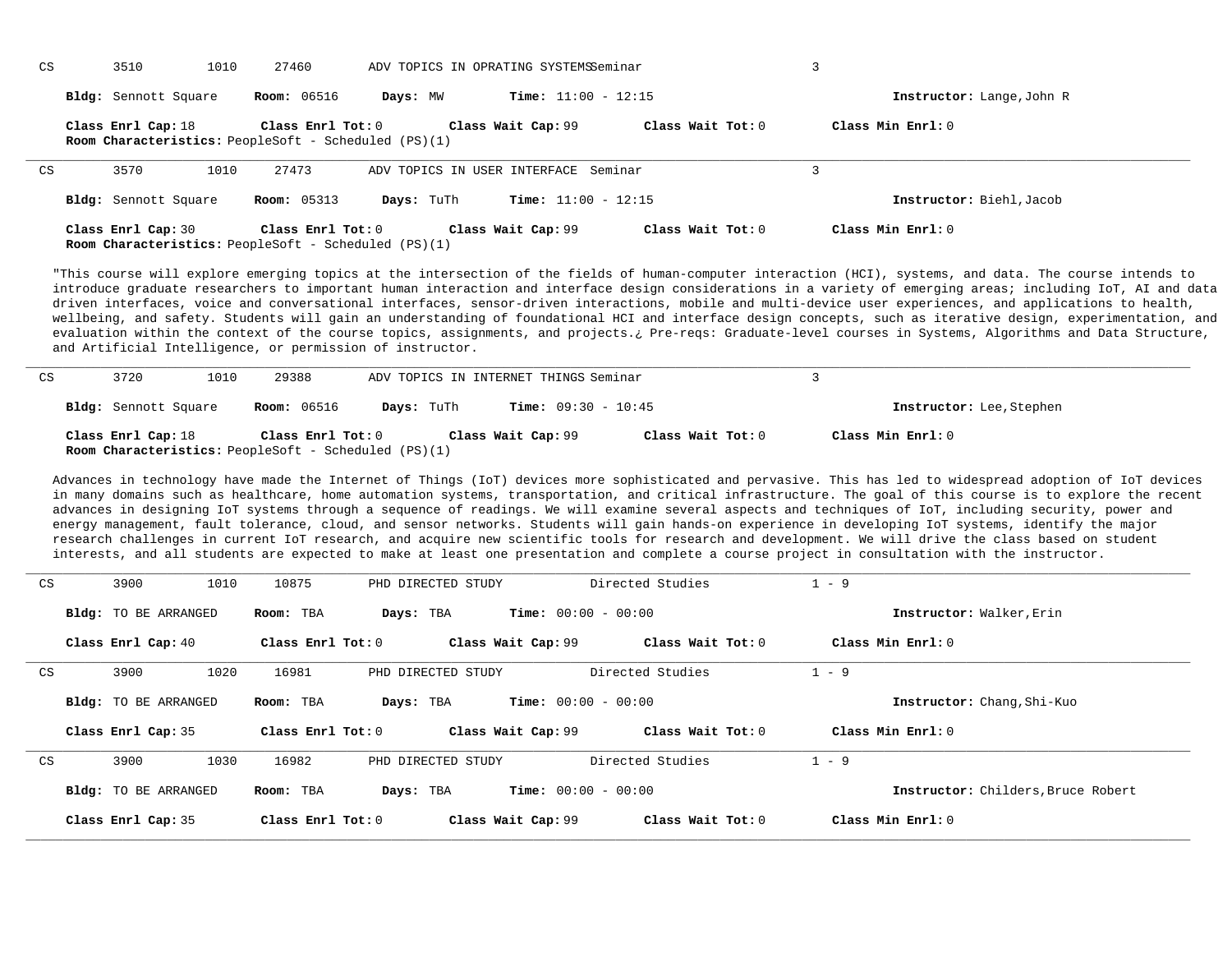### Report ID: SR201 **University of Pittsburgh** Page No. 47 of 126 **Schedule of Classes for Fall Term 2021-2022** Run Date: 12/17/2020 **Academic Term** Run Time: 01:30:15

|    | Subject         | Catalog Nbr Section Class Nbr | Course Title                                                   | Component                                                                                   | Units<br>Topics                       |
|----|-----------------|-------------------------------|----------------------------------------------------------------|---------------------------------------------------------------------------------------------|---------------------------------------|
| CS |                 | 3900<br>1040                  | 16983<br>PHD DIRECTED STUDY                                    | Directed Studies                                                                            | $1 - 9$                               |
|    |                 | Bldg: TO BE ARRANGED          | Room: TBA $Days:$ TBA Time: $00:00 - 00:00$                    |                                                                                             | Instructor: Chrysanthis, Panos K      |
|    |                 |                               |                                                                | Class Enrl Cap: 35 Class Enrl Tot: 0 Class Wait Cap: 99 Class Wait Tot: 0 Class Min Enrl: 0 |                                       |
|    | CS              |                               |                                                                | 3900 1050 16984 PHD DIRECTED STUDY Directed Studies 1 - 9                                   |                                       |
|    |                 | Bldg: TO BE ARRANGED          | Room: TBA $Days:$ TBA $Time: 00:00 - 00:00$                    |                                                                                             | Instructor: Hauskrecht, Milos         |
|    |                 |                               |                                                                | Class Enrl Cap: 35 Class Enrl Tot: 0 Class Wait Cap: 99 Class Wait Tot: 0 Class Min Enrl: 0 |                                       |
|    | CS <sub>2</sub> | 3900 000                      |                                                                | 1060 16985 PHD DIRECTED STUDY Directed Studies                                              | $1 - 9$                               |
|    |                 | Bldg: TO BE ARRANGED          | Room: TBA $Days:$ TBA $Time: 00:00 - 00:00$                    |                                                                                             | Instructor: Hwa, Rebecca              |
|    |                 |                               |                                                                | Class Enrl Cap: 35 Class Enrl Tot: 0 Class Wait Cap: 99 Class Wait Tot: 0 Class Min Enrl: 0 |                                       |
|    |                 |                               |                                                                | CS 3900 1070 16986 PHD DIRECTED STUDY Directed Studies                                      | $1 - 9$                               |
|    |                 | Bldg: TO BE ARRANGED          | Room: TBA $Days:$ TBA Time: $00:00 - 00:00$                    |                                                                                             | Instructor: Kovashka, Adriana Ivanona |
|    |                 |                               |                                                                | Class Enrl Cap: 35 Class Enrl Tot: 0 Class Wait Cap: 99 Class Wait Tot: 0 Class Min Enrl: 0 |                                       |
|    |                 |                               |                                                                | CS 3900 1080 16987 PHD DIRECTED STUDY Directed Studies 1 - 9                                |                                       |
|    |                 | Bldg: TO BE ARRANGED          | Room: TBA $Days:$ TBA $Time: 00:00 - 00:00$                    |                                                                                             | Instructor: Labrinidis, Alexandros    |
|    |                 |                               |                                                                | Class Enrl Cap: 35 Class Enrl Tot: 0 Class Wait Cap: 99 Class Wait Tot: 0 Class Min Enrl: 0 |                                       |
|    |                 | CS 3900                       |                                                                | 1090 16988 PHD DIRECTED STUDY Directed Studies                                              | $1 - 9$                               |
|    |                 | Bldg: TO BE ARRANGED          | Room: TBA $Days:$ TBA $Time: 00:00 - 00:00$                    |                                                                                             | <b>Instructor:</b> Lange, John R      |
|    |                 |                               |                                                                | Class Enrl Cap: 35 Class Enrl Tot: 0 Class Wait Cap: 99 Class Wait Tot: 0 Class Min Enrl: 0 |                                       |
|    |                 |                               |                                                                | CS 3900 1100 16989 PHD DIRECTED STUDY Directed Studies 1 - 9                                |                                       |
|    |                 | Bldg: TO BE ARRANGED          | Room: TBA $Days:$ TBA $Time: 00:00 - 00:00$                    |                                                                                             | Instructor: Lee, Adam J               |
|    |                 |                               |                                                                | Class Enrl Cap: 35 Class Enrl Tot: 0 Class Wait Cap: 99 Class Wait Tot: 0 Class Min Enrl: 0 |                                       |
| CS |                 | 3900                          |                                                                | 1110 16990 PHD DIRECTED STUDY Directed Studies                                              | $1 - 9$                               |
|    |                 | Bldg: TO BE ARRANGED          | Room: TBA $\rule{1em}{0.15mm}$ Days: TBA Time: $00:00 - 00:00$ |                                                                                             | Instructor: Litman, Diane J           |
|    |                 |                               |                                                                | Class Enrl Cap: 35 Class Enrl Tot: 0 Class Wait Cap: 99 Class Wait Tot: 0 Class Min Enrl: 0 |                                       |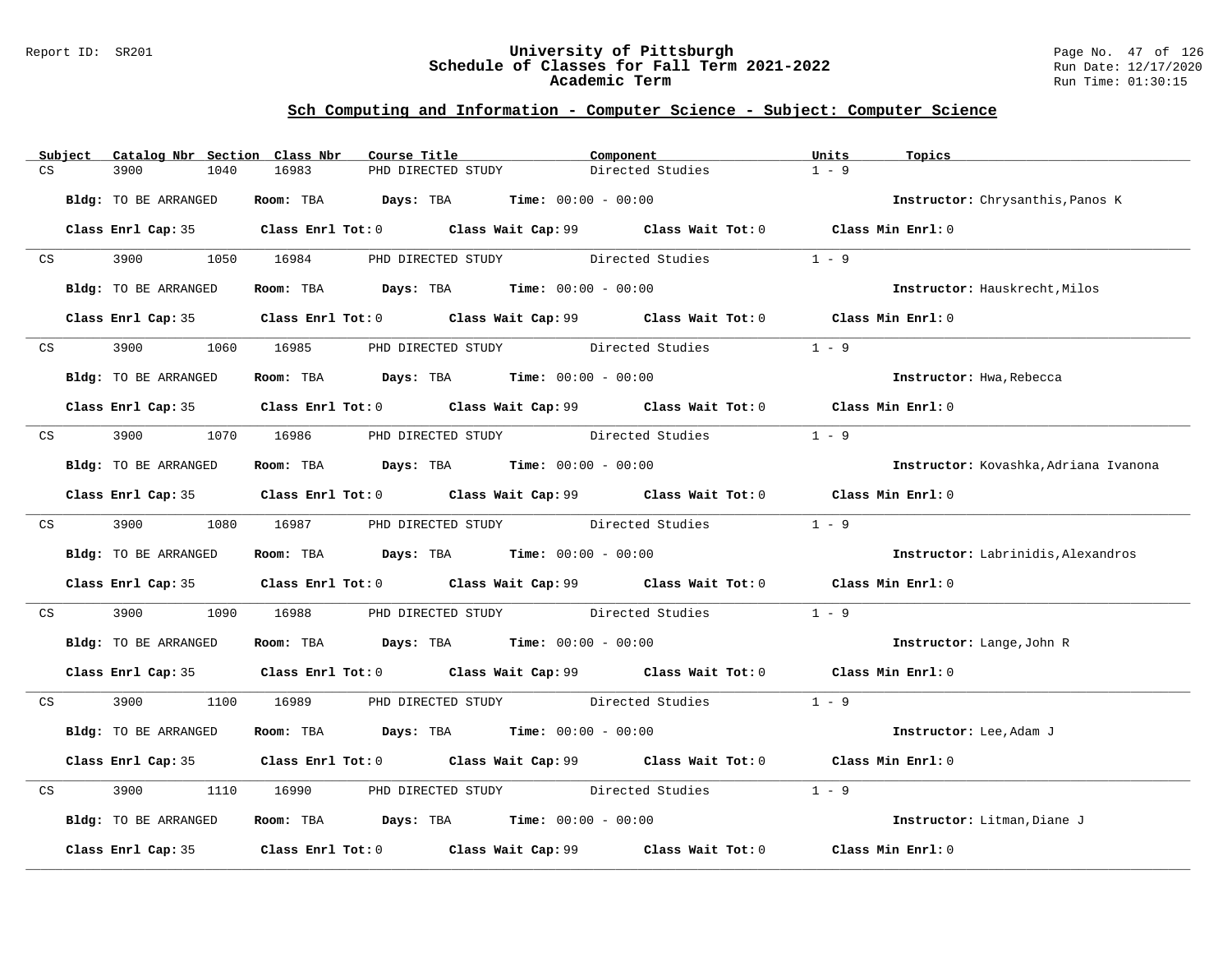| CS | 3900 1120 16991      | PHD DIRECTED STUDY Directed Studies                                                         | $1 - 9$                    |
|----|----------------------|---------------------------------------------------------------------------------------------|----------------------------|
|    | Bldg: TO BE ARRANGED | Room: TBA $\rule{1em}{0.15mm}$ Days: TBA Time: $00:00 - 00:00$                              | Instructor: Melhem, Rami G |
|    |                      | Class Enrl Cap: 35 Class Enrl Tot: 0 Class Wait Cap: 99 Class Wait Tot: 0 Class Min Enrl: 0 |                            |
|    |                      | CS 3900 1130 16992 PHD DIRECTED STUDY Directed Studies 1 - 9                                |                            |
|    |                      | <b>Bldg:</b> TO BE ARRANGED <b>ROOM:</b> TBA <b>Days:</b> TBA <b>Time:</b> $00:00 - 00:00$  | Instructor: Mosse, Daniel  |
|    |                      | Class Enrl Cap: 35 Class Enrl Tot: 0 Class Wait Cap: 99 Class Wait Tot: 0 Class Min Enrl: 0 |                            |
|    |                      | CS 3900 1140 16993 PHD DIRECTED STUDY Directed Studies 1 - 9                                |                            |
|    |                      | Bldg: TO BE ARRANGED ROOM: TBA Days: TBA Time: 00:00 - 00:00                                | Instructor: Pruhs, Kirk R  |
|    |                      | Class Enrl Cap: 35 Class Enrl Tot: 0 Class Wait Cap: 99 Class Wait Tot: 0 Class Min Enrl: 0 |                            |
|    |                      | CS 3900 1170 16994 PHD DIRECTED STUDY Directed Studies 1 - 9                                |                            |
|    |                      | Bldg: TO BE ARRANGED Room: TBA Days: TBA Time: 00:00 - 00:00                                | Instructor: Zhang, Youtao  |
|    |                      | Class Enrl Cap: 35 Class Enrl Tot: 0 Class Wait Cap: 99 Class Wait Tot: 0 Class Min Enrl: 0 |                            |
|    |                      | CS 3900 1180 16995 PHD DIRECTED STUDY Directed Studies 1 - 9                                |                            |
|    |                      | Bldg: TO BE ARRANGED ROOM: TBA Days: TBA Time: 00:00 - 00:00                                | Instructor: Znati, Taieb   |
|    |                      | Class Enrl Cap: 35 Class Enrl Tot: 0 Class Wait Cap: 99 Class Wait Tot: 0 Class Min Enrl: 0 |                            |
|    |                      | CS 3900 $1200$ 18233 PHD DIRECTED STUDY Directed Studies $1 - 9$                            |                            |
|    |                      | Bldg: TO BE ARRANGED Room: TBA Days: TBA Time: 00:00 - 00:00                                | Instructor: Staff          |
|    |                      | Class Enrl Cap: 26 Class Enrl Tot: 0 Class Wait Cap: 99 Class Wait Tot: 0 Class Min Enrl: 0 |                            |
|    |                      | CS 3900 1210 27452 PHD DIRECTED STUDY Directed Studies 1 - 9                                |                            |
|    |                      | Bldg: TBA                    Room: TBA         Days: TBA         Time: 00:00 - 00:00        | Instructor: Staff          |
|    |                      | Class Enrl Cap: 35 Class Enrl Tot: 0 Class Wait Cap: 99 Class Wait Tot: 0 Class Min Enrl: 0 |                            |
|    |                      | CS 3900 1220 27453 PHD DIRECTED STUDY Directed Studies 1 - 9                                |                            |
|    |                      | Bldg: TBA                   Room: TBA        Days: TBA        Time: 00:00 - 00:00           | Instructor: Staff          |
|    |                      | Class Enrl Cap: 35 Class Enrl Tot: 0 Class Wait Cap: 99 Class Wait Tot: 0 Class Min Enrl: 0 |                            |
|    |                      | CS 3900 1230 27454 PHD DIRECTED STUDY Directed Studies 1 - 9                                |                            |
|    |                      |                                                                                             | Instructor: Staff          |
|    |                      | Class Enrl Cap: 35 Class Enrl Tot: 0 Class Wait Cap: 99 Class Wait Tot: 0 Class Min Enrl: 0 |                            |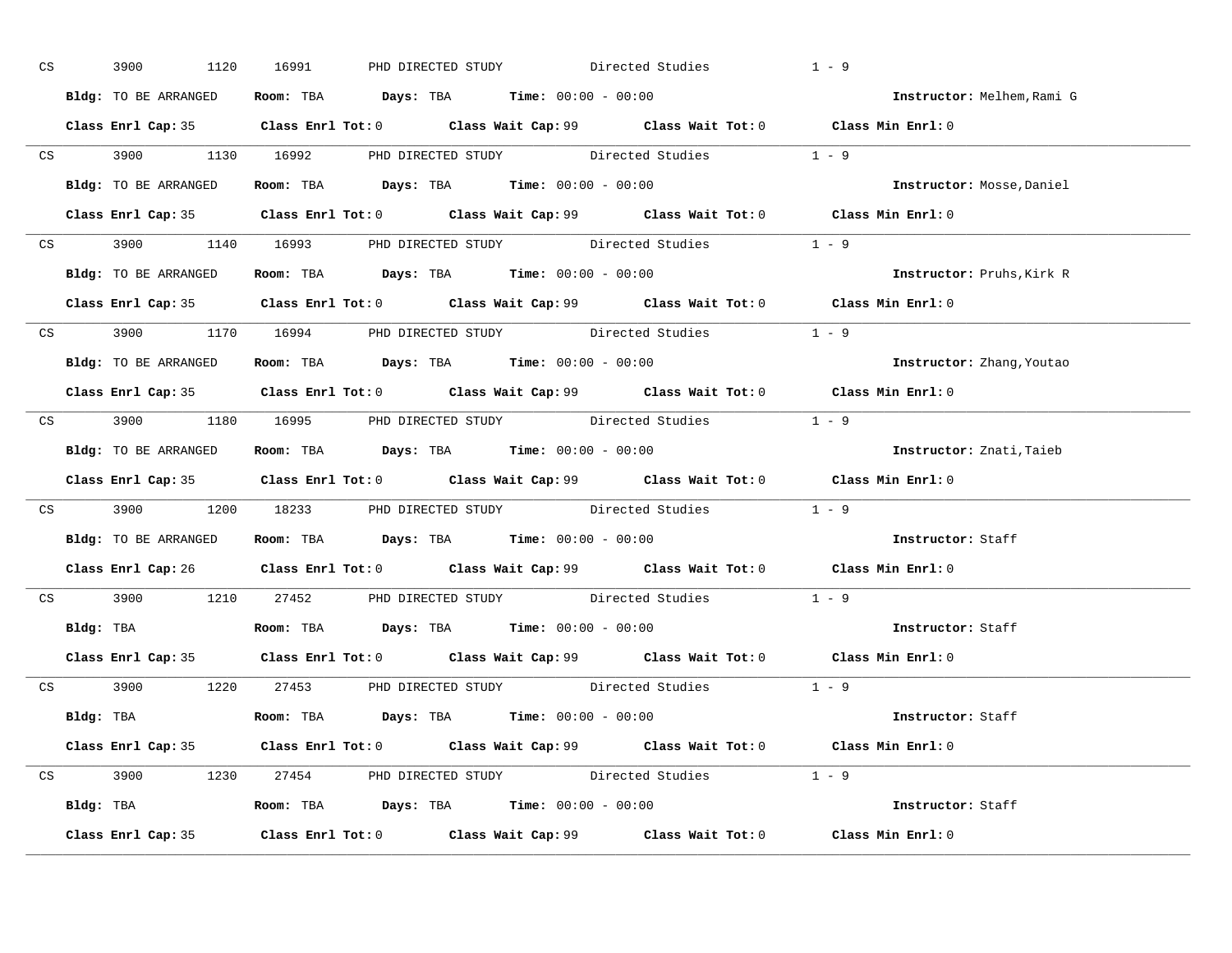### Report ID: SR201 **University of Pittsburgh** Page No. 49 of 126 **Schedule of Classes for Fall Term 2021-2022** Run Date: 12/17/2020 **Academic Term** Run Time: 01:30:15

| Subject | Catalog Nbr Section Class Nbr | Course Title                                | Component                                                                                                                       | Units   | Topics                                    |
|---------|-------------------------------|---------------------------------------------|---------------------------------------------------------------------------------------------------------------------------------|---------|-------------------------------------------|
| ISSP    | 2000<br>1010                  | 10342<br>MS RESEARCH                        | Thesis Research                                                                                                                 | $1 - 9$ |                                           |
|         | Bldg: TO BE ARRANGED          | Room: TBA $Days:$ TBA $Time: 00:00 - 00:00$ |                                                                                                                                 |         | Instructor: Staff                         |
|         |                               |                                             | Class Enrl Cap: 15 Class Enrl Tot: 0 Class Wait Cap: 99 Class Wait Tot: 0 Class Min Enrl: 0                                     |         |                                           |
| ISSP    | 2000 1020                     | 22329 MS RESEARCH                           | Thesis Research                                                                                                                 | $1 - 9$ |                                           |
|         | Bldg: TO BE ARRANGED          |                                             | Room: TBA $Days: TBA$ Time: $00:00 - 00:00$                                                                                     |         | Instructor: Brusilovsky, Peter Leonid     |
|         |                               |                                             | Class Enrl Cap: 10 $\qquad$ Class Enrl Tot: 0 $\qquad$ Class Wait Cap: 99 $\qquad$ Class Wait Tot: 0 $\qquad$ Class Min Enrl: 0 |         |                                           |
| ISSP    | 2000<br>1030                  | 22330<br>MS RESEARCH                        | Thesis Research                                                                                                                 | $1 - 9$ |                                           |
|         | <b>Bldg:</b> TO BE ARRANGED   | Room: TBA $Days:$ TBA $Time: 00:00 - 00:00$ |                                                                                                                                 |         | Instructor: Cooper, Gregory F             |
|         |                               |                                             | Class Enrl Cap: 10 Class Enrl Tot: 0 Class Wait Cap: 99 Class Wait Tot: 0 Class Min Enrl: 0                                     |         |                                           |
| ISSP    | 2000 1040                     | 22331 MS RESEARCH                           | Thesis Research                                                                                                                 | $1 - 9$ |                                           |
|         | Bldg: TO BE ARRANGED          |                                             | Room: TBA $Days:$ TBA $Time: 00:00 - 00:00$                                                                                     |         | Instructor: Staff                         |
|         |                               |                                             | Class Enrl Cap: 10 Class Enrl Tot: 0 Class Wait Cap: 99 Class Wait Tot: 0 Class Min Enrl: 0                                     |         |                                           |
| ISSP    |                               | 2000 1050 22332 MS RESEARCH                 | Thesis Research                                                                                                                 | $1 - 9$ |                                           |
|         | Bldg: TO BE ARRANGED          | Room: TBA $Days:$ TBA $Time: 00:00 - 00:00$ |                                                                                                                                 |         | Instructor: Farzan, Rosta                 |
|         |                               |                                             | Class Enrl Cap: 10 $\qquad$ Class Enrl Tot: 0 $\qquad$ Class Wait Cap: 99 $\qquad$ Class Wait Tot: 0 $\qquad$ Class Min Enrl: 0 |         |                                           |
| ISSP    | 2000<br>1060                  | 22333                                       | MS RESEARCH <b>Example 2018</b> Thesis Research                                                                                 | $1 - 9$ |                                           |
|         | Bldg: TO BE ARRANGED          | Room: TBA $Days:$ TBA $Time: 00:00 - 00:00$ |                                                                                                                                 |         | Instructor: Ganapathiraju, Madhavi Kumari |
|         |                               |                                             | Class Enrl Cap: 10 $\qquad$ Class Enrl Tot: 0 $\qquad$ Class Wait Cap: 99 $\qquad$ Class Wait Tot: 0 $\qquad$ Class Min Enrl: 0 |         |                                           |
| ISSP    | 2000 1070                     | 22334<br>MS RESEARCH                        | Thesis Research $1 - 9$                                                                                                         |         |                                           |
|         | Bldg: TO BE ARRANGED          | Room: TBA $Days:$ TBA $Time: 00:00 - 00:00$ |                                                                                                                                 |         | Instructor: Gopalakrishnan, Vanathi       |
|         |                               |                                             | Class Enrl Cap: 10 $\qquad$ Class Enrl Tot: 0 $\qquad$ Class Wait Cap: 99 $\qquad$ Class Wait Tot: 0                            |         | Class Min Enrl: 0                         |
| ISSP    | 2000<br>1080                  | 22335<br>MS RESEARCH                        | Thesis Research                                                                                                                 | $1 - 9$ |                                           |
|         | Bldg: TO BE ARRANGED          |                                             | Room: TBA $Days:$ TBA Time: $00:00 - 00:00$                                                                                     |         | Instructor: Hauskrecht, Milos             |
|         | Class Enrl Cap: 10            |                                             | Class Enrl Tot: $0$ Class Wait Cap: $99$ Class Wait Tot: $0$                                                                    |         | Class Min Enrl: 0                         |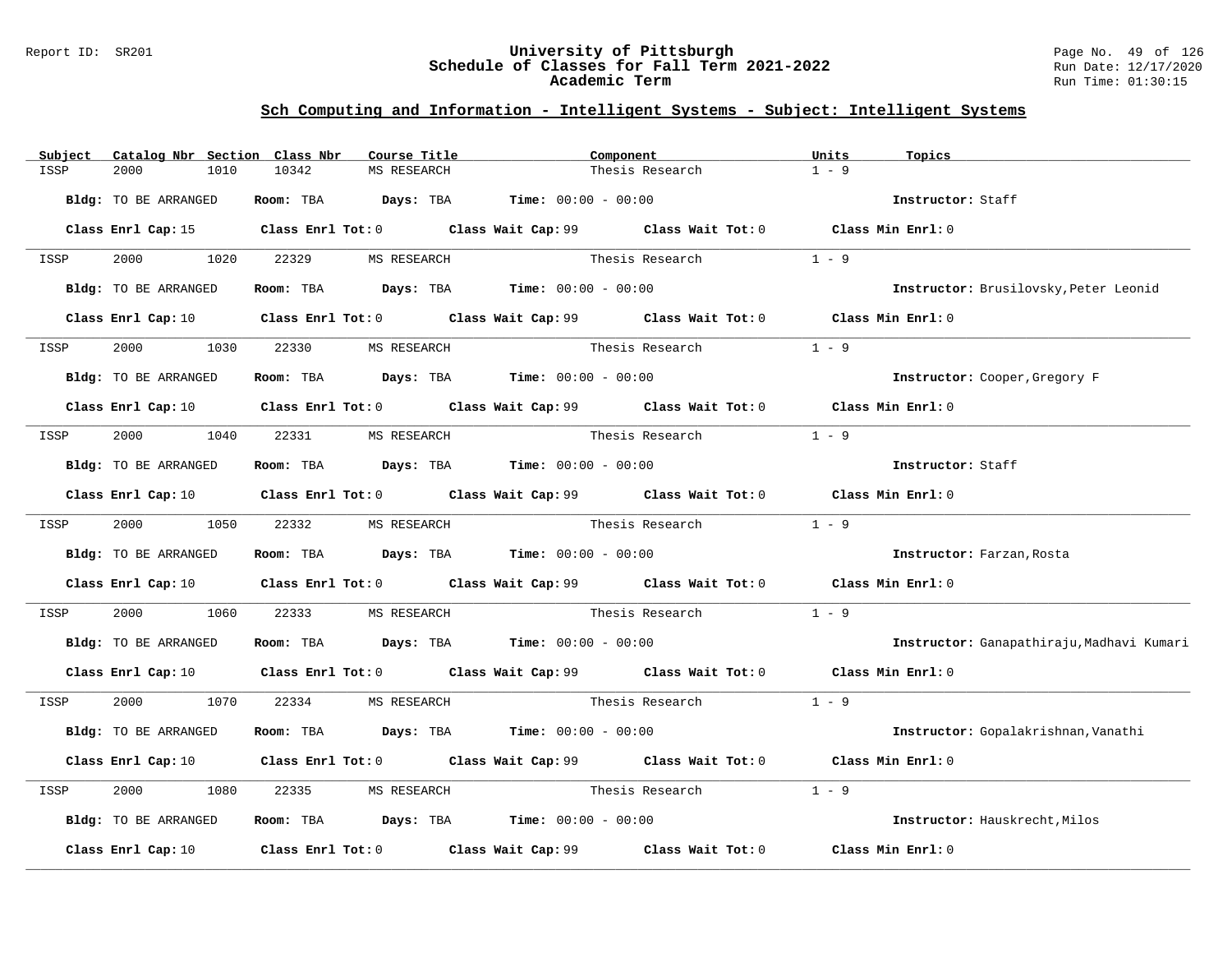| ISSP | 2000                             | 1090 | 22336 | MS RESEARCH |                                                                                          | Thesis Research                                                           | $1 - 9$                                                                                                                         |
|------|----------------------------------|------|-------|-------------|------------------------------------------------------------------------------------------|---------------------------------------------------------------------------|---------------------------------------------------------------------------------------------------------------------------------|
|      | <b>Bldg:</b> TO BE ARRANGED      |      |       |             | Room: TBA $\rule{1em}{0.15mm}$ Days: TBA $\rule{1.15mm}]{0.15mm}$ Time: $0.000 - 0.0000$ |                                                                           | Instructor: He, Daging                                                                                                          |
|      |                                  |      |       |             |                                                                                          |                                                                           | Class Enrl Cap: 10 Class Enrl Tot: 0 Class Wait Cap: 99 Class Wait Tot: 0 Class Min Enrl: 0                                     |
| ISSP |                                  |      |       |             |                                                                                          | 2000 1100 22337 MS RESEARCH Thesis Research 1 - 9                         |                                                                                                                                 |
|      | Bldg: TO BE ARRANGED             |      |       |             | Room: TBA $Days:$ TBA $Time: 00:00 - 00:00$                                              |                                                                           | Instructor: Hochheiser, Harry Stewart                                                                                           |
|      |                                  |      |       |             |                                                                                          |                                                                           | Class Enrl Cap: 10 Class Enrl Tot: 0 Class Wait Cap: 99 Class Wait Tot: 0 Class Min Enrl: 0                                     |
|      | ISSP 2000 1110 22338 MS RESEARCH |      |       |             |                                                                                          | Thesis Research $1 - 9$                                                   |                                                                                                                                 |
|      |                                  |      |       |             | Bldg: TO BE ARRANGED ROOM: TBA Days: TBA Time: 00:00 - 00:00                             |                                                                           | Instructor: Hwa, Rebecca                                                                                                        |
|      |                                  |      |       |             |                                                                                          | Class Enrl Cap: 10 Class Enrl Tot: 0 Class Wait Cap: 99 Class Wait Tot: 0 | Class Min Enrl: 0                                                                                                               |
|      | ISSP 2000 1120 22339 MS RESEARCH |      |       |             |                                                                                          | Thesis Research $1 - 9$                                                   |                                                                                                                                 |
|      | Bldg: TO BE ARRANGED             |      |       |             | Room: TBA $Days:$ TBA $Time: 00:00 - 00:00$                                              |                                                                           | Instructor: Jiang, Xia                                                                                                          |
|      |                                  |      |       |             |                                                                                          |                                                                           | Class Enrl Cap: 10 Class Enrl Tot: 0 Class Wait Cap: 99 Class Wait Tot: 0 Class Min Enrl: 0                                     |
|      | ISSP 2000 1130 22340 MS RESEARCH |      |       |             |                                                                                          | Thesis Research $1 - 9$                                                   |                                                                                                                                 |
|      | Bldg: TO BE ARRANGED             |      |       |             | Room: TBA $Days:$ TBA $Time: 00:00 - 00:00$                                              |                                                                           | Instructor: Lewis, Charles Michael                                                                                              |
|      |                                  |      |       |             |                                                                                          |                                                                           | Class Enrl Cap: 10 Class Enrl Tot: 0 Class Wait Cap: 99 Class Wait Tot: 0 Class Min Enrl: 0                                     |
| ISSP |                                  |      |       |             |                                                                                          | 2000 1140 22341 MS RESEARCH Thesis Research 1 - 9                         |                                                                                                                                 |
|      | Bldg: TO BE ARRANGED             |      |       |             | Room: TBA $Days:$ TBA Time: $00:00 - 00:00$                                              |                                                                           | Instructor: Litman, Diane J                                                                                                     |
|      |                                  |      |       |             |                                                                                          |                                                                           | Class Enrl Cap: 10 Class Enrl Tot: 0 Class Wait Cap: 99 Class Wait Tot: 0 Class Min Enrl: 0                                     |
| ISSP | 2000 1150 22342 MS RESEARCH      |      |       |             |                                                                                          | Thesis Research                                                           | $1 - 9$                                                                                                                         |
|      |                                  |      |       |             | Bldg: TO BE ARRANGED Room: TBA Days: TBA Time: 00:00 - 00:00                             |                                                                           | Instructor: Munro, Paul W                                                                                                       |
|      | Class Enrl Cap: 10               |      |       |             |                                                                                          |                                                                           | Class Enrl Tot: 0 $\,$ Class Wait Cap: 99 $\,$ Class Wait Tot: 0 $\,$ Class Min Enrl: 0 $\,$                                    |
|      | ISSP 2000 1160 22343 MS RESEARCH |      |       |             |                                                                                          | Thesis Research                                                           | $1 - 9$                                                                                                                         |
|      | Bldg: TO BE ARRANGED             |      |       |             | Room: TBA $\rule{1em}{0.15mm}$ Days: TBA Time: $00:00 - 00:00$                           |                                                                           | Instructor: Tsui, Fu-Chiang                                                                                                     |
|      |                                  |      |       |             |                                                                                          |                                                                           | Class Enrl Cap: 10 $\qquad$ Class Enrl Tot: 0 $\qquad$ Class Wait Cap: 99 $\qquad$ Class Wait Tot: 0 $\qquad$ Class Min Enrl: 0 |
|      | ISSP 2000 1170 22344 MS RESEARCH |      |       |             |                                                                                          | Thesis Research $1 - 9$                                                   |                                                                                                                                 |
|      | Bldg: TO BE ARRANGED             |      |       |             | Room: TBA $\rule{1em}{0.15mm}$ Days: TBA Time: $00:00 - 00:00$                           |                                                                           | Instructor: Visweswaran, Shyam                                                                                                  |
|      |                                  |      |       |             |                                                                                          | Class Enrl Cap: 10 Class Enrl Tot: 0 Class Wait Cap: 99 Class Wait Tot: 0 | Class Min Enrl: 0                                                                                                               |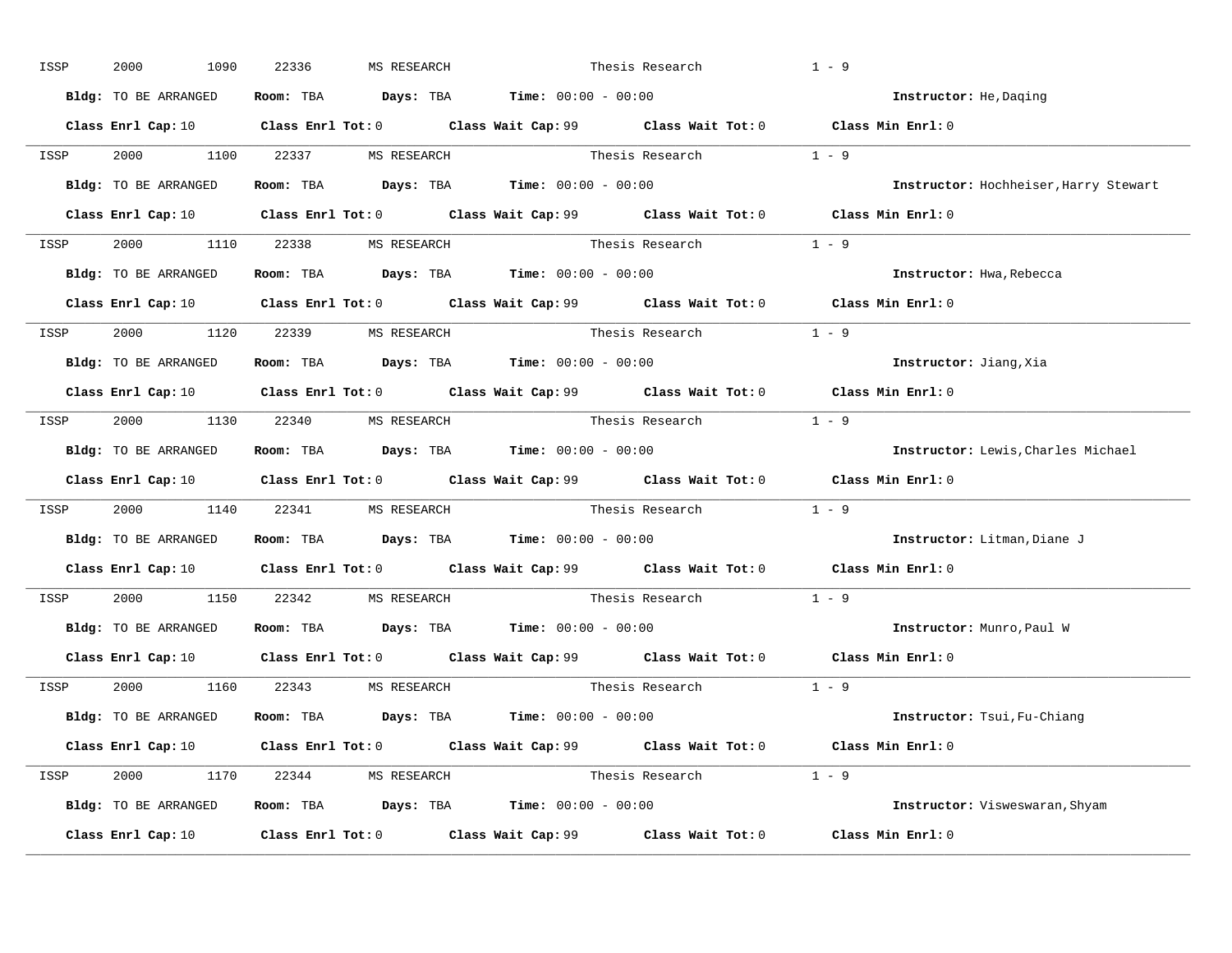### Report ID: SR201 **University of Pittsburgh** Page No. 51 of 126 **Schedule of Classes for Fall Term 2021-2022** Run Date: 12/17/2020 **Academic Term** Run Time: 01:30:15

### **Sch Computing and Information - Intelligent Systems - Subject: Intelligent Systems**

| Catalog Nbr Section Class Nbr<br>Subject | Course Title                                                                                                                                                                           | Component                                                    | Units<br>Topics                     |
|------------------------------------------|----------------------------------------------------------------------------------------------------------------------------------------------------------------------------------------|--------------------------------------------------------------|-------------------------------------|
| ISSP<br>2000<br>1180                     | 22345<br>MS RESEARCH                                                                                                                                                                   | Thesis Research                                              | $1 - 9$                             |
| Bldg: TO BE ARRANGED                     | Room: TBA                                                                                                                                                                              | <b>Days:</b> TBA <b>Time:</b> $00:00 - 00:00$                | Instructor: Wang, Jingtao           |
| Class Enrl Cap: 10                       |                                                                                                                                                                                        | Class Enrl Tot: $0$ Class Wait Cap: $99$ Class Wait Tot: $0$ | Class Min Enrl: 0                   |
| 2000<br>1190<br>ISSP                     | 22346<br>MS RESEARCH                                                                                                                                                                   | Thesis Research                                              | $1 - 9$                             |
| Bldg: TO BE ARRANGED                     | Room: TBA<br>Days: TBA                                                                                                                                                                 | <b>Time:</b> $00:00 - 00:00$                                 | Instructor:                         |
| Class Enrl Cap: 10                       | $Class$ $Enrl$ $Tot: 0$                                                                                                                                                                | Class Wait Cap: 99 Class Wait Tot: 0 Class Min Enrl: 0       |                                     |
| 2000<br>ISSP<br>1200                     | 22347<br>MS RESEARCH                                                                                                                                                                   | Thesis Research                                              | $1 - 9$                             |
| <b>Bldg:</b> TO BE ARRANGED              | Room: TBA                                                                                                                                                                              | <b>Days:</b> TBA <b>Time:</b> $00:00 - 00:00$                | Instructor: Staff                   |
| Class Enrl Cap: 10                       | Class Enrl Tot: $0$                                                                                                                                                                    | Class Wait Cap: 99<br>Class Wait Tot: 0                      | Class Min Enrl: 0                   |
| 2020<br>1070<br>ISSP                     | 11245                                                                                                                                                                                  | TOPICS IN INTELLIGENT SYSTEMS Lecture                        | <sup>1</sup>                        |
| Bldg: Sennott Square                     | <b>Room:</b> 05317                                                                                                                                                                     | <b>Days:</b> F <b>Time:</b> $12:30 - 13:30$                  | Instructor: Gopalakrishnan, Vanathi |
| Class Enrl Cap: 20                       | Class Enrl Tot: 0 Class Wait Cap: 99                                                                                                                                                   | Class Wait Tot: 0                                            | Class Min Enrl: 0                   |
| 2130<br>1010<br>ISSP                     | 28684                                                                                                                                                                                  | INFORMATN STORAGE & RETRIEVAL Lecture                        | $\mathcal{L}$                       |
| Bldg: TBA                                | Room: TBA                                                                                                                                                                              | <b>Days:</b> M <b>Time:</b> $12:00 - 14:50$                  | Instructor: He, Daging              |
| Class Enrl Cap: 1                        | Class Enrl Tot: 0                                                                                                                                                                      | Class Wait Cap: 99 Class Wait Tot: 0                         | Class Min Enrl: 0                   |
|                                          | Room Characteristics: PeopleSoft - Scheduled (PS)(1)<br><b>Combined Section ID:</b> $1047$ (INFSCI 2140/ISSP 2130) - INFSCI 2140(#23615)                                               |                                                              |                                     |
| 2221<br>1200<br>ISSP                     | 28685                                                                                                                                                                                  | HUMAN INFORMATION PROCESSING Lecture                         | $\overline{3}$                      |
| Bldg: TBA                                | Room: TBA                                                                                                                                                                              | <b>Days:</b> Th <b>Time:</b> $18:00 - 20:50$                 | Instructor: Walker, Jon             |
| Class Enrl Cap: 5                        |                                                                                                                                                                                        | Class Enrl Tot: 0 Class Wait Cap: 99 Class Wait Tot: 0       | Class Min Enrl: 0                   |
|                                          | Room Characteristics: PeopleSoft - Scheduled (PS)(1)<br><b>Combined Section ID:</b> 1048(INFSCI 2300/ISSP 2221) - INFSCI 2300(#25990)                                                  |                                                              |                                     |
| 2230<br>1010<br>ISSP                     | 28552                                                                                                                                                                                  | INTRO NATURAL LANG PROCSSNG Lecture                          | 3                                   |
| Bldg: Sennott Square                     | <b>Room:</b> 05313                                                                                                                                                                     | <b>Days:</b> TuTh <b>Time:</b> $13:00 - 14:15$               | Instructor: Litman, Diane J         |
| Class Enrl Cap: 1                        | Class Enrl Tot: 0<br>Class Wait Cap: 99<br>Room Characteristics: PeopleSoft - Scheduled (PS)(1)<br>Combined Section ID: 0735(ISSP/2230/CS/2731) - CS 2731(#27455), INFSCI 2420(#28710) | Class Wait Tot: 0                                            | Class Min Enrl: 0                   |

**\_\_\_\_\_\_\_\_\_\_\_\_\_\_\_\_\_\_\_\_\_\_\_\_\_\_\_\_\_\_\_\_\_\_\_\_\_\_\_\_\_\_\_\_\_\_\_\_\_\_\_\_\_\_\_\_\_\_\_\_\_\_\_\_\_\_\_\_\_\_\_\_\_\_\_\_\_\_\_\_\_\_\_\_\_\_\_\_\_\_\_\_\_\_\_\_\_\_\_\_\_\_\_\_\_\_\_\_\_\_\_\_\_\_\_\_\_\_\_\_\_\_\_\_\_\_\_\_\_\_\_\_\_\_\_\_\_\_\_\_\_\_\_\_\_\_\_\_\_\_\_\_\_\_\_\_**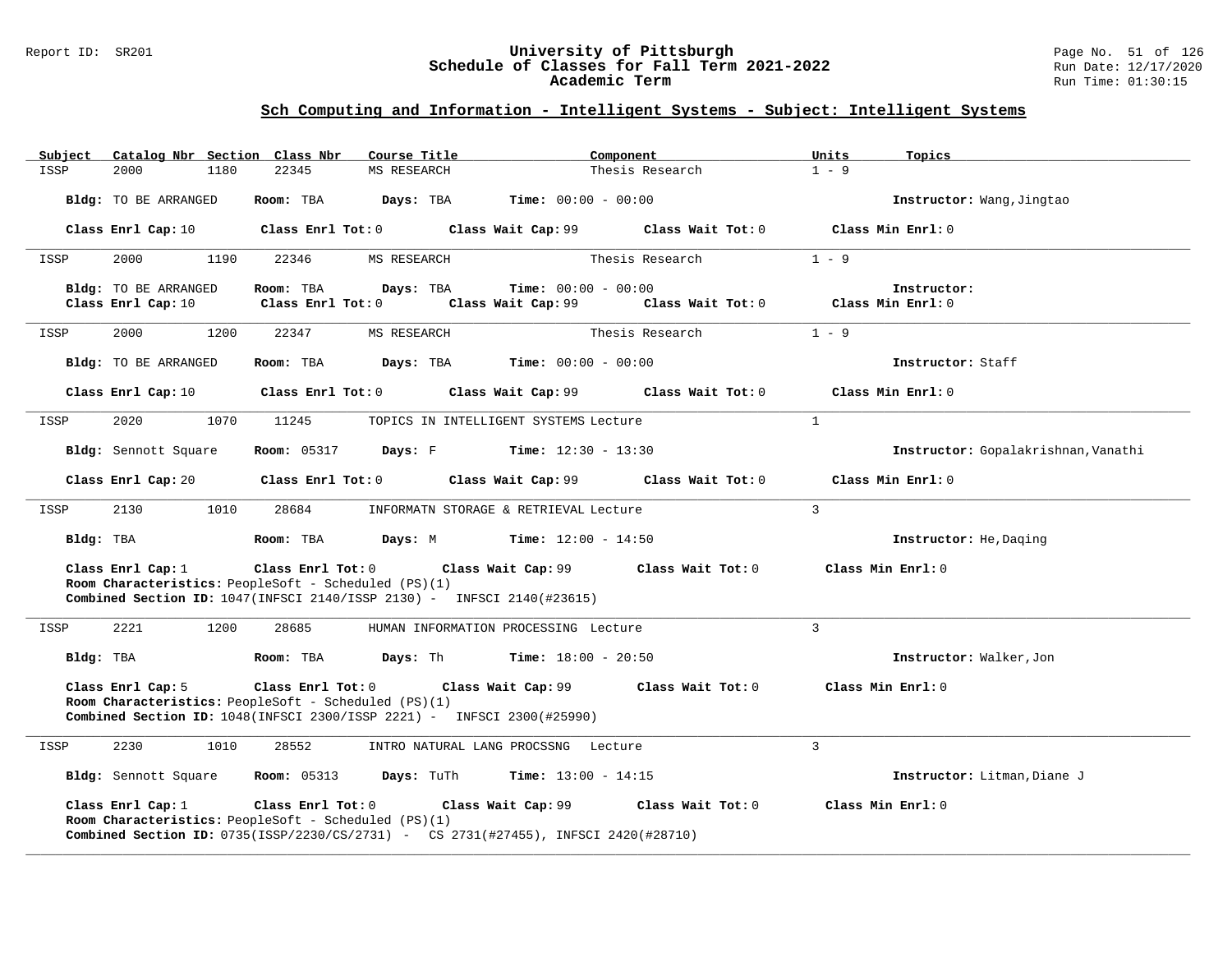### Report ID: SR201 **University of Pittsburgh** Page No. 52 of 126 **Schedule of Classes for Fall Term 2021-2022** Run Date: 12/17/2020 **Academic Term** Run Time: 01:30:15

| Subject              |      | Catalog Nbr Section Class Nbr | Course Title                                                           |                                | Component                                                                                   | Units             | Topics                                    |
|----------------------|------|-------------------------------|------------------------------------------------------------------------|--------------------------------|---------------------------------------------------------------------------------------------|-------------------|-------------------------------------------|
| ISSP<br>2430         | 1010 | 28686                         | SOCIAL COMPUTING                                                       | Lecture                        |                                                                                             | $\mathcal{L}$     |                                           |
| Bldg: TBA            |      | Room: TBA                     | <b>Days:</b> Tu <b>Time:</b> $18:00 - 20:50$                           |                                |                                                                                             |                   | Instructor: Yu, Lixiu                     |
| Class Enrl Cap: 5    |      |                               | Class Enrl Tot: $0$ Class Wait Cap: $99$ Class Wait Tot: $0$           |                                |                                                                                             | Class Min Enrl: 0 |                                           |
|                      |      |                               | Room Characteristics: PeopleSoft - Scheduled (PS)(1)                   |                                |                                                                                             |                   |                                           |
|                      |      |                               | Combined Section ID: 1049(INFSCI 2430/ISSP 2430) - INFSCI 2430(#28558) |                                |                                                                                             |                   |                                           |
| 2900<br>ISSP         | 1010 | 10764                         | GRADUATE INTERNSHIP                                                    |                                | Internship                                                                                  | $1 - 3$           |                                           |
| Bldg: TO BE ARRANGED |      |                               | Room: TBA $Days:$ TBA $Time: 00:00 - 00:00$                            |                                |                                                                                             |                   | Instructor: Ashley, Kevin D               |
|                      |      |                               |                                                                        |                                | Class Enrl Cap: 15 Class Enrl Tot: 0 Class Wait Cap: 99 Class Wait Tot: 0 Class Min Enrl: 0 |                   |                                           |
| 2900<br>ISSP         | 1020 | 22404                         |                                                                        | GRADUATE INTERNSHIP 1nternship |                                                                                             | $1 - 3$           |                                           |
| Bldg: TO BE ARRANGED |      |                               | Room: TBA $Days:$ TBA $Time: 00:00 - 00:00$                            |                                |                                                                                             |                   | Instructor: Brusilovsky, Peter Leonid     |
| Class Enrl Cap: 10   |      |                               |                                                                        |                                | Class Enrl Tot: 0 Class Wait Cap: 99 Class Wait Tot: 0                                      |                   | Class Min Enrl: 0                         |
| 2900<br>ISSP         | 1030 | 22405                         |                                                                        | GRADUATE INTERNSHIP 1nternship |                                                                                             | $1 - 3$           |                                           |
| Bldg: TO BE ARRANGED |      |                               | Room: TBA $Days:$ TBA $Time: 00:00 - 00:00$                            |                                |                                                                                             |                   | Instructor: Cooper, Gregory F             |
| Class Enrl Cap: 10   |      |                               |                                                                        |                                | Class Enrl Tot: $0$ Class Wait Cap: $99$ Class Wait Tot: $0$                                |                   | Class Min Enrl: 0                         |
| ISSP<br>2900         | 1040 | 22406                         |                                                                        | GRADUATE INTERNSHIP 1nternship |                                                                                             | $1 - 3$           |                                           |
| Bldg: TO BE ARRANGED |      |                               | Room: TBA $Days:$ TBA $Time: 00:00 - 00:00$                            |                                |                                                                                             |                   | Instructor: Staff                         |
| Class Enrl Cap: 10   |      |                               |                                                                        |                                | Class Enrl Tot: $0$ Class Wait Cap: $99$ Class Wait Tot: $0$                                |                   | Class Min Enrl: 0                         |
| 2900<br>ISSP         | 1050 | 22407                         |                                                                        | GRADUATE INTERNSHIP 1nternship |                                                                                             | $1 - 3$           |                                           |
| Bldg: TO BE ARRANGED |      |                               | Room: TBA $Days:$ TBA $Time: 00:00 - 00:00$                            |                                |                                                                                             |                   | Instructor: Farzan, Rosta                 |
| Class Enrl Cap: 10   |      |                               |                                                                        |                                | Class Enrl Tot: $0$ Class Wait Cap: $99$ Class Wait Tot: $0$                                |                   | Class Min Enrl: 0                         |
| 2900<br>ISSP         | 1060 | 22408                         |                                                                        | GRADUATE INTERNSHIP 1nternship |                                                                                             | $1 - 3$           |                                           |
| Bldg: TO BE ARRANGED |      |                               | Room: TBA $Days:$ TBA $Time: 00:00 - 00:00$                            |                                |                                                                                             |                   | Instructor: Ganapathiraju, Madhavi Kumari |
| Class Enrl Cap: 10   |      |                               | Class Enrl Tot: 0 Class Wait Cap: 99                                   |                                | Class Wait Tot: 0                                                                           |                   | Class Min Enrl: 0                         |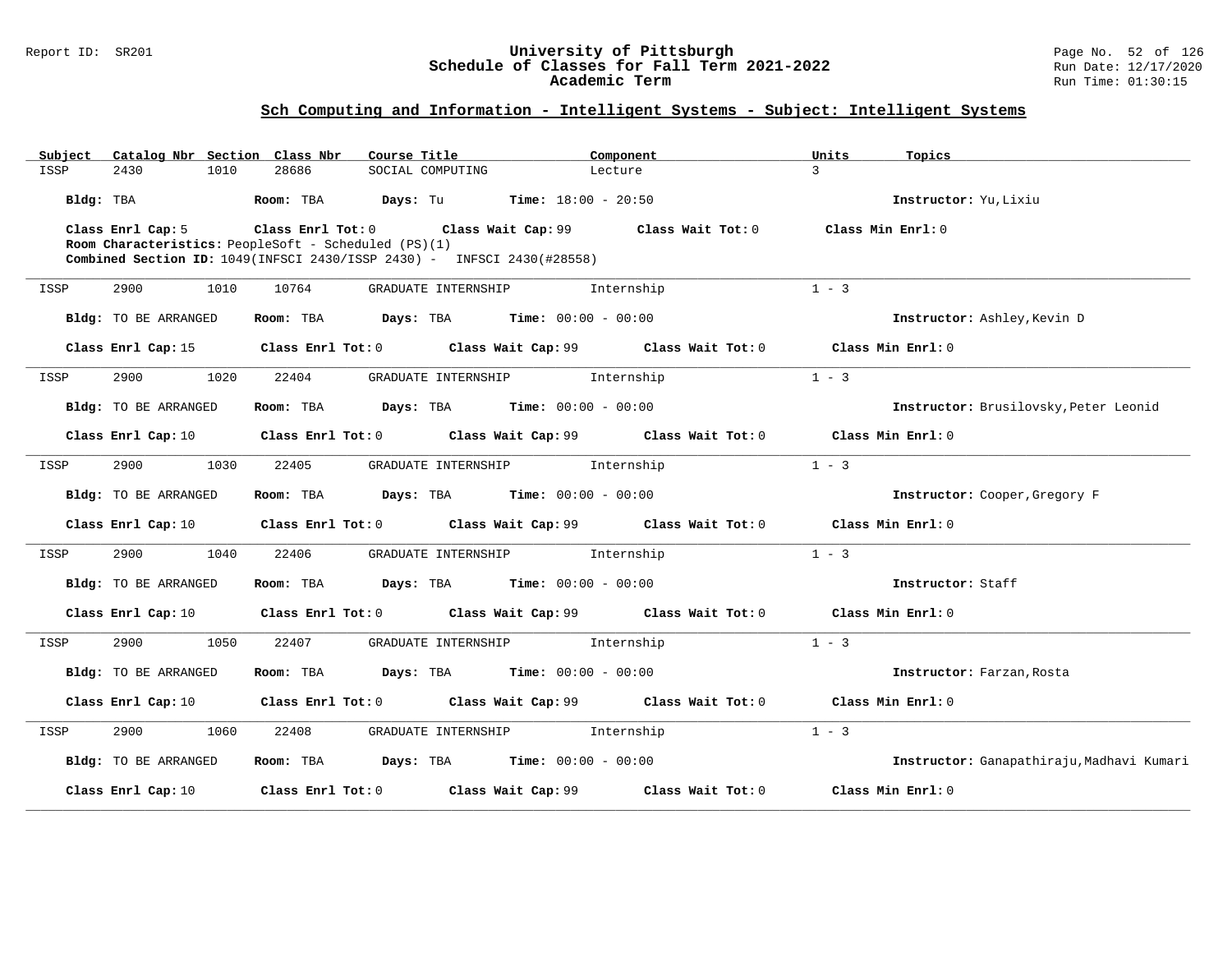### Report ID: SR201 **University of Pittsburgh** Page No. 53 of 126 **Schedule of Classes for Fall Term 2021-2022** Run Date: 12/17/2020 **Academic Term** Run Time: 01:30:15

| Catalog Nbr Section Class Nbr<br>Subject | Course Title                                                                                                                    | Component  | Units<br>Topics                       |
|------------------------------------------|---------------------------------------------------------------------------------------------------------------------------------|------------|---------------------------------------|
| 2900<br>1070<br>ISSP                     | 22409<br>GRADUATE INTERNSHIP                                                                                                    | Internship | $1 - 3$                               |
| <b>Bldg:</b> TO BE ARRANGED              | Room: TBA $Days:$ TBA $Time: 00:00 - 00:00$                                                                                     |            | Instructor: Gopalakrishnan, Vanathi   |
|                                          | Class Enrl Cap: 10 Class Enrl Tot: 0 Class Wait Cap: 99 Class Wait Tot: 0 Class Min Enrl: 0                                     |            |                                       |
| 2900<br>1080<br>ISSP                     | GRADUATE INTERNSHIP 1nternship<br>22410                                                                                         |            | $1 - 3$                               |
| Bldg: TO BE ARRANGED                     | <b>Room:</b> TBA <b>Days:</b> TBA <b>Time:</b> 00:00 - 00:00                                                                    |            | Instructor: Hauskrecht, Milos         |
|                                          | Class Enrl Cap: 10 Class Enrl Tot: 0 Class Wait Cap: 99 Class Wait Tot: 0 Class Min Enrl: 0                                     |            |                                       |
| 2900<br>1090<br>ISSP                     | GRADUATE INTERNSHIP 1nternship<br>22411                                                                                         |            | $1 - 3$                               |
| Bldg: TO BE ARRANGED                     | Room: TBA $Days:$ TBA $Time: 00:00 - 00:00$                                                                                     |            | Instructor: He, Daging                |
|                                          | Class Enrl Cap: 10 Class Enrl Tot: 0 Class Wait Cap: 99 Class Wait Tot: 0 Class Min Enrl: 0                                     |            |                                       |
| ISSP                                     | 2900 1100 22412 GRADUATE INTERNSHIP Internship                                                                                  |            | $1 - 3$                               |
| Bldg: TO BE ARRANGED                     | Room: TBA Days: TBA Time: $00:00 - 00:00$                                                                                       |            | Instructor: Hochheiser, Harry Stewart |
|                                          | Class Enrl Cap: 10 Class Enrl Tot: 0 Class Wait Cap: 99 Class Wait Tot: 0 Class Min Enrl: 0                                     |            |                                       |
| 2900 1110 22413<br>ISSP                  | GRADUATE INTERNSHIP 1nternship                                                                                                  |            | $1 - 3$                               |
| Bldg: TO BE ARRANGED                     | Room: TBA $Days:$ TBA $Time:$ $00:00 - 00:00$                                                                                   |            | Instructor: Hwa, Rebecca              |
|                                          | Class Enrl Cap: 10 $\qquad$ Class Enrl Tot: 0 $\qquad$ Class Wait Cap: 99 $\qquad$ Class Wait Tot: 0 $\qquad$ Class Min Enrl: 0 |            |                                       |
| 2900<br>1120<br>ISSP                     | 22414<br>GRADUATE INTERNSHIP 1nternship                                                                                         |            | $1 - 3$                               |
| Bldg: TO BE ARRANGED                     | Room: TBA $Days:$ TBA $Time: 00:00 - 00:00$                                                                                     |            | Instructor: Jiang, Xia                |
|                                          | Class Enrl Cap: 10 $\qquad$ Class Enrl Tot: 0 $\qquad$ Class Wait Cap: 99 $\qquad$ Class Wait Tot: 0 $\qquad$ Class Min Enrl: 0 |            |                                       |
| 2900<br>1130<br>ISSP                     | 22415<br>GRADUATE INTERNSHIP 1nternship                                                                                         |            | $1 - 3$                               |
| Bldg: TO BE ARRANGED                     | Room: TBA $Days:$ TBA $Time: 00:00 - 00:00$                                                                                     |            | Instructor: Lewis, Charles Michael    |
|                                          | Class Enrl Cap: 10 $\qquad$ Class Enrl Tot: 0 $\qquad$ Class Wait Cap: 99 $\qquad$ Class Wait Tot: 0                            |            | Class Min Enrl: 0                     |
| 2900<br>1140<br>ISSP                     | GRADUATE INTERNSHIP 1nternship<br>22416                                                                                         |            | $1 - 3$                               |
| Bldg: TO BE ARRANGED                     | Room: TBA $Days:$ TBA $Time: 00:00 - 00:00$                                                                                     |            | Instructor: Litman, Diane J           |
| Class Enrl Cap: 10                       | Class Enrl Tot: $0$ Class Wait Cap: $99$ Class Wait Tot: $0$                                                                    |            | Class Min Enrl: 0                     |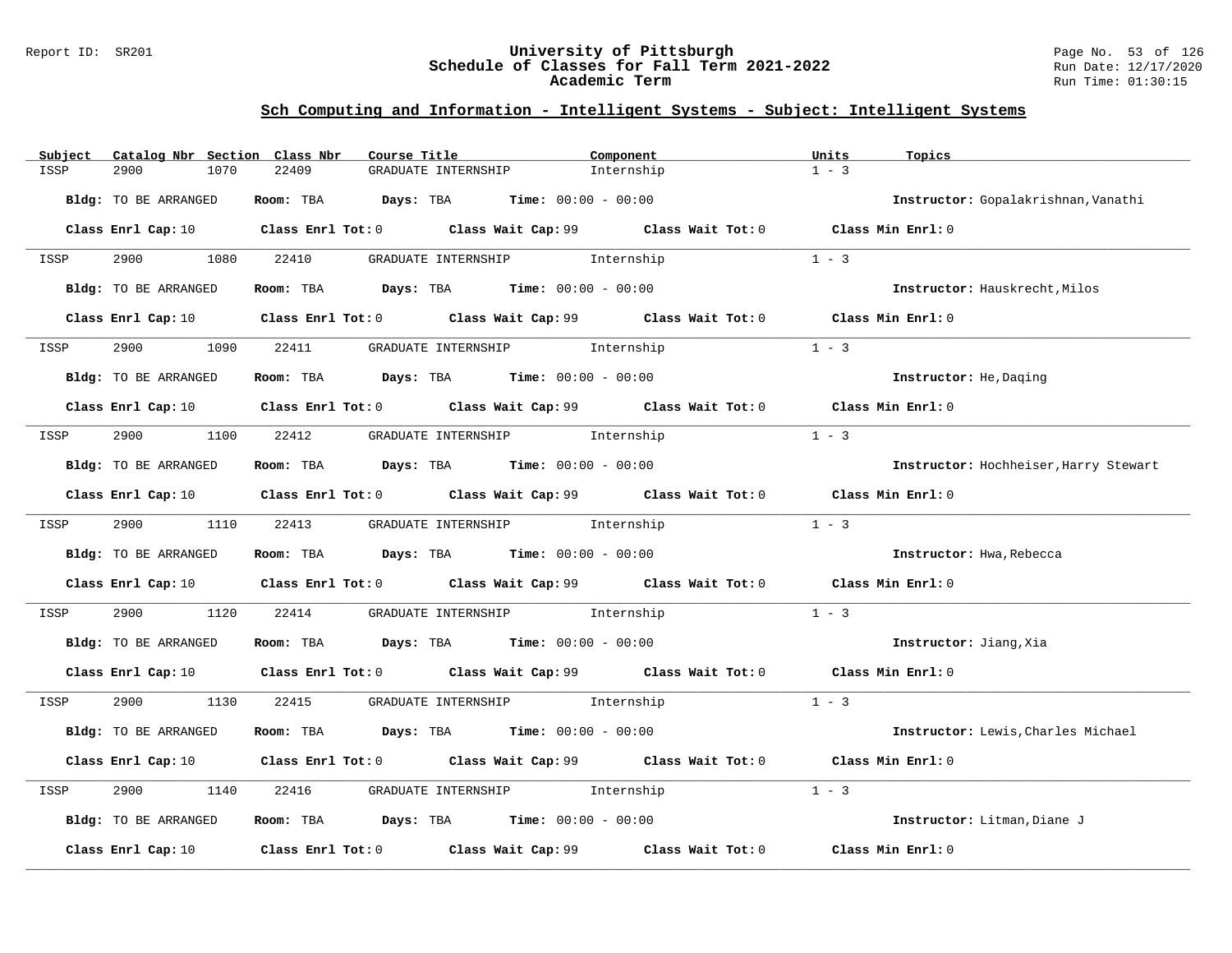| ISSP | 2900<br>1150                               | 22417                               | GRADUATE INTERNSHIP                                                                   | Internship                                                                                  | $1 - 3$                               |
|------|--------------------------------------------|-------------------------------------|---------------------------------------------------------------------------------------|---------------------------------------------------------------------------------------------|---------------------------------------|
|      | Bldg: TO BE ARRANGED                       |                                     | Room: TBA $Days:$ TBA $Time: 00:00 - 00:00$                                           |                                                                                             | Instructor: Munro, Paul W             |
|      |                                            |                                     |                                                                                       | Class Enrl Cap: 10 Class Enrl Tot: 0 Class Wait Cap: 99 Class Wait Tot: 0 Class Min Enrl: 0 |                                       |
| ISSP |                                            |                                     | 2900 1160 22418 GRADUATE INTERNSHIP Internship                                        |                                                                                             | $1 - 3$                               |
|      | Bldg: TO BE ARRANGED                       |                                     | Room: TBA $\rule{1em}{0.15mm}$ Days: TBA Time: $00:00 - 00:00$                        |                                                                                             | Instructor: Tsui, Fu-Chiang           |
|      |                                            |                                     |                                                                                       | Class Enrl Cap: 10 Class Enrl Tot: 0 Class Wait Cap: 99 Class Wait Tot: 0 Class Min Enrl: 0 |                                       |
| ISSP |                                            |                                     | 2900 1170 22421 GRADUATE INTERNSHIP Internship                                        |                                                                                             | $1 - 3$                               |
|      | Bldg: TO BE ARRANGED<br>Class Enrl Cap: 10 |                                     | Room: TBA $Days:$ TBA $Time: 00:00 - 00:00$                                           | Class Enrl Tot: $0$ Class Wait Cap: $99$ Class Wait Tot: $0$ Class Min Enrl: $0$            | Instructor:                           |
| ISSP |                                            |                                     | 2900 1180 22419 GRADUATE INTERNSHIP Internship                                        |                                                                                             | $1 - 3$                               |
|      | Bldg: TO BE ARRANGED                       |                                     | Room: TBA $Days:$ TBA $Time: 00:00 - 00:00$                                           |                                                                                             | Instructor: Visweswaran, Shyam        |
|      |                                            |                                     |                                                                                       | Class Enrl Cap: 10 Class Enrl Tot: 0 Class Wait Cap: 99 Class Wait Tot: 0 Class Min Enrl: 0 |                                       |
|      |                                            |                                     | ISSP 2900 1190 22420 GRADUATE INTERNSHIP Internship                                   |                                                                                             | $1 - 3$                               |
|      |                                            |                                     | Bldg: TO BE ARRANGED ROOM: TBA Days: TBA Time: 00:00 - 00:00                          |                                                                                             | Instructor: Wang, Jingtao             |
|      |                                            |                                     |                                                                                       |                                                                                             |                                       |
|      |                                            |                                     |                                                                                       | Class Enrl Cap: 10 Class Enrl Tot: 0 Class Wait Cap: 99 Class Wait Tot: 0 Class Min Enrl: 0 |                                       |
|      |                                            |                                     | ISSP 2900 1200 22422 GRADUATE INTERNSHIP Internship                                   |                                                                                             | $1 - 3$                               |
|      | Bldg: TO BE ARRANGED                       |                                     | Room: TBA $Days:$ TBA $Time: 00:00 - 00:00$                                           |                                                                                             | Instructor: Staff                     |
|      |                                            |                                     |                                                                                       | Class Enrl Cap: 10 Class Enrl Tot: 0 Class Wait Cap: 99 Class Wait Tot: 0 Class Min Enrl: 0 |                                       |
| ISSP |                                            |                                     |                                                                                       | 2902 1010 10343 DIRECTED STUDY Directed Studies 1 - 9                                       |                                       |
|      | Bldg: TO BE ARRANGED                       |                                     | <b>Room:</b> TBA $Days:$ TBA $Time: 00:00 - 00:00$                                    |                                                                                             | Instructor: Ashley, Kevin D           |
|      |                                            |                                     |                                                                                       | Class Enrl Cap: 15 Class Enrl Tot: 0 Class Wait Cap: 99 Class Wait Tot: 0 Class Min Enrl: 0 |                                       |
| ISSP |                                            |                                     |                                                                                       | 2902 1020 10686 DIRECTED STUDY Directed Studies                                             | $1 - 9$                               |
|      | Bldg: TO BE ARRANGED                       |                                     | Room: TBA $\rule{1em}{0.15mm}$ Days: TBA $\rule{1.5mm}{0.15mm}$ Time: $00:00 - 00:00$ |                                                                                             | Instructor: Brusilovsky, Peter Leonid |
|      |                                            |                                     |                                                                                       | Class Enrl Cap: 15 Class Enrl Tot: 0 Class Wait Cap: 99 Class Wait Tot: 0 Class Min Enrl: 0 |                                       |
|      |                                            | ISSP 2902 1030 22383 DIRECTED STUDY |                                                                                       | Directed Studies                                                                            | $1 - 9$                               |
|      | Bldg: TO BE ARRANGED                       |                                     | Room: TBA $\rule{1em}{0.15mm}$ Days: TBA $\rule{1.5mm}{0.15mm}$ Time: $00:00 - 00:00$ |                                                                                             | Instructor: Cooper, Gregory F         |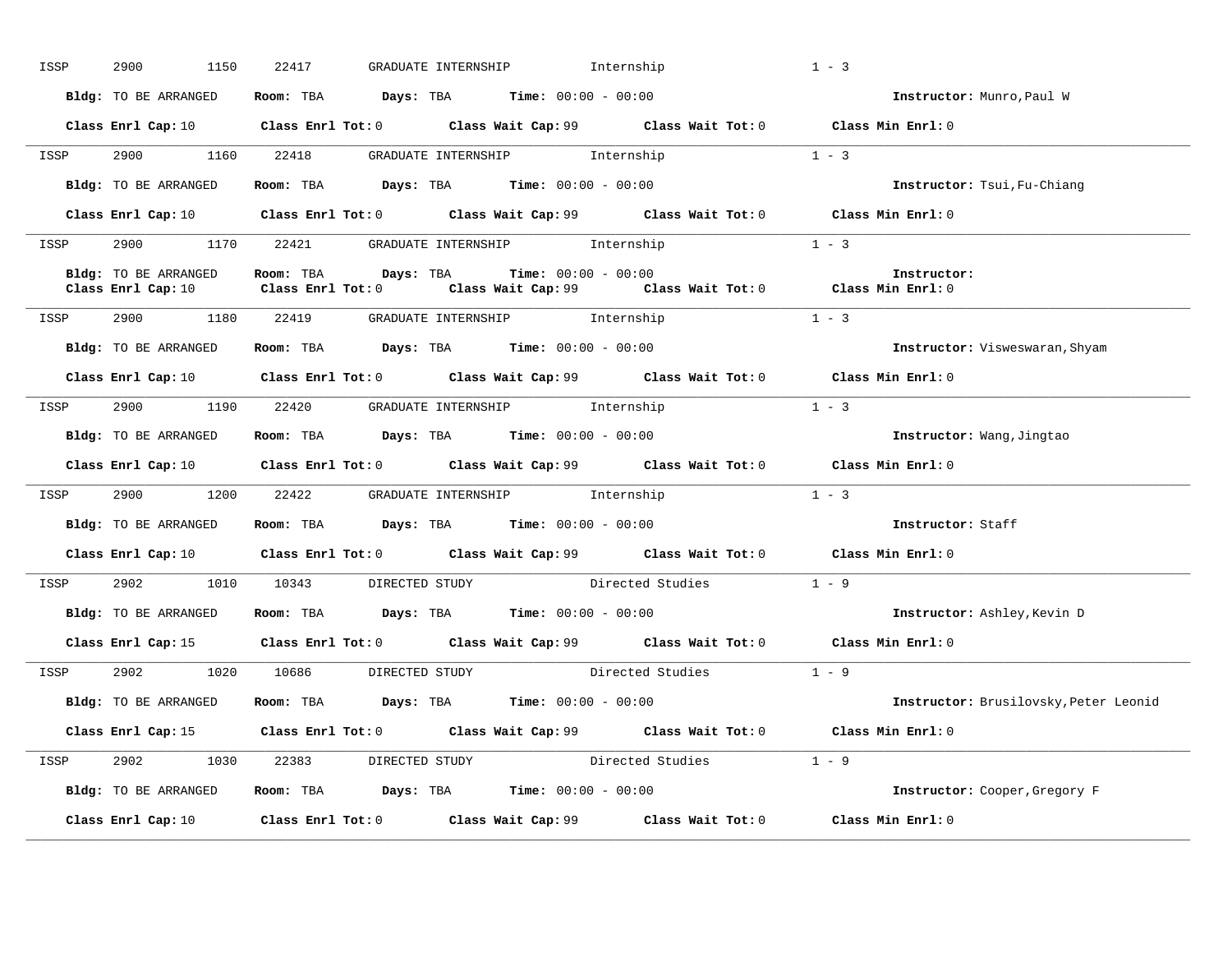### Report ID: SR201 **University of Pittsburgh** Page No. 55 of 126 **Schedule of Classes for Fall Term 2021-2022** Run Date: 12/17/2020 **Academic Term** Run Time: 01:30:15

| Subject | Catalog Nbr Section Class Nbr | Course Title                                                                                                                    |                |                  | Component                             | Units<br>Topics   |                                           |
|---------|-------------------------------|---------------------------------------------------------------------------------------------------------------------------------|----------------|------------------|---------------------------------------|-------------------|-------------------------------------------|
| ISSP    | 2902<br>1040                  | 22384<br>DIRECTED STUDY                                                                                                         |                |                  | Directed Studies                      | $1 - 9$           |                                           |
|         | Bldg: TO BE ARRANGED          | Room: TBA $Days:$ TBA $Time: 00:00 - 00:00$                                                                                     |                |                  |                                       |                   | Instructor: Staff                         |
|         |                               | Class Enrl Cap: 10 $\qquad$ Class Enrl Tot: 0 $\qquad$ Class Wait Cap: 99 $\qquad$ Class Wait Tot: 0 $\qquad$ Class Min Enrl: 0 |                |                  |                                       |                   |                                           |
| ISSP    | 2902 1050                     | 22385                                                                                                                           | DIRECTED STUDY |                  | Directed Studies                      | $1 - 9$           |                                           |
|         | Bldg: TO BE ARRANGED          | Room: TBA $Days:$ TBA $Time: 00:00 - 00:00$                                                                                     |                |                  |                                       |                   | Instructor: Farzan, Rosta                 |
|         |                               | Class Enrl Cap: 10 Class Enrl Tot: 0 Class Wait Cap: 99 Class Wait Tot: 0 Class Min Enrl: 0                                     |                |                  |                                       |                   |                                           |
| ISSP    | 2902<br>1060                  | 22386                                                                                                                           | DIRECTED STUDY | Directed Studies |                                       | $1 - 9$           |                                           |
|         | Bldg: TO BE ARRANGED          | Room: TBA $Days:$ TBA $Time: 00:00 - 00:00$                                                                                     |                |                  |                                       |                   | Instructor: Ganapathiraju, Madhavi Kumari |
|         |                               | Class Enrl Cap: 10 Class Enrl Tot: 0 Class Wait Cap: 99 Class Wait Tot: 0 Class Min Enrl: 0                                     |                |                  |                                       |                   |                                           |
| ISSP    | 2902<br>1070                  | 22387                                                                                                                           | DIRECTED STUDY |                  | Directed Studies                      | $1 - 9$           |                                           |
|         | Bldg: TO BE ARRANGED          | Room: TBA Days: TBA Time: $00:00 - 00:00$                                                                                       |                |                  |                                       |                   | Instructor: Gopalakrishnan, Vanathi       |
|         |                               | Class Enrl Cap: 10 $\qquad$ Class Enrl Tot: 0 $\qquad$ Class Wait Cap: 99 $\qquad$ Class Wait Tot: 0 $\qquad$ Class Min Enrl: 0 |                |                  |                                       |                   |                                           |
| ISSP    | 2902                          | 1080 22388                                                                                                                      | DIRECTED STUDY |                  | Directed Studies                      | $1 - 9$           |                                           |
|         | Bldg: TO BE ARRANGED          | Room: TBA $Days:$ TBA $Time: 00:00 - 00:00$                                                                                     |                |                  |                                       |                   | Instructor: Hauskrecht, Milos             |
|         |                               | Class Enrl Cap: 10 $\qquad$ Class Enrl Tot: 0 $\qquad$ Class Wait Cap: 99 $\qquad$ Class Wait Tot: 0 $\qquad$ Class Min Enrl: 0 |                |                  |                                       |                   |                                           |
| ISSP    | 2902<br>1090                  | 22389                                                                                                                           |                |                  | DIRECTED STUDY Directed Studies       | $1 - 9$           |                                           |
|         | Bldg: TO BE ARRANGED          | Room: TBA $Days:$ TBA $Time: 00:00 - 00:00$                                                                                     |                |                  |                                       |                   | Instructor: He, Daging                    |
|         |                               | Class Enrl Cap: 10 Class Enrl Tot: 0 Class Wait Cap: 99 Class Wait Tot: 0 Class Min Enrl: 0                                     |                |                  |                                       |                   |                                           |
| ISSP    | 2902<br>1100                  | 22390                                                                                                                           |                |                  | DIRECTED STUDY Directed Studies 1 - 9 |                   |                                           |
|         | Bldg: TO BE ARRANGED          | Room: TBA $Days:$ TBA $Time: 00:00 - 00:00$                                                                                     |                |                  |                                       |                   | Instructor: Hochheiser, Harry Stewart     |
|         |                               | Class Enrl Cap: 10 $\qquad$ Class Enrl Tot: 0 $\qquad$ Class Wait Cap: 99 $\qquad$ Class Wait Tot: 0 $\qquad$ Class Min Enrl: 0 |                |                  |                                       |                   |                                           |
| ISSP    | 2902<br>1110                  | 22391                                                                                                                           |                |                  | DIRECTED STUDY Directed Studies       | $1 - 9$           |                                           |
|         | Bldg: TO BE ARRANGED          | Room: TBA $Days:$ TBA $Time: 00:00 - 00:00$                                                                                     |                |                  |                                       |                   | Instructor: Hwa, Rebecca                  |
|         |                               | Class Enrl Cap: 10 $\qquad$ Class Enrl Tot: 0 $\qquad$ Class Wait Cap: 99 $\qquad$ Class Wait Tot: 0                            |                |                  |                                       | Class Min Enrl: 0 |                                           |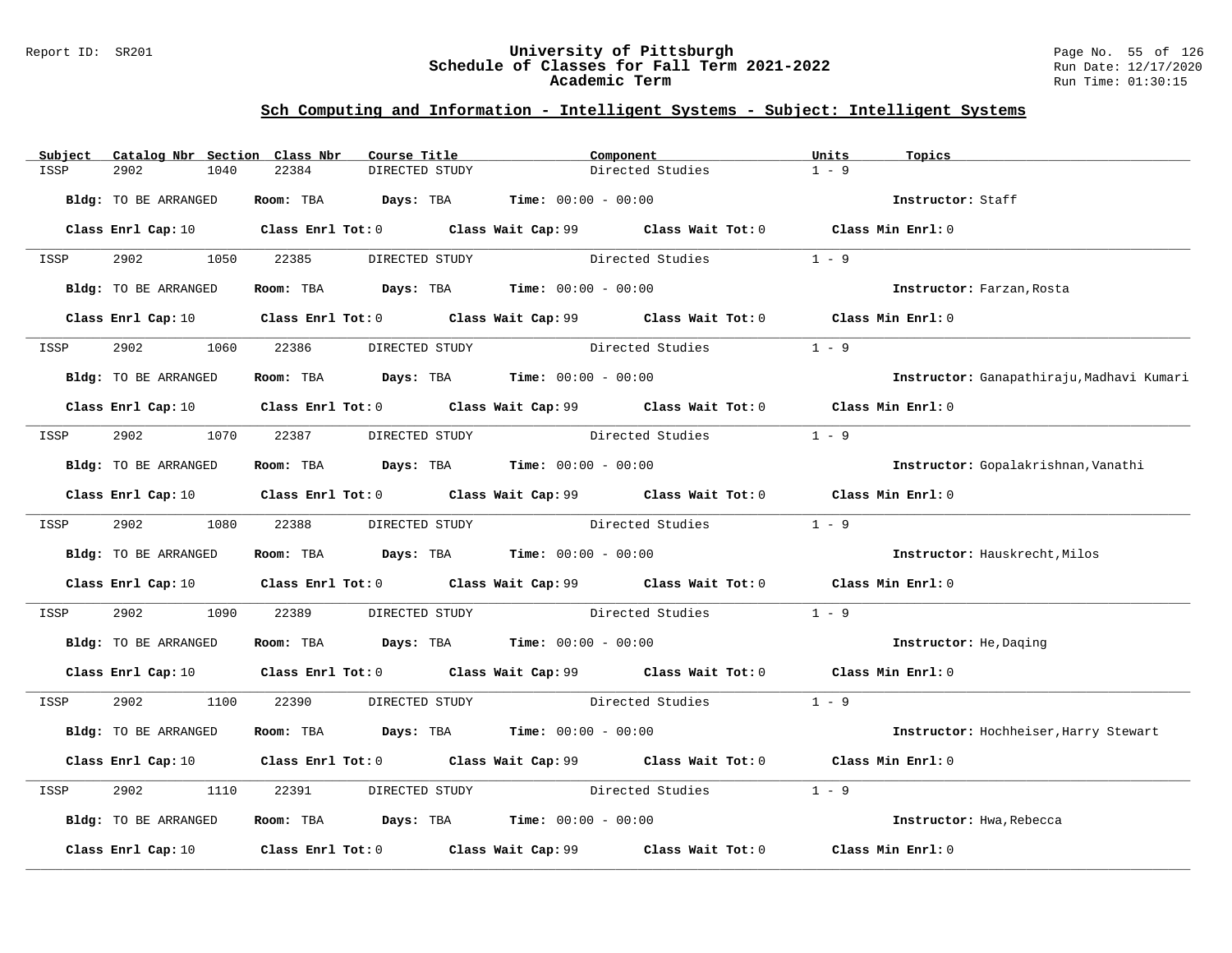| ISSP | 2902<br>1120                                                 | 22392 | DIRECTED STUDY                                                                         |                       | Directed Studies                                                                            | $1 - 9$                            |
|------|--------------------------------------------------------------|-------|----------------------------------------------------------------------------------------|-----------------------|---------------------------------------------------------------------------------------------|------------------------------------|
|      | Bldg: TO BE ARRANGED                                         |       | Room: TBA $\rule{1em}{0.15mm}$ Days: TBA Time: $00:00 - 00:00$                         |                       |                                                                                             | Instructor: Jiang, Xia             |
|      |                                                              |       |                                                                                        |                       | Class Enrl Cap: 10 Class Enrl Tot: 0 Class Wait Cap: 99 Class Wait Tot: 0 Class Min Enrl: 0 |                                    |
| ISSP | 2902 1130 22393                                              |       |                                                                                        |                       | DIRECTED STUDY Directed Studies 1 - 9                                                       |                                    |
|      | Bldg: TO BE ARRANGED Room: TBA Days: TBA Time: 00:00 - 00:00 |       |                                                                                        |                       |                                                                                             | Instructor: Lewis, Charles Michael |
|      |                                                              |       |                                                                                        |                       | Class Enrl Cap: 10 Class Enrl Tot: 0 Class Wait Cap: 99 Class Wait Tot: 0 Class Min Enrl: 0 |                                    |
| ISSP |                                                              |       |                                                                                        |                       | 2902 1140 22394 DIRECTED STUDY Directed Studies 1 - 9                                       |                                    |
|      | Bldg: TO BE ARRANGED                                         |       | Room: TBA Days: TBA Time: $00:00 - 00:00$                                              |                       |                                                                                             | Instructor: Litman, Diane J        |
|      |                                                              |       |                                                                                        |                       | Class Enrl Cap: 10 Class Enrl Tot: 0 Class Wait Cap: 99 Class Wait Tot: 0 Class Min Enrl: 0 |                                    |
|      |                                                              |       |                                                                                        |                       | ISSP 2902 1150 22395 DIRECTED STUDY Directed Studies 1 - 9                                  |                                    |
|      | Bldg: TO BE ARRANGED Room: TBA Days: TBA Time: 00:00 - 00:00 |       |                                                                                        |                       |                                                                                             | Instructor: Munro, Paul W          |
|      |                                                              |       |                                                                                        |                       | Class Enrl Cap: 10 Class Enrl Tot: 0 Class Wait Cap: 99 Class Wait Tot: 0 Class Min Enrl: 0 |                                    |
| ISSP |                                                              |       |                                                                                        |                       | 2902 1160 22396 DIRECTED STUDY Directed Studies 1 - 9                                       |                                    |
|      | Bldg: TO BE ARRANGED Room: TBA Days: TBA Time: 00:00 - 00:00 |       |                                                                                        |                       |                                                                                             | Instructor: Tsui, Fu-Chiang        |
|      |                                                              |       |                                                                                        |                       | Class Enrl Cap: 10 Class Enrl Tot: 0 Class Wait Cap: 99 Class Wait Tot: 0 Class Min Enrl: 0 |                                    |
|      |                                                              |       |                                                                                        |                       | ISSP 2902 1170 22397 DIRECTED STUDY Directed Studies 1 - 9                                  |                                    |
|      | Bldg: TO BE ARRANGED Room: TBA Days: TBA Time: 00:00 - 00:00 |       |                                                                                        |                       |                                                                                             | Instructor: Visweswaran, Shyam     |
|      |                                                              |       |                                                                                        |                       | Class Enrl Cap: 10 Class Enrl Tot: 0 Class Wait Cap: 99 Class Wait Tot: 0 Class Min Enrl: 0 |                                    |
|      |                                                              |       |                                                                                        |                       | ISSP 2902 1180 22398 DIRECTED STUDY Directed Studies 1 - 9                                  |                                    |
|      | Bldg: TO BE ARRANGED                                         |       | Room: TBA $\rule{1em}{0.15mm}$ Days: TBA $\rule{1.15mm}{0.15mm}$ Time: $00:00 - 00:00$ |                       |                                                                                             | Instructor: Wang, Jingtao          |
|      |                                                              |       |                                                                                        |                       | Class Enrl Cap: 10 Class Enrl Tot: 0 Class Wait Cap: 99 Class Wait Tot: 0 Class Min Enrl: 0 |                                    |
|      |                                                              |       |                                                                                        |                       | ISSP 2902 1190 22399 DIRECTED STUDY Directed Studies 1 - 9                                  |                                    |
|      | Bldg: TO BE ARRANGED<br>Class Enrl Cap: 10                   |       | Room: TBA Days: TBA<br>Class Enrl Tot: 0                                               | $Time: 00:00 - 00:00$ | Class Wait Cap: 99 Class Wait Tot: 0 Class Min Enrl: 0                                      | Instructor:                        |
|      | ISSP 2902 1200 22400                                         |       | DIRECTED STUDY                                                                         |                       | Directed Studies 1 - 9                                                                      |                                    |
|      | Bldg: TO BE ARRANGED Room: TBA Days: TBA Time: 00:00 - 00:00 |       |                                                                                        |                       |                                                                                             | Instructor: Staff                  |
|      | Class Enrl Cap: 10                                           |       |                                                                                        |                       | Class Enrl Tot: $0$ Class Wait Cap: $99$ Class Wait Tot: $0$ Class Min Enrl: $0$            |                                    |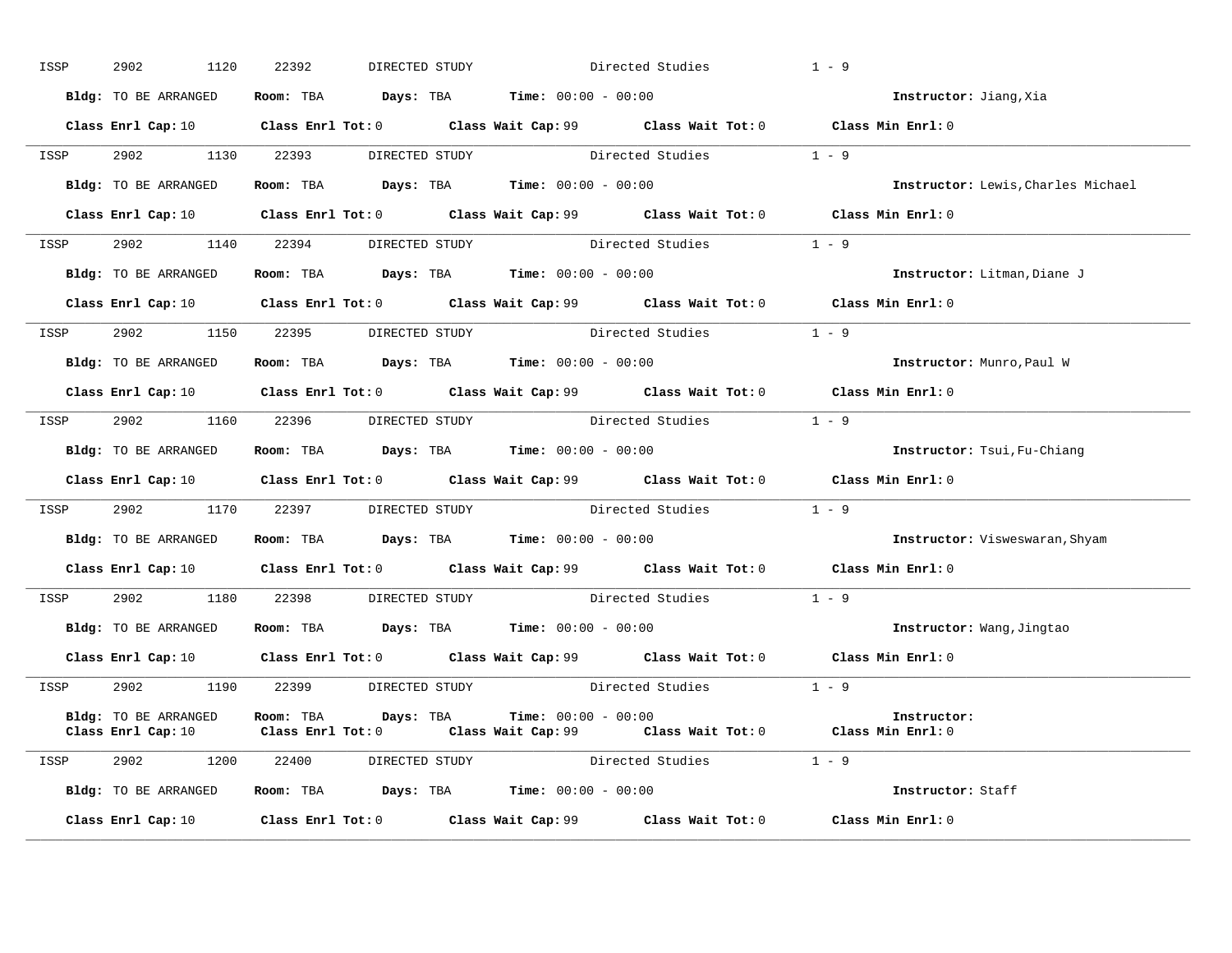### Report ID: SR201 **University of Pittsburgh** Page No. 57 of 126 **Schedule of Classes for Fall Term 2021-2022** Run Date: 12/17/2020 **Academic Term** Run Time: 01:30:15

| $1 - 9$<br>ISSP<br>2990<br>1010<br>10344<br>INDEPENDENT STUDY<br>Independent Study<br>Room: TBA $Days:$ TBA $Time: 00:00 - 00:00$<br>Bldg: TO BE ARRANGED<br>Instructor: Ashley, Kevin D<br>Class Enrl Cap: 15 Class Enrl Tot: 0 Class Wait Cap: 99 Class Wait Tot: 0 Class Min Enrl: 0<br>2990<br>1015 22349<br>INDEPENDENT STUDY 1 - 9<br>ISSP<br>Room: TBA $Days:$ TBA $Time: 00:00 - 00:00$<br>Bldg: TO BE ARRANGED<br>Instructor: Brusilovsky, Peter Leonid<br>Class Enrl Cap: 10 $\qquad$ Class Enrl Tot: 0 $\qquad$ Class Wait Cap: 99 $\qquad$ Class Wait Tot: 0 $\qquad$ Class Min Enrl: 0<br>22350 INDEPENDENT STUDY 1ndependent Study<br>$1 - 9$<br>2990<br>1020<br>ISSP<br>Room: TBA $Days:$ TBA $Time: 00:00 - 00:00$<br>Bldg: TO BE ARRANGED<br>Instructor: Cooper, Gregory F<br>Class Enrl Cap: 10 $\qquad$ Class Enrl Tot: 0 $\qquad$ Class Wait Cap: 99 $\qquad$ Class Wait Tot: 0 $\qquad$ Class Min Enrl: 0<br>22351 INDEPENDENT STUDY Independent Study 1 - 9<br>2990 1025<br>ISSP<br>Room: TBA $Days:$ TBA $Time: 00:00 - 00:00$<br>Instructor: Staff<br>Bldg: TO BE ARRANGED<br>Class Enrl Cap: 10 Class Enrl Tot: 0 Class Wait Cap: 99 Class Wait Tot: 0 Class Min Enrl: 0<br>2990 1030 22352 INDEPENDENT STUDY Independent Study 1 - 9<br>ISSP<br>Room: TBA $Days:$ TBA $Time:$ 00:00 - 00:00<br>Bldg: TO BE ARRANGED<br>Instructor: Farzan, Rosta<br>Class Enrl Cap: 10 $\qquad$ Class Enrl Tot: 0 $\qquad$ Class Wait Cap: 99 $\qquad$ Class Wait Tot: 0 $\qquad$ Class Min Enrl: 0<br>INDEPENDENT STUDY 1 - 9<br>2990 700<br>22353<br>1035<br>ISSP<br>Room: TBA $Days:$ TBA Time: $00:00 - 00:00$<br>Bldg: TO BE ARRANGED<br>Class Enrl Cap: 10 Class Enrl Tot: 0 Class Wait Cap: 99 Class Wait Tot: 0 Class Min Enrl: 0<br>22354 INDEPENDENT STUDY 1 Independent Study 1 - 9<br>2990 1040<br>ISSP<br>Room: TBA $Days:$ TBA $Time: 00:00 - 00:00$<br>Bldg: TO BE ARRANGED<br>Instructor: Gopalakrishnan, Vanathi<br>Class Enrl Cap: 10 $\qquad$ Class Enrl Tot: 0 $\qquad$ Class Wait Cap: 99 $\qquad$ Class Wait Tot: 0 $\qquad$ Class Min Enrl: 0<br>2990<br>INDEPENDENT STUDY The Independent Study<br>$1 - 9$<br>1045<br>22355<br>ISSP<br>Room: TBA $Days:$ TBA $Time: 00:00 - 00:00$<br>Bldg: TO BE ARRANGED<br>Instructor: Hauskrecht, Milos<br>Class Enrl Tot: 0 Class Wait Cap: 99<br>Class Wait Tot: 0<br>Class Min Enrl: 0<br>Class Enrl Cap: 10 | Subject | Catalog Nbr Section Class Nbr | Course Title | Component | Units | Topics                                    |
|---------------------------------------------------------------------------------------------------------------------------------------------------------------------------------------------------------------------------------------------------------------------------------------------------------------------------------------------------------------------------------------------------------------------------------------------------------------------------------------------------------------------------------------------------------------------------------------------------------------------------------------------------------------------------------------------------------------------------------------------------------------------------------------------------------------------------------------------------------------------------------------------------------------------------------------------------------------------------------------------------------------------------------------------------------------------------------------------------------------------------------------------------------------------------------------------------------------------------------------------------------------------------------------------------------------------------------------------------------------------------------------------------------------------------------------------------------------------------------------------------------------------------------------------------------------------------------------------------------------------------------------------------------------------------------------------------------------------------------------------------------------------------------------------------------------------------------------------------------------------------------------------------------------------------------------------------------------------------------------------------------------------------------------------------------------------------------------------------------------------------------------------------------------------------------------------------------------------------------------------------------------------------------------------------------------------------------------------------------------------------------------|---------|-------------------------------|--------------|-----------|-------|-------------------------------------------|
|                                                                                                                                                                                                                                                                                                                                                                                                                                                                                                                                                                                                                                                                                                                                                                                                                                                                                                                                                                                                                                                                                                                                                                                                                                                                                                                                                                                                                                                                                                                                                                                                                                                                                                                                                                                                                                                                                                                                                                                                                                                                                                                                                                                                                                                                                                                                                                                       |         |                               |              |           |       |                                           |
|                                                                                                                                                                                                                                                                                                                                                                                                                                                                                                                                                                                                                                                                                                                                                                                                                                                                                                                                                                                                                                                                                                                                                                                                                                                                                                                                                                                                                                                                                                                                                                                                                                                                                                                                                                                                                                                                                                                                                                                                                                                                                                                                                                                                                                                                                                                                                                                       |         |                               |              |           |       |                                           |
|                                                                                                                                                                                                                                                                                                                                                                                                                                                                                                                                                                                                                                                                                                                                                                                                                                                                                                                                                                                                                                                                                                                                                                                                                                                                                                                                                                                                                                                                                                                                                                                                                                                                                                                                                                                                                                                                                                                                                                                                                                                                                                                                                                                                                                                                                                                                                                                       |         |                               |              |           |       |                                           |
|                                                                                                                                                                                                                                                                                                                                                                                                                                                                                                                                                                                                                                                                                                                                                                                                                                                                                                                                                                                                                                                                                                                                                                                                                                                                                                                                                                                                                                                                                                                                                                                                                                                                                                                                                                                                                                                                                                                                                                                                                                                                                                                                                                                                                                                                                                                                                                                       |         |                               |              |           |       |                                           |
|                                                                                                                                                                                                                                                                                                                                                                                                                                                                                                                                                                                                                                                                                                                                                                                                                                                                                                                                                                                                                                                                                                                                                                                                                                                                                                                                                                                                                                                                                                                                                                                                                                                                                                                                                                                                                                                                                                                                                                                                                                                                                                                                                                                                                                                                                                                                                                                       |         |                               |              |           |       |                                           |
|                                                                                                                                                                                                                                                                                                                                                                                                                                                                                                                                                                                                                                                                                                                                                                                                                                                                                                                                                                                                                                                                                                                                                                                                                                                                                                                                                                                                                                                                                                                                                                                                                                                                                                                                                                                                                                                                                                                                                                                                                                                                                                                                                                                                                                                                                                                                                                                       |         |                               |              |           |       |                                           |
|                                                                                                                                                                                                                                                                                                                                                                                                                                                                                                                                                                                                                                                                                                                                                                                                                                                                                                                                                                                                                                                                                                                                                                                                                                                                                                                                                                                                                                                                                                                                                                                                                                                                                                                                                                                                                                                                                                                                                                                                                                                                                                                                                                                                                                                                                                                                                                                       |         |                               |              |           |       |                                           |
|                                                                                                                                                                                                                                                                                                                                                                                                                                                                                                                                                                                                                                                                                                                                                                                                                                                                                                                                                                                                                                                                                                                                                                                                                                                                                                                                                                                                                                                                                                                                                                                                                                                                                                                                                                                                                                                                                                                                                                                                                                                                                                                                                                                                                                                                                                                                                                                       |         |                               |              |           |       |                                           |
|                                                                                                                                                                                                                                                                                                                                                                                                                                                                                                                                                                                                                                                                                                                                                                                                                                                                                                                                                                                                                                                                                                                                                                                                                                                                                                                                                                                                                                                                                                                                                                                                                                                                                                                                                                                                                                                                                                                                                                                                                                                                                                                                                                                                                                                                                                                                                                                       |         |                               |              |           |       |                                           |
|                                                                                                                                                                                                                                                                                                                                                                                                                                                                                                                                                                                                                                                                                                                                                                                                                                                                                                                                                                                                                                                                                                                                                                                                                                                                                                                                                                                                                                                                                                                                                                                                                                                                                                                                                                                                                                                                                                                                                                                                                                                                                                                                                                                                                                                                                                                                                                                       |         |                               |              |           |       |                                           |
|                                                                                                                                                                                                                                                                                                                                                                                                                                                                                                                                                                                                                                                                                                                                                                                                                                                                                                                                                                                                                                                                                                                                                                                                                                                                                                                                                                                                                                                                                                                                                                                                                                                                                                                                                                                                                                                                                                                                                                                                                                                                                                                                                                                                                                                                                                                                                                                       |         |                               |              |           |       |                                           |
|                                                                                                                                                                                                                                                                                                                                                                                                                                                                                                                                                                                                                                                                                                                                                                                                                                                                                                                                                                                                                                                                                                                                                                                                                                                                                                                                                                                                                                                                                                                                                                                                                                                                                                                                                                                                                                                                                                                                                                                                                                                                                                                                                                                                                                                                                                                                                                                       |         |                               |              |           |       |                                           |
|                                                                                                                                                                                                                                                                                                                                                                                                                                                                                                                                                                                                                                                                                                                                                                                                                                                                                                                                                                                                                                                                                                                                                                                                                                                                                                                                                                                                                                                                                                                                                                                                                                                                                                                                                                                                                                                                                                                                                                                                                                                                                                                                                                                                                                                                                                                                                                                       |         |                               |              |           |       |                                           |
|                                                                                                                                                                                                                                                                                                                                                                                                                                                                                                                                                                                                                                                                                                                                                                                                                                                                                                                                                                                                                                                                                                                                                                                                                                                                                                                                                                                                                                                                                                                                                                                                                                                                                                                                                                                                                                                                                                                                                                                                                                                                                                                                                                                                                                                                                                                                                                                       |         |                               |              |           |       |                                           |
|                                                                                                                                                                                                                                                                                                                                                                                                                                                                                                                                                                                                                                                                                                                                                                                                                                                                                                                                                                                                                                                                                                                                                                                                                                                                                                                                                                                                                                                                                                                                                                                                                                                                                                                                                                                                                                                                                                                                                                                                                                                                                                                                                                                                                                                                                                                                                                                       |         |                               |              |           |       |                                           |
|                                                                                                                                                                                                                                                                                                                                                                                                                                                                                                                                                                                                                                                                                                                                                                                                                                                                                                                                                                                                                                                                                                                                                                                                                                                                                                                                                                                                                                                                                                                                                                                                                                                                                                                                                                                                                                                                                                                                                                                                                                                                                                                                                                                                                                                                                                                                                                                       |         |                               |              |           |       |                                           |
|                                                                                                                                                                                                                                                                                                                                                                                                                                                                                                                                                                                                                                                                                                                                                                                                                                                                                                                                                                                                                                                                                                                                                                                                                                                                                                                                                                                                                                                                                                                                                                                                                                                                                                                                                                                                                                                                                                                                                                                                                                                                                                                                                                                                                                                                                                                                                                                       |         |                               |              |           |       | Instructor: Ganapathiraju, Madhavi Kumari |
|                                                                                                                                                                                                                                                                                                                                                                                                                                                                                                                                                                                                                                                                                                                                                                                                                                                                                                                                                                                                                                                                                                                                                                                                                                                                                                                                                                                                                                                                                                                                                                                                                                                                                                                                                                                                                                                                                                                                                                                                                                                                                                                                                                                                                                                                                                                                                                                       |         |                               |              |           |       |                                           |
|                                                                                                                                                                                                                                                                                                                                                                                                                                                                                                                                                                                                                                                                                                                                                                                                                                                                                                                                                                                                                                                                                                                                                                                                                                                                                                                                                                                                                                                                                                                                                                                                                                                                                                                                                                                                                                                                                                                                                                                                                                                                                                                                                                                                                                                                                                                                                                                       |         |                               |              |           |       |                                           |
|                                                                                                                                                                                                                                                                                                                                                                                                                                                                                                                                                                                                                                                                                                                                                                                                                                                                                                                                                                                                                                                                                                                                                                                                                                                                                                                                                                                                                                                                                                                                                                                                                                                                                                                                                                                                                                                                                                                                                                                                                                                                                                                                                                                                                                                                                                                                                                                       |         |                               |              |           |       |                                           |
|                                                                                                                                                                                                                                                                                                                                                                                                                                                                                                                                                                                                                                                                                                                                                                                                                                                                                                                                                                                                                                                                                                                                                                                                                                                                                                                                                                                                                                                                                                                                                                                                                                                                                                                                                                                                                                                                                                                                                                                                                                                                                                                                                                                                                                                                                                                                                                                       |         |                               |              |           |       |                                           |
|                                                                                                                                                                                                                                                                                                                                                                                                                                                                                                                                                                                                                                                                                                                                                                                                                                                                                                                                                                                                                                                                                                                                                                                                                                                                                                                                                                                                                                                                                                                                                                                                                                                                                                                                                                                                                                                                                                                                                                                                                                                                                                                                                                                                                                                                                                                                                                                       |         |                               |              |           |       |                                           |
|                                                                                                                                                                                                                                                                                                                                                                                                                                                                                                                                                                                                                                                                                                                                                                                                                                                                                                                                                                                                                                                                                                                                                                                                                                                                                                                                                                                                                                                                                                                                                                                                                                                                                                                                                                                                                                                                                                                                                                                                                                                                                                                                                                                                                                                                                                                                                                                       |         |                               |              |           |       |                                           |
|                                                                                                                                                                                                                                                                                                                                                                                                                                                                                                                                                                                                                                                                                                                                                                                                                                                                                                                                                                                                                                                                                                                                                                                                                                                                                                                                                                                                                                                                                                                                                                                                                                                                                                                                                                                                                                                                                                                                                                                                                                                                                                                                                                                                                                                                                                                                                                                       |         |                               |              |           |       |                                           |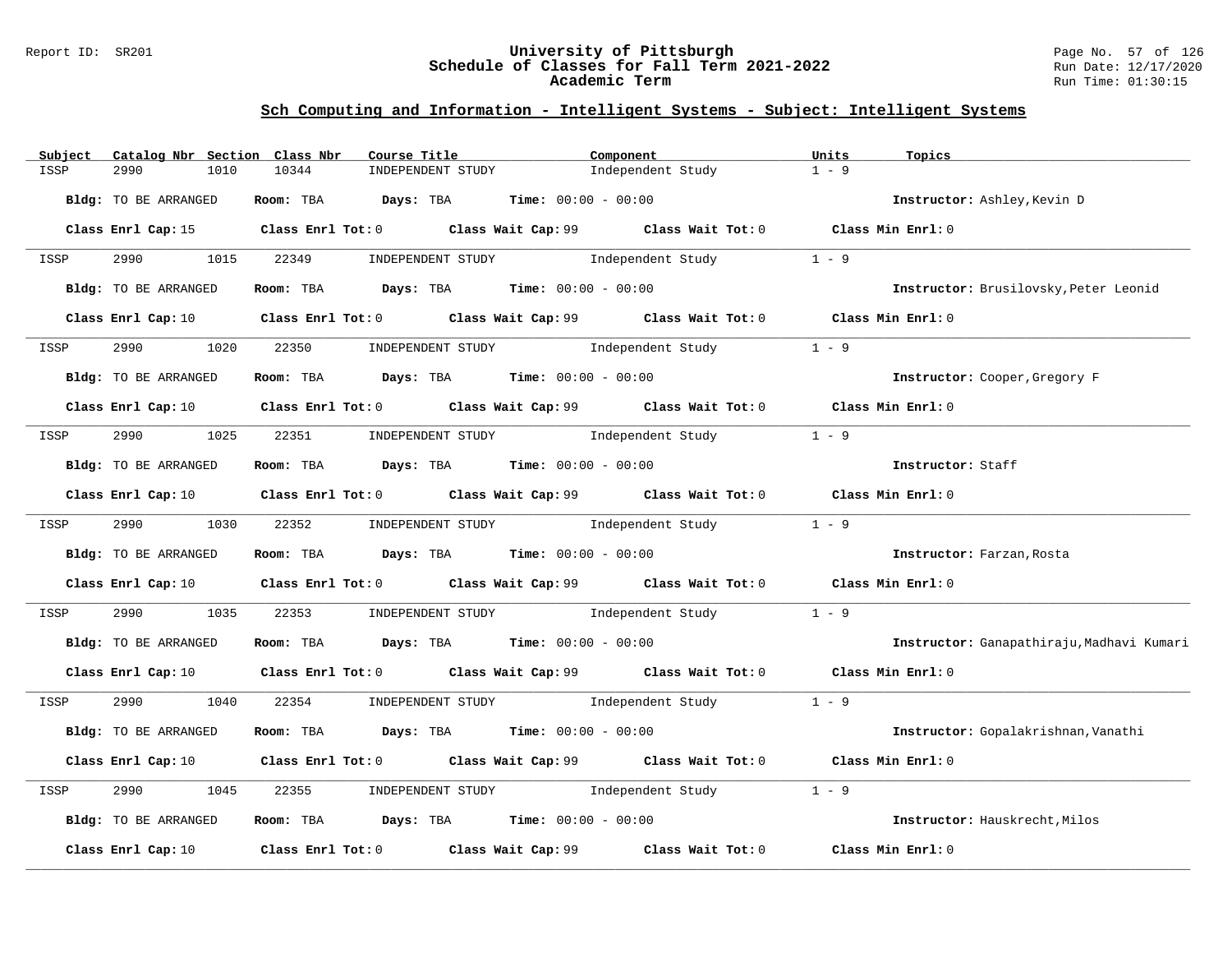| ISSP | 2990<br>1050         | INDEPENDENT STUDY 1ndependent Study<br>22356                                                                                    | $1 - 9$                               |
|------|----------------------|---------------------------------------------------------------------------------------------------------------------------------|---------------------------------------|
|      | Bldg: TO BE ARRANGED | Room: TBA $Days:$ TBA $Time: 00:00 - 00:00$                                                                                     | Instructor: He, Daging                |
|      |                      | Class Enrl Cap: 10 Class Enrl Tot: 0 Class Wait Cap: 99 Class Wait Tot: 0 Class Min Enrl: 0                                     |                                       |
|      |                      | ISSP 2990 1055 22357 INDEPENDENT STUDY Independent Study 1 - 9                                                                  |                                       |
|      | Bldg: TO BE ARRANGED | Room: TBA $Days:$ TBA $Time: 00:00 - 00:00$                                                                                     | Instructor: Hochheiser, Harry Stewart |
|      |                      | Class Enrl Cap: 10 Class Enrl Tot: 0 Class Wait Cap: 99 Class Wait Tot: 0 Class Min Enrl: 0                                     |                                       |
|      |                      | ISSP 2990 1060 22358 INDEPENDENT STUDY Independent Study 1 - 9                                                                  |                                       |
|      |                      | Bldg: TO BE ARRANGED ROOM: TBA Days: TBA Time: 00:00 - 00:00                                                                    | Instructor: Chikina, Maria D          |
|      |                      | Class Enrl Cap: 10 Class Enrl Tot: 0 Class Wait Cap: 99 Class Wait Tot: 0 Class Min Enrl: 0                                     |                                       |
| ISSP |                      | 2990 1065 22359 INDEPENDENT STUDY Independent Study 1 - 9                                                                       |                                       |
|      | Bldg: TO BE ARRANGED | Room: TBA $Days:$ TBA $Time: 00:00 - 00:00$                                                                                     | Instructor: Wu, Shandong              |
|      |                      | Class Enrl Cap: 10 $\qquad$ Class Enrl Tot: 0 $\qquad$ Class Wait Cap: 99 $\qquad$ Class Wait Tot: 0 $\qquad$ Class Min Enrl: 0 |                                       |
|      |                      | ISSP 2990 1070 22360 INDEPENDENT STUDY Independent Study 1 - 9                                                                  |                                       |
|      | Bldg: TO BE ARRANGED | Room: TBA $Days:$ TBA $Time:$ $00:00 - 00:00$                                                                                   | Instructor: Lewis, Charles Michael    |
|      |                      | Class Enrl Cap: 10 Class Enrl Tot: 0 Class Wait Cap: 99 Class Wait Tot: 0 Class Min Enrl: 0                                     |                                       |
| ISSP |                      | 2990 1075 22361 INDEPENDENT STUDY Independent Study 1 - 9                                                                       |                                       |
|      | Bldg: TO BE ARRANGED | Room: TBA $Days:$ TBA $Time: 00:00 - 00:00$                                                                                     | Instructor: Litman, Diane J           |
|      |                      | Class Enrl Cap: 10 Class Enrl Tot: 0 Class Wait Cap: 99 Class Wait Tot: 0 Class Min Enrl: 0                                     |                                       |
| ISSP |                      | 2990 1080 22362 INDEPENDENT STUDY Independent Study 1 - 9                                                                       |                                       |
|      | Bldg: TO BE ARRANGED | Room: TBA $Days: TBA$ Time: $00:00 - 00:00$                                                                                     | Instructor: Munro, Paul W             |
|      |                      | Class Enrl Cap: 10 Class Enrl Tot: 0 Class Wait Cap: 99 Class Wait Tot: 0 Class Min Enrl: 0                                     |                                       |
|      |                      | ISSP 2990 1085 22363 INDEPENDENT STUDY Independent Study 1 - 9                                                                  |                                       |
|      | Bldg: TO BE ARRANGED | Room: TBA $Days:$ TBA $Time: 00:00 - 00:00$                                                                                     | Instructor: Cohn, Jeffrey F           |
|      |                      | Class Enrl Cap: 10 $\qquad$ Class Enrl Tot: 0 $\qquad$ Class Wait Cap: 99 $\qquad$ Class Wait Tot: 0 $\qquad$ Class Min Enrl: 0 |                                       |
|      |                      | ISSP 2990 1090 22364 INDEPENDENT STUDY Independent Study 1 - 9                                                                  |                                       |
|      | Bldg: TO BE ARRANGED | Room: TBA $Days$ : TBA $Time: 00:00 - 00:00$                                                                                    | Instructor: Visweswaran, Shyam        |
|      |                      | Class Enrl Cap: 10 Class Enrl Tot: 0 Class Wait Cap: 99 Class Wait Tot: 0                                                       | Class Min Enrl: 0                     |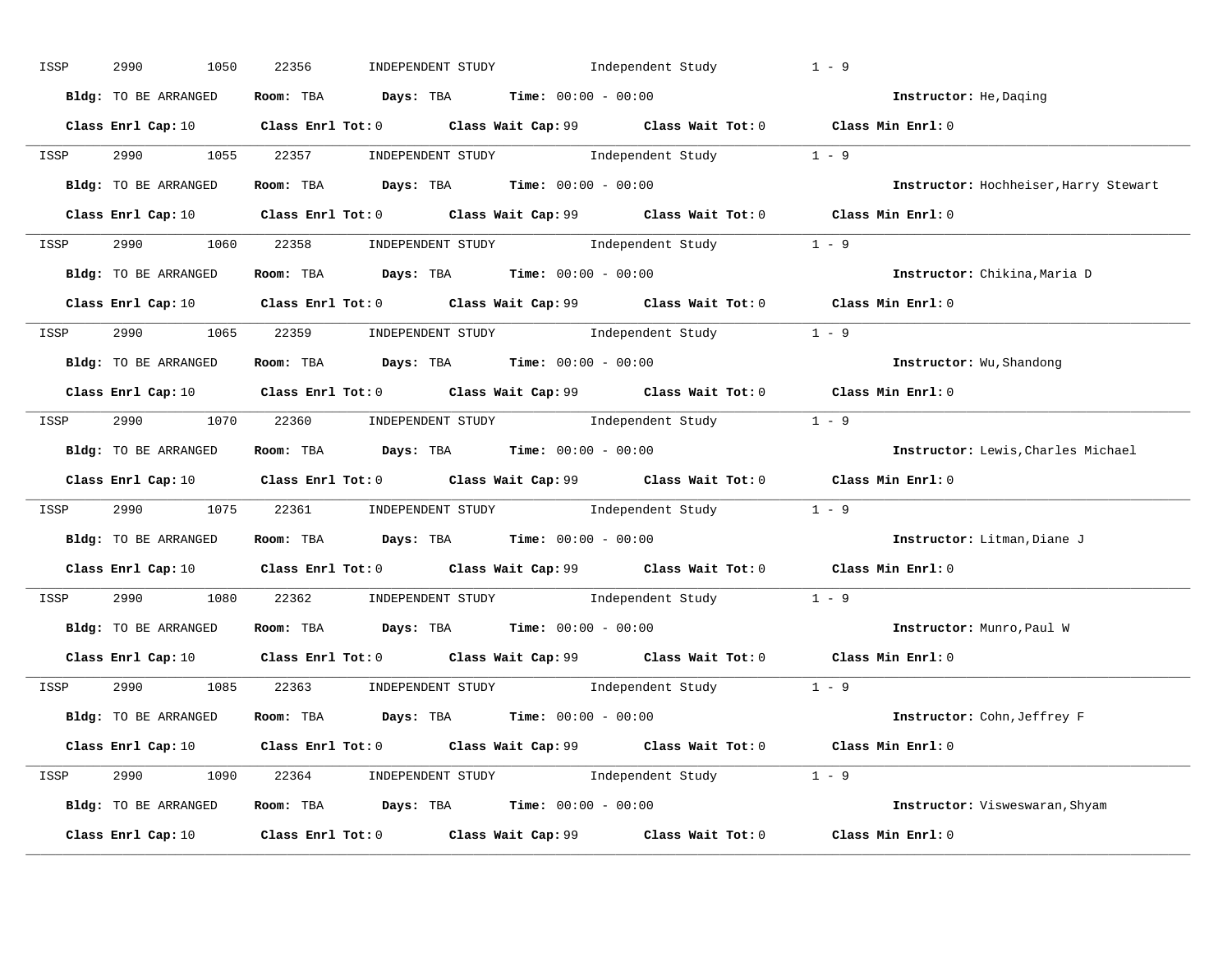### Report ID: SR201 **University of Pittsburgh** Page No. 59 of 126 **Schedule of Classes for Fall Term 2021-2022** Run Date: 12/17/2020 **Academic Term** Run Time: 01:30:15

| Subject              | Catalog Nbr Section Class Nbr |            | Course Title                                  | Component                                                                                                                       | Units<br>Topics                   |                                       |
|----------------------|-------------------------------|------------|-----------------------------------------------|---------------------------------------------------------------------------------------------------------------------------------|-----------------------------------|---------------------------------------|
| 2990<br>ISSP         | 1095                          | 22365      | INDEPENDENT STUDY                             | Independent Study                                                                                                               | $1 - 9$                           |                                       |
| Bldg: TO BE ARRANGED |                               |            | Room: TBA $Days:$ TBA $Time: 00:00 - 00:00$   |                                                                                                                                 | Instructor: Lu, Xinghua           |                                       |
|                      |                               |            |                                               | Class Enrl Cap: 10 $\qquad$ Class Enrl Tot: 0 $\qquad$ Class Wait Cap: 99 $\qquad$ Class Wait Tot: 0 $\qquad$ Class Min Enrl: 0 |                                   |                                       |
| ISSP                 | 2990<br>1100                  | 22366      |                                               | INDEPENDENT STUDY The Independent Study                                                                                         | $1 - 9$                           |                                       |
| Bldg: TO BE ARRANGED |                               |            | Room: TBA $Days:$ TBA $Time: 00:00 - 00:00$   |                                                                                                                                 | Instructor: Batmanghelich, Kayhan |                                       |
|                      |                               |            |                                               | Class Enrl Cap: 10 $\qquad$ Class Enrl Tot: 0 $\qquad$ Class Wait Cap: 99 $\qquad$ Class Wait Tot: 0 $\qquad$ Class Min Enrl: 0 |                                   |                                       |
| 2990<br>ISSP         | 1110                          |            | 22367 INDEPENDENT STUDY 1ndependent Study     |                                                                                                                                 | $1 - 9$                           |                                       |
| Bldg: TO BE ARRANGED |                               |            | Room: TBA $Days:$ TBA $Time: 00:00 - 00:00$   |                                                                                                                                 | Instructor: Wagner, Michael M     |                                       |
|                      |                               |            |                                               | Class Enrl Cap: 10 $\qquad$ Class Enrl Tot: 0 $\qquad$ Class Wait Cap: 99 $\qquad$ Class Wait Tot: 0 $\qquad$ Class Min Enrl: 0 |                                   |                                       |
| ISSP                 | 3000 000                      | 1010 10345 | RESEARCH AND DISSERTATION PHD Thesis Research |                                                                                                                                 | $1 - 9$                           |                                       |
| Bldg: TO BE ARRANGED |                               |            | Room: TBA $Days:$ TBA $Time: 00:00 - 00:00$   |                                                                                                                                 | Instructor: Ashley, Kevin D       |                                       |
|                      |                               |            |                                               | Class Enrl Cap: 15 Class Enrl Tot: 0 Class Wait Cap: 99 Class Wait Tot: 0 Class Min Enrl: 0                                     |                                   |                                       |
| 3000 000<br>ISSP     |                               | 1015 22368 |                                               | RESEARCH AND DISSERTATION PHD Thesis Research                                                                                   | $1 - 9$                           |                                       |
| Bldg: TO BE ARRANGED |                               |            | Room: TBA $Days:$ TBA $Time: 00:00 - 00:00$   |                                                                                                                                 |                                   | Instructor: Brusilovsky, Peter Leonid |
|                      |                               |            |                                               | Class Enrl Cap: 10 $\qquad$ Class Enrl Tot: 0 $\qquad$ Class Wait Cap: 99 $\qquad$ Class Wait Tot: 0 $\qquad$ Class Min Enrl: 0 |                                   |                                       |
| 3000<br>ISSP         | 1020                          | 22369      |                                               | RESEARCH AND DISSERTATION PHD Thesis Research                                                                                   | $1 - 9$                           |                                       |
| Bldg: TO BE ARRANGED |                               |            | Room: TBA $Days:$ TBA $Time: 00:00 - 00:00$   |                                                                                                                                 | Instructor: Cooper, Gregory F     |                                       |
|                      |                               |            |                                               | Class Enrl Cap: 10 $\qquad$ Class Enrl Tot: 0 $\qquad$ Class Wait Cap: 99 $\qquad$ Class Wait Tot: 0 $\qquad$ Class Min Enrl: 0 |                                   |                                       |
| ISSP                 | 3000 000<br>1025              | 22370      |                                               | RESEARCH AND DISSERTATION PHD Thesis Research 1 - 9                                                                             |                                   |                                       |
| Bldg: TO BE ARRANGED |                               |            | Room: TBA $Days:$ TBA $Time: 00:00 - 00:00$   |                                                                                                                                 | Instructor: Staff                 |                                       |
|                      |                               |            |                                               | Class Enrl Cap: 10 $\qquad$ Class Enrl Tot: 0 $\qquad$ Class Wait Cap: 99 $\qquad$ Class Wait Tot: 0 $\qquad$ Class Min Enrl: 0 |                                   |                                       |
| 3000<br>ISSP         | 1030                          | 22371      | RESEARCH AND DISSERTATION PHD Thesis Research |                                                                                                                                 | $1 - 9$                           |                                       |
| Bldg: TO BE ARRANGED |                               |            | Room: TBA $Days:$ TBA $Time: 00:00 - 00:00$   |                                                                                                                                 | Instructor: Farzan, Rosta         |                                       |
| Class Enrl Cap: 10   |                               |            | Class Enrl Tot: 0 Class Wait Cap: 99          | Class Wait Tot: 0                                                                                                               | Class Min Enrl: 0                 |                                       |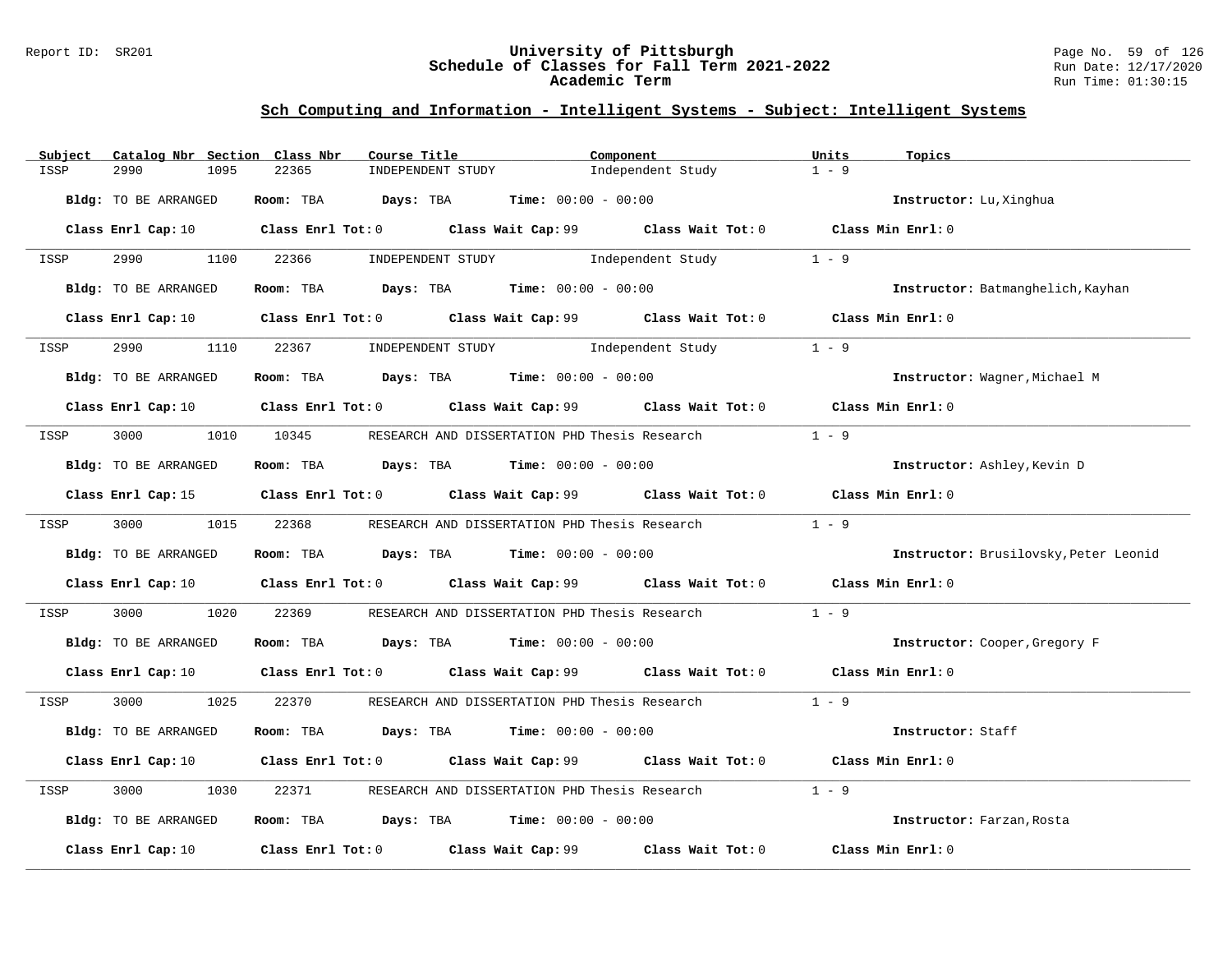| ISSP | 1035<br>3000                | 22372                   |           | RESEARCH AND DISSERTATION PHD Thesis Research |                                                     | $1 - 9$                                   |
|------|-----------------------------|-------------------------|-----------|-----------------------------------------------|-----------------------------------------------------|-------------------------------------------|
|      | Bldg: TO BE ARRANGED        | Room: TBA               | Days: TBA | <b>Time:</b> $00:00 - 00:00$                  |                                                     | Instructor: Ganapathiraju, Madhavi Kumari |
|      | Class Enrl Cap: 10          | Class Enrl Tot: 0       |           | Class Wait Cap: 99                            |                                                     | Class Wait Tot: 0 Class Min Enrl: 0       |
| ISSP | 3000<br>1040                | 22373                   |           | RESEARCH AND DISSERTATION PHD Thesis Research |                                                     | $1 - 9$                                   |
|      | <b>Bldg:</b> TO BE ARRANGED | Room: TBA               | Days: TBA | <b>Time:</b> $00:00 - 00:00$                  |                                                     | Instructor: Gopalakrishnan, Vanathi       |
|      | Class Enrl Cap: 10          | $Class$ $Enr1$ $Tot: 0$ |           | Class Wait Cap: 99                            |                                                     | Class Wait $Tot: 0$ Class Min Enrl: $0$   |
| ISSP | 3000<br>1045                | 22374                   |           |                                               | RESEARCH AND DISSERTATION PHD Thesis Research 1 - 9 |                                           |
|      | <b>Bldg:</b> TO BE ARRANGED | Room: TBA               | Days: TBA | <b>Time:</b> $00:00 - 00:00$                  |                                                     | Instructor: Hauskrecht, Milos             |
|      | Class Enrl Cap: 10          | $Class$ $Enr1$ $Tot: 0$ |           | Class Wait Cap: 99                            | Class Wait Tot: 0                                   | Class Min Enrl: 0                         |
| ISSP | 3000<br>1050                | 22375                   |           | RESEARCH AND DISSERTATION PHD Thesis Research |                                                     | $1 - 9$                                   |
|      | <b>Bldg:</b> TO BE ARRANGED | Room: TBA               | Days: TBA | <b>Time:</b> $00:00 - 00:00$                  |                                                     | Instructor: He, Daging                    |
|      | Class Enrl Cap: 10          | Class Enrl Tot: 0       |           | Class Wait Cap: 99                            | Class Wait Tot: 0                                   | Class Min Enrl: 0                         |
| ISSP | 3000<br>1055                | 22376                   |           | RESEARCH AND DISSERTATION PHD Thesis Research |                                                     | $1 - 9$                                   |
|      | <b>Bldg:</b> TO BE ARRANGED | Room: TBA               | Days: TBA | $Time: 00:00 - 00:00$                         |                                                     | Instructor: Hochheiser, Harry Stewart     |
|      | Class Enrl Cap: 10          | $Class$ $Enr1$ $Tot: 0$ |           |                                               | Class Wait Cap: 99 Class Wait Tot: 0                | Class Min Enrl: 0                         |
| ISSP | 3000<br>1060                | 22377                   |           | RESEARCH AND DISSERTATION PHD Thesis Research |                                                     | $1 - 9$                                   |
|      | Bldg: TO BE ARRANGED        | Room: TBA               | Days: TBA | $Time: 00:00 - 00:00$                         |                                                     | Instructor: Hwa, Rebecca                  |
|      | Class Enrl Cap: 10          | $Class$ $Enr1$ $Tot: 0$ |           | Class Wait Cap: 99                            | Class Wait Tot: 0                                   | Class Min Enrl: 0                         |
| ISSP | 3000<br>1065                | 22378                   |           | RESEARCH AND DISSERTATION PHD Thesis Research |                                                     | $1 - 9$                                   |
|      | Bldg: TO BE ARRANGED        | Room: TBA               | Days: TBA | <b>Time:</b> $00:00 - 00:00$                  |                                                     | Instructor: Jiang, Xia                    |
|      | Class Enrl Cap: 10          | $Class$ $Enrl$ $Tot: 0$ |           | Class Wait Cap: 99                            | Class Wait Tot: 0                                   | Class Min Enrl: 0                         |
| ISSP | 1070<br>3000                | 22379                   |           | RESEARCH AND DISSERTATION PHD Thesis Research |                                                     | $1 - 9$                                   |
|      | Bldg: TO BE ARRANGED        | Room: TBA               | Days: TBA | $Time: 00:00 - 00:00$                         |                                                     | Instructor: Lewis, Charles Michael        |
|      | Class Enrl Cap: 10          | $Class$ $Enrl$ $Tot: 0$ |           | Class Wait Cap: 99                            | Class Wait Tot: 0                                   | Class Min Enrl: 0                         |
| ISSP | 3000<br>1075                | 22380                   |           |                                               | RESEARCH AND DISSERTATION PHD Thesis Research 1 - 9 |                                           |
|      | Bldg: TO BE ARRANGED        | Room: TBA               | Days: TBA | <b>Time:</b> $00:00 - 00:00$                  |                                                     | Instructor: Litman, Diane J               |
|      |                             |                         |           |                                               |                                                     |                                           |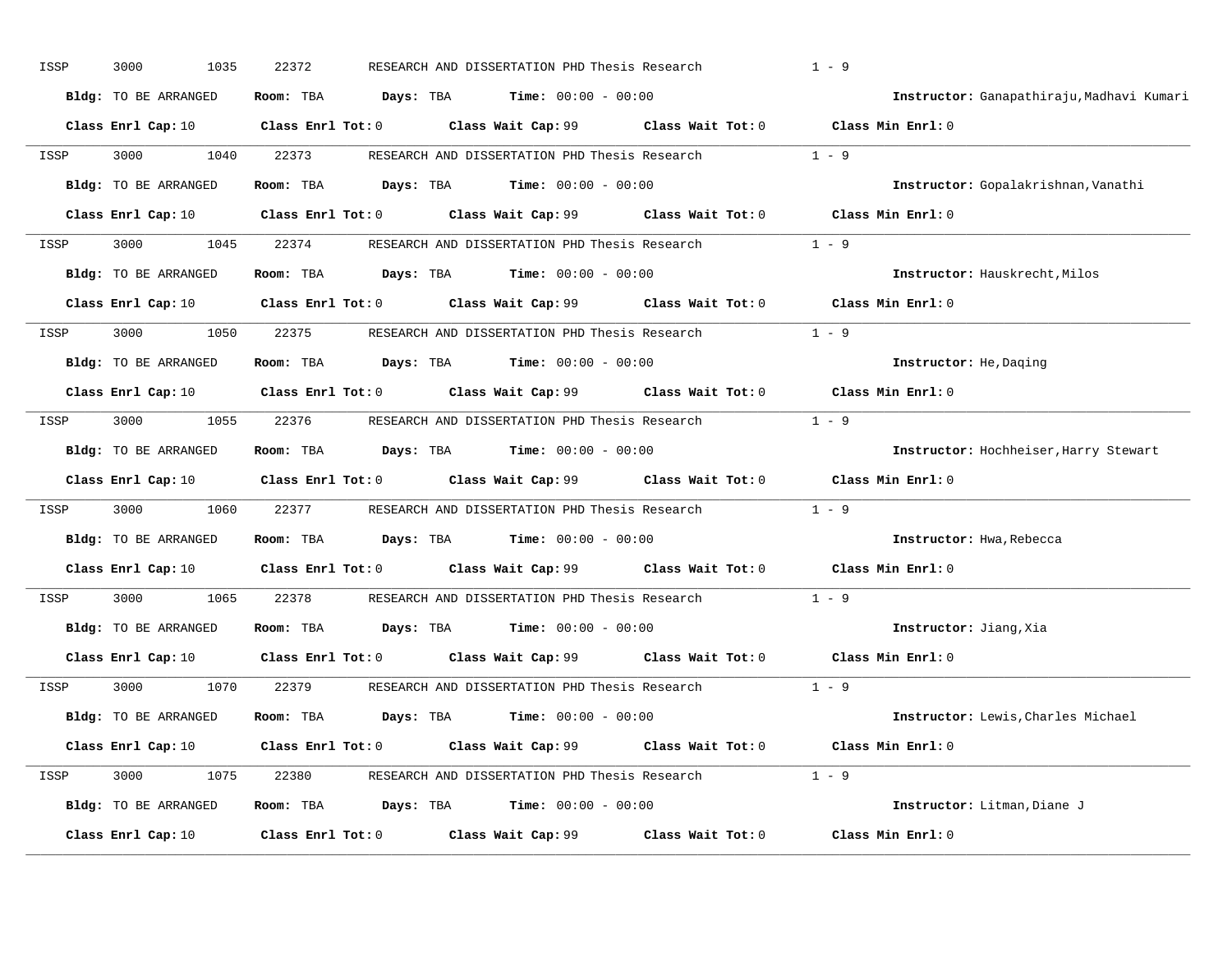### Report ID: SR201 **University of Pittsburgh** Page No. 61 of 126 **Schedule of Classes for Fall Term 2021-2022** Run Date: 12/17/2020 **Academic Term** Run Time: 01:30:15

| Catalog Nbr Section Class Nbr<br>Subject | Course Title                                               | Component                                                                        | Units<br>Topics                |
|------------------------------------------|------------------------------------------------------------|----------------------------------------------------------------------------------|--------------------------------|
| ISSP<br>3000<br>1080                     | 22381                                                      | RESEARCH AND DISSERTATION PHD Thesis Research                                    | $1 - 9$                        |
| Bldg: TO BE ARRANGED                     | Room: TBA                                                  | <b>Days:</b> TBA <b>Time:</b> $00:00 - 00:00$                                    | Instructor: Munro, Paul W      |
| Class Enrl Cap: 10                       |                                                            | Class Enrl Tot: 0 Class Wait Cap: 99 Class Wait Tot: 0                           | Class Min Enrl: 0              |
| 1090<br>ISSP<br>3000                     | 22382                                                      | RESEARCH AND DISSERTATION PHD Thesis Research                                    | $1 - 9$                        |
| Bldg: TO BE ARRANGED                     | Room: TBA<br><b>Days:</b> TBA <b>Time:</b> $00:00 - 00:00$ |                                                                                  | Instructor: Tsui, Fu-Chiang    |
| Class Enrl Cap: 10                       |                                                            | Class Enrl Tot: $0$ Class Wait Cap: $99$ Class Wait Tot: $0$ Class Min Enrl: $0$ |                                |
| 3000<br>1095<br>ISSP                     | 22401                                                      | RESEARCH AND DISSERTATION PHD Thesis Research                                    | $1 - 9$                        |
| Bldg: TO BE ARRANGED                     | $Days: TBA$ $Time: 00:00 - 00:00$<br>Room: TBA             |                                                                                  | Instructor: Visweswaran, Shyam |
| Class Enrl Cap: 10                       |                                                            | Class Enrl Tot: $0$ Class Wait Cap: 99 Class Wait Tot: $0$ Class Min Enrl: $0$   |                                |
| 3000<br>1100<br>ISSP                     | 22402                                                      | RESEARCH AND DISSERTATION PHD Thesis Research                                    | $1 - 9$                        |
| Bldg: TO BE ARRANGED                     | <b>Days:</b> TBA <b>Time:</b> $00:00 - 00:00$<br>Room: TBA |                                                                                  | Instructor: Wang, Jingtao      |
| Class Enrl Cap: 10                       |                                                            | Class Enrl Tot: $0$ Class Wait Cap: $99$ Class Wait Tot: $0$                     | Class Min Enrl: 0              |
| 1105<br>ISSP<br>3000                     | 22403                                                      | RESEARCH AND DISSERTATION PHD Thesis Research                                    | $1 - 9$                        |
| Bldg: TO BE ARRANGED                     | <b>Days:</b> TBA <b>Time:</b> $00:00 - 00:00$<br>Room: TBA |                                                                                  | Instructor: Lu, Xinghua        |
| Class Enrl Cap: 10                       | Class Enrl Tot: 0                                          | Class Wait Cap: 99 Class Wait Tot: 0                                             | Class Min Enrl: 0              |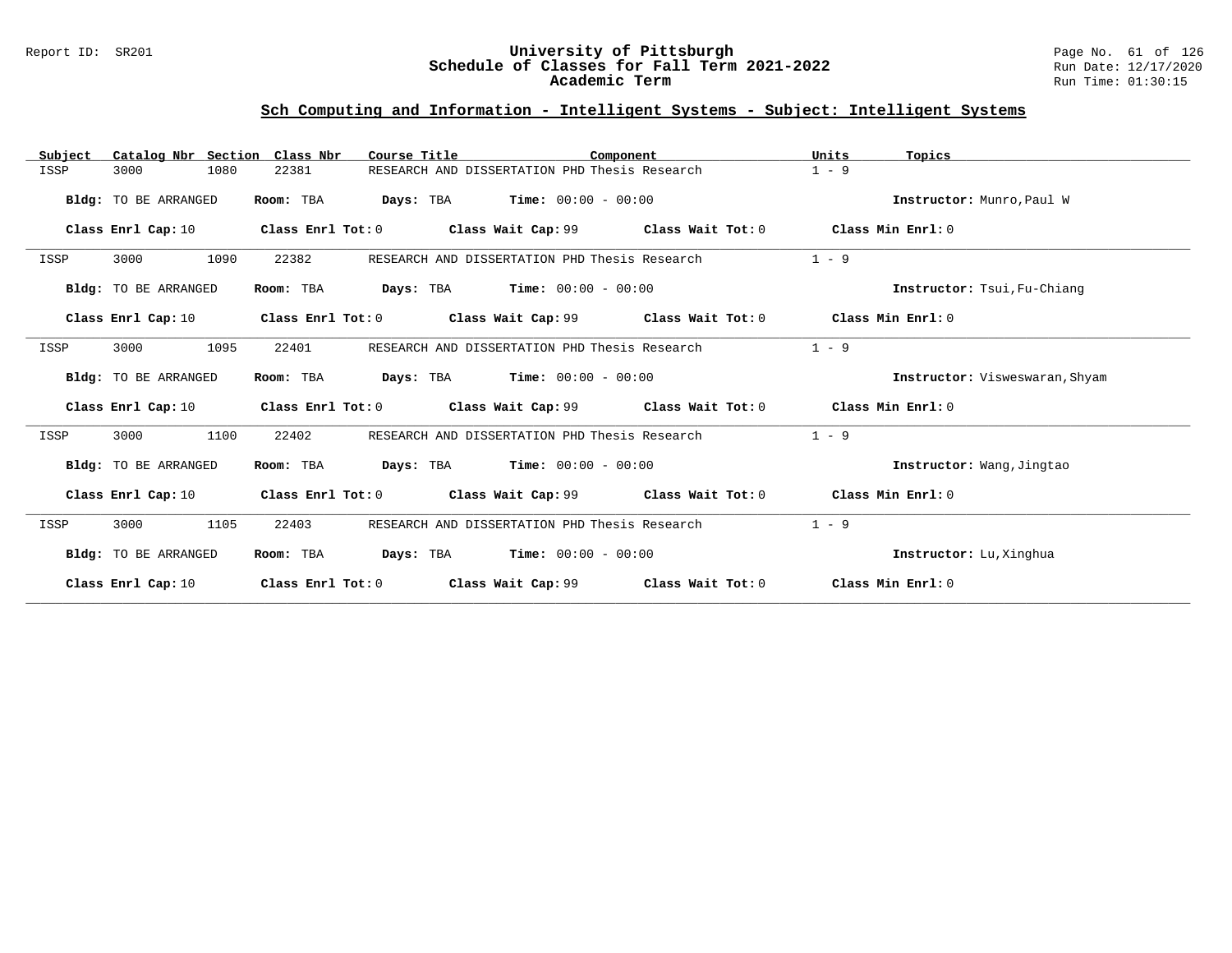### Report ID: SR201 **University of Pittsburgh** Page No. 62 of 126 **Schedule of Classes for Fall Term 2021-2022** Run Date: 12/17/2020 **Academic Term** Run Time: 01:30:15

| Catalog Nbr Section Class Nbr<br>Subject                                                                 | Course Title<br>Component                                                                                                          | Units<br>Topics                  |
|----------------------------------------------------------------------------------------------------------|------------------------------------------------------------------------------------------------------------------------------------|----------------------------------|
| 0009<br>1010<br>27381<br>INFSCI                                                                          | MATH FOR INFORMATION SCIENCE Lecture                                                                                               | $\mathbf{3}$                     |
| Bldg: TBA<br>Room: TBA                                                                                   | Days: TuTh<br><b>Time:</b> $13:00 - 14:15$                                                                                         | Instructor: Tipper, David Warren |
| Class Enrl Cap: 35<br>Class Enrl Tot: 0<br>Room Characteristics: PeopleSoft - Scheduled (PS)(1)          | Class Wait Tot: 0<br>Class Wait Cap: 20                                                                                            | Class Min Enrl: 0                |
| INFSCI<br>0010<br>1060<br>14407                                                                          | INTRO TO INFORM, SYS & SOCIETYLecture                                                                                              | $\mathbf{3}$                     |
| Bldg: TBA<br>Room: TBA                                                                                   | <b>Time:</b> $15:00 - 17:30$<br>Days: Tu                                                                                           | Instructor: Barton, John David   |
| Class Enrl Cap: 90<br>Class Enrl Tot: 0<br>Attributes: DSAS Quant.-Formal Reason General Ed. Requirement | Class Wait Cap: 20<br>Class Wait Tot: 0<br>Room Characteristics: Media - Data Projector/Monitor(1), PeopleSoft - Scheduled (PS)(1) | Class Min Enrl: 0                |
| 0017<br>1075<br>23548<br>INFSCI                                                                          | FUNDAMNTLS OF OBJ-ORIEN PRGMG Laboratory                                                                                           | $\overline{4}$                   |
| Room: TBA<br>Bldg: TBA                                                                                   | Days: M<br><b>Time:</b> $13:00 - 14:50$                                                                                            | Instructor: Staff                |
| Class Enrl Cap: 23<br>Class Enrl Tot: 0<br>Room Characteristics: PeopleSoft - Scheduled (PS)(1)          | Class Wait Cap: 20<br>Class Wait Tot: 0                                                                                            | Class Min Enrl: 0                |
| 0017<br>1080<br>23218<br>INFSCI                                                                          | FUNDAMNTLS OF OBJ-ORIEN PRGMG Lecture                                                                                              | $\overline{4}$                   |
| Bldg: TBA<br>Room: TBA                                                                                   | Days: W<br><b>Time:</b> $12:00 - 14:30$                                                                                            | Instructor: Babichenko, Dmitriy  |
| Class Enrl Cap: 70<br>Class Enrl Tot: 0                                                                  | Class Wait Cap: 20<br>Class Wait Tot: 0<br>Room Characteristics: Media - Data Projector/Monitor(1), PeopleSoft - Scheduled (PS)(1) | Class Min Enrl: 0                |
| 0017<br>1085<br>23549<br>INFSCI                                                                          | FUNDAMNTLS OF OBJ-ORIEN PRGMG Laboratory                                                                                           | $\overline{4}$                   |
| Room: TBA<br>Bldg: TBA                                                                                   | Days: Th<br>$Time: 19:00 - 20:50$                                                                                                  | Instructor: Staff                |
| Class Enrl Cap: 35<br>Class Enrl Tot: 0<br>Room Characteristics: PeopleSoft - Scheduled (PS)(1)          | Class Wait Cap: 20<br>Class Wait Tot: 0                                                                                            | Class Min Enrl: 0                |
| 1022<br>1010<br>14422<br>INFSCI                                                                          | DATABASE MANAGEMENT SYSTEMS<br>Lecture                                                                                             | $\overline{3}$                   |
| Bldg: TBA<br>Room: TBA                                                                                   | Days: Tu<br><b>Time:</b> $12:00 - 14:25$                                                                                           | Instructor: Perkoski, Robert R   |
| Class Enrl Cap: 45<br>Class Enrl Tot: 0                                                                  | Class Wait Cap: 20<br>Class Wait Tot: 0<br>Room Characteristics: Media - Data Projector/Monitor(1), PeopleSoft - Scheduled (PS)(1) | Class Min Enrl: 0                |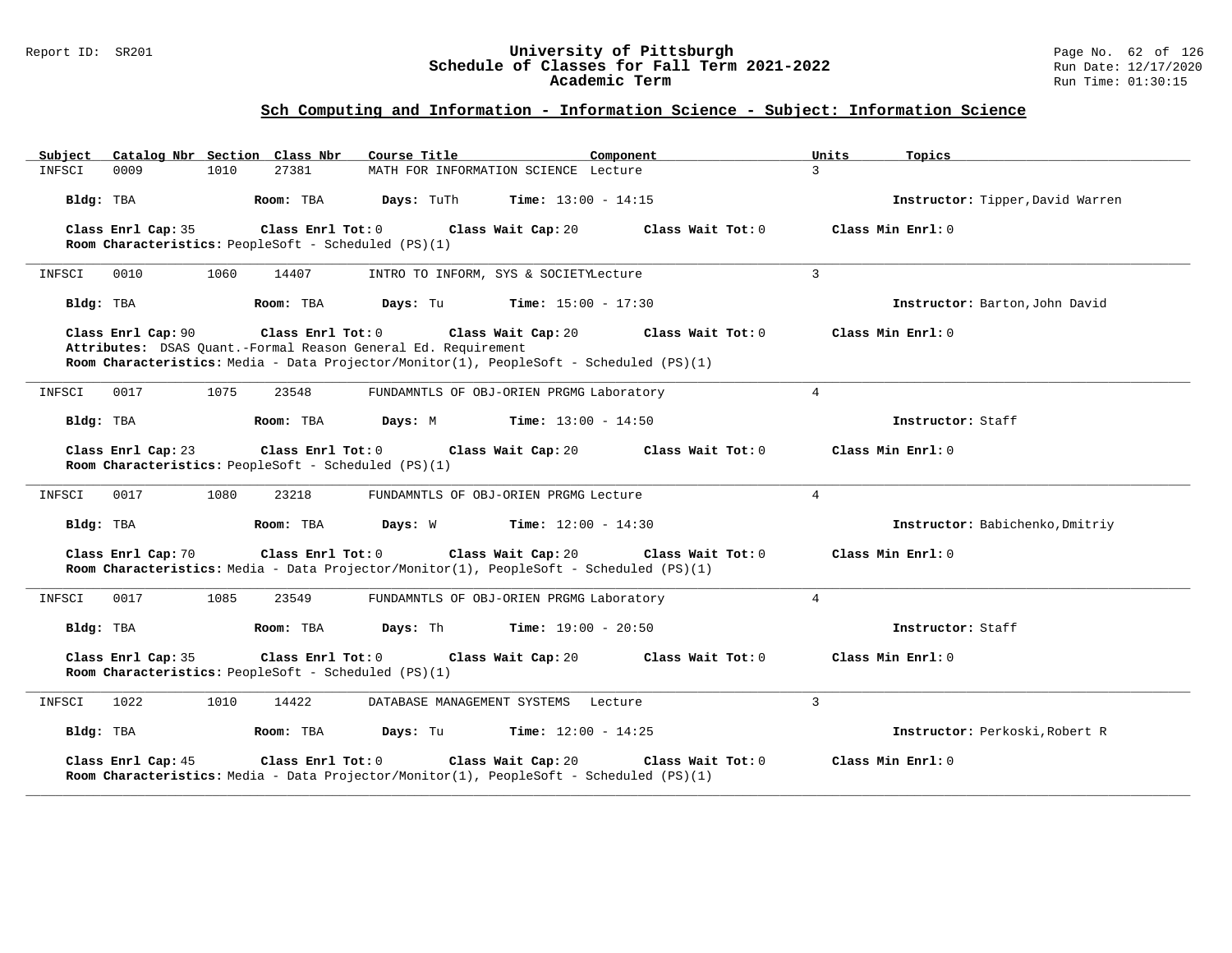### Report ID: SR201 **University of Pittsburgh** Page No. 63 of 126 **Schedule of Classes for Fall Term 2021-2022** Run Date: 12/17/2020 **Academic Term** Run Time: 01:30:15

| Catalog Nbr Section Class Nbr<br>Subject                                   | Course Title                                                                                                                       | Component                 | Topics<br>Units                       |
|----------------------------------------------------------------------------|------------------------------------------------------------------------------------------------------------------------------------|---------------------------|---------------------------------------|
| 1010<br>INFSCI<br>1023                                                     | 26755<br>INNOVATION & ENTREPRN IN IT Lecture                                                                                       | $\mathbf{R}$              |                                       |
| Bldg: TBA                                                                  | Room: TBA<br>Days: W<br><b>Time:</b> $15:00 - 17:30$                                                                               |                           | Instructor: Carryer, Barbara Bailey   |
| Class Enrl Cap: 35                                                         | $Class$ $Enr1$ $Tot: 0$<br>Class Wait Cap: 20                                                                                      | Class Wait Tot: 0         | Class Min Enrl: 0                     |
|                                                                            | Attributes: SCI Expression: Communication General Ed. Req.                                                                         |                           |                                       |
| Room Characteristics: PeopleSoft - Scheduled (PS)(1)                       |                                                                                                                                    |                           |                                       |
| INFSCI<br>1024<br>1030                                                     | 14425<br>ANALYSIS OF INFORMTN SYSTEMS Lecture                                                                                      | $\overline{3}$            |                                       |
| Bldg: TBA                                                                  | Room: TBA<br>Days: Tu<br><b>Time:</b> $12:00 - 14:30$                                                                              |                           | Instructor: Mitchell, Leona           |
| Class Enrl Cap: 38                                                         | Class Enrl Tot: 0<br>Class Wait Cap: 20<br>Room Characteristics: Media - Data Projector/Monitor(1), PeopleSoft - Scheduled (PS)(1) | Class Wait Tot: 0         | Class Min $Enr1: 0$                   |
| Reserve Capacity:                                                          | 01-MAR-2021 Restricted to BS-IS                                                                                                    | Reserve Enrl Cap: 32      | Reserve Enrl Tot:<br>$\mathbf 0$      |
|                                                                            | 01-APR-2021 Restricted to BS-IS                                                                                                    | $\Omega$                  | $\Omega$                              |
| 1029<br>1010<br>INFSCI                                                     | 26625<br>BUSINESS ESSENTIALS                                                                                                       | $\overline{3}$<br>Lecture |                                       |
| Bldg: TBA                                                                  | Room: TBA<br><b>Days:</b> Th <b>Time:</b> $12:00 - 14:25$                                                                          |                           | Instructor: Mitchell, Leona           |
| Class Enrl Cap: 25                                                         | Class Enrl Tot: 0<br>Class Wait Cap: 20                                                                                            | Class Wait Tot: 0         | Class Min Enrl: 0                     |
| Room Characteristics: PeopleSoft - Scheduled (PS)(1)                       |                                                                                                                                    |                           |                                       |
|                                                                            |                                                                                                                                    |                           |                                       |
| 1040<br>1020<br>INFSCI                                                     | 27382<br>INTRODUCTION TO DATA ANALYTICSLecture                                                                                     | $\overline{3}$            |                                       |
| Bldg: TBA                                                                  | Room: TBA<br><b>Days:</b> Th <b>Time:</b> $12:00 - 14:30$                                                                          |                           | Instructor: Pelechrinis, Konstantinos |
| Class Enrl Cap: 30<br>Room Characteristics: PeopleSoft - Scheduled (PS)(1) | Class Enrl Tot: 0<br>Class Wait Cap: 20                                                                                            | Class Wait Tot: 0         | Class Min Enrl: 0                     |
|                                                                            |                                                                                                                                    |                           |                                       |
| INFSCI<br>1060<br>1010                                                     | 26626<br>GAME DESIGN                                                                                                               | $\overline{3}$<br>Lecture |                                       |
| Bldg: TBA                                                                  | <b>Time:</b> $12:00 - 14:30$<br>Room: TBA<br>Days: M                                                                               |                           | Instructor: Grieve, Lorin Brendan     |
| Class Enrl Cap: 20                                                         | Class Enrl Tot: 0<br>Class Wait Cap: 20                                                                                            | Class Wait Tot: 0         | Class Min Enrl: 0                     |
| Room Characteristics: PeopleSoft - Scheduled (PS)(1)                       |                                                                                                                                    |                           |                                       |
| INFSCI<br>1068<br>1120                                                     | 25827<br>GEOSPATIAL INFO SYSTEMS (GIS) Lecture                                                                                     | 3                         |                                       |
| Bldg: TBA                                                                  | <b>Days:</b> Th <b>Time:</b> $12:00 - 14:30$<br>Room: TBA                                                                          |                           | Instructor: Karimi, Hassan Ali        |
| Class Enrl Cap: 12<br>Room Characteristics: PeopleSoft - Scheduled (PS)(1) | Class Enrl Tot: 0<br>Class Wait Cap: 10<br><b>Combined Section ID:</b> 0905(INFSCI/1068/2801) - INFSCI 2801(#25826)                | Class Wait Tot: 0         | Class Min Enrl: 0                     |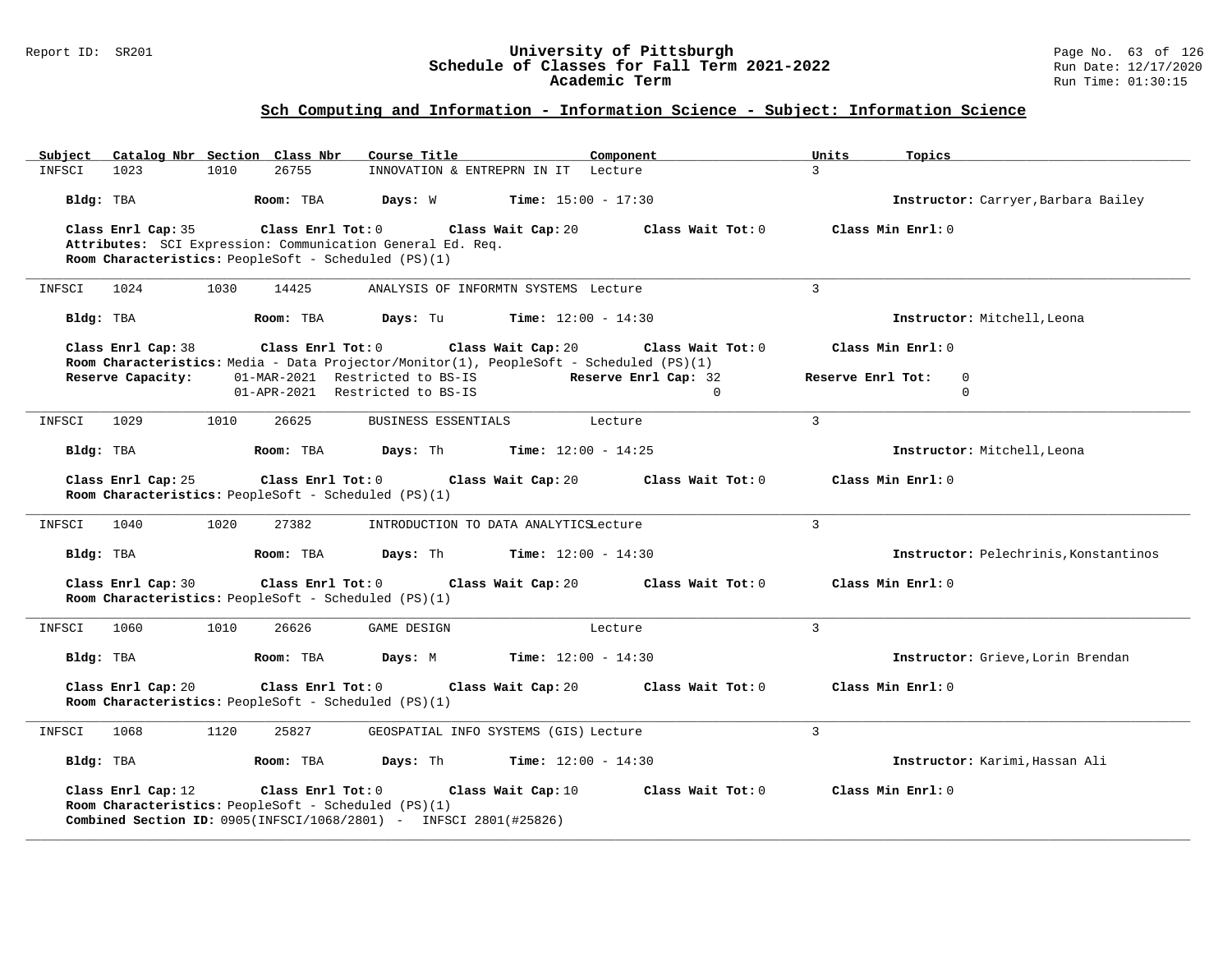### Report ID: SR201 **University of Pittsburgh** Page No. 64 of 126 **Schedule of Classes for Fall Term 2021-2022** Run Date: 12/17/2020 **Academic Term** Run Time: 01:30:15

| Subject<br>Catalog Nbr Section Class Nbr | Course Title                                                                                                                                                        | Component         | Units<br>Topics                       |
|------------------------------------------|---------------------------------------------------------------------------------------------------------------------------------------------------------------------|-------------------|---------------------------------------|
| INFSCI<br>1070<br>1040                   | 14432<br>INTRO TO TELCOM & NETWORKS                                                                                                                                 | Lecture           | 3                                     |
| Bldg: Information ScienceRoom: 00305     | Days: MW<br><b>Time:</b> $11:00 - 12:15$                                                                                                                            |                   | Instructor: Weiss, Martin B           |
| Class Enrl Cap: 56                       | Class Enrl Tot: 0<br>Class Wait Cap: 20                                                                                                                             | Class Wait Tot: 0 | Class Min Enrl: 0                     |
|                                          | Room Characteristics: Media - Data Projector/Monitor(1), PeopleSoft - Scheduled (PS)(1)<br>Combined Section ID: 0167(TELCOM/2000/INFSCI/1070) - TELCOM 2000(#14421) |                   |                                       |
|                                          |                                                                                                                                                                     |                   |                                       |
| INFSCI<br>1070<br>1075                   | 29009<br>INTRO TO TELCOM & NETWORKS                                                                                                                                 | Lecture           | 3                                     |
| Bldg: Information ScienceRoom: 00305     | Days: TuTh<br><b>Time:</b> $09:30 - 10:45$                                                                                                                          |                   | Instructor: Anderson, Katharine       |
| Class Enrl Cap: 50                       | Class Enrl Tot: 0<br>Class Wait Cap: 20                                                                                                                             | Class Wait Tot: 0 | Class Min Enrl: 0                     |
|                                          | Combined Section ID: 1009(INFSCI 1070/TELCOM 2000) - TELCOM 2000(#29032)                                                                                            |                   |                                       |
| INFSCI<br>1071<br>1060                   | 16529<br>APPLICATIONS OF NETWORKS                                                                                                                                   | Lecture           | 3                                     |
| Bldg: TBA                                | <b>Time:</b> $09:30 - 10:45$<br>Room: TBA<br>Days: TuTh                                                                                                             |                   | Instructor: Pelechrinis, Konstantinos |
| Class Enrl Cap: 35                       | Class Enrl Tot: 0<br>Class Wait Cap: 20                                                                                                                             | Class Wait Tot: 0 | Class Min Enrl: 0                     |
|                                          | Room Characteristics: Media - Data Projector/Monitor(1), PeopleSoft - Scheduled (PS)(1)                                                                             |                   |                                       |
|                                          | Combined Section ID: 0100(INFSCI/1071/TELCOM/2310) - TELCOM 2310(#21863)                                                                                            |                   |                                       |
| 1074<br>1070<br>INFSCI                   | 14431<br>COMPUTER SECURITY                                                                                                                                          | Lecture           | $\overline{3}$                        |
| Bldg: TBA                                | Room: TBA<br>Days: M<br><b>Time:</b> $15:00 - 17:30$                                                                                                                |                   | Instructor: Palanisamy, Balaji        |
|                                          |                                                                                                                                                                     |                   |                                       |
| Class Enrl Cap: 45                       | Class Enrl Tot: 0<br>Class Wait Cap: 20                                                                                                                             | Class Wait Tot: 0 | Class Min Enrl: 0                     |
|                                          | Room Characteristics: Media - Data Projector/Monitor(1), PeopleSoft - Scheduled (PS)(1)                                                                             |                   |                                       |
| INFSCI<br>1080<br>1015                   | 14409<br>INDEPENDENT STUDY                                                                                                                                          | Independent Study | $1 - 3$                               |
| Bldg: TO BE ARRANGED                     | Room: TBA<br>Days: TBA<br><b>Time:</b> $00:00 - 00:00$                                                                                                              |                   | Instructor: Babichenko, Dmitriy       |
|                                          |                                                                                                                                                                     |                   |                                       |
| Class Enrl Cap: 35                       | Class Enrl Tot: 0<br>Class Wait Cap: 20                                                                                                                             | Class Wait Tot: 0 | Class Min Enrl: 0                     |
| INFSCI<br>1020<br>1080                   | INDEPENDENT STUDY<br>14459                                                                                                                                          | Independent Study | $1 - 3$                               |
| Bldg: TO BE ARRANGED                     | Days: TBA<br><b>Time:</b> $00:00 - 00:00$<br>Room: TBA                                                                                                              |                   | Instructor: Perkoski, Robert R        |
|                                          |                                                                                                                                                                     |                   |                                       |
| Class Enrl Cap: 35                       | Class Enrl Tot: 0<br>Class Wait Cap: 20                                                                                                                             | Class Wait Tot: 0 | Class Min Enrl: 0                     |
| INFSCI<br>1080<br>1025                   | 14460<br>INDEPENDENT STUDY                                                                                                                                          | Independent Study | $1 - 3$                               |
| Bldg: TO BE ARRANGED                     | Room: TBA<br>Days: TBA<br><b>Time:</b> $00:00 - 00:00$                                                                                                              |                   | Instructor: Grieve. Lorin Brendan     |
|                                          |                                                                                                                                                                     |                   |                                       |
| Class Enrl Cap: 35                       | Class Enrl Tot: 0<br>Class Wait Cap: 20                                                                                                                             | Class Wait Tot: 0 | Class Min Enrl: 0                     |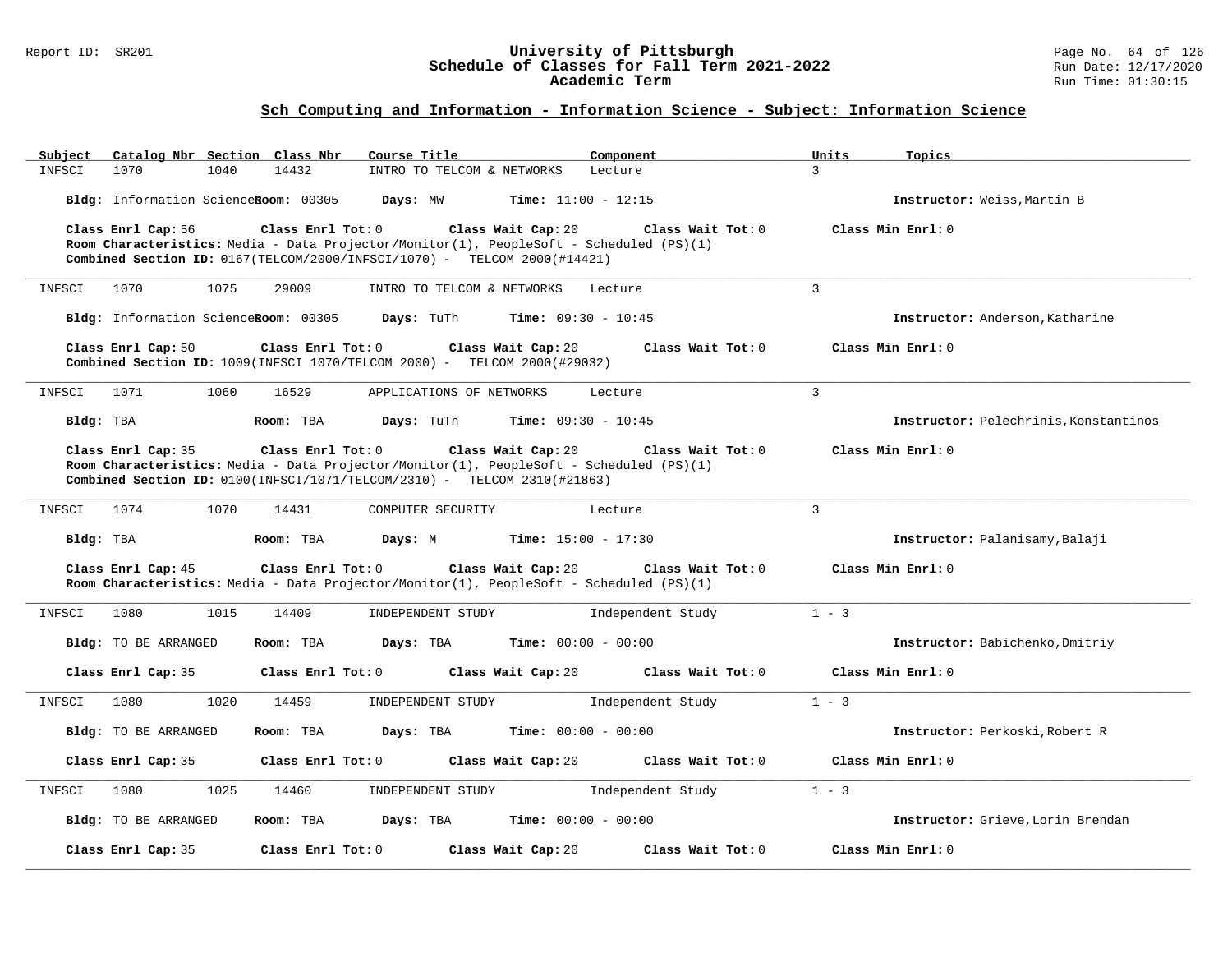| INFSCI | 1030<br>1080         | 14461               | INDEPENDENT STUDY 1ndependent Study                                                         | $1 - 3$                           |
|--------|----------------------|---------------------|---------------------------------------------------------------------------------------------|-----------------------------------|
|        | Bldg: TO BE ARRANGED |                     | Room: TBA $Days:$ TBA $Time: 00:00 - 00:00$                                                 | Instructor: Lin, Yuru             |
|        |                      |                     | Class Enrl Cap: 35 Class Enrl Tot: 0 Class Wait Cap: 20 Class Wait Tot: 0 Class Min Enrl: 0 |                                   |
|        |                      |                     | INFSCI 1080 1040 14462 INDEPENDENT STUDY Independent Study 1 - 3                            |                                   |
|        | Bldg: TO BE ARRANGED |                     | Room: TBA $Days:$ TBA $Time:$ $00:00 - 00:00$                                               | Instructor: Booth, Kayla Michelle |
|        |                      |                     | Class Enrl Cap: 35 Class Enrl Tot: 0 Class Wait Cap: 20 Class Wait Tot: 0 Class Min Enrl: 0 |                                   |
|        |                      |                     | INFSCI 1080 1045 14463 INDEPENDENT STUDY Independent Study 1 - 3                            |                                   |
|        | Bldg: TO BE ARRANGED | Room: TBA Days: TBA | <b>Time:</b> $00:00 - 00:00$                                                                | Instructor:                       |
|        |                      |                     | Class Enrl Cap: 35 Class Enrl Tot: 0 Class Wait Cap: 20 Class Wait Tot: 0 Class Min Enrl: 0 |                                   |
|        |                      |                     | INFSCI 1080 1050 14464 INDEPENDENT STUDY Independent Study 1 - 3                            |                                   |
|        | Bldg: TO BE ARRANGED |                     | Room: TBA $Days: TBA$ Time: $00:00 - 00:00$                                                 | Instructor: Karimi, Hassan Ali    |
|        |                      |                     | Class Enrl Cap: 35 Class Enrl Tot: 0 Class Wait Cap: 20 Class Wait Tot: 0 Class Min Enrl: 0 |                                   |
|        |                      |                     | INFSCI 1080 1120 24077 INDEPENDENT STUDY Independent Study 1 - 3                            |                                   |
|        | Bldg: TO BE ARRANGED |                     | Room: TBA $Days: TBA$ Time: $00:00 - 00:00$                                                 | Instructor: Staff                 |
|        |                      |                     | Class Enrl Cap: 99 Class Enrl Tot: 0 Class Wait Cap: 20 Class Wait Tot: 0 Class Min Enrl: 0 |                                   |
|        |                      |                     | INFSCI 1081 1020 27021 TEAM-BASED CAPSTONE PROJECT Directed Studies 1 - 3                   |                                   |
|        | Bldg: TO BE ARRANGED |                     | Room: TBA $Days: TBA$ Time: $00:00 - 00:00$                                                 | Instructor: Booth, Kayla Michelle |
|        |                      |                     | Class Enrl Cap: 35 Class Enrl Tot: 0 Class Wait Cap: 20 Class Wait Tot: 0 Class Min Enrl: 0 |                                   |
|        |                      |                     | INFSCI 1081 1030 27022 TEAM-BASED CAPSTONE PROJECT Directed Studies 1 - 3                   |                                   |
|        |                      |                     | Bldg: TO BE ARRANGED Room: TBA Days: TBA Time: 00:00 - 00:00                                | Instructor: Babichenko, Dmitriy   |
|        |                      |                     | Class Enrl Cap: 35 Class Enrl Tot: 0 Class Wait Cap: 20 Class Wait Tot: 0 Class Min Enrl: 0 |                                   |
|        |                      |                     | INFSCI 1081 1215 27214 TEAM-BASED CAPSTONE PROJECT Directed Studies                         | $1 - 3$                           |
|        |                      |                     | Bldg: TO BE ARRANGED Room: TBA Days: TBA Time: 00:00 - 00:00                                | Instructor: Mitchell, Leona       |
|        |                      |                     | Class Enrl Cap: 35 Class Enrl Tot: 0 Class Wait Cap: 20 Class Wait Tot: 0 Class Min Enrl: 0 |                                   |
|        |                      |                     | INFSCI 1082 1010 26010 INFORMATION SCI COOPV PROGRAM Independent Study 1                    |                                   |
|        | Bldg: TO BE ARRANGED |                     | Room: TBA $Days:$ TBA Time: $00:00 - 00:00$                                                 | Instructor: Mitchell, Leona       |
|        |                      |                     |                                                                                             | Singh,Alka                        |
|        |                      |                     | Class Enrl Cap: 99 Class Enrl Tot: 0 Class Wait Cap: 20 Class Wait Tot: 0 Class Min Enrl: 0 |                                   |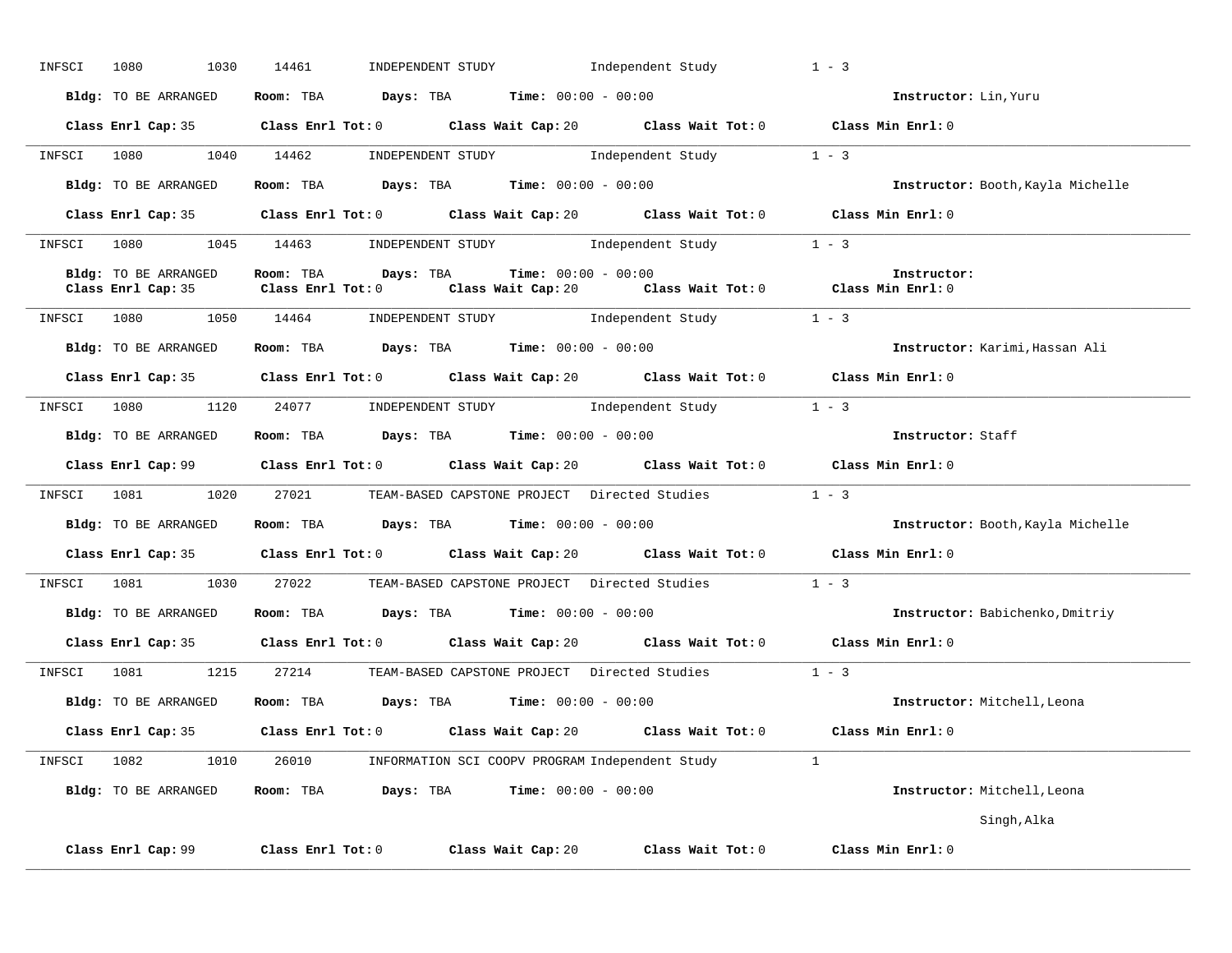| INFSCI    | 1085                 | 1015 | 14410             | INTERNSHIP                                                                                                                                                                           |                                             | Practicum                                                    | $\overline{3}$                        |                                             |
|-----------|----------------------|------|-------------------|--------------------------------------------------------------------------------------------------------------------------------------------------------------------------------------|---------------------------------------------|--------------------------------------------------------------|---------------------------------------|---------------------------------------------|
|           | Bldg: TO BE ARRANGED |      | Room: TBA         | Days: TBA                                                                                                                                                                            | $Time: 00:00 - 00:00$                       |                                                              |                                       | Instructor: Singh, Alka                     |
|           |                      |      |                   |                                                                                                                                                                                      |                                             |                                                              |                                       | Mitchell, Leona                             |
|           | Class Enrl Cap: 15   |      | Class Enrl Tot: 0 |                                                                                                                                                                                      | Class Wait Cap: $10$                        | Class Wait Tot: 0                                            | Class Min Enrl: 0                     |                                             |
| INFSCI    | 2020                 | 1060 | 25991             |                                                                                                                                                                                      | MATHMTCL FOUNDTNS FOR INFSCI Lecture        |                                                              | $\overline{3}$                        |                                             |
| Bldg: TBA |                      |      | Room: TBA         | Days: Tu                                                                                                                                                                             | <b>Time:</b> $18:00 - 20:50$                |                                                              |                                       | Instructor: Munro, Paul W                   |
|           | Class Enrl Cap: 60   |      | Class Enrl Tot: 0 | Room Characteristics: PeopleSoft - Scheduled (PS)(1)                                                                                                                                 | Class Wait Cap: 99                          | Class Wait Tot: 0                                            | Class Min Enrl: 0                     |                                             |
| INFSCI    | 2125                 | 1060 | 29008             |                                                                                                                                                                                      | NETWORK SCIENCE & ANALYSIS Lecture          |                                                              | $\overline{3}$                        |                                             |
| Bldg: TBA |                      |      | Room: TBA         |                                                                                                                                                                                      | <b>Days:</b> W <b>Time:</b> $12:00 - 14:50$ |                                                              |                                       | Instructor: Anderson, Katharine             |
|           | Class Enrl Cap: 40   |      |                   | Room Characteristics: PeopleSoft - Scheduled (PS)(1)                                                                                                                                 |                                             | Class Enrl Tot: $0$ Class Wait Cap: $99$ Class Wait Tot: $0$ | Class Min Enrl: 0                     |                                             |
| INFSCI    | 2140                 | 1010 | 23615             |                                                                                                                                                                                      | INFORMATN STORAGE & RETRIEVAL Lecture       |                                                              | $\overline{3}$                        |                                             |
| Bldg: TBA |                      |      | Room: TBA         | Days: M                                                                                                                                                                              | <b>Time:</b> $12:00 - 14:50$                |                                                              |                                       | Instructor: He, Daging                      |
|           | Class Enrl Cap: 50   |      | Class Enrl Tot: 0 | Room Characteristics: PeopleSoft - Scheduled (PS)(1)                                                                                                                                 |                                             | Class Wait Cap: 99 Class Wait Tot: 0                         | Class Min Enrl: 0                     |                                             |
|           | Reserve Capacity:    |      |                   | Combined Section ID: 1047(INFSCI 2140/ISSP 2130) - ISSP 2130(#28684)<br>01-MAR-2021 Reserved for ISP orISSP MS/PHD Reserve Enrl Cap: 3<br>27-AUG-2021 Reserved for ISP orISSP MS/PHD |                                             | $\Omega$                                                     | Reserve Enrl Tot:<br>0<br>$\mathbf 0$ |                                             |
| INFSCI    | 2149                 | 1035 | 28934             |                                                                                                                                                                                      | INT TO INFORMATION SECURITY Lecture         |                                                              | $\overline{3}$                        |                                             |
| Bldg: TBA |                      |      | Room: TBA         | Days: TuTh                                                                                                                                                                           | <b>Time:</b> $09:30 - 10:45$                |                                                              |                                       | Instructor: Krishnamurthy, Prashant Venkata |
|           | Class Enrl Cap: 15   |      |                   | $Class$ $Enrl$ $Tot: 0$<br>Room Characteristics: PeopleSoft - Scheduled (PS)(1)                                                                                                      | Class Wait Cap: 99                          | Class Wait Tot: 0                                            | Class Min Enrl: 0                     |                                             |
| INFSCI    | 2150                 | 1070 | 14427             |                                                                                                                                                                                      | INFORMATION SECURITY & PRIVACYLecture       |                                                              | $\overline{3}$                        |                                             |
| Bldg: TBA |                      |      | Room: TBA         | Days: Tu                                                                                                                                                                             | <b>Time:</b> $12:00 - 14:50$                |                                                              |                                       | Instructor: Brooks, Tyler David             |
|           | Class Enrl Cap: 22   |      | Class Enrl Tot: 0 | Room Characteristics: Media - Data Projector/Monitor(1), PeopleSoft - Scheduled (PS)(1)<br>Combined Section ID: 0986(INFSCI 2150/TELCOM 2810) - TELCOM 2810(#14424)                  | Class Wait Cap: 99                          | Class Wait Tot: 0                                            | Class Min Enrl: 0                     |                                             |
|           | Reserve Capacity:    |      |                   | 01-MAR-2021 Reserved for ISP orISSP MS/PHD Reserve Enrl Cap: 3<br>27-AUG-2021 Reserved for ISP orISSP MS/PHD                                                                         |                                             | $\cap$                                                       | Reserve Enrl Tot:<br>0<br>$\Omega$    |                                             |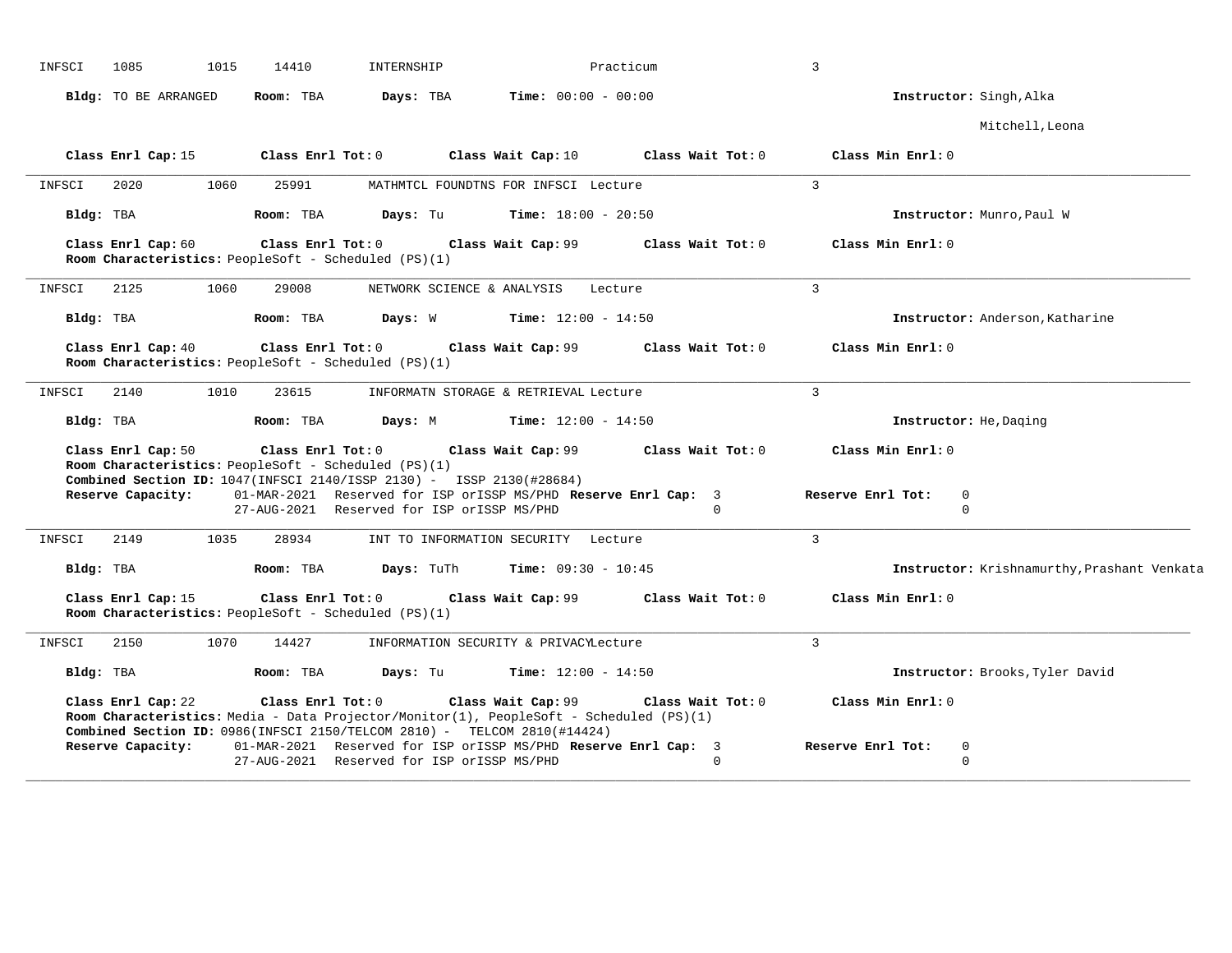### Report ID: SR201 **University of Pittsburgh** Page No. 67 of 126 **Schedule of Classes for Fall Term 2021-2022** Run Date: 12/17/2020 **Academic Term** Run Time: 01:30:15

| Subject   | Catalog Nbr Section Class Nbr |      |                                                                             | Course Title | Component                                                                                                       | Units             | Topics                                 |
|-----------|-------------------------------|------|-----------------------------------------------------------------------------|--------------|-----------------------------------------------------------------------------------------------------------------|-------------------|----------------------------------------|
| INFSCI    | 2160                          | 1050 | 23384                                                                       | DATA MINING  | Lecture                                                                                                         | $\mathcal{L}$     |                                        |
|           |                               |      |                                                                             |              | <b>Bldg:</b> Information ScienceRoom: $00305$ Days: Th Time: $18:00 - 20:50$                                    |                   | Instructor: Berezo, Matthew Lalo       |
|           | Class Enrl Cap: 67            |      |                                                                             |              | Class Enrl Tot: 0 Class Wait Cap: 99<br>Class Wait Tot: 0                                                       |                   | Class Min Enrl: 0                      |
|           |                               |      | Room Characteristics: Media - Data Projector/Monitor(1)                     |              |                                                                                                                 |                   |                                        |
|           | Reserve Capacity:             |      |                                                                             |              | 01-MAR-2021 Reserved for ISP orISSP MS/PHD Reserve Enrl Cap: 10                                                 | Reserve Enrl Tot: | $\Omega$                               |
|           |                               |      |                                                                             |              | 19-AUG-2021 Reserved for ISP orISSP MS/PHD<br>$\Omega$                                                          |                   | $\mathbf 0$                            |
| INFSCI    | 2205                          | 1015 | 25856                                                                       |              | TECHNCL COMNCTNS FOR INFO SCI Lecture                                                                           | $\mathcal{L}$     |                                        |
| Bldg: TBA |                               |      | Room: TBA                                                                   | Days: TuTh   | <b>Time:</b> $08:00 - 09:15$                                                                                    |                   | Instructor: Robson, Virginia I         |
|           | Class Enrl Cap: 16            |      | Room Characteristics: PeopleSoft - Scheduled (PS)(1)                        |              | Class Enrl Tot: 0 Class Wait Cap: 99<br>Class Wait Tot: 0                                                       |                   | Class Min Enrl: 0                      |
| INFSCI    | 2205                          | 1020 | 25854                                                                       |              | TECHNCL COMNCTNS FOR INFO SCI Lecture                                                                           | $\overline{3}$    |                                        |
| Bldg: TBA |                               |      | Room: TBA                                                                   |              | <b>Days:</b> TuTh <b>Time:</b> $08:00 - 09:15$                                                                  |                   | Instructor: Price III, William Charles |
|           | Class Enrl Cap: 16            |      | Room Characteristics: PeopleSoft - Scheduled (PS)(1)                        |              | Class Enrl Tot: 0 Class Wait Cap: 99<br>Class Wait Tot: 0                                                       |                   | Class Min Enrl: 0                      |
| INFSCI    | 2205                          | 1035 | 25857                                                                       |              | TECHNCL COMNCTNS FOR INFO SCI Lecture                                                                           | $\mathcal{L}$     |                                        |
| Bldg: TBA |                               |      | Room: TBA                                                                   |              | <b>Days:</b> TuTh <b>Time:</b> $09:30 - 10:45$                                                                  |                   | Instructor: Robson, Virginia I         |
|           | Class Enrl Cap: 16            |      | Room Characteristics: PeopleSoft - Scheduled (PS)(1)                        |              | Class Enrl Tot: 0 Class Wait Cap: 99<br>Class Wait Tot: 0                                                       |                   | Class Min Enrl: 0                      |
| INFSCI    | 2205                          | 1150 | 25855                                                                       |              | TECHNCL COMNCTNS FOR INFO SCI Lecture                                                                           | $\mathbf{3}$      |                                        |
| Bldg: TBA |                               |      | Room: TBA                                                                   | Days: TuTh   | <b>Time:</b> $09:30 - 10:45$                                                                                    |                   | Instructor: Price III, William Charles |
|           | Class Enrl Cap: 16            |      | Room Characteristics: PeopleSoft - Scheduled (PS)(1)                        |              | Class Enrl Tot: 0 Class Wait Cap: 99<br>Class Wait Tot: 0                                                       |                   | Class Min Enrl: 0                      |
| INFSCI    | 2300                          | 1200 | 25990                                                                       |              | HUMAN INFORMATION PROCESSING Lecture                                                                            | 3                 |                                        |
| Bldg: TBA |                               |      | Room: TBA                                                                   |              | <b>Days:</b> Th <b>Time:</b> $18:00 - 20:50$                                                                    |                   | Instructor: Walker, Jon                |
|           | Class Enrl Cap: 80            |      | Class Enrl Tot: $0$<br>Room Characteristics: PeopleSoft - Scheduled (PS)(1) |              | Class Wait Cap: 99<br>Class Wait Tot: 0<br>Combined Section ID: 1048(INFSCI 2300/ISSP 2221) - ISSP 2221(#28685) |                   | Class Min Enrl: 0                      |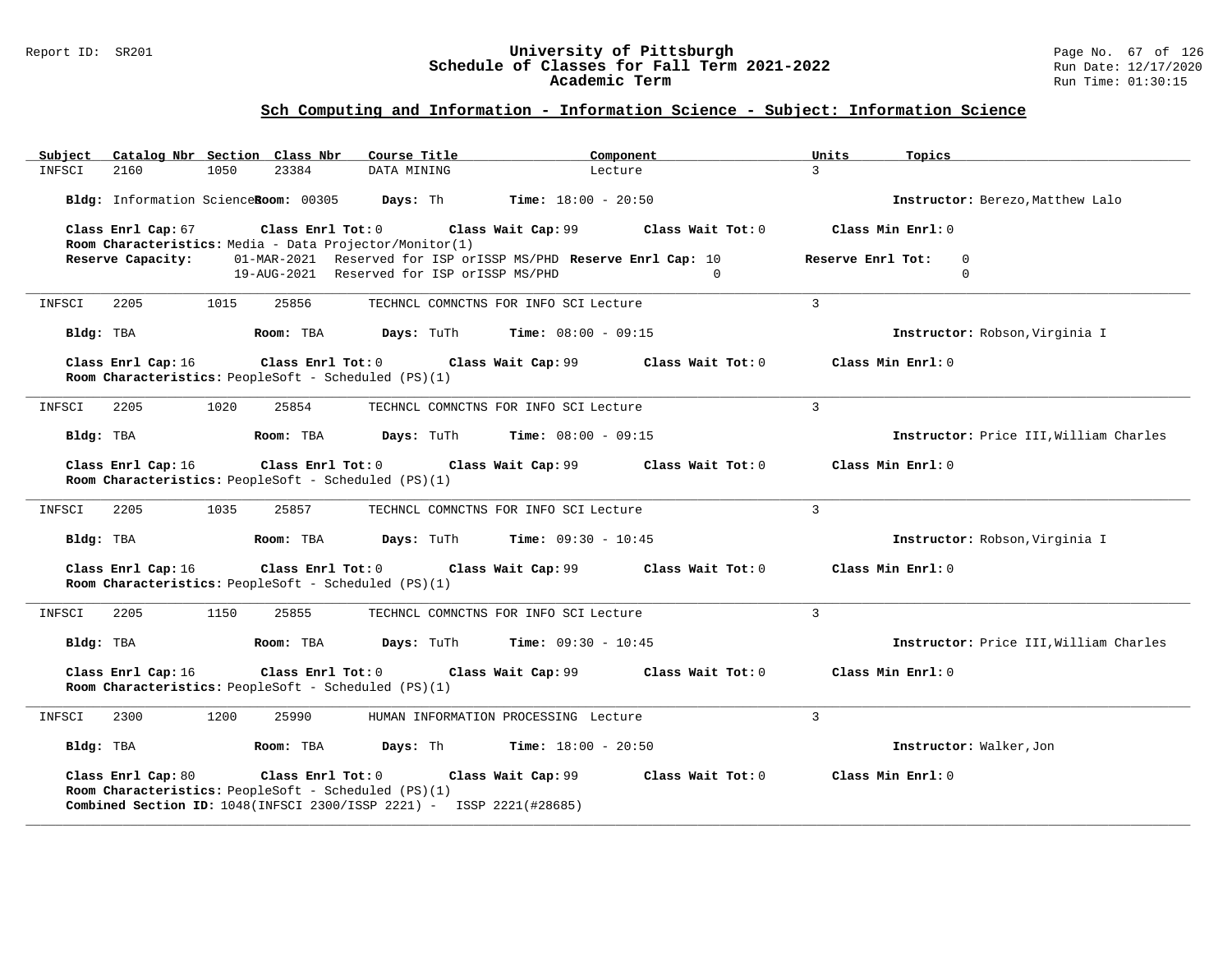### Report ID: SR201 **University of Pittsburgh** Page No. 68 of 126 **Schedule of Classes for Fall Term 2021-2022** Run Date: 12/17/2020 **Academic Term** Run Time: 01:30:15

| Subject Catalog Nbr Section Class Nbr                                                                                                                                                                                              | Course Title <b>Source Search</b>                               | Component         | Units<br>Topics                    |  |  |  |  |
|------------------------------------------------------------------------------------------------------------------------------------------------------------------------------------------------------------------------------------|-----------------------------------------------------------------|-------------------|------------------------------------|--|--|--|--|
| 22744<br>2350<br>1200<br>INFSCI                                                                                                                                                                                                    | HUMAN FACTORS IN SYSTEMS                                        | Lecture           | $\mathcal{L}$                      |  |  |  |  |
| Bldg: Information ScienceRoom: 00305 Days: Th Time: 12:00 - 14:50                                                                                                                                                                  |                                                                 |                   | Instructor: Lewis, Charles Michael |  |  |  |  |
| Class Enrl Cap: 65 Class Enrl Tot: 0 Class Wait Cap: 99 Class Wait Tot: 0                                                                                                                                                          |                                                                 |                   | Class Min Enrl: 0                  |  |  |  |  |
| 1210<br>23616<br>INFSCI<br>2410                                                                                                                                                                                                    | INTRO TO NEURAL NETWORKS                                        | Lecture           | $\mathbf{3}$                       |  |  |  |  |
| Bldg: TBA<br>Room: TBA                                                                                                                                                                                                             | <b>Days:</b> Th <b>Time:</b> $12:00 - 14:50$                    |                   | Instructor: Munro, Paul W          |  |  |  |  |
| Class Enrl Cap: 60<br>Room Characteristics: PeopleSoft - Scheduled (PS)(1)                                                                                                                                                         | Class Enrl Tot: $0$ Class Wait Cap: $99$ Class Wait Tot: $0$    |                   | Class Min Enrl: 0                  |  |  |  |  |
| Reserve Capacity:                                                                                                                                                                                                                  | 01-MAR-2021 Reserved for ISP orISSP MS/PHD Reserve Enrl Cap: 10 |                   | Reserve Enrl Tot:<br>$\mathbf 0$   |  |  |  |  |
|                                                                                                                                                                                                                                    | 19-AUG-2021 Reserved for ISP orISSP MS/PHD                      | $\Omega$          | $\Omega$                           |  |  |  |  |
| INFSCI<br>2415<br>1010<br>26623                                                                                                                                                                                                    | INFORMATION VISUALIZATION                                       | Lecture           | $\mathbf{3}$                       |  |  |  |  |
| Room: TBA<br>Bldg: TBA                                                                                                                                                                                                             | <b>Days:</b> Tu <b>Time:</b> $18:00 - 20:50$                    |                   | Instructor: Wu, Lingfei            |  |  |  |  |
| Class Enrl Cap: 75<br>Room Characteristics: PeopleSoft - Scheduled (PS)(1)                                                                                                                                                         | Class Enrl Tot: 0 Class Wait Cap: 99                            | Class Wait Tot: 0 | Class Min Enrl: 0                  |  |  |  |  |
| Reserve Capacity:                                                                                                                                                                                                                  | 01-MAR-2021 Reserved for ISP orISSP MS/PHD Reserve Enrl Cap: 10 |                   | Reserve Enrl Tot:<br>$\mathbf 0$   |  |  |  |  |
|                                                                                                                                                                                                                                    | 19-AUG-2021 Reserved for ISP orISSP MS/PHD                      | $\Omega$          | $\Omega$                           |  |  |  |  |
| 1020<br>29471<br>INFSCI<br>2415                                                                                                                                                                                                    | INFORMATION VISUALIZATION Lecture                               |                   | $\mathcal{L}$                      |  |  |  |  |
| Bldg: TBA                                                                                                                                                                                                                          | Room: TBA $Days: M$ Time: $12:00 - 14:50$                       |                   | Instructor: Wu, Lingfei            |  |  |  |  |
| Class Enrl Tot: 0 Class Wait Cap: 99<br>Class Min Enrl: 0<br>Class Enrl Cap: 29<br>Class Wait Tot: 0<br>Room Characteristics: PeopleSoft - Scheduled (PS)(1)<br>Combined Section ID: 0862(INFSCI/2415/LIS/2690) - LIS 2690(#29472) |                                                                 |                   |                                    |  |  |  |  |
| 28710<br>INFSCI<br>2420<br>1010                                                                                                                                                                                                    | INTRO NATURAL LANG PROCSSNG Lecture                             |                   | $\mathcal{L}$                      |  |  |  |  |
| Bldg: Sennott Square                                                                                                                                                                                                               | <b>Room:</b> 05313 <b>Days:</b> TuTh <b>Time:</b> 13:00 - 14:15 |                   | Instructor: Litman, Diane J        |  |  |  |  |
| Class Enrl Cap: 19<br>Room Characteristics: PeopleSoft - Scheduled (PS)(1)<br><b>Combined Section ID:</b> 0735(ISSP/2230/CS/2731) - CS 2731(#27455), ISSP 2230(#28552)                                                             | Class Enrl Tot: 0 Class Wait Cap: 99                            | Class Wait Tot: 0 | Class Min Enrl: 0                  |  |  |  |  |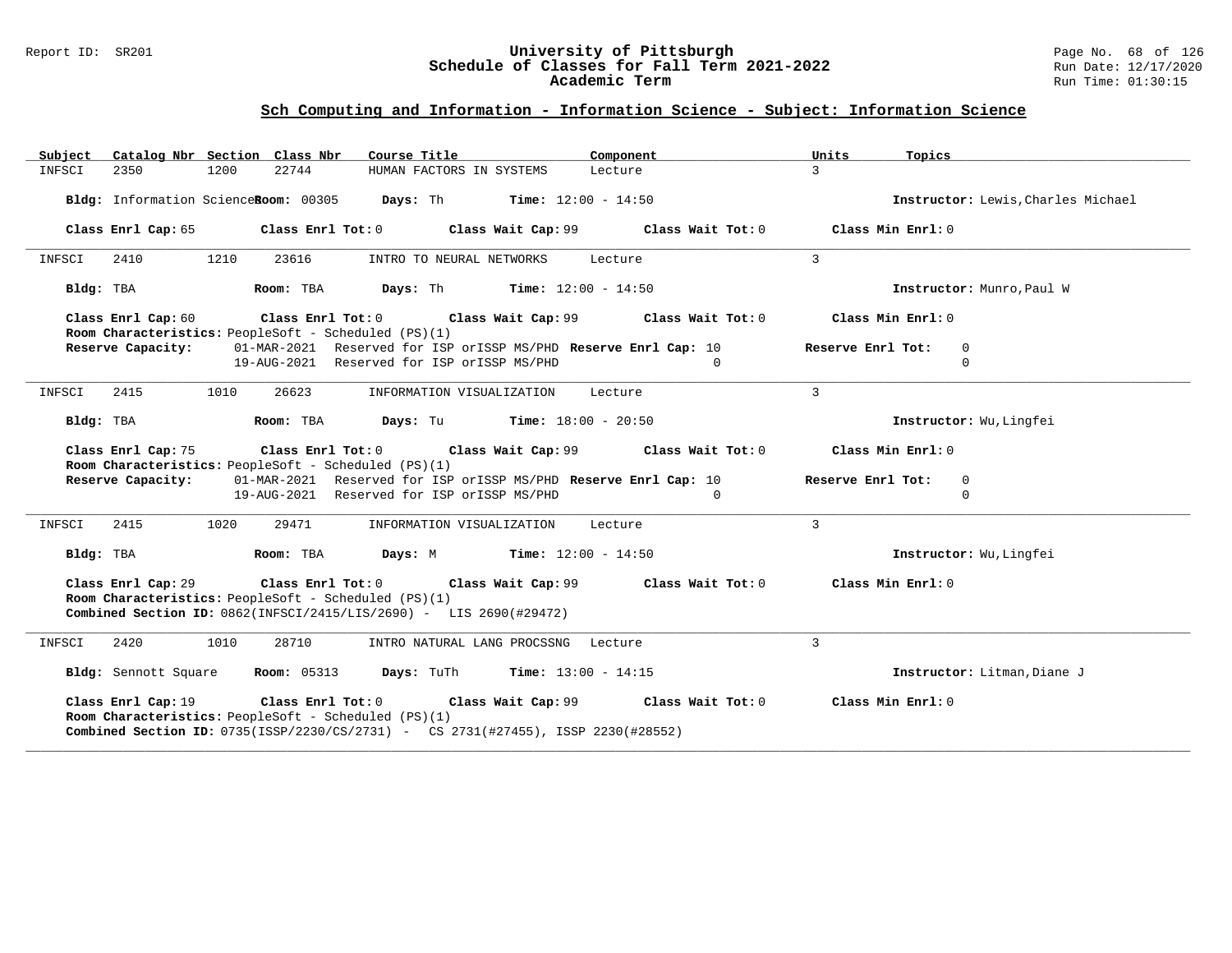### Report ID: SR201 **University of Pittsburgh** Page No. 69 of 126 **Schedule of Classes for Fall Term 2021-2022** Run Date: 12/17/2020 **Academic Term** Run Time: 01:30:15

| Catalog Nbr Section Class Nbr<br>Subject                                                                                           | Course Title                                                    | Component                    | Units<br>Topics                  |
|------------------------------------------------------------------------------------------------------------------------------------|-----------------------------------------------------------------|------------------------------|----------------------------------|
| 28558<br>INFSCI<br>2430<br>1010                                                                                                    | SOCIAL COMPUTING                                                | Lecture                      | $\mathbf{R}$                     |
| Bldg: TBA<br>Room: TBA                                                                                                             | Days: Tu                                                        | <b>Time:</b> $18:00 - 20:50$ | Instructor: Yu, Lixiu            |
| Class Enrl Cap: 50                                                                                                                 | Class Enrl Tot: 0 Class Wait Cap: 99                            | Class Wait Tot: 0            | Class Min Enrl: 0                |
| Room Characteristics: PeopleSoft - Scheduled (PS)(1)                                                                               |                                                                 |                              |                                  |
| <b>Combined Section ID:</b> 1049(INFSCI 2430/ISSP 2430) - ISSP 2430(#28686)                                                        |                                                                 |                              |                                  |
| Reserve Capacity:                                                                                                                  | 19-MAR-2021 Reserved for ISP orISSP MS/PHD Reserve Enrl Cap: 10 |                              | Reserve Enrl Tot:<br>$\mathbf 0$ |
|                                                                                                                                    | 19-AUG-2021 Reserved for ISP orISSP MS/PHD                      | $\Omega$                     | $\Omega$                         |
| 2460<br>INFSCI<br>1010<br>27380                                                                                                    | SPATIAL REASONING FOR GIS                                       | Lecture                      | 3                                |
| Room: TBA<br>Bldg: TBA                                                                                                             | <b>Days:</b> Tu <b>Time:</b> $15:00 - 17:50$                    |                              | Instructor: Hirtle, Stephen C    |
| Class Enrl Cap: 30                                                                                                                 | Class Enrl Tot: 0 Class Wait Cap: 99                            | Class Wait Tot: 0            | Class Min Enrl: 0                |
| Room Characteristics: PeopleSoft - Scheduled (PS)(1)                                                                               |                                                                 |                              |                                  |
|                                                                                                                                    |                                                                 |                              |                                  |
| INFSCI<br>2540<br>1040<br>17817                                                                                                    | SOFTWARE ENGINEERING                                            | Lecture                      | 3                                |
|                                                                                                                                    |                                                                 |                              |                                  |
| Room: TBA<br>Bldg: TBA                                                                                                             | <b>Days:</b> Th <b>Time:</b> $18:00 - 20:50$                    |                              | Instructor: Burns, Joshua W      |
|                                                                                                                                    |                                                                 |                              | Class Min Enrl: 0                |
| Class Enrl Cap: 65<br>Class Enrl Tot: 0<br>Room Characteristics: Media - Data Projector/Monitor(1), PeopleSoft - Scheduled (PS)(1) | Class Wait Cap: 99                                              | Class Wait Tot: 0            |                                  |
|                                                                                                                                    |                                                                 |                              |                                  |
| 1030<br>INFSCI<br>2560<br>18102                                                                                                    | NETWORK & WEB DATA TECHNLGIES Lecture                           |                              | $\overline{3}$                   |
| Bldg: TBA<br>Room: TBA                                                                                                             | <b>Days:</b> M <b>Time:</b> $18:00 - 20:50$                     |                              | Instructor: Groover, Tonya Rae   |
| Class Enrl Cap: 60<br>$Class$ $Enrl$ $Tot: 0$                                                                                      | Class Wait Cap: 99                                              | Class Wait Tot: 0            | Class Min Enrl: 0                |
| Room Characteristics: PeopleSoft - Scheduled (PS)(1)                                                                               |                                                                 |                              |                                  |
|                                                                                                                                    |                                                                 |                              |                                  |
| 2591<br>1250<br>INFSCI<br>23617                                                                                                    | ALGORITHM DESIGN                                                | Lecture                      | 3                                |
|                                                                                                                                    |                                                                 |                              |                                  |
| Bldg: TBA<br>Room: TBA                                                                                                             | <b>Days:</b> Tu <b>Time:</b> $12:00 - 14:50$                    |                              | Instructor: Karimi, Hassan Ali   |
|                                                                                                                                    |                                                                 |                              |                                  |
| Class Enrl Cap: 75<br>Room Characteristics: PeopleSoft - Scheduled (PS)(1)                                                         | Class Enrl Tot: 0 Class Wait Cap: 99                            | Class Wait Tot: 0            | Class Min Enrl: 0                |
| Reserve Capacity: 01-MAR-2021 Reserved for ISP orISSP MS/PHD Reserve Enrl Cap: 10                                                  |                                                                 |                              | Reserve Enrl Tot:<br>$\Omega$    |
|                                                                                                                                    | 19-AUG-2021 Reserved for ISP orISSP MS/PHD                      | $\Omega$                     | $\Omega$                         |
|                                                                                                                                    |                                                                 |                              |                                  |
| 2595<br>1010<br>26624<br>INFSCI                                                                                                    | MACHINE LEARNING                                                | Lecture                      | 3                                |
| Bldg: TBA<br>Room: TBA                                                                                                             | <b>Days:</b> Th <b>Time:</b> $12:00 - 14:50$                    |                              | Instructor: Yurko, Joseph        |
| Class Enrl Cap: 65<br>Class Enrl Tot: 0                                                                                            | Class Wait Cap: 99                                              | Class Wait Tot: 0            | Class Min Enrl: 0                |
| Room Characteristics: PeopleSoft - Scheduled (PS)(1)                                                                               |                                                                 |                              |                                  |
|                                                                                                                                    |                                                                 |                              |                                  |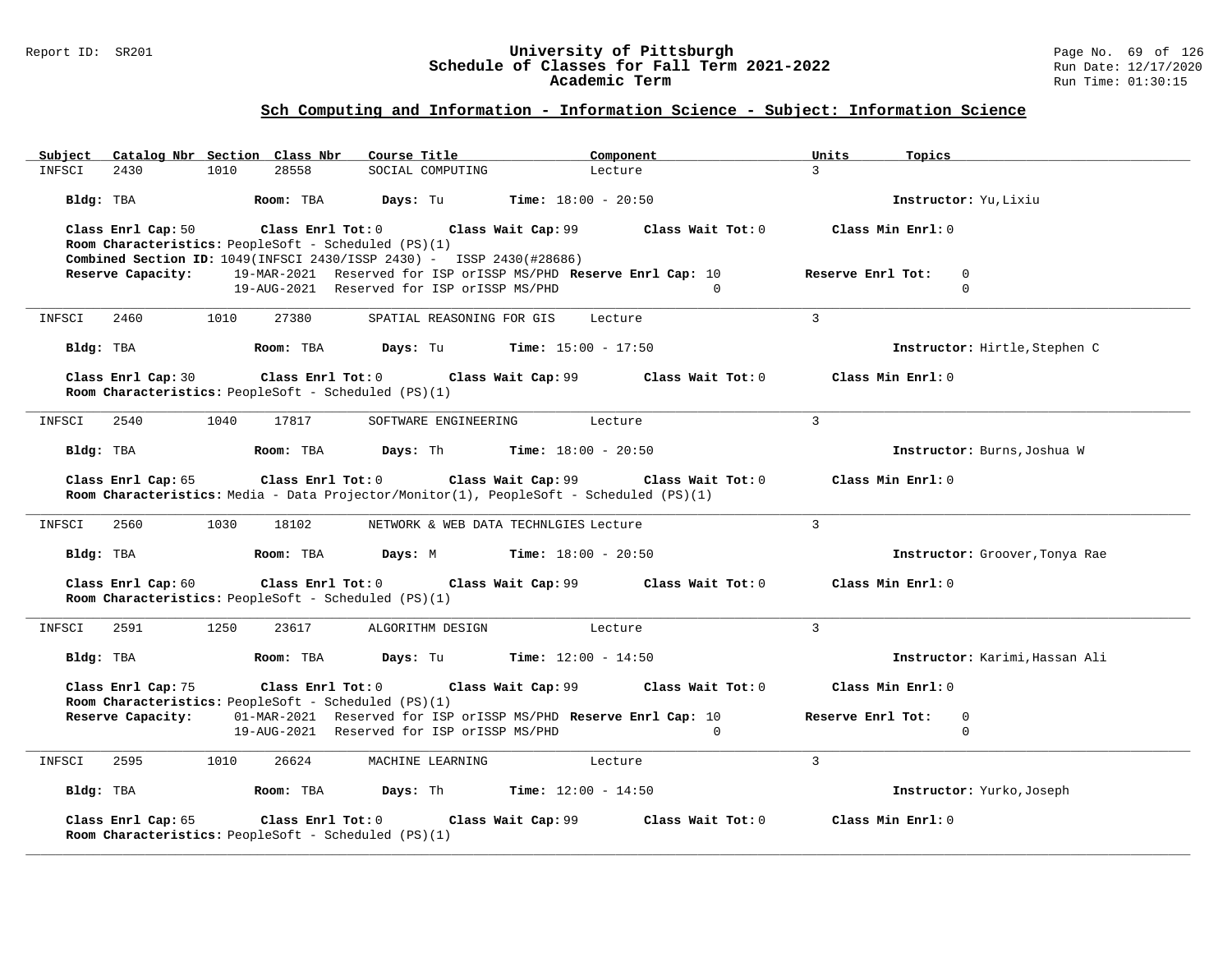### Report ID: SR201 **University of Pittsburgh** Page No. 70 of 126 **Schedule of Classes for Fall Term 2021-2022** Run Date: 12/17/2020 **Academic Term** Run Time: 01:30:15

| Subject   | Catalog Nbr Section Class Nbr            |      |                   | Course Title                                         |                                                                                                               | Component                    |                   | Units             | Topics                                     |
|-----------|------------------------------------------|------|-------------------|------------------------------------------------------|---------------------------------------------------------------------------------------------------------------|------------------------------|-------------------|-------------------|--------------------------------------------|
| INFSCI    | 2595                                     | 1050 | 27049             | MACHINE LEARNING                                     |                                                                                                               | Lecture                      |                   | $\overline{3}$    |                                            |
| Bldg: TBA |                                          |      | Room: TBA         | Days: W                                              |                                                                                                               | <b>Time:</b> $12:00 - 14:50$ |                   |                   | Instructor: Yurko, Joseph                  |
|           | Class Enrl Cap: 66                       |      | Class Enrl Tot: 0 |                                                      | Class Wait Cap: 99                                                                                            |                              | Class Wait Tot: 0 |                   | Class Min Enrl: 0                          |
|           |                                          |      |                   | Room Characteristics: PeopleSoft - Scheduled (PS)(1) |                                                                                                               |                              |                   |                   |                                            |
| INFSCI    | 2620                                     | 1110 | 25176             |                                                      | DEVELOPING SECURE SYSTEMS                                                                                     | Lecture                      |                   | $\overline{3}$    |                                            |
| Bldg: TBA |                                          |      | Room: TBA         |                                                      | <b>Days:</b> W <b>Time:</b> $18:00 - 20:50$                                                                   |                              |                   |                   | Instructor: Faber, Sidney L                |
|           | Class Enrl Cap: 35                       |      | Class Enrl Tot: 0 |                                                      | Class Wait Cap: 99                                                                                            |                              | Class Wait Tot: 0 |                   | Class Min Enrl: 0                          |
|           | Reserve Capacity:                        |      |                   | Room Characteristics: PeopleSoft - Scheduled (PS)(1) | 01-MAR-2021 Reserved for ISP orISSP MS/PHD Reserve Enrl Cap: 3                                                |                              |                   | Reserve Enrl Tot: | $\mathbf 0$                                |
|           |                                          |      |                   |                                                      | 27-AUG-2021 Reserved for ISP orISSP MS/PHD                                                                    |                              | $\Omega$          |                   | $\mathbf 0$                                |
| INFSCI    | 2710                                     | 1070 | 14406             |                                                      | DATABASE MANAGEMENT                                                                                           | Lecture                      |                   | $\mathbf{3}$      |                                            |
| Bldg: TBA |                                          |      | Room: TBA         |                                                      | <b>Days:</b> Tu <b>Time:</b> $15:00 - 17:50$                                                                  |                              |                   |                   | Instructor: Zadorozny, Vladimir Iosifovich |
|           | Class Enrl Cap: 75                       |      | Class Enrl Tot: 0 |                                                      | Class Wait Cap: 99<br>Room Characteristics: Media - Data Projector/Monitor(1), PeopleSoft - Scheduled (PS)(1) |                              | Class Wait Tot: 0 |                   | Class Min Enrl: 0                          |
| INFSCI    | 2710                                     | 1080 | 25989             |                                                      | DATABASE MANAGEMENT                                                                                           | Lecture                      |                   | $\overline{3}$    |                                            |
| Bldg: TBA |                                          |      | Room: TBA         |                                                      | <b>Days:</b> M <b>Time:</b> $18:00 - 20:50$                                                                   |                              |                   |                   | Instructor: Timco III, Russell A           |
|           | Class Enrl Cap: 50                       |      | Class Enrl Tot: 0 | Room Characteristics: PeopleSoft - Scheduled (PS)(1) | Class Wait Cap: 99                                                                                            |                              | Class Wait Tot: 0 |                   | Class Min Enrl: 0                          |
| INFSCI    | 2725                                     | 1060 | 26627             | DATA ANALYTICS                                       |                                                                                                               | Lecture                      |                   | $\overline{3}$    |                                            |
|           | Bldg: WEB Based Class                    |      | Room: TBA         | Days: TBA                                            |                                                                                                               | $Time: 00:00 - 00:00$        |                   |                   | Instructor: Gomez, Marcela Michel          |
|           | Class Enrl Cap: 60<br>Attributes: Online |      | Class Enrl Tot: 0 |                                                      | Class Wait Cap: 99                                                                                            |                              | Class Wait Tot: 0 |                   | Class Min Enrl: 0                          |
| INFSCI    | 2801                                     | 1120 | 25826             |                                                      | GEOSPATIAL INFO SYSTEMS (GIS) Lecture                                                                         |                              |                   | $\overline{3}$    |                                            |
| Bldg: TBA |                                          |      | Room: TBA         | Days: Th                                             | <b>Time:</b> $12:00 - 14:30$                                                                                  |                              |                   |                   | Instructor: Karimi, Hassan Ali             |
|           | Class Enrl Cap: 26                       |      | Class Enrl Tot: 0 | Room Characteristics: PeopleSoft - Scheduled (PS)(1) | Class Wait Cap: 99 Class Wait Tot: 0<br>Combined Section ID: 0905(INFSCI/1068/2801) - INFSCI 1068(#25827)     |                              |                   |                   | Class Min Enrl: 0                          |
|           | Reserve Capacity:                        |      |                   |                                                      | 01-MAR-2021 Reserved for ISP orISSP MS/PHD Reserve Enrl Cap: 3                                                |                              |                   | Reserve Enrl Tot: | 0                                          |
|           |                                          |      |                   |                                                      | 27-AUG-2021 Reserved for ISP orISSP MS/PHD                                                                    |                              | $\Omega$          |                   | $\Omega$                                   |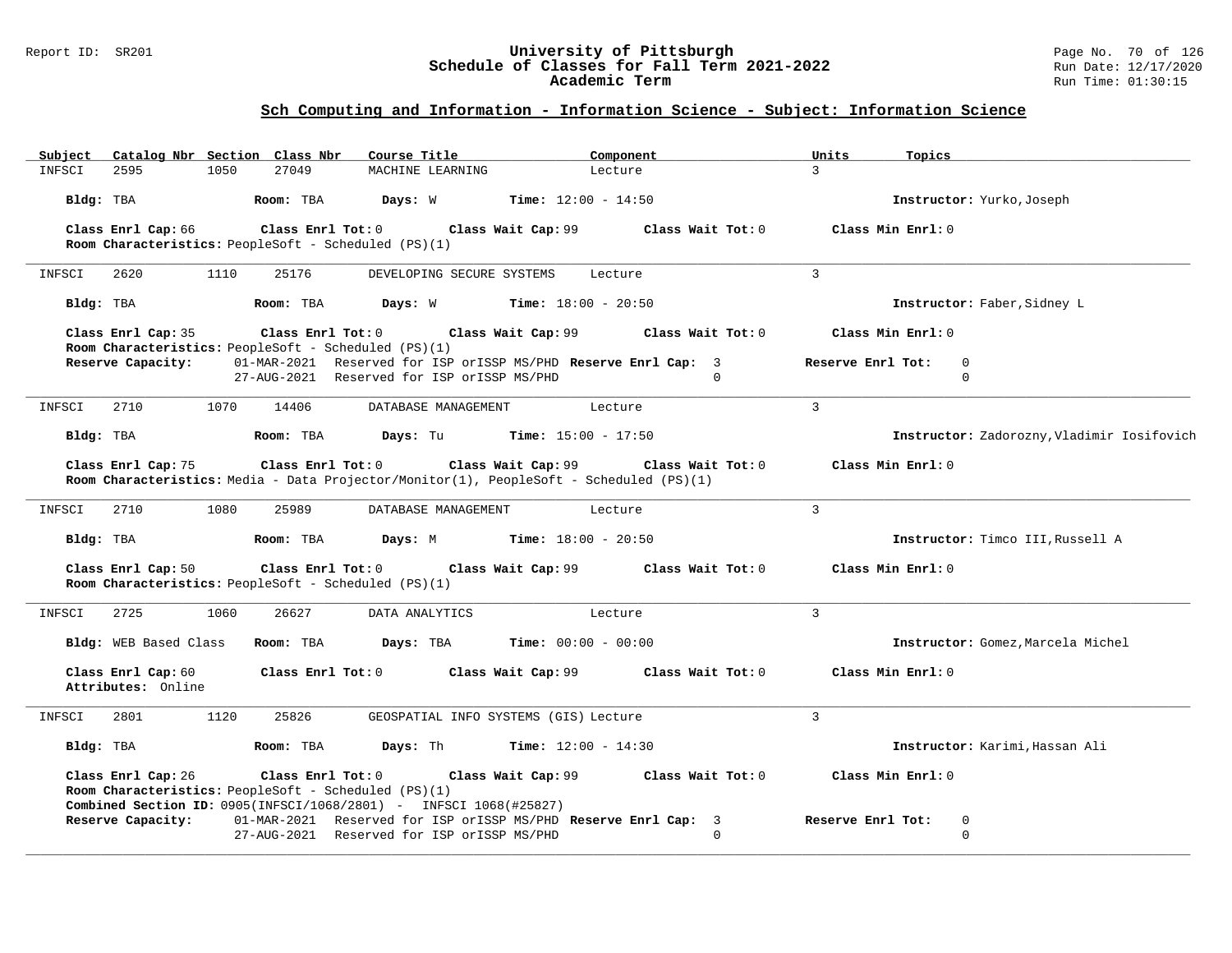### Report ID: SR201 **University of Pittsburgh** Page No. 71 of 126 **Schedule of Classes for Fall Term 2021-2022** Run Date: 12/17/2020 **Academic Term** Run Time: 01:30:15

| Subject |                      | Catalog Nbr Section Class Nbr | Course Title                                                                             |                              | Component                                                                                   | Units   | Topics                                |
|---------|----------------------|-------------------------------|------------------------------------------------------------------------------------------|------------------------------|---------------------------------------------------------------------------------------------|---------|---------------------------------------|
| INFSCI  | 2910<br>1000         | 21687                         | INDEP STUDY: FOUNDATIONS                                                                 |                              | Independent Study                                                                           | $1 - 3$ |                                       |
|         |                      |                               |                                                                                          |                              |                                                                                             |         |                                       |
|         | Bldg: TO BE ARRANGED | Room: TBA                     | Days: TBA                                                                                | <b>Time:</b> $00:00 - 00:00$ |                                                                                             |         | Instructor:                           |
|         | Class Enrl Cap: 99   | Class Enrl Tot: 0             |                                                                                          |                              | Class Wait Cap: 99 Class Wait Tot: 0 Class Min Enrl: 0                                      |         |                                       |
|         |                      |                               |                                                                                          |                              |                                                                                             |         |                                       |
| INFSCI  | 2910<br>1010         | 21688                         |                                                                                          |                              | INDEP STUDY: FOUNDATIONS Independent Study                                                  | $1 - 3$ |                                       |
|         | Bldg: TO BE ARRANGED |                               | Room: TBA $Days:$ TBA $Time: 00:00 - 00:00$                                              |                              |                                                                                             |         | Instructor: Karimi, Hassan Ali        |
|         |                      |                               |                                                                                          |                              |                                                                                             |         |                                       |
|         |                      |                               |                                                                                          |                              | Class Enrl Cap: 99 Class Enrl Tot: 0 Class Wait Cap: 99 Class Wait Tot: 0 Class Min Enrl: 0 |         |                                       |
|         |                      |                               |                                                                                          |                              |                                                                                             |         |                                       |
| INFSCI  | 2910 1015            | 21689                         |                                                                                          |                              | INDEP STUDY: FOUNDATIONS Independent Study 1 - 3                                            |         |                                       |
|         |                      |                               |                                                                                          |                              |                                                                                             |         |                                       |
|         | Bldg: TO BE ARRANGED |                               | Room: TBA $Days:$ TBA $Time: 00:00 - 00:00$                                              |                              |                                                                                             |         | Instructor: Munro, Paul W             |
|         |                      |                               |                                                                                          |                              |                                                                                             |         |                                       |
|         |                      |                               |                                                                                          |                              | Class Enrl Cap: 99 Class Enrl Tot: 0 Class Wait Cap: 99 Class Wait Tot: 0 Class Min Enrl: 0 |         |                                       |
|         |                      |                               |                                                                                          |                              |                                                                                             |         |                                       |
| INFSCI  | 2910                 | 1065<br>21690                 |                                                                                          |                              | INDEP STUDY: FOUNDATIONS Independent Study                                                  | $1 - 3$ |                                       |
|         |                      |                               |                                                                                          |                              |                                                                                             |         |                                       |
|         | Bldg: TO BE ARRANGED |                               | Room: TBA $\rule{1em}{0.15mm}$ Days: TBA $\rule{1.15mm}]{0.15mm}$ Time: $0.000 - 0.000$  |                              |                                                                                             |         | Instructor: Staff                     |
|         | Class Enrl Cap: 99   |                               |                                                                                          |                              | Class Enrl Tot: $0$ Class Wait Cap: $99$ Class Wait Tot: $0$ Class Min Enrl: $0$            |         |                                       |
|         |                      |                               |                                                                                          |                              |                                                                                             |         |                                       |
| INFSCI  | 2930<br>1010         | 21691                         |                                                                                          |                              | INDEPENDENT STUDY: COGNITIVE Independent Study                                              | $1 - 3$ |                                       |
|         |                      |                               |                                                                                          |                              |                                                                                             |         |                                       |
|         |                      |                               |                                                                                          |                              |                                                                                             |         |                                       |
|         | Bldg: TO BE ARRANGED |                               | <b>Room:</b> TBA <b>Days:</b> TBA <b>Time:</b> 00:00 - 00:00                             |                              |                                                                                             |         | Instructor: Brusilovsky, Peter Leonid |
|         |                      |                               |                                                                                          |                              |                                                                                             |         |                                       |
|         | Class Enrl Cap: 99   |                               |                                                                                          |                              | Class Enrl Tot: 0 Class Wait Cap: 99 Class Wait Tot: 0 Class Min Enrl: 0                    |         |                                       |
|         |                      |                               |                                                                                          |                              |                                                                                             |         |                                       |
| INFSCI  | 2930 1015            |                               |                                                                                          |                              | 21692 INDEPENDENT STUDY: COGNITIVE Independent Study 1 - 3                                  |         |                                       |
|         |                      |                               |                                                                                          |                              |                                                                                             |         |                                       |
|         | Bldg: TO BE ARRANGED |                               | Room: TBA $Days:$ TBA $Time: 00:00 - 00:00$                                              |                              |                                                                                             |         | Instructor: Hirtle, Stephen C         |
|         |                      |                               |                                                                                          |                              |                                                                                             |         |                                       |
|         |                      |                               |                                                                                          |                              | Class Enrl Cap: 99 Class Enrl Tot: 0 Class Wait Cap: 99 Class Wait Tot: 0 Class Min Enrl: 0 |         |                                       |
|         |                      |                               |                                                                                          |                              |                                                                                             |         |                                       |
| INFSCI  | 1020<br>2930         |                               | 21693 INDEPENDENT STUDY: COGNITIVE Independent Study                                     |                              |                                                                                             | $1 - 3$ |                                       |
|         |                      |                               |                                                                                          |                              |                                                                                             |         |                                       |
|         | Bldg: TO BE ARRANGED |                               | Room: TBA $Days:$ TBA $Time: 00:00 - 00:00$                                              |                              |                                                                                             |         | Instructor: Munro, Paul W             |
|         |                      |                               |                                                                                          |                              | Class Enrl Cap: 99 Class Enrl Tot: 0 Class Wait Cap: 99 Class Wait Tot: 0 Class Min Enrl: 0 |         |                                       |
|         |                      |                               |                                                                                          |                              |                                                                                             |         |                                       |
| INFSCI  | 2930<br>1025         |                               |                                                                                          |                              | 21694 INDEPENDENT STUDY: COGNITIVE Independent Study                                        | $1 - 3$ |                                       |
|         |                      |                               |                                                                                          |                              |                                                                                             |         |                                       |
|         | Bldg: TO BE ARRANGED |                               | Room: TBA $\rule{1em}{0.15mm}$ Days: TBA $\rule{1.15mm}]{0.15mm}$ Time: $0.000 - 0.0000$ |                              |                                                                                             |         | Instructor: He, Daging                |
|         |                      |                               |                                                                                          |                              |                                                                                             |         |                                       |
|         | Class Enrl Cap: 99   |                               |                                                                                          |                              | Class Enrl Tot: 0 Class Wait Cap: 99 Class Wait Tot: 0                                      |         | Class Min Enrl: 0                     |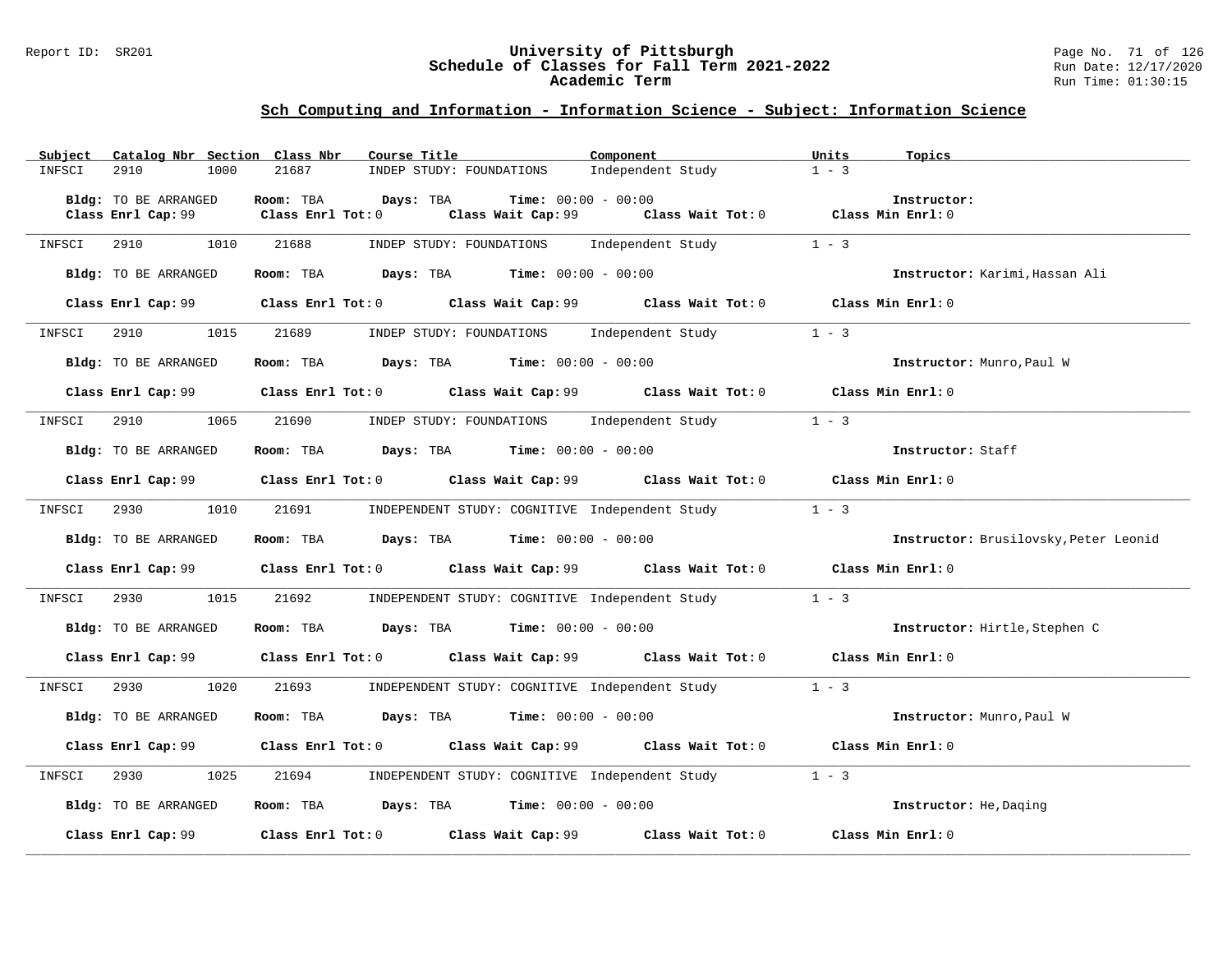# Report ID: SR201 **1988 Constrained Building Constrained Building Constrained Building Page No. 72 of 126 Pittsburgh**<br>**Schedule of Classes for Fall Term 2021-2022** 1999 Run Date: 12/17/2020 Schedule of Classes for Fall Term 2021-2022<br>Academic Term

#### **Sch Computing and Information - Information Science - Subject: Information Science**

| Subject | Catalog Nbr Section Class Nbr        |      |                     | Course Title |                              | Component                    |                     | Units   | Topics              |                                                                 |
|---------|--------------------------------------|------|---------------------|--------------|------------------------------|------------------------------|---------------------|---------|---------------------|-----------------------------------------------------------------|
| INFSCI  | 2930                                 | 1070 | 23251               |              | INDEPENDENT STUDY: COGNITIVE | Independent Study            |                     | $1 - 3$ |                     |                                                                 |
|         | <b>Bldg:</b> TO BE ARRANGED          |      | Room: TBA           | Days: TBA    |                              | <b>Time:</b> $00:00 - 00:00$ |                     |         |                     | Instructor: Zadorozny, Vladimir Iosifovich                      |
|         | Class Enrl Cap: 99                   |      | Class Enrl Tot: $0$ |              | Class Wait Cap: 99           |                              | Class Wait $Tot: 0$ |         | Class Min $Enr1: 0$ |                                                                 |
| INFSCI  | 2935                                 | 1050 | 28850               |              | SPECIAL TOPICS: COGNITIVE    | Independent Study            |                     |         |                     |                                                                 |
|         | Bldg: Information ScienceRoom: 00522 |      |                     | Days: W      |                              | <b>Time:</b> $12:00 - 14:50$ |                     |         |                     | HUMAN ROBOT INTERACTION (HRI)Instructor: Lewis, Charles Michael |
|         | Class Enrl Cap: 24                   |      | Class Enrl Tot: $0$ |              | Class Wait Cap: 99           |                              | Class Wait Tot: 0   |         | Class Min $Enrl: 0$ |                                                                 |

Human Robot Interaction (HRI): The field of Human-Robot Interaction is divided between Social Robotics, in which researchers treat robots as stimuli and are primarily concerned with their effects on people, and HRI, in which researchers are primarily concerned with discovering ways for getting robots to do what we want them to do. This class will provide a broad survey of the field including readings and discussion on Social Robotics but will emphasize issues and research involving the technical side of HRI. These include considering both the human's ability to affect robot behavior (commands, etc.), the robot's ability to affect human behavior (reliability, transparency, etc.), and interaction design to manipulate both to improve performance.

| INFSCI | 1000<br>2950                | 21695             | INDEPENDENT STUDY: SYSTEMS                    | Independent Study                                            | $1 - 3$                                     |
|--------|-----------------------------|-------------------|-----------------------------------------------|--------------------------------------------------------------|---------------------------------------------|
|        | Bldg: TO BE ARRANGED        | Room: TBA         | Days: TBA                                     | <b>Time:</b> $00:00 - 00:00$                                 | Instructor: Krishnamurthy, Prashant Venkata |
|        | Class Enrl Cap: 99          | Class Enrl Tot: 0 |                                               | Class Wait Cap: $99$ Class Wait Tot: 0 Class Min Enrl: 0     |                                             |
| INFSCI | 1010<br>2950                | 21696             | INDEPENDENT STUDY: SYSTEMS                    | Independent Study                                            | $1 - 3$                                     |
|        | Bldg: TO BE ARRANGED        | Room: TBA         | $Time: 00:00 - 00:00$<br>Days: TBA            |                                                              | Instructor: Farzan, Rosta                   |
|        | Class Enrl Cap: 99          | Class Enrl Tot: 0 |                                               | Class Wait Cap: 99 Class Wait Tot: 0 Class Min Enrl: 0       |                                             |
| INFSCI | 1015<br>2950                | 21697             | INDEPENDENT STUDY: SYSTEMS                    | Independent Study                                            | $1 - 3$                                     |
|        | Bldg: TO BE ARRANGED        | Room: TBA         | $Time: 00:00 - 00:00$<br>Days: TBA            |                                                              | Instructor: Babichenko, Dmitriy             |
|        | Class Enrl Cap: 99          |                   |                                               | Class Enrl Tot: $0$ Class Wait Cap: $99$ Class Wait Tot: $0$ | Class Min Enrl: 0                           |
| INFSCI | 2950<br>1020                | 21698             | INDEPENDENT STUDY: SYSTEMS                    | Independent Study                                            | $1 - 3$                                     |
|        | Bldg: TO BE ARRANGED        | Room: TBA         | <b>Days:</b> TBA <b>Time:</b> $00:00 - 00:00$ |                                                              | Instructor: Grieve, Lorin Brendan           |
|        | Class Enrl Cap: 99          | Class Enrl Tot: 0 |                                               | Class Wait Cap: 99 Class Wait Tot: 0                         | Class Min Enrl: 0                           |
| INFSCI | 1025<br>2950                | 21699             | INDEPENDENT STUDY: SYSTEMS                    | Independent Study                                            | $1 - 3$                                     |
|        | <b>Bldg:</b> TO BE ARRANGED | Room: TBA         | Days: TBA<br>$Time: 00:00 - 00:00$            |                                                              | Instructor: He, Daging                      |
|        | Class Enrl Cap: 99          | Class Enrl Tot: 0 | Class Wait Cap: 99                            | Class Wait Tot: 0                                            | Class Min Enrl: 0                           |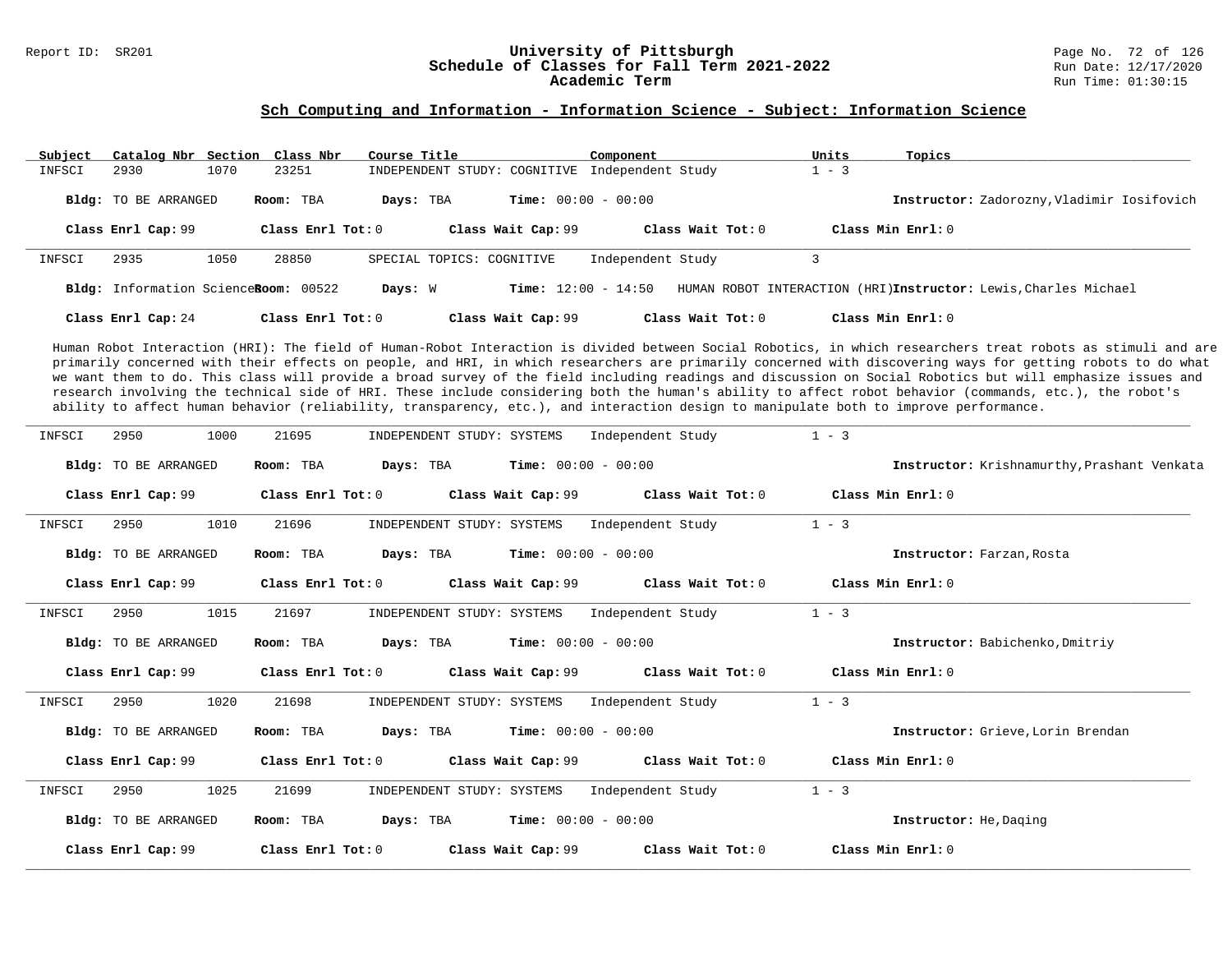| INFSCI | 2950<br>1030         | 21700<br>INDEPENDENT STUDY: SYSTEMS                                       | Independent Study                                       | $1 - 3$                                    |
|--------|----------------------|---------------------------------------------------------------------------|---------------------------------------------------------|--------------------------------------------|
|        | Bldg: TO BE ARRANGED | Room: TBA<br>Days: TBA                                                    | <b>Time:</b> $00:00 - 00:00$                            | Instructor: Joshi, James Bikram, Dhoj      |
|        | Class Enrl Cap: 99   | $Class$ $Enrl$ $Tot: 0$                                                   | Class Wait Cap: 99 Class Wait Tot: 0 Class Min Enrl: 0  |                                            |
| INFSCI | 2950<br>1035         | 21701                                                                     | INDEPENDENT STUDY: SYSTEMS Independent Study 1 - 3      |                                            |
|        | Bldg: TO BE ARRANGED | Room: TBA<br>Days: TBA                                                    | <b>Time:</b> $00:00 - 00:00$                            | Instructor: Karimi, Hassan Ali             |
|        |                      | Class Enrl Cap: $99$ Class Enrl Tot: 0                                    | Class Wait Cap: 99 Class Wait Tot: 0 Class Min Enrl: 0  |                                            |
| INFSCI | 2950<br>1040         | 21702                                                                     | INDEPENDENT STUDY: SYSTEMS Independent Study 1 - 3      |                                            |
|        | Bldg: TO BE ARRANGED | $\texttt{Davis:}$ TBA $\texttt{Time:}$ 00:00 - 00:00<br>Room: TBA         |                                                         | Instructor: Lin, Yuru                      |
|        | Class Enrl Cap: 99   | $Class$ $Enr1$ $Tot: 0$                                                   | Class Wait Cap: 99 Class Wait Tot: 0 Class Min Enrl: 0  |                                            |
| INFSCI | 2950<br>1045         | 21703                                                                     | INDEPENDENT STUDY: SYSTEMS Independent Study<br>$1 - 3$ |                                            |
|        | Bldg: TO BE ARRANGED | Room: TBA                                                                 | <b>Days:</b> TBA <b>Time:</b> $00:00 - 00:00$           | Instructor: Munro, Paul W                  |
|        | Class Enrl Cap: 99   | Class Enrl Tot: 0                                                         | Class Wait Cap: 99 Class Wait Tot: 0                    | Class Min Enrl: 0                          |
| INFSCI | 2950<br>1050         | 21704                                                                     | INDEPENDENT STUDY: SYSTEMS Independent Study 1 - 3      |                                            |
|        | Bldg: TO BE ARRANGED | Room: TBA                                                                 | <b>Days:</b> TBA <b>Time:</b> $00:00 - 00:00$           | Instructor: Palanisamy, Balaji             |
|        | Class Enrl Cap: 99   | Class Enrl Tot: 0 Class Wait Cap: 99 Class Wait Tot: 0                    |                                                         | Class Min Enrl: 0                          |
| INFSCI | 2950<br>1055         | 21705                                                                     | INDEPENDENT STUDY: SYSTEMS Independent Study            | $1 - 3$                                    |
|        | Bldg: TO BE ARRANGED | Room: TBA<br>Days: TBA                                                    | <b>Time:</b> $00:00 - 00:00$                            | Instructor: Pelechrinis, Konstantinos      |
|        |                      | Class Enrl Cap: 99 Class Enrl Tot: 0 Class Wait Cap: 99 Class Wait Tot: 0 |                                                         | Class Min Enrl: 0                          |
| INFSCI | 2950<br>1060         | 21706                                                                     | INDEPENDENT STUDY: SYSTEMS Independent Study            | $1 - 3$                                    |
|        | Bldg: TO BE ARRANGED | Room: TBA<br><b>Days:</b> TBA <b>Time:</b> $00:00 - 00:00$                |                                                         | Instructor: Tipper, David Warren           |
|        | Class Enrl Cap: 99   | Class Enrl Tot: 0 Class Wait Cap: 99 Class Wait Tot: 0                    |                                                         | Class Min Enrl: 0                          |
| INFSCI | 2950<br>1065         | 21707                                                                     | $1 - 3$<br>INDEPENDENT STUDY: SYSTEMS Independent Study |                                            |
|        | Bldg: TO BE ARRANGED | Room: TBA Days: TBA                                                       | $Time: 00:00 - 00:00$                                   | Instructor: Zadorozny, Vladimir Iosifovich |
|        | Class Enrl Cap: 99   | Class Enrl Tot: 0                                                         | Class Wait Cap: 99 Class Wait Tot: 0                    | Class Min Enrl: 0                          |
| INFSCI | 2950<br>1070         | 24228                                                                     | INDEPENDENT STUDY: SYSTEMS Independent Study 1 - 3      |                                            |
|        | Bldg: TO BE ARRANGED | Room: TBA                                                                 | <b>Days:</b> TBA <b>Time:</b> $00:00 - 00:00$           | Instructor: Palanisamy, Balaji             |
|        | Class Enrl Cap: 99   | Class Enrl Tot: 0<br>Class Wait Cap: 99                                   | Class Wait Tot: 0                                       | Class Min Enrl: 0                          |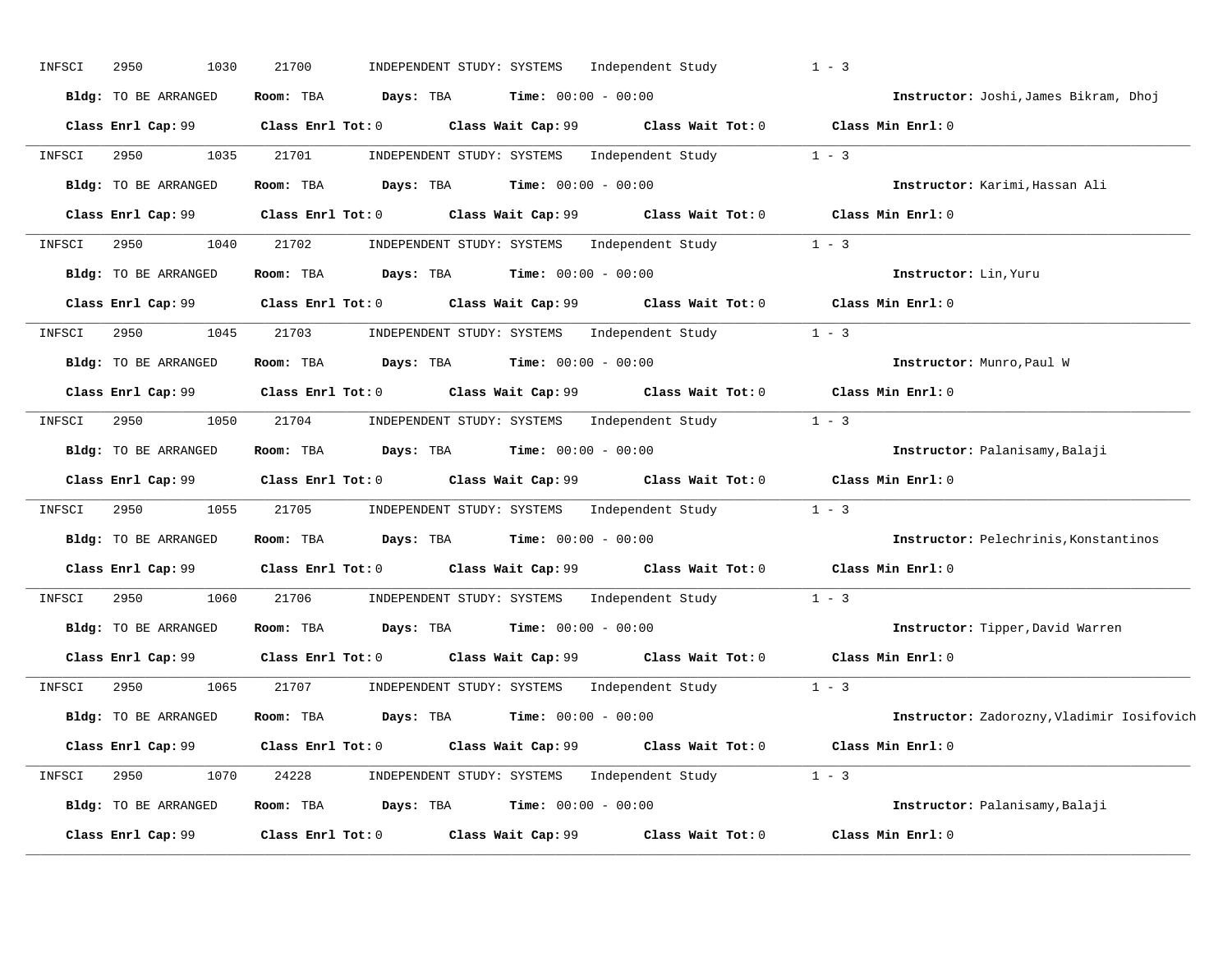### Report ID: SR201 **University of Pittsburgh** Page No. 74 of 126 **Schedule of Classes for Fall Term 2021-2022** Run Date: 12/17/2020 **Academic Term** Run Time: 01:30:15

## **Sch Computing and Information - Information Science - Subject: Information Science**

| Subject   |                                                      |      | Catalog Nbr Section Class Nbr                                  | Course Title                              |                         |                                     | Component |                                                                                                      | Units         | Topics                                                      |
|-----------|------------------------------------------------------|------|----------------------------------------------------------------|-------------------------------------------|-------------------------|-------------------------------------|-----------|------------------------------------------------------------------------------------------------------|---------------|-------------------------------------------------------------|
| INFSCI    | 2955                                                 | 1010 | 28892                                                          |                                           | SPECIAL TOPICS: SYSTEMS | Lecture                             |           |                                                                                                      | $\mathcal{L}$ |                                                             |
| Bldg: TBA |                                                      |      | Room: TBA $Days: M$ Time: $18:00 - 20:50$                      |                                           |                         |                                     |           |                                                                                                      |               | ENTERPRISE CLOUD COMPUTING    Instructor: Brandon, Sandra E |
|           | Class Enrl Cap: 35                                   |      |                                                                |                                           |                         |                                     |           | Class Enrl Tot: $0$ Class Wait Cap: $99$ Class Wait Tot: $0$ Class Min Enrl: $0$                     |               |                                                             |
|           | Room Characteristics: PeopleSoft - Scheduled (PS)(1) |      |                                                                |                                           |                         |                                     |           |                                                                                                      |               |                                                             |
| INFSCI    | 2970                                                 | 1030 | 17035                                                          |                                           | INDEPENDENT STUDY       |                                     |           | Independent Study                                                                                    | $1 - 3$       |                                                             |
|           | Bldg: TO BE ARRANGED                                 |      | Room: TBA $\rule{1em}{0.15mm}$ Days: TBA Time: $00:00 - 00:00$ |                                           |                         |                                     |           |                                                                                                      |               | Instructor: Brusilovsky, Peter Leonid                       |
|           | Class Enrl Cap: 99                                   |      |                                                                |                                           |                         |                                     |           | Class Enrl Tot: $0$ Class Wait Cap: $99$ Class Wait Tot: $0$ Class Min Enrl: $0$                     |               |                                                             |
| INFSCI    | 2970                                                 | 1040 | 17036                                                          |                                           |                         |                                     |           | INDEPENDENT STUDY 1ndependent Study                                                                  | $1 - 3$       |                                                             |
|           | Bldg: TO BE ARRANGED                                 |      | Room: TBA $Days:$ TBA $Time: 00:00 - 00:00$                    |                                           |                         |                                     |           |                                                                                                      |               | Instructor: Staff                                           |
|           | Class Enrl Cap: 99                                   |      |                                                                |                                           |                         |                                     |           | Class Enrl Tot: $0$ Class Wait Cap: $99$ Class Wait Tot: $0$ Class Min Enrl: $0$                     |               |                                                             |
| INFSCI    | 2970 1050                                            |      | 17037                                                          |                                           |                         |                                     |           | INDEPENDENT STUDY 1ndependent Study                                                                  | $1 - 3$       |                                                             |
|           | Bldg: TO BE ARRANGED                                 |      | Room: TBA $Days:$ TBA $Time: 00:00 - 00:00$                    |                                           |                         |                                     |           |                                                                                                      |               | Instructor: Farzan, Rosta                                   |
|           | Class Enrl Cap: 99                                   |      |                                                                |                                           |                         |                                     |           | Class Enrl Tot: 0 Class Wait Cap: 99 Class Wait Tot: 0 Class Min Enrl: 0                             |               |                                                             |
| INFSCI    | 2970 1080                                            |      | 17038                                                          |                                           |                         |                                     |           | INDEPENDENT STUDY 1ndependent Study                                                                  | $1 - 3$       |                                                             |
|           | Bldg: TO BE ARRANGED                                 |      | Room: TBA $Days: TBA$ Time: $00:00 - 00:00$                    |                                           |                         |                                     |           |                                                                                                      |               | Instructor: He, Daging                                      |
|           | Class Enrl Cap: 99                                   |      |                                                                |                                           |                         |                                     |           | Class Enrl Tot: $0$ Class Wait Cap: $99$ Class Wait Tot: $0$ Class Min Enrl: $0$                     |               |                                                             |
| INFSCI    | 2970 1090                                            |      | 17039                                                          |                                           |                         | INDEPENDENT STUDY 1ndependent Study |           |                                                                                                      | $1 - 3$       |                                                             |
|           | Bldg: TO BE ARRANGED                                 |      | Room: TBA $Days:$ TBA $Time: 00:00 - 00:00$                    |                                           |                         |                                     |           |                                                                                                      |               | Instructor: Hirtle, Stephen C                               |
|           | Class Enrl Cap: 99                                   |      |                                                                |                                           |                         |                                     |           | Class Enrl Tot: $0$ Class Wait Cap: $99$ Class Wait Tot: $0$ Class Min Enrl: $0$                     |               |                                                             |
| INFSCI    | 2970                                                 | 1100 |                                                                | 17040 INDEPENDENT STUDY 1ndependent Study |                         |                                     |           |                                                                                                      | $1 - 3$       |                                                             |
|           | Bldg: TO BE ARRANGED                                 |      | Room: TBA $Days:$ TBA $Time: 00:00 - 00:00$                    |                                           |                         |                                     |           |                                                                                                      |               | Instructor: Joshi, James Bikram, Dhoj                       |
|           |                                                      |      |                                                                |                                           |                         |                                     |           | Class Enrl Cap: 99 $\qquad$ Class Enrl Tot: 0 $\qquad$ Class Wait Cap: 99 $\qquad$ Class Wait Tot: 0 |               | Class Min Enrl: 0                                           |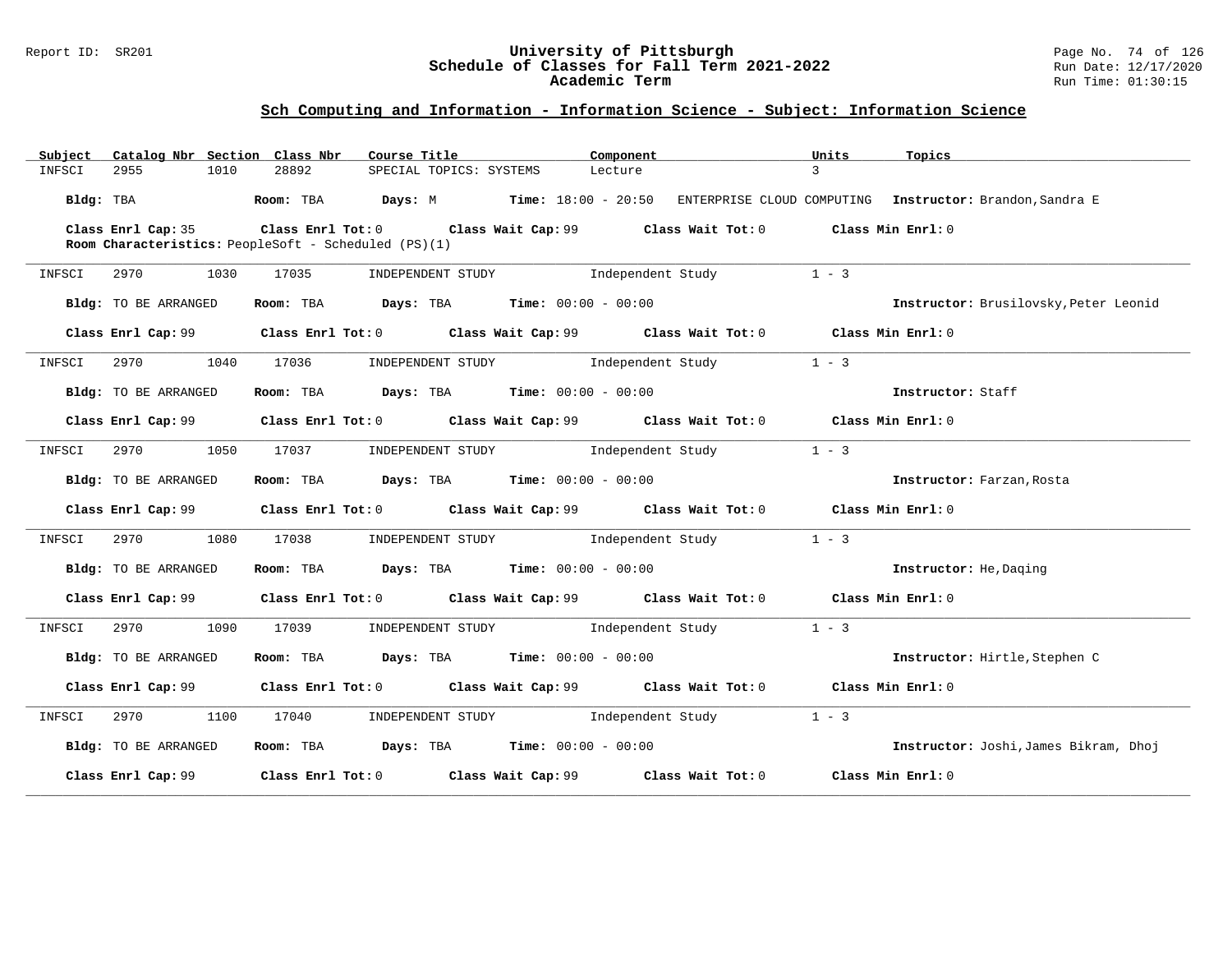### Report ID: SR201 **University of Pittsburgh** Page No. 75 of 126 **Schedule of Classes for Fall Term 2021-2022** Run Date: 12/17/2020 **Academic Term** Run Time: 01:30:15

# **Sch Computing and Information - Information Science - Subject: Information Science**

| Subject | Catalog Nbr Section  | Class Nbr<br>Course Title                                                                   | Component                           |                   | Units<br>Topics                             |
|---------|----------------------|---------------------------------------------------------------------------------------------|-------------------------------------|-------------------|---------------------------------------------|
| INFSCI  | 2970<br>1120         | 17041<br>INDEPENDENT STUDY                                                                  |                                     | Independent Study | $1 - 3$                                     |
|         | Bldg: TO BE ARRANGED | Room: TBA $Days: TBA$ Time: $00:00 - 00:00$                                                 |                                     |                   | Instructor: Karimi, Hassan Ali              |
|         |                      | Class Enrl Cap: 99 Class Enrl Tot: 0 Class Wait Cap: 99 Class Wait Tot: 0 Class Min Enrl: 0 |                                     |                   |                                             |
| INFSCI  | 2970 1140 17042      |                                                                                             | INDEPENDENT STUDY 1 - 3             |                   |                                             |
|         | Bldg: TO BE ARRANGED | Room: TBA $Days:$ TBA $Time: 00:00 - 00:00$                                                 |                                     |                   | Instructor: Krishnamurthy, Prashant Venkata |
|         |                      | Class Enrl Cap: 99 Class Enrl Tot: 0 Class Wait Cap: 99 Class Wait Tot: 0 Class Min Enrl: 0 |                                     |                   |                                             |
| INFSCI  | 2970                 | 1150 17043 INDEPENDENT STUDY 1ndependent Study                                              |                                     |                   | $1 - 3$                                     |
|         | Bldg: TO BE ARRANGED | Room: TBA $Days:$ TBA $Time: 00:00 - 00:00$                                                 |                                     |                   | Instructor: Lewis, Charles Michael          |
|         |                      | Class Enrl Cap: 99 Class Enrl Tot: 0 Class Wait Cap: 99 Class Wait Tot: 0 Class Min Enrl: 0 |                                     |                   |                                             |
| INFSCI  | 2970 1160            | 21058                                                                                       | INDEPENDENT STUDY 1ndependent Study |                   | $1 - 3$                                     |
|         | Bldg: TO BE ARRANGED | Room: TBA $Days:$ TBA $Time: 00:00 - 00:00$                                                 |                                     |                   | Instructor: Lin, Yuru                       |
|         |                      | Class Enrl Cap: 99 Class Enrl Tot: 0 Class Wait Cap: 99 Class Wait Tot: 0 Class Min Enrl: 0 |                                     |                   |                                             |
| INFSCI  | 2970 1170 21059      |                                                                                             | INDEPENDENT STUDY 1 - 3             |                   |                                             |
|         | Bldg: TO BE ARRANGED | Room: TBA $\rule{1em}{0.15mm}$ Days: TBA $\rule{1.15mm}]{0.15mm}$ Time: $0.0100 - 0.0100$   |                                     |                   | Instructor: Munro, Paul W                   |
|         |                      | Class Enrl Cap: 99 Class Enrl Tot: 0 Class Wait Cap: 99 Class Wait Tot: 0 Class Min Enrl: 0 |                                     |                   |                                             |
| INFSCI  | 2970<br>1180         | 21060                                                                                       | INDEPENDENT STUDY 1ndependent Study |                   | $1 - 3$                                     |
|         | Bldg: TO BE ARRANGED | <b>Room:</b> TBA $\rule{1em}{0.15mm}$ Days: TBA $\rule{1em}{0.15mm}$ Time: $00:00 - 00:00$  |                                     |                   | Instructor: Palanisamy, Balaji              |
|         |                      | Class Enrl Cap: 99 Class Enrl Tot: 0 Class Wait Cap: 99 Class Wait Tot: 0 Class Min Enrl: 0 |                                     |                   |                                             |
| INFSCI  | 2970 1190            | 24130                                                                                       | INDEPENDENT STUDY 1 - 3             |                   |                                             |
|         | Bldg: TO BE ARRANGED | Room: TBA $Days:$ TBA $Time: 00:00 - 00:00$                                                 |                                     |                   | Instructor: Pelechrinis, Konstantinos       |
|         |                      | Class Enrl Cap: 99 Class Enrl Tot: 0 Class Wait Cap: 99 Class Wait Tot: 0 Class Min Enrl: 0 |                                     |                   |                                             |
| INFSCI  | 2970<br>1205         | 26604                                                                                       | INDEPENDENT STUDY 1ndependent Study |                   | $1 - 3$                                     |
|         | Bldg: TO BE ARRANGED | Room: TBA $Days: TBA$ Time: $00:00 - 00:00$                                                 |                                     |                   | Instructor: Staff                           |
|         | Class Enrl Cap: 99   | Class Enrl Tot: $0$ Class Wait Cap: 99 $\,$ Class Wait Tot: $0$                             |                                     |                   | Class Min Enrl: 0                           |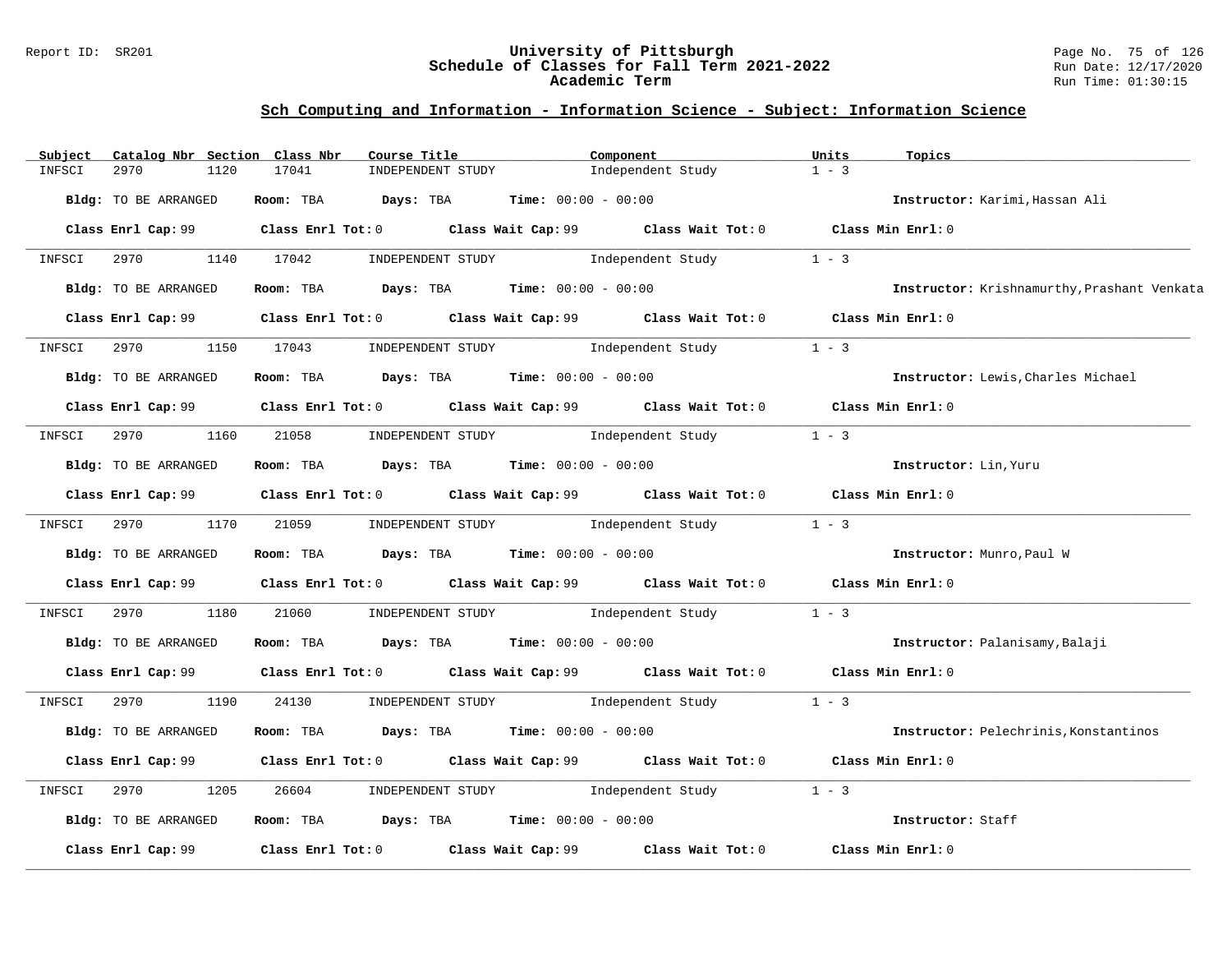| INFSCI | 2980<br>1020                         | 14430             | PRACTICUM |                                                                                             | Directed Studies                                       | $3 - 6$                                     |
|--------|--------------------------------------|-------------------|-----------|---------------------------------------------------------------------------------------------|--------------------------------------------------------|---------------------------------------------|
|        | Bldg: TO BE ARRANGED                 | Room: TBA         | Days: TBA | <b>Time:</b> $00:00 - 00:00$                                                                |                                                        | Instructor: Singh, Alka                     |
|        |                                      |                   |           |                                                                                             |                                                        | Tipper, David Warren                        |
|        | Class Enrl Cap: 35                   | Class Enrl Tot: 0 |           | Class Wait Cap: $99$ Class Wait Tot: 0                                                      |                                                        | Class Min Enrl: 0                           |
| INFSCI | 2982<br>1010                         | 26009             |           | INFORMATION SCI COOPV PROGRAM Independent Study                                             |                                                        | $\mathbf{1}$                                |
|        | Bldg: TO BE ARRANGED                 | Room: TBA         | Days: TBA | $Time: 00:00 - 00:00$                                                                       |                                                        | Instructor: Singh, Alka                     |
|        |                                      |                   |           |                                                                                             |                                                        | Tipper,David Warren                         |
|        |                                      |                   |           | Class Enrl Cap: 99 Class Enrl Tot: 0 Class Wait Cap: 99 Class Wait Tot: 0 Class Min Enrl: 0 |                                                        |                                             |
| INFSCI | 2995<br>1010                         | 14465             | THESIS    |                                                                                             | Directed Studies                                       | $\mathbf{3}$                                |
|        | Bldg: TO BE ARRANGED                 | Room: TBA         | Days: TBA | $Time: 00:00 - 00:00$                                                                       |                                                        | Instructor: Brusilovsky, Peter Leonid       |
|        | Class Enrl Cap: 35                   |                   |           | Class Enrl Tot: 0 Class Wait Cap: 99 Class Wait Tot: 0                                      |                                                        | Class Min Enrl: 0                           |
| INFSCI | 2995<br>1025                         | 14466             | THESIS    |                                                                                             | Directed Studies                                       | $\overline{3}$                              |
|        | Bldg: TO BE ARRANGED                 | Room: TBA         |           | <b>Days:</b> TBA <b>Time:</b> $00:00 - 00:00$                                               |                                                        | Instructor: Farzan, Rosta                   |
|        | Class Enrl Cap: 35                   |                   |           | Class Enrl Tot: 0 Class Wait Cap: 99 Class Wait Tot: 0                                      |                                                        | Class Min Enrl: 0                           |
| INFSCI | 1045<br>2995                         | 14467             | THESIS    |                                                                                             | Directed Studies                                       | $\overline{3}$                              |
|        | Bldg: TO BE ARRANGED                 | Room: TBA         |           | <b>Days:</b> TBA <b>Time:</b> $00:00 - 00:00$                                               |                                                        | Instructor: Hirtle, Stephen C               |
|        | Class Enrl Cap: 35 Class Enrl Tot: 0 |                   |           |                                                                                             | Class Wait Cap: 99 Class Wait Tot: 0 Class Min Enrl: 0 |                                             |
| INFSCI | 2995<br>1050                         | 14468             | THESIS    |                                                                                             | Directed Studies                                       | $\overline{3}$                              |
|        | Bldg: TO BE ARRANGED                 | Room: TBA         | Days: TBA | $Time: 00:00 - 00:00$                                                                       |                                                        | Instructor: Joshi, James Bikram, Dhoj       |
|        | Class Enrl Cap: 35                   |                   |           | Class Enrl Tot: 0 Class Wait Cap: 99 Class Wait Tot: 0                                      |                                                        | Class Min Enrl: 0                           |
| INFSCI | 2995<br>1055                         | 14469             | THESIS    |                                                                                             | Directed Studies                                       | $\overline{3}$                              |
|        | Bldg: TO BE ARRANGED                 | Room: TBA         |           | <b>Days:</b> TBA <b>Time:</b> $00:00 - 00:00$                                               |                                                        | Instructor: Karimi, Hassan Ali              |
|        | Class Enrl Cap: 35                   |                   |           | Class Enrl Tot: 0 Class Wait Cap: 99 Class Wait Tot: 0                                      |                                                        | Class Min Enrl: 0                           |
| INFSCI | 1070<br>2995                         | 14470             | THESIS    |                                                                                             | Directed Studies                                       | $\overline{3}$                              |
|        | Bldg: TO BE ARRANGED                 | Room: TBA         | Days: TBA | <b>Time:</b> $00:00 - 00:00$                                                                |                                                        | Instructor: Krishnamurthy, Prashant Venkata |
|        | Class Enrl Cap: 35                   | Class Enrl Tot: 0 |           | Class Wait Cap: 99                                                                          | Class Wait Tot: 0                                      | Class Min Enrl: 0                           |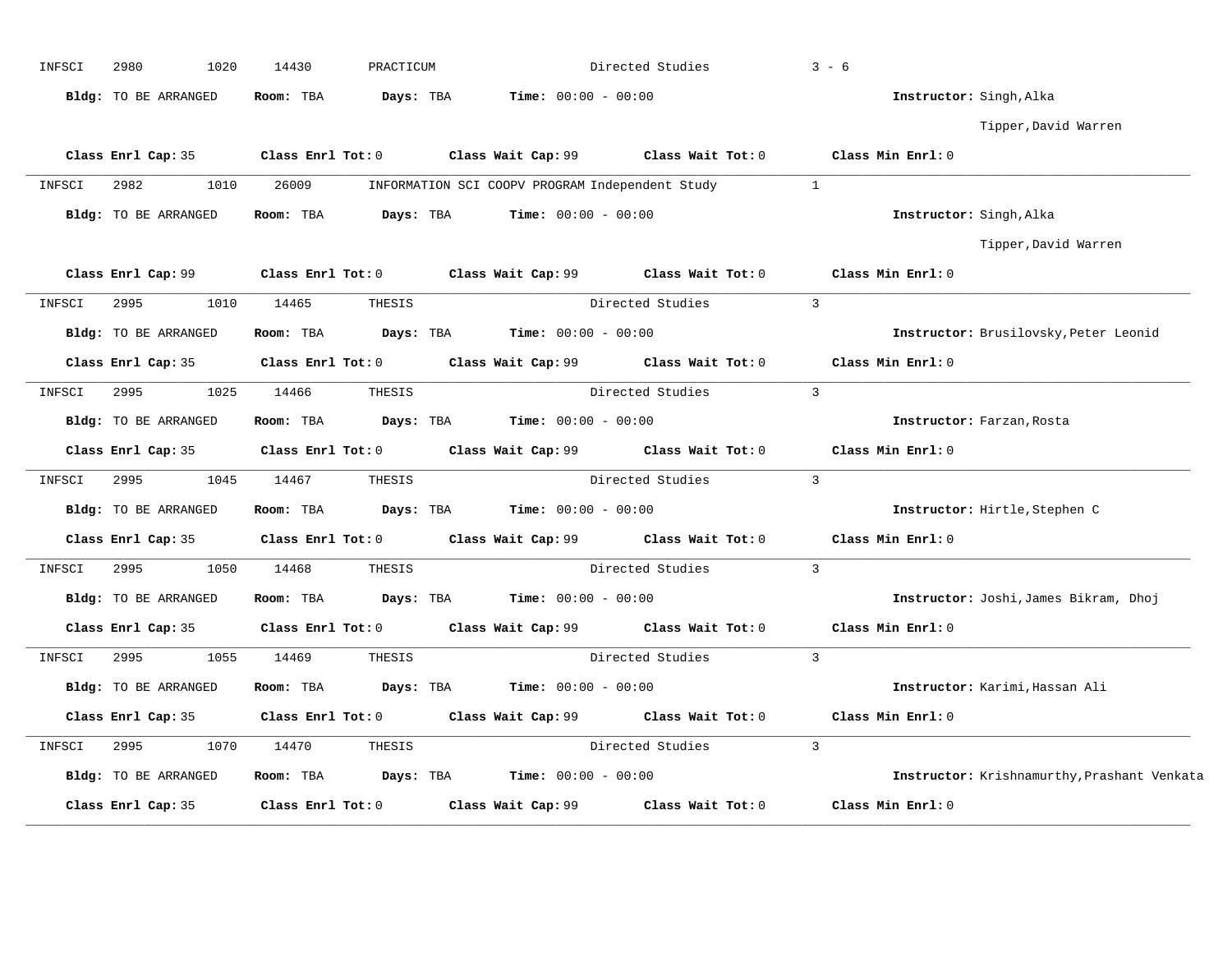# Report ID: SR201 **1988 Constrained Building Constrained Building Constrained Building Page No. 77 of 126 Classes for Fall Term 2021-2022 2020 Run Date: 12/17/2020** Schedule of Classes for Fall Term 2021-2022

## **Sch Computing and Information - Information Science - Subject: Information Science**

| Subject   |                      |      | Catalog Nbr Section Class Nbr                                                                | Course Title |                  |                                                                                                      | Component         | Units          | Topics                                                                                     |
|-----------|----------------------|------|----------------------------------------------------------------------------------------------|--------------|------------------|------------------------------------------------------------------------------------------------------|-------------------|----------------|--------------------------------------------------------------------------------------------|
| INFSCI    | 2995                 | 1080 | 21708                                                                                        | THESIS       |                  |                                                                                                      | Directed Studies  | 3              |                                                                                            |
|           | Bldg: TO BE ARRANGED |      | Room: TBA                                                                                    |              |                  | <b>Days:</b> TBA <b>Time:</b> $00:00 - 00:00$                                                        |                   |                | Instructor: Lewis, Charles Michael                                                         |
|           | Class Enrl Cap: 99   |      |                                                                                              |              |                  | Class Enrl Tot: 0 Class Wait Cap: 99 Class Wait Tot: 0                                               |                   |                | Class Min Enrl: 0                                                                          |
| INFSCI    | 2995                 | 1085 | 21709                                                                                        | THESIS       |                  |                                                                                                      | Directed Studies  | $\mathbf{3}$   |                                                                                            |
|           | Bldg: TO BE ARRANGED |      | Room: TBA                                                                                    |              |                  | <b>Days:</b> TBA <b>Time:</b> $00:00 - 00:00$                                                        |                   |                | Instructor: Lin, Yuru                                                                      |
|           |                      |      |                                                                                              |              |                  | Class Enrl Cap: 99 $\hbox{Class Enrl Tot: 0}$ Class Wait Cap: 99 $\hbox{Class Nait Tot: 0}$          |                   |                | Class Min Enrl: 0                                                                          |
| INFSCI    | 2995                 | 1090 | 21710                                                                                        | THESIS       |                  |                                                                                                      | Directed Studies  | $\overline{3}$ |                                                                                            |
|           | Bldg: TO BE ARRANGED |      |                                                                                              |              |                  | Room: TBA $Days:$ TBA $Time: 00:00 - 00:00$                                                          |                   |                | Instructor: Palanisamy, Balaji                                                             |
|           |                      |      |                                                                                              |              |                  |                                                                                                      |                   |                | Class Min Enrl: 0                                                                          |
| INFSCI    | 2995                 | 1095 | 21711                                                                                        | THESIS       |                  |                                                                                                      | Directed Studies  | $\overline{3}$ |                                                                                            |
|           | Bldg: TO BE ARRANGED |      |                                                                                              |              |                  | <b>Room:</b> TBA <b>Days:</b> TBA <b>Time:</b> 00:00 - 00:00                                         |                   |                | Instructor: Zadorozny, Vladimir Iosifovich                                                 |
|           |                      |      |                                                                                              |              |                  | Class Enrl Cap: 99 $\qquad$ Class Enrl Tot: 0 $\qquad$ Class Wait Cap: 99 $\qquad$ Class Wait Tot: 0 |                   |                | Class Min Enrl: 0                                                                          |
| INFSCI    | 3005                 | 1140 | 21402                                                                                        |              |                  | INTRO TO DOCTORAL PROGRAM                                                                            | Seminar           | $\overline{3}$ |                                                                                            |
| Bldg: TBA |                      |      |                                                                                              |              |                  | Room: TBA $Days:$ Th Time: $12:00 - 14:50$                                                           |                   |                | Instructor: Brusilovsky, Peter Leonid                                                      |
|           | Class Enrl Cap: 15   |      | Room Characteristics: PeopleSoft - Scheduled (PS)(1)                                         |              |                  | Class Enrl Tot: $0$ Class Wait Cap: $99$ Class Wait Tot: $0$                                         |                   |                | Class Min Enrl: 0                                                                          |
| INFSCI    | 3250                 | 1010 | 23385                                                                                        |              | RESEARCH SEMINAR |                                                                                                      | Seminar           | $\overline{3}$ |                                                                                            |
|           |                      |      |                                                                                              |              |                  | Bldg: Information ScienceRoom: 00828 Days: W Time: 09:00 - 11:50                                     |                   |                | Instructor: Brusilovsky, Peter Leonid                                                      |
|           |                      |      |                                                                                              |              |                  | Class Enrl Cap: 15 		 Class Enrl Tot: 0 		 Class Wait Cap: 99 		 Class Wait Tot: 0                   |                   |                | Class Min Enrl: 0                                                                          |
| INFSCI    | 3350                 | 1050 | 21805                                                                                        |              | DOCTORAL SEMINAR |                                                                                                      | Seminar           | $\overline{3}$ |                                                                                            |
| Bldg: TBA |                      |      |                                                                                              |              |                  |                                                                                                      |                   |                | Room: TBA Days: Tu Time: 12:00 - 14:50 SEMNTC & DEEP REPRSTN WEB SRCInstructor: He, Daging |
|           | Class Enrl Cap: 17   |      | Class Enrl Tot: 0 Class Wait Cap: 99<br>Room Characteristics: PeopleSoft - Scheduled (PS)(1) |              |                  |                                                                                                      | Class Wait Tot: 0 |                | Class Min Enrl: 0                                                                          |

This doctoral seminar introduces to doctoral students the latest research developments on semantic-based and knowledge-based representations of textual information for web search and mining. Along with the further development of natural language processing and data mining techniques, increasingly web search and mining rely on deeper and richer representations of textual information for more advanced search and mining tasks. The goal of this course is to prepare students to work creatively and productively in current web search and mining related tasks. With the focus on the theoretical knowledge and practical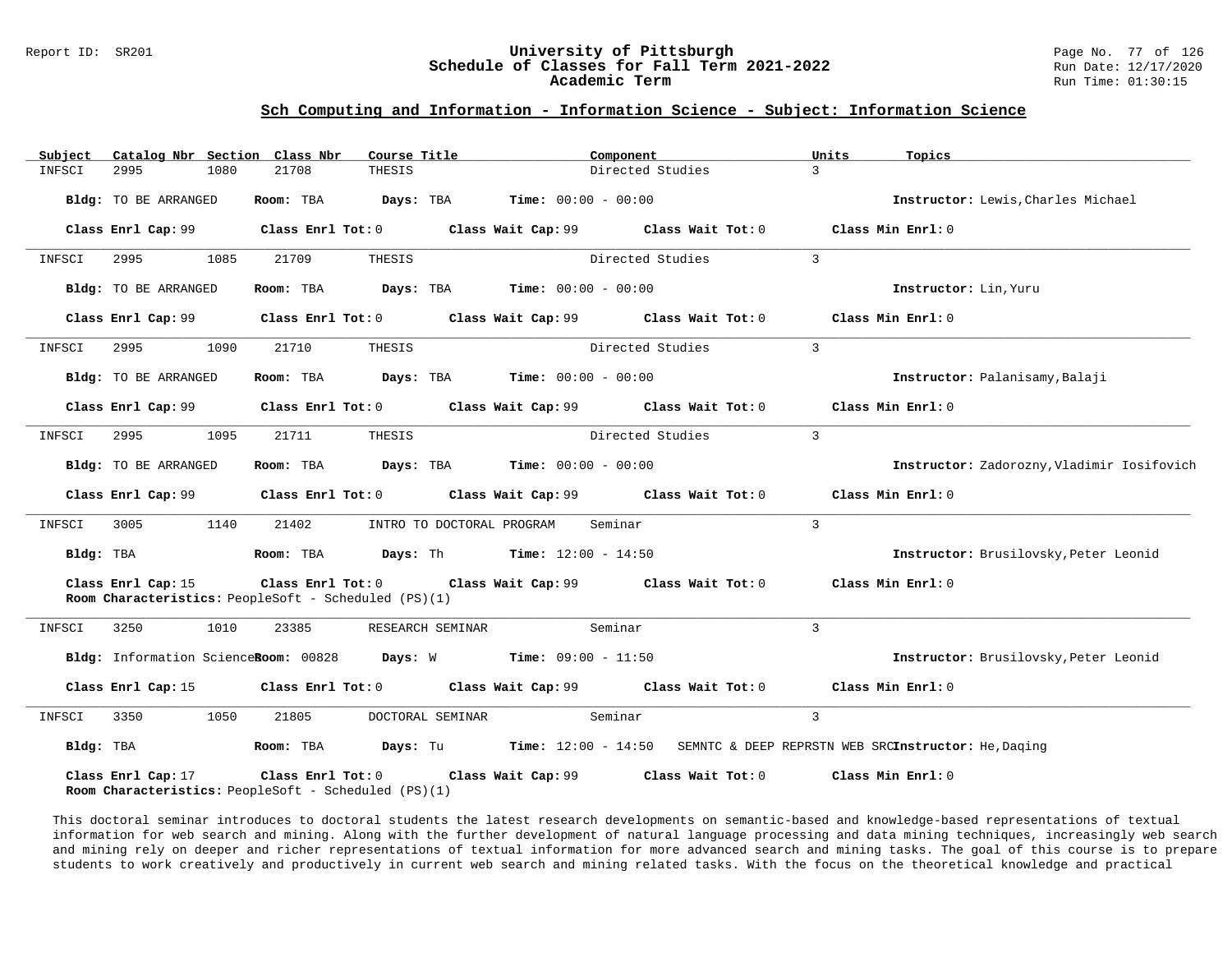understanding of relevant techniques, this course will help doctoral students to develop a broad understanding and commending skills of semantic and knowledge-based representations. Some representative topics to be covered include entity and relationship-based indexing and retrieval, latent semantic analysis and topic modeling, word and document embedding, and more recent hot topics of deep learning. Upon finishing this course, the students should be able to a. engage in discussions about the latest research achievements on semantic-based and knowledge-based representations of textual information; b. evaluate and adopt major technologies of semantic-based and knowledge-based representations for various web search and mining tasks; c. review a practical web search and mining problem, and develop a valid solution to resolve it; d. utilize open source and other relevant software platforms and toolkits.

| INFSCI | 3990<br>1010         | 14481<br>DISSERTATION               |                                                                                             | Thesis Research | $1 - 12$                                    |
|--------|----------------------|-------------------------------------|---------------------------------------------------------------------------------------------|-----------------|---------------------------------------------|
|        | Bldg: TO BE ARRANGED |                                     | Room: TBA $Days: TBA$ Time: $00:00 - 00:00$                                                 |                 | Instructor: Brusilovsky, Peter Leonid       |
|        |                      |                                     | Class Enrl Cap: 35 Class Enrl Tot: 0 Class Wait Cap: 99 Class Wait Tot: 0 Class Min Enrl: 0 |                 |                                             |
| INFSCI | 1020                 | 14482                               | DISSERTATION                                                                                | Thesis Research | $1 - 12$                                    |
|        | Bldg: TO BE ARRANGED |                                     | Room: TBA $Days:$ TBA $Time: 00:00 - 00:00$                                                 |                 | Instructor: Babay, Amy E                    |
|        |                      |                                     | Class Enrl Cap: 35 Class Enrl Tot: 0 Class Wait Cap: 99 Class Wait Tot: 0 Class Min Enrl: 0 |                 |                                             |
| INFSCI | 3990<br>1030         | 14483<br>DISSERTATION               |                                                                                             | Thesis Research | $1 - 12$                                    |
|        | Bldg: TO BE ARRANGED |                                     | Room: TBA $Days:$ TBA $Time: 00:00 - 00:00$                                                 |                 | Instructor: Farzan, Rosta                   |
|        |                      |                                     | Class Enrl Cap: 35 Class Enrl Tot: 0 Class Wait Cap: 99 Class Wait Tot: 0 Class Min Enrl: 0 |                 |                                             |
|        |                      | INFSCI 3990 1040 14484 DISSERTATION |                                                                                             | Thesis Research | $1 - 12$                                    |
|        | Bldg: TO BE ARRANGED |                                     | Room: TBA $Days:$ TBA $Time: 00:00 - 00:00$                                                 |                 | Instructor: He, Daging                      |
|        |                      |                                     | Class Enrl Cap: 35 Class Enrl Tot: 0 Class Wait Cap: 99 Class Wait Tot: 0 Class Min Enrl: 0 |                 |                                             |
| INFSCI | 3990<br>1050         | 14485                               | DISSERTATION                                                                                | Thesis Research | $1 - 12$                                    |
|        | Bldg: TO BE ARRANGED |                                     | Room: TBA $Days: TBA$ Time: $00:00 - 00:00$                                                 |                 | Instructor: Hirtle, Stephen C               |
|        |                      |                                     | Class Enrl Cap: 35 Class Enrl Tot: 0 Class Wait Cap: 99 Class Wait Tot: 0 Class Min Enrl: 0 |                 |                                             |
| INFSCI |                      | 3990 1055 14486 DISSERTATION        |                                                                                             | Thesis Research | $1 - 12$                                    |
|        | Bldg: TO BE ARRANGED |                                     | Room: TBA $Days:$ TBA $Time: 00:00 - 00:00$                                                 |                 | Instructor: Joshi, James Bikram, Dhoj       |
|        |                      |                                     | Class Enrl Cap: 35 Class Enrl Tot: 0 Class Wait Cap: 99 Class Wait Tot: 0                   |                 | Class Min Enrl: 0                           |
| INFSCI | 3990 1060            | 14487<br>DISSERTATION               |                                                                                             | Thesis Research | $1 - 12$                                    |
|        | Bldg: TO BE ARRANGED |                                     | Room: TBA $Days:$ TBA $Time: 00:00 - 00:00$                                                 |                 | Instructor: Karimi, Hassan Ali              |
|        |                      |                                     | Class Enrl Cap: 35 Class Enrl Tot: 0 Class Wait Cap: 99 Class Wait Tot: 0 Class Min Enrl: 0 |                 |                                             |
| INFSCI | 3990<br>1075         | 14488<br>DISSERTATION               |                                                                                             | Thesis Research | $1 - 12$                                    |
|        | Bldg: TO BE ARRANGED |                                     | Room: TBA $Days:$ TBA $Time: 00:00 - 00:00$                                                 |                 | Instructor: Krishnamurthy, Prashant Venkata |
|        |                      |                                     | Class Enrl Cap: 35 Class Enrl Tot: 0 Class Wait Cap: 99 Class Wait Tot: 0 Class Min Enrl: 0 |                 |                                             |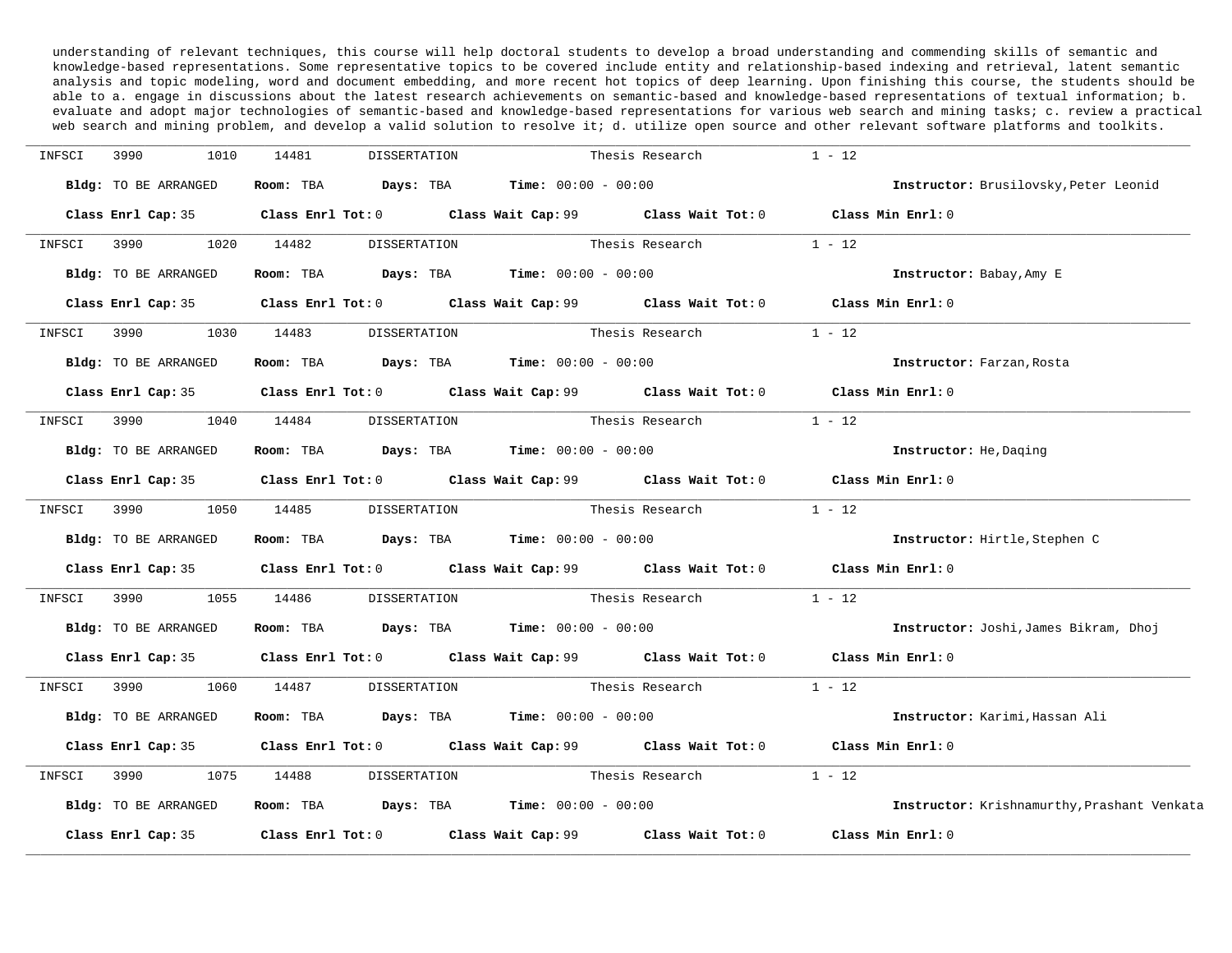### Report ID: SR201 **University of Pittsburgh** Page No. 79 of 126 **Schedule of Classes for Fall Term 2021-2022** Run Date: 12/17/2020 **Academic Term** Run Time: 01:30:15

## **Sch Computing and Information - Information Science - Subject: Information Science**

| Subject | Catalog Nbr Section Class Nbr | Course Title                                                                                |              | Component       |                              | Units             | Topics                                       |
|---------|-------------------------------|---------------------------------------------------------------------------------------------|--------------|-----------------|------------------------------|-------------------|----------------------------------------------|
| INFSCI  | 3990<br>1080                  | 14489<br><b>DISSERTATION</b>                                                                |              |                 | Thesis Research              | $1 - 12$          |                                              |
|         | Bldg: TO BE ARRANGED          | Room: TBA $Days:$ TBA $Time: 00:00 - 00:00$                                                 |              |                 |                              |                   | Instructor: Lewis, Charles Michael           |
|         |                               | Class Enrl Cap: 35 Class Enrl Tot: 0 Class Wait Cap: 99 Class Wait Tot: 0 Class Min Enrl: 0 |              |                 |                              |                   |                                              |
|         | INFSCI 3990 1085 14490        |                                                                                             | DISSERTATION |                 | Thesis Research              | $1 - 12$          |                                              |
|         | Bldg: TO BE ARRANGED          | Room: TBA $Days:$ TBA $Time: 00:00 - 00:00$                                                 |              |                 |                              |                   | Instructor: Lin, Yuru                        |
|         |                               | Class Enrl Cap: 35 Class Enrl Tot: 0 Class Wait Cap: 99 Class Wait Tot: 0 Class Min Enrl: 0 |              |                 |                              |                   |                                              |
| INFSCI  | 3990<br>1090                  | 14491                                                                                       | DISSERTATION |                 | Thesis Research              | $1 - 12$          |                                              |
|         | Bldg: TO BE ARRANGED          | Room: TBA $Days:$ TBA $Time: 00:00 - 00:00$                                                 |              |                 |                              |                   | Instructor: Palanisamy, Balaji               |
|         |                               | Class Enrl Cap: 35 Class Enrl Tot: 0 Class Wait Cap: 99 Class Wait Tot: 0 Class Min Enrl: 0 |              |                 |                              |                   |                                              |
|         | INFSCI 3990 1095 14492        |                                                                                             | DISSERTATION | Thesis Research |                              | $1 - 12$          |                                              |
|         | Bldg: TO BE ARRANGED          | Room: TBA $\rule{1em}{0.15mm}$ Days: TBA Time: $00:00 - 00:00$                              |              |                 |                              |                   | Instructor: Tipper, David Warren             |
|         |                               | Class Enrl Cap: 35 Class Enrl Tot: 0 Class Wait Cap: 99 Class Wait Tot: 0 Class Min Enrl: 0 |              |                 |                              |                   |                                              |
|         |                               | INFSCI 3990 1100 14493 DISSERTATION                                                         |              |                 | Thesis Research              | $1 - 12$          |                                              |
|         | Bldg: TO BE ARRANGED          | Room: TBA $Days:$ TBA $Time: 00:00 - 00:00$                                                 |              |                 |                              |                   | Instructor: Weiss, Martin B                  |
|         |                               | Class Enrl Cap: 35 Class Enrl Tot: 0 Class Wait Cap: 99 Class Wait Tot: 0                   |              |                 |                              | Class Min Enrl: 0 |                                              |
| INFSCI  | 3990<br>1110                  | 14494                                                                                       |              |                 | DISSERTATION Thesis Research | $1 - 12$          |                                              |
|         | Bldg: TO BE ARRANGED          | Room: TBA $Days: TBA$ Time: $00:00 - 00:00$                                                 |              |                 |                              |                   | Instructor: Zadorozny, Vladimir Iosifovich   |
|         |                               | Class Enrl Cap: 35 Class Enrl Tot: 0 Class Wait Cap: 99 Class Wait Tot: 0 Class Min Enrl: 0 |              |                 |                              |                   |                                              |
| INFSCI  | 3990 3990                     | 1120 18245<br>DISSERTATION                                                                  |              |                 | Thesis Research              | $1 - 12$          |                                              |
|         | Bldg: TO BE ARRANGED          | Room: TBA $Days: TBA$ Time: $00:00 - 00:00$                                                 |              |                 |                              |                   | Instructor: Staff                            |
|         | Class Enrl Cap: 99            | Class Enrl Tot: $0$ Class Wait Cap: $99$ Class Wait Tot: $0$                                |              |                 |                              | Class Min Enrl: 0 |                                              |
| INFSCI  | 1130<br>3990                  | 18407<br>DISSERTATION                                                                       |              | Thesis Research |                              | $1 - 12$          |                                              |
|         | Bldg: TO BE ARRANGED          | Room: TBA $Days: TBA$ Time: $00:00 - 00:00$                                                 |              |                 |                              |                   | <b>Instructor:</b> Pelechrinis, Konstantinos |
|         | Class Enrl Cap: 99            | Class Enrl Tot: 0 Class Wait Cap: 99                                                        |              |                 | $Class$ Wait Tot: $0$        |                   | Class Min Enrl: 0                            |
|         |                               |                                                                                             |              |                 |                              |                   |                                              |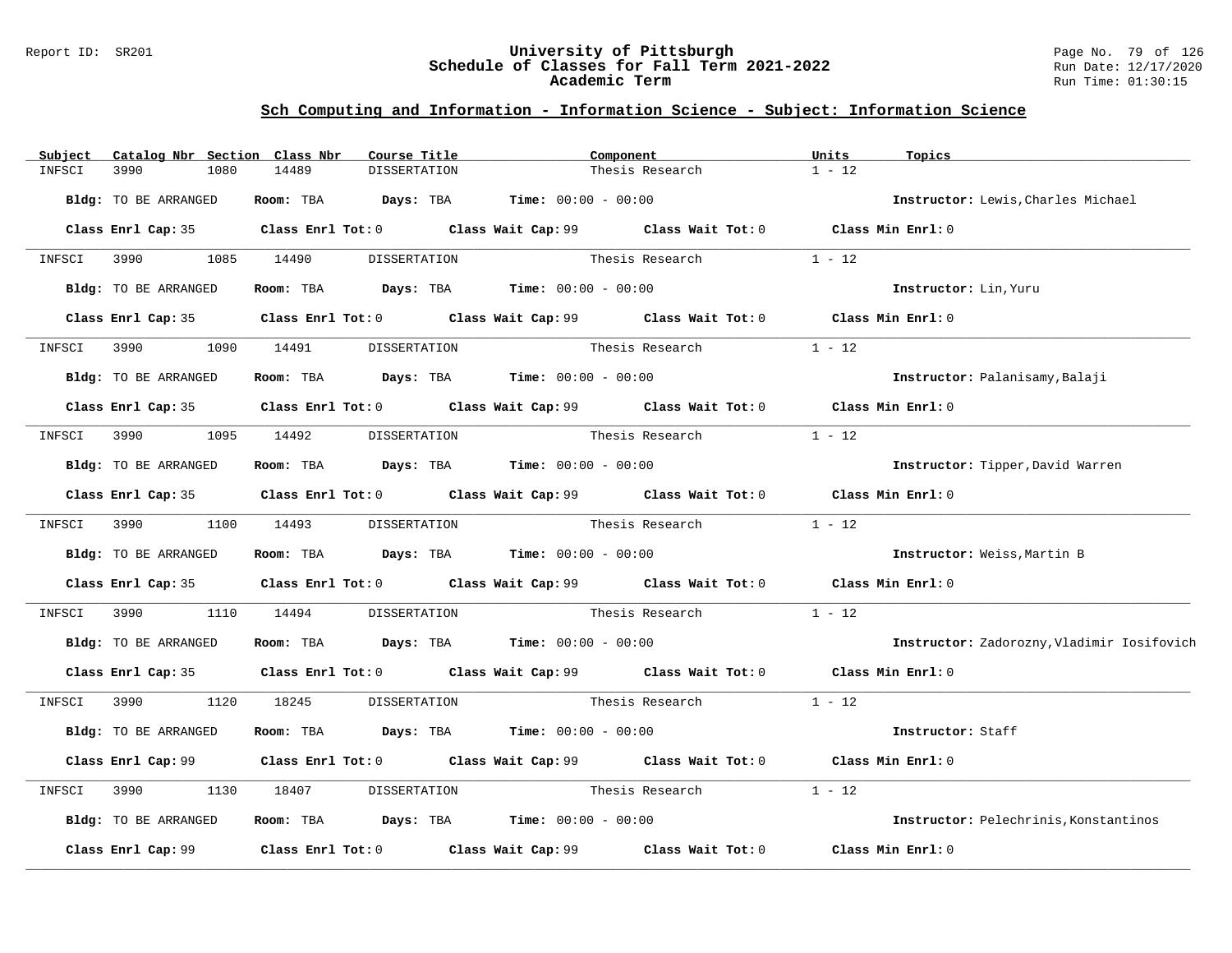| INFSCI | 3990                 | 1140 | 21215             | DISSERTATION |                              | Thesis Research   | . - 12                    |  |
|--------|----------------------|------|-------------------|--------------|------------------------------|-------------------|---------------------------|--|
|        | Bldg: TO BE ARRANGED |      | Room: TBA         | Days: TBA    | <b>Time:</b> $00:00 - 00:00$ |                   | Instructor: Munro, Paul W |  |
|        | Class Enrl Cap: 20   |      | Class Enrl Tot: 0 |              | Class Wait Cap: 99           | Class Wait Tot: 0 | Class Min Enrl: 0         |  |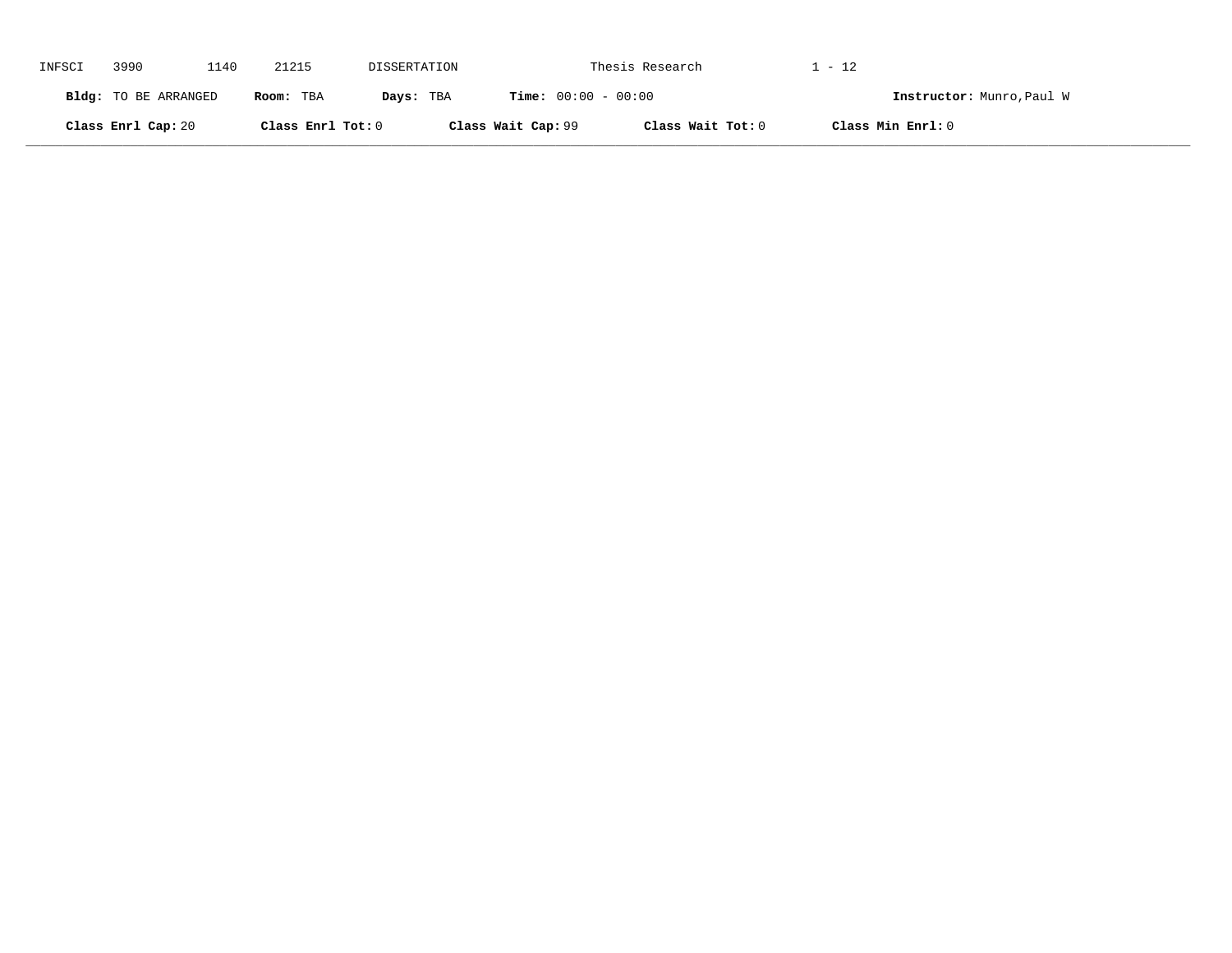### Report ID: SR201 **University of Pittsburgh** Page No. 81 of 126 **Schedule of Classes for Fall Term 2021-2022** Run Date: 12/17/2020 **Academic Term** Run Time: 01:30:15

| Catalog Nbr Section Class Nbr<br>Subject         | Course Title                                                                                                                        | Component                            | Units<br>Topics                  |  |  |  |  |  |  |
|--------------------------------------------------|-------------------------------------------------------------------------------------------------------------------------------------|--------------------------------------|----------------------------------|--|--|--|--|--|--|
| LIS<br>2020<br>1010                              | 27393<br>LIFECYCLES OF DATA AND INFO Lecture                                                                                        |                                      | $\overline{3}$                   |  |  |  |  |  |  |
| Bldg: WEB Based Class                            | Room: TBA<br><b>Days:</b> TBA <b>Time:</b> $00:00 - 00:00$                                                                          |                                      | Instructor: Shi, Song            |  |  |  |  |  |  |
|                                                  | Class Enrl Cap: 50 Class Enrl Tot: 0                                                                                                | Class Wait Cap: 99 Class Wait Tot: 0 | Class Min Enrl: 0                |  |  |  |  |  |  |
| 2020<br>1020<br>LIS                              | 27394<br>LIFECYCLES OF DATA AND INFO Lecture                                                                                        |                                      | $\mathbf{3}$                     |  |  |  |  |  |  |
| Bldg: TBA                                        | <b>Days:</b> W <b>Time:</b> $12:00 - 14:50$<br>Room: TBA                                                                            |                                      | Instructor: Shi, Song            |  |  |  |  |  |  |
| Class Enrl Cap: 38                               | Class Enrl Tot: 0 Class Wait Cap: 99 Class Wait Tot: 0<br>Class Min Enrl: 0<br>Room Characteristics: PeopleSoft - Scheduled (PS)(1) |                                      |                                  |  |  |  |  |  |  |
| 2021<br>1010<br>LIS                              | 27392<br>IDENTIFYING INF NDS KNOWL ORG Lecture                                                                                      | 3                                    |                                  |  |  |  |  |  |  |
| Bldg: TBA                                        | Room: TBA $\rule{1em}{0.15em}$ Days: M Time: $09:00 - 11:50$                                                                        |                                      | Instructor: Burton, Matthew C    |  |  |  |  |  |  |
| Class Enrl Cap: 38                               | Class Enrl Tot: 0 Class Wait Cap: 99 Class Wait Tot: 0<br>Room Characteristics: PeopleSoft - Scheduled (PS)(1)                      |                                      | Class Min Enrl: 0                |  |  |  |  |  |  |
| 2194<br>LIS<br>1030                              | 27386<br>INFORMATION ETHICS                                                                                                         | $\overline{3}$<br>Lecture            |                                  |  |  |  |  |  |  |
|                                                  | Bldg: Information ScienceRoom: 00828 Days: W Time: 15:00 - 17:50                                                                    |                                      | Instructor: Currier, James David |  |  |  |  |  |  |
| Class Enrl Cap: 15<br>Attributes: Global Studies | Class Enrl Tot: 0 Class Wait Cap: 99 Class Wait Tot: 0<br>Room Characteristics: PeopleSoft - Scheduled (PS)(1)                      |                                      | Class Min Enrl: 0                |  |  |  |  |  |  |
| 2194<br>1040<br>LIS                              | 27398<br>INFORMATION ETHICS                                                                                                         | Lecture                              | $\mathbf{3}$                     |  |  |  |  |  |  |
|                                                  | Bldg: WEB Based Class Room: TBA Days: TBA Time: 00:00 - 00:00                                                                       |                                      | Instructor: Currier, James David |  |  |  |  |  |  |
| Class Enrl Cap: 50<br>Attributes: Global Studies | Class Enrl Tot: 0 Class Wait Cap: 99 Class Wait Tot: 0                                                                              |                                      | Class Min Enrl: 0                |  |  |  |  |  |  |
| 2220<br>1010<br>LIS                              | 27384<br>ARCHIVES & RECORDS MGMNT                                                                                                   | $\mathcal{L}$<br>Lecture             |                                  |  |  |  |  |  |  |
| Bldg: WEB Based Class                            | Room: TBA $Days:$ TBA $Time: 00:00 - 00:00$                                                                                         |                                      | Instructor: Wood, Stacy E        |  |  |  |  |  |  |
| Class Enrl Cap: 50                               | Class Enrl Tot: 0 Class Wait Cap: 99 Class Wait Tot: 0                                                                              |                                      | Class Min Enrl: 0                |  |  |  |  |  |  |
| 2220<br>1020<br>LIS                              | 27383<br>ARCHIVES & RECORDS MGMNT                                                                                                   | $\overline{3}$<br>Lecture            |                                  |  |  |  |  |  |  |
|                                                  | Bldg: Information ScienceRoom: 00828 Days: Tu Time: 09:00 - 11:50                                                                   |                                      | Instructor: Wood, Stacy E        |  |  |  |  |  |  |
| Class Enrl Cap: 20                               | $Class$ $Enr1$ $Tot: 0$<br>Class Wait Cap: 99                                                                                       | Class Wait Tot: 0                    | Class Min Enrl: 0                |  |  |  |  |  |  |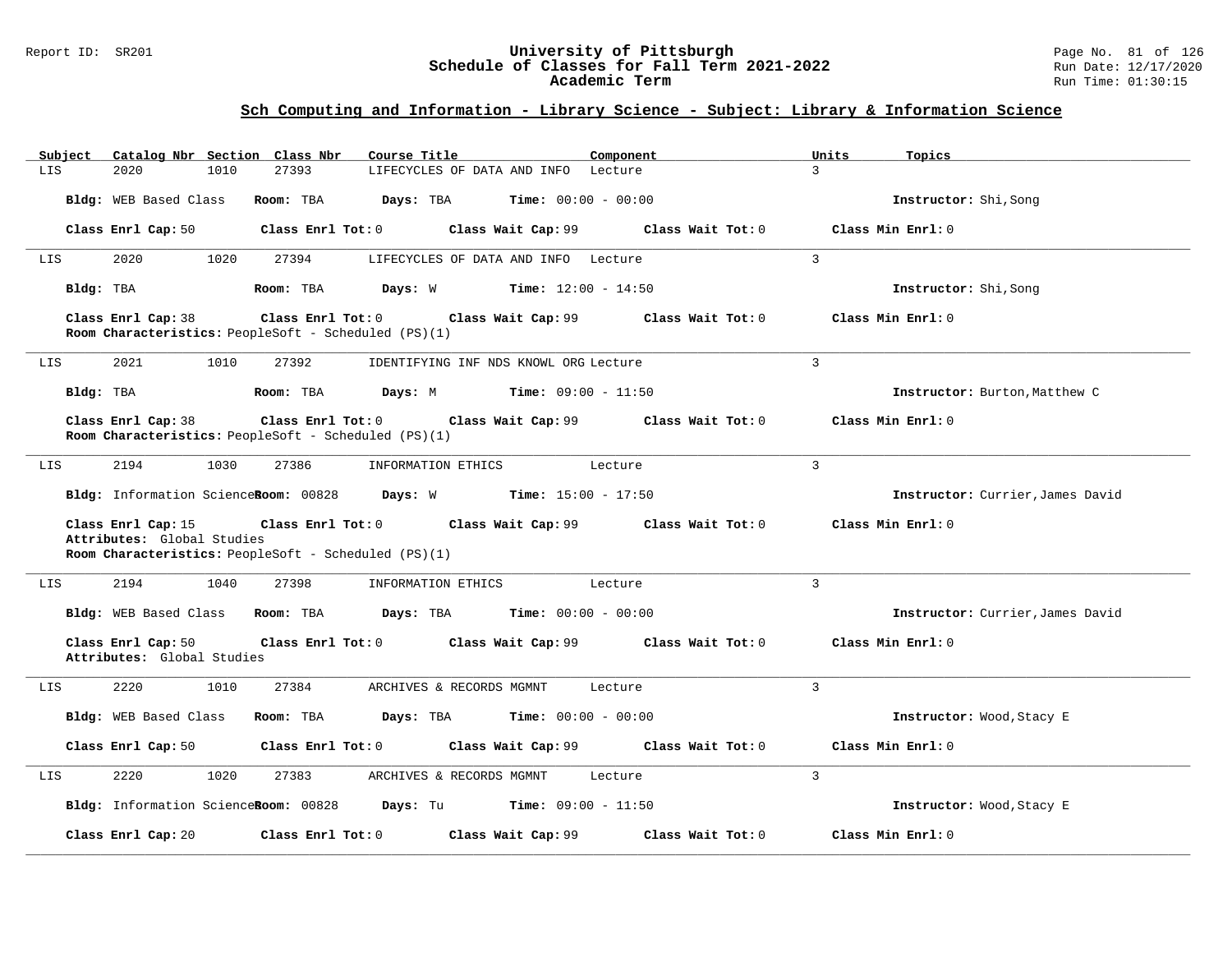### Report ID: SR201 **University of Pittsburgh** Page No. 82 of 126 **Schedule of Classes for Fall Term 2021-2022** Run Date: 12/17/2020 **Academic Term** Run Time: 01:30:15

| Catalog Nbr Section Class Nbr<br>Subject                                                                                                                        | Course Title                                                                                                                                                                                                         | Component<br>Units        | Topics                            |  |  |  |  |  |
|-----------------------------------------------------------------------------------------------------------------------------------------------------------------|----------------------------------------------------------------------------------------------------------------------------------------------------------------------------------------------------------------------|---------------------------|-----------------------------------|--|--|--|--|--|
| 26504<br>LIS<br>2322<br>1010                                                                                                                                    | RESOURCES FOR CHILDREN                                                                                                                                                                                               | $\overline{3}$<br>Lecture |                                   |  |  |  |  |  |
| Bldg: WEB Based Class<br>Room: TBA                                                                                                                              | <b>Time:</b> $00:00 - 00:00$<br>Days: TBA                                                                                                                                                                            |                           | Instructor: Mahoney, Elizabeth T  |  |  |  |  |  |
| Class Enrl Cap: 99<br>Attributes: Online                                                                                                                        | Class Enrl Tot: 0<br>Class Wait Cap: 99                                                                                                                                                                              | Class Wait Tot: 0         | Class Min $Err1:0$                |  |  |  |  |  |
| 2322<br>1020<br>27391<br>LIS                                                                                                                                    | RESOURCES FOR CHILDREN                                                                                                                                                                                               | $\mathbf{3}$<br>Lecture   |                                   |  |  |  |  |  |
| Bldg: Information ScienceRoom: 00828                                                                                                                            | <b>Time:</b> $12:00 - 14:50$<br>Days: Tu                                                                                                                                                                             |                           | Instructor: Mahoney, Elizabeth T  |  |  |  |  |  |
| Class Enrl Cap: 15<br>Class Enrl Tot: 0<br>Class Wait Cap: 99<br>Class Wait Tot: 0<br>Class Min Enrl: 0<br>Room Characteristics: PeopleSoft - Scheduled (PS)(1) |                                                                                                                                                                                                                      |                           |                                   |  |  |  |  |  |
| 2332<br>1010<br>27389<br>LIS                                                                                                                                    | RESOURCES & SERVICES FOR ADLTSLecture                                                                                                                                                                                | $\overline{3}$            |                                   |  |  |  |  |  |
| Bldg: WEB Based Class<br>Room: TBA                                                                                                                              | Days: TBA<br><b>Time:</b> $00:00 - 00:00$                                                                                                                                                                            |                           | Instructor: Biagini, Mary Kathryn |  |  |  |  |  |
| Class Enrl Cap: 50                                                                                                                                              | Class Enrl Tot: 0<br>Class Wait Cap: 99                                                                                                                                                                              | Class Wait Tot: 0         | Class Min Enrl: 0                 |  |  |  |  |  |
| 2332<br>1020<br>27397<br>LIS                                                                                                                                    | RESOURCES & SERVICES FOR ADLTSLecture                                                                                                                                                                                | $\overline{3}$            |                                   |  |  |  |  |  |
| Bldg: Information ScienceRoom: 00828                                                                                                                            | <b>Time:</b> $12:00 - 14:50$<br>Days: Th                                                                                                                                                                             |                           | Instructor: Biagini, Mary Kathryn |  |  |  |  |  |
| Class Enrl Cap: 20<br>Room Characteristics: PeopleSoft - Scheduled (PS)(1)                                                                                      | Class Enrl Tot: 0<br>Class Wait Cap: 99                                                                                                                                                                              | Class Wait Tot: 0         | Class Min Enrl: 0                 |  |  |  |  |  |
| 2690<br>1020<br>29472<br>LIS                                                                                                                                    | INFORMATION VISUALIZATION                                                                                                                                                                                            | $\overline{3}$<br>Lecture |                                   |  |  |  |  |  |
| Bldg: TBA<br>Room: TBA                                                                                                                                          | $Time: 12:00 - 14:50$<br>Days: M                                                                                                                                                                                     |                           | Instructor: Wu, Lingfei           |  |  |  |  |  |
| Class Enrl Cap: 1                                                                                                                                               | Class Enrl Tot: 0<br>Class Min Enrl: 0<br>Class Wait Cap: 99<br>Class Wait $Tot: 0$<br>Room Characteristics: PeopleSoft - Scheduled (PS)(1)<br>Combined Section ID: 0862(INFSCI/2415/LIS/2690) - INFSCI 2415(#29471) |                           |                                   |  |  |  |  |  |
| 2700<br>1010<br>26349<br>LIS                                                                                                                                    | MGNG & LEADNG INF SVCS                                                                                                                                                                                               | $\overline{3}$<br>Lecture |                                   |  |  |  |  |  |
| Bldg: WEB Based Class<br>Room: TBA                                                                                                                              | Days: TBA<br><b>Time:</b> $00:00 - 00:00$                                                                                                                                                                            |                           | Instructor: Currier, James David  |  |  |  |  |  |
| Class Enrl Cap: 35<br>Attributes: Online                                                                                                                        | Class Wait Cap: 99<br>Class Enrl Tot: 0                                                                                                                                                                              | Class Wait Tot: 0         | Class Min Enrl: 0                 |  |  |  |  |  |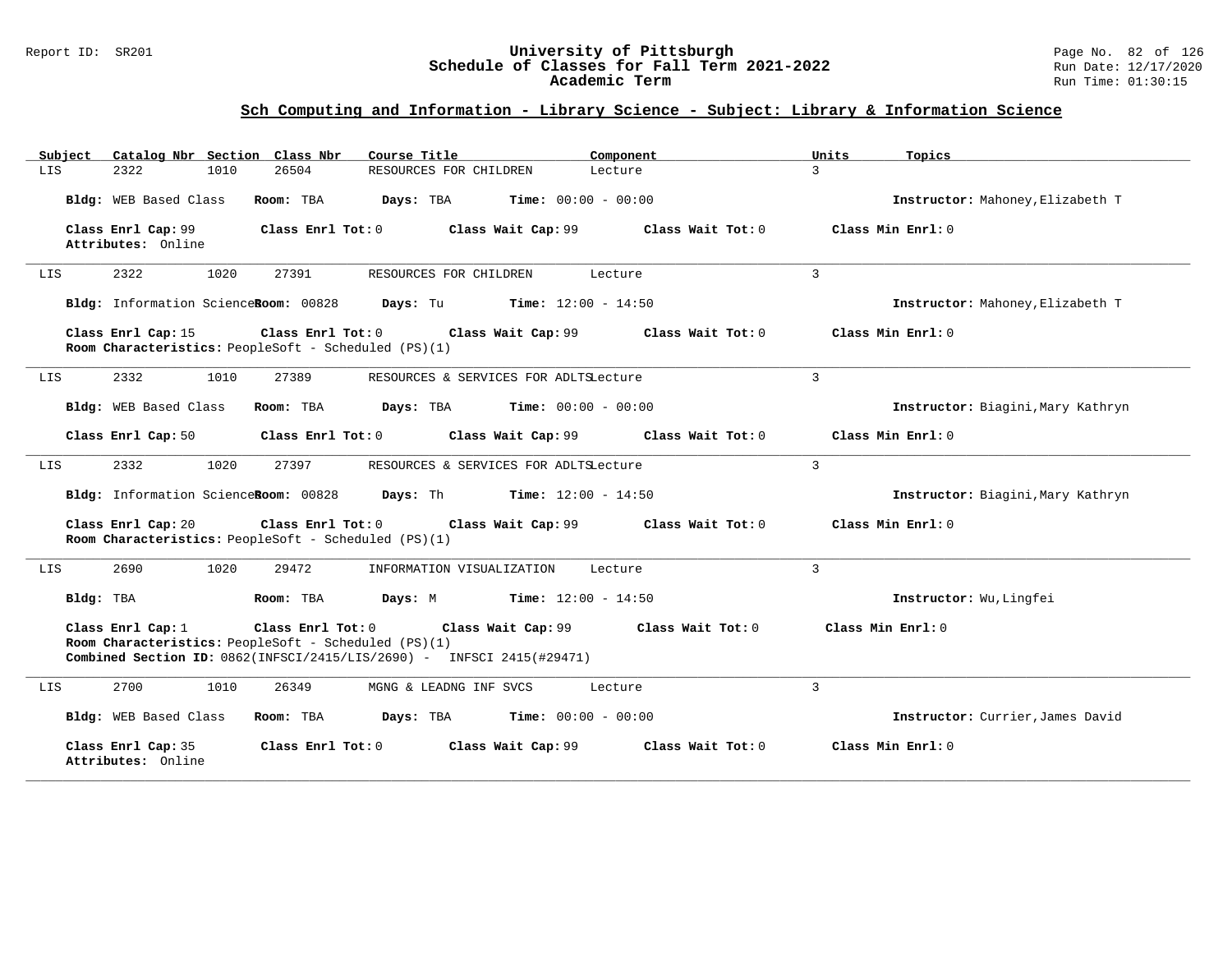### Report ID: SR201 **University of Pittsburgh** Page No. 83 of 126 **Schedule of Classes for Fall Term 2021-2022** Run Date: 12/17/2020 **Academic Term** Run Time: 01:30:15

| Subject | Catalog Nbr Section Class Nbr            |                                                                           | Course Title                                                      | Component         | Units<br>Topics                       |  |
|---------|------------------------------------------|---------------------------------------------------------------------------|-------------------------------------------------------------------|-------------------|---------------------------------------|--|
| LIS     | 2700<br>1020                             | 27390                                                                     | MGNG & LEADNG INF SVCS                                            | Lecture           | $\mathcal{L}$                         |  |
|         | Bldg: Information ScienceRoom: 00828     |                                                                           | <b>Days:</b> Th <b>Time:</b> $15:00 - 17:50$                      |                   | Instructor: Currier, James David      |  |
|         | Class Enrl Cap: 15                       | Class Enrl Tot: 0<br>Room Characteristics: PeopleSoft - Scheduled (PS)(1) | Class Wait Cap: 99                                                | Class Wait Tot: 0 | Class Min Enrl: 0                     |  |
| LIS     | 2771<br>1050                             | 21751                                                                     | ACADEMIC LIBRARIES                                                | Lecture           | $\overline{3}$                        |  |
|         | Bldg: WEB Based Class                    | Room: TBA                                                                 | $\texttt{Davis:}$ TBA $\texttt{Time:}$ 00:00 - 00:00              |                   | Instructor: Rapchak, Marcia Elizabeth |  |
|         | Class Enrl Cap: 99<br>Attributes: Online | $Class$ $Enr1$ $Tot: 0$                                                   | Class Wait Cap: 99                                                | Class Wait Tot: 0 | Class Min Enrl: 0                     |  |
| LIS     | 2771<br>1060                             | 27396                                                                     | ACADEMIC LIBRARIES                                                | Lecture           | $\overline{3}$                        |  |
|         |                                          |                                                                           | Bldg: Information ScienceRoom: 00828 Days: M Time: 12:00 - 14:50  |                   | Instructor: Rapchak, Marcia Elizabeth |  |
|         | Class Enrl Cap: 20                       |                                                                           | Class Enrl Tot: 0 Class Wait Cap: 99                              | Class Wait Tot: 0 | Class Min Enrl: 0                     |  |
| LIS     | 2774<br>1010                             | 27388                                                                     | SCHOOL LIBRARY MEDIA CENTR MGTLecture                             |                   | $\mathcal{E}$                         |  |
|         | Bldg: WEB Based Class                    | Room: TBA                                                                 | $\texttt{Days:}$ TBA $\texttt{Time:}$ 00:00 - 00:00               |                   | Instructor: Biagini, Mary Kathryn     |  |
|         | Class Enrl Cap: 50                       | Class Enrl Tot: 0                                                         | Class Wait Cap: 99                                                | Class Wait Tot: 0 | Class Min Enrl: 0                     |  |
| LIS     | 1010<br>2850                             | 27385                                                                     | INF PROFS ROLE IN TCHNG & LRNGLecture                             |                   | 3                                     |  |
|         | Bldg: WEB Based Class                    | Room: TBA                                                                 | <b>Days:</b> TBA <b>Time:</b> $00:00 - 00:00$                     |                   | Instructor: Rapchak, Marcia Elizabeth |  |
|         | Class Enrl Cap: 50                       | Class Enrl Tot: 0                                                         | Class Wait Cap: 99                                                | Class Wait Tot: 0 | Class Min Enrl: 0                     |  |
| LIS     | 2850<br>1020                             | 27395                                                                     | INF PROFS ROLE IN TCHNG & LRNGLecture                             |                   | $\overline{3}$                        |  |
|         |                                          |                                                                           | Bldg: Information ScienceRoom: 00828 Days: Th Time: 09:00 - 11:50 |                   | Instructor: Rapchak, Marcia Elizabeth |  |
|         | Class Enrl Cap: 15                       | Class Enrl Tot: 0<br>Room Characteristics: PeopleSoft - Scheduled (PS)(1) | Class Wait Cap: 99<br>Class Wait Tot: 0                           | Class Min Enrl: 0 |                                       |  |
| LIS     | 2901<br>1010                             | 14403                                                                     | INDIVIDUAL RESEARCH 1 1 Independent Study                         |                   | $1 - 3$                               |  |
|         | Bldg: TO BE ARRANGED                     | Room: TBA                                                                 | $\texttt{Days:}$ TBA $\texttt{Time:}$ 00:00 - 00:00               |                   | Instructor: Biagini, Mary Kathryn     |  |
|         | Class Enrl Cap: 35                       | Class Enrl Tot: 0                                                         | Class Wait Cap: 99                                                | Class Wait Tot: 0 | Class Min Enrl: 0                     |  |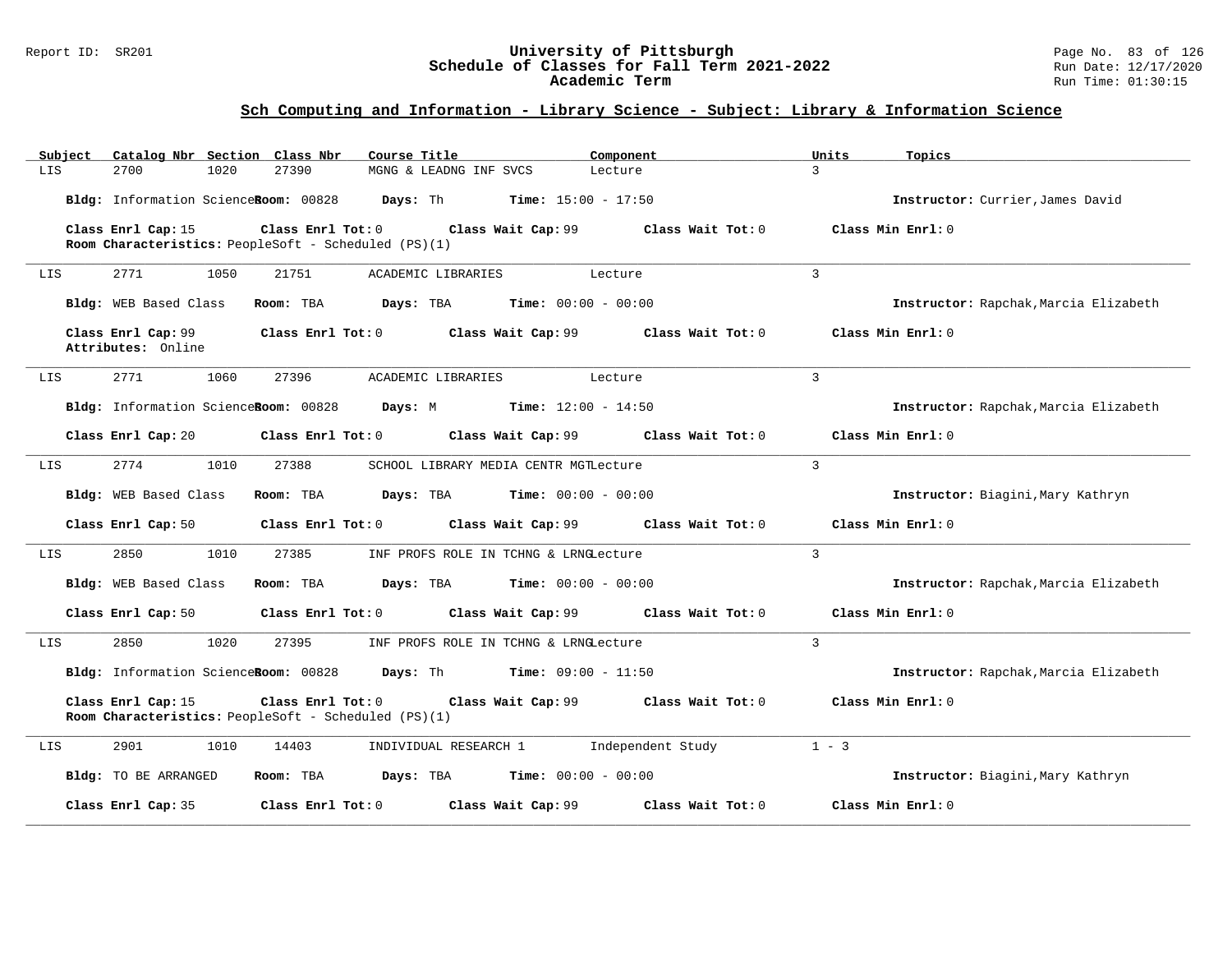### Report ID: SR201 **University of Pittsburgh** Page No. 84 of 126 **Schedule of Classes for Fall Term 2021-2022** Run Date: 12/17/2020 **Academic Term** Run Time: 01:30:15

| Subject                     | Catalog Nbr Section Class Nbr | Course Title                                                   | Component                                                                                   | Units<br>Topics               |                                       |
|-----------------------------|-------------------------------|----------------------------------------------------------------|---------------------------------------------------------------------------------------------|-------------------------------|---------------------------------------|
| 2901<br>LIS                 | 1025<br>14471                 | INDIVIDUAL RESEARCH 1                                          | Independent Study                                                                           | $1 - 3$                       |                                       |
| Bldg: TO BE ARRANGED        |                               | Room: TBA $Days:$ TBA $Time: 00:00 - 00:00$                    |                                                                                             |                               | Instructor: Rapchak, Marcia Elizabeth |
| Class Enrl Cap: 35          |                               |                                                                | Class Enrl Tot: 0 Class Wait Cap: 99 Class Wait Tot: 0 Class Min Enrl: 0                    |                               |                                       |
| LIS                         |                               |                                                                | 2901 1035 14472 INDIVIDUAL RESEARCH 1 Independent Study                                     | $1 - 3$                       |                                       |
| Bldg: TO BE ARRANGED        |                               | Room: TBA $Days:$ TBA $Time: 00:00 - 00:00$                    |                                                                                             |                               | Instructor: Currier, James David      |
|                             |                               |                                                                | Class Enrl Cap: 35 Class Enrl Tot: 0 Class Wait Cap: 99 Class Wait Tot: 0 Class Min Enrl: 0 |                               |                                       |
| 2901<br>LIS                 |                               | 1040 14473 INDIVIDUAL RESEARCH 1 Independent Study             |                                                                                             | $1 - 3$                       |                                       |
| <b>Bldg:</b> TO BE ARRANGED |                               | Room: TBA $\rule{1em}{0.15mm}$ Days: TBA Time: $00:00 - 00:00$ |                                                                                             |                               | Instructor: Langmead, Alison Diane    |
|                             |                               |                                                                | Class Enrl Cap: 35 Class Enrl Tot: 0 Class Wait Cap: 99 Class Wait Tot: 0 Class Min Enrl: 0 |                               |                                       |
| LIS                         |                               | 2901 1050 14474 INDIVIDUAL RESEARCH 1 Independent Study        |                                                                                             | $1 - 3$                       |                                       |
| Bldg: TO BE ARRANGED        |                               | Room: TBA $Days:$ TBA $Time: 00:00 - 00:00$                    |                                                                                             |                               | Instructor: Mahoney, Elizabeth T      |
|                             |                               |                                                                | Class Enrl Cap: 35 Class Enrl Tot: 0 Class Wait Cap: 99 Class Wait Tot: 0 Class Min Enrl: 0 |                               |                                       |
| LIS                         |                               |                                                                | 2901 1070 14475 INDIVIDUAL RESEARCH 1 Independent Study 1 - 3                               |                               |                                       |
| Bldg: TO BE ARRANGED        |                               | Room: TBA $Days:$ TBA $Time: 00:00 - 00:00$                    |                                                                                             | Instructor: Wood, Stacy E     |                                       |
|                             |                               |                                                                | Class Enrl Cap: 35 Class Enrl Tot: 0 Class Wait Cap: 99 Class Wait Tot: 0 Class Min Enrl: 0 |                               |                                       |
| 2901<br>LIS                 | 1120<br>24317                 |                                                                | INDIVIDUAL RESEARCH 1 1 Independent Study                                                   | $1 - 3$                       |                                       |
| Bldg: TO BE ARRANGED        |                               | Room: TBA $Days:$ TBA $Time: 00:00 - 00:00$                    |                                                                                             | Instructor: Burton, Matthew C |                                       |
|                             |                               |                                                                | Class Enrl Cap: 99 Class Enrl Tot: 0 Class Wait Cap: 99 Class Wait Tot: 0 Class Min Enrl: 0 |                               |                                       |
| LIS                         |                               |                                                                | 2902 1010 14404 INDIVIDUAL RESEARCH 2 Independent Study 1 - 3                               |                               |                                       |
| Bldg: TO BE ARRANGED        |                               | Room: TBA $Days:$ TBA $Time: 00:00 - 00:00$                    |                                                                                             |                               | Instructor: Biagini, Mary Kathryn     |
|                             |                               |                                                                | Class Enrl Cap: 35 Class Enrl Tot: 0 Class Wait Cap: 99 Class Wait Tot: 0 Class Min Enrl: 0 |                               |                                       |
| 2902<br>LIS                 | 1025                          |                                                                | 14476       INDIVIDUAL RESEARCH 2         Independent Study                                 | $1 - 3$                       |                                       |
| Bldg: TO BE ARRANGED        |                               | Room: TBA $Days:$ TBA $Time: 00:00 - 00:00$                    |                                                                                             |                               | Instructor: Rapchak, Marcia Elizabeth |
| Class Enrl Cap: 35          |                               |                                                                | Class Enrl Tot: 0 Class Wait Cap: 99 Class Wait Tot: 0                                      | Class Min Enrl: 0             |                                       |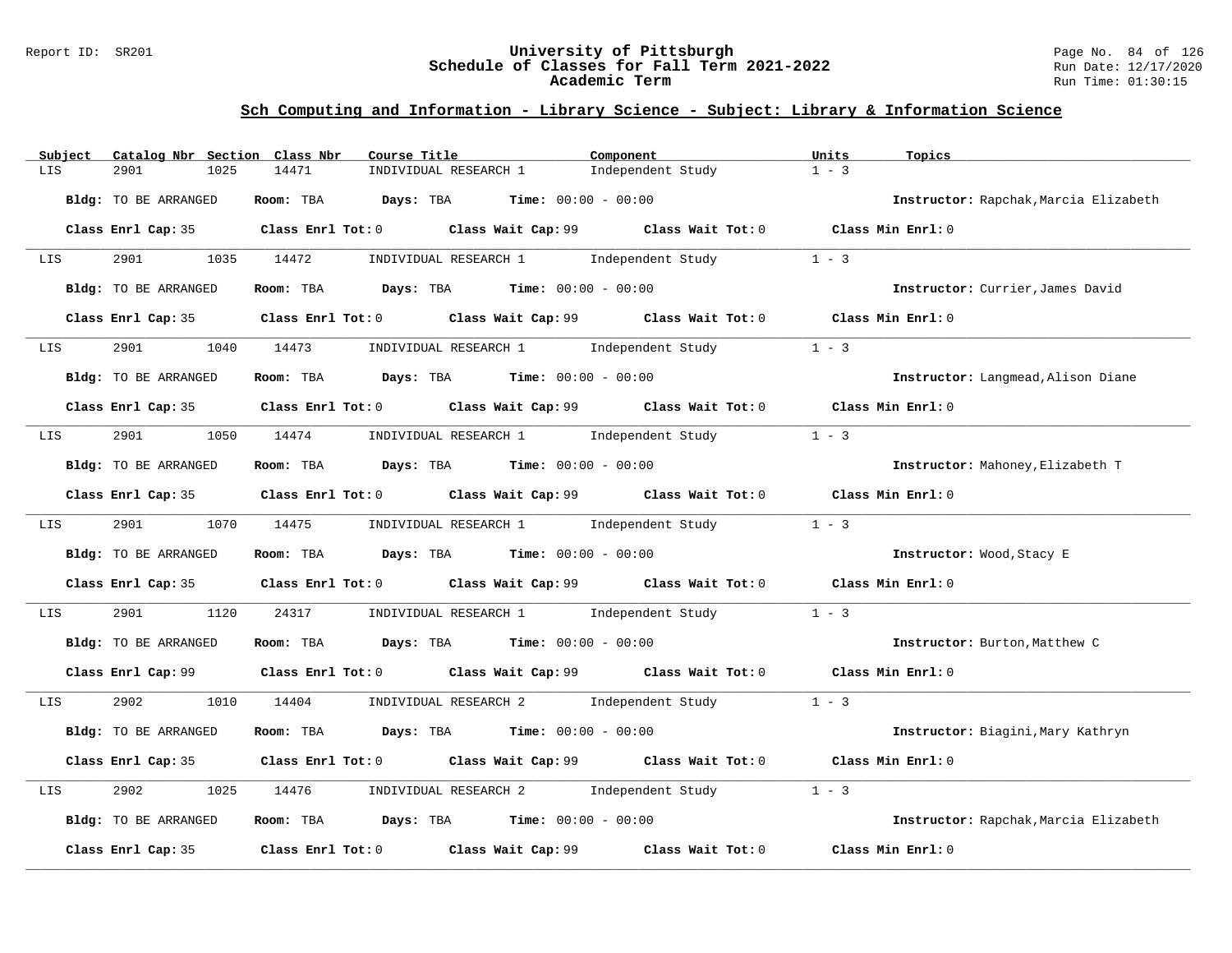| LIS                       | 2902<br>1035                             | 14477                                                                              | INDIVIDUAL RESEARCH 2 Independent Study                                                     | $1 - 3$                            |
|---------------------------|------------------------------------------|------------------------------------------------------------------------------------|---------------------------------------------------------------------------------------------|------------------------------------|
|                           | Bldg: TO BE ARRANGED                     | Room: TBA $Days:$ TBA $Time: 00:00 - 00:00$                                        |                                                                                             | Instructor: Currier, James David   |
|                           |                                          |                                                                                    | Class Enrl Cap: 35 Class Enrl Tot: 0 Class Wait Cap: 99 Class Wait Tot: 0 Class Min Enrl: 0 |                                    |
| LIS                       | 2902                                     | 1040 14478                                                                         | INDIVIDUAL RESEARCH 2 Independent Study 1 - 3                                               |                                    |
|                           | Bldg: TO BE ARRANGED                     | Room: TBA $Days: TBA$ Time: $00:00 - 00:00$                                        |                                                                                             | Instructor: Langmead, Alison Diane |
|                           |                                          |                                                                                    | Class Enrl Cap: 35 Class Enrl Tot: 0 Class Wait Cap: 99 Class Wait Tot: 0 Class Min Enrl: 0 |                                    |
| LIS                       | 2902<br>1050                             | 14479                                                                              | INDIVIDUAL RESEARCH 2 Independent Study                                                     | $1 - 3$                            |
|                           | Bldg: TO BE ARRANGED                     | Room: TBA $Days:$ TBA $Time: 00:00 - 00:00$                                        |                                                                                             | Instructor: Mahoney, Elizabeth T   |
|                           |                                          |                                                                                    | Class Enrl Cap: 35 Class Enrl Tot: 0 Class Wait Cap: 99 Class Wait Tot: 0 Class Min Enrl: 0 |                                    |
| LIS <b>Extending Stru</b> | 2902 200                                 | 1060 14480                                                                         | INDIVIDUAL RESEARCH 2 1 - 1 1 - 3                                                           |                                    |
|                           | Bldg: TO BE ARRANGED                     | Room: TBA $Days:$ TBA $Time:$ $00:00 - 00:00$                                      |                                                                                             | Instructor: Wood, Stacy E          |
|                           |                                          |                                                                                    | Class Enrl Cap: 35 Class Enrl Tot: 0 Class Wait Cap: 99 Class Wait Tot: 0 Class Min Enrl: 0 |                                    |
| LIS                       |                                          |                                                                                    | 2902 1110 24318 INDIVIDUAL RESEARCH 2 Independent Study                                     | $1 - 3$                            |
|                           | Bldg: TO BE ARRANGED                     | Room: TBA $\rule{1em}{0.15mm}$ Days: TBA Time: $00:00 - 00:00$                     |                                                                                             | Instructor: Staff                  |
|                           |                                          |                                                                                    | Class Enrl Cap: 99 Class Enrl Tot: 0 Class Wait Cap: 99 Class Wait Tot: 0 Class Min Enrl: 0 |                                    |
| LIS <b>Album</b>          | 2921                                     | 1010 14405 FIELD EXPERIENCE Practicum                                              |                                                                                             | $\mathcal{L}$                      |
|                           |                                          | Bldg: TBA                   Room: TBA         Days: W          Time: 09:00 - 11:50 |                                                                                             | Instructor: Mahoney, Elizabeth T   |
|                           | Class Enrl Cap: 35                       | Room Characteristics: PeopleSoft - Scheduled (PS)(1)                               | Class Enrl Tot: 0 Class Wait Cap: 99 Class Wait Tot: 0                                      | Class Min Enrl: 0                  |
| LIS                       | 2921 1020                                | 26619<br>FIELD EXPERIENCE                                                          | Practicum                                                                                   | $\mathcal{R}$                      |
|                           |                                          | Bldg: WEB Based Class Room: TBA Days: TBA Time: 00:00 - 00:00                      |                                                                                             | Instructor: Mahoney, Elizabeth T   |
|                           | Class Enrl Cap: 35<br>Attributes: Online |                                                                                    | Class Enrl Tot: $0$ Class Wait Cap: $99$ Class Wait Tot: $0$ Class Min Enrl: $0$            |                                    |
| LIS                       | 2922 1250                                | 14423<br>PRACM IN SCH LIB MEDIA PROGRMSPracticum                                   |                                                                                             | $3 - 6$                            |
|                           | Bldg: WEB Based Class                    | Room: TBA $Days: TBA$ Time: $00:00 - 00:00$                                        |                                                                                             | Instructor: Biagini, Mary Kathryn  |
|                           | Class Enrl Cap: 99<br>Attributes: Online |                                                                                    | Class Enrl Tot: $0$ Class Wait Cap: $99$ Class Wait Tot: $0$                                | Class Min Enrl: 0                  |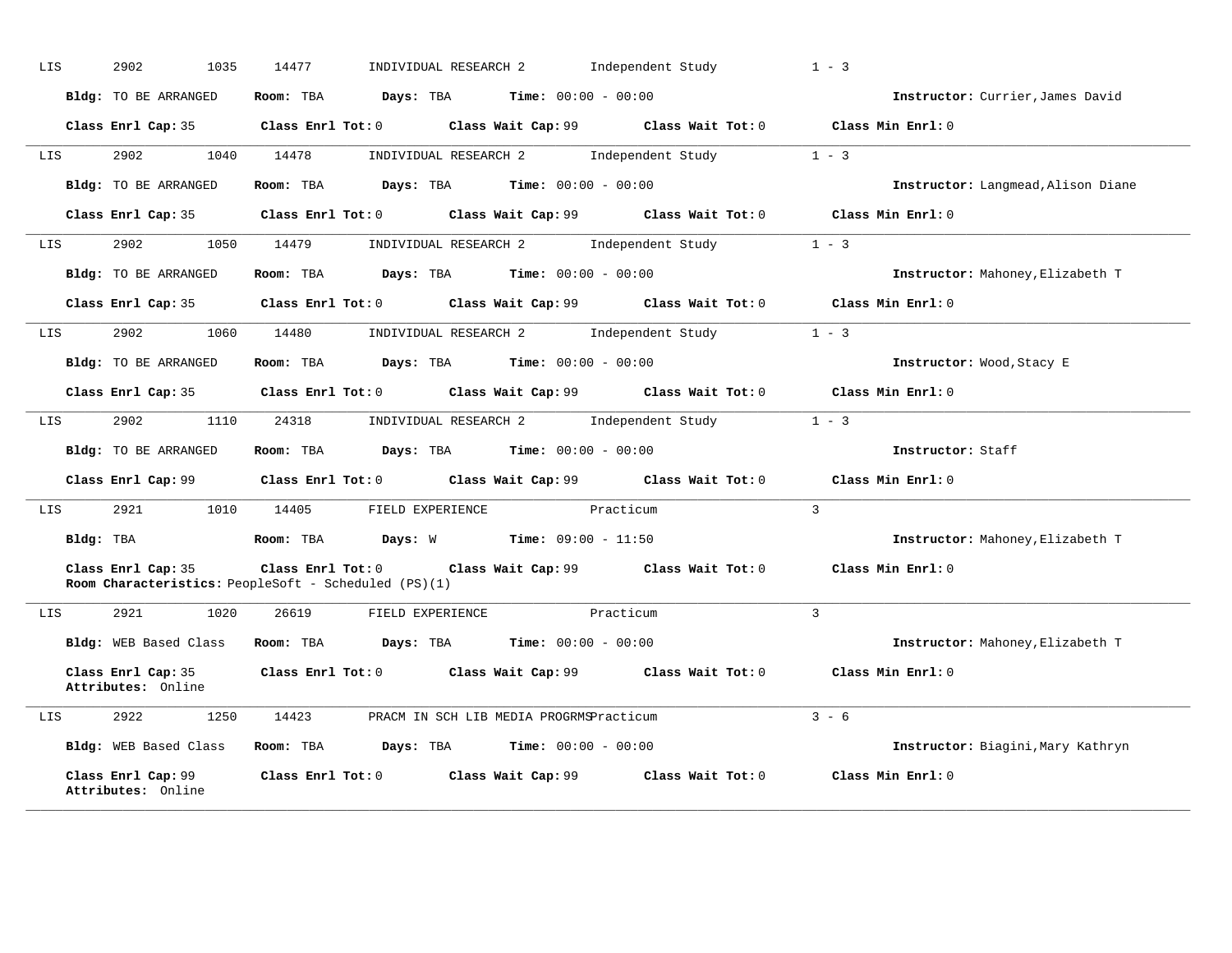# Report ID: SR201 **1988 Constrained Building Constrained Building Constrained Building Page No. 86 of 126 and D**<br>**Schedule of Classes for Fall Term 2021-2022** 1997 2001 1998: 12/17/2020 Schedule of Classes for Fall Term 2021-2022

#### **Sch Computing and Information - Library Science - Subject: Library & Information Science**

| Subject | Catalog Nbr Section Class Nbr        |      |                   | Course Title   |                              | Component |                   | Units | Topics                                                          |
|---------|--------------------------------------|------|-------------------|----------------|------------------------------|-----------|-------------------|-------|-----------------------------------------------------------------|
| LIS     | 2970                                 | 1010 | 29389             | SPECIAL TOPICS |                              | Lecture   |                   |       |                                                                 |
|         | Bldg: Information ScienceRoom: 00828 |      |                   | Days: Tu       | <b>Time:</b> $15:00 - 17:50$ |           |                   |       | OPEN GOVT DATA: CNC, STND, IMPnstructor: Mattern, Eleanor Marie |
|         | Class Enrl Cap: 20                   |      | Class Enrl Tot: 0 |                | Class Wait Cap: 99           |           | Class Wait Tot: 0 |       | Class Min Enrl: 0                                               |

This course introduces participants to ¿open data,¿ a term that is assigned to data that are free to access and use, that are available in machine-readable formats, that can be reused for any purpose, and that can be modified and shared by others. Globally, we see conversations about open data in research, with growing expectations and requirements to share research data, and in government, with policies and initiatives to expand public access to datasets. This course will focus on this second category of open data: data produced and shared by government and civic organizations.

| LIS | 2970                                     | 1020 | 29390             | SPECIAL TOPICS | Lecture                      |                   |                                                                 |
|-----|------------------------------------------|------|-------------------|----------------|------------------------------|-------------------|-----------------------------------------------------------------|
|     | <b>Bldg:</b> WEB Based Class             |      | Room: TBA         | Days: TBA      | <b>Time:</b> $00:00 - 00:00$ |                   | OPEN GOVT DATA: CNC, STND, IMPnstructor: Mattern, Eleanor Marie |
|     | Class Enrl Cap: 50<br>Attributes: Online |      | Class Enrl Tot: 0 |                | Class Wait Cap: 99           | Class Wait Tot: 0 | Class Min Enrl: 0                                               |

This course introduces participants to ¿open data,¿ a term that is assigned to data that are free to access and use, that are available in machine-readable formats, that can be reused for any purpose, and that can be modified and shared by others. Globally, we see conversations about open data in research, with growing expectations and requirements to share research data, and in government, with policies and initiatives to expand public access to datasets. This course will focus on this second category of open data: data produced and shared by government and civic organizations.

| LIS | 1010<br>3901                | 14413             | INDIVIDUAL RESEARCH 1                     | Independent Study | $1 - 3$                               |
|-----|-----------------------------|-------------------|-------------------------------------------|-------------------|---------------------------------------|
|     | Bldg: TO BE ARRANGED        | Room: TBA         | <b>Time:</b> $00:00 - 00:00$<br>Days: TBA |                   | Instructor: Staff                     |
|     | Class Enrl Cap: 35          | Class Enrl Tot: 0 | Class Wait Cap: 99                        | Class Wait Tot: 0 | Class Min Enrl: 0                     |
| LIS | 1030<br>3901                | 14437             | INDIVIDUAL RESEARCH 1                     | Independent Study | $1 - 3$                               |
|     | Bldg: TO BE ARRANGED        | Room: TBA         | <b>Time:</b> $00:00 - 00:00$<br>Days: TBA |                   | Instructor: Rapchak, Marcia Elizabeth |
|     | Class Enrl Cap: 35          | Class Enrl Tot: 0 | Class Wait Cap: 99                        | Class Wait Tot: 0 | Class Min Enrl: 0                     |
| LIS | 1035<br>3901                | 14438             | INDIVIDUAL RESEARCH 1                     | Independent Study | $1 - 3$                               |
|     | Bldg: TO BE ARRANGED        | Room: TBA         | <b>Time:</b> $00:00 - 00:00$<br>Days: TBA |                   | Instructor: Currier, James David      |
|     | Class Enrl Cap: 35          | Class Enrl Tot: 0 | Class Wait Cap: 99                        | Class Wait Tot: 0 | Class Min Enrl: 0                     |
| LIS | 3901<br>1040                | 14439             | INDIVIDUAL RESEARCH 1                     | Independent Study | $1 - 3$                               |
|     | <b>Bldg:</b> TO BE ARRANGED | Room: TBA         | <b>Time:</b> $00:00 - 00:00$<br>Days: TBA |                   | <b>Instructor:</b> He, Daging         |
|     | Class Enrl Cap: 35          | Class Enrl Tot: 0 | Class Wait Cap: 99                        | Class Wait Tot: 0 | Class Min Enrl: 0                     |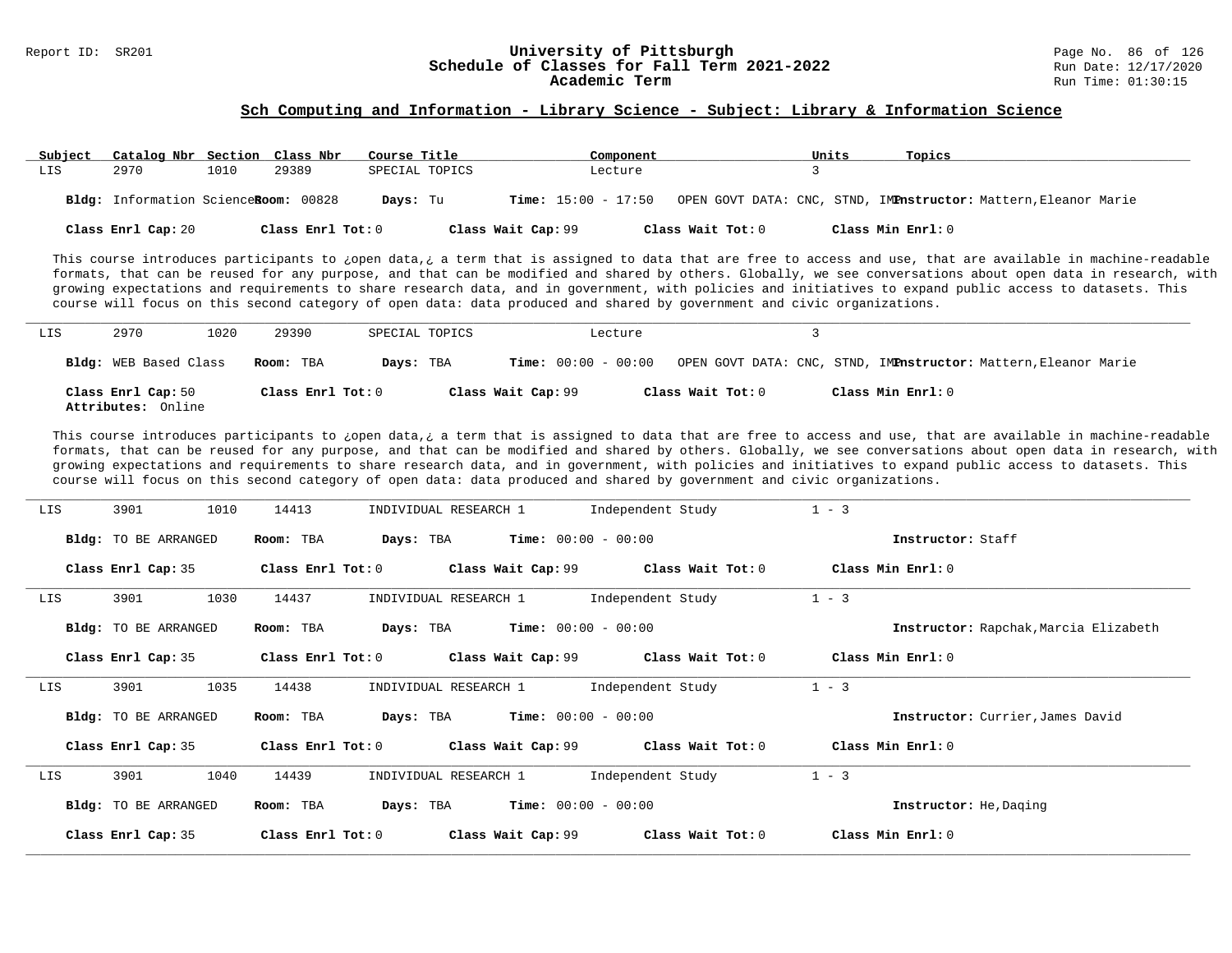### Report ID: SR201 **University of Pittsburgh** Page No. 87 of 126 **Schedule of Classes for Fall Term 2021-2022** Run Date: 12/17/2020 **Academic Term** Run Time: 01:30:15

| Subject<br>Catalog Nbr Section Class Nbr | Course Title                                                                                | Component         | Units<br>Topics                       |
|------------------------------------------|---------------------------------------------------------------------------------------------|-------------------|---------------------------------------|
| LIS<br>3901<br>1045                      | 14440<br>INDIVIDUAL RESEARCH 1                                                              | Independent Study | $1 - 3$                               |
| Bldg: TO BE ARRANGED                     | Room: TBA $Days:$ TBA $Time: 00:00 - 00:00$                                                 |                   | Instructor: Langmead, Alison Diane    |
|                                          | Class Enrl Cap: 35 Class Enrl Tot: 0 Class Wait Cap: 99 Class Wait Tot: 0 Class Min Enrl: 0 |                   |                                       |
| LIS                                      | 3901 1080 21683 INDIVIDUAL RESEARCH 1 Independent Study                                     |                   | $1 - 3$                               |
| Bldg: TO BE ARRANGED                     | Room: TBA $Days:$ TBA $Time: 00:00 - 00:00$                                                 |                   | Instructor: Wood, Stacy E             |
|                                          | Class Enrl Cap: 99 Class Enrl Tot: 0 Class Wait Cap: 99 Class Wait Tot: 0 Class Min Enrl: 0 |                   |                                       |
| LIS 3901                                 | 1110 24319 INDIVIDUAL RESEARCH 1 Independent Study                                          |                   | $1 - 3$                               |
| Bldg: TO BE ARRANGED                     | Room: TBA $Days:$ TBA $Time: 00:00 - 00:00$                                                 |                   | Instructor: Burton, Matthew C         |
|                                          | Class Enrl Cap: 99 Class Enrl Tot: 0 Class Wait Cap: 99 Class Wait Tot: 0 Class Min Enrl: 0 |                   |                                       |
|                                          | LIS 3902 1010 14412 INDIVIDUAL RESEARCH 2 Independent Study                                 |                   | $1 - 3$                               |
| Bldg: TO BE ARRANGED                     | Room: TBA $Days:$ TBA Time: $00:00 - 00:00$                                                 |                   | Instructor: Biagini, Mary Kathryn     |
|                                          | Class Enrl Cap: 35 Class Enrl Tot: 0 Class Wait Cap: 99 Class Wait Tot: 0 Class Min Enrl: 0 |                   |                                       |
|                                          | LIS 3902 1030 14441 INDIVIDUAL RESEARCH 2 Independent Study 1 - 3                           |                   |                                       |
| Bldg: TO BE ARRANGED                     | Room: TBA $Days:$ TBA $Time: 00:00 - 00:00$                                                 |                   | Instructor: Rapchak, Marcia Elizabeth |
|                                          | Class Enrl Cap: 35 Class Enrl Tot: 0 Class Wait Cap: 99 Class Wait Tot: 0 Class Min Enrl: 0 |                   |                                       |
| 3902<br>LIS                              | 1035 14442 INDIVIDUAL RESEARCH 2 Independent Study                                          |                   | $1 - 3$                               |
| Bldg: TO BE ARRANGED                     | Room: TBA $\rule{1em}{0.15mm}$ Days: TBA $\rule{1.5mm}{0.15mm}$ Time: $00:00 - 00:00$       |                   | Instructor: Currier, James David      |
|                                          | Class Enrl Cap: 35 Class Enrl Tot: 0 Class Wait Cap: 99 Class Wait Tot: 0 Class Min Enrl: 0 |                   |                                       |
| LIS <b>LETER</b>                         | 3902 1040 14443 INDIVIDUAL RESEARCH 2 Independent Study 1 - 3                               |                   |                                       |
| Bldg: TO BE ARRANGED                     | Room: TBA $Days:$ TBA $Time: 00:00 - 00:00$                                                 |                   | Instructor: He, Daging                |
|                                          | Class Enrl Cap: 35 Class Enrl Tot: 0 Class Wait Cap: 99 Class Wait Tot: 0 Class Min Enrl: 0 |                   |                                       |
| 3902<br>1045<br>LIS                      | 14444 INDIVIDUAL RESEARCH 2 Independent Study                                               |                   | $1 - 3$                               |
| Bldg: TO BE ARRANGED                     | Room: TBA $Days:$ TBA $Time: 00:00 - 00:00$                                                 |                   | Instructor: Langmead, Alison Diane    |
| Class Enrl Cap: 35                       | Class Enrl Tot: 0 Class Wait Cap: 99 Class Wait Tot: 0                                      |                   | Class Min Enrl: 0                     |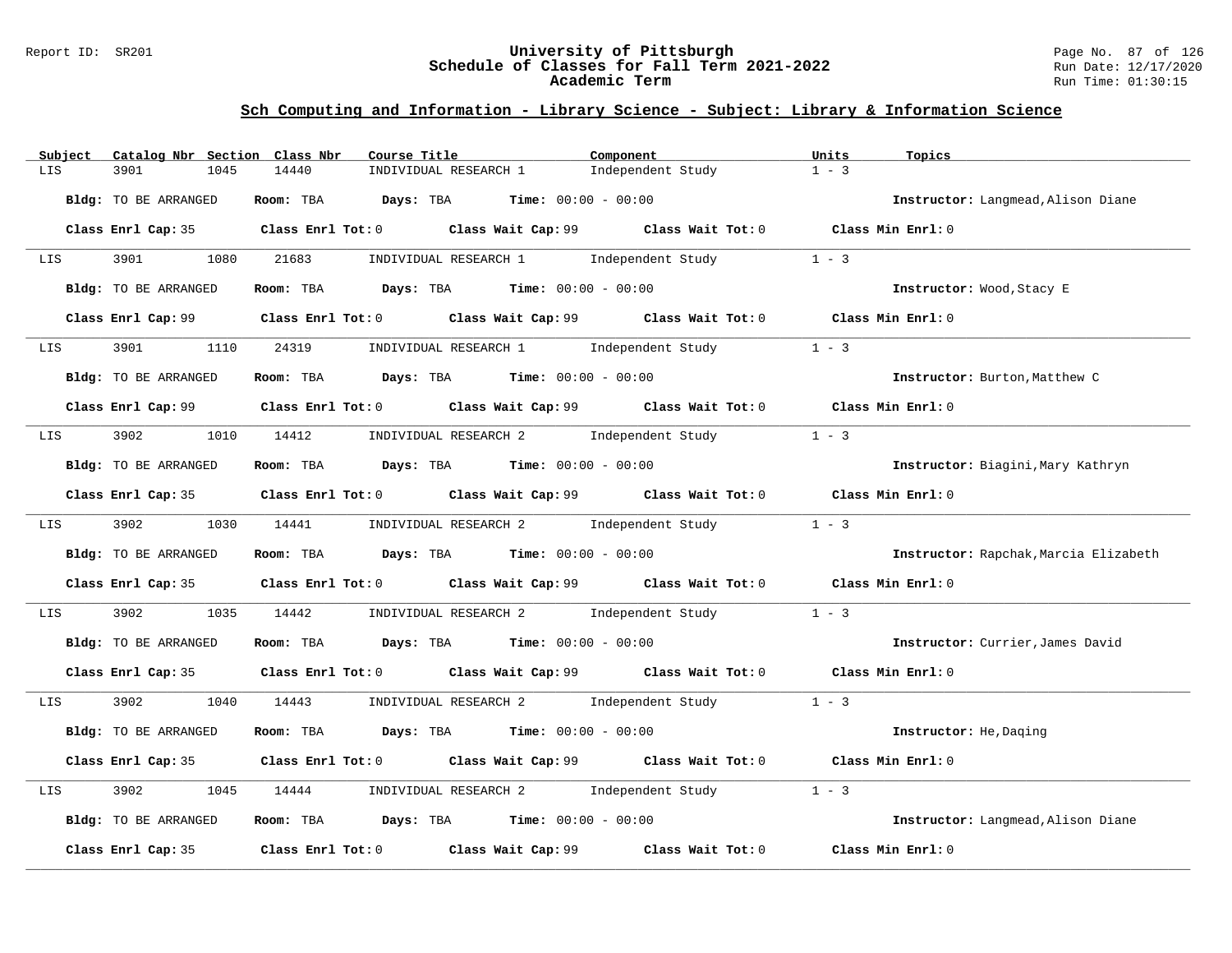| LIS | 3902<br>1080         | INDIVIDUAL RESEARCH 2 Independent Study<br>21684                                                     | $1 - 3$                               |
|-----|----------------------|------------------------------------------------------------------------------------------------------|---------------------------------------|
|     | Bldg: TO BE ARRANGED | Room: TBA $Days:$ TBA $Time: 00:00 - 00:00$                                                          | Instructor: Wood, Stacy E             |
|     |                      | Class Enrl Cap: 99 Class Enrl Tot: 0 Class Wait Cap: 99 Class Wait Tot: 0 Class Min Enrl: 0          |                                       |
|     |                      | LIS 3902 1120 24320 INDIVIDUAL RESEARCH 2 Independent Study 1 - 3                                    |                                       |
|     | Bldg: TO BE ARRANGED | Room: TBA $\rule{1em}{0.15mm}$ Days: TBA Time: $00:00 - 00:00$                                       | Instructor: Burton, Matthew C         |
|     |                      | Class Enrl Cap: 99 Class Enrl Tot: 0 Class Wait Cap: 99 Class Wait Tot: 0                            | Class Min Enrl: 0                     |
|     |                      | LIS 3950 1010 14419 TEACHING PRACTICUM Practicum                                                     | $\overline{3}$                        |
|     |                      | Bldg: TO BE ARRANGED Room: TBA Days: TBA Time: 00:00 - 00:00                                         | Instructor: Biagini, Mary Kathryn     |
|     |                      | Class Enrl Cap: 35 Class Enrl Tot: 0 Class Wait Cap: 99 Class Wait Tot: 0 Class Min Enrl: 0          |                                       |
|     |                      | LIS 3950 1030 14445 TEACHING PRACTICUM Practicum                                                     | $\mathbf{3}$                          |
|     | Bldg: TO BE ARRANGED | Room: TBA $\rule{1em}{0.15mm}$ Days: TBA Time: $00:00 - 00:00$                                       | Instructor: Rapchak, Marcia Elizabeth |
|     |                      | Class Enrl Cap: 35 Class Enrl Tot: 0 Class Wait Cap: 99 Class Wait Tot: 0                            | Class Min Enrl: 0                     |
|     |                      | LIS 3950 1035 14446 TEACHING PRACTICUM Practicum                                                     | $\overline{3}$                        |
|     | Bldg: TO BE ARRANGED | Room: TBA $\rule{1em}{0.15mm}$ Days: TBA Time: $00:00 - 00:00$                                       | Instructor: Currier, James David      |
|     |                      | Class Enrl Cap: 35 Class Enrl Tot: 0 Class Wait Cap: 99 Class Wait Tot: 0                            | Class Min Enrl: 0                     |
| LIS |                      | 3950 1040 14447 TEACHING PRACTICUM Practicum                                                         | $\overline{3}$                        |
|     | Bldg: TO BE ARRANGED | Room: TBA $Days:$ TBA Time: $00:00 - 00:00$                                                          | Instructor: He, Daging                |
|     |                      | Class Enrl Cap: 35 Class Enrl Tot: 0 Class Wait Cap: 99 Class Wait Tot: 0 Class Min Enrl: 0          |                                       |
| LIS |                      | 3950 1045 14448 TEACHING PRACTICUM Practicum                                                         | $\overline{3}$                        |
|     | Bldg: TO BE ARRANGED | Room: TBA $\rule{1em}{0.15mm}$ Days: TBA $\rule{1.15mm}]{0.15mm}$ Time: $0.000 - 0.0000$             | Instructor: Langmead, Alison Diane    |
|     |                      | Class Enrl Cap: 35 Class Enrl Tot: 0 Class Wait Cap: 99 Class Wait Tot: 0                            | Class Min Enrl: 0                     |
|     |                      | LIS 3950 1080 21685 TEACHING PRACTICUM Practicum                                                     | $\mathcal{R}$                         |
|     | Bldg: TO BE ARRANGED | Room: TBA $\rule{1em}{0.15mm}$ Days: TBA Time: $00:00 - 00:00$                                       | Instructor: Wood, Stacy E             |
|     |                      | Class Enrl Cap: 99 $\qquad$ Class Enrl Tot: 0 $\qquad$ Class Wait Cap: 99 $\qquad$ Class Wait Tot: 0 | Class Min Enrl: 0                     |
|     |                      | LIS 3950 1090 21749 TEACHING PRACTICUM Practicum                                                     | $\mathcal{R}$                         |
|     | Bldg: TO BE ARRANGED | Room: TBA $Days:$ TBA $Time: 00:00 - 00:00$                                                          | Instructor: Burton, Matthew C         |
|     |                      |                                                                                                      | Class Min Enrl: 0                     |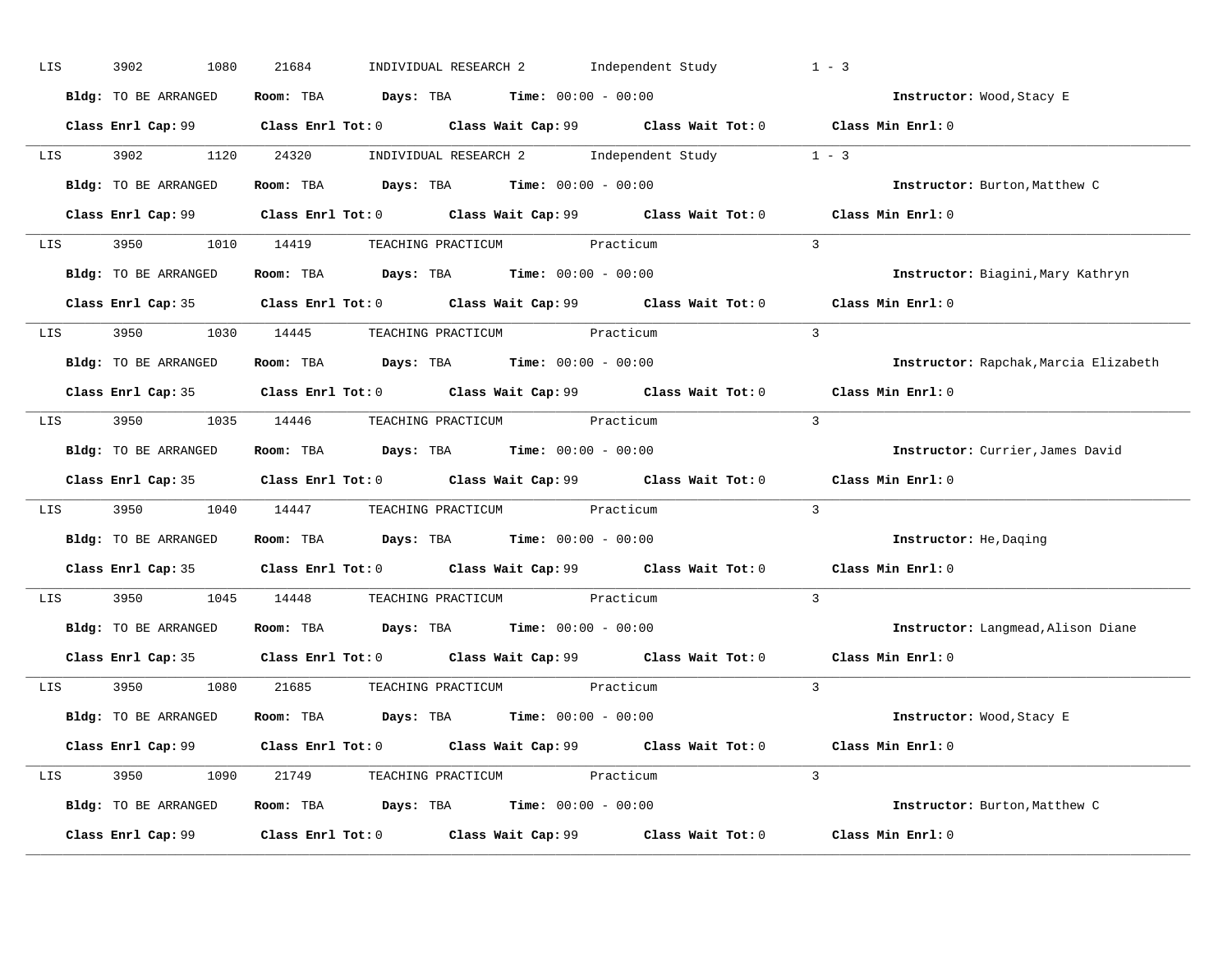### Report ID: SR201 **University of Pittsburgh** Page No. 89 of 126 **Schedule of Classes for Fall Term 2021-2022** Run Date: 12/17/2020 **Academic Term** Run Time: 01:30:15

| Subject | Catalog Nbr Section Class Nbr | Course Title                 |                                                                                             | Component       |                        |                                       |
|---------|-------------------------------|------------------------------|---------------------------------------------------------------------------------------------|-----------------|------------------------|---------------------------------------|
| LIS     | 3999<br>1010                  | 14418<br><b>DISSERTATION</b> |                                                                                             | Thesis Research | $1 - 9$                |                                       |
|         | Bldg: TO BE ARRANGED          |                              | Room: TBA Days: TBA Time: $00:00 - 00:00$                                                   |                 |                        | Instructor: Biagini, Mary Kathryn     |
|         | Class Enrl Cap: 35            |                              | Class Enrl Tot: 0 Class Wait Cap: 99 Class Wait Tot: 0 Class Min Enrl: 0                    |                 |                        |                                       |
| LIS     | 3999 1030                     | 14449<br>DISSERTATION        |                                                                                             | Thesis Research | $1 - 9$                |                                       |
|         | Bldg: TO BE ARRANGED          |                              | Room: TBA $Days:$ TBA $Time: 00:00 - 00:00$                                                 |                 |                        | Instructor: Rapchak, Marcia Elizabeth |
|         | Class Enrl Cap: 35            |                              | Class Enrl Tot: $0$ Class Wait Cap: $99$ Class Wait Tot: $0$ Class Min Enrl: $0$            |                 |                        |                                       |
| LIS     | 1035                          | 14450<br>DISSERTATION        | Thesis Research                                                                             |                 | $1 - 9$                |                                       |
|         | Bldg: TO BE ARRANGED          |                              | Room: TBA $Days:$ TBA $Time: 00:00 - 00:00$                                                 |                 |                        | Instructor: Currier, James David      |
|         | Class Enrl Cap: 35            |                              | Class Enrl Tot: $0$ Class Wait Cap: $99$ Class Wait Tot: $0$ Class Min Enrl: $0$            |                 |                        |                                       |
| LIS     | 3999<br>1040                  | 14451                        | DISSERTATION Thesis Research                                                                |                 | $1 - 9$                |                                       |
|         | Bldg: TO BE ARRANGED          |                              | Room: TBA $Days:$ TBA $Time: 00:00 - 00:00$                                                 |                 | Instructor: He, Daging |                                       |
|         | Class Enrl Cap: 35            |                              | Class Enrl Tot: 0 Class Wait Cap: 99 Class Wait Tot: 0 Class Min Enrl: 0                    |                 |                        |                                       |
| LIS     | 3999<br>1045                  | 14452                        | DISSERTATION Thesis Research                                                                |                 | $1 - 9$                |                                       |
|         | Bldg: TO BE ARRANGED          |                              | Room: TBA $\rule{1em}{0.15mm}$ Days: TBA $\rule{1.5mm}{0.15mm}$ Time: $00:00 - 00:00$       |                 |                        | Instructor: Langmead, Alison Diane    |
|         | Class Enrl Cap: 35            |                              | Class Enrl Tot: 0 Class Wait Cap: 99 Class Wait Tot: 0 Class Min Enrl: 0                    |                 |                        |                                       |
| LIS     | 3999<br>1080                  | 21686<br>DISSERTATION        |                                                                                             | Thesis Research | $1 - 9$                |                                       |
|         | Bldg: TO BE ARRANGED          |                              | Room: TBA $Days:$ TBA $Time: 00:00 - 00:00$                                                 |                 |                        | Instructor: Wood, Stacy E             |
|         | Class Enrl Cap: 99            |                              | Class Enrl Tot: 0 Class Wait Cap: 99 Class Wait Tot: 0 Class Min Enrl: 0                    |                 |                        |                                       |
| LIS     | 3999 700<br>1090              | 21750<br>DISSERTATION        | Thesis Research                                                                             |                 | $1 - 9$                |                                       |
|         | Bldg: TO BE ARRANGED          |                              | Room: TBA $Days:$ TBA $Time: 00:00 - 00:00$                                                 |                 |                        | Instructor: Burton, Matthew C         |
|         |                               |                              | Class Enrl Cap: 99 Class Enrl Tot: 0 Class Wait Cap: 99 Class Wait Tot: 0 Class Min Enrl: 0 |                 |                        |                                       |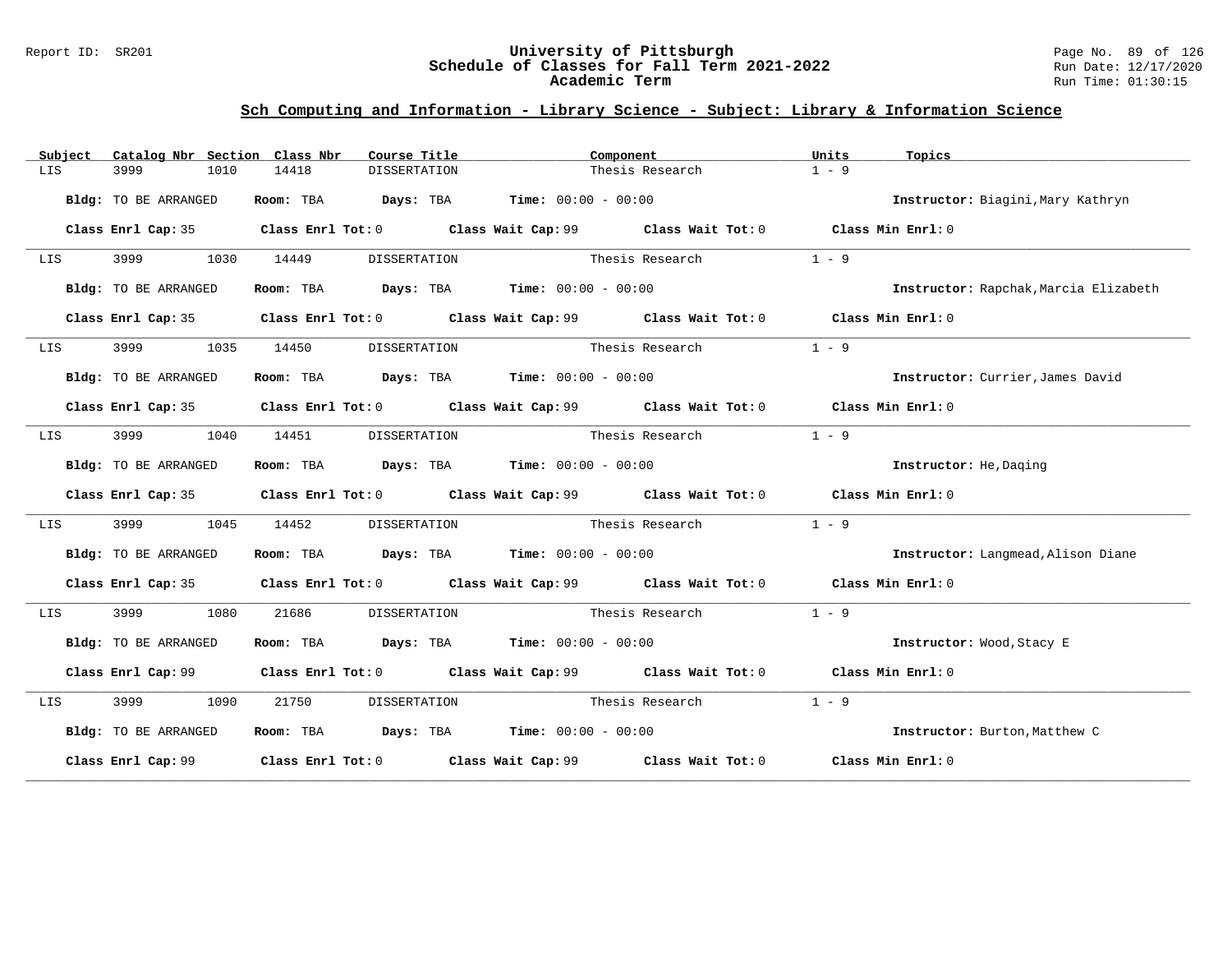### Report ID: SR201 **University of Pittsburgh** Page No. 90 of 126 **Schedule of Classes for Fall Term 2021-2022** Run Date: 12/17/2020 **Academic Term** Run Time: 01:30:15

## **Sch Computing and Information - School of Computing and Information - Subject: Computing and Information**

| Catalog Nbr Section Class Nbr<br>Subject | Course Title                                                                                          | Component                            | Units<br>Topics                           |
|------------------------------------------|-------------------------------------------------------------------------------------------------------|--------------------------------------|-------------------------------------------|
| 1010<br>CMPINF<br>0001                   | 27399<br>SCI FIRST-YEAR SEMINAR                                                                       | Seminar                              | $\mathbf{1}$                              |
| Bldg: WEB Based Class                    | Room: TBA<br>Days: TBA<br><b>Time:</b> $00:00 - 00:00$                                                |                                      | Instructor: Bridgen, Sean T               |
| Class Enrl Cap: 200                      | Class Enrl Tot: 0                                                                                     | Class Wait Cap: 20 Class Wait Tot: 0 | Class Min Enrl: 0                         |
| 0001<br>1020<br>CMPINF                   | 27491<br>SCI FIRST-YEAR SEMINAR                                                                       | Recitation                           | $\mathbf{1}$                              |
| Bldg: TBA                                | <b>Days:</b> Tu <b>Time:</b> $09:00 - 09:50$<br>Room: TBA                                             |                                      | Instructor: Kosko, Ashley                 |
| Class Enrl Cap: 25                       | $Class$ $Enr1$ $Tot: 0$<br>Class Wait Cap: 20<br>Room Characteristics: PeopleSoft - Scheduled (PS)(1) | Class Wait Tot: 0                    | Class Min Enrl: 0                         |
| 0001<br>1030<br>CMPINF                   | 27492<br>SCI FIRST-YEAR SEMINAR                                                                       | Recitation                           | $\mathbf{1}$                              |
| Bldg: TBA                                | Room: TBA<br>Days: Tu<br><b>Time:</b> $09:00 - 09:50$                                                 |                                      | Instructor: Parkes, Rachel A              |
| Class Enrl Cap: 25                       | Class Enrl Tot: 0 Class Wait Cap: 20<br>Room Characteristics: PeopleSoft - Scheduled (PS)(1)          | Class Wait Tot: 0                    | Class Min Enrl: 0                         |
| 1040<br>CMPINF<br>0001                   | 27493<br>SCI FIRST-YEAR SEMINAR                                                                       | $\mathbf{1}$<br>Recitation           |                                           |
| Bldg: TBA                                | Room: TBA<br><b>Days:</b> Th $\frac{1}{2}$ <b>Time:</b> $09:00 - 09:50$                               |                                      | Instructor: Kosko, Ashley                 |
| Class Enrl Cap: 25                       | Class Enrl Tot: 0 Class Wait Cap: 20<br>Room Characteristics: PeopleSoft - Scheduled (PS)(1)          | Class Wait Tot: 0                    | Class Min Enrl: 0                         |
| 1050<br>CMPINF<br>0001                   | 27494<br>SCI FIRST-YEAR SEMINAR                                                                       | $\mathbf{1}$<br>Recitation           |                                           |
| Bldg: TBA                                | Room: TBA<br>Days: Tu<br><b>Time:</b> $09:00 - 09:50$                                                 |                                      | Instructor: Richardson, Danielle Adrianna |
| Class Enrl Cap: 25                       | Class Enrl Tot: 0 Class Wait Cap: 20<br>Room Characteristics: PeopleSoft - Scheduled (PS)(1)          | Class Wait Tot: 0                    | Class Min Enrl: 0                         |
| 0001<br>1060<br>CMPINF                   | SCI FIRST-YEAR SEMINAR<br>27495                                                                       | Recitation                           | $\mathbf{1}$                              |
| Bldg: TBA                                | <b>Time:</b> $09:00 - 09:50$<br>Room: TBA<br>Days: Tu                                                 |                                      | Instructor: Christopherson, Ashley H      |
| Class Enrl Cap: 25                       | Class Enrl Tot: 0<br>Class Wait Cap: 20<br>Room Characteristics: PeopleSoft - Scheduled (PS)(1)       | Class Wait Tot: 0                    | Class Min Enrl: 0                         |
| 0001<br>1070<br>CMPINF                   | 28338<br>SCI FIRST-YEAR SEMINAR                                                                       | Recitation                           | $\mathbf{1}$                              |
| Bldg: TBA                                | <b>Days:</b> Th <b>Time:</b> $09:00 - 09:50$<br>Room: TBA                                             |                                      | Instructor: Christopherson, Ashley H      |
| Class Enrl Cap: 25                       | Class Enrl Tot: $0$<br>Class Wait Cap: 20<br>Room Characteristics: PeopleSoft - Scheduled (PS)(1)     | Class Wait Tot: 0                    | Class Min Enrl: 0                         |

**\_\_\_\_\_\_\_\_\_\_\_\_\_\_\_\_\_\_\_\_\_\_\_\_\_\_\_\_\_\_\_\_\_\_\_\_\_\_\_\_\_\_\_\_\_\_\_\_\_\_\_\_\_\_\_\_\_\_\_\_\_\_\_\_\_\_\_\_\_\_\_\_\_\_\_\_\_\_\_\_\_\_\_\_\_\_\_\_\_\_\_\_\_\_\_\_\_\_\_\_\_\_\_\_\_\_\_\_\_\_\_\_\_\_\_\_\_\_\_\_\_\_\_\_\_\_\_\_\_\_\_\_\_\_\_\_\_\_\_\_\_\_\_\_\_\_\_\_\_\_\_\_\_\_\_\_**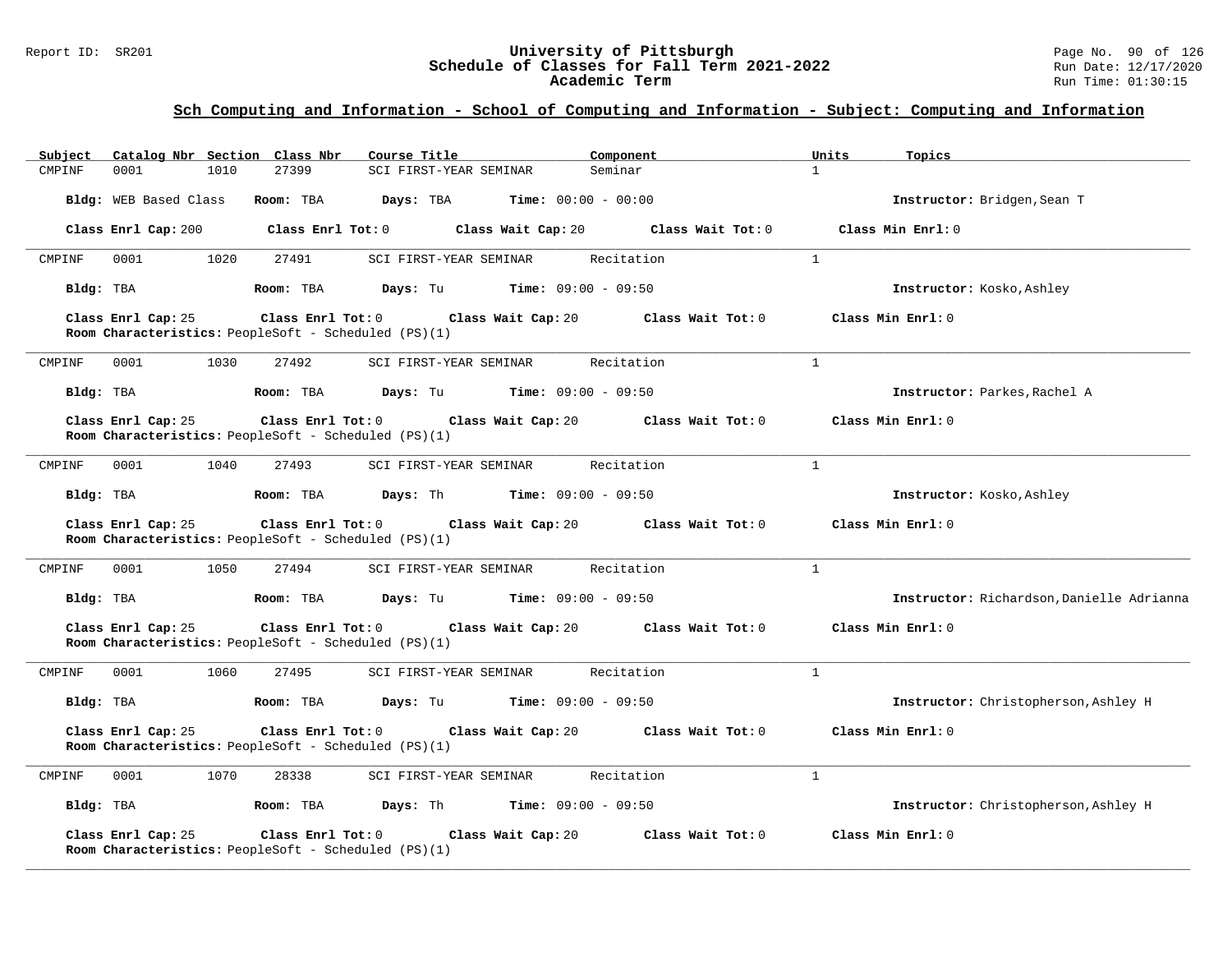| CMPINF | 0001               | 1080              | 28339               | SCI FIRST-YEAR SEMINAR                                                                                                                                     |                                          | Recitation                   |                                                | $\mathbf{1}$      |                                                       |
|--------|--------------------|-------------------|---------------------|------------------------------------------------------------------------------------------------------------------------------------------------------------|------------------------------------------|------------------------------|------------------------------------------------|-------------------|-------------------------------------------------------|
|        | Bldg: TBA          |                   | Room: TBA           | <b>Days:</b> Th <b>Time:</b> $09:00 - 09:50$                                                                                                               |                                          |                              |                                                |                   | Instructor: Richardson, Danielle Adrianna             |
|        | Class Enrl Cap: 25 | Class Enrl Tot: 0 |                     | Room Characteristics: PeopleSoft - Scheduled (PS)(1)                                                                                                       | Class Wait Cap: 20                       |                              | Class Wait Tot: 0                              | Class Min Enrl: 0 |                                                       |
| CMPINF | 0001               | 1090              | 28340               | SCI FIRST-YEAR SEMINAR                                                                                                                                     |                                          | Recitation                   |                                                | $\mathbf{1}$      |                                                       |
|        | Bldg: TBA          |                   | Room: TBA           | Days: Th                                                                                                                                                   |                                          | <b>Time:</b> $09:00 - 09:50$ |                                                |                   | Instructor: Parkes, Rachel A                          |
|        | Class Enrl Cap: 25 |                   | Class Enrl Tot: 0   | Room Characteristics: PeopleSoft - Scheduled (PS)(1)                                                                                                       | Class Wait Cap: 20                       |                              | Class Wait Tot: 0                              | Class Min Enrl: 0 |                                                       |
| CMPINF | 0010               | 1010              | 27403               |                                                                                                                                                            | BIG IDEAS IN COMPUTING & INFO Lecture    |                              |                                                | 4                 |                                                       |
|        | Bldg: TBA          |                   | Room: TBA           | Days: TuTh                                                                                                                                                 | <b>Time:</b> $13:00 - 14:15$             |                              |                                                |                   | Instructor: Burton, Matthew C                         |
|        | Class Enrl Cap: 70 |                   |                     | $Class$ $Enr1$ $Tot: 0$<br>Room Characteristics: PeopleSoft - Scheduled (PS)(1)                                                                            | Class Wait Cap: 20                       |                              | Class Wait Tot: 0                              | Class Min Enrl: 0 |                                                       |
|        | Reserve Capacity:  |                   |                     | 01-MAR-2021 A&S LC Art and Algorithms<br>01-MAR-2021 First-Year A&S Students<br>01-MAR-2021 SCI First-year students<br>12-JUN-2021 SCI First-year students |                                          |                              | Reserve Enrl Cap: 15<br>6<br>49<br>$\mathbf 0$ | Reserve Enrl Tot: | $\mathbf 0$<br>$\mathbf 0$<br>$\mathbf 0$<br>$\Omega$ |
| CMPINF | 0010               | 1020              | 27404               |                                                                                                                                                            | BIG IDEAS IN COMPUTING & INFO Laboratory |                              |                                                | $\overline{4}$    |                                                       |
|        | Bldg: TBA          |                   | Room: TBA           | <b>Days:</b> W <b>Time:</b> $13:00 - 14:50$                                                                                                                |                                          |                              |                                                |                   | Instructor: Burton, Matthew C                         |
|        | Class Enrl Cap: 37 |                   | Class Enrl Tot: 0   | Room Characteristics: PeopleSoft - Scheduled (PS)(1)                                                                                                       | Class Wait Cap: 20                       |                              | Class Wait Tot: 0                              | Class Min Enrl: 0 |                                                       |
| CMPINF | 0010               | 1030              | 27405               |                                                                                                                                                            | BIG IDEAS IN COMPUTING & INFO Laboratory |                              |                                                | $\overline{4}$    |                                                       |
|        | Bldg: TBA          | Room: TBA         |                     | Days: W                                                                                                                                                    |                                          | <b>Time:</b> $11:00 - 12:50$ |                                                |                   | Instructor: Burton, Matthew C                         |
|        | Class Enrl Cap: 37 |                   | Class Enrl Tot: $0$ | Room Characteristics: PeopleSoft - Scheduled (PS)(1)                                                                                                       | Class Wait Cap: 20                       |                              | Class Wait Tot: 0                              | Class Min Enrl: 0 |                                                       |
| CMPINF | 0010               | 1100              | 27400               |                                                                                                                                                            | BIG IDEAS IN COMPUTING & INFO Lecture    |                              |                                                | $\overline{4}$    |                                                       |
|        | Bldg: TBA          |                   | Room: TBA           | Days: TuTh                                                                                                                                                 |                                          | <b>Time:</b> $14:30 - 15:45$ |                                                |                   | Instructor: Lee, Adam J                               |
|        | Class Enrl Cap: 70 | Class Enrl Tot: 0 |                     | Room Characteristics: PeopleSoft - Scheduled (PS)(1)                                                                                                       | Class Wait Cap: 20                       |                              | Class Wait Tot: 0                              | Class Min Enrl: 0 |                                                       |
|        | Reserve Capacity:  |                   |                     | 01-MAR-2021 SCI First-year students                                                                                                                        |                                          |                              | Reserve Enrl Cap: 56                           | Reserve Enrl Tot: | $\mathbf 0$                                           |
|        |                    |                   |                     | 01-MAR-2021 First-Year A&S Students                                                                                                                        |                                          |                              | 14                                             |                   | $\mathbf 0$                                           |
|        |                    |                   |                     | 07-AUG-2021 SCI First-year students                                                                                                                        |                                          |                              | $\Omega$                                       |                   | $\Omega$                                              |
|        |                    |                   |                     |                                                                                                                                                            |                                          |                              |                                                |                   |                                                       |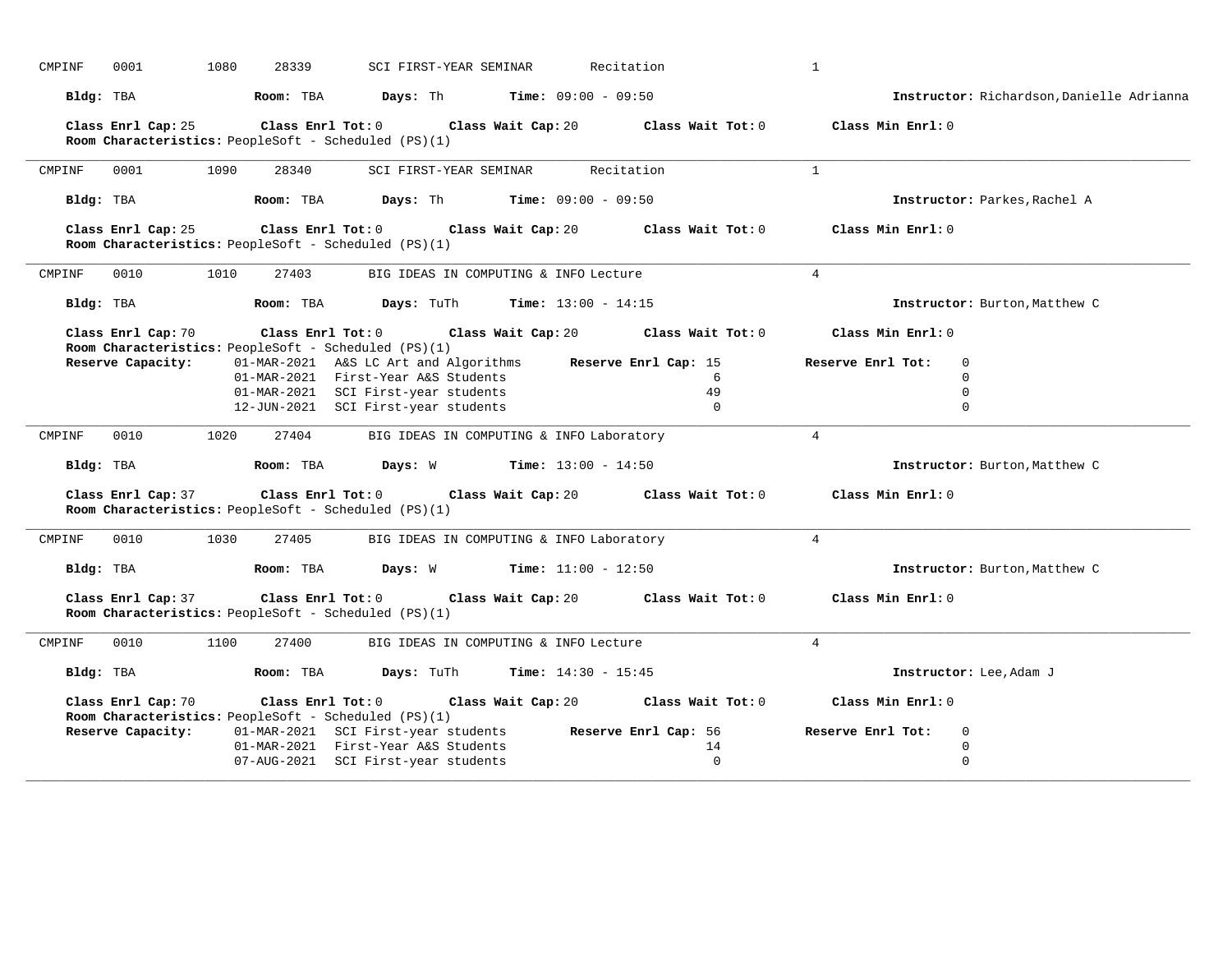## **Sch Computing and Information - School of Computing and Information - Subject: Computing and Information**

| Subject   | Catalog Nbr Section Class Nbr                                                                                                                                            |      |                   | Course Title                                                |                                          | Component         | Units | Topics                  |  |  |  |
|-----------|--------------------------------------------------------------------------------------------------------------------------------------------------------------------------|------|-------------------|-------------------------------------------------------------|------------------------------------------|-------------------|-------|-------------------------|--|--|--|
| CMPINF    | 0010                                                                                                                                                                     | 1110 | 27401             |                                                             | BIG IDEAS IN COMPUTING & INFO Laboratory |                   | 4     |                         |  |  |  |
| Bldg: TBA |                                                                                                                                                                          |      | Room: TBA         | Days: M                                                     | <b>Time:</b> $11:00 - 12:50$             |                   |       | Instructor: Lee, Adam J |  |  |  |
|           |                                                                                                                                                                          |      |                   |                                                             |                                          |                   |       | Burton, Matthew C       |  |  |  |
|           | Class Min Enrl: 0<br>Class Enrl Cap: 37<br>Class Enrl Tot: $0$<br>Class Wait Cap: 20<br>Class Wait Tot: 0<br><b>Room Characteristics:</b> PeopleSoft - Scheduled (PS)(1) |      |                   |                                                             |                                          |                   |       |                         |  |  |  |
| CMPINF    | 0010                                                                                                                                                                     | 1120 | 27402             |                                                             | BIG IDEAS IN COMPUTING & INFO Laboratory |                   | 4     |                         |  |  |  |
| Bldg: TBA |                                                                                                                                                                          |      | Room: TBA         | Days: M                                                     | <b>Time:</b> $13:00 - 14:50$             |                   |       | Instructor: Lee, Adam J |  |  |  |
|           |                                                                                                                                                                          |      |                   |                                                             |                                          |                   |       | Burton, Matthew C       |  |  |  |
|           | Class Enrl Cap: 37                                                                                                                                                       |      | Class Enrl Tot: 0 | <b>Room Characteristics:</b> PeopleSoft - Scheduled (PS)(1) | Class Wait Cap: 20                       | Class Wait Tot: 0 |       | Class Min Enrl: 0       |  |  |  |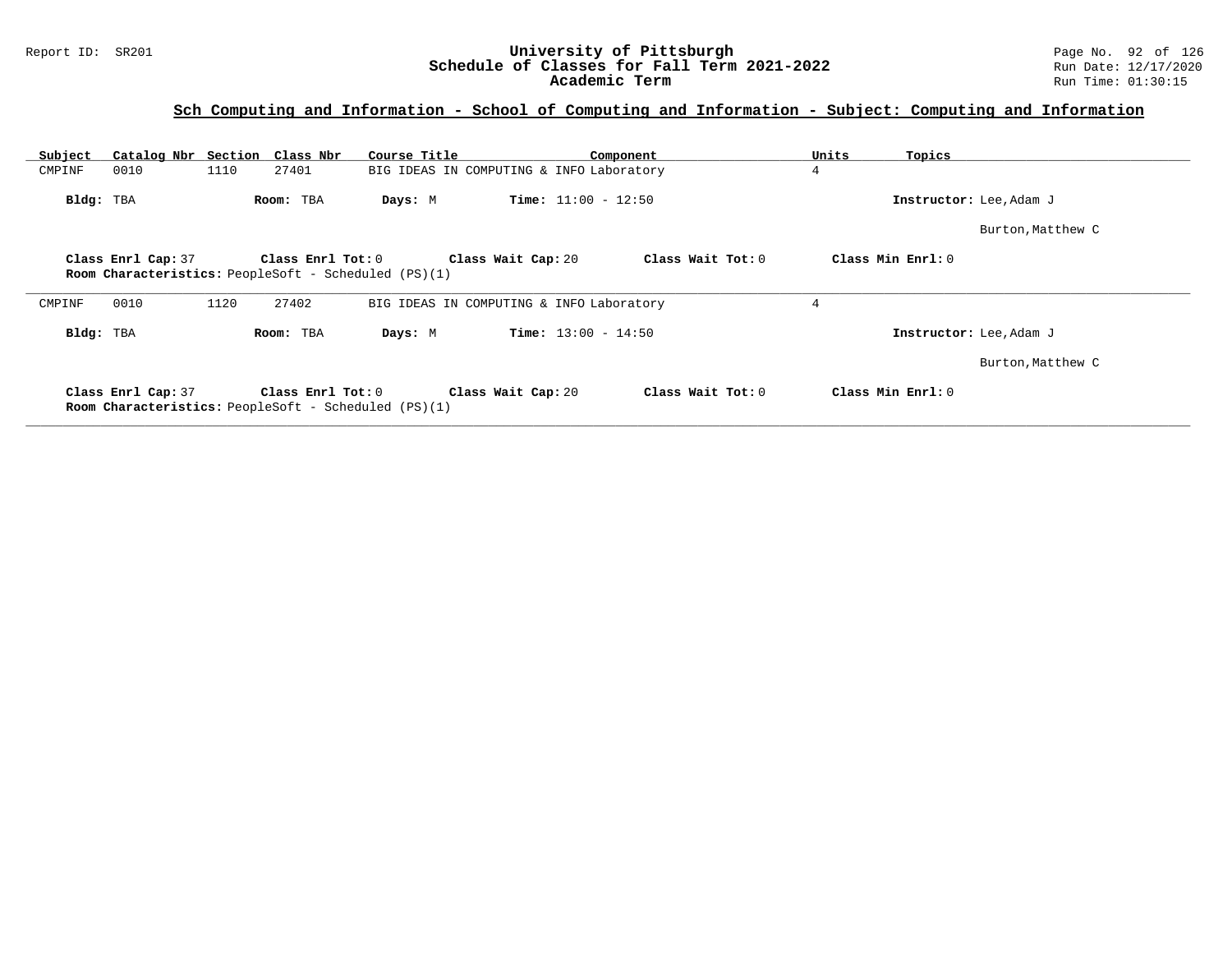### Report ID: SR201 **University of Pittsburgh** Page No. 93 of 126 **Schedule of Classes for Fall Term 2021-2022** Run Date: 12/17/2020 **Academic Term** Run Time: 01:30:15

## **Sch Computing and Information - School of Computing and Information - Subject: FT Diss Study SCI**

| Subject | Catalog Nbr Section Class Nbr                                                                                                                                                                                                       |      |                                | Course Title                                                    | Component         | Units             | Topics      |  |  |  |  |
|---------|-------------------------------------------------------------------------------------------------------------------------------------------------------------------------------------------------------------------------------------|------|--------------------------------|-----------------------------------------------------------------|-------------------|-------------------|-------------|--|--|--|--|
| FTDJ    | 0000                                                                                                                                                                                                                                | 1010 | 14411                          | FULL-TIME DISSERTATION STUDY Full Time Dissertation             |                   |                   |             |  |  |  |  |
|         | <b>Bldg:</b> TO BE ARRANGED<br>Class Enrl Cap: 999                                                                                                                                                                                  |      | Room: TBA<br>Class Enrl Tot: 0 | <b>Time:</b> $00:00 - 00:00$<br>Days: TBA<br>Class Wait Cap: 99 | Class Wait Tot: 0 | Class Min Enrl: 0 | Instructor: |  |  |  |  |
|         | <b></b> >This class has an additional fee. For more information go to <a <br="" href="http://www.registrar.pitt.edu">target="_blank"&gt;http://www.registrar.pitt.edu/</a> , and click on Faculty and Staff, then Course and Class. |      |                                |                                                                 |                   |                   |             |  |  |  |  |

**\_\_\_\_\_\_\_\_\_\_\_\_\_\_\_\_\_\_\_\_\_\_\_\_\_\_\_\_\_\_\_\_\_\_\_\_\_\_\_\_\_\_\_\_\_\_\_\_\_\_\_\_\_\_\_\_\_\_\_\_\_\_\_\_\_\_\_\_\_\_\_\_\_\_\_\_\_\_\_\_\_\_\_\_\_\_\_\_\_\_\_\_\_\_\_\_\_\_\_\_\_\_\_\_\_\_\_\_\_\_\_\_\_\_\_\_\_\_\_\_\_\_\_\_\_\_\_\_\_\_\_\_\_\_\_\_\_\_\_\_\_\_\_\_\_\_\_\_\_\_\_\_\_\_\_\_**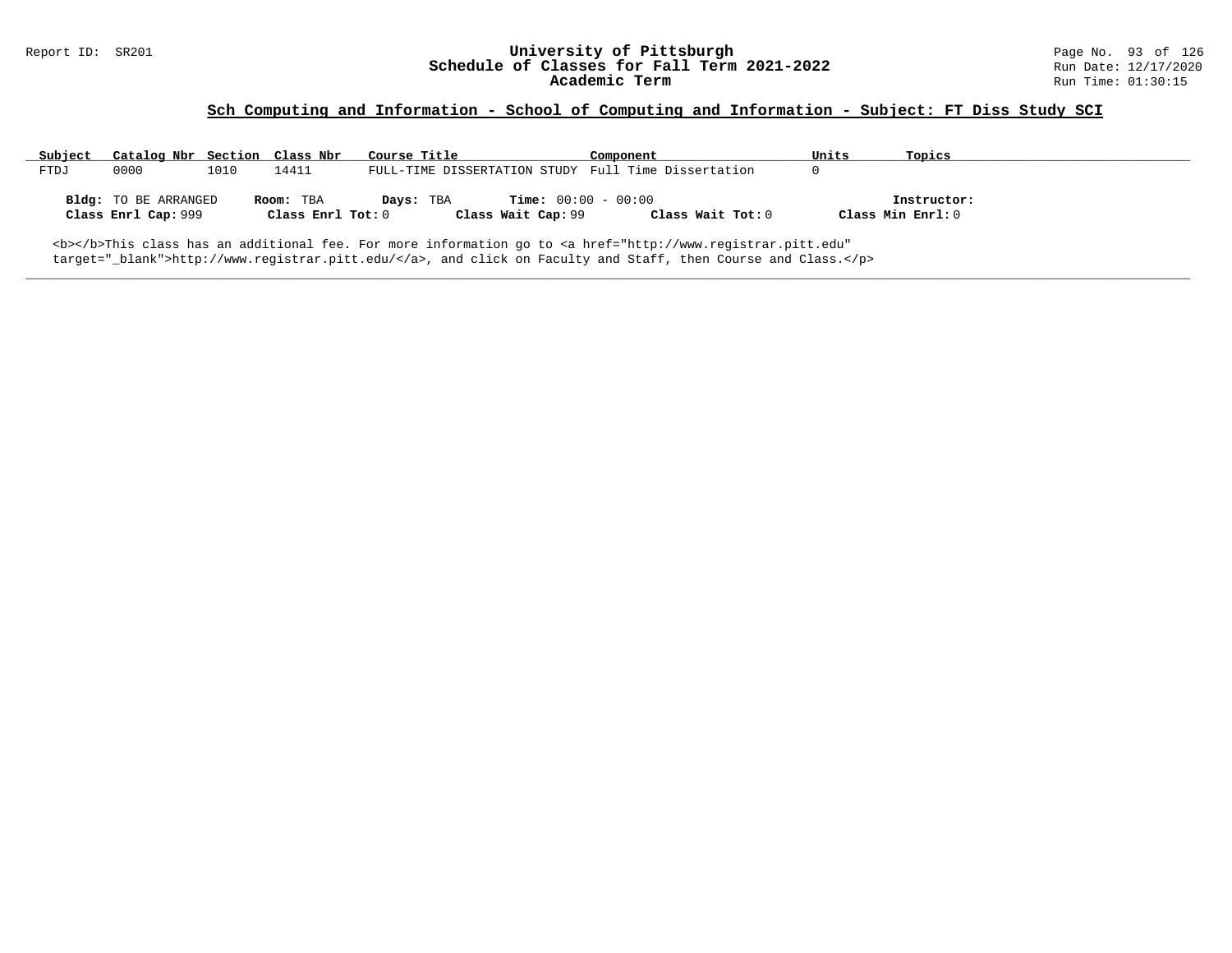### Report ID: SR201 **University of Pittsburgh** Page No. 94 of 126 **Schedule of Classes for Fall Term 2021-2022** Run Date: 12/17/2020 **Academic Term** Run Time: 01:30:15

| Subject   | Catalog Nbr Section Class Nbr                                                                                                                                                                                                                      |      |                   | Course Title                                                                                                                                                        |                              | Component         |  | Units          | Topics                                |
|-----------|----------------------------------------------------------------------------------------------------------------------------------------------------------------------------------------------------------------------------------------------------|------|-------------------|---------------------------------------------------------------------------------------------------------------------------------------------------------------------|------------------------------|-------------------|--|----------------|---------------------------------------|
| TELCOM    | 2000                                                                                                                                                                                                                                               | 1010 | 14421             | INTRO TO TELECOMMUNICATIONS Lecture                                                                                                                                 |                              |                   |  | $\mathcal{L}$  |                                       |
|           | Bldg: Information ScienceRoom: 00305                                                                                                                                                                                                               |      |                   | Days: MW                                                                                                                                                            | $Time: 11:00 - 12:15$        |                   |  |                | Instructor: Weiss, Martin B           |
|           | Class Enrl Cap: 9                                                                                                                                                                                                                                  |      | Class Enrl Tot: 0 |                                                                                                                                                                     | Class Wait Cap: 99           | Class Wait Tot: 0 |  |                | Class Min Enrl: 0                     |
|           |                                                                                                                                                                                                                                                    |      |                   | Room Characteristics: Media - Data Projector/Monitor(1)<br>Combined Section ID: 0167(TELCOM/2000/INFSCI/1070) - INFSCI 1070(#14432)                                 |                              |                   |  |                |                                       |
|           |                                                                                                                                                                                                                                                    |      |                   |                                                                                                                                                                     |                              |                   |  |                |                                       |
| TELCOM    | 2000                                                                                                                                                                                                                                               | 1075 | 29032             | INTRO TO TELECOMMUNICATIONS Lecture                                                                                                                                 |                              |                   |  | $\mathbf{3}$   |                                       |
|           | Bldg: Information ScienceRoom: 00305                                                                                                                                                                                                               |      |                   | Days: TuTh                                                                                                                                                          | <b>Time:</b> $09:30 - 10:45$ |                   |  |                | Instructor: Anderson, Katharine       |
|           | Class Enrl Cap: 12                                                                                                                                                                                                                                 |      | Class Enrl Tot: 0 | Combined Section ID: 1009(INFSCI 1070/TELCOM 2000) - INFSCI 1070(#29009)                                                                                            | Class Wait Cap: 99           | Class Wait Tot: 0 |  |                | Class Min Enrl: 0                     |
| TELCOM    | 2011                                                                                                                                                                                                                                               | 1070 | 16151             | TELECOMMUNICATIONS SEMINAR Lecture                                                                                                                                  |                              |                   |  | $\mathbf{1}$   |                                       |
| Bldg: TBA |                                                                                                                                                                                                                                                    |      | Room: TBA         | <b>Days:</b> F Time: $12:00 - 14:50$                                                                                                                                |                              |                   |  |                | Instructor: Tipper, David Warren      |
|           | Class Enrl Cap: 75<br>Class Enrl Tot: 0<br>Class Wait Cap: 99<br>Class Wait Tot: 0<br>Room Characteristics: Media - Data Projector/Monitor(1), PeopleSoft - Scheduled (PS)(1)                                                                      |      |                   |                                                                                                                                                                     |                              |                   |  |                | Class Min Enrl: 0                     |
| TELCOM    | 2120                                                                                                                                                                                                                                               | 1060 | 17806             | NETWORK PERFORMANCE                                                                                                                                                 |                              | Lecture           |  | $\overline{3}$ |                                       |
| Bldg: TBA |                                                                                                                                                                                                                                                    |      | Room: TBA         | Days: W                                                                                                                                                             | <b>Time:</b> $12:00 - 14:50$ |                   |  |                | Instructor: Tipper, David Warren      |
|           | Class Enrl Cap: 25                                                                                                                                                                                                                                 |      | Class Enrl Tot: 0 | Room Characteristics: Media - Data Projector/Monitor(1), PeopleSoft - Scheduled (PS)(1)                                                                             | Class Wait Cap: 99           | Class Wait Tot: 0 |  |                | Class Min Enrl: 0                     |
| TELCOM    | 2310                                                                                                                                                                                                                                               | 1060 | 21863             | APPLICATIONS OF NETWORKS                                                                                                                                            |                              | Lecture           |  | $\mathbf{3}$   |                                       |
| Bldg: TBA |                                                                                                                                                                                                                                                    |      | Room: TBA         | Days: TuTh                                                                                                                                                          | <b>Time:</b> $09:30 - 10:45$ |                   |  |                | Instructor: Pelechrinis, Konstantinos |
|           | Class Enrl Cap: 25<br>Class Enrl Tot: 0<br>Class Wait Cap: 99<br>Class Wait Tot: 0<br>Class Min Enrl: 0<br><b>Room Characteristics:</b> PeopleSoft - Scheduled (PS)(1)<br>Combined Section ID: 0100(INFSCI/1071/TELCOM/2310) - INFSCI 1071(#16529) |      |                   |                                                                                                                                                                     |                              |                   |  |                |                                       |
| TELCOM    | 2810                                                                                                                                                                                                                                               | 1070 | 14424             | INFORMATION SECURITY & PRIVACYLecture                                                                                                                               |                              |                   |  | 3              |                                       |
| Bldg: TBA |                                                                                                                                                                                                                                                    |      | Room: TBA         | Days: Tu                                                                                                                                                            | <b>Time:</b> $12:00 - 14:50$ |                   |  |                | Instructor: Brooks, Tyler David       |
|           | Class Enrl Cap: 8                                                                                                                                                                                                                                  |      | Class Enrl Tot: 0 | Room Characteristics: Media - Data Projector/Monitor(1), PeopleSoft - Scheduled (PS)(1)<br>Combined Section ID: 0986(INFSCI 2150/TELCOM 2810) - INFSCI 2150(#14427) | Class Wait Cap: 99           | Class Wait Tot: 0 |  |                | Class Min $Err1:0$                    |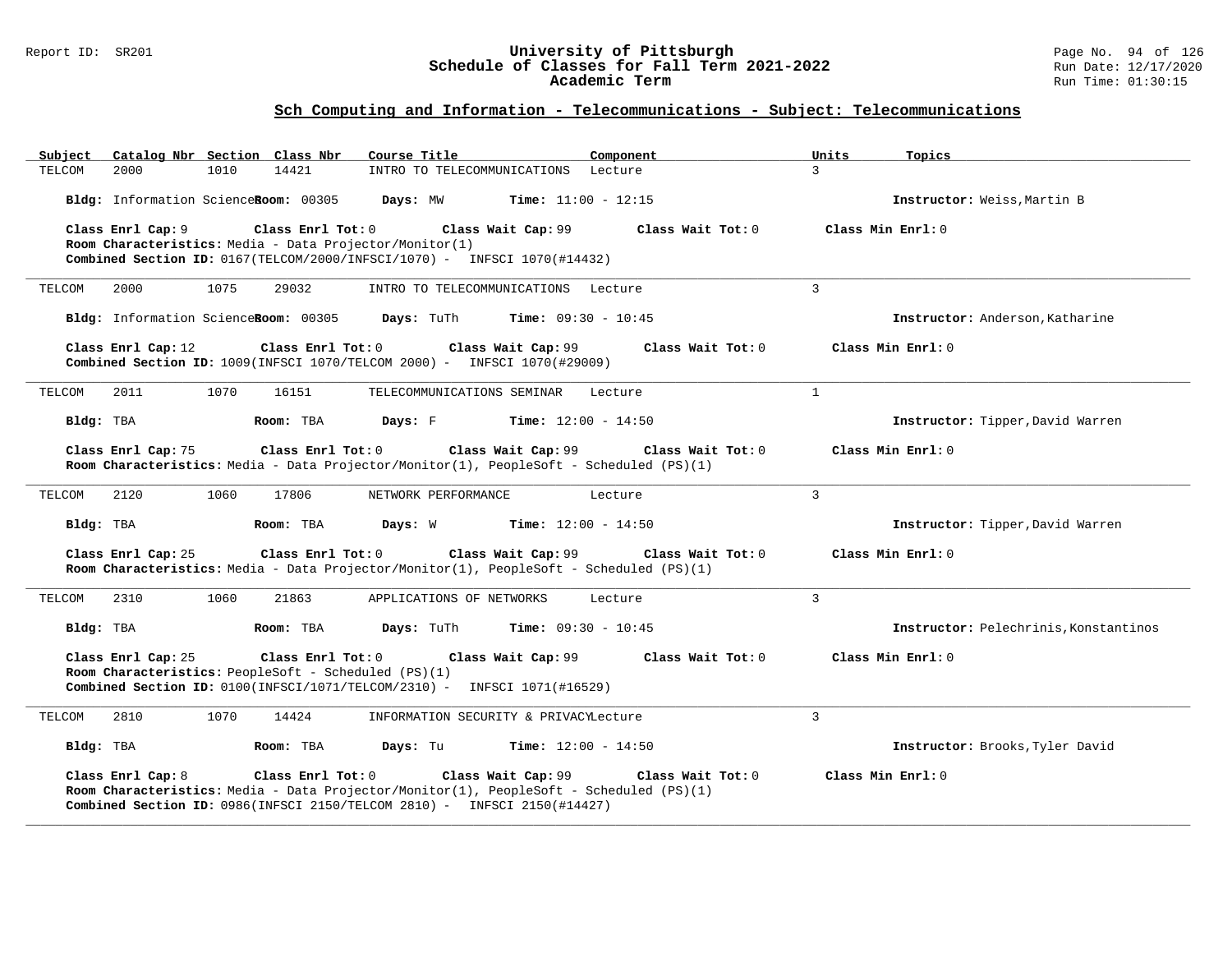### Report ID: SR201 **University of Pittsburgh** Page No. 95 of 126 **Schedule of Classes for Fall Term 2021-2022** Run Date: 12/17/2020 **Academic Term** Run Time: 01:30:15

| Subject   |                      |      | Catalog Nbr Section Class Nbr                                             | Course Title                                    |                              | Component                            | Units                 | Topics                                      |
|-----------|----------------------|------|---------------------------------------------------------------------------|-------------------------------------------------|------------------------------|--------------------------------------|-----------------------|---------------------------------------------|
| TELCOM    | 2821                 | 1280 | 24599                                                                     | NETWORK SECURITY                                |                              | Lecture                              | $\overline{3}$        |                                             |
| Bldg: TBA |                      |      | Room: TBA                                                                 | Days: Th                                        | <b>Time:</b> $18:00 - 20:50$ |                                      |                       | Instructor: Whisnant, Austin                |
|           | Class Enrl Cap: 38   |      | Class Enrl Tot: 0<br>Room Characteristics: PeopleSoft - Scheduled (PS)(1) |                                                 |                              | Class Wait Cap: 99 Class Wait Tot: 0 | Class Min Enrl: 0     |                                             |
| TELCOM    | 2921                 | 1010 | 14400                                                                     | INDEP STUDY IN NETWORKING                       |                              | Independent Study                    | $1 - 3$               |                                             |
|           | Bldg: TO BE ARRANGED |      | Room: TBA                                                                 | <b>Days:</b> TBA <b>Time:</b> $00:00 - 00:00$   |                              |                                      |                       | Instructor: Pelechrinis, Konstantinos       |
|           | Class Enrl Cap: 35   |      | $Class$ $Enrl$ $Tot: 0$                                                   |                                                 |                              | Class Wait Cap: 99 Class Wait Tot: 0 | $Class$ Min $Enrl: 0$ |                                             |
| TELCOM    | 2921                 | 1015 | 14453                                                                     | INDEP STUDY IN NETWORKING                       |                              | Independent Study                    | $1 - 3$               |                                             |
|           | Bldg: TO BE ARRANGED |      | Room: TBA                                                                 | <b>Days:</b> TBA <b>Time:</b> $00:00 - 00:00$   |                              |                                      |                       | Instructor: Staff                           |
|           | Class Enrl Cap: 35   |      | Class Enrl Tot: 0                                                         |                                                 |                              | Class Wait Cap: 99 Class Wait Tot: 0 | Class Min Enrl: 0     |                                             |
| TELCOM    | 2922                 | 1010 | 14417                                                                     | INDEP STDY IN COMMNCTN SYSTEMSIndependent Study |                              |                                      | $1 - 3$               |                                             |
|           | Bldg: TO BE ARRANGED |      | Room: TBA                                                                 | <b>Days:</b> TBA <b>Time:</b> $00:00 - 00:00$   |                              |                                      |                       | Instructor: Krishnamurthy, Prashant Venkata |
|           | Class Enrl Cap: 35   |      |                                                                           | Class Enrl Tot: 0 Class Wait Cap: 99            |                              | Class Wait Tot: 0                    |                       | Class Min Enrl: 0                           |
| TELCOM    | 2922                 | 1040 | 15258                                                                     | INDEP STDY IN COMMNCTN SYSTEMSIndependent Study |                              |                                      | $1 - 3$               |                                             |
|           | Bldg: TO BE ARRANGED |      | Room: TBA                                                                 | Days: TBA                                       | <b>Time:</b> $00:00 - 00:00$ |                                      |                       | Instructor: Staff                           |
|           | Class Enrl Cap: 35   |      | Class Enrl Tot: 0                                                         | Class Wait Cap: 99                              |                              | Class Wait Tot: 0                    | Class Min Enrl: 0     |                                             |
| TELCOM    | 2922                 | 1050 | 29837                                                                     | INDEP STDY IN COMMNCTN SYSTEMSIndependent Study |                              |                                      | $1 - 3$               |                                             |
|           | Bldg: TO BE ARRANGED |      | Room: TBA                                                                 | <b>Days:</b> TBA <b>Time:</b> $00:00 - 00:00$   |                              |                                      |                       | Instructor: Staff                           |
|           | Class Enrl Cap: 35   |      | Class Enrl Tot: 0                                                         | Class Wait Cap: 99                              |                              | Class Wait Tot: 0                    | Class Min Enrl: 0     |                                             |
| TELCOM    | 2923                 | 1010 | 14416                                                                     | INDEP STUDY: COMPUTER COMMNCTNIndependent Study |                              |                                      | $1 - 3$               |                                             |
|           | Bldg: TO BE ARRANGED |      | Room: TBA                                                                 | <b>Days:</b> TBA <b>Time:</b> $00:00 - 00:00$   |                              |                                      |                       | Instructor: Krishnamurthy, Prashant Venkata |
|           | Class Enrl Cap: 35   |      | Class Enrl Tot: 0                                                         | Class Wait Cap: 99                              |                              | Class Wait Tot: 0                    |                       | Class Min Enrl: 0                           |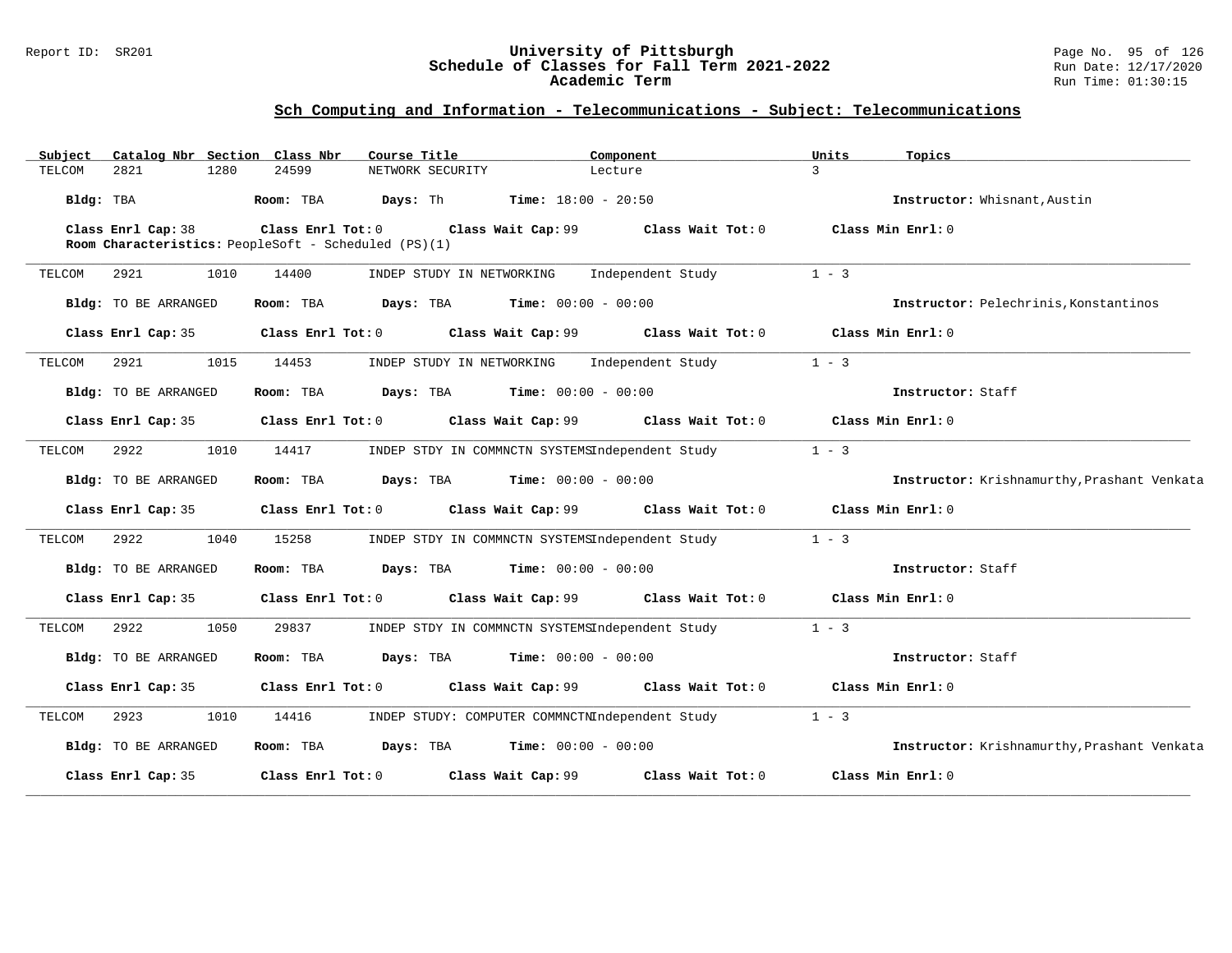### Report ID: SR201 **University of Pittsburgh** Page No. 96 of 126 **Schedule of Classes for Fall Term 2021-2022** Run Date: 12/17/2020 **Academic Term** Run Time: 01:30:15

| Subject<br>Catalog Nbr Section Class Nbr | Course Title                                                   | Component                                                                                   | Units<br>Topics                             |
|------------------------------------------|----------------------------------------------------------------|---------------------------------------------------------------------------------------------|---------------------------------------------|
| 2923<br>1040<br>TELCOM                   | 15259                                                          | INDEP STUDY: COMPUTER COMMNCTNIndependent Study                                             | $1 - 3$                                     |
| Bldg: TO BE ARRANGED                     | Room: TBA<br>Days: TBA                                         | $Time: 00:00 - 00:00$                                                                       | Instructor: Staff                           |
| Class Enrl Cap: 35                       |                                                                | Class Enrl Tot: 0 Class Wait Cap: 99 Class Wait Tot: 0 Class Min Enrl: 0                    |                                             |
| TELCOM<br>2924                           | 1010<br>14415                                                  | INDEP STUDY: TELCOM ADMIN Independent Study                                                 | $1 - 3$                                     |
| Bldg: TO BE ARRANGED                     | Room: TBA $\rule{1em}{0.15mm}$ Days: TBA Time: $00:00 - 00:00$ |                                                                                             | Instructor: Weiss, Martin B                 |
| Class Enrl Cap: 35                       |                                                                | Class Enrl Tot: $0$ Class Wait Cap: $99$ Class Wait Tot: $0$ Class Min Enrl: $0$            |                                             |
| 2924<br>1040<br>TELCOM                   | 15260                                                          | INDEP STUDY: TELCOM ADMIN Independent Study                                                 | $1 - 3$                                     |
| Bldg: TO BE ARRANGED                     | Room: TBA $Days:$ TBA $Time: 00:00 - 00:00$                    |                                                                                             | Instructor: Staff                           |
|                                          |                                                                | Class Enrl Cap: 35 Class Enrl Tot: 0 Class Wait Cap: 99 Class Wait Tot: 0 Class Min Enrl: 0 |                                             |
| 2925<br>1010<br>TELCOM                   | 14414                                                          | INDP STDY: TELCOM ECON & POLCYIndependent Study                                             | $1 - 3$                                     |
| Bldg: TO BE ARRANGED                     | Room: TBA $Days:$ TBA $Time: 00:00 - 00:00$                    |                                                                                             | Instructor: Weiss, Martin B                 |
| Class Enrl Cap: 35                       | Class Enrl Tot: 0 Class Wait Cap: 99                           | Class Wait Tot: 0                                                                           | Class Min $Enr1:0$                          |
| 2925 30<br>1040<br>TELCOM                | 15261                                                          | INDP STDY: TELCOM ECON & POLCYIndependent Study 1 - 3                                       |                                             |
| Bldg: TO BE ARRANGED                     | Room: TBA                                                      | <b>Days:</b> TBA <b>Time:</b> $00:00 - 00:00$                                               | Instructor: Staff                           |
| Class Enrl Cap: 35                       |                                                                | Class Enrl Tot: $0$ Class Wait Cap: $99$ Class Wait Tot: $0$ Class Min Enrl: $0$            |                                             |
| 2926<br>TELCOM<br>1010                   | 14455                                                          | INDEP STUDY: HUMAN COMMUNICTN Independent Study                                             | $1 - 3$                                     |
| Bldg: TO BE ARRANGED                     | Room: TBA $Days:$ TBA $Time: 00:00 - 00:00$                    |                                                                                             | Instructor: Krishnamurthy, Prashant Venkata |
| Class Enrl Cap: 35                       |                                                                | Class Enrl Tot: 0 Class Wait Cap: 99 Class Wait Tot: 0 Class Min Enrl: 0                    |                                             |
| 2926<br>1040<br>TELCOM                   | 15262                                                          | INDEP STUDY: HUMAN COMMUNICTN Independent Study 1 - 3                                       |                                             |
| Bldg: TO BE ARRANGED                     | Room: TBA                                                      | <b>Days:</b> TBA <b>Time:</b> $00:00 - 00:00$                                               | Instructor: Staff                           |
| Class Enrl Cap: 35                       |                                                                | Class Enrl Tot: $0$ Class Wait Cap: $99$ Class Wait Tot: $0$                                | Class Min Enrl: 0                           |
| 2927<br>1010<br>TELCOM                   | 14456                                                          | IND STDY IN WIRELESS COMMNCTN Independent Study                                             | $1 - 3$                                     |
| Bldg: TO BE ARRANGED                     | Room: TBA $Days: TBA$ Time: $00:00 - 00:00$                    |                                                                                             | Instructor: Joshi, James Bikram, Dhoj       |
| Class Enrl Cap: 35                       | Class Enrl Tot: 0 Class Wait Cap: 99                           | Class Wait Tot: 0                                                                           | Class Min Enrl: 0                           |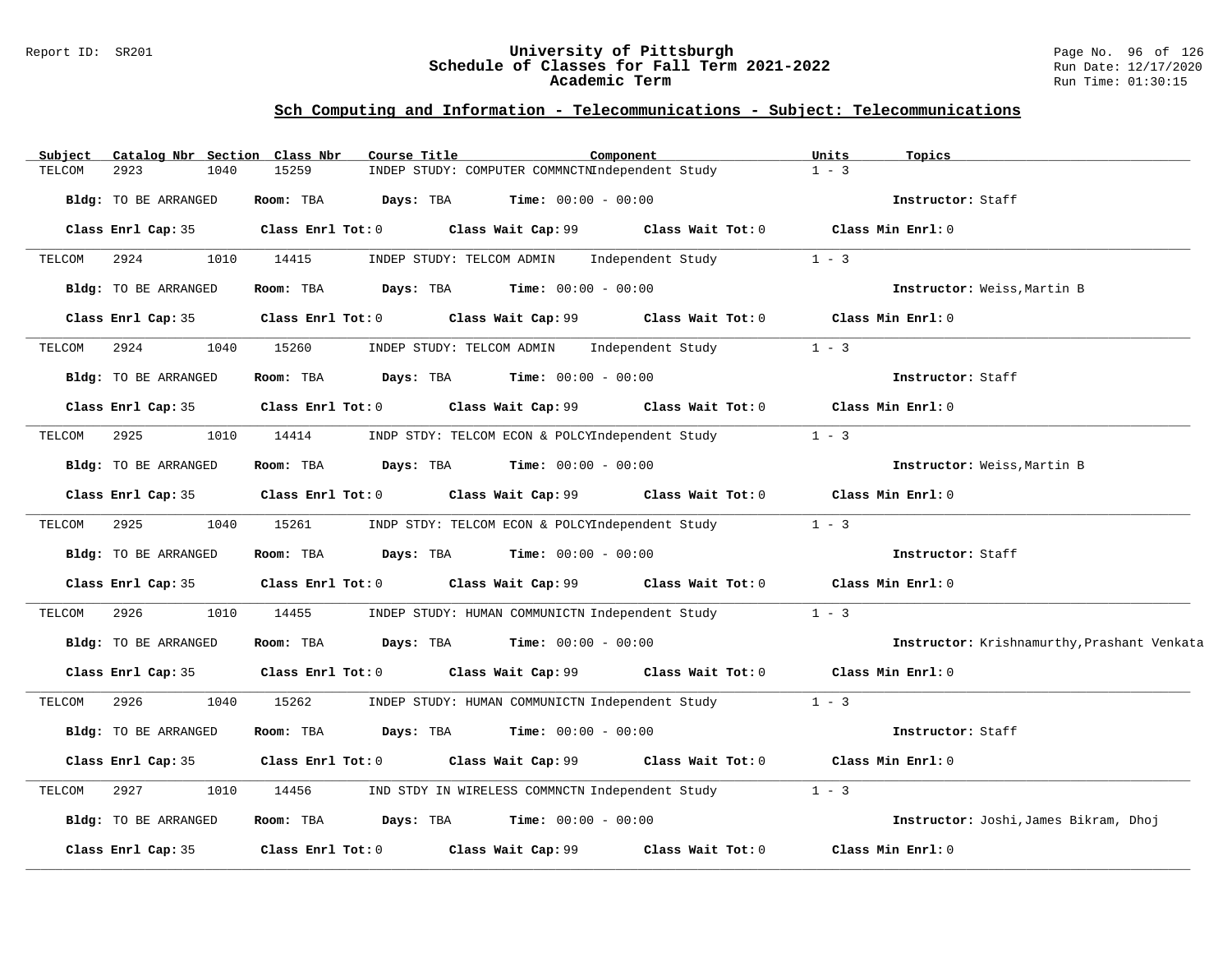| TELCOM | 2927<br>1015         | 14457                   |                 | IND STDY IN WIRELESS COMMNCTN Independent Study |                                                        | $1 - 3$                                     |
|--------|----------------------|-------------------------|-----------------|-------------------------------------------------|--------------------------------------------------------|---------------------------------------------|
|        | Bldg: TO BE ARRANGED | Room: TBA               | Days: TBA       | <b>Time:</b> $00:00 - 00:00$                    |                                                        | Instructor: Krishnamurthy, Prashant Venkata |
|        | Class Enrl Cap: 35   | $Class$ $Enrl$ $Tot: 0$ |                 |                                                 | Class Wait Cap: 99 Class Wait Tot: 0 Class Min Enrl: 0 |                                             |
| TELCOM | 2927<br>1020         | 14458                   |                 |                                                 | IND STDY IN WIRELESS COMMNCTN Independent Study        | $1 - 3$                                     |
|        | Bldg: TO BE ARRANGED | Room: TBA               | Days: TBA       | $Time: 00:00 - 00:00$                           |                                                        | Instructor: Znati, Taieb                    |
|        | Class Enrl Cap: 35   | $Class$ $Enr1$ $Tot: 0$ |                 | Class Wait Cap: 99                              | Class Wait Tot: 0                                      | Class Min Enrl: 0                           |
| TELCOM | 2927<br>1040         | 15263                   |                 |                                                 | IND STDY IN WIRELESS COMMNCTN Independent Study        | $1 - 3$                                     |
|        | Bldg: TO BE ARRANGED | Room: TBA               | Days: TBA       | <b>Time:</b> $00:00 - 00:00$                    |                                                        | Instructor: Staff                           |
|        | Class Enrl Cap: 35   | $Class$ $Enr1$ $Tot: 0$ |                 |                                                 | Class Wait Cap: 99 Class Wait Tot: 0 Class Min Enrl: 0 |                                             |
| TELCOM | 2928<br>1010         | 14426                   |                 |                                                 | IND STDY SECU ASSURED INF SYS Independent Study        | $1 - 3$                                     |
|        | Bldg: TO BE ARRANGED | Room: TBA               | Days: TBA       | $Time: 00:00 - 00:00$                           |                                                        | Instructor: Joshi, James Bikram, Dhoj       |
|        | Class Enrl Cap: 35   | $Class$ $Enrl$ $Tot: 0$ |                 |                                                 | Class Wait Cap: 99 Class Wait Tot: 0                   | Class Min Enrl: 0                           |
| TELCOM | 2928<br>1015         | 14454                   |                 |                                                 | IND STDY SECU ASSURED INF SYS Independent Study        | $1 - 3$                                     |
|        | Bldg: TO BE ARRANGED | Room: TBA               | Days: TBA       | <b>Time:</b> $00:00 - 00:00$                    |                                                        | Instructor: Palanisamy, Balaji              |
|        | Class Enrl Cap: 35   | $Class$ $Enr1$ $Tot: 0$ |                 |                                                 | Class Wait Cap: 99 Class Wait Tot: 0 Class Min Enrl: 0 |                                             |
| TELCOM | 1045<br>2928         | 24231                   |                 |                                                 | IND STDY SECU ASSURED INF SYS Independent Study        | $1 - 3$                                     |
|        | Bldg: TO BE ARRANGED | Room: TBA               | Days: TBA       | <b>Time:</b> $00:00 - 00:00$                    |                                                        | Instructor: Staff                           |
|        | Class Enrl Cap: 99   | $Class$ $Enrl$ $Tot: 0$ |                 | Class Wait Cap: 99                              | Class Wait Tot: 0                                      | Class Min Enrl: 0                           |
| TELCOM | 2940<br>1010         | 14401                   | PRACTICUM       |                                                 | Practicum                                              | $1 - 3$                                     |
|        | Bldg: TO BE ARRANGED | Room: TBA               | Days: TBA       | <b>Time:</b> $00:00 - 00:00$                    |                                                        | Instructor: Singh, Alka                     |
|        |                      |                         |                 |                                                 |                                                        | Tipper, David Warren                        |
|        | Class Enrl Cap: 35   |                         |                 |                                                 | Class Enrl Tot: 0 Class Wait Cap: 99 Class Wait Tot: 0 | Class Min Enrl: 0                           |
| TELCOM | 2941<br>1010         | 14402                   | MASTER'S THESIS |                                                 | Thesis Research                                        | $3 - 6$                                     |
|        | Bldg: TO BE ARRANGED | Room: TBA               | Days: TBA       | <b>Time:</b> $00:00 - 00:00$                    |                                                        | Instructor: Joshi, James Bikram, Dhoj       |
|        | Class Enrl Cap: 35   | Class Enrl Tot: 0       |                 | Class Wait Cap: 99                              | Class Wait Tot: 0                                      | Class Min Enrl: 0                           |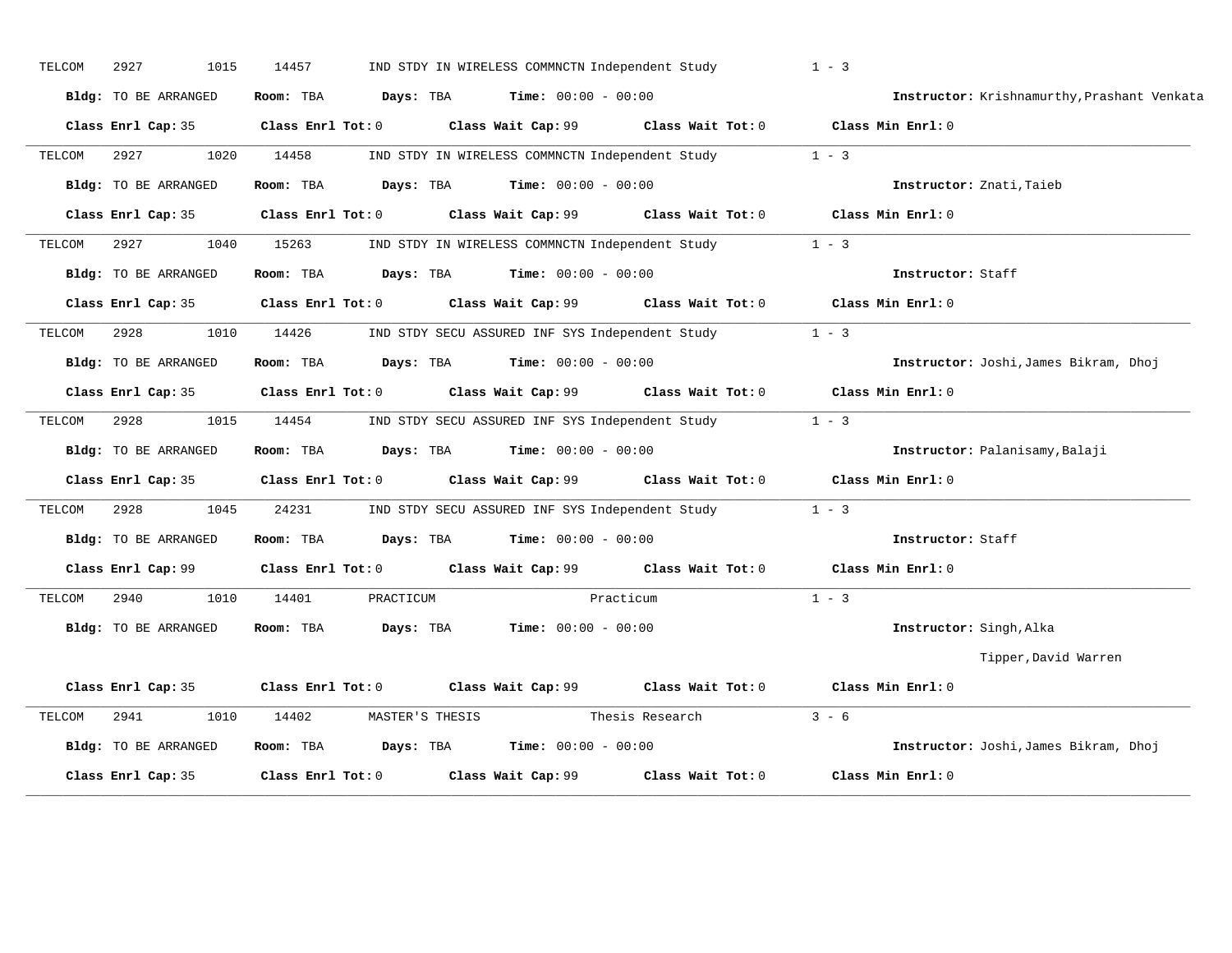### Report ID: SR201 **University of Pittsburgh** Page No. 98 of 126 **Schedule of Classes for Fall Term 2021-2022** Run Date: 12/17/2020 **Academic Term** Run Time: 01:30:15

| Subject |                      |      | Catalog Nbr Section Class Nbr | Course Title    |                                                      | Component                                                                                           | Units   | Topics                                      |
|---------|----------------------|------|-------------------------------|-----------------|------------------------------------------------------|-----------------------------------------------------------------------------------------------------|---------|---------------------------------------------|
| TELCOM  | 2941                 | 1015 | 14433                         | MASTER'S THESIS |                                                      | Thesis Research                                                                                     | $3 - 6$ |                                             |
|         | Bldg: TO BE ARRANGED |      | Room: TBA                     |                 | <b>Days:</b> TBA <b>Time:</b> $00:00 - 00:00$        |                                                                                                     |         | Instructor: Krishnamurthy, Prashant Venkata |
|         | Class Enrl Cap: 35   |      |                               |                 |                                                      | Class Enrl Tot: 0 $\qquad$ Class Wait Cap: 99 $\qquad$ Class Wait Tot: 0 $\qquad$ Class Min Enrl: 0 |         |                                             |
| TELCOM  | 2941                 | 1020 | 14434                         | MASTER'S THESIS |                                                      | Thesis Research                                                                                     | $3 - 6$ |                                             |
|         | Bldg: TO BE ARRANGED |      | Room: TBA                     |                 | $\texttt{DayS:}$ TBA $\texttt{Time:}$ 00:00 - 00:00  |                                                                                                     |         | Instructor: Pelechrinis, Konstantinos       |
|         | Class Enrl Cap: 35   |      |                               |                 |                                                      | Class Enrl Tot: $0$ Class Wait Cap: $99$ Class Wait Tot: $0$ Class Min Enrl: $0$                    |         |                                             |
| TELCOM  | 2941                 | 1025 | 14435                         | MASTER'S THESIS |                                                      | Thesis Research                                                                                     | $3 - 6$ |                                             |
|         | Bldg: TO BE ARRANGED |      |                               |                 | Room: TBA $Days:$ TBA $Time: 00:00 - 00:00$          |                                                                                                     |         | Instructor: Tipper, David Warren            |
|         |                      |      |                               |                 |                                                      | Class Enrl Cap: 35 Class Enrl Tot: 0 Class Wait Cap: 99 Class Wait Tot: 0 Class Min Enrl: 0         |         |                                             |
| TELCOM  | 2941                 | 1030 | 14436                         | MASTER'S THESIS |                                                      | Thesis Research                                                                                     | $3 - 6$ |                                             |
|         | Bldg: TO BE ARRANGED |      | Room: TBA                     |                 | <b>Days:</b> TBA <b>Time:</b> $00:00 - 00:00$        |                                                                                                     |         | Instructor: Weiss, Martin B                 |
|         | Class Enrl Cap: 35   |      |                               |                 |                                                      | Class Enrl Tot: $0$ Class Wait Cap: $99$ Class Wait Tot: $0$ Class Min Enrl: $0$                    |         |                                             |
| TELCOM  | 2941                 | 1040 | 15264                         | MASTER'S THESIS |                                                      | Thesis Research                                                                                     | $3 - 6$ |                                             |
|         | Bldg: TO BE ARRANGED |      | Room: TBA                     |                 | <b>Days:</b> TBA <b>Time:</b> $00:00 - 00:00$        |                                                                                                     |         | Instructor: Znati, Taieb                    |
|         | Class Enrl Cap: 35   |      |                               |                 |                                                      | Class Enrl Tot: $0$ Class Wait Cap: $99$ Class Wait Tot: $0$ Class Min Enrl: $0$                    |         |                                             |
| TELCOM  | 2982                 | 1010 | 26008                         |                 | TELCOM SCI COOPV PROGRAM                             | Independent Study                                                                                   | 1       |                                             |
|         | Bldg: TO BE ARRANGED |      | Room: TBA                     |                 | $\texttt{Davis:}$ TBA $\texttt{Time:}$ 00:00 - 00:00 |                                                                                                     |         | Instructor: Singh, Alka                     |
|         |                      |      |                               |                 |                                                      |                                                                                                     |         | Tipper, David Warren                        |
|         | Class Enrl Cap: 99   |      |                               |                 |                                                      | Class Enrl Tot: 0 Class Wait Cap: 99 Class Wait Tot: 0 Class Min Enrl: 0                            |         |                                             |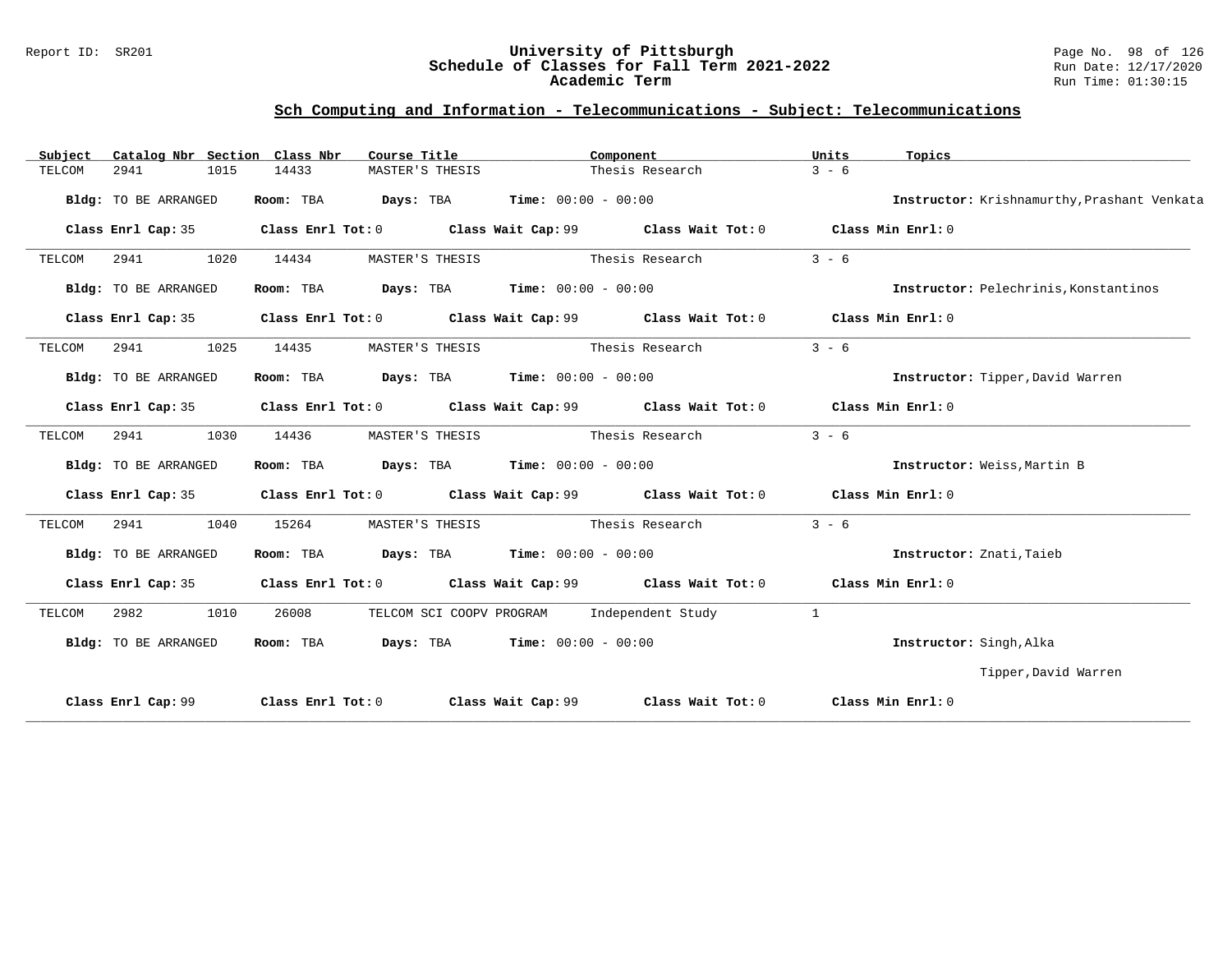#### Report ID: SR201 **University of Pittsburgh** Page No. 99 of 126 **Schedule of Classes for Fall Term 2021-2022** Run Date: 12/17/2020 **CHS** Run Time: 01:30:15

| Catalog Nbr Section Class Nbr<br>Subject                   | Course Title                                                                                                                                                          | Component<br>Units           | Topics            |
|------------------------------------------------------------|-----------------------------------------------------------------------------------------------------------------------------------------------------------------------|------------------------------|-------------------|
| CS<br>0004<br>8000                                         | 29423<br>INTRO COMPUTER PROGRMMNG-BASICLecture                                                                                                                        | 3                            |                   |
| Bldg: TO BE ARRANGED                                       | Room: TBA<br>Days: TBA                                                                                                                                                | <b>Time:</b> $00:00 - 00:00$ | Instructor: Staff |
| Class Enrl Cap: 9999                                       | Class Enrl Tot: 0<br>Class Wait Cap: 0<br>Attributes: College In High School, DSAS Algebra General Ed. Requirement, DSAS Quant.-Formal Reason General Ed. Requirement | Class Wait Tot: 0            | Class Min Enrl: 0 |
| 0134<br>8000<br>$\mathop{\rm CS}\nolimits$                 | 29202<br>WEB SITE DESIGN & DEVELOPMENT Lecture                                                                                                                        | $\overline{3}$               |                   |
| Bldg: TO BE ARRANGED                                       | Room: TBA<br>Days: TBA                                                                                                                                                | <b>Time:</b> $00:00 - 00:00$ | Instructor: Staff |
| Class Enrl Cap: 9999<br>Attributes: College In High School | Class Enrl Tot: 0<br>Class Wait Cap: 0                                                                                                                                | Class Wait Tot: 0            | Class Min Enrl: 0 |
| 0134<br>8005<br>$\mathop{\rm CS}\nolimits$                 | 29233<br>WEB SITE DESIGN & DEVELOPMENT Lecture                                                                                                                        | $\overline{3}$               |                   |
| Bldg: TO BE ARRANGED                                       | Days: TBA<br>Room: TBA                                                                                                                                                | <b>Time:</b> $00:00 - 00:00$ | Instructor: Staff |
| Class Enrl Cap: 9999<br>Attributes: College In High School | Class Enrl Tot: 0<br>Class Wait Cap: 0                                                                                                                                | Class Wait Tot: 0            | Class Min Enrl: 0 |
| 0134<br>8010<br>$\mathop{\rm CS}\nolimits$                 | 29240<br>WEB SITE DESIGN & DEVELOPMENT Lecture                                                                                                                        | 3                            |                   |
| Bldg: TO BE ARRANGED                                       | Room: TBA<br>Days: TBA                                                                                                                                                | <b>Time:</b> $00:00 - 00:00$ | Instructor: Staff |
| Class Enrl Cap: 9999<br>Attributes: College In High School | Class Enrl Tot: 0<br>Class Wait Cap: 0                                                                                                                                | Class Wait Tot: 0            | Class Min Enrl: 0 |
| 0134<br>8015<br>CS                                         | 29330<br>WEB SITE DESIGN & DEVELOPMENT Lecture                                                                                                                        | 3                            |                   |
| Bldg: TO BE ARRANGED                                       | Room: TBA<br>Days: TBA                                                                                                                                                | <b>Time:</b> $00:00 - 00:00$ | Instructor: Staff |
| Class Enrl Cap: 9999<br>Attributes: College In High School | Class Enrl Tot: 0<br>Class Wait Cap: 0                                                                                                                                | Class Wait Tot: 0            | Class Min Enrl: 0 |
| 8020<br>0134<br>CS                                         | 29356<br>WEB SITE DESIGN & DEVELOPMENT Lecture                                                                                                                        | $\overline{3}$               |                   |
| Bldg: TO BE ARRANGED                                       | Room: TBA<br>Days: TBA                                                                                                                                                | <b>Time:</b> $00:00 - 00:00$ | Instructor: Staff |
| Class Enrl Cap: 9999<br>Attributes: College In High School | Class Enrl Tot: 0<br>Class Wait Cap: 0                                                                                                                                | Class Wait Tot: 0            | Class Min Enrl: 0 |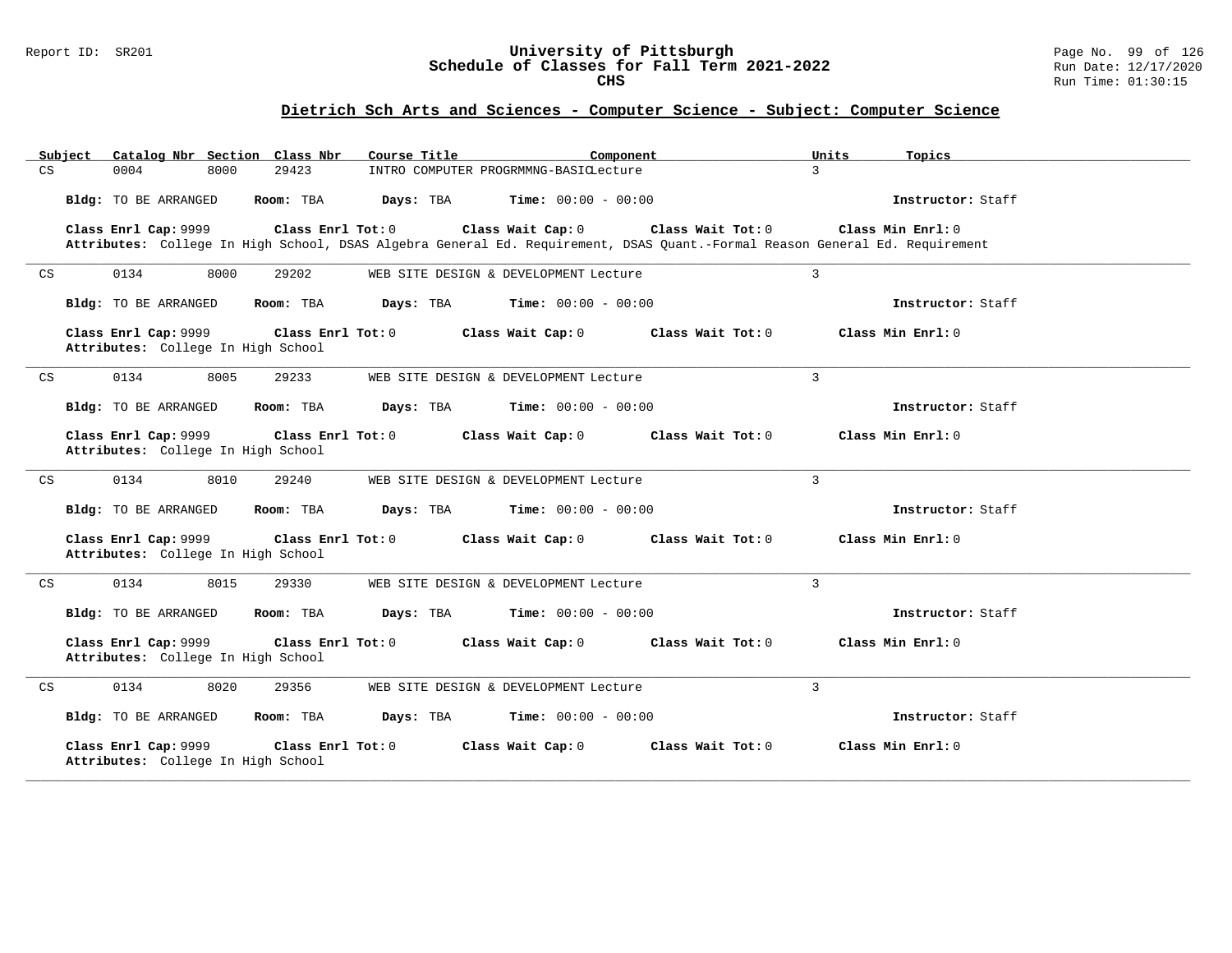#### Report ID: SR201 **University of Pittsburgh** Page No. 100 of 126 **Schedule of Classes for Fall Term 2021-2022** Run Date: 12/17/2020 **CHS** Run Time: 01:30:15

|    | Subject |      |                      |      | Catalog Nbr Section Class Nbr                           | Course Title |                                       | Component         | Units          | Topics              |
|----|---------|------|----------------------|------|---------------------------------------------------------|--------------|---------------------------------------|-------------------|----------------|---------------------|
| CS |         | 0134 |                      | 8025 | 29370                                                   |              | WEB SITE DESIGN & DEVELOPMENT Lecture |                   | $\mathcal{L}$  |                     |
|    |         |      | Bldg: TO BE ARRANGED |      | Room: TBA                                               | Days: TBA    | <b>Time:</b> $00:00 - 00:00$          |                   |                | Instructor: Staff   |
|    |         |      | Class Enrl Cap: 9999 |      | Class Enrl Tot: 0<br>Attributes: College In High School |              | Class Wait Cap: 0                     | Class Wait Tot: 0 |                | Class Min $Enrl: 0$ |
| CS |         | 0134 |                      | 8030 | 29432                                                   |              | WEB SITE DESIGN & DEVELOPMENT Lecture |                   | $\overline{3}$ |                     |
|    |         |      | Bldg: TO BE ARRANGED |      | Room: TBA                                               | Days: TBA    | <b>Time:</b> $00:00 - 00:00$          |                   |                | Instructor: Staff   |
|    |         |      | Class Enrl Cap: 9999 |      | Class Enrl Tot: 0<br>Attributes: College In High School |              | Class Wait Cap: 0                     | Class Wait Tot: 0 |                | Class Min Enrl: 0   |
| CS |         | 0134 |                      | 8035 | 29433                                                   |              | WEB SITE DESIGN & DEVELOPMENT Lecture |                   | $\mathbf{3}$   |                     |
|    |         |      | Bldg: TO BE ARRANGED |      | Room: TBA                                               | Days: TBA    | <b>Time:</b> $00:00 - 00:00$          |                   |                | Instructor: Staff   |
|    |         |      | Class Enrl Cap: 9999 |      | Class Enrl Tot: 0<br>Attributes: College In High School |              | Class Wait Cap: 0                     | Class Wait Tot: 0 |                | Class Min Enrl: 0   |
| CS |         | 0134 |                      | 8040 | 29434                                                   |              | WEB SITE DESIGN & DEVELOPMENT Lecture |                   | $\overline{3}$ |                     |
|    |         |      | Bldg: TO BE ARRANGED |      | Room: TBA                                               | Days: TBA    | <b>Time:</b> $00:00 - 00:00$          |                   |                | Instructor: Staff   |
|    |         |      | Class Enrl Cap: 9999 |      | Class Enrl Tot: 0<br>Attributes: College In High School |              | Class Wait Cap: 0                     | Class Wait Tot: 0 |                | Class Min Enrl: 0   |
| CS |         | 0134 |                      | 8045 | 29435                                                   |              | WEB SITE DESIGN & DEVELOPMENT Lecture |                   | $\overline{3}$ |                     |
|    |         |      | Bldg: TO BE ARRANGED |      | Room: TBA                                               | Days: TBA    | <b>Time:</b> $00:00 - 00:00$          |                   |                | Instructor: Staff   |
|    |         |      | Class Enrl Cap: 9999 |      | Class Enrl Tot: 0<br>Attributes: College In High School |              | Class Wait Cap: 0                     | Class Wait Tot: 0 |                | Class Min Enrl: 0   |
| CS |         | 0134 |                      | 8050 | 29436                                                   |              | WEB SITE DESIGN & DEVELOPMENT Lecture |                   | $\overline{3}$ |                     |
|    |         |      | Bldg: TO BE ARRANGED |      | Room: TBA                                               | Days: TBA    | <b>Time:</b> $00:00 - 00:00$          |                   |                | Instructor: Staff   |
|    |         |      | Class Enrl Cap: 9999 |      | Class Enrl Tot: 0<br>Attributes: College In High School |              | Class Wait Cap: 0                     | Class Wait Tot: 0 |                | Class Min Enrl: 0   |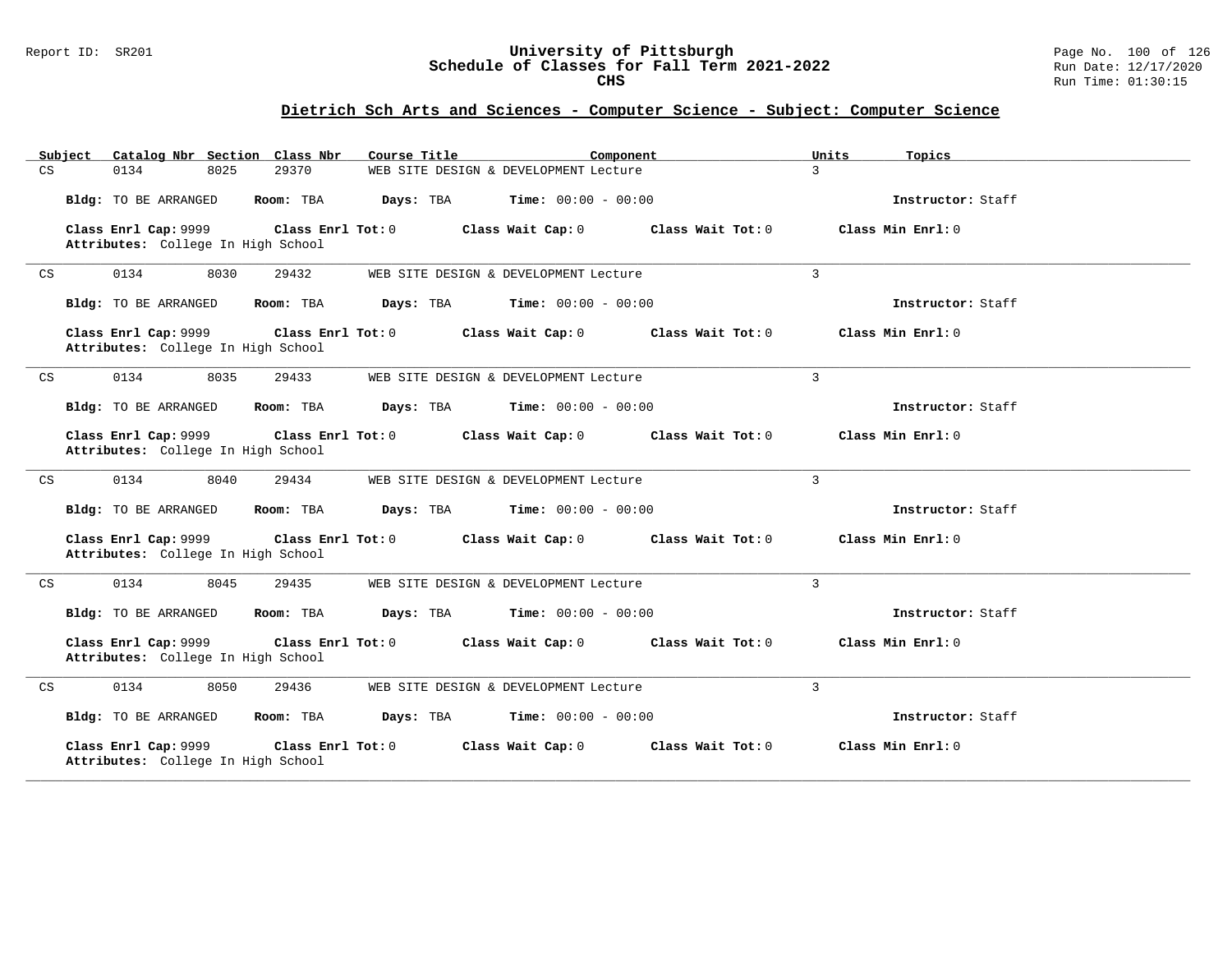#### Report ID: SR201 **University of Pittsburgh** Page No. 101 of 126 **Schedule of Classes for Fall Term 2021-2022** Run Date: 12/17/2020 **CHS** Run Time: 01:30:15

| Subject<br>Catalog Nbr Section Class Nbr                   | Course Title                                                                                                                    | Component<br>Units           | Topics            |
|------------------------------------------------------------|---------------------------------------------------------------------------------------------------------------------------------|------------------------------|-------------------|
| CS<br>0134<br>8055                                         | 29694<br>WEB SITE DESIGN & DEVELOPMENT Lecture                                                                                  | 3                            |                   |
| Bldg: TO BE ARRANGED                                       | Room: TBA<br>Days: TBA                                                                                                          | Time: $00:00 - 00:00$        | Instructor: Staff |
| Class Enrl Cap: 9999<br>Attributes: College In High School | Class Enrl Tot: 0<br>Class Wait Cap: 0                                                                                          | Class Wait Tot: 0            | Class Min Enrl: 0 |
| 0134<br>8060<br>CS                                         | 29776<br>WEB SITE DESIGN & DEVELOPMENT Lecture                                                                                  | $\overline{3}$               |                   |
| Bldg: TO BE ARRANGED                                       | Room: TBA<br>Days: TBA                                                                                                          | <b>Time:</b> $00:00 - 00:00$ | Instructor: Staff |
| Class Enrl Cap: 9999<br>Attributes: College In High School | Class Enrl Tot: 0<br>Class Wait Cap: 0                                                                                          | Class Wait Tot: 0            | Class Min Enrl: 0 |
| 0134<br>8065<br>CS                                         | 29890<br>WEB SITE DESIGN & DEVELOPMENT Lecture                                                                                  | $\mathbf{3}$                 |                   |
| Bldg: TO BE ARRANGED                                       | Room: TBA<br>Days: TBA                                                                                                          | <b>Time:</b> $00:00 - 00:00$ | Instructor: Staff |
| Class Enrl Cap: 9999<br>Attributes: College In High School | Class Enrl Tot: 0<br>Class Wait Cap: 0                                                                                          | Class Wait Tot: 0            | Class Min Enrl: 0 |
| CS<br>0401<br>8000                                         | 29092<br>INTRMEDT PROGRMMING USING JAVALecture                                                                                  | $\overline{4}$               |                   |
| Bldg: TO BE ARRANGED                                       | Room: TBA<br>Days: TBA                                                                                                          | <b>Time:</b> $00:00 - 00:00$ | Instructor: Staff |
| Class Enrl Cap: 9999                                       | Class Enrl Tot: 0<br>Class Wait Cap: 0<br>Attributes: College In High School, DSAS Quant.-Formal Reason General Ed. Requirement | Class Wait Tot: 0            | Class Min Enrl: 0 |
| 0401<br>8005<br>CS                                         | 29113<br>INTRMEDT PROGRMMING USING JAVALecture                                                                                  | $\overline{4}$               |                   |
| Bldg: TO BE ARRANGED                                       | Room: TBA<br>Days: TBA                                                                                                          | <b>Time:</b> $00:00 - 00:00$ | Instructor: Staff |
| Class Enrl Cap: 9999                                       | Class Enrl Tot: 0<br>Class Wait Cap: 0<br>Attributes: College In High School, DSAS Quant.-Formal Reason General Ed. Requirement | Class Wait $Tot: 0$          | Class Min Enrl: 0 |
| 0401<br>8010<br>CS                                         | 29203<br>INTRMEDT PROGRMMING USING JAVALecture                                                                                  | $\overline{4}$               |                   |
| Bldg: TO BE ARRANGED                                       | Room: TBA<br>Days: TBA                                                                                                          | <b>Time:</b> $00:00 - 00:00$ | Instructor: Staff |
| Class Enrl Cap: 9999                                       | Class Enrl Tot: 0<br>Class Wait Cap: 0<br>Attributes: College In High School, DSAS Quant.-Formal Reason General Ed. Requirement | Class Wait Tot: 0            | Class Min Enrl: 0 |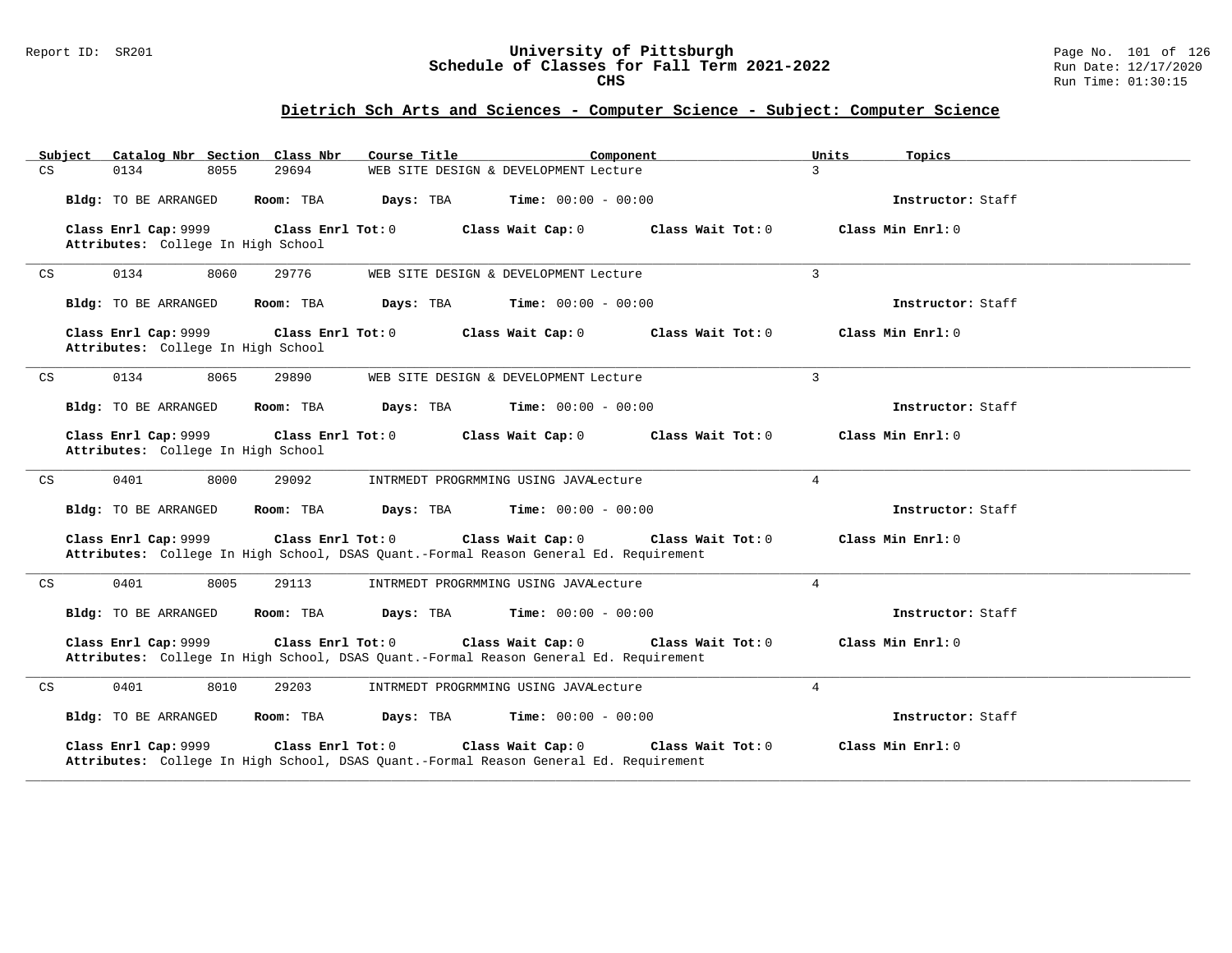#### Report ID: SR201 **University of Pittsburgh** Page No. 102 of 126 **Schedule of Classes for Fall Term 2021-2022** Run Date: 12/17/2020 **CHS** Run Time: 01:30:15

| Catalog Nbr Section Class Nbr<br>Subject            | Course Title<br>Component                                                                                                         | Units<br>Topics   |
|-----------------------------------------------------|-----------------------------------------------------------------------------------------------------------------------------------|-------------------|
| CS<br>0401<br>8015<br>29234                         | INTRMEDT PROGRMMING USING JAVALecture                                                                                             | $\overline{4}$    |
| Room: TBA<br>Bldg: TO BE ARRANGED                   | <b>Time:</b> $00:00 - 00:00$<br>Days: TBA                                                                                         | Instructor: Staff |
| Class Enrl Cap: 9999<br>Class Enrl Tot: 0           | Class Wait Cap: 0<br>Class Wait Tot: 0<br>Attributes: College In High School, DSAS Quant.-Formal Reason General Ed. Requirement   | Class Min Enrl: 0 |
| 0401<br>8020<br>29254<br>CS                         | INTRMEDT PROGRMMING USING JAVALecture                                                                                             | $4\overline{ }$   |
| Bldg: TO BE ARRANGED<br>Room: TBA                   | Days: TBA<br><b>Time:</b> $00:00 - 00:00$                                                                                         | Instructor: Staff |
| Class Enrl Cap: 9999<br>Class Enrl Tot: 0           | Class Wait Cap: 0<br>Class Wait Tot: 0<br>Attributes: College In High School, DSAS Quant.-Formal Reason General Ed. Requirement   | Class Min Enrl: 0 |
| 0401<br>8025<br>$\mathop{\rm CS}\nolimits$<br>29255 | INTRMEDT PROGRMMING USING JAVALecture                                                                                             | $\overline{4}$    |
| Bldg: TO BE ARRANGED<br>Room: TBA                   | Days: TBA<br><b>Time:</b> $00:00 - 00:00$                                                                                         | Instructor: Staff |
| Class Enrl Cap: 9999<br>Class Enrl Tot: 0           | Class Wait Cap: 0<br>Class Wait Tot: 0<br>Attributes: College In High School, DSAS Quant.-Formal Reason General Ed. Requirement   | Class Min Enrl: 0 |
| 8030<br>0401<br>29265<br>CS                         | INTRMEDT PROGRMMING USING JAVALecture                                                                                             | $\overline{4}$    |
| Bldg: TO BE ARRANGED<br>Room: TBA                   | Days: TBA<br><b>Time:</b> $00:00 - 00:00$                                                                                         | Instructor: Staff |
| Class Enrl Cap: 9999<br>Class Enrl Tot: 0           | Class Wait Cap: 0<br>Class Wait Tot: 0<br>Attributes: College In High School, DSAS Quant.-Formal Reason General Ed. Requirement   | Class Min Enrl: 0 |
| 0401<br>8035<br>29304<br>CS.                        | INTRMEDT PROGRMMING USING JAVALecture                                                                                             | $\overline{4}$    |
| Bldg: TO BE ARRANGED<br>Room: TBA                   | <b>Time:</b> $00:00 - 00:00$<br>Days: TBA                                                                                         | Instructor: Staff |
| Class Enrl Cap: 9999<br>Class Enrl Tot: $0$         | Class Wait Cap: 0<br>Class Wait $Tot: 0$<br>Attributes: College In High School, DSAS Quant.-Formal Reason General Ed. Requirement | Class Min Enrl: 0 |
| 0401<br>8040<br>29617<br>CS                         | INTRMEDT PROGRMMING USING JAVALecture                                                                                             | $\overline{4}$    |
| Bldg: TO BE ARRANGED<br>Room: TBA                   | Days: TBA<br><b>Time:</b> $00:00 - 00:00$                                                                                         | Instructor: Staff |
| Class Enrl Cap: 9999<br>Class Enrl Tot: 0           | Class Wait Cap: 0<br>Class Wait Tot: 0<br>Attributes: College In High School, DSAS Quant.-Formal Reason General Ed. Requirement   | Class Min Enrl: 0 |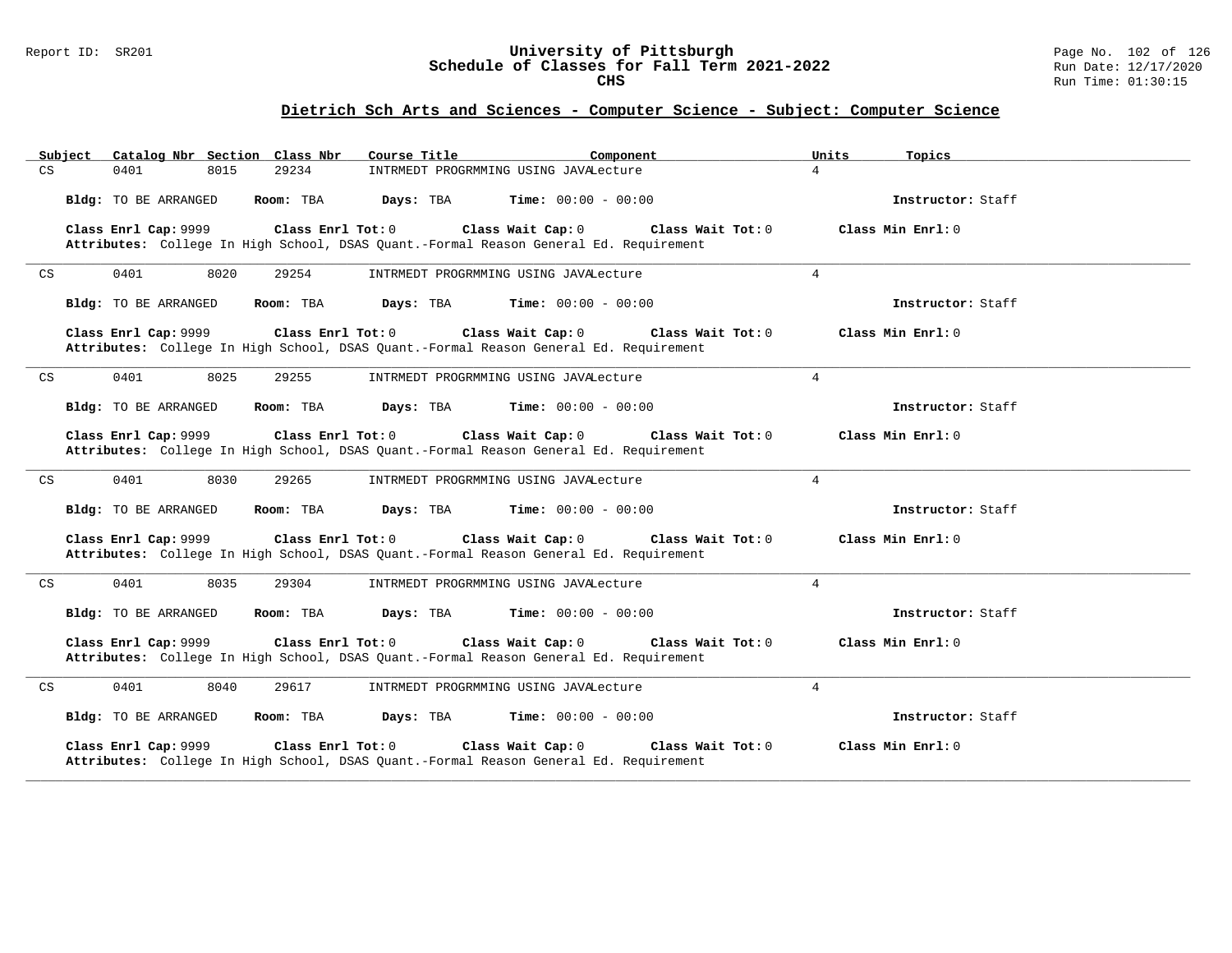#### Report ID: SR201 **University of Pittsburgh** Page No. 103 of 126 **Schedule of Classes for Fall Term 2021-2022** Run Date: 12/17/2020 **CHS** Run Time: 01:30:15

| Subject | Catalog Nbr Section Class Nbr |           | Course Title                                                                          | Component                                                                  | Units<br>Topics   |
|---------|-------------------------------|-----------|---------------------------------------------------------------------------------------|----------------------------------------------------------------------------|-------------------|
| CS      | 8050<br>0401                  | 29695     | INTRMEDT PROGRMMING USING JAVALecture                                                 |                                                                            | $\overline{4}$    |
|         | Bldg: TO BE ARRANGED          | Room: TBA | <b>Days:</b> TBA <b>Time:</b> $00:00 - 00:00$                                         |                                                                            | Instructor: Staff |
|         |                               |           | Attributes: DSAS Quant.-Formal Reason General Ed. Requirement                         | Class Enrl Cap: 9999 Class Enrl Tot: 0 Class Wait Cap: 0 Class Wait Tot: 0 | Class Min Enrl: 0 |
| CS      | 8055<br>0401                  | 29757     | INTRMEDT PROGRMMING USING JAVALecture                                                 |                                                                            | 4                 |
|         | Bldg: TO BE ARRANGED          | Room: TBA | $Time: 00:00 - 00:00$<br>Days: TBA                                                    |                                                                            | Instructor: Staff |
|         |                               |           | Attributes: College In High School, DSAS Quant.-Formal Reason General Ed. Requirement | Class Enrl Cap: 9999 Class Enrl Tot: 0 Class Wait Cap: 0 Class Wait Tot: 0 | Class Min Enrl: 0 |
| CS      | 8060<br>0401                  | 29760     | INTRMEDT PROGRMMING USING JAVALecture                                                 |                                                                            | 4                 |
|         | Bldg: TO BE ARRANGED          | Room: TBA | $Time: 00:00 - 00:00$<br>Days: TBA                                                    |                                                                            | Instructor: Staff |
|         |                               |           | Attributes: College In High School, DSAS Quant.-Formal Reason General Ed. Requirement | Class Enrl Cap: 9999 Class Enrl Tot: 0 Class Wait Cap: 0 Class Wait Tot: 0 | Class Min Enrl: 0 |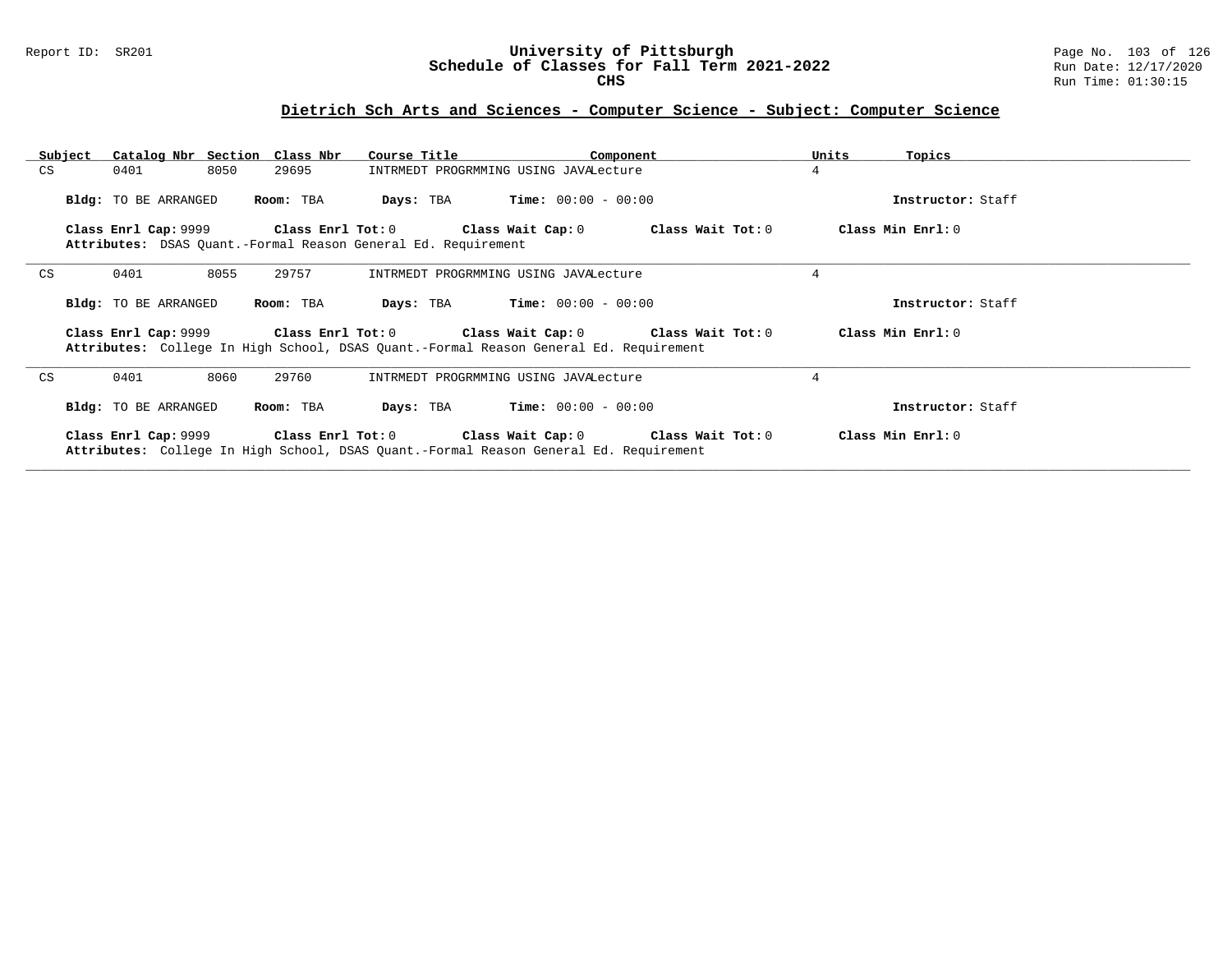#### Report ID: SR201 **University of Pittsburgh** Page No. 104 of 126 **Schedule of Classes for Fall Term 2021-2022** Run Date: 12/17/2020 **CHS** Run Time: 01:30:15

## **Dietrich Sch Arts and Sciences - Information Science - Subject: Information Science**

| Catalog Nbr Section Class Nbr<br>Subject | Course Title                                                                                                                    | Component               | Units<br>Topics     |
|------------------------------------------|---------------------------------------------------------------------------------------------------------------------------------|-------------------------|---------------------|
| 0011<br>8000<br>29205<br>INFSCI          | INTRO TO INF SCI ADVANCED                                                                                                       | 3<br>Lecture            |                     |
| Bldg: TO BE ARRANGED<br>Room: TBA        | Days: TBA<br><b>Time:</b> $00:00 - 00:00$                                                                                       |                         | Instructor: Staff   |
| Class Enrl Cap: 9999                     | Class Enrl Tot: 0<br>Class Wait Cap: 0<br>Attributes: College In High School, DSAS Quant.-Formal Reason General Ed. Requirement | Class Wait Tot: 0       | Class Min $Enrl: 0$ |
| 0011<br>8005<br>29292<br>INFSCI          | INTRO TO INF SCI ADVANCED                                                                                                       | 3<br>Lecture            |                     |
| Bldg: TO BE ARRANGED<br>Room: TBA        | Days: TBA<br><b>Time:</b> $00:00 - 00:00$                                                                                       |                         | Instructor: Staff   |
| Class Enrl Cap: 9999                     | Class Enrl Tot: 0<br>Class Wait Cap: 0<br>Attributes: College In High School, DSAS Quant.-Formal Reason General Ed. Requirement | Class Wait Tot: 0       | Class Min Enrl: 0   |
| 0011<br>8010<br>29295<br>INFSCI          | INTRO TO INF SCI ADVANCED                                                                                                       | 3<br>Lecture            |                     |
| Room: TBA<br>Bldg: TO BE ARRANGED        | <b>Time:</b> $00:00 - 00:00$<br>Days: TBA                                                                                       |                         | Instructor: Staff   |
| Class Enrl Cap: 9999                     | Class Enrl Tot: 0<br>Class Wait Cap: 0<br>Attributes: College In High School, DSAS Quant.-Formal Reason General Ed. Requirement | Class Wait Tot: 0       | Class Min $Enr1: 0$ |
| 8015<br>INFSCI<br>0011<br>29463          | INTRO TO INF SCI ADVANCED                                                                                                       | $\mathbf{3}$<br>Lecture |                     |
| Bldg: TO BE ARRANGED<br>Room: TBA        | Days: TBA<br><b>Time:</b> $00:00 - 00:00$                                                                                       |                         | Instructor: Staff   |
| Class Enrl Cap: 9999                     | Class Wait Cap: 0<br>Class Enrl Tot: 0<br>Attributes: College In High School, DSAS Quant.-Formal Reason General Ed. Requirement | Class Wait Tot: 0       | Class Min Enrl: 0   |
| 0011<br>8020<br>INFSCI<br>29464          | INTRO TO INF SCI ADVANCED                                                                                                       | 3<br>Lecture            |                     |
| Bldg: TO BE ARRANGED<br>Room: TBA        | Days: TBA<br><b>Time:</b> $00:00 - 00:00$                                                                                       |                         | Instructor: Staff   |
| Class Enrl Cap: 9999                     | Class Enrl Tot: 0<br>Class Wait Cap: 0<br>Attributes: College In High School, DSAS Quant.-Formal Reason General Ed. Requirement | Class Wait Tot: 0       | Class Min $Enr1: 0$ |
| 8030<br>29706<br>INFSCI<br>0011          | INTRO TO INF SCI ADVANCED                                                                                                       | 3<br>Lecture            |                     |
| Bldg: TO BE ARRANGED<br>Room: TBA        | Days: TBA<br><b>Time:</b> $00:00 - 00:00$                                                                                       |                         | Instructor: Staff   |
| Class Enrl Cap: 9999                     | Class Enrl Tot: 0<br>Class Wait Cap: 0<br>Attributes: College In High School, DSAS Quant.-Formal Reason General Ed. Requirement | Class Wait Tot: 0       | Class Min Enrl: 0   |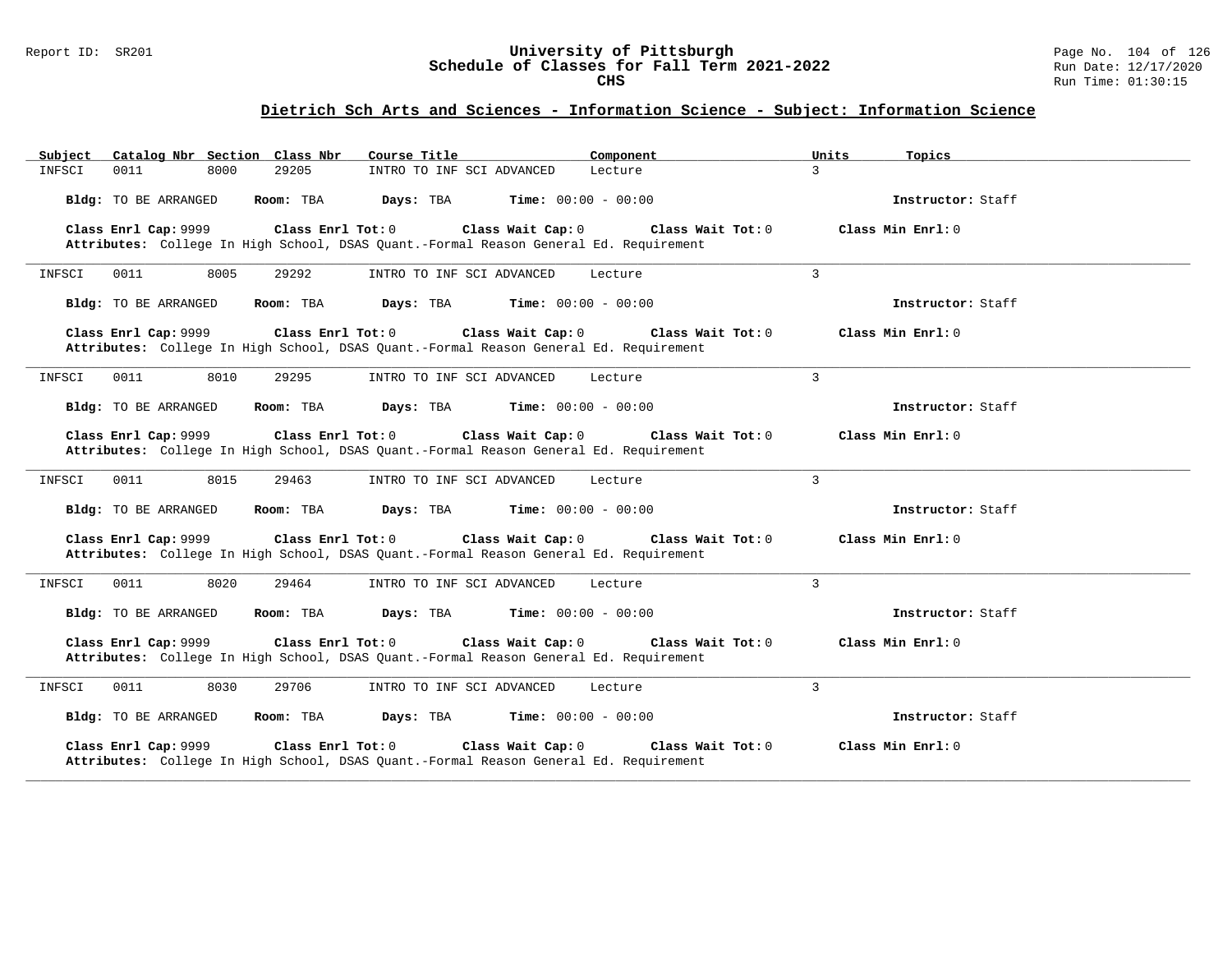#### Report ID: SR201 **University of Pittsburgh** Page No. 105 of 126 **Schedule of Classes for Fall Term 2021-2022** Run Date: 12/17/2020 **CHS** Run Time: 01:30:15

## **Dietrich Sch Arts and Sciences - Information Science - Subject: Information Science**

| Catalog Nbr Section Class Nbr<br>Subject                   | Course Title<br>Component                                                                                                       | Topics<br>Units                        |
|------------------------------------------------------------|---------------------------------------------------------------------------------------------------------------------------------|----------------------------------------|
| 29766<br>INFSCI<br>0011<br>8035                            | INTRO TO INF SCI ADVANCED<br>Lecture                                                                                            | 3                                      |
| Bldg: TO BE ARRANGED<br>Room: TBA                          | Days: TBA<br><b>Time:</b> $00:00 - 00:00$                                                                                       | Instructor: Staff                      |
| Class Enrl Cap: 9999                                       | Class Enrl Tot: 0<br>Class Wait Cap: 0                                                                                          | Class Wait Tot: 0<br>Class Min Enrl: 0 |
|                                                            | Attributes: College In High School, DSAS Quant.-Formal Reason General Ed. Requirement                                           |                                        |
| INFSCI<br>0011<br>8040<br>29767                            | INTRO TO INF SCI ADVANCED<br>Lecture                                                                                            | 3                                      |
| <b>Bldg:</b> TO BE ARRANGED<br>Room: TBA                   | Days: TBA<br><b>Time:</b> $00:00 - 00:00$                                                                                       | Instructor: Staff                      |
| Class Enrl Cap: 9999                                       | Class Enrl Tot: 0<br>Class Wait Cap: 0<br>Attributes: College In High School, DSAS Quant.-Formal Reason General Ed. Requirement | Class Wait Tot: 0<br>Class Min Enrl: 0 |
| 29770<br>0011<br>8045<br>INFSCI                            | INTRO TO INF SCI ADVANCED<br>Lecture                                                                                            | 3                                      |
| Bldg: TO BE ARRANGED<br>Room: TBA                          | <b>Time:</b> $00:00 - 00:00$<br>Days: TBA                                                                                       | Instructor: Staff                      |
| Class Enrl Cap: 9999                                       | Class Wait Cap: 0<br>Class Enrl Tot: 0<br>Attributes: College In High School, DSAS Quant.-Formal Reason General Ed. Requirement | Class Wait Tot: 0<br>Class Min Enrl: 0 |
| 8050<br>29845<br>INFSCI<br>0011                            | INTRO TO INF SCI ADVANCED<br>Lecture                                                                                            | 3                                      |
| <b>Bldg:</b> TO BE ARRANGED<br>Room: TBA                   | Days: TBA<br><b>Time:</b> $00:00 - 00:00$                                                                                       | Instructor: Staff                      |
| Class Enrl Cap: 9999                                       | Class Enrl Tot: 0<br>Class Wait Cap: 0<br>Attributes: College In High School, DSAS Quant.-Formal Reason General Ed. Requirement | Class Wait Tot: 0<br>Class Min Enrl: 0 |
| 1074<br>INFSCI<br>8000<br>29466                            | COMPUTER SECURITY<br>Lecture                                                                                                    | 3                                      |
| <b>Bldg:</b> TO BE ARRANGED<br>Room: TBA                   | Days: TBA<br><b>Time:</b> $00:00 - 00:00$                                                                                       | Instructor: Staff                      |
| Class Enrl Cap: 9999                                       | Class Enrl Tot: 0<br>Class Wait Cap: 0                                                                                          | Class Wait Tot: 0<br>Class Min Enrl: 0 |
| 29771<br>INFSCI<br>1074<br>8005                            | COMPUTER SECURITY<br>Lecture                                                                                                    | $\overline{3}$                         |
| Bldg: TO BE ARRANGED<br>Room: TBA                          | Days: TBA<br><b>Time:</b> $00:00 - 00:00$                                                                                       | Instructor: Staff                      |
| Class Enrl Cap: 9999<br>Attributes: College In High School | Class Enrl Tot: 0<br>Class Wait Cap: 0                                                                                          | Class Wait Tot: 0<br>Class Min Enrl: 0 |
| 29846<br>1074<br>8010<br>INFSCI                            | COMPUTER SECURITY<br>Lecture                                                                                                    | 3                                      |
| <b>Bldg:</b> TO BE ARRANGED<br>Room: TBA                   | Days: TBA<br><b>Time:</b> $00:00 - 00:00$                                                                                       | Instructor: Staff                      |
| Class Enrl Cap: 9999<br>Attributes: College In High School | Class Enrl Tot: 0<br>Class Wait Cap: 0                                                                                          | Class Wait Tot: 0<br>Class Min Enrl: 0 |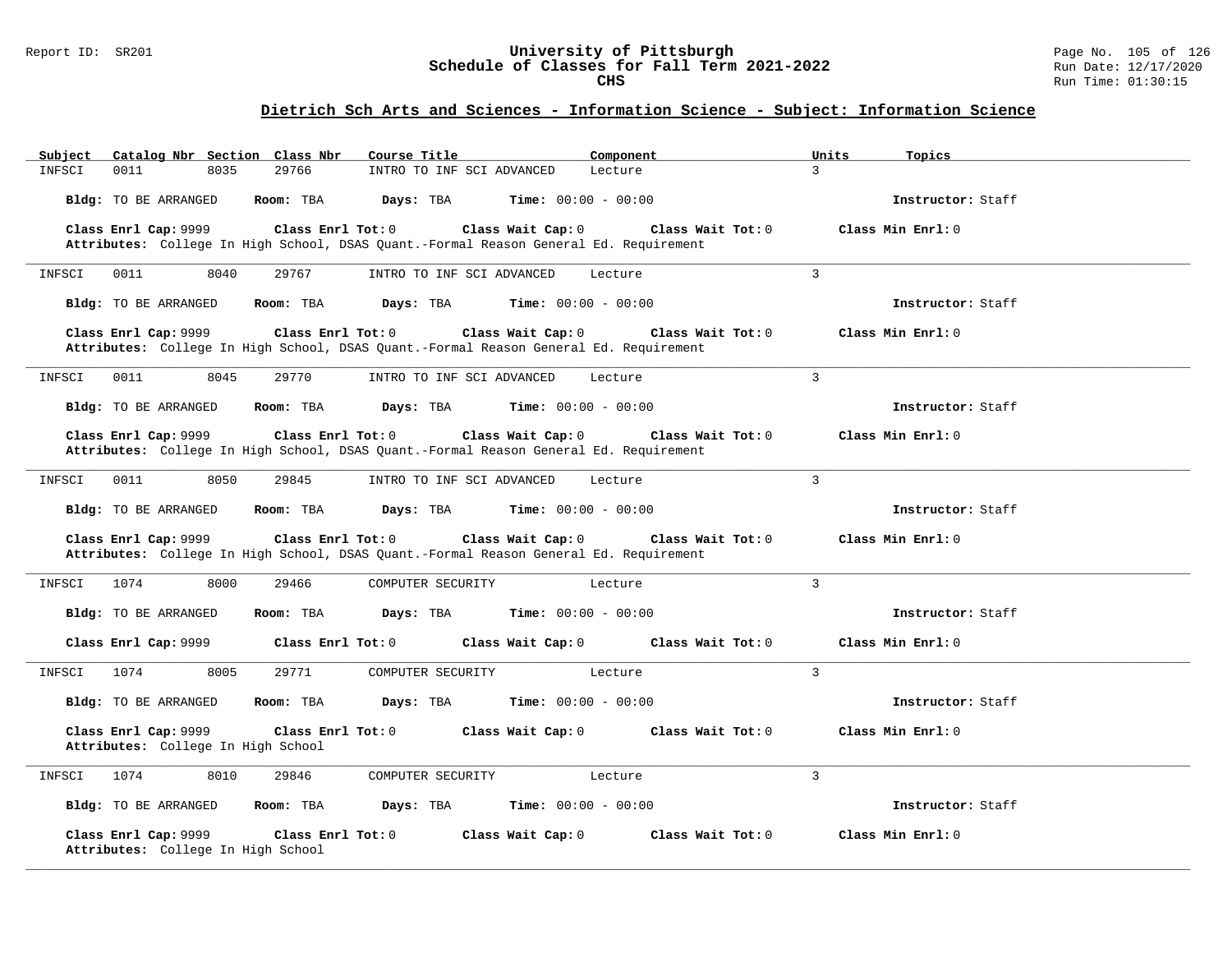| INFSCI | 1074                                                       | 8015 | 29891               | COMPUTER SECURITY |                   | Lecture                      |                   |                   |  |
|--------|------------------------------------------------------------|------|---------------------|-------------------|-------------------|------------------------------|-------------------|-------------------|--|
|        | Bldg: TO BE ARRANGED                                       |      | Room: TBA           | Days: TBA         |                   | <b>Time:</b> $00:00 - 00:00$ |                   | Instructor: Staff |  |
|        | Class Enrl Cap: 9999<br>Attributes: College In High School |      | Class Enrl Tot: $0$ |                   | Class Wait Cap: 0 |                              | Class Wait Tot: 0 | Class Min Enrl: 0 |  |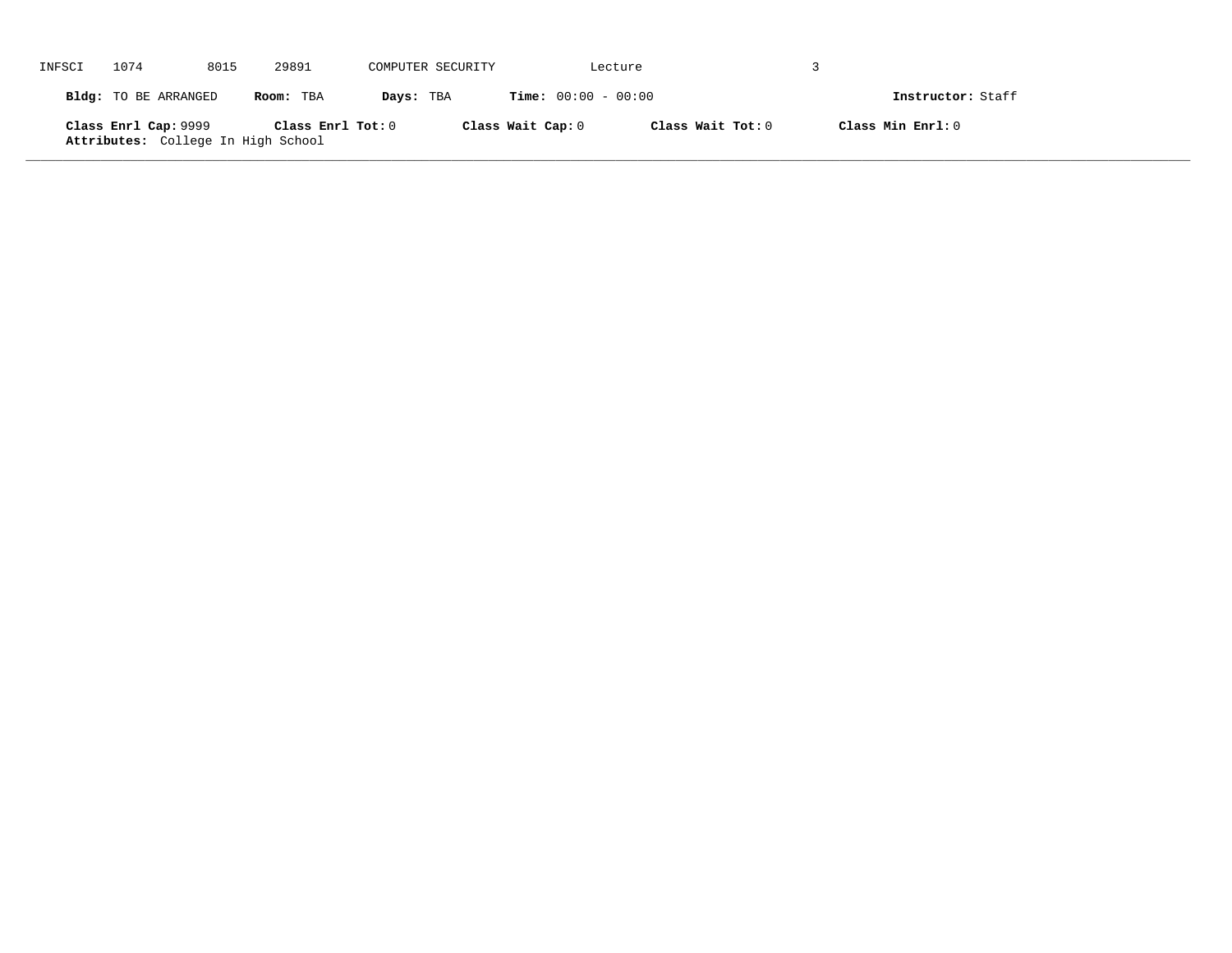#### Report ID: SR201 **University of Pittsburgh** Page No. 107 of 126 **Schedule of Classes for Fall Term 2021-2022** Run Date: 12/17/2020 **CHS** Run Time: 01:30:15

# **Sch Computing and Information - Computer Science - Subject: Computer Science**

|                            | Subject |                      | Catalog Nbr Section Class Nbr | Course Title | Component                                                                                                                                        |                   | Units | Topics              |  |
|----------------------------|---------|----------------------|-------------------------------|--------------|--------------------------------------------------------------------------------------------------------------------------------------------------|-------------------|-------|---------------------|--|
| CS                         | 0007    |                      | 29079<br>8000                 |              | INTRO TO COMPUTER PROGRAMMING Lecture                                                                                                            | $\mathbf{3}$      |       |                     |  |
|                            |         | Bldg: TO BE ARRANGED | Room: TBA                     | Days: TBA    | <b>Time:</b> $00:00 - 00:00$                                                                                                                     |                   |       | Instructor: Staff   |  |
|                            |         | Class Enrl Cap: 9999 | Class Enrl Tot: 0             |              | Class Wait Cap: 0<br>Attributes: College In High School, DSAS Algebra General Ed. Requirement, DSAS Quant.-Formal Reason General Ed. Requirement | Class Wait Tot: 0 |       | Class Min Enrl: 0   |  |
| $\mathop{\rm CS}\nolimits$ | 0007    |                      | 8005<br>29291                 |              | INTRO TO COMPUTER PROGRAMMING Lecture                                                                                                            | $\overline{3}$    |       |                     |  |
|                            |         | Bldg: TO BE ARRANGED | Room: TBA                     | Days: TBA    | <b>Time:</b> $00:00 - 00:00$                                                                                                                     |                   |       | Instructor: Staff   |  |
|                            |         | Class Enrl Cap: 9999 | Class Enrl Tot: 0             |              | Class Wait Cap: 0<br>Attributes: College In High School, DSAS Algebra General Ed. Requirement, DSAS Quant.-Formal Reason General Ed. Requirement | Class Wait Tot: 0 |       | Class Min Enrl: 0   |  |
| CS                         | 0007    |                      | 8010<br>29294                 |              | INTRO TO COMPUTER PROGRAMMING Lecture                                                                                                            | $\overline{3}$    |       |                     |  |
|                            |         | Bldg: TO BE ARRANGED | Room: TBA                     | Days: TBA    | <b>Time:</b> $00:00 - 00:00$                                                                                                                     |                   |       | Instructor: Staff   |  |
|                            |         | Class Enrl Cap: 9999 | Class $Enr1 Tot: 0$           |              | Class Wait Cap: 0<br>Attributes: College In High School, DSAS Algebra General Ed. Requirement, DSAS Quant.-Formal Reason General Ed. Requirement | Class Wait Tot: 0 |       | Class Min $Enr1: 0$ |  |
| CS                         | 0007    |                      | 8015<br>29303                 |              | INTRO TO COMPUTER PROGRAMMING Lecture                                                                                                            | 3                 |       |                     |  |
|                            |         | Bldg: TO BE ARRANGED | Room: TBA                     | Days: TBA    | <b>Time:</b> $00:00 - 00:00$                                                                                                                     |                   |       | Instructor: Staff   |  |
|                            |         | Class Enrl Cap: 9999 | Class Enrl Tot: 0             |              | Class Wait Cap: 0<br>Attributes: College In High School, DSAS Algebra General Ed. Requirement, DSAS Quant.-Formal Reason General Ed. Requirement | Class Wait Tot: 0 |       | Class Min Enrl: 0   |  |
| CS                         | 0007    |                      | 8020<br>29328                 |              | INTRO TO COMPUTER PROGRAMMING Lecture                                                                                                            | $\overline{3}$    |       |                     |  |
|                            |         | Bldg: TO BE ARRANGED | Room: TBA                     | Days: TBA    | <b>Time:</b> $00:00 - 00:00$                                                                                                                     |                   |       | Instructor: Staff   |  |
|                            |         | Class Enrl Cap: 9999 | Class Enrl Tot: 0             |              | Class Wait Cap: 0<br>Attributes: College In High School, DSAS Algebra General Ed. Requirement, DSAS Quant.-Formal Reason General Ed. Requirement | Class Wait Tot: 0 |       | Class Min Enrl: 0   |  |
| CS                         | 0007    |                      | 8025<br>29344                 |              | INTRO TO COMPUTER PROGRAMMING Lecture                                                                                                            | $\overline{3}$    |       |                     |  |
|                            |         | Bldg: TO BE ARRANGED | Room: TBA                     | Days: TBA    | <b>Time:</b> $00:00 - 00:00$                                                                                                                     |                   |       | Instructor: Staff   |  |
|                            |         | Class Enrl Cap: 9999 | Class Enrl Tot: 0             |              | Class Wait Cap: 0<br>Attributes: College In High School, DSAS Algebra General Ed. Requirement, DSAS Quant.-Formal Reason General Ed. Requirement | Class Wait Tot: 0 |       | Class Min Enrl: 0   |  |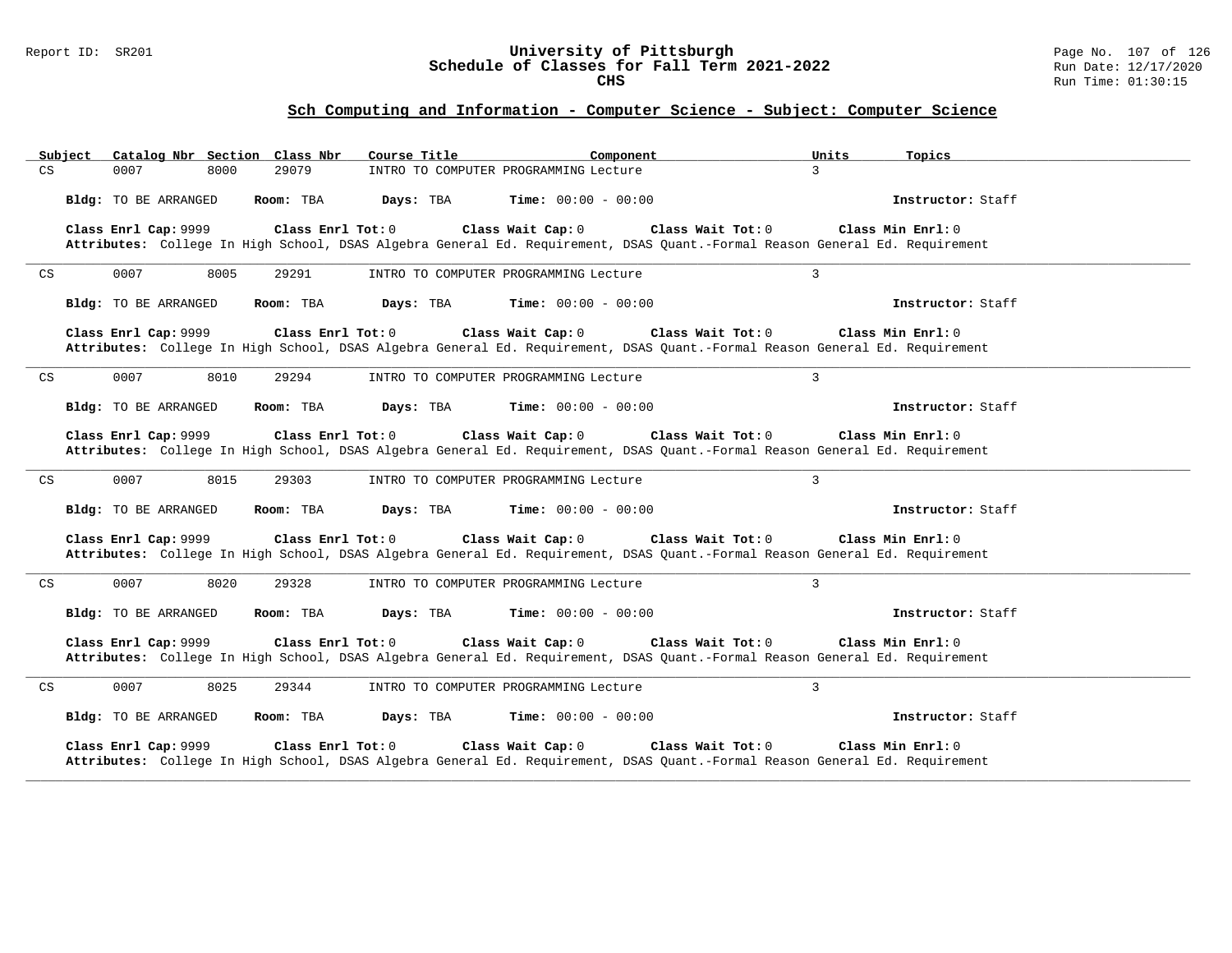#### Report ID: SR201 **University of Pittsburgh** Page No. 108 of 126 **Schedule of Classes for Fall Term 2021-2022** Run Date: 12/17/2020 **CHS** Run Time: 01:30:15

# **Sch Computing and Information - Computer Science - Subject: Computer Science**

| Subject                    | Catalog Nbr Section Class Nbr     | Course Title                                                                                                                                                            | Component         | Units<br>Topics     |
|----------------------------|-----------------------------------|-------------------------------------------------------------------------------------------------------------------------------------------------------------------------|-------------------|---------------------|
| CS                         | 0007<br>8030                      | 29353<br>INTRO TO COMPUTER PROGRAMMING Lecture                                                                                                                          |                   | $\mathbf{3}$        |
|                            | Bldg: TO BE ARRANGED<br>Room: TBA | Days: TBA<br><b>Time:</b> $00:00 - 00:00$                                                                                                                               |                   | Instructor: Staff   |
|                            | Class Enrl Cap: 9999              | Class Enrl Tot: $0$<br>Class Wait Cap: 0<br>Attributes: College In High School, DSAS Algebra General Ed. Requirement, DSAS Quant.-Formal Reason General Ed. Requirement | Class Wait Tot: 0 | Class Min $Enrl: 0$ |
| CS                         | 0007<br>8035                      | 29424<br>INTRO TO COMPUTER PROGRAMMING Lecture                                                                                                                          |                   | $\overline{3}$      |
|                            | Bldg: TO BE ARRANGED<br>Room: TBA | Days: TBA<br><b>Time:</b> $00:00 - 00:00$                                                                                                                               |                   | Instructor: Staff   |
|                            | Class Enrl Cap: 9999              | Class Enrl Tot: 0<br>Class Wait Cap: 0<br>Attributes: College In High School, DSAS Algebra General Ed. Requirement, DSAS Quant.-Formal Reason General Ed. Requirement   | Class Wait Tot: 0 | Class Min Enrl: 0   |
| $\mathop{\rm CS}\nolimits$ | 0007<br>8040                      | 29425<br>INTRO TO COMPUTER PROGRAMMING Lecture                                                                                                                          |                   | $\overline{3}$      |
|                            | Bldg: TO BE ARRANGED<br>Room: TBA | Days: TBA<br><b>Time:</b> $00:00 - 00:00$                                                                                                                               |                   | Instructor: Staff   |
|                            | Class Enrl Cap: 9999              | Class Enrl Tot: 0<br>Class Wait Cap: 0<br>Attributes: College In High School, DSAS Algebra General Ed. Requirement, DSAS Quant.-Formal Reason General Ed. Requirement   | Class Wait Tot: 0 | Class Min Enrl: 0   |
| CS                         | 0007<br>8045                      | 29426<br>INTRO TO COMPUTER PROGRAMMING Lecture                                                                                                                          | 3                 |                     |
|                            | Bldg: TO BE ARRANGED<br>Room: TBA | Days: TBA<br><b>Time:</b> $00:00 - 00:00$                                                                                                                               |                   | Instructor: Staff   |
|                            | Class Enrl Cap: 9999              | Class Enrl Tot: 0<br>Class Wait Cap: 0<br>Attributes: College In High School, DSAS Algebra General Ed. Requirement, DSAS Quant.-Formal Reason General Ed. Requirement   | Class Wait Tot: 0 | Class Min Enrl: 0   |
| CS                         | 0007<br>8050                      | 29427<br>INTRO TO COMPUTER PROGRAMMING Lecture                                                                                                                          | 3                 |                     |
|                            | Bldg: TO BE ARRANGED<br>Room: TBA | <b>Time:</b> $00:00 - 00:00$<br>Days: TBA                                                                                                                               |                   | Instructor: Staff   |
|                            | Class Enrl Cap: 9999              | Class Enrl Tot: 0<br>Class Wait Cap: 0<br>Attributes: College In High School, DSAS Algebra General Ed. Requirement, DSAS Quant.-Formal Reason General Ed. Requirement   | Class Wait Tot: 0 | Class Min Enrl: 0   |
| CS                         | 0007<br>8055                      | 29428<br>INTRO TO COMPUTER PROGRAMMING Lecture                                                                                                                          | $\overline{3}$    |                     |
|                            | Bldg: TO BE ARRANGED<br>Room: TBA | Days: TBA<br><b>Time:</b> $00:00 - 00:00$                                                                                                                               |                   | Instructor: Staff   |
|                            | Class Enrl Cap: 9999              | Class Enrl Tot: 0<br>Class Wait Cap: 0<br>Attributes: College In High School, DSAS Algebra General Ed. Requirement, DSAS Quant.-Formal Reason General Ed. Requirement   | Class Wait Tot: 0 | Class Min Enrl: 0   |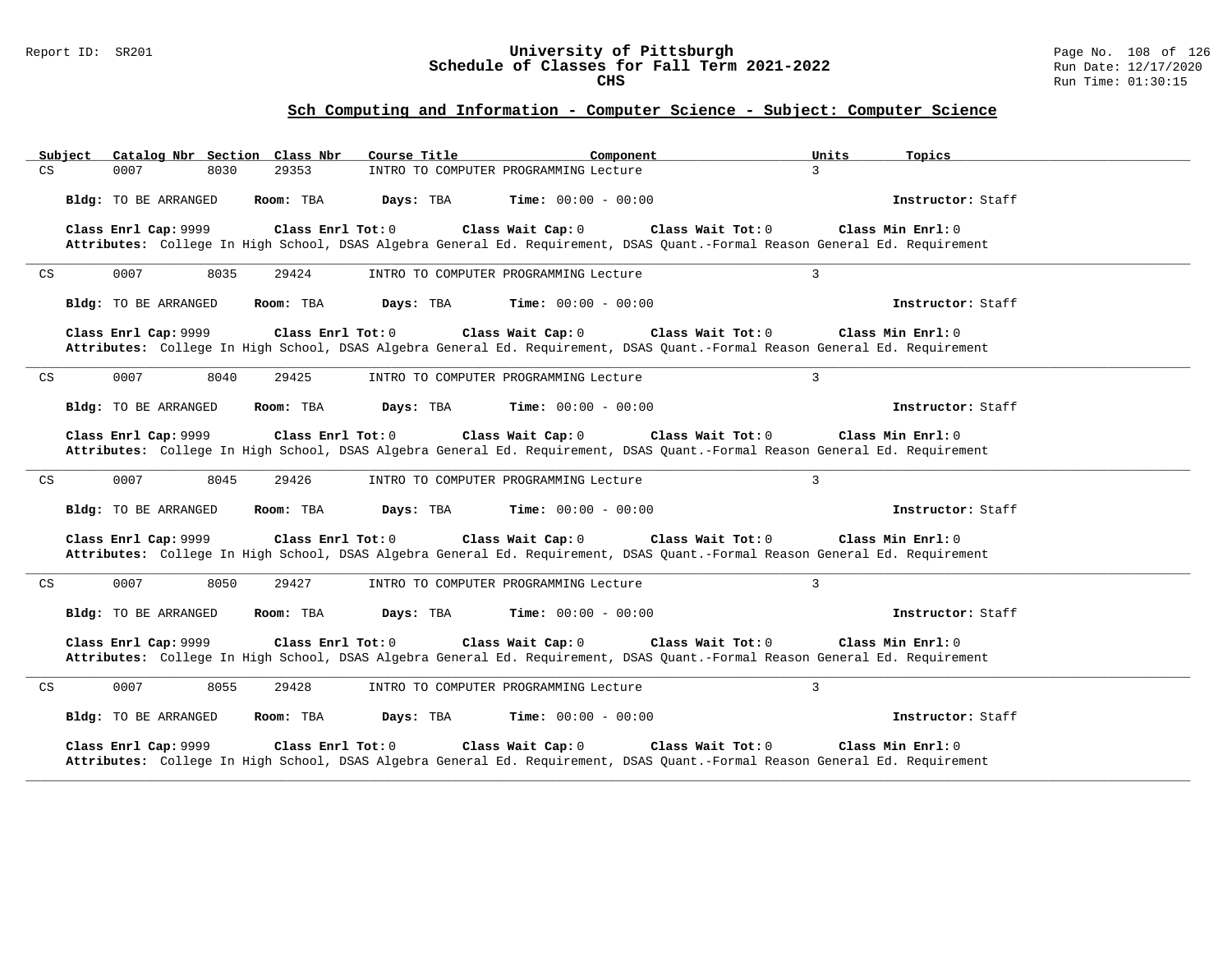#### Report ID: SR201 **University of Pittsburgh** Page No. 109 of 126 **Schedule of Classes for Fall Term 2021-2022** Run Date: 12/17/2020 **CHS** Run Time: 01:30:15

| Catalog Nbr Section Class Nbr<br>Subject                                              | Course Title                                                                                                                                                            | Units<br>Component | Topics              |
|---------------------------------------------------------------------------------------|-------------------------------------------------------------------------------------------------------------------------------------------------------------------------|--------------------|---------------------|
| CS<br>0007<br>29429<br>8060                                                           | INTRO TO COMPUTER PROGRAMMING Lecture                                                                                                                                   | $\mathcal{L}$      |                     |
| Bldg: TO BE ARRANGED<br>Room: TBA                                                     | Days: TBA<br><b>Time:</b> $00:00 - 00:00$                                                                                                                               |                    | Instructor: Staff   |
| Class Enrl Cap: 9999                                                                  | Class Enrl Tot: $0$<br>Class Wait Cap: 0<br>Attributes: College In High School, DSAS Algebra General Ed. Requirement, DSAS Quant.-Formal Reason General Ed. Requirement | Class Wait Tot: 0  | Class Min $Enrl: 0$ |
| 0007<br>8065<br>CS<br>29430                                                           | INTRO TO COMPUTER PROGRAMMING Lecture                                                                                                                                   | $\overline{3}$     |                     |
| Bldg: TO BE ARRANGED<br>Room: TBA                                                     | Days: TBA<br><b>Time:</b> $00:00 - 00:00$                                                                                                                               |                    | Instructor: Staff   |
| Class Enrl Cap: 9999                                                                  | Class Enrl Tot: 0<br>Class Wait Cap: 0<br>Attributes: College In High School, DSAS Algebra General Ed. Requirement, DSAS Quant.-Formal Reason General Ed. Requirement   | Class Wait Tot: 0  | Class Min Enrl: 0   |
| 0007<br>8070<br>$\mathop{\rm CS}\nolimits$<br>29756                                   | INTRO TO COMPUTER PROGRAMMING Lecture                                                                                                                                   | $\overline{3}$     |                     |
| Bldg: TO BE ARRANGED<br>Room: TBA                                                     | Days: TBA<br><b>Time:</b> $00:00 - 00:00$                                                                                                                               |                    | Instructor: Staff   |
| Class Enrl Cap: 9999                                                                  | Class Enrl Tot: 0<br>Class Wait Cap: 0<br>Attributes: College In High School, DSAS Algebra General Ed. Requirement, DSAS Quant.-Formal Reason General Ed. Requirement   | Class Wait Tot: 0  | Class Min Enrl: 0   |
| 0007<br>8075<br>29769<br>CS                                                           | INTRO TO COMPUTER PROGRAMMING Lecture                                                                                                                                   | $\overline{3}$     |                     |
| Bldg: TO BE ARRANGED<br>Room: TBA                                                     | Days: TBA<br><b>Time:</b> $00:00 - 00:00$                                                                                                                               |                    | Instructor: Staff   |
| Class Enrl Cap: 9999                                                                  | Class Enrl Tot: 0<br>Class Wait Cap: 0<br>Attributes: College In High School, DSAS Algebra General Ed. Requirement, DSAS Quant.-Formal Reason General Ed. Requirement   | Class Wait Tot: 0  | Class Min Enrl: 0   |
| 0008<br>8000<br>29112<br>CS                                                           | INT COMPUTER PRGMG WITH PYTHONLecture                                                                                                                                   | $\overline{3}$     |                     |
| Bldg: TO BE ARRANGED<br>Room: TBA                                                     | <b>Time:</b> $00:00 - 00:00$<br>Days: TBA                                                                                                                               |                    | Instructor: Staff   |
| Class Enrl Cap: 9999                                                                  | Class Enrl Tot: 0<br>Class Wait Cap: 0<br>Attributes: College In High School, DSAS Quant.-Formal Reason General Ed. Requirement                                         | Class Wait Tot: 0  | Class Min Enrl: 0   |
| 8005<br>0008<br>29200<br>CS                                                           | INT COMPUTER PRGMG WITH PYTHONLecture                                                                                                                                   | $\overline{3}$     |                     |
| Bldg: TO BE ARRANGED<br>Room: TBA                                                     | Days: TBA<br><b>Time:</b> $00:00 - 00:00$                                                                                                                               |                    | Instructor: Staff   |
| Class Enrl Cap: 9999<br>Attributes: DSAS Quant.-Formal Reason General Ed. Requirement | Class Enrl Tot: 0<br>Class Wait Cap: 0                                                                                                                                  | Class Wait Tot: 0  | Class Min Enrl: 0   |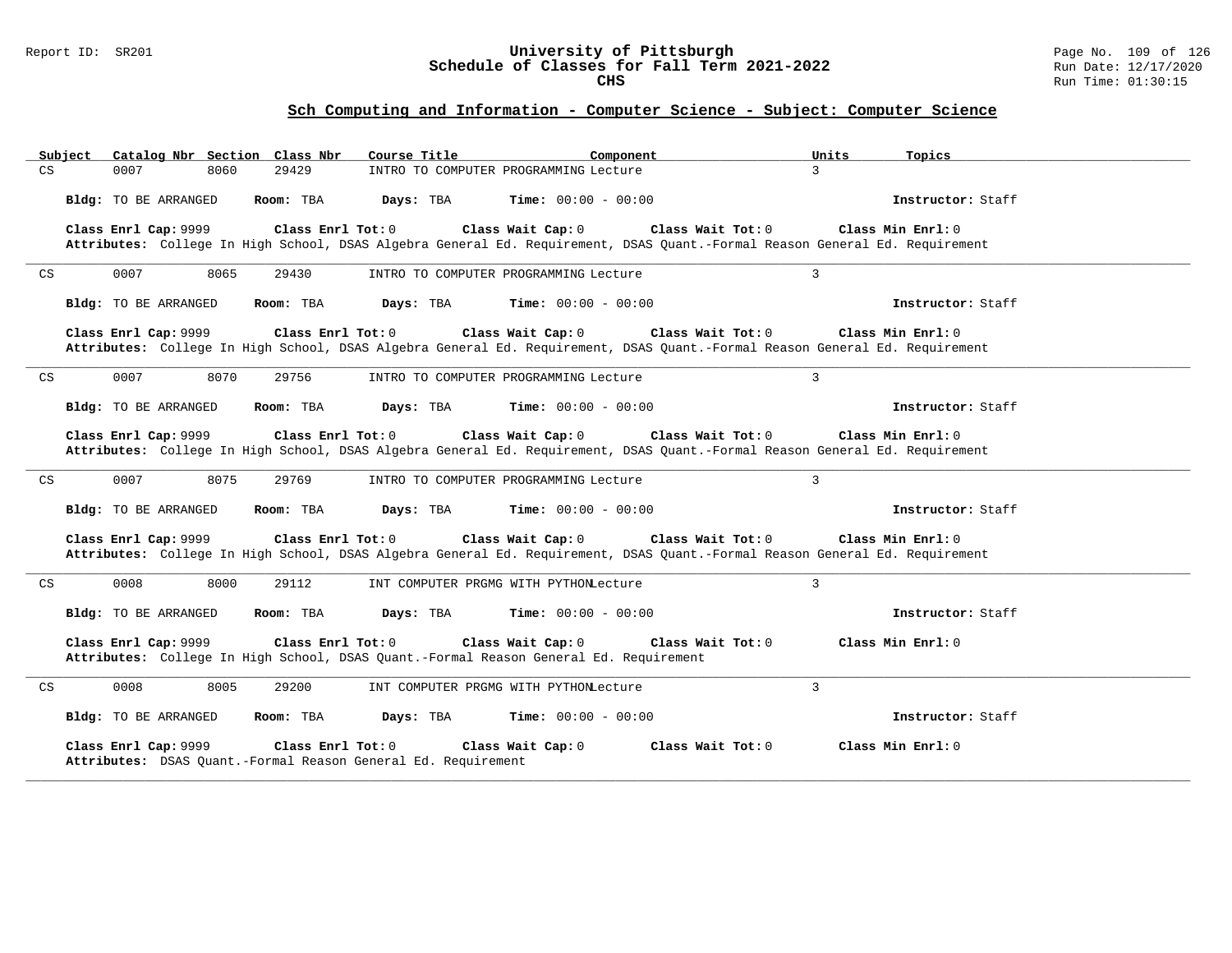#### Report ID: SR201 **University of Pittsburgh** Page No. 110 of 126 **Schedule of Classes for Fall Term 2021-2022** Run Date: 12/17/2020 **CHS** Run Time: 01:30:15

| Catalog Nbr Section Class Nbr<br>Subject            | Course Title<br>Component                                                                                                       | Units               | Topics              |
|-----------------------------------------------------|---------------------------------------------------------------------------------------------------------------------------------|---------------------|---------------------|
| CS<br>0008<br>8010<br>29215                         | INT COMPUTER PRGMG WITH PYTHONLecture                                                                                           | $\mathcal{L}$       |                     |
| Bldg: TO BE ARRANGED<br>Room: TBA                   | Days: TBA<br><b>Time:</b> $00:00 - 00:00$                                                                                       |                     | Instructor: Staff   |
| Class Enrl Cap: 9999                                | Class Enrl Tot: 0<br>Class Wait Cap: 0<br>Attributes: College In High School, DSAS Quant.-Formal Reason General Ed. Requirement | Class Wait $Tot: 0$ | Class Min $Enr1: 0$ |
| 0008<br>8015<br>CS<br>29232                         | INT COMPUTER PRGMG WITH PYTHONLecture                                                                                           | $\overline{3}$      |                     |
| Bldg: TO BE ARRANGED<br>Room: TBA                   | Days: TBA<br><b>Time:</b> $00:00 - 00:00$                                                                                       |                     | Instructor: Staff   |
| Class Enrl Cap: 9999                                | Class Enrl Tot: 0<br>Class Wait Cap: 0<br>Attributes: College In High School, DSAS Quant.-Formal Reason General Ed. Requirement | Class Wait Tot: 0   | Class Min Enrl: 0   |
| $\mathop{\rm CS}\nolimits$<br>0008<br>8020<br>29239 | INT COMPUTER PRGMG WITH PYTHONLecture                                                                                           | 3                   |                     |
| Bldg: TO BE ARRANGED<br>Room: TBA                   | Days: TBA<br><b>Time:</b> $00:00 - 00:00$                                                                                       |                     | Instructor: Staff   |
| Class Enrl Cap: 9999                                | Class Enrl Tot: 0<br>Class Wait Cap: 0<br>Attributes: College In High School, DSAS Quant.-Formal Reason General Ed. Requirement | Class Wait Tot: 0   | Class Min Enrl: 0   |
| 0008<br>8025<br>29297<br>CS                         | INT COMPUTER PRGMG WITH PYTHONLecture                                                                                           | $\overline{3}$      |                     |
| Bldg: TO BE ARRANGED<br>Room: TBA                   | Days: TBA<br><b>Time:</b> $00:00 - 00:00$                                                                                       |                     | Instructor: Staff   |
| Class Enrl Cap: 9999                                | Class Wait Cap: 0<br>Class Enrl Tot: 0<br>Attributes: College In High School, DSAS Quant.-Formal Reason General Ed. Requirement | Class Wait Tot: 0   | Class Min Enrl: 0   |
| 0008<br>8030<br>29298<br>CS                         | INT COMPUTER PRGMG WITH PYTHONLecture                                                                                           | 3                   |                     |
| Bldg: TO BE ARRANGED<br>Room: TBA                   | Days: TBA<br><b>Time:</b> $00:00 - 00:00$                                                                                       |                     | Instructor: Staff   |
| Class Enrl Cap: 9999                                | Class Enrl Tot: 0<br>Class Wait Cap: 0<br>Attributes: College In High School, DSAS Quant.-Formal Reason General Ed. Requirement | Class Wait Tot: 0   | Class Min Enrl: 0   |
| 0008<br>8035<br>29329<br>CS                         | INT COMPUTER PRGMG WITH PYTHONLecture                                                                                           | 3                   |                     |
| Bldg: TO BE ARRANGED<br>Room: TBA                   | Days: TBA<br><b>Time:</b> $00:00 - 00:00$                                                                                       |                     | Instructor: Staff   |
| Class Enrl Cap: 9999                                | Class Enrl Tot: 0<br>Class Wait Cap: 0<br>Attributes: College In High School, DSAS Quant.-Formal Reason General Ed. Requirement | Class Wait Tot: 0   | Class Min Enrl: 0   |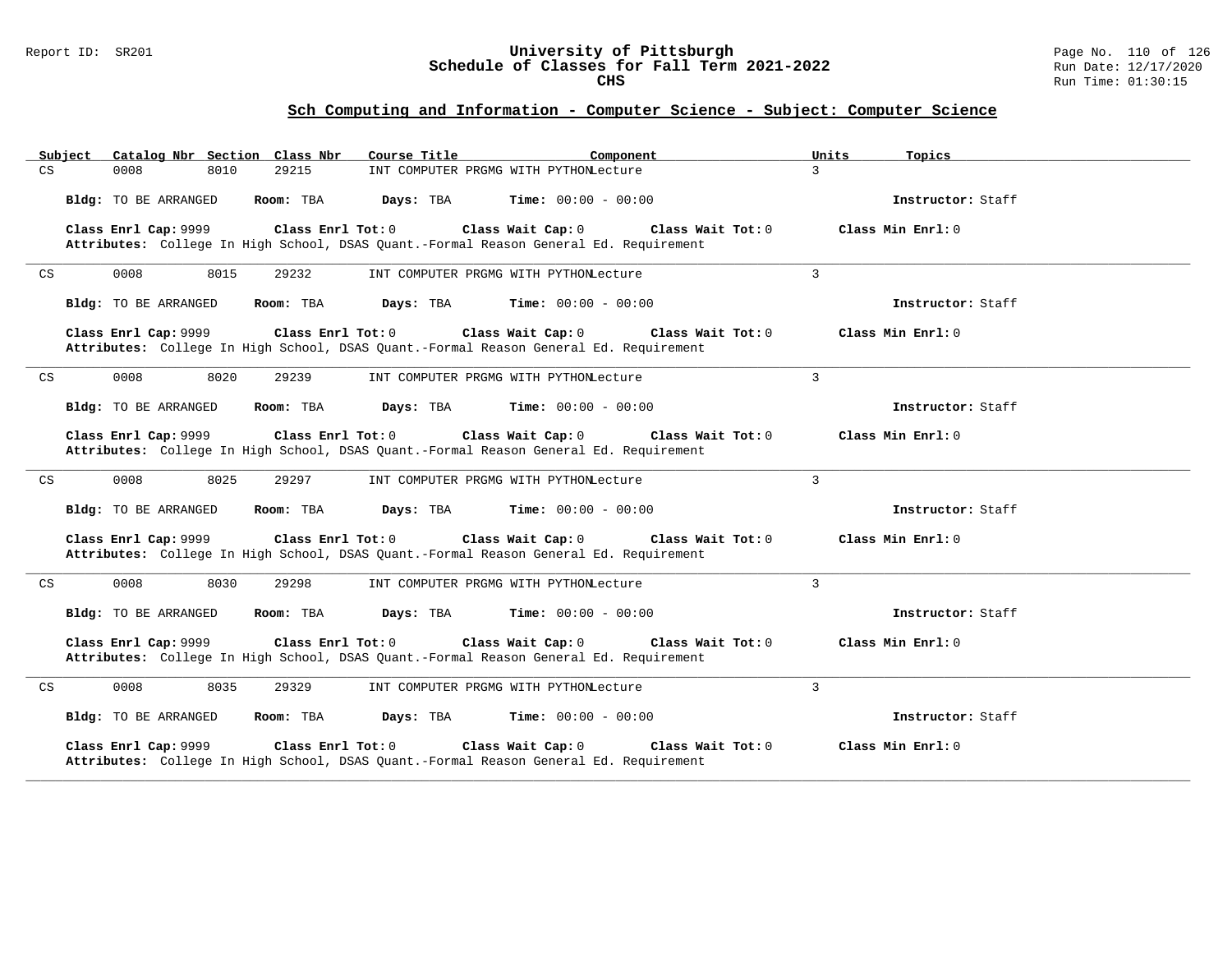#### Report ID: SR201 **University of Pittsburgh** Page No. 111 of 126 **Schedule of Classes for Fall Term 2021-2022** Run Date: 12/17/2020 **CHS** Run Time: 01:30:15

| Catalog Nbr Section Class Nbr<br>Subject   | Course Title                                                                                                                    | Component<br>Units           | Topics              |
|--------------------------------------------|---------------------------------------------------------------------------------------------------------------------------------|------------------------------|---------------------|
| CS<br>0008<br>8040                         | 29354<br>INT COMPUTER PRGMG WITH PYTHONLecture                                                                                  | $\mathcal{L}$                |                     |
| Bldg: TO BE ARRANGED                       | Room: TBA<br>Days: TBA<br>$Time: 00:00 - 00:00$                                                                                 |                              | Instructor: Staff   |
| Class Enrl Cap: 9999                       | Class Enrl Tot: 0<br>Class Wait Cap: 0<br>Attributes: College In High School, DSAS Quant.-Formal Reason General Ed. Requirement | Class Wait Tot: 0            | Class Min $Enrl: 0$ |
| 0008<br>8050<br>CS                         | 29355<br>INT COMPUTER PRGMG WITH PYTHONLecture                                                                                  | 3                            |                     |
| Bldg: TO BE ARRANGED                       | Room: TBA<br>Days: TBA                                                                                                          | <b>Time:</b> $00:00 - 00:00$ | Instructor: Staff   |
| Class Enrl Cap: 9999                       | Class Enrl Tot: 0<br>Class Wait Cap: 0<br>Attributes: College In High School, DSAS Quant.-Formal Reason General Ed. Requirement | Class Wait Tot: 0            | Class Min Enrl: 0   |
| 0008<br>8055<br>CS                         | 29431<br>INT COMPUTER PRGMG WITH PYTHONLecture                                                                                  | $\overline{3}$               |                     |
| Bldg: TO BE ARRANGED                       | Room: TBA<br>Days: TBA<br>$Time: 00:00 - 00:00$                                                                                 |                              | Instructor: Staff   |
| Class Enrl Cap: 9999                       | Class Enrl Tot: 0<br>Class Wait Cap: 0<br>Attributes: College In High School, DSAS Quant.-Formal Reason General Ed. Requirement | Class Wait Tot: 0            | Class Min Enrl: 0   |
| $\mathop{\rm CS}\nolimits$<br>0008<br>8060 | 29657<br>INT COMPUTER PRGMG WITH PYTHONLecture                                                                                  | 3                            |                     |
| Bldg: TO BE ARRANGED                       | Days: TBA<br>Room: TBA                                                                                                          | <b>Time:</b> $00:00 - 00:00$ | Instructor: Staff   |
| Class Enrl Cap: 9999                       | Class Enrl Tot: 0<br>Class Wait Cap: 0<br>Attributes: College In High School, DSAS Quant.-Formal Reason General Ed. Requirement | Class Wait Tot: 0            | Class Min Enrl: 0   |
| 0008<br>8065<br>CS                         | 29678<br>INT COMPUTER PRGMG WITH PYTHONLecture                                                                                  | $\overline{3}$               |                     |
| Bldg: TO BE ARRANGED                       | Days: TBA<br>Room: TBA                                                                                                          | <b>Time:</b> $00:00 - 00:00$ | Instructor: Staff   |
| Class Enrl Cap: 9999                       | Class Enrl Tot: 0<br>Class Wait Cap: 0<br>Attributes: College In High School, DSAS Quant.-Formal Reason General Ed. Requirement | Class Wait Tot: 0            | Class Min Enrl: 0   |
| 8070<br>0008<br>CS                         | 29786<br>INT COMPUTER PRGMG WITH PYTHONLecture                                                                                  | $\overline{3}$               |                     |
| Bldg: TO BE ARRANGED                       | Room: TBA<br>Days: TBA<br>$Time: 00:00 - 00:00$                                                                                 |                              | Instructor: Staff   |
| Class Enrl Cap: 9999                       | Class Enrl Tot: 0<br>Class Wait Cap: 0<br>Attributes: College In High School, DSAS Quant.-Formal Reason General Ed. Requirement | Class Wait Tot: 0            | Class Min Enrl: 0   |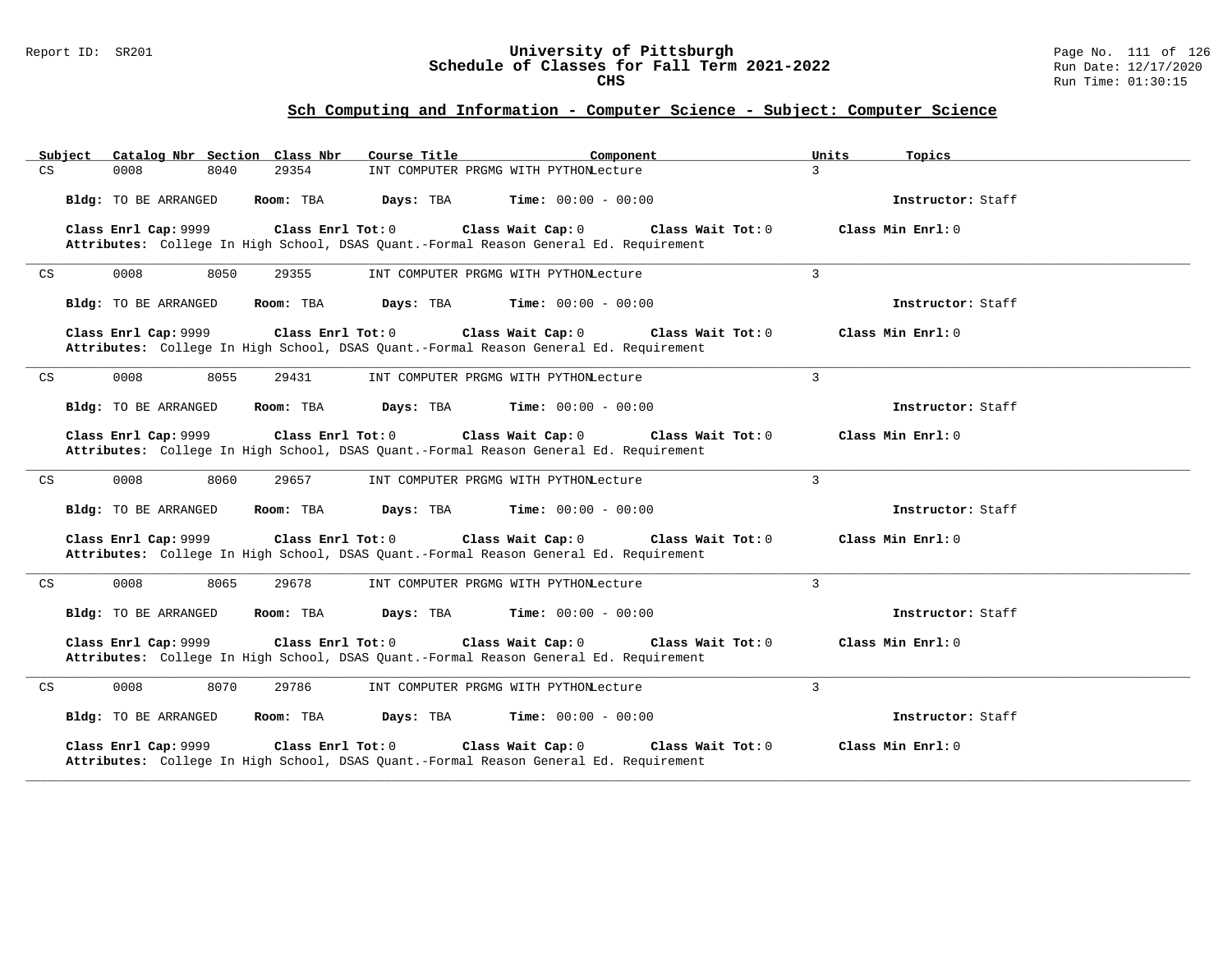#### Report ID: SR201 **University of Pittsburgh** Page No. 112 of 126 **Schedule of Classes for Fall Term 2021-2022** Run Date: 12/17/2020 **CHS** Run Time: 01:30:15

| Subject | Catalog Nbr Section Class Nbr |      |                   | Course Title                                                                          |                                       | Component         | Units | Topics              |
|---------|-------------------------------|------|-------------------|---------------------------------------------------------------------------------------|---------------------------------------|-------------------|-------|---------------------|
| CS      | 0008                          | 8075 | 29787             |                                                                                       | INT COMPUTER PRGMG WITH PYTHONLecture |                   |       |                     |
|         | Bldg: TO BE ARRANGED          |      | Room: TBA         | Days: TBA                                                                             | <b>Time:</b> $00:00 - 00:00$          |                   |       | Instructor: Staff   |
|         | Class Enrl Cap: 9999          |      | Class Enrl Tot: 0 | Attributes: College In High School, DSAS Quant.-Formal Reason General Ed. Requirement | Class Wait Cap: 0                     | Class Wait Tot: 0 |       | Class Min $Enrl: 0$ |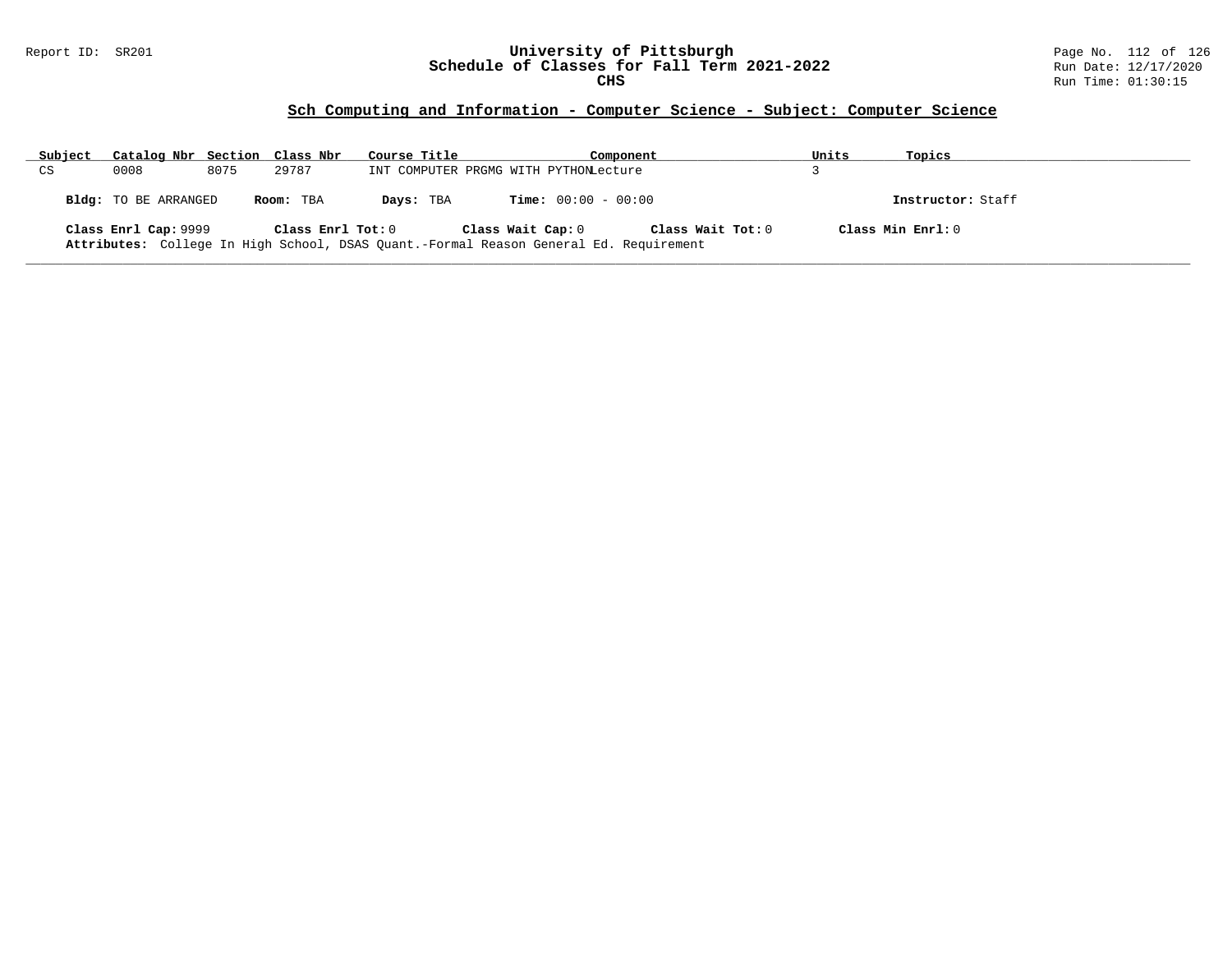#### Report ID: SR201 **University of Pittsburgh** Page No. 113 of 126 **Schedule of Classes for Fall Term 2021-2022** Run Date: 12/17/2020 **CHS** Run Time: 01:30:15

| Catalog Nbr Section Class Nbr<br>Subject                   | Course Title                                           | Component<br>Units       | Topics              |
|------------------------------------------------------------|--------------------------------------------------------|--------------------------|---------------------|
| 0014<br>8000<br>INFSCI                                     | 29222<br>CYBERSECURITY AND THE LAW                     | $\mathcal{E}$<br>Lecture |                     |
| Bldg: TO BE ARRANGED                                       | Days: TBA<br><b>Time:</b> $00:00 - 00:00$<br>Room: TBA |                          | Instructor: Staff   |
| Class Enrl Cap: 9999<br>Attributes: College In High School | Class Enrl Tot: 0<br>Class Wait Cap: 0                 | Class Wait Tot: $0$      | Class Min $Enrl: 0$ |
| 0014<br>8005<br>INFSCI                                     | 29293<br>CYBERSECURITY AND THE LAW                     | $\mathbf{3}$<br>Lecture  |                     |
| Bldg: TO BE ARRANGED                                       | Room: TBA<br>Days: TBA<br><b>Time:</b> $00:00 - 00:00$ |                          | Instructor: Staff   |
| Class Enrl Cap: 9999<br>Attributes: College In High School | Class Enrl Tot: 0<br>Class Wait Cap: 0                 | Class Wait Tot: 0        | Class Min $Enrl: 0$ |
| 8010<br>INFSCI<br>0014                                     | 29296<br>CYBERSECURITY AND THE LAW                     | $\mathbf{3}$<br>Lecture  |                     |
| Bldg: TO BE ARRANGED                                       | Days: TBA<br>$Time: 00:00 - 00:00$<br>Room: TBA        |                          | Instructor: Staff   |
| Class Enrl Cap: 9999<br>Attributes: College In High School | Class Enrl Tot: 0<br>Class Wait Cap: 0                 | Class Wait Tot: 0        | Class Min Enrl: 0   |
| 0014<br>8015<br>INFSCI                                     | 29343<br>CYBERSECURITY AND THE LAW                     | $\mathcal{L}$<br>Lecture |                     |
| Bldg: TO BE ARRANGED                                       | Days: TBA<br><b>Time:</b> $00:00 - 00:00$<br>Room: TBA |                          | Instructor: Staff   |
| Class Enrl Cap: 9999<br>Attributes: College In High School | Class Enrl Tot: 0<br>Class Wait Cap: 0                 | Class Wait Tot: 0        | Class Min Enrl: 0   |
| 8020<br>0014<br>INFSCI                                     | 29626<br>CYBERSECURITY AND THE LAW                     | 3<br>Lecture             |                     |
| Bldg: TO BE ARRANGED                                       | Room: TBA<br>Days: TBA<br><b>Time:</b> $00:00 - 00:00$ |                          | Instructor: Staff   |
| Class Enrl Cap: 9999<br>Attributes: College In High School | Class Enrl Tot: 0<br>Class Wait Cap: 0                 | Class Wait Tot: 0        | Class Min Enrl: 0   |
| 8030<br>INFSCI<br>0014                                     | 29707<br>CYBERSECURITY AND THE LAW                     | 3<br>Lecture             |                     |
| Bldg: TO BE ARRANGED                                       | Room: TBA<br>Days: TBA<br><b>Time:</b> $00:00 - 00:00$ |                          | Instructor: Staff   |
| Class Enrl Cap: 9999<br>Attributes: College In High School | Class Enrl Tot: 0<br>Class Wait Cap: 0                 | Class Wait Tot: 0        | Class Min Enrl: 0   |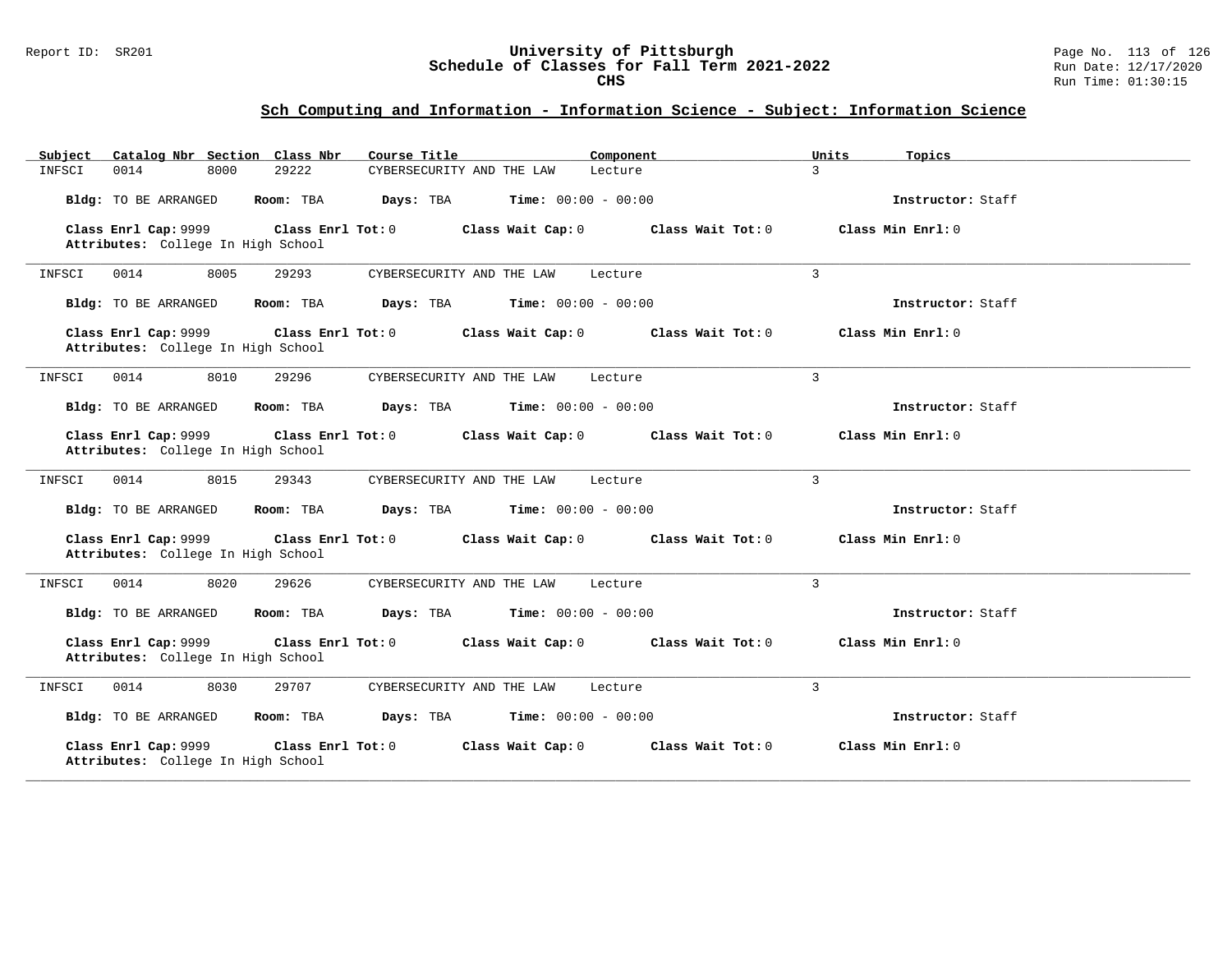| Catalog Nbr Section Class Nbr<br>Subject                   | Course Title                       | Component                              | Units<br>Topics   |
|------------------------------------------------------------|------------------------------------|----------------------------------------|-------------------|
| 8035<br>0014<br>INFSCI                                     | 29777<br>CYBERSECURITY AND THE LAW | Lecture                                | 3                 |
| Bldg: TO BE ARRANGED                                       | Room: TBA<br>Days: TBA             | $Time: 00:00 - 00:00$                  | Instructor: Staff |
| Class Enrl Cap: 9999<br>Attributes: College In High School | Class Enrl Tot: 0                  | Class Wait Tot: 0<br>Class Wait Cap: 0 | Class Min Enrl: 0 |
| 8040<br>0014<br>INFSCI                                     | 29793<br>CYBERSECURITY AND THE LAW | Lecture                                | 3                 |
| Bldg: TO BE ARRANGED                                       | Room: TBA<br>Days: TBA             | $Time: 00:00 - 00:00$                  | Instructor: Staff |
| Class Enrl Cap: 9999<br>Attributes: College In High School | Class Enrl Tot: 0                  | Class Wait Tot: 0<br>Class Wait Cap: 0 | Class Min Enrl: 0 |
| 8045<br>0014<br>INFSCI                                     | 29794<br>CYBERSECURITY AND THE LAW | Lecture                                | 3                 |
| Bldg: TO BE ARRANGED                                       | Room: TBA<br>Days: TBA             | <b>Time:</b> $00:00 - 00:00$           | Instructor: Staff |
| Class Enrl Cap: 9999<br>Attributes: College In High School | Class Enrl Tot:0                   | Class Wait Cap: 0<br>Class Wait Tot: 0 | Class Min Enrl: 0 |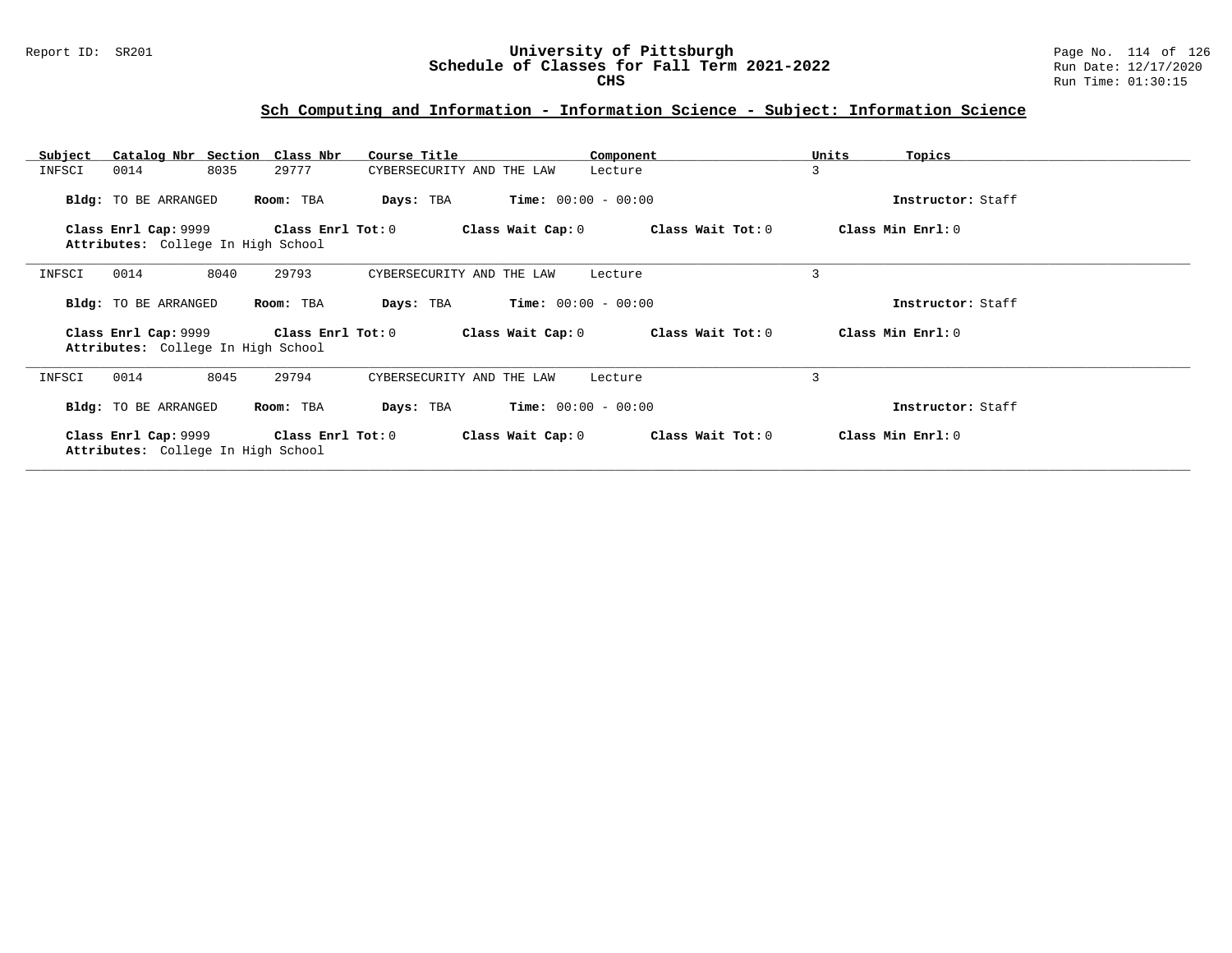### Report ID: SR201 **University of Pittsburgh** Page No. 115 of 126 **Schedule of Classes for Fall Term 2021-2022** Run Date: 12/17/2020 **Full Term Session Run Time: 01:30:15**

| Catalog Nbr Section Class Nbr<br>Course Title<br>Subject<br>Component                                                                                                                                       | Units<br>Topics                           |
|-------------------------------------------------------------------------------------------------------------------------------------------------------------------------------------------------------------|-------------------------------------------|
| 24267<br>CS<br>0007<br>1300<br>INTRO TO COMPUTER PROGRAMMING Lecture                                                                                                                                        | $\mathcal{E}$                             |
| Bldg: Sennott Square<br><b>Room:</b> 05502<br>Days: W<br><b>Time:</b> $18:00 - 20:30$                                                                                                                       | Instructor: Ellis, Stephen Anthony        |
| Class Enrl Tot: 0<br>Class Enrl Cap: 54<br>Class Wait Cap: 20<br>Class Wait Tot: 0                                                                                                                          | Class Min Enrl: 0                         |
| Attributes: DSAS Algebra General Ed. Requirement, DSAS Quant.-Formal Reason General Ed. Requirement                                                                                                         |                                           |
| Room Characteristics: PeopleSoft - Scheduled (PS)(1)                                                                                                                                                        |                                           |
| Reserve Capacity:<br>01-MAR-2021 First-Year A&S Students<br>Reserve Enrl Cap: 13<br>10                                                                                                                      | Reserve Enrl Tot:<br>$\Omega$<br>$\Omega$ |
| 01-MAR-2021 SCI First-year students<br>07-AUG-2021 First-Year A&S Students<br>$\mathbf 0$                                                                                                                   | $\mathbf 0$                               |
|                                                                                                                                                                                                             |                                           |
| 0007<br>1310<br>24270<br>INTRO TO COMPUTER PROGRAMMING Recitation<br>CS                                                                                                                                     | $\mathbf{3}$                              |
| <b>Room: 05502</b><br>Days: M<br><b>Time:</b> $19:30 - 20:20$<br>Bldg: Sennott Square                                                                                                                       | Instructor: Staff                         |
| Class Enrl Cap: 30<br>Class Enrl Tot: 0<br>Class Wait Cap: 20<br>Class Wait Tot: 0<br>Room Characteristics: PeopleSoft - Scheduled (PS)(1)                                                                  | Class Min Enrl: 0                         |
|                                                                                                                                                                                                             |                                           |
| 0007<br>1320<br>24273<br>CS<br>INTRO TO COMPUTER PROGRAMMING Recitation                                                                                                                                     | $\mathcal{E}$                             |
| Bldg: Sennott Square<br><b>Room: 05505</b><br>Days: W<br><b>Time:</b> $16:00 - 16:50$                                                                                                                       | Instructor: Staff                         |
| Class Enrl Cap: 30<br>Class Enrl Tot: 0<br>Class Wait Cap: 20<br>Class Wait Tot: 0                                                                                                                          | Class Min Enrl: 0                         |
| Room Characteristics: PeopleSoft - Scheduled (PS)(1)                                                                                                                                                        |                                           |
| 0134<br>1200<br>CS<br>11309<br>WEB SITE DESIGN & DEVELOPMENT Lecture                                                                                                                                        | $\overline{3}$                            |
| <b>Room: 05505</b><br><b>Time:</b> $18:00 - 20:30$<br><b>Bldg:</b> Sennott Square<br>Days: M                                                                                                                | Instructor: Bigrigg, Michael William      |
| Class Enrl Cap: 33<br>Class Enrl Tot: 0<br>Class Wait Cap: 20<br>Class Wait Tot: 0<br>Room Characteristics: PeopleSoft - Scheduled (PS)(1)                                                                  | Class Min Enrl: 0                         |
| 0401<br>1030<br>18542<br>CS<br>INTRMEDT PROGRMMING USING JAVALecture                                                                                                                                        | $\overline{4}$                            |
| <b>Time:</b> $19:00 - 20:15$<br>Bldg: TBA<br>Room: TBA<br>Days: MW                                                                                                                                          | Instructor: Hoffman, Timothy L            |
| Class Enrl Cap: 70<br>Class Enrl Tot: 0<br>Class Wait Cap: 20<br>Class Wait Tot: 0<br>Attributes: DSAS Quant.-Formal Reason General Ed. Requirement<br>Room Characteristics: PeopleSoft - Scheduled (PS)(1) | Class Min Enrl: 0                         |
| Reserve Capacity:<br>01-MAR-2021 First-Year A&S Students<br>Reserve Enrl Cap: 14                                                                                                                            | Reserve Enrl Tot:<br>$\overline{0}$       |
| 01-MAR-2021 CSIntendedMajor&Minor&SCI lyrs<br>56                                                                                                                                                            | $\mathbf 0$                               |
| 08-AUG-2021 First-Year A&S Students<br>$\Omega$                                                                                                                                                             | $\mathbf 0$                               |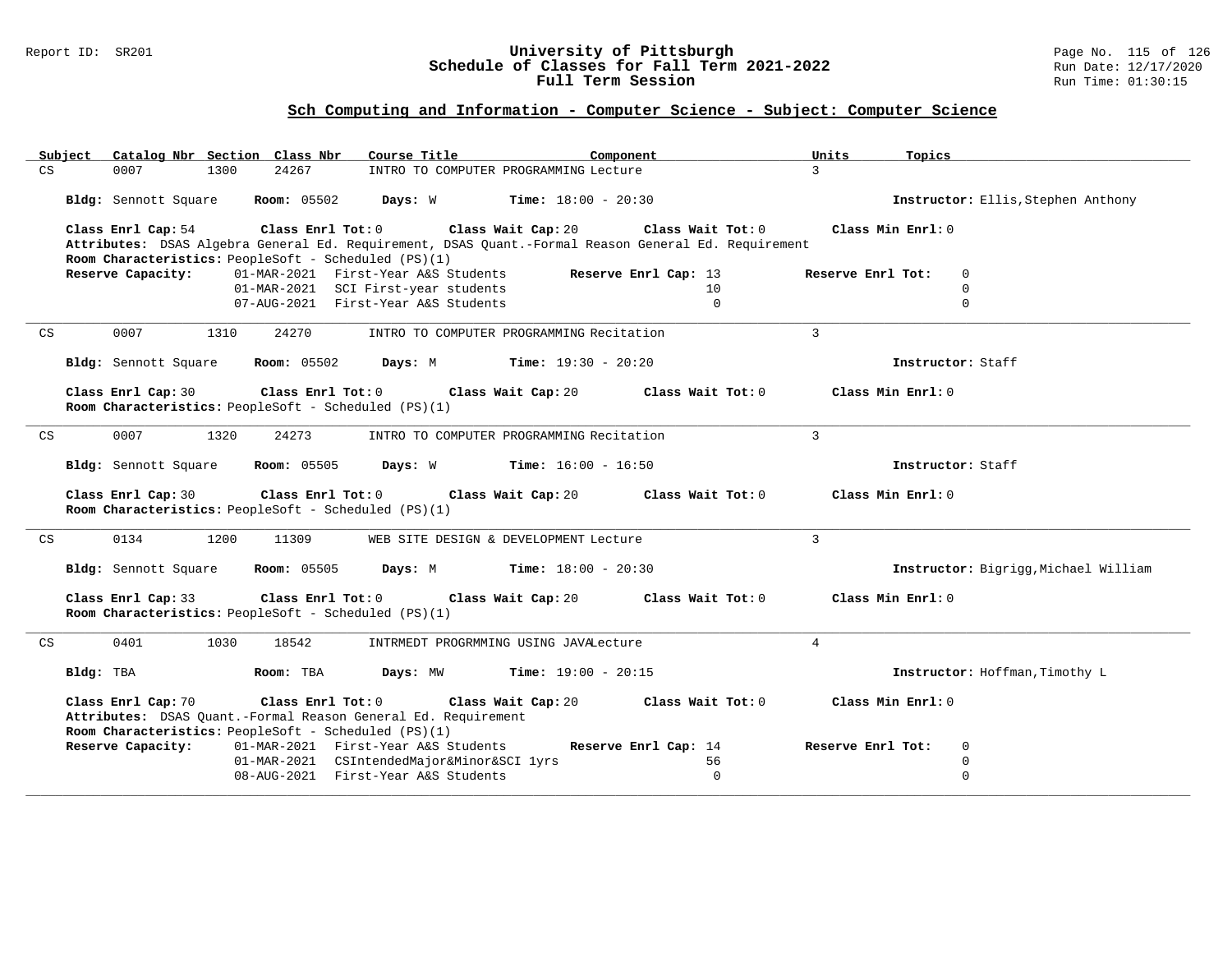#### Report ID: SR201 **University of Pittsburgh** Page No. 116 of 126 **Schedule of Classes for Fall Term 2021-2022** Run Date: 12/17/2020 **Full Term Session Run Time: 01:30:15**

| Subject | Catalog Nbr Section Class Nbr                                                                                                                                                                                                                                                                                                                                                                                                                                                                                                                      | Course Title                             | Component         | Units<br>Topics                |  |  |  |
|---------|----------------------------------------------------------------------------------------------------------------------------------------------------------------------------------------------------------------------------------------------------------------------------------------------------------------------------------------------------------------------------------------------------------------------------------------------------------------------------------------------------------------------------------------------------|------------------------------------------|-------------------|--------------------------------|--|--|--|
| CS      | 18579<br>0401<br>1040                                                                                                                                                                                                                                                                                                                                                                                                                                                                                                                              | INTRMEDT PROGRMMING USING JAVALaboratory |                   | $\overline{4}$                 |  |  |  |
|         | <b>Room: 06110</b><br>Bldg: Sennott Square                                                                                                                                                                                                                                                                                                                                                                                                                                                                                                         | Days: Th<br><b>Time:</b> $12:00 - 13:50$ |                   | Instructor: Hoffman, Timothy L |  |  |  |
|         | Class Enrl Cap: 37<br>Class Enrl Tot: 0<br>Room Characteristics: PeopleSoft - Scheduled (PS)(1)                                                                                                                                                                                                                                                                                                                                                                                                                                                    | Class Wait Cap: 20                       | Class Wait Tot: 0 | Class Min Enrl: 0              |  |  |  |
| CS      | 0401<br>1045<br>24275                                                                                                                                                                                                                                                                                                                                                                                                                                                                                                                              | INTRMEDT PROGRMMING USING JAVALaboratory |                   | $\overline{4}$                 |  |  |  |
|         | Bldg: Sennott Square<br><b>Room:</b> 06110                                                                                                                                                                                                                                                                                                                                                                                                                                                                                                         | Davs: F<br><b>Time:</b> $15:00 - 16:50$  |                   | Instructor: Staff              |  |  |  |
|         | Class Enrl Cap: 37<br>Class Enrl Tot: 0<br>Room Characteristics: PeopleSoft - Scheduled (PS)(1)                                                                                                                                                                                                                                                                                                                                                                                                                                                    | Class Wait Cap: 20                       | Class Wait Tot: 0 | Class Min Enrl: 0              |  |  |  |
| CS      | 0445<br>1030<br>11010                                                                                                                                                                                                                                                                                                                                                                                                                                                                                                                              | ALGORITHMS & DATA STRUCTURES lLecture    |                   | 3                              |  |  |  |
|         | Bldg: TBA<br>Room: TBA                                                                                                                                                                                                                                                                                                                                                                                                                                                                                                                             | Days: Tu<br>$Time: 18:00 - 20:30$        |                   | Instructor: Hoffman, Timothy L |  |  |  |
|         | Class Enrl Cap: 66<br>$Class$ $Enrl$ $Tot: 0$<br>Class Wait Cap: 20<br>Class Min Enrl: 0<br>Class Wait Tot: 0<br>Room Characteristics: Data Port(1), Media - Data Projector/Monitor(1), PeopleSoft - Scheduled (PS)(1)<br><b>Combined Section ID:</b> $0022(CS/COE/0445)$ - COE 0445(#12979)<br>Reserve Capacity:<br>01-MAR-2021 First-Year A&S Students<br>Reserve Enrl Cap: 6<br>Reserve Enrl Tot:<br>$\Omega$<br>01-MAR-2021 CSIntendedMajor&Minor&SCI lyrs<br>$\mathbf 0$<br>31<br>15-AUG-2021 First-Year A&S Students<br>$\Omega$<br>$\Omega$ |                                          |                   |                                |  |  |  |
| CS      | 0445<br>1040<br>11402                                                                                                                                                                                                                                                                                                                                                                                                                                                                                                                              | ALGORITHMS & DATA STRUCTURES IRecitation |                   | $\mathcal{E}$                  |  |  |  |
|         | Bldg: Sennott Square<br><b>Room:</b> 06110                                                                                                                                                                                                                                                                                                                                                                                                                                                                                                         | Days: Th<br><b>Time:</b> $10:00 - 10:50$ |                   | Instructor: Staff              |  |  |  |
|         | Class Enrl Cap: 35<br>Class Wait Cap: 20<br>Class Wait Tot: 0<br>Class Min Enrl: 0<br>Class Enrl Tot: 0<br>Room Characteristics: PeopleSoft - Scheduled (PS)(1)<br><b>Combined Section ID:</b> $0316(CS/COE/0445)$ - COE 0445(#18044)                                                                                                                                                                                                                                                                                                              |                                          |                   |                                |  |  |  |
| CS      | 0445<br>24276<br>1045                                                                                                                                                                                                                                                                                                                                                                                                                                                                                                                              | ALGORITHMS & DATA STRUCTURES IRecitation |                   | 3                              |  |  |  |
|         | Bldg: Sennott Square<br><b>Room:</b> 06110                                                                                                                                                                                                                                                                                                                                                                                                                                                                                                         | Days: Th<br><b>Time:</b> $17:00 - 17:50$ |                   | Instructor: Staff              |  |  |  |
|         | Class Enrl Cap: 35<br>Class Enrl Tot: 0<br>Class Wait Cap: 20<br>Class Wait Tot: 0<br>Class Min Enrl: 0<br>Room Characteristics: PeopleSoft - Scheduled (PS)(1)<br><b>Combined Section ID:</b> $0315(CS/COE/0445)$ - COE $0445(#24286)$                                                                                                                                                                                                                                                                                                            |                                          |                   |                                |  |  |  |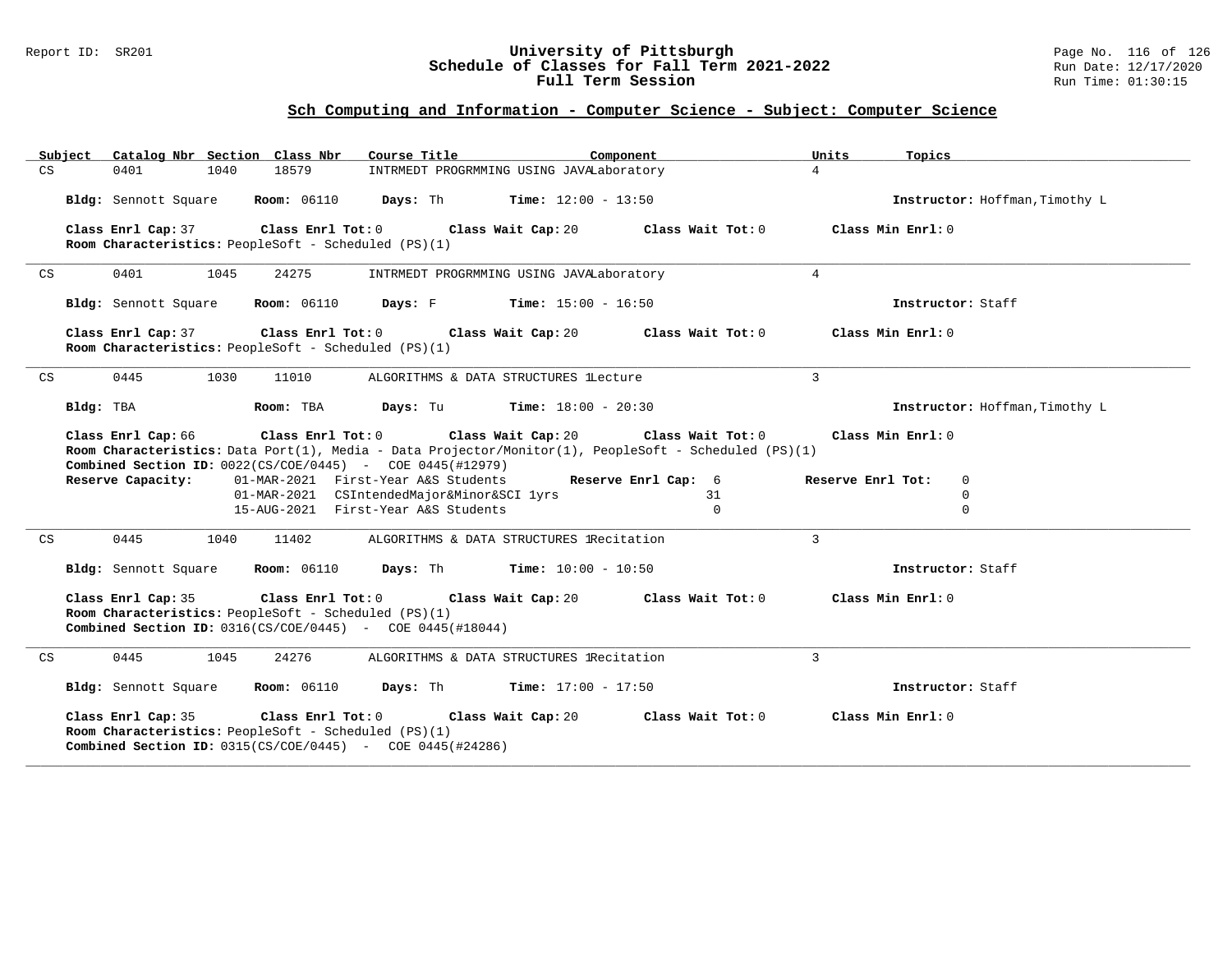### Report ID: SR201 **University of Pittsburgh** Page No. 117 of 126 **Schedule of Classes for Fall Term 2021-2022** Run Date: 12/17/2020 **Full Term Session Run Time: 01:30:15**

|           | Subject Catalog Nbr Section Class Nbr |                                                                           | Course Title                                                                                                                                                | Component                                                                                                                  | Units<br>Topics                           |
|-----------|---------------------------------------|---------------------------------------------------------------------------|-------------------------------------------------------------------------------------------------------------------------------------------------------------|----------------------------------------------------------------------------------------------------------------------------|-------------------------------------------|
| CS        | 0449<br>1070                          | 11307                                                                     | INTRO TO SYSTEMS SOFTWARE                                                                                                                                   | Lecture                                                                                                                    | $\mathbf{R}$                              |
| Bldg: TBA |                                       | Room: TBA                                                                 | Days: MW                                                                                                                                                    | <b>Time:</b> $19:00 - 20:15$                                                                                               | Instructor: Billingsley, Jarrett Franklin |
|           | Class Enrl Cap: 53                    | Class Enrl Tot: 0                                                         | Class Wait Cap: 20<br>Combined Section ID: 0027(CS/0449/COE/0449) - COE 0449(#13009)                                                                        | Class Wait Tot: 0<br>Room Characteristics: Data Port(1), Media - Data Projector/Monitor(1), PeopleSoft - Scheduled (PS)(1) | Class Min Enrl: 0                         |
|           | Reserve Capacity:                     |                                                                           | 01-MAR-2021 CSIntendedMajor&Minor&SCI lyrs Reserve Enrl Cap: 5                                                                                              |                                                                                                                            | Reserve Enrl Tot:<br>$\mathbf 0$          |
|           |                                       |                                                                           | 15-AUG-2021 CSIntendedMajor&Minor&SCI lyrs                                                                                                                  | $\Omega$                                                                                                                   | $\mathbf 0$                               |
| CS        | 0449<br>1090                          | 11308                                                                     | INTRO TO SYSTEMS SOFTWARE                                                                                                                                   | Recitation                                                                                                                 | 3                                         |
|           | Bldg: Sennott Square                  | <b>Room: 06110</b>                                                        | Days: Th                                                                                                                                                    | Time: $14:00 - 14:50$                                                                                                      | Instructor: Staff                         |
|           | Class Enrl Cap: 27                    | Class Enrl Tot: 0<br>Room Characteristics: PeopleSoft - Scheduled (PS)(1) | Class Wait Cap: 20<br><b>Combined Section ID:</b> $0049(CS/COE/0449)$ - COE 0449(#13010)                                                                    | Class Wait Tot: 0                                                                                                          | Class Min Enrl: 0                         |
| CS        | 0449<br>1095                          | 24278                                                                     | INTRO TO SYSTEMS SOFTWARE                                                                                                                                   | Recitation                                                                                                                 | $\overline{3}$                            |
|           | Bldg: Sennott Square                  | <b>Room: 06110</b>                                                        | Days: Th                                                                                                                                                    | <b>Time:</b> $11:00 - 11:50$                                                                                               | Instructor: Staff                         |
|           | Class Enrl Cap: 29                    | Class Enrl Tot: 0<br>Room Characteristics: PeopleSoft - Scheduled (PS)(1) | Class Wait Cap: 20<br><b>Combined Section ID:</b> $0050(CS/COE/0449)$ - COE 0449(#24284)                                                                    | Class Wait Tot: 0                                                                                                          | Class Min Enrl: 0                         |
| CS        | 1501<br>1300                          | 24887                                                                     | ALGORITHMS DATA STRUCTURES 2 Lecture                                                                                                                        |                                                                                                                            | $\overline{3}$                            |
|           | Bldg: Benedum Hall                    | <b>Room: 00226</b>                                                        | Days: W                                                                                                                                                     | <b>Time:</b> $18:00 - 20:30$                                                                                               | Instructor: Mohamed Khattab, Sherif E     |
|           | Class Enrl Cap: 25                    | Class Enrl Tot: 0<br>Room Characteristics: PeopleSoft - Scheduled (PS)(1) | Class Wait Cap: 20                                                                                                                                          | Class Wait Tot: 0                                                                                                          | Class Min Enrl: 0                         |
|           | Reserve Capacity:                     |                                                                           | <b>Combined Section ID:</b> 0306(CS/1501/COE/1501) - CS 1501(#24884), COE 1501(#24890)<br>01-MAR-2021 CS ugrd, grad, minors, pre-major Reserve Enrl Cap: 18 |                                                                                                                            | Reserve Enrl Tot:<br>$\mathbf 0$          |
|           |                                       |                                                                           | 01-MAR-2021 COMP BIO & BIOINF Majors                                                                                                                        | 3                                                                                                                          | $\mathbf 0$                               |
|           |                                       |                                                                           | 06-APR-2021 CS ugrd, grad, minors, pre-major                                                                                                                | 0                                                                                                                          | $\mathbf 0$                               |
| CS        | 1305<br>1501                          | 24884                                                                     | ALGORITHMS DATA STRUCTURES 2 Lecture                                                                                                                        |                                                                                                                            | $\mathbf{3}$                              |
|           | Bldg: Benedum Hall                    | Room: 00226                                                               | Days: W                                                                                                                                                     | <b>Time:</b> $18:00 - 20:30$                                                                                               | Instructor: Mohamed Khattab, Sherif E     |
|           | Class Enrl Cap: 19                    | Class Enrl Tot: 0<br>Room Characteristics: PeopleSoft - Scheduled (PS)(1) | Class Wait Cap: 19<br>Combined Section ID: 0306(CS/1501/COE/1501) - CS 1501(#24887), COE 1501(#24890)                                                       | Class Wait Tot: 0                                                                                                          | Class Min Enrl: 0                         |
|           | Reserve Capacity:                     |                                                                           | 01-MAR-2021 CS ugrd, grad, minors, pre-major Reserve Enrl Cap: 13                                                                                           |                                                                                                                            | Reserve Enrl Tot:<br>$\mathbf 0$          |
|           |                                       |                                                                           | 01-MAR-2021 COMP BIO & BIOINF Majors                                                                                                                        | 2                                                                                                                          | $\mathsf 0$                               |
|           |                                       |                                                                           | 06-APR-2021 CS ugrd, grad, minors, pre-major                                                                                                                | $\Omega$                                                                                                                   | $\mathbf 0$                               |
|           |                                       |                                                                           |                                                                                                                                                             |                                                                                                                            |                                           |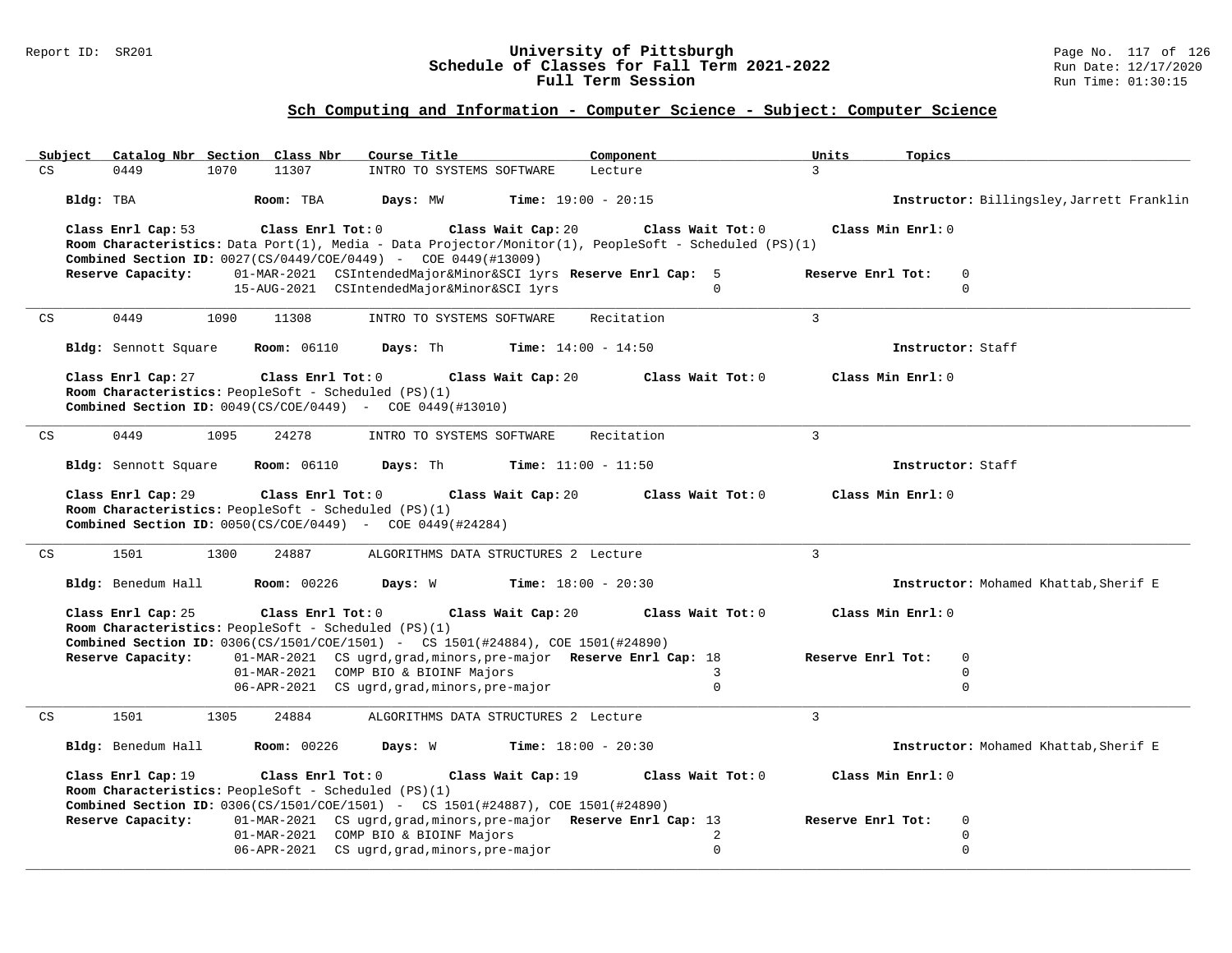| CS                         | 1501                                    | 24885<br>1310      |                                                                                                                                                                                                                                                                                                                           | ALGORITHMS DATA STRUCTURES 2 Recitation |                                        | 3                                                                                   |  |
|----------------------------|-----------------------------------------|--------------------|---------------------------------------------------------------------------------------------------------------------------------------------------------------------------------------------------------------------------------------------------------------------------------------------------------------------------|-----------------------------------------|----------------------------------------|-------------------------------------------------------------------------------------|--|
|                            | Bldg: Sennott Square                    | <b>Room: 05129</b> | Days: F                                                                                                                                                                                                                                                                                                                   | <b>Time:</b> $13:00 - 13:50$            |                                        | Instructor: Staff                                                                   |  |
|                            | Class Enrl Cap: 12                      |                    | Class Enrl Tot: 0<br>Room Characteristics: PeopleSoft - Scheduled (PS)(1)<br>Combined Section ID: 0307(CS/1501/COE/1501) - CS 1501(#24888), COE 1501(#24891)                                                                                                                                                              | Class Wait Cap: 10                      | Class Wait Tot: 0                      | Class Min Enrl: 0                                                                   |  |
| CS                         | 1501                                    | 1315<br>24886      |                                                                                                                                                                                                                                                                                                                           | ALGORITHMS DATA STRUCTURES 2 Recitation |                                        | $\overline{3}$                                                                      |  |
|                            | Bldg: Sennott Square                    | <b>Room: 05129</b> | Days: F                                                                                                                                                                                                                                                                                                                   | <b>Time:</b> $14:00 - 14:50$            |                                        | Instructor: Staff                                                                   |  |
|                            | Class Enrl Cap: 11                      |                    | Class Enrl Tot: 0<br>Room Characteristics: PeopleSoft - Scheduled (PS)(1)<br>Combined Section ID: 0308(CS/1501/COE/1501) - CS 1501(#24889), COE 1501(#24892)                                                                                                                                                              | Class Wait Cap: 10                      | Class Wait Tot: 0                      | Class Min Enrl: 0                                                                   |  |
| CS                         | 1501                                    | 1320<br>24888      |                                                                                                                                                                                                                                                                                                                           | ALGORITHMS DATA STRUCTURES 2 Recitation |                                        | $\overline{3}$                                                                      |  |
|                            | Bldg: Sennott Square                    | <b>Room: 05129</b> | Days: F                                                                                                                                                                                                                                                                                                                   | <b>Time:</b> $13:00 - 13:50$            |                                        | Instructor: Staff                                                                   |  |
|                            | Class Enrl Cap: 13                      |                    | Class Enrl Tot: 0<br>Room Characteristics: PeopleSoft - Scheduled (PS)(1)<br>Combined Section ID: 0307(CS/1501/COE/1501) - CS 1501(#24885), COE 1501(#24891)                                                                                                                                                              | Class Wait Cap: 10                      | Class Wait Tot: 0                      | Class Min Enrl: 0                                                                   |  |
| CS                         | 1501                                    | 24889<br>1330      |                                                                                                                                                                                                                                                                                                                           | ALGORITHMS DATA STRUCTURES 2 Recitation |                                        | $\overline{3}$                                                                      |  |
|                            | Bldg: Sennott Square                    | <b>Room: 05129</b> | Days: F                                                                                                                                                                                                                                                                                                                   | <b>Time:</b> $14:00 - 14:50$            |                                        | Instructor: Staff                                                                   |  |
|                            | Class Enrl Cap: 14                      |                    | Class Enrl Tot: 0<br>Room Characteristics: PeopleSoft - Scheduled (PS)(1)<br><b>Combined Section ID:</b> 0308(CS/1501/COE/1501) - CS 1501(#24886), COE 1501(#24892)                                                                                                                                                       | Class Wait Cap: 10                      | Class Wait Tot: 0                      | Class Min Enrl: 0                                                                   |  |
| CS                         | 1501                                    | 1400<br>25690      |                                                                                                                                                                                                                                                                                                                           | ALGORITHMS DATA STRUCTURES 2 Lecture    |                                        | $\overline{3}$                                                                      |  |
|                            | Bldg: Benedum Hall                      | <b>Room: 00226</b> | Days: Th                                                                                                                                                                                                                                                                                                                  | <b>Time:</b> $19:00 - 21:30$            |                                        | Instructor: Aronis, John M                                                          |  |
|                            | Class Enrl Cap: 15<br>Reserve Capacity: |                    | Class Enrl Tot: 0<br>Room Characteristics: PeopleSoft - Scheduled (PS)(1)<br>Combined Section ID: 0311(COE/1501/CS/1501) - COE 1501(#25689), CS 1501(#25691)<br>01-MAR-2021 CS ugrd, grad, minors, pre-major Reserve Enrl Cap: 13<br>01-MAR-2021 COMP BIO & BIOINF Majors<br>06-APR-2021 CS ugrd, grad, minors, pre-major | Class Wait Cap: 10                      | Class Wait Tot: 0<br>2<br>$\mathbf{0}$ | Class Min Enrl: 0<br>$\mathbf 0$<br>Reserve Enrl Tot:<br>$\mathbf 0$<br>$\mathbf 0$ |  |
| $\mathop{\rm CS}\nolimits$ | 1501                                    | 25693<br>1405      |                                                                                                                                                                                                                                                                                                                           | ALGORITHMS DATA STRUCTURES 2 Recitation |                                        | $\overline{3}$                                                                      |  |
|                            | Bldg: Sennott Square                    | <b>Room:</b> 05502 | Days: Tu                                                                                                                                                                                                                                                                                                                  | <b>Time:</b> $19:30 - 20:20$            |                                        | Instructor: Yao, Yuan                                                               |  |
|                            | Class Enrl Cap: 9                       | Class Enrl Tot: 0  | Room Characteristics: PeopleSoft - Scheduled (PS)(1)<br>Combined Section ID: 0312(COE/1501/CS/1501) - COE 1501(#25692), CS 1501(#25694)                                                                                                                                                                                   | Class Wait Cap: 9                       | Class Wait Tot: 0                      | Class Min Enrl: 0                                                                   |  |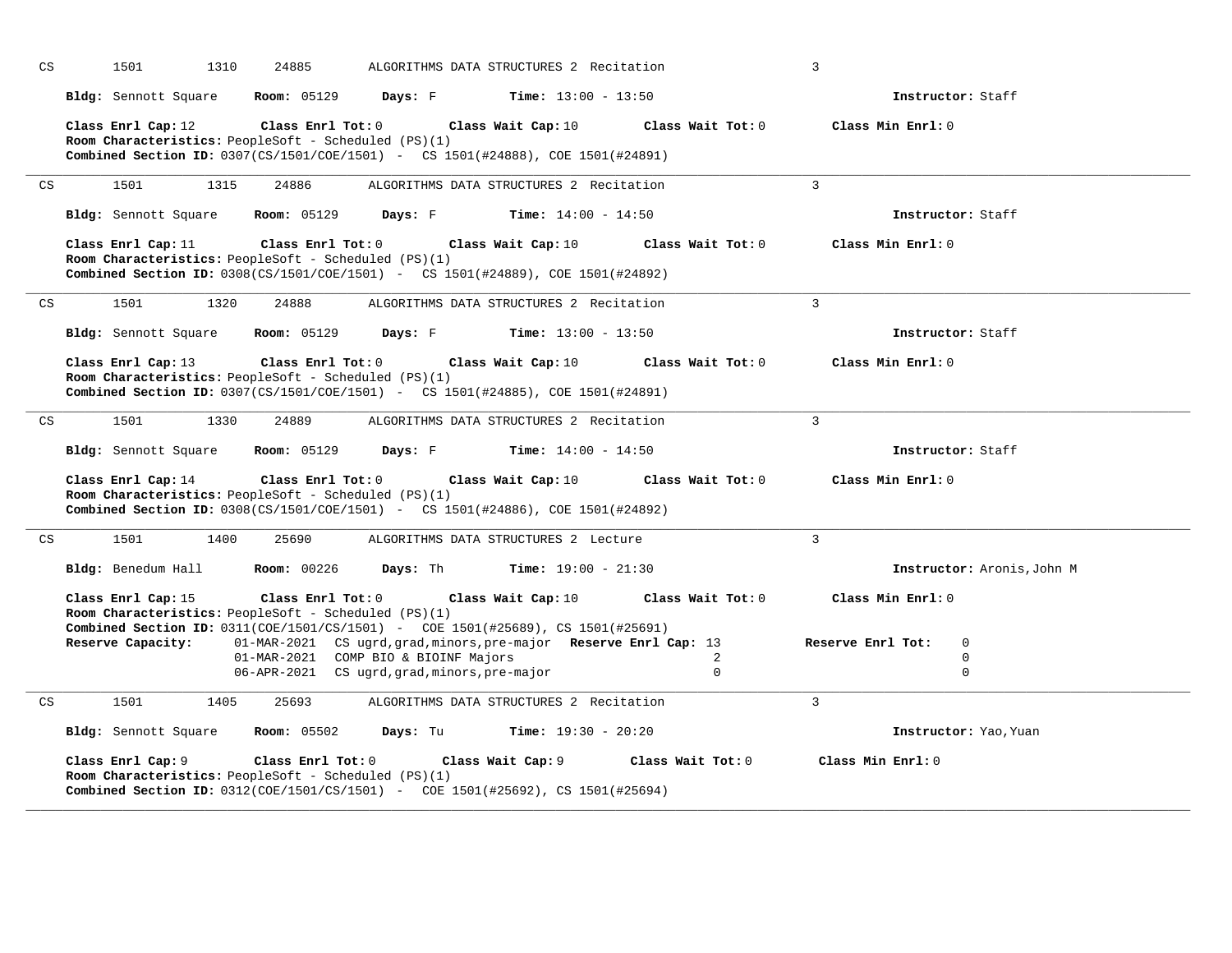#### Report ID: SR201 **University of Pittsburgh** Page No. 119 of 126 **Schedule of Classes for Fall Term 2021-2022** Run Date: 12/17/2020 **Full Term Session Run Time: 01:30:15**

| Subject |                      | Catalog Nbr Section Class Nbr<br>Course Title                                                                                   | Component                                                         | Units<br>Topics                       |
|---------|----------------------|---------------------------------------------------------------------------------------------------------------------------------|-------------------------------------------------------------------|---------------------------------------|
| CS      | 1501                 | 25694<br>1406                                                                                                                   | ALGORITHMS DATA STRUCTURES 2 Recitation                           | $\mathcal{L}$                         |
|         | Bldg: Sennott Square | <b>Room: 05502</b><br>Days: Tu                                                                                                  | <b>Time:</b> $19:30 - 20:20$                                      | Instructor: Yao, Yuan                 |
|         | Class Enrl Cap: 14   | Class Enrl Tot: 0                                                                                                               | Class Wait Tot: 0<br>Class Wait Cap: 10                           | Class Min Enrl: 0                     |
|         |                      | Room Characteristics: PeopleSoft - Scheduled (PS)(1)                                                                            |                                                                   |                                       |
|         |                      | Combined Section ID: 0312(COE/1501/CS/1501) - COE 1501(#25692), CS 1501(#25693)                                                 |                                                                   |                                       |
| CS      | 1501                 | 1410<br>25691                                                                                                                   | ALGORITHMS DATA STRUCTURES 2 Lecture                              | 3                                     |
|         | Bldg: Benedum Hall   | <b>Room: 00226</b><br>Days: Th                                                                                                  | <b>Time:</b> $19:00 - 21:30$                                      | Instructor: Aronis, John M            |
|         | Class Enrl Cap: 23   | Class Enrl Tot: 0                                                                                                               | Class Wait Cap: 20<br>Class Wait Tot: 0                           | Class Min Enrl: 0                     |
|         |                      | Room Characteristics: PeopleSoft - Scheduled (PS)(1)                                                                            |                                                                   |                                       |
|         | Reserve Capacity:    | <b>Combined Section ID:</b> 0311(COE/1501/CS/1501) - COE 1501(#25689), CS 1501(#25690)                                          | 01-MAR-2021 CS ugrd, grad, minors, pre-major Reserve Enrl Cap: 18 | Reserve Enrl Tot:<br>$\mathbf 0$      |
|         |                      | 01-MAR-2021 COMP BIO & BIOINF Majors                                                                                            | 3                                                                 | 0                                     |
|         |                      | 06-APR-2021 CS ugrd, grad, minors, pre-major                                                                                    | $\Omega$                                                          | $\mathbf 0$                           |
| CS      | 1501                 | 1415<br>25696                                                                                                                   | ALGORITHMS DATA STRUCTURES 2 Recitation                           | $\mathbf{3}$                          |
|         | Bldg: TBA            | Days: W<br>Room: TBA                                                                                                            | $Time: 19:30 - 20:20$                                             | Instructor: Yao, Yuan                 |
|         | Class Enrl Cap: 12   | Class Enrl Tot: 0                                                                                                               | Class Wait Cap: 10<br>Class Wait Tot: 0                           | Class Min Enrl: 0                     |
|         |                      | Room Characteristics: PeopleSoft - Scheduled (PS)(1)                                                                            |                                                                   |                                       |
|         |                      | <b>Combined Section ID:</b> 0313(COE/1501/CS/1501) - COE 1501(#25695), CS 1501(#25697)                                          |                                                                   |                                       |
| CS      | 1501                 | 1420<br>25697                                                                                                                   | ALGORITHMS DATA STRUCTURES 2 Recitation                           | $\overline{3}$                        |
|         | Bldg: TBA            | Room: TBA<br>Days: W                                                                                                            | <b>Time:</b> $19:30 - 20:20$                                      | Instructor: Yao, Yuan                 |
|         | Class Enrl Cap: 11   | Class Enrl Tot: $0$                                                                                                             | Class Wait Cap: 10<br>Class Wait Tot: 0                           | Class Min Enrl: 0                     |
|         |                      | Room Characteristics: PeopleSoft - Scheduled (PS)(1)                                                                            |                                                                   |                                       |
|         |                      | <b>Combined Section ID:</b> 0313(COE/1501/CS/1501) - COE 1501(#25695), CS 1501(#25696)                                          |                                                                   |                                       |
| CS      | 1520                 | 1100<br>18541                                                                                                                   | PRGMG LANG FOR WEB APPLCTNS Lecture                               | $\mathbf{3}$                          |
|         | Bldg: TBA            | Days: TuTh<br>Room: TBA                                                                                                         | <b>Time:</b> $18:00 - 19:15$                                      | Instructor: Hobaugh, Adam Christopher |
|         | Class Enrl Cap: 42   | Class Enrl Tot: 0                                                                                                               | Class Wait Cap: 20<br>Class Wait Tot: 0                           | Class Min Enrl: 0                     |
|         |                      | Room Characteristics: PeopleSoft - Scheduled (PS)(1)<br><b>Combined Section ID:</b> $0090(CS/1520/COE/1520)$ - COE 1520(#18540) |                                                                   |                                       |
|         | Reserve Capacity:    |                                                                                                                                 | 01-MAR-2021 CS ugrd, grad, minors, pre-major Reserve Enrl Cap: 27 | Reserve Enrl Tot:<br>$\mathbf 0$      |
|         |                      | 06-APR-2021 CS ugrd, grad, minors, pre-major                                                                                    | $\Omega$                                                          | $\Omega$                              |
|         |                      |                                                                                                                                 |                                                                   |                                       |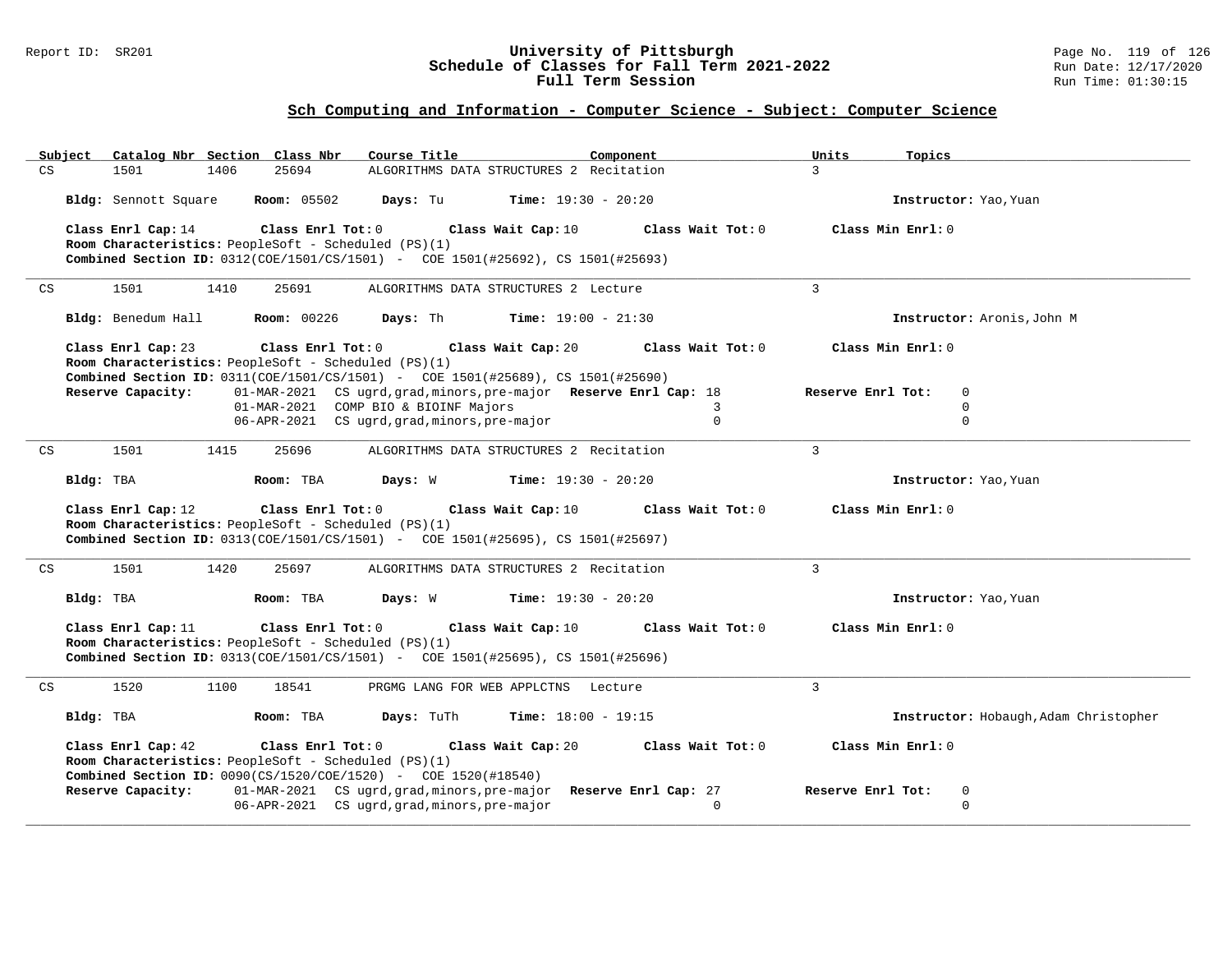### Report ID: SR201 **University of Pittsburgh** Page No. 120 of 126 **Schedule of Classes for Fall Term 2021-2022** Run Date: 12/17/2020 **Full Term Session Run Time: 01:30:15**

| Catalog Nbr Section Class Nbr<br>Subject                                   | Course Title                                                                                                      | Component                    | Units<br>Topics                    |
|----------------------------------------------------------------------------|-------------------------------------------------------------------------------------------------------------------|------------------------------|------------------------------------|
| 18545<br>$\mathop{\mathsf{CS}}\nolimits$<br>1520<br>1105                   | PRGMG LANG FOR WEB APPLCTNS Recitation                                                                            |                              | 3 <sup>1</sup>                     |
| Bldg: Sennott Square<br><b>Room:</b> 05502                                 | Days: F<br>$Time: 10:00 - 10:50$                                                                                  |                              | Instructor: Staff                  |
| Class Enrl Cap: 23<br>Class Enrl Tot: 0                                    | Class Wait Cap: 20                                                                                                | Class Wait Tot: 0            | Class Min Enrl: 0                  |
| Room Characteristics: PeopleSoft - Scheduled (PS)(1)                       |                                                                                                                   |                              |                                    |
| Combined Section ID: 0092(CS/1520/COE/1520) - COE 1520(#18543)             |                                                                                                                   |                              |                                    |
| 1520<br>1110<br>CS<br>18546                                                | PRGMG LANG FOR WEB APPLCTNS Recitation                                                                            |                              | $\mathcal{L}$                      |
| Bldg: TBA<br>Room: TBA                                                     | Days: Th                                                                                                          | <b>Time:</b> $19:30 - 20:20$ | Instructor: Staff                  |
| Class Enrl Cap: 23<br>$\texttt{Class}$ $\texttt{Enrl}$ $\texttt{Tot:}$ $0$ | Class Wait Cap: 20                                                                                                | Class Wait Tot: 0            | Class Min Enrl: 0                  |
| Room Characteristics: PeopleSoft - Scheduled (PS)(1)                       |                                                                                                                   |                              |                                    |
| <b>Combined Section ID:</b> $0091(CS/1520/COE/1520)$ - COE 1520(#18544)    |                                                                                                                   |                              |                                    |
| 1645<br>1020<br>23374<br>CS                                                | INTRO HIGH PERF COMPTNG SYSTMSLecture                                                                             |                              | $\mathcal{L}$                      |
|                                                                            |                                                                                                                   |                              |                                    |
| Bldg: Sennott Square<br><b>Room:</b> 06110                                 | Days: MW                                                                                                          | <b>Time:</b> $18:00 - 19:15$ | Instructor: Kosta, Konstantinos    |
| Class Enrl Cap: 20<br>Class Enrl Tot: 0                                    | Class Wait Cap: 20                                                                                                | Class Wait Tot: 0            | Class Min Enrl: 0                  |
| Room Characteristics: PeopleSoft - Scheduled (PS)(1)                       |                                                                                                                   |                              |                                    |
| <b>Combined Section ID:</b> 0287(CS/1645/CS/2045) - CS 2045(#23375)        |                                                                                                                   |                              |                                    |
| Reserve Capacity:                                                          | 01-MAR-2021 CS ugrd, grad, minors, pre-major Reserve Enrl Cap: 14<br>06-APR-2021 CS ugrd, grad, minors, pre-major | $\cap$                       | Reserve Enrl Tot:<br>0<br>$\Omega$ |
|                                                                            |                                                                                                                   |                              |                                    |
| 2045<br>CS<br>1020<br>23375                                                | INTRO HIGH PERF COMPTNG SYSTMSLecture                                                                             |                              | $\mathbf{3}$                       |
| Bldg: Sennott Square<br><b>Room:</b> 06110                                 | Days: MW                                                                                                          | <b>Time:</b> $18:00 - 19:15$ | Instructor: Kosta, Konstantinos    |
| Class Enrl Cap: 5<br>Class Enrl Tot: 0                                     | Class Wait Cap: 99                                                                                                | Class Wait Tot: 0            | Class Min Enrl: 0                  |
| Room Characteristics: PeopleSoft - Scheduled (PS)(1)                       |                                                                                                                   |                              |                                    |
| <b>Combined Section ID:</b> 0287(CS/1645/CS/2045) - CS 1645(#23374)        |                                                                                                                   |                              |                                    |
| <b>Reserve Capacity:</b> 01-MAR-2021 CS Grad 1st year                      | $01-MAR-2021$ CS Grad 2nd year +                                                                                  | Reserve Enrl Cap: 4<br>1     | Reserve Enrl Tot:<br>0<br>$\Omega$ |
|                                                                            | 19-AUG-2021 CS Grad 1st year                                                                                      | $\Omega$                     | $\Omega$                           |
|                                                                            |                                                                                                                   |                              |                                    |
| 2710<br>CS<br>1050<br>16594                                                | FOUNDTNS OF ARTIFICL INTELLGNCLecture                                                                             |                              | $\mathcal{L}$                      |
| Bldg: TBA<br>Room: TBA                                                     | Days: MW                                                                                                          | <b>Time:</b> $14:30 - 15:45$ | Instructor: Hauskrecht, Milos      |
| Class Enrl Cap: 26<br>Class Enrl Tot: 0                                    | Class Wait Cap: 99                                                                                                | Class Wait Tot: 0            | Class Min Enrl: 0                  |
| Room Characteristics: PeopleSoft - Scheduled (PS)(1)                       |                                                                                                                   |                              |                                    |
| <b>Combined Section ID:</b> $0069(CS/2710/ISSP/2160)$ - ISSP 2160(#16595)  |                                                                                                                   |                              |                                    |
| Reserve Capacity:<br>01-MAR-2021 CS Grad 1st year                          |                                                                                                                   | Reserve Enrl Cap: 16         | Reserve Enrl Tot:<br>0             |
|                                                                            | 01-MAR-2021 CS Grad 2nd year +<br>19-AUG-2021 CS Grad 1st year                                                    | 9<br>$\Omega$                | $\mathbf 0$<br>$\Omega$            |
|                                                                            |                                                                                                                   |                              |                                    |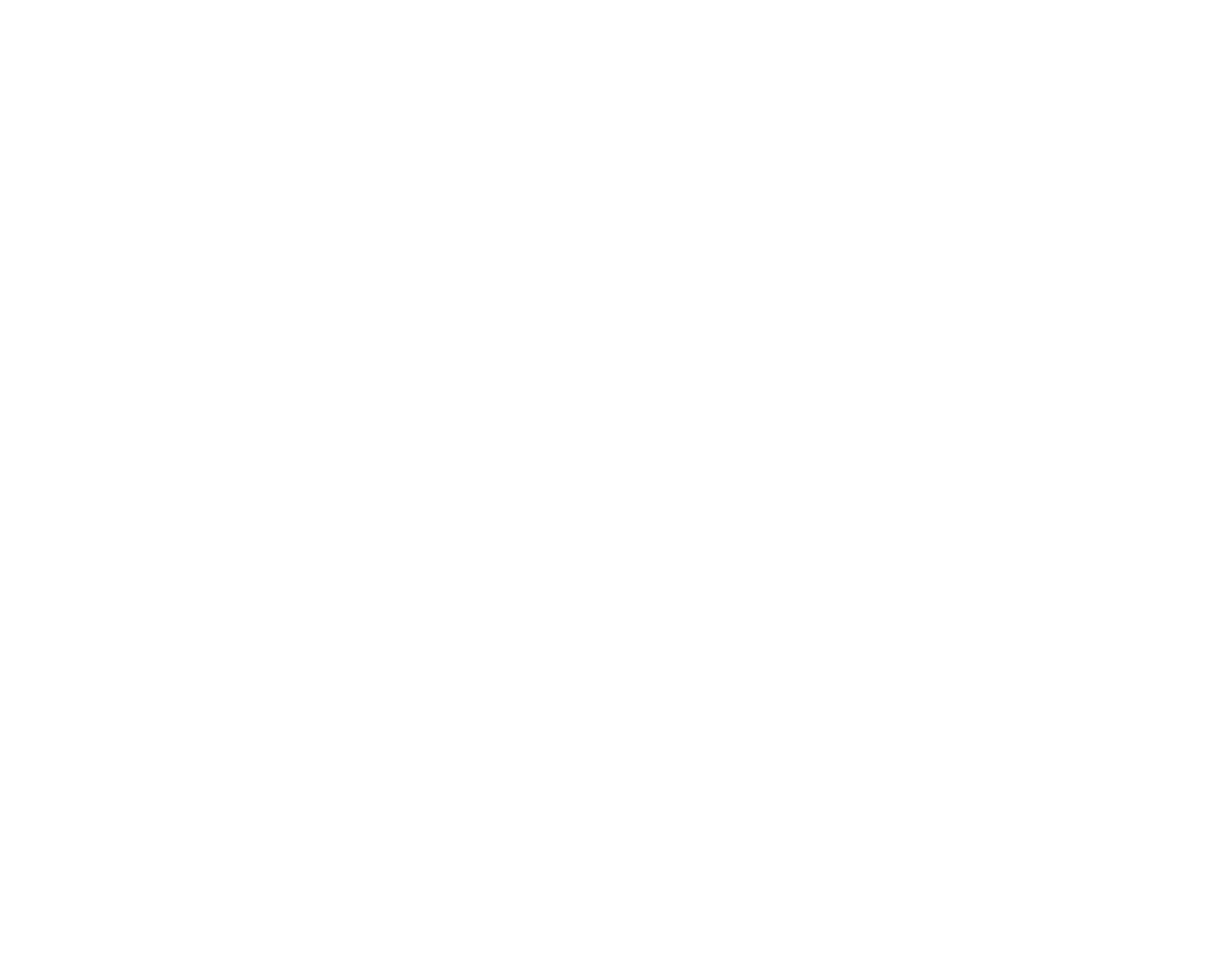### Report ID: SR201 **University of Pittsburgh** Page No. 122 of 126 **Schedule of Classes for Fall Term 2021-2022** Run Date: 12/17/2020 **Full Term Session Run Time: 01:30:15**

# **Sch Computing and Information - Intelligent Systems - Subject: Intelligent Systems**

| Subject                                                     | Catalog Nbr Section Class Nbr                                             |      |                   | Course Title |                                       | Component           | Units | Topics                        |  |
|-------------------------------------------------------------|---------------------------------------------------------------------------|------|-------------------|--------------|---------------------------------------|---------------------|-------|-------------------------------|--|
| ISSP                                                        | 2160                                                                      | 1060 | 16595             |              | FOUNDTNS OF ARTIFICL INTELLGNCLecture |                     |       |                               |  |
| Bldg: TBA                                                   |                                                                           |      | Room: TBA         | Days: MW     | <b>Time:</b> $14:30 - 15:45$          |                     |       | Instructor: Hauskrecht, Milos |  |
|                                                             | Class Enrl Cap: 9                                                         |      | Class Enrl Tot: 0 |              | Class Wait Cap: 99                    | Class Wait $Tot: 0$ |       | Class Min Enrl: 0             |  |
| <b>Room Characteristics:</b> PeopleSoft - Scheduled (PS)(1) |                                                                           |      |                   |              |                                       |                     |       |                               |  |
|                                                             | <b>Combined Section ID:</b> $0069(CS/2710/ISSP/2160)$ - CS $2710(H16594)$ |      |                   |              |                                       |                     |       |                               |  |
|                                                             |                                                                           |      |                   |              |                                       |                     |       |                               |  |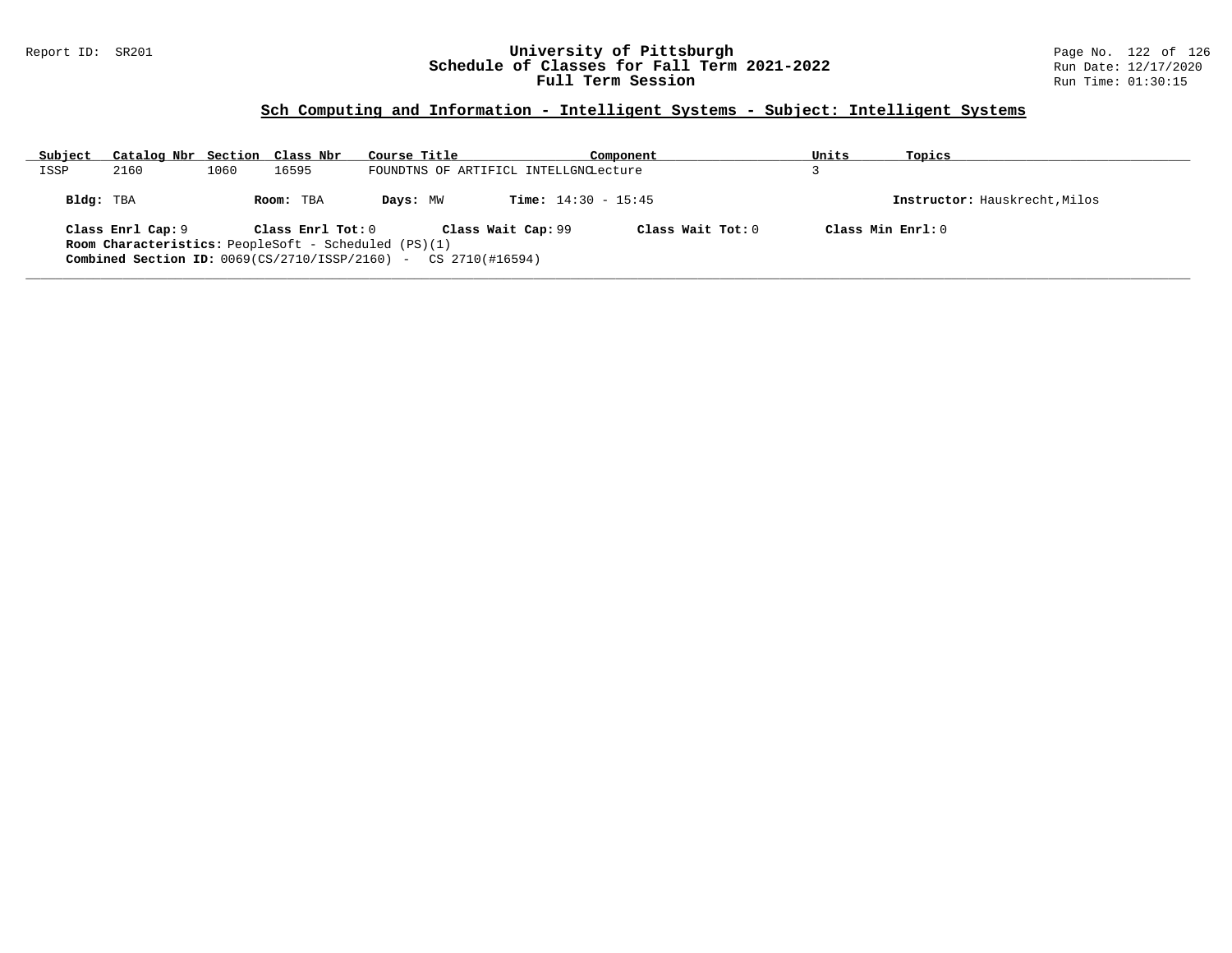#### Report ID: SR201 **University of Pittsburgh** Page No. 123 of 126 **Schedule of Classes for Fall Term 2021-2022** Run Date: 12/17/2020 **Full Term Session Run Time: 01:30:15**

| Catalog Nbr Section Class Nbr<br>Subject                                                        | Course Title<br>Component                                                                                                          | Units<br>Topics                          |
|-------------------------------------------------------------------------------------------------|------------------------------------------------------------------------------------------------------------------------------------|------------------------------------------|
| INFSCI<br>0010<br>1080<br>14408                                                                 | INTRO TO INFORM, SYS & SOCIETYLecture                                                                                              | $\mathcal{L}$                            |
| Bldg: TBA<br>Room: TBA                                                                          | Days: W<br><b>Time:</b> $18:00 - 20:30$                                                                                            | Instructor: Perkoski, Robert R           |
| Class Enrl Tot: 0<br>Class Enrl Cap: 90                                                         | Class Wait Cap: 20<br>Class Wait Tot: 0                                                                                            | Class Min Enrl: 0                        |
| Attributes: DSAS Quant.-Formal Reason General Ed. Requirement                                   | Room Characteristics: Media - Data Projector/Monitor(1), PeopleSoft - Scheduled (PS)(1)                                            |                                          |
| 1070<br>0017<br>14428<br>INFSCI                                                                 | FUNDAMNTLS OF OBJ-ORIEN PRGMG Lecture                                                                                              | $\overline{4}$                           |
|                                                                                                 |                                                                                                                                    |                                          |
| Bldg: TBA<br>Room: TBA                                                                          | <b>Days:</b> Th <b>Time:</b> $18:00 - 20:30$                                                                                       | Instructor: Babay, Amy E                 |
| Class Enrl Cap: 70<br>Class Enrl Tot: 0                                                         | Class Wait Cap: 20<br>Class Wait Tot: 0<br>Room Characteristics: Media - Data Projector/Monitor(1), PeopleSoft - Scheduled (PS)(1) | Class Min Enrl: 0                        |
| 0017<br>1090<br>26628<br>INFSCI                                                                 | FUNDAMNTLS OF OBJ-ORIEN PRGMG Laboratory                                                                                           | $4\overline{ }$                          |
| Bldg: TBA<br>Room: TBA                                                                          | <b>Days:</b> W <b>Time:</b> $19:30 - 21:20$                                                                                        | Instructor: Baltaci Akhuseyinoglu, Nuray |
| Class Enrl Cap: 35<br>Class Enrl Tot: 0<br>Room Characteristics: PeopleSoft - Scheduled (PS)(1) | Class Wait Tot: 0<br>Class Wait Cap: 20                                                                                            | Class Min Enrl: 0                        |
| 26629<br>0017<br>1095<br>INFSCI                                                                 | FUNDAMNTLS OF OBJ-ORIEN PRGMG Laboratory                                                                                           | $\overline{4}$                           |
| Bldg: TBA<br>Room: TBA                                                                          | Days: M<br><b>Time:</b> $11:00 - 12:50$                                                                                            | Instructor: Staff                        |
| Class Enrl Cap: 35<br>Class Enrl Tot: 0<br>Room Characteristics: PeopleSoft - Scheduled (PS)(1) | Class Wait Cap: 20<br>Class Wait Tot: 0                                                                                            | Class Min Enrl: 0                        |
| 0419<br>1010<br>28337<br>INFSCI                                                                 | PYTHON FOR DATA MGT & ANLYTCS Lecture                                                                                              | 3                                        |
| Bldg: TBA<br>Room: TBA                                                                          | Days: M<br><b>Time:</b> $18:00 - 20:30$                                                                                            | Instructor: Babichenko, Dmitriy          |
| Class Enrl Cap: 50<br>Class Enrl Tot: 0<br>Room Characteristics: PeopleSoft - Scheduled (PS)(1) | Class Wait Cap: 20<br>Class Wait Tot: 0                                                                                            | Class Min Enrl: 0                        |
| 1021<br>1010<br>26754<br>INFSCI                                                                 | TRENDS IN IT MANAGEMENT<br>Lecture                                                                                                 | $\overline{3}$                           |
| Bldg: TBA<br>Room: TBA                                                                          | <b>Days:</b> W <b>Time:</b> $18:00 - 20:30$                                                                                        | Instructor: Carr, Patricia Beck          |
| Class Enrl Cap: 20<br>Class Enrl Tot: 0<br>Room Characteristics: PeopleSoft - Scheduled (PS)(1) | Class Wait Cap: 20<br>Class Wait Tot: 0                                                                                            | Class Min Enrl: 0                        |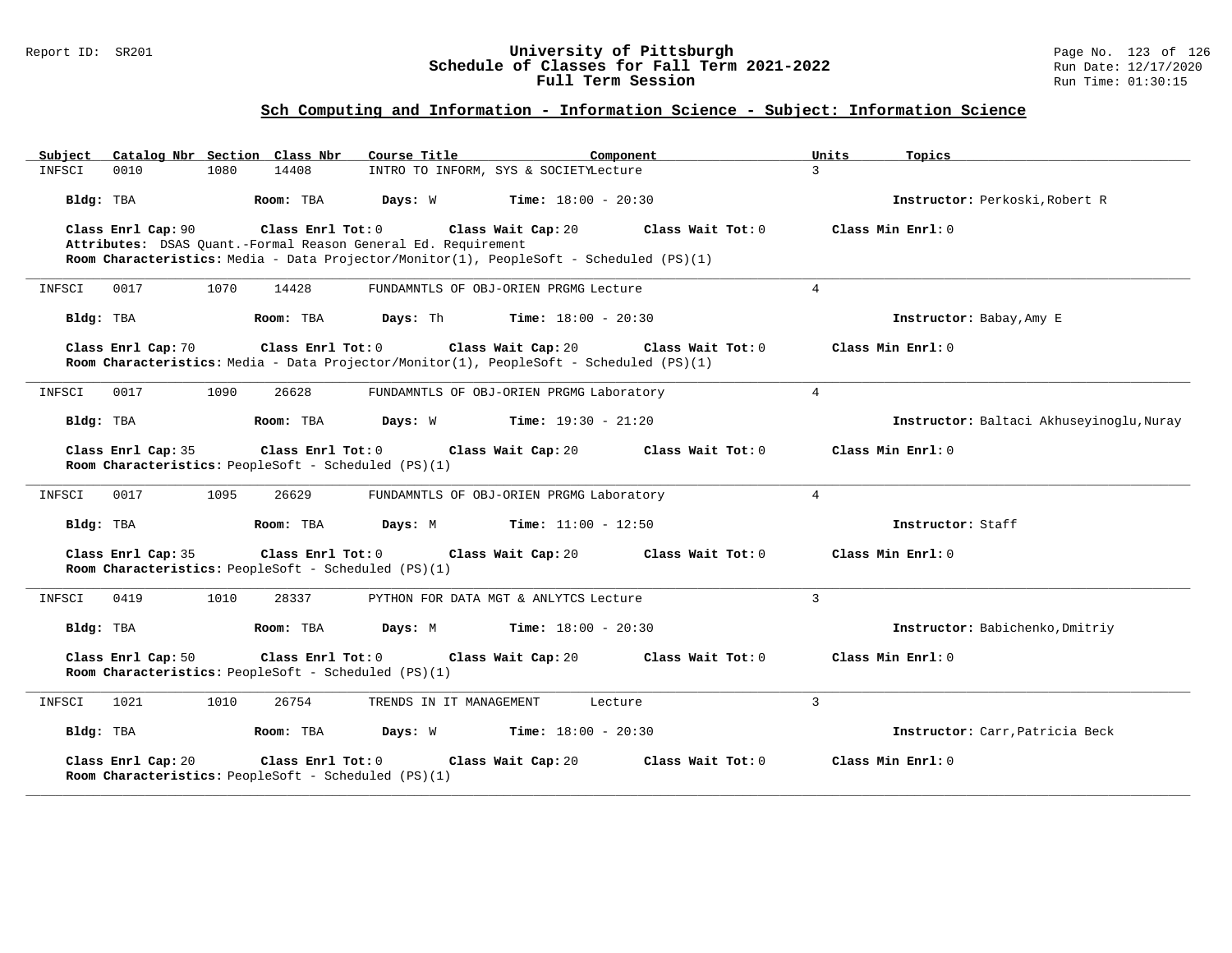#### Report ID: SR201 **University of Pittsburgh** Page No. 124 of 126 **Schedule of Classes for Fall Term 2021-2022** Run Date: 12/17/2020 **Full Term Session Run Time: 01:30:15**

| Catalog Nbr Section Class Nbr<br>Subject                                                                                           | Course Title<br>Component                                                                                                           | Units                                              | Topics                             |
|------------------------------------------------------------------------------------------------------------------------------------|-------------------------------------------------------------------------------------------------------------------------------------|----------------------------------------------------|------------------------------------|
| 1022<br>1020<br>24586<br>INFSCI                                                                                                    | DATABASE MANAGEMENT SYSTEMS Lecture                                                                                                 | $\overline{3}$                                     |                                    |
| Bldg: TBA<br>Room: TBA                                                                                                             | <b>Days:</b> W <b>Time:</b> $18:00 - 20:30$                                                                                         |                                                    | Instructor: Weixel, Mark J         |
| Class Enrl Cap: 45<br>Room Characteristics: PeopleSoft - Scheduled (PS)(1)                                                         | Class Enrl Tot: 0 Class Wait Cap: 20                                                                                                | Class Wait Tot: 0                                  | Class Min Enrl: 0                  |
| 1200<br>INFSCI<br>1044<br>18549                                                                                                    | HUMAN FACTORS IN SYSTEM DESIGNLecture                                                                                               | $\overline{3}$                                     |                                    |
| Bldg: TBA<br>Room: TBA                                                                                                             | <b>Days:</b> M <b>Time:</b> $18:00 - 20:30$                                                                                         |                                                    | Instructor: Hirtle, Stephen C      |
| Class Enrl Cap: 50<br>Room Characteristics: PeopleSoft - Scheduled (PS)(1)                                                         | Class Enrl Tot: 0 Class Wait Cap: 20                                                                                                | Class Wait Tot: 0                                  | Class Min Enrl: 0                  |
| 1052<br>1060<br>14420<br>INFSCI                                                                                                    | USER CENTERED DESIGN<br>Lecture                                                                                                     | $\overline{3}$                                     |                                    |
| Room: TBA<br>Bldg: TBA                                                                                                             | <b>Days:</b> Tu <b>Time:</b> $18:00 - 20:30$                                                                                        |                                                    | Instructor: Kendall, Mandy L.      |
| Class Enrl Cap: 30<br>Class Enrl Tot: 0<br>Room Characteristics: Media - Data Projector/Monitor(1), PeopleSoft - Scheduled (PS)(1) | Class Wait Cap: 20                                                                                                                  | Class Wait Tot: 0                                  | Class Min Enrl: 0                  |
| 1030<br>18101<br>INFSCI<br>1059                                                                                                    | WEB PROGRAMMING<br>Lecture                                                                                                          | $\overline{3}$                                     |                                    |
| Bldg: TBA<br>Room: TBA                                                                                                             | <b>Days:</b> W <b>Time:</b> $18:00 - 20:30$                                                                                         |                                                    | Instructor: Ramsey, Jaclyn Michele |
| Class Enrl Cap: 45<br>Class Enrl Tot: 0<br>Room Characteristics: PeopleSoft - Scheduled (PS)(1)                                    | Class Wait Cap: 20                                                                                                                  | Class Wait Tot: 0                                  | Class Min Enrl: 0                  |
| 1060<br>26348<br>INFSCI<br>2160                                                                                                    | DATA MINING<br>Lecture                                                                                                              | $\overline{3}$                                     |                                    |
| Bldg: Information ScienceRoom: 00305 Days: W Time: 18:00 - 20:50                                                                   |                                                                                                                                     |                                                    | Instructor: Berezo, Matthew Lalo   |
| Class Enrl Cap: 67<br>Class Enrl Tot: 0<br>Reserve Capacity:                                                                       | Class Wait Cap: 99<br>01-MAR-2021 Reserved for ISP orISSP MS/PHD Reserve Enrl Cap: 10<br>19-AUG-2021 Reserved for ISP orISSP MS/PHD | Class Wait Tot: 0<br>Reserve Enrl Tot:<br>$\Omega$ | Class Min Enrl: 0<br>0<br>$\Omega$ |
| INFSCI<br>2500<br>1020<br>14429                                                                                                    | DATA STRUCTURES<br>Lecture                                                                                                          | $\overline{3}$                                     |                                    |
| Room: TBA<br>Bldg: TBA                                                                                                             | <b>Days:</b> W <b>Time:</b> $18:00 - 20:50$                                                                                         |                                                    | Instructor: Garrard, William Clark |
| Class Enrl Cap: 50<br>Room Characteristics: Media - Data Projector/Monitor(1), PeopleSoft - Scheduled (PS)(1)                      | Class Enrl Tot: 0 Class Wait Cap: 99                                                                                                | Class Wait Tot: 0                                  | Class Min Enrl: 0                  |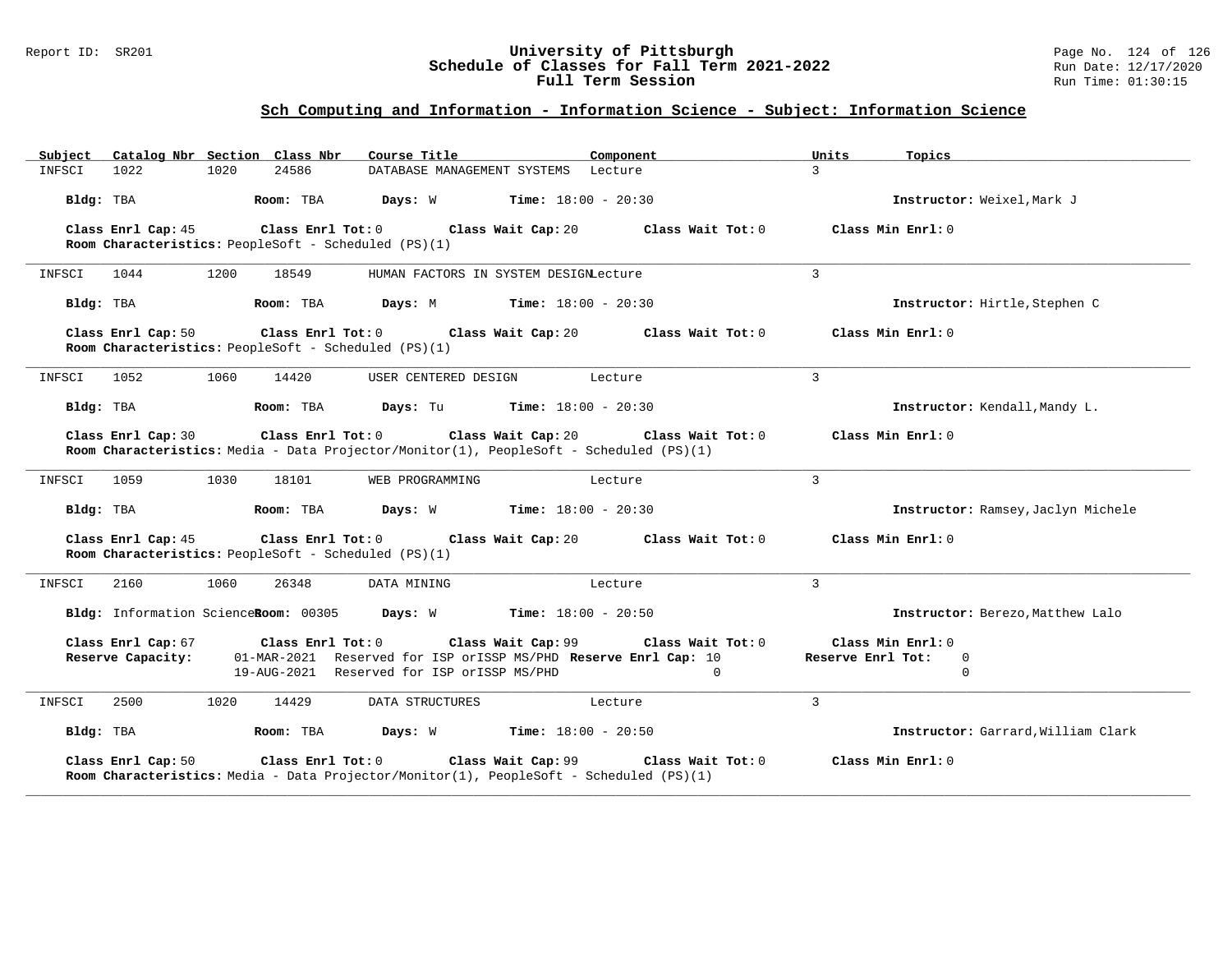### Report ID: SR201 **University of Pittsburgh** Page No. 125 of 126 **Schedule of Classes for Fall Term 2021-2022** Run Date: 12/17/2020 **Full Term Session Run Time: 01:30:15**

| Subject   | Catalog Nbr Section Class Nbr        |      |                     | Course Title   |                                                                                                                      | Component           | Units | Topics                          |
|-----------|--------------------------------------|------|---------------------|----------------|----------------------------------------------------------------------------------------------------------------------|---------------------|-------|---------------------------------|
| INFSCI    | 2510                                 | 1040 | 14399               |                | INFO SYSTEMS ANALYSIS & DESIGNLecture                                                                                |                     |       |                                 |
| Bldg: TBA |                                      |      | Room: TBA           | Days: Th       | <b>Time:</b> $18:00 - 20:50$                                                                                         |                     |       | Instructor: Lawson, Bryan David |
|           | Class Enrl Cap: 38                   |      | Class Enrl Tot: 0   |                | Class Wait Cap: 99<br><b>Room Characteristics:</b> Media - Data Projector/Monitor(1), PeopleSoft - Scheduled (PS)(1) | Class Wait Tot: 0   |       | Class Min $Enrl: 0$             |
| INFSCI    | 2725                                 | 1050 | 21804               | DATA ANALYTICS | Lecture                                                                                                              |                     |       |                                 |
|           | Bldg: Information ScienceRoom: 00305 |      |                     | Days: M        | <b>Time:</b> $15:00 - 17:50$                                                                                         |                     |       | Instructor: Walker, Jon         |
|           | Class Enrl Cap: 60                   |      | Class Enrl Tot: $0$ |                | Class Wait Cap: 99                                                                                                   | Class Wait Tot: $0$ |       | Class Min $Enr1: 0$             |